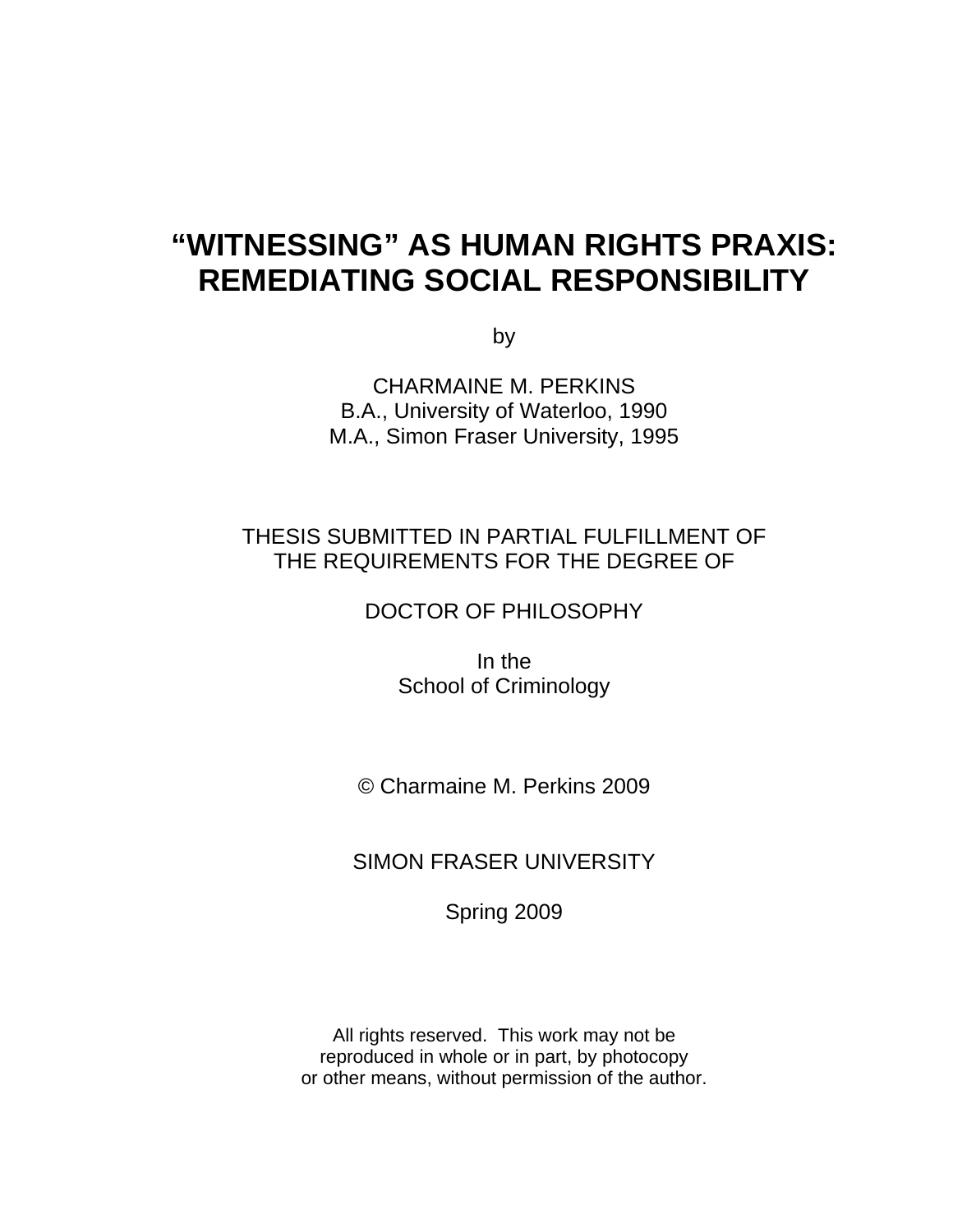### APPROVAL

Name: CHARMAINE M. PERKINS Degree: DOCTOR OF PHILOSOPHY in the SCHOOL OF CRIMINOLOGY Title of Thesis: "WITNESSING" AS HUMAN RIGHTS PRAXIS: REMEDIATING SOCIAL RESPONSIBILITY Examining Committee: Chair: Brenda Morrison Assistant Professor in the School of Criminology

> Simon Verdun-Jones Senior Supervisor Professor in the School of Criminology

> Margaret Jackson Supervisor Professor in the School of Criminology

Suzanne de Castell Supervisor Dean (Pro Tem) in the Faculty of Education

John Whatley Internal/External Examiner Academic Program Director for the Centre of Distance Education and Department of English

Robert Ratner External/External Examiner Professor Emeritus, Department of Sociology, University of British Columbia

Date Defended/Approved:  $\frac{3 \text{ A}_{pr1} \cdot 2009}{4000}$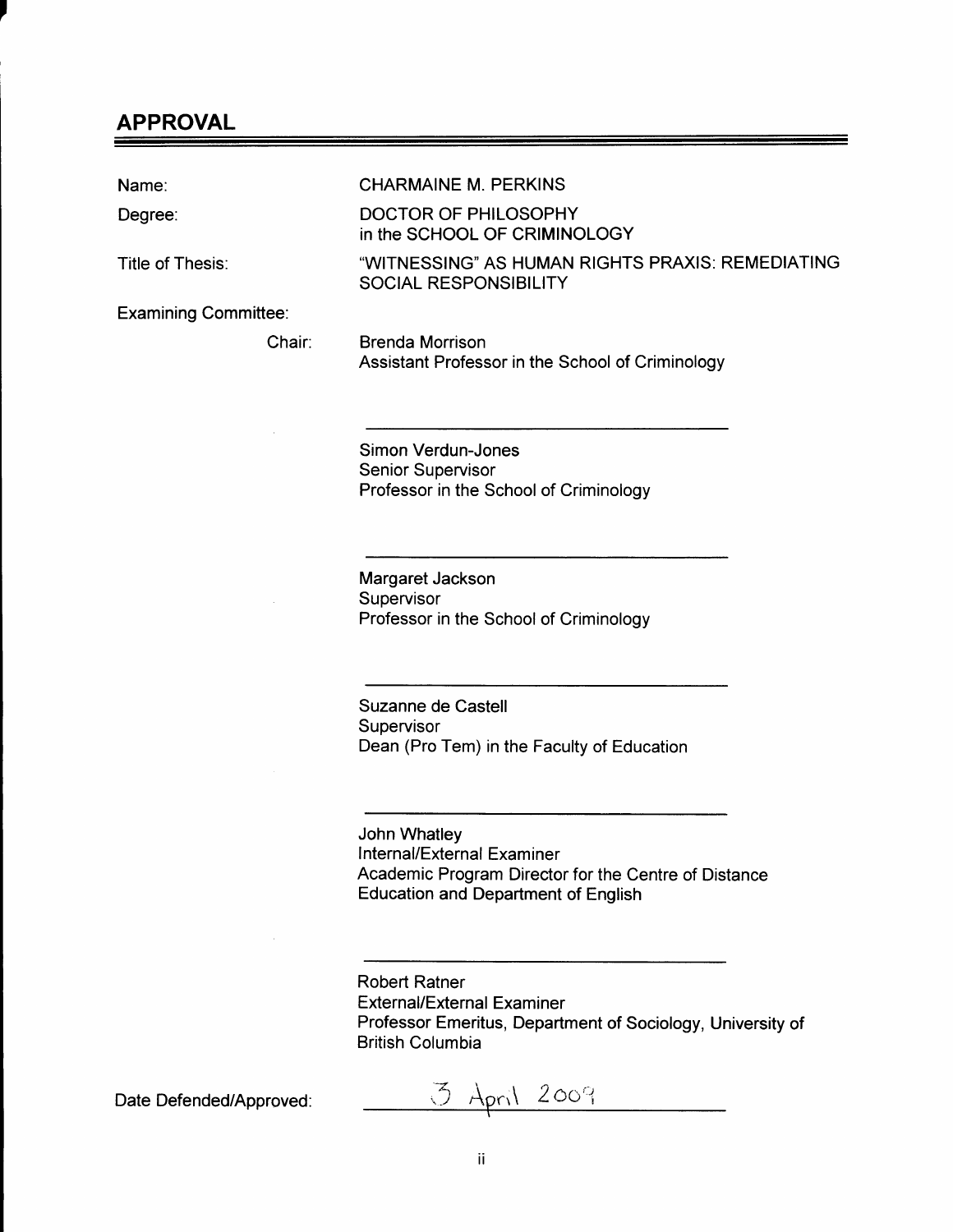### SIMON FRASER UNIVERSITY LIBRARY

# Declaration of Partial Copyright Licence

The author, whose copyright is declared on the title page of this work, has granted to Simon Fraser University the right to lend this thesis, project or extended essay to users of the Simon Fraser University Library, and to make partial or single copies only for such users or in response to a request from the library of any other university, or other educational institution, on its own behalf or for one of its users.

The author has further granted permission to Simon Fraser University to keep or make a digital copy for use in its circulating collection (currently available to the public at the "Institutional Repository" link of the SFU Library website <www.lib.sfu.ca> at: <http://ir.lib.sfu.ca/handle/1892/112>) and, without changing the content, to translate the thesis/project or extended essays, if technically possible, to any medium or format for the purpose of preservation of the digital work.

The author has further agreed that permission for multiple copying of this work for scholarly purposes may be granted by either the author or the Dean of Graduate Studies.

It is understood that copying or publication of this work for financial gain shall not be allowed without the author's written permission.

Permission for public performance, or limited permission for private scholarly use, of any multimedia materials forming part of this work, may have been granted by the author. This information may be found on the separately catalogued multimedia material and in the signed Partial Copyright Licence.

While licensing SFU to permit the above uses, the author retains copyright in the thesis, project or extended essays, including the right to change the work for subsequent purposes, including editing and publishing the work in whole or in part, and licensing other parties, as the author may desire.

The original Partial Copyright Licence attesting to these terms, and signed by this author, may be found in the original bound copy of this work, retained in the Simon Fraser University Archive.

> Simon Fraser University Library Burnaby, BC, Canada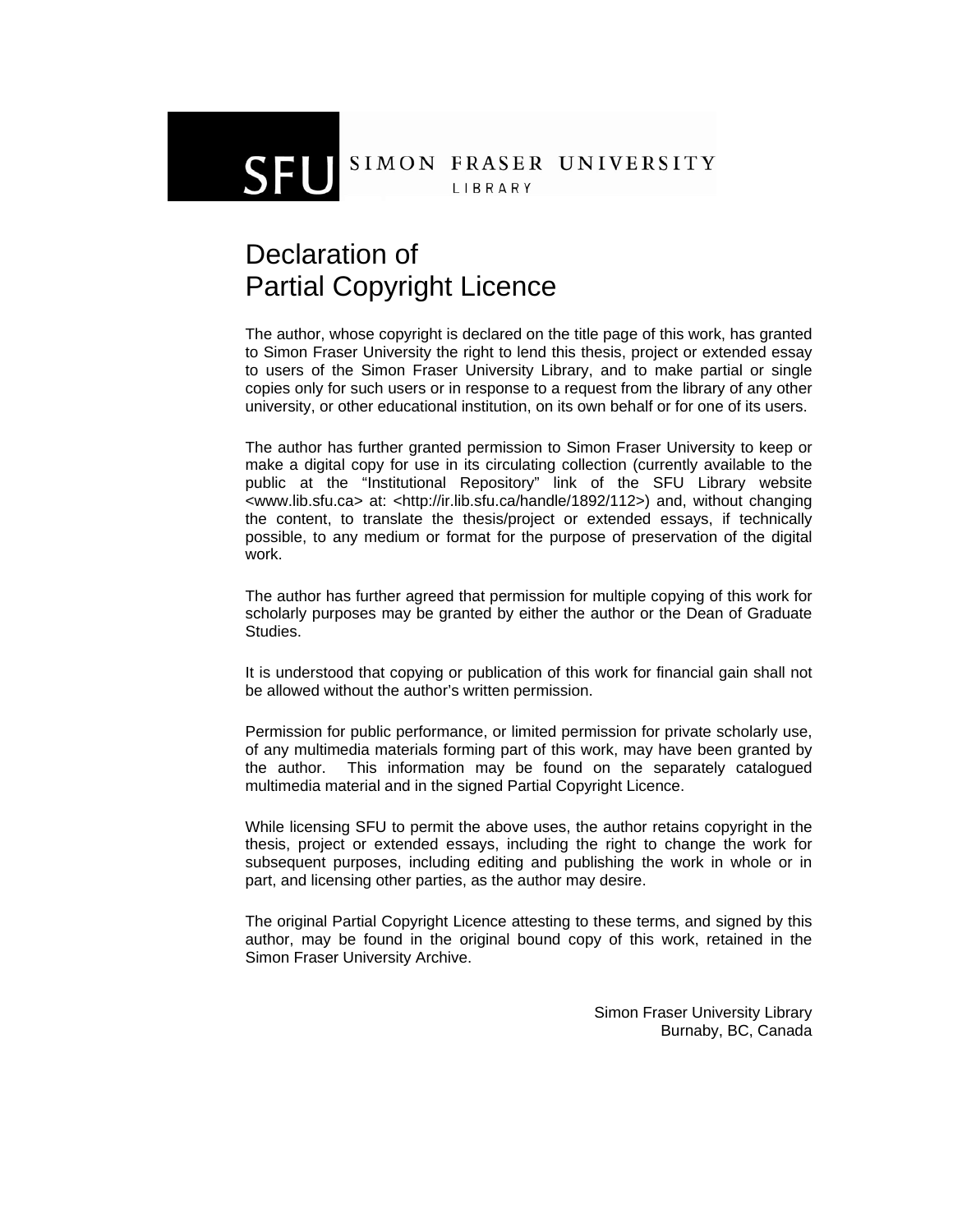### **ABSTRACT**

This study undertakes a critical cultural analysis of recent discursive practices and effects of witnessing as a framework for human rights advocacy. By interrogating the concept of "witnessing," my study uncovers various modalities of "witnessing," in terms of practice and what agendas are fulfilled**.** Human rights organizations highlight injustice and attempt to engage their audiences as witnesses, through appeals to a shared membership in a moral, political, and global community. Drawing broadly on social justice principles, organizations strive to shape and enforce moral and political norms, their appeals targeting individuals: demanding attention, requesting support, and urging action. I argue that witnessing entails a praxis of engagement and social responsibility. Witnessing, however, faces an ontological crisis as it depends upon the dialogic relationship that exists between the victim and the viewer: the witness needs a responsive listener.

Human rights organizations seek to establish the ethical and political "rightness" of their goals, aligned with truth and justice. My study explores their self-presentation and recruitment strategies, remediated via websites, which outline the challenges and necessities of witnessing. Pedagogical practices made possible through new media connect (I)-witnesses to audiences, making them witnesses to abuses. This exposure, knowledge and (vicarious) experience become a contemporary cultural practice linking witnessing to virtual activism.

Through technology, witnessing transforms from an embodied experience to a virtual one. To ground inquiry into this technological re-mediation of human

iii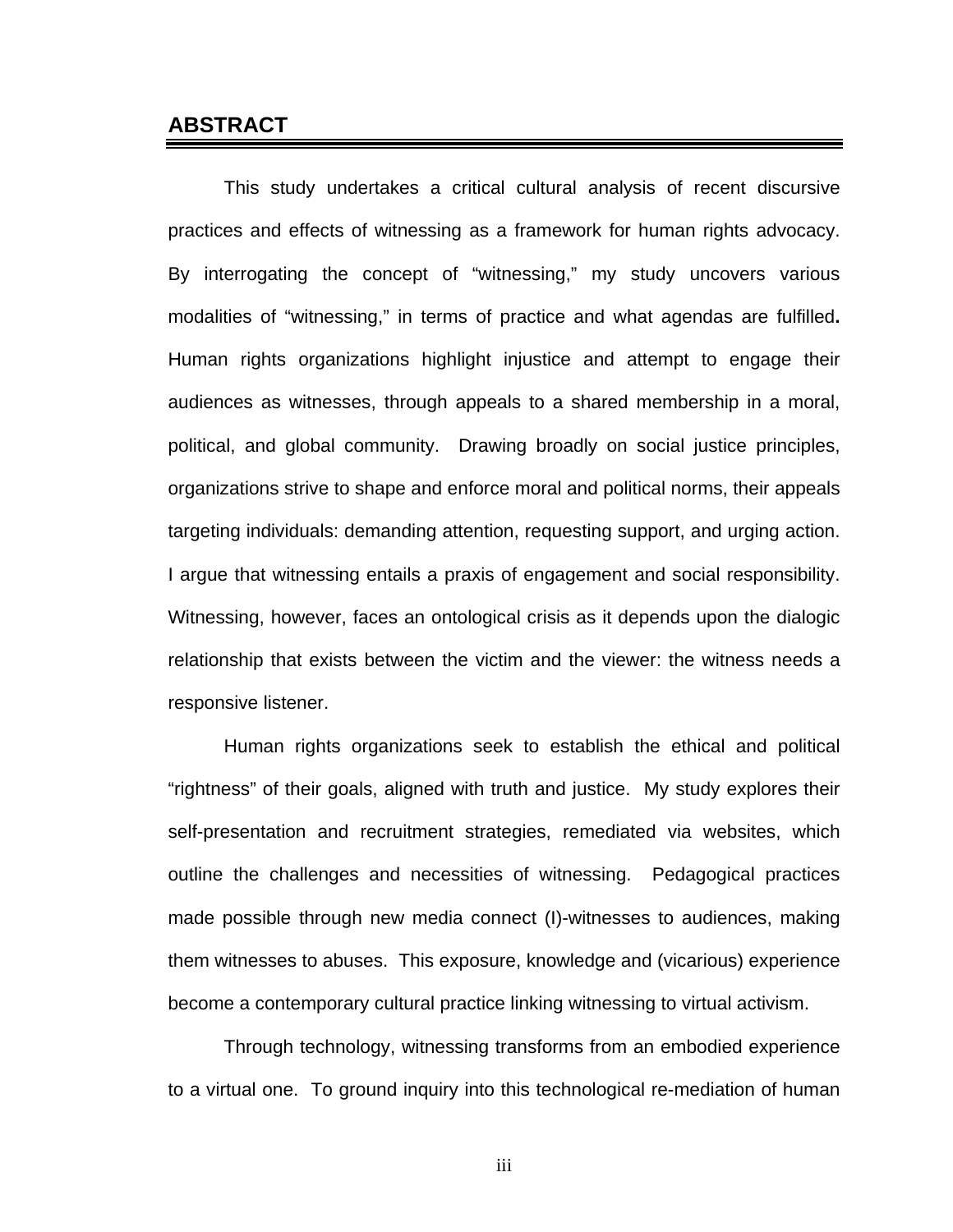rights praxis, I analyzed three websites as exemplars of witnessing practices. **Witness.org** focuses on the importance of creating eyewitnesses to injustice by providing cameras and training to activists to capture evidence. **IJM.org** (International Justice Mission) works on behalf of Christian missions to seek legal remedies and provide services for victims, thereby heeding God's command to seek justice on behalf of the oppressed. **Witnessingproject.org** is concerned with the effects, or "shocks," individuals sustain from witnessing violence and violations. Through awareness, it offers a model to understand different witnessing positions, transforming passive witnessing to empowered action. Each of these sites illustrates differently significant ways to think about and enact witnessing and addresses the transformative potential of witnesses.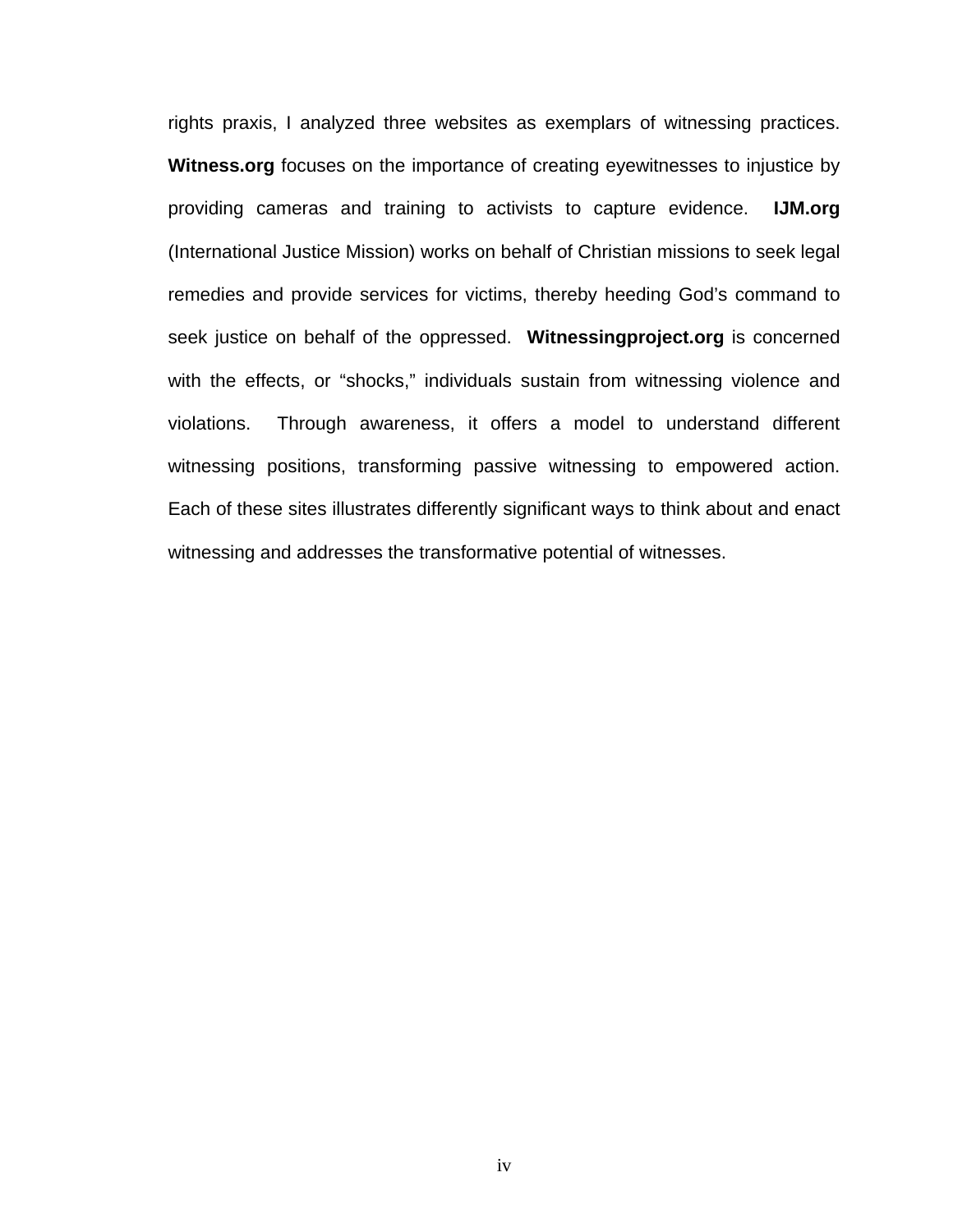— is it I who remember, memory, or you who remember me? (Patrick Chamoiseau, 1999, p.3)

To those whose names and faces we will never know.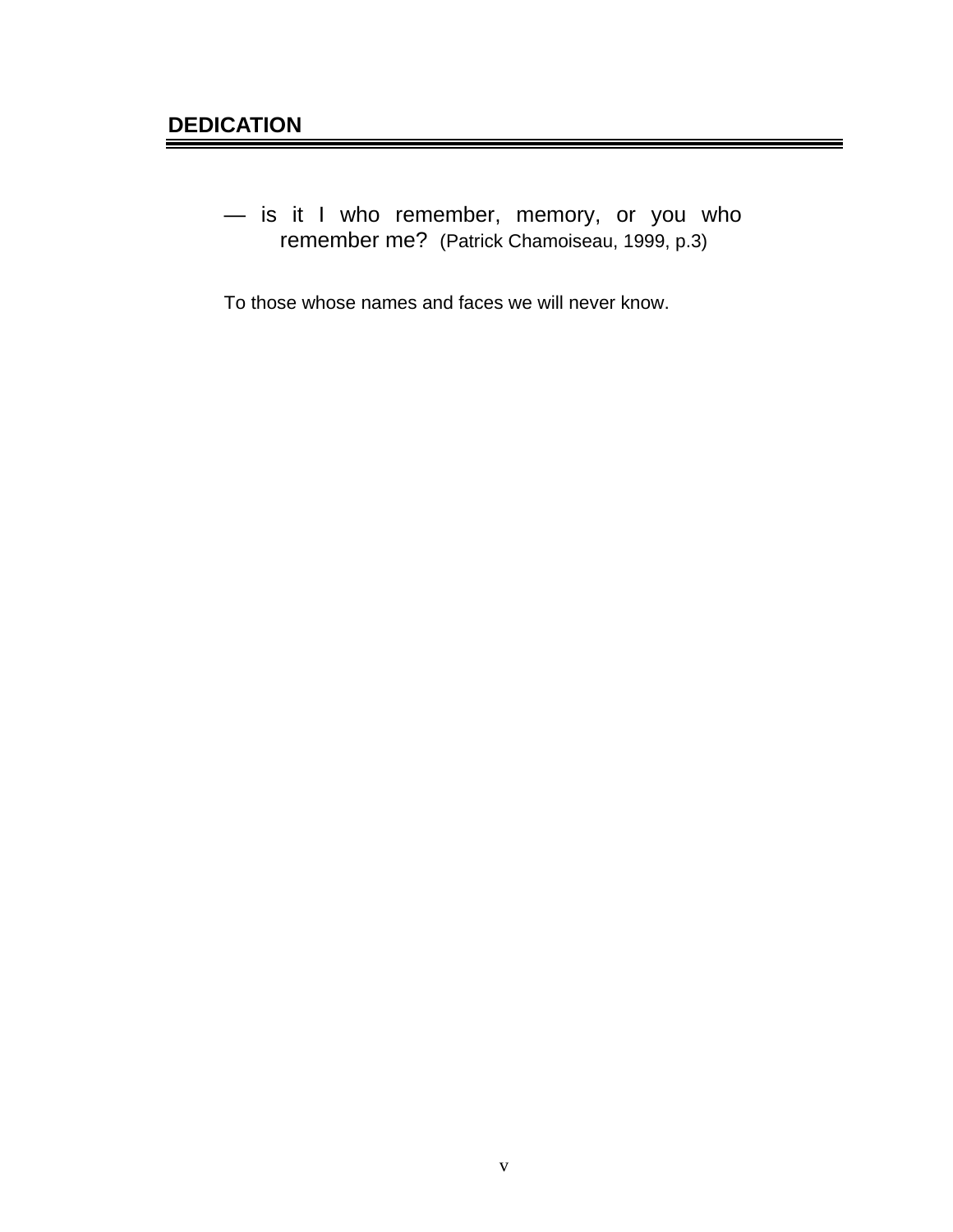## **ACKNOWLEDGEMENTS**

I would like to thank my committee members for their support and contributions to this project: Simon Verdun-Jones, Margaret Jackson, and Suzanne de Castell.

I would also like to thank the following individuals for their encouragement and tireless support: Chris "Dog" Rose, Giselle Blackman, Greg Gibson, Jacqueline Faubert, George Caetano, Brian Houle, Rondon Rollocks, and Nadine Chambers.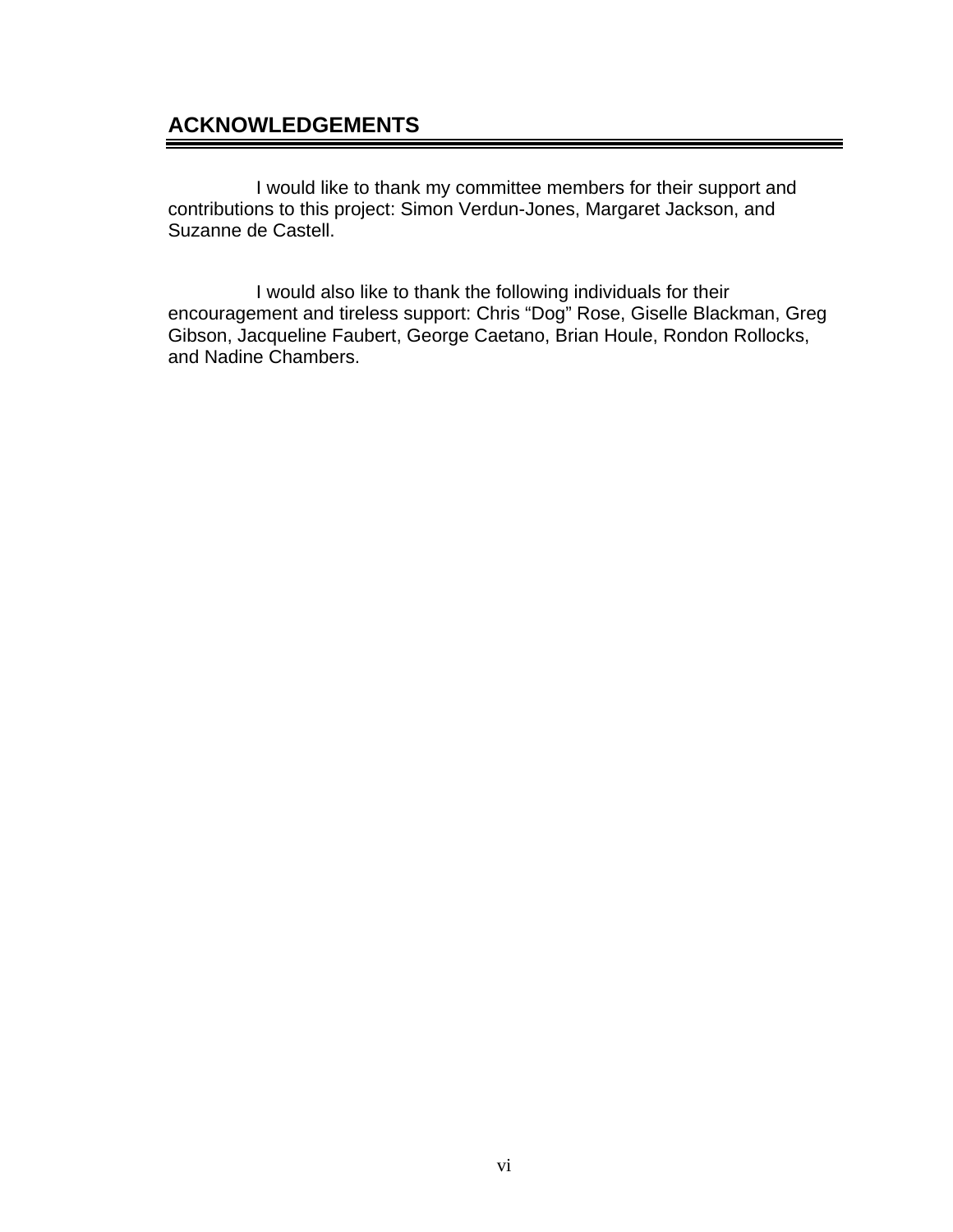# **TABLE OF CONTENTS**

| 1.             | Toward a discourse of witnessing: possibilities for ethical praxis 11           |    |
|----------------|---------------------------------------------------------------------------------|----|
|                | The Fortunoff Video Archive for Holocaust Testimonies at Yale University:       |    |
|                |                                                                                 |    |
|                |                                                                                 |    |
|                |                                                                                 |    |
| $\overline{2}$ | THEORETICAL FOUNDATIONS: SITUATING "WITNESSING" AS A                            |    |
|                |                                                                                 |    |
|                | Empathy and social responsibility: towards an ethics of care 38                 |    |
|                | The limits of empathy: the challenges of identifying with strangers 46          |    |
|                |                                                                                 |    |
|                | Human rights: utopian appeals to a shared moral community56                     |    |
|                | Human rights organization: "deliberate witnessing" demands a response to        |    |
|                |                                                                                 |    |
|                |                                                                                 |    |
| 3              | METHODOLOGY: TOWARDS A DISCURSIVE ANALYSIS OF                                   |    |
|                | Section I: Mapping a discursive analytical strategy of witnessing practices. 70 | 68 |
|                |                                                                                 |    |
|                | Sketching a beginning: an etymological perspective of "witnessing" 72           |    |
|                | The historical eyewitness: the socio-cultural construction of the witness  75   |    |
|                |                                                                                 |    |
|                |                                                                                 |    |
|                |                                                                                 |    |
|                |                                                                                 |    |
|                | Introduction to the research sites: description and methodological              |    |
|                |                                                                                 |    |
|                |                                                                                 |    |
| 4              | WITNESS.ORG: FIGHTING INJUSTICE WITH CAMERAS 122                                |    |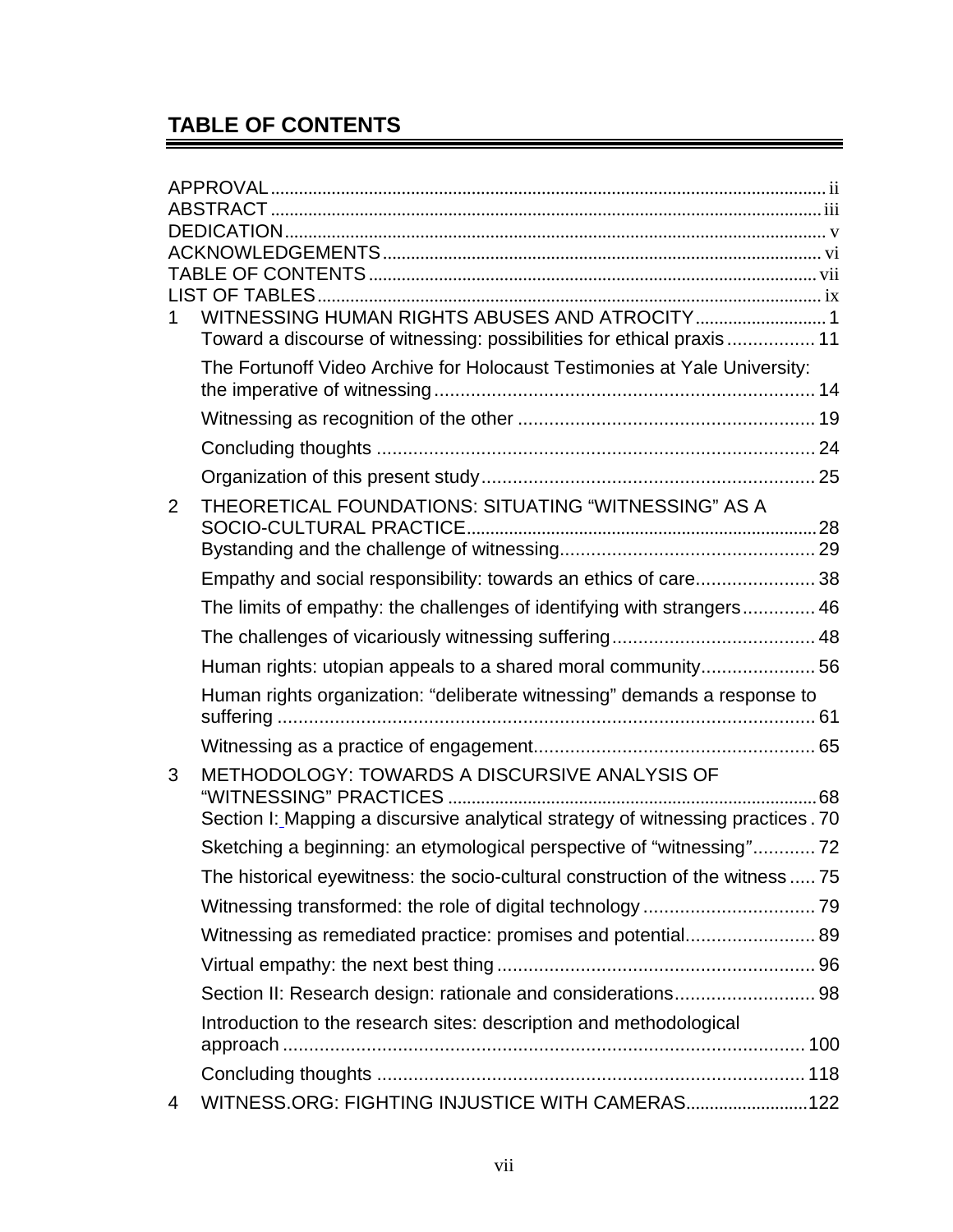|   | Strategic alliances: celebrity activists, human rights organizations, and     |  |
|---|-------------------------------------------------------------------------------|--|
|   | "The whole world is watching": the power and potential of technology 130      |  |
|   | "What the eye doesn't see, the heart doesn't grieve over, he that knows       |  |
|   | The challenges of believing what we see: Rodney King revisited  147           |  |
|   |                                                                               |  |
|   |                                                                               |  |
|   |                                                                               |  |
| 5 | INTERNATIONAL JUSTICE MISSION: WITNESSING FOR CHRIST                          |  |
|   |                                                                               |  |
|   | Witnessing as a form of service on behalf of the oppressed 178                |  |
|   | The courage to seek justice: International Justice Mission's model  183       |  |
|   |                                                                               |  |
|   | The parable of the Good Samaritan: a model for compassion and service 195     |  |
|   |                                                                               |  |
| 6 | THE WITNESSING PROJECT: FROM PASSIVE TO EMPOWERED                             |  |
|   | Overcoming "common shock": a strategy for intentional witnessing 207          |  |
|   |                                                                               |  |
|   |                                                                               |  |
|   | The witness as an agent of change: the potential for self-transformation  220 |  |
| 7 | Witnessing as pedagogical practice: Canadian perspectives 244                 |  |
|   | Technology, new media, and social networks: models and implications 253       |  |
|   |                                                                               |  |
|   |                                                                               |  |
|   |                                                                               |  |
|   |                                                                               |  |
|   |                                                                               |  |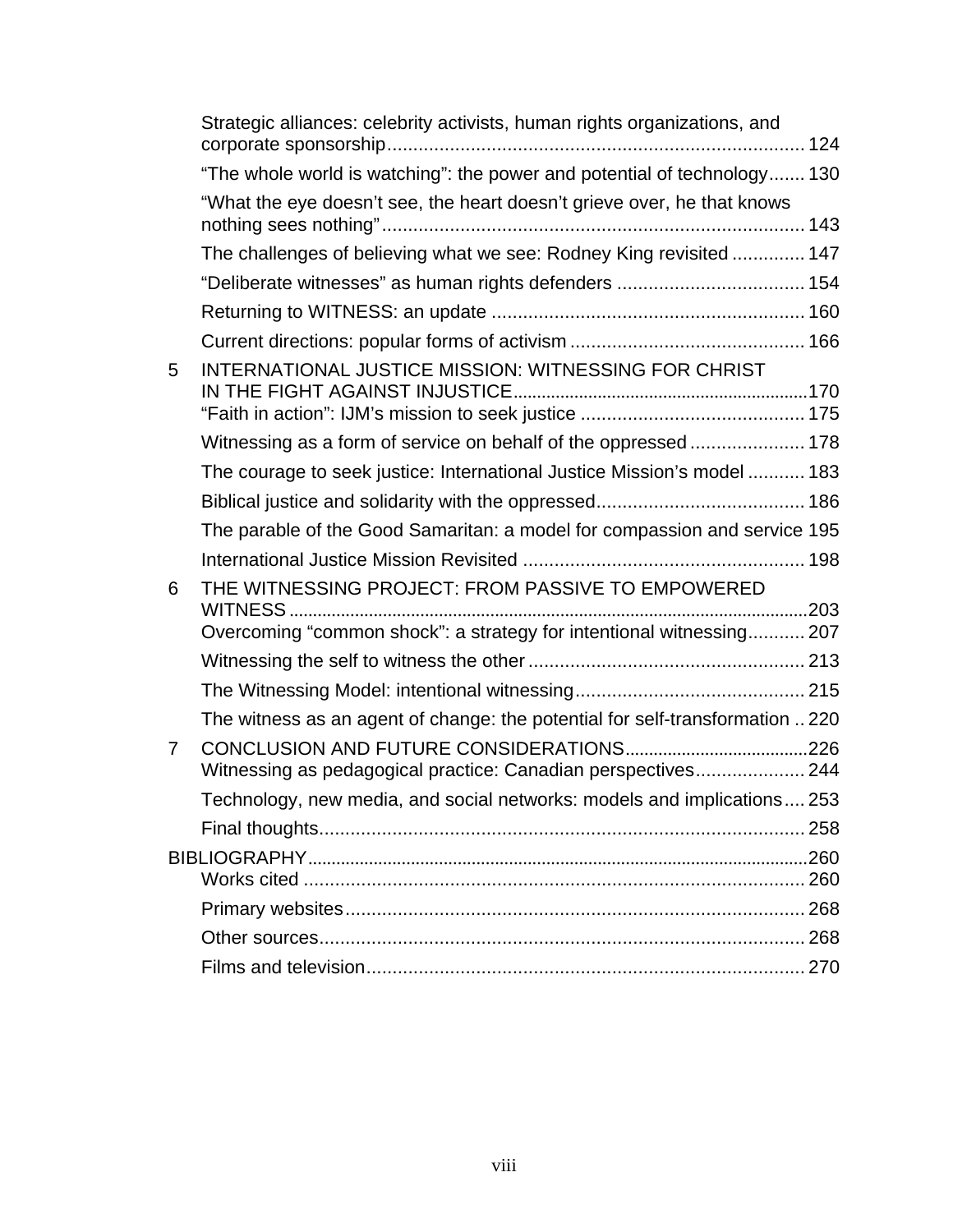# **LIST OF TABLES**

| Table 7 - Recurring Themes - International Justice Mission 177 |  |
|----------------------------------------------------------------|--|
|                                                                |  |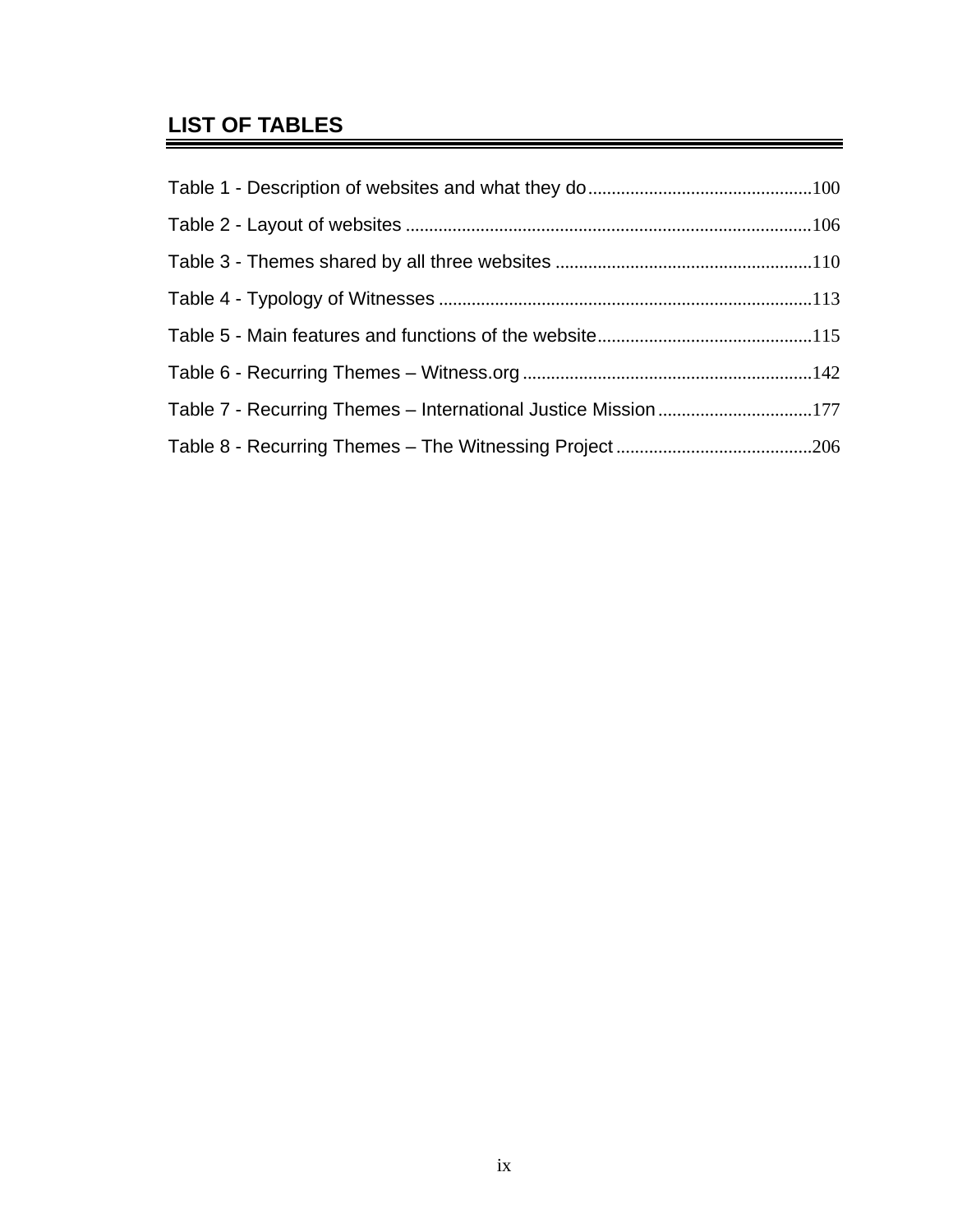# **1 WITNESSING HUMAN RIGHTS ABUSES AND ATROCITY**

We're undone by each other. And if we're not, we're missing something. (Butler, 2004, p. 23)

The focus of this study is on witnessing as a socio-cultural and discursive practice employed by human rights organizations in their attempt to transform audiences into witnesses of human rights abuses and atrocities. Human rights organizations highlight suffering and injustice faced by victims and seek to engage their constituents through appeals to a shared membership in a moral, political, and global community. Implied is a moral responsibility to respond to the suffering of others. Human rights organizations thus strive to shape and enforce moral and political norms, urging individuals to take action and defend the rights of the oppressed. Thus, these organizations establish the ethical and political "rightness" of their goals, aligned with truth and justice. Their appeals and mobilization strategies are thus aimed at making us all witnesses to human rights abuses.

To ground this study within a framework of what it means to witness human rights and atrocities, I begin with Romeo Dallaire, Canadian senator and former commander of the United Nations Assistance Mission for Rwanda (UNAMIR) forces in Rwanda during the 1994 genocide, for his role as witness to Rwandan genocide, which he describes as the "failure of humanity."<sup>1</sup> Daillaire,

<sup>1</sup> This phrase is taken from the title of Dallaire's (2003) account of the Rwandan genocide, *Shake hands with the devil: The failure of humanity*. He adds, genocide "could easily happen again," and the situation in Darfur appears to bear out his warning (p. xviii). Rwanda, in the absence of any geopolitical significance and resources, was not worth the risk of Western lives, argues Dallaire. Dallaire asks, "'Are we all human, or are some more human than others?' Certainly we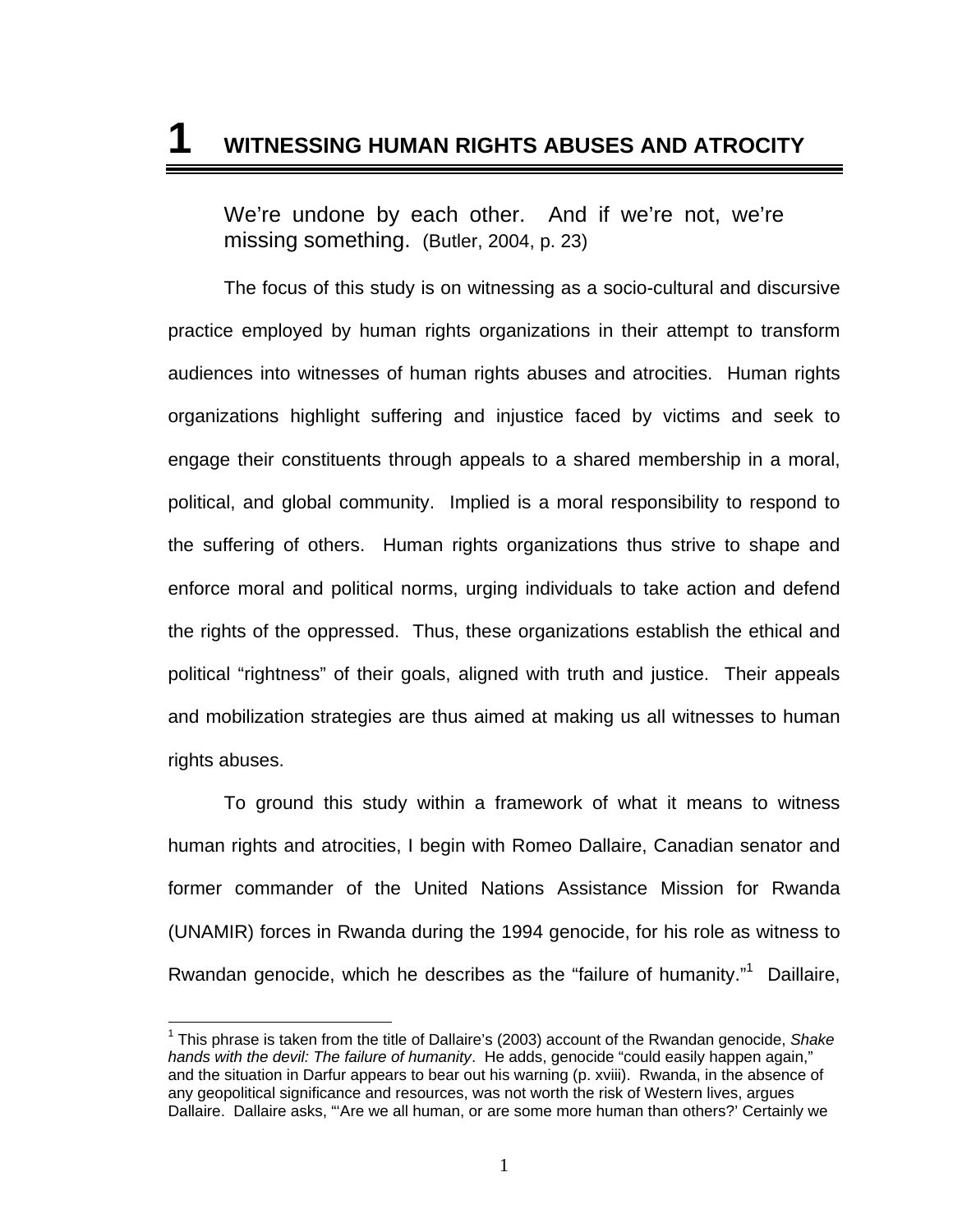as (professional) eyewitness, has become inextricably linked to the Rwandan genocide for the role he played there and his continued efforts to rouse the conscience of the international community. Dallaire (2003) subsequently documents his Rwandan experience in *Shake hands with the devil: The failure of humanity in Rwanda*, described as a tale about "betrayal, failure, naivete, indifference, hatred, genocide, war, inhumanity and evil" (p. xvii). In the 2007 movie adaptation of his book,<sup>2</sup> Dallaire explains, "I live with Rwanda every day. It is with me always. If this film can make a few more people think about what happened and to understand the need to avoid it [sic] from happening again, then that's a good thing (Hays, 2006)."  $3$  His "mission," he affirms, is "to keep genocide alive in the minds of people." $4$  In addition to his role as embodied (eye)witness, Dallaire functions as symbolic witness whose duty it is to tell—and to continue retelling—his story like the ancient mariner does in Coleridge's poem.<sup>5</sup> In this sense, the role of the witness becomes "allegorical," as repetition

in the developed world act in a way that suggests we believe that our lives are worth more than the lives of other citizens on the planet" (p. 522). This point is echoed by Butler (2004) who arques that "some lives are grievable: others are not" (p. xiv).

<sup>&</sup>lt;sup>2</sup> Hotel Rwanda, filmed in 2004, was one of the first movies to portray the genocide, with Nick Nolte playing the part of a UN commander. The following is Dallaire's response to the movie, reported by Ian Caddell: "Dallaire says *Hotel Rwanda*'s greatest sin was its decision to allow Nick Nolte to portray a thinly disguised version of [him]. 'I was pissed,' he says. 'Nolte was playing a version of a commander, running around with a pistol and shooting things. I met him afterwards and he felt badly that he didn't know the book was out. The producers tried to argue it was a composite [of UN personnel], and I remember saying, 'That's fine.' But then the film came out, *La Presse* wrote a review and said, 'Dallaire is not particularly effective'" ("Dallaire still haunted by his Rwandan devils" in *The Georgia Straight*, September 27-October 4, 2007. p. 83).

 $3$  This following quote is taken from Matthew Hays' article "From the Rocket to Rwanda," retrieved on 6/8/2006.

<sup>(</sup>www.theglobeandmail.com/servlet/story/RTGAM.20060608.wxdevil08/BNStory/Ent...).<br><sup>4</sup> This quote is taken from Cadell's article in *The Georgia Straight*.

<sup>&</sup>lt;sup>4</sup> This quote is taken from Cadell's article in *The Georgia Straight*.<br><sup>5</sup> In the *Rime of the Ancient Mariner*, the old sailor accosts a wedding guest with his tale that he is bound to repeat as a form of atonement: "I pass like night, from land to land;/I have strange power of speech;/The moment that his face I see,/I know the man that must hear me:/To him my tale I teach" (http://etext.lib.virginia.edu/stc/Coleridge/poems/Rime\_Ancient\_Mariner.html). My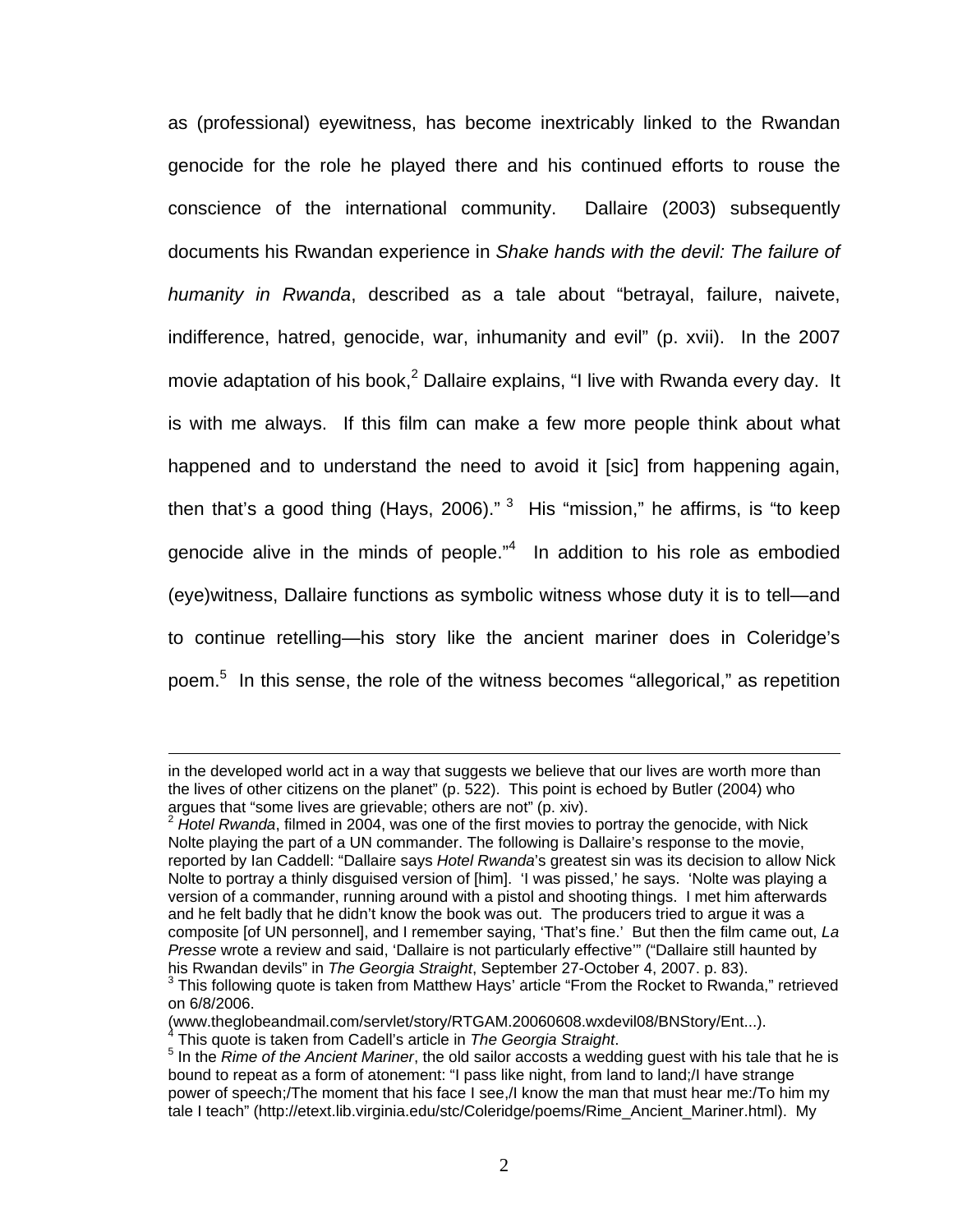and Derridean spectral haunting, which Douglass and Vogler (2003) refer to as "a traumatized trace" (p. 36).<sup>6</sup>

 In bearing witness to genocide, Dallaire has become a tireless advocate for human rights in his call for the international community to be accountable and exercise their duty to protect the most vulnerable. His role as professional advocate-witness did not come easily: Dallaire struggled publicly with Post Traumatic Stress Disorder. He explains, "It took me seven years to finally have the desire, the willpower and the stamina to begin to describe in detail the events of that year in Rwanda" (p. 5). Bearing witness, therefore, involves providing testimony as an eyewitness to what one has seen or experienced. Bearing witness also makes possible the recuperation of the traumatized self or "I" who lived through the experience and can testify to what occurred.<sup>7</sup> By repeating<sup>8</sup> his story, the act of re-witnessing, Dallaire hopes "to keep genocide alive." Douglass and Vogler suggest that the "witness must be repeatable, even tautological: it exists in fact *as* repetition and echo, in the series of recurrences at the same level of intensity" (p. 44, italics in original). Repetition is, therefore, required in the face of "the continuous danger of forgetting," which echoes Dallaire's fear

comparison is limited to the duty to witness and tell, and the repetition that is born out in rewitnesssing. In no way am I suggesting that this process is redemptive.

<sup>6</sup> Douglass and Vogler suggest that "the life of the witness is an allegorical site, with a range of possible meanings already mapped out. The relationship between the traumatic event and its witness, and a special dependency, since whether or not an event is traumatic can only be established by the existence of witnesses whose trauma both authenticates them and the reality of the event. As traumatized trace, the witness is an indexical sign or symptom of the reality of the event, the experience of which prevents the witness from communicating in normal modes" (p. 36).

 $^7$ This possibility is raised by Felman and Laub (1992), Oliver (2001), and Antze and Lambek (1996) who suggest that victims, or survivors, can symbolically reclaim their subjectivity through testimony.

<sup>&</sup>lt;sup>8</sup> Harold Frisch makes the connection between the Hebrew word for witness—its root—and its practice, which "includes the sense of persistent repetition" (as cited in Douglass & Vogler, p. 43).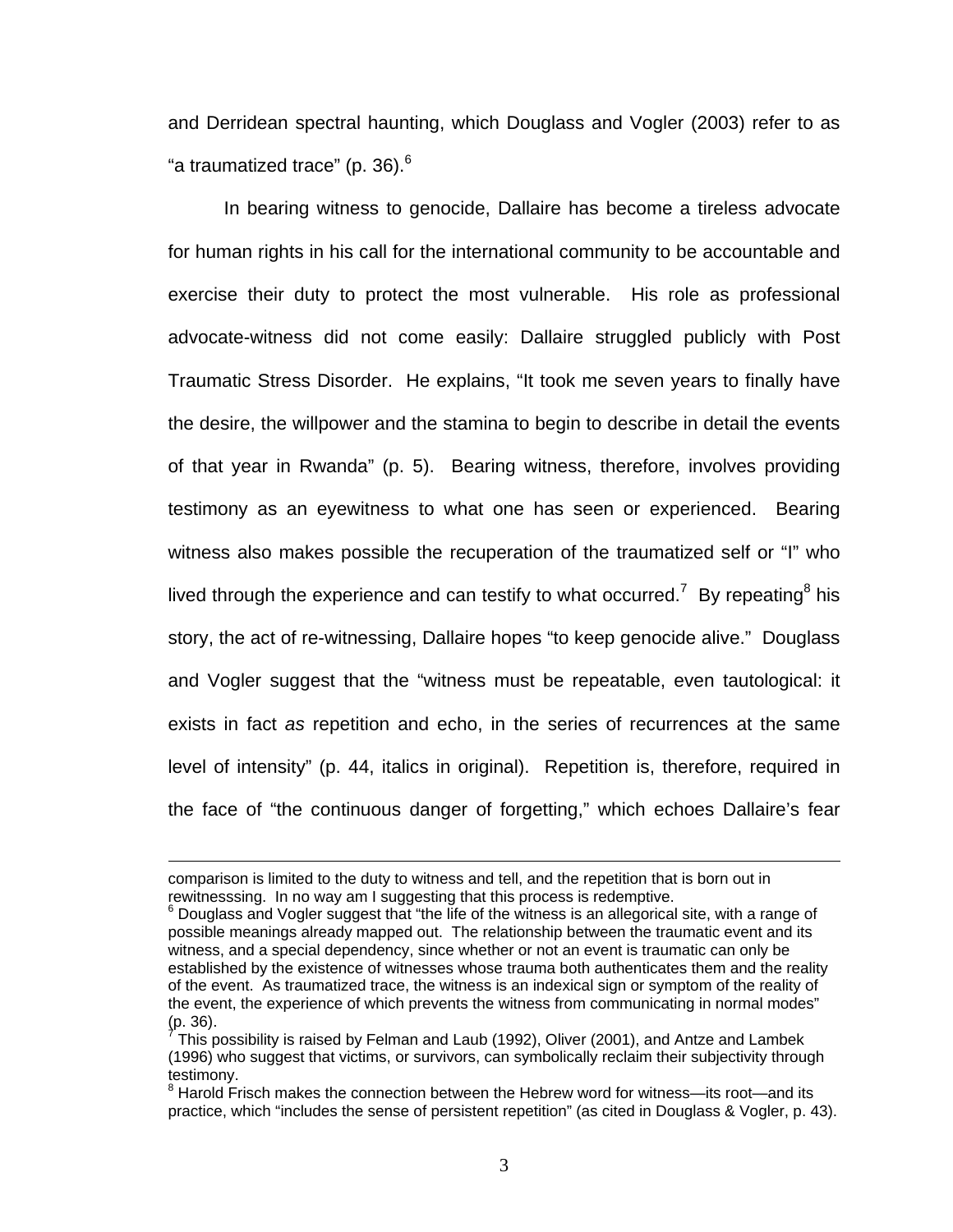that the genocide will be forgotten and that humanity's failure "could easily happen again" (p. xviii). With every version or retelling, Douglass and Vogler assert, however, that "nothing *can* be added, in the sense of contributing towards an advance, towards clarification, towards some conceivable form or mode of closure" (ibid, italics in original). In this sense, witnessing as performative practice becomes an act of *resistance*<sup>9</sup> against forgetting and denial in an attempt to salvage certain experiences and memories from oblivion (emphasis mine). This paradox of repetition, and of witnessing in general, lies in the "inadequacy of words" to convey "the unimaginable" (Douglass & Vogler, p. 44). Yet the witness is obligated to share her experience and seek a listener: bearing witness is "to remember, to be a living memory, to guard the past, to ask others to do likewise, and to illuminate the traces of the past and their meaning" (Booth, 2006, p. 73).

Western audiences, in contrast, seldom experience such grave injustices as genocide and mass acts of violence directly. We come to know about and witness atrocities and abuses vicariously,<sup>10</sup> through various media representations and the efforts of human rights organizations. My initial interest in this study and witnessing can be traced to the Rwandan genocide and my selfconsciousness as a witness, many years after the fact. To some extent, this

 $9$  Booth (2006) observes that witnessing is "a gesture of defiance and resistance" against the suppression of what happened and of forgetfulness (p. 73). As an act of resistance, it is both "a witnessing against as well as witnessing about" (p. 91, italics in original).

<sup>&</sup>lt;sup>10</sup> I use the term "vicarious witness" to indicate spatial, as well as temporal, distance, that is, the witness who is not physically present to an event and experiences it indirectly. Douglass and Vogler use the term "voyeur witness" which I avoid for its fetishistic connotations of sexual pleasure in the viewing experience. Arguably, violent and disturbing images are commodified, often as a form of spectacle, and consumed in a voyeuristic manner, but my emphasis is on the spatial relationship and how the witness experiences trauma indirectly.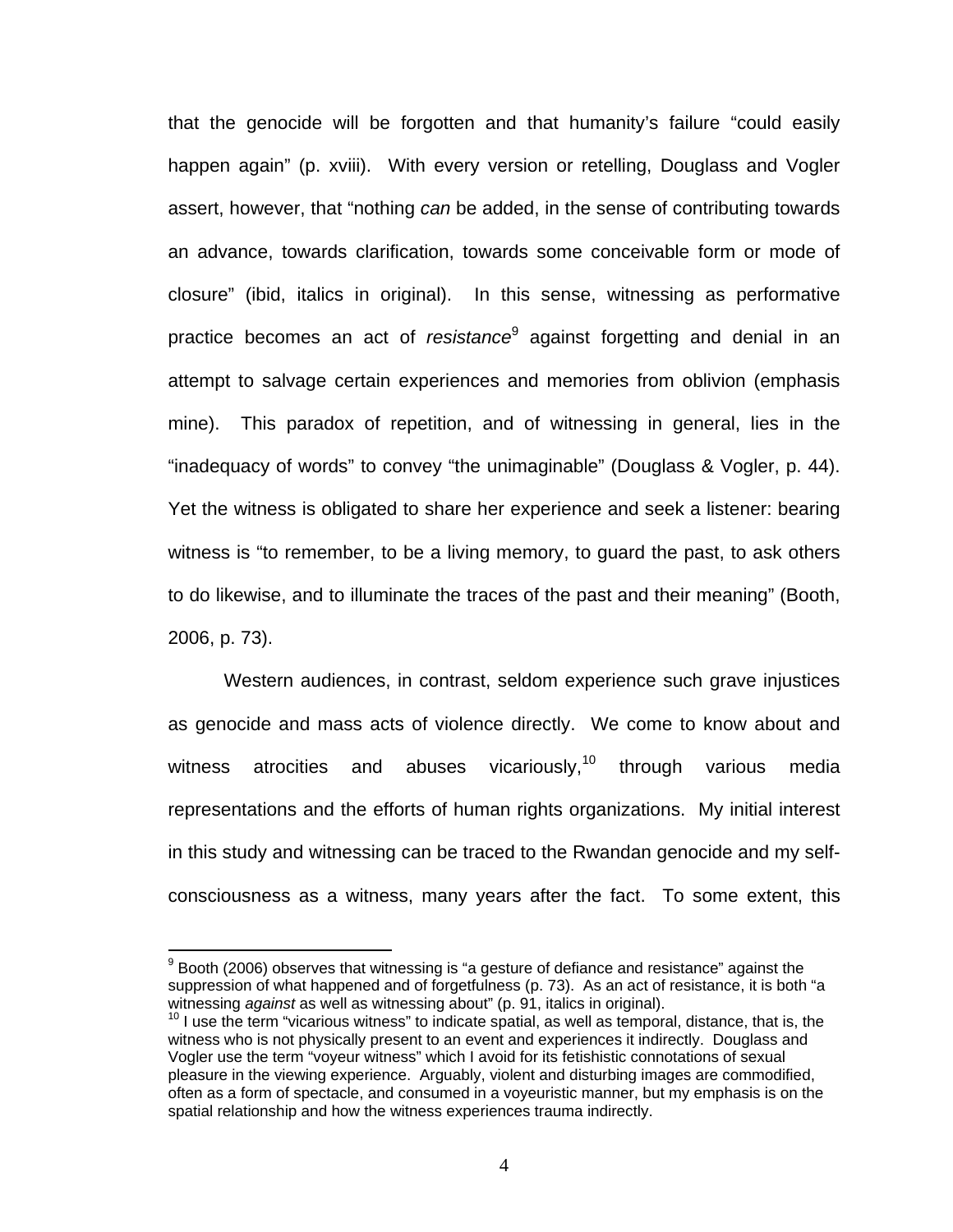study can be seen as an attempt to address the uncertainties, indeed the dilemmas, the witness, who comes to know about the suffering of others, confronts. Yet, I resisted writing myself into this text in an attempt to avoid the troubling questions inherent to witnessing atrocity, as commonplace as this experience has become in contemporary culture. In thinking about the Rwandan genocide several years after its occurrence, I could not recall media images or reports that named the brutal massacres genocide. I could only vaguely remember references to ethnic or tribal conflict, that Africans were senselessly killing each other. To implicate myself as witness—and to bear witness to the self—is, therefore, to be confronted with omissions and failures, without excuses and excessive contrition. As Zalaika (2003) poignantly observes, "Confessions and silences besiege the witness" (p. 95). To interrogate my role as witness is to grapple with the challenges and responsibilities of witnessing—whether it involves a "duty to know" about and acknowledge the suffering of others, as Cohen (2001) proposes. Acknowledgement, through remembrance, is linked to ethical practice through the "engagement" with images and texts (Simon, DiPaolantonio, and Clamen, 2000), or speaking out as an act of "denunciation" as Boltanski (1999) suggests. Through this study, I explore the socio-cultural framework of what witnessing entails through an examination of human rights praxis.

 As witnesses to human rights abuses, audiences are seldom physically present and are mostly vicarious witnesses who experience events through visual, textual, and aural representations, which enable them to imagine what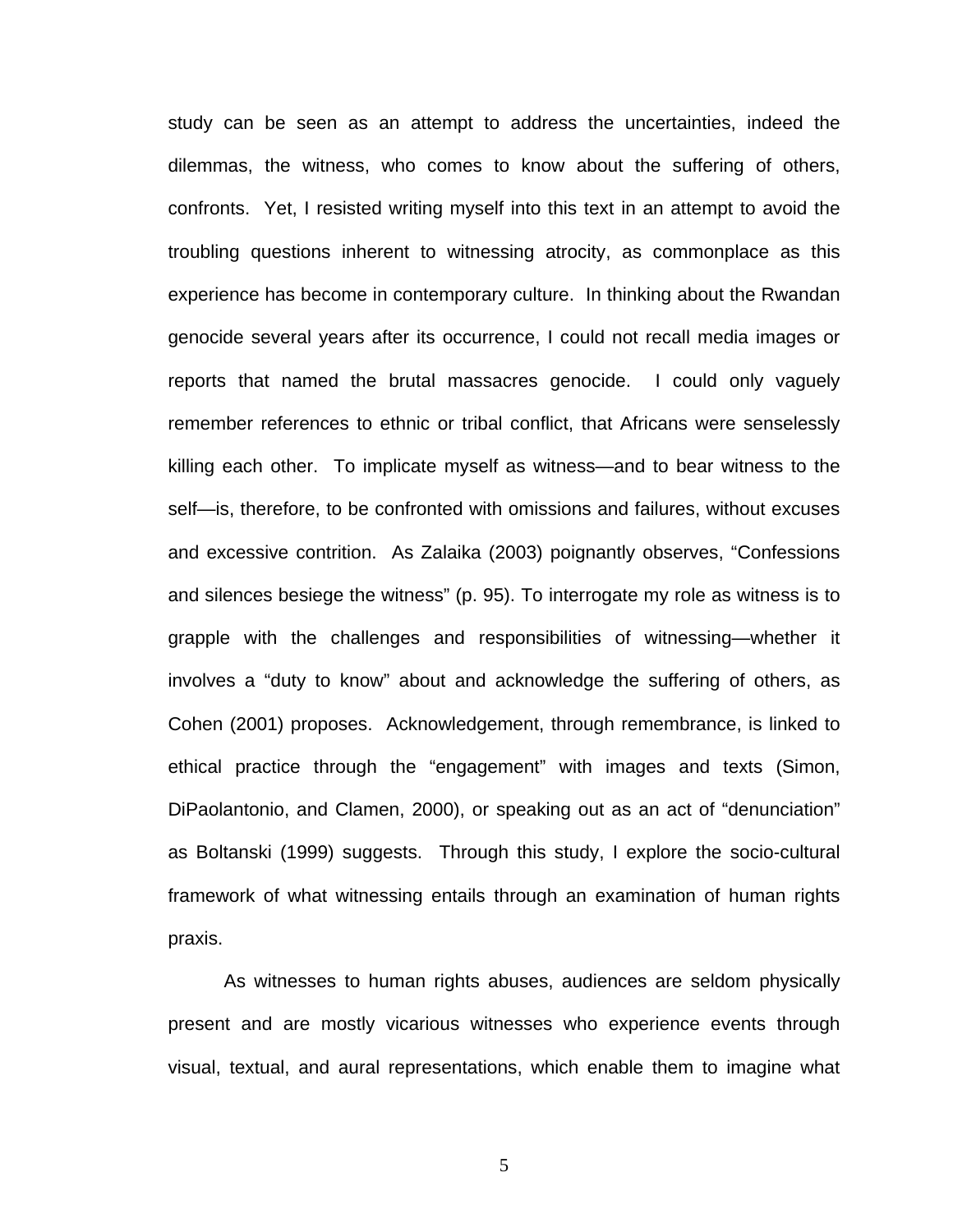"another has experienced" and what it must have been like (Keats, 2005, p. 175). Media representations and digital technology allow vicarious witnesses not only to "stand-in" for the firsthand witness, but substitute the necessity of being physically present (Keats, 2005). Keats offers the following useful distinction between firsthand and vicarious witnesses:

The witness is able to testify or make known the event with authority, knowledge, and relative certainty. On the other hand, vicarious witnessing begins with abstract *representations* of an event. The *evidence* is witnessed firsthand, but the event itself is pieced together from images, stories, and physical artifacts and then represented through the imagination. The vicarious witness can make the statement, 'I have imagined what another has experienced; hence, I believe I know something about the event'. Further, the vicarious witness is able to stand-in on the firsthand witness's behalf to testify or make known the event on the basis of a belief in the truth of the evidence. (p. 175, italics in original)

Witnessing can thus be seen as an experience mediated through cultural, representational practices, made even more immediate through new media. In the immediacy of representing what is going on elsewhere, technology provides the next best thing to being there—themes I explore in Chapter 3. I argue that technology remediates the experience of witnessing in this sense and opens up possibilities for participatory action on behalf of others, an objective for many human rights organizations in their mobilization campaigns. I use the term "remediation" to refer to a "borrowing" or "repurposing," that is, "to take a 'property' from one medium and reuse it in another. With use comes a necessary redefinition, but there may be no conscious interplay between media" (Bolter & Gruisin, 1999, p. 45). New digital media "refashion" and "reform" older media and, I suggest, open up possibilities for new kinds of social and political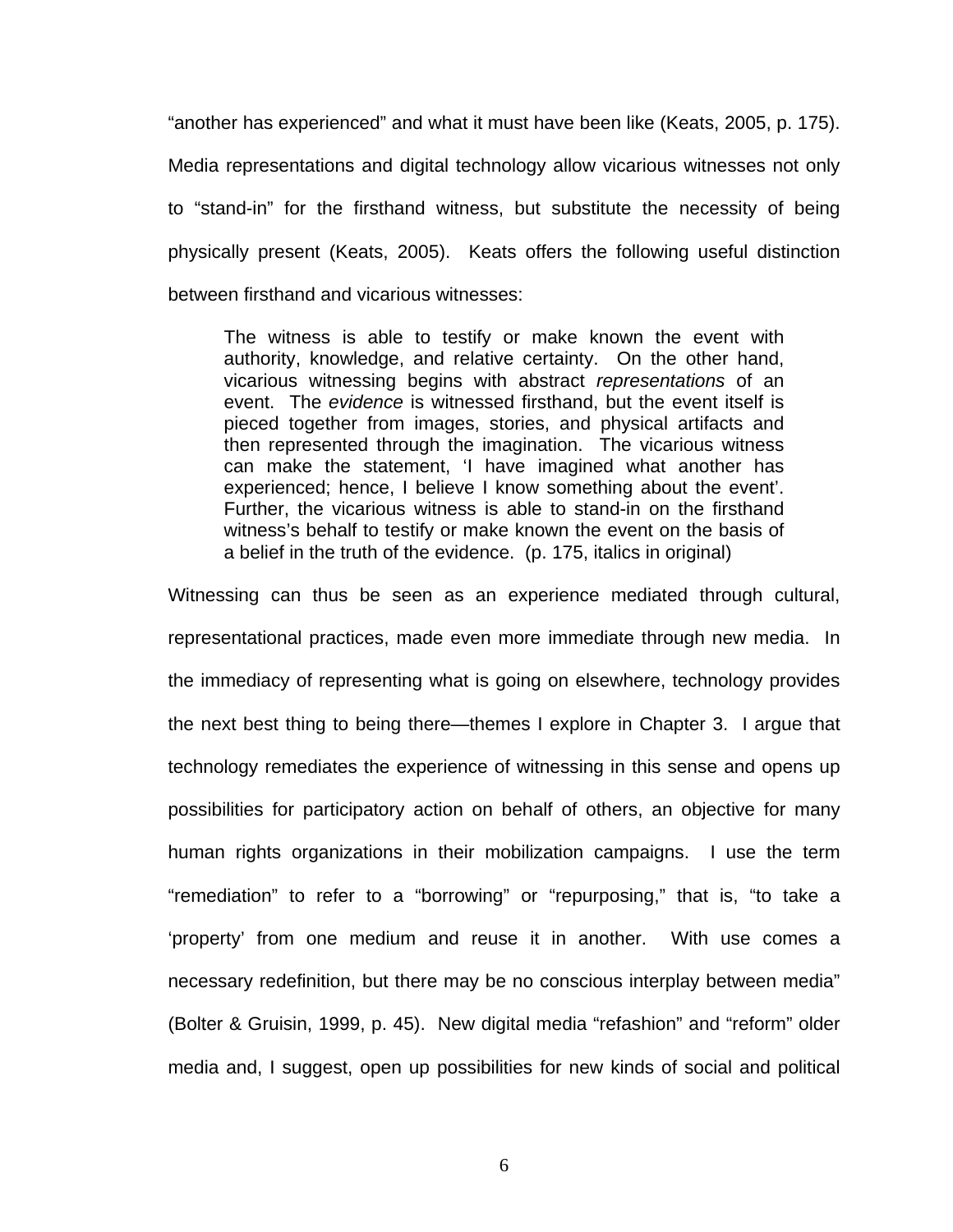action (p. 59-60).<sup>11</sup> Throughout this study, I use "remediation" to include these various conceptions. Additionally, in the spirit of Bolter and Gruisin's sense of "remediation," I use the term broadly to refer to "a process of reforming reality" (p. 56). In this sense, witnessing practices have been remediated through new media and digital technology.

Through globalized networks, vicarious witnesses learn about suffering and abuses occurring elsewhere. The proliferation and availability of information and images about conflicts and wars, acts of terrorism, sexual violence, or staggering poverty can be overwhelming. Staying informed and knowing what to do requires commitment and vigilance and can be emotionally and psychologically exhausting. When confronted with the devastating reality of human rights abuses, what do we do with this knowledge? As Cohen (2001) aptly asks, "How do we carry on with normal life, knowing what we know?" (p. 295).<sup>12</sup> Cohen uses the term "intellectual fatique" to describe the effect that can arise "from knowing too much about human misery" (p. 192). Continued exposure to suffering carries other potential risks as well, for example, feelings of indifference, apathy, and desensitization: "what if continued exposure to this reality eventually deadens our moral and emotional receptivity to further images of suffering?" (p. 187). The literature I examined refers to the impact of

<sup>&</sup>lt;sup>11</sup> Bolter and Gruisin refer to the Latin term *remederi*, "to heal, to restore health," which they have "adopted" "to express the way in which one medium is seen by our culture as reforming or improving upon another. The belief in reform is particularly strong for those who are today repurposing earlier media into digital forms" (p. 59).

 $12$  Cohen points out that his question is "rhetorical, a tendentious bit of moralistic nagging. But I do mean it in an empirical sense. What is the space between us and the collective suffering of others?" (p. 295). Overcoming the geographic and psychic space that exists between the vicarious witness and suffering located elsewhere remains an ongoing challenge for human rights organizations.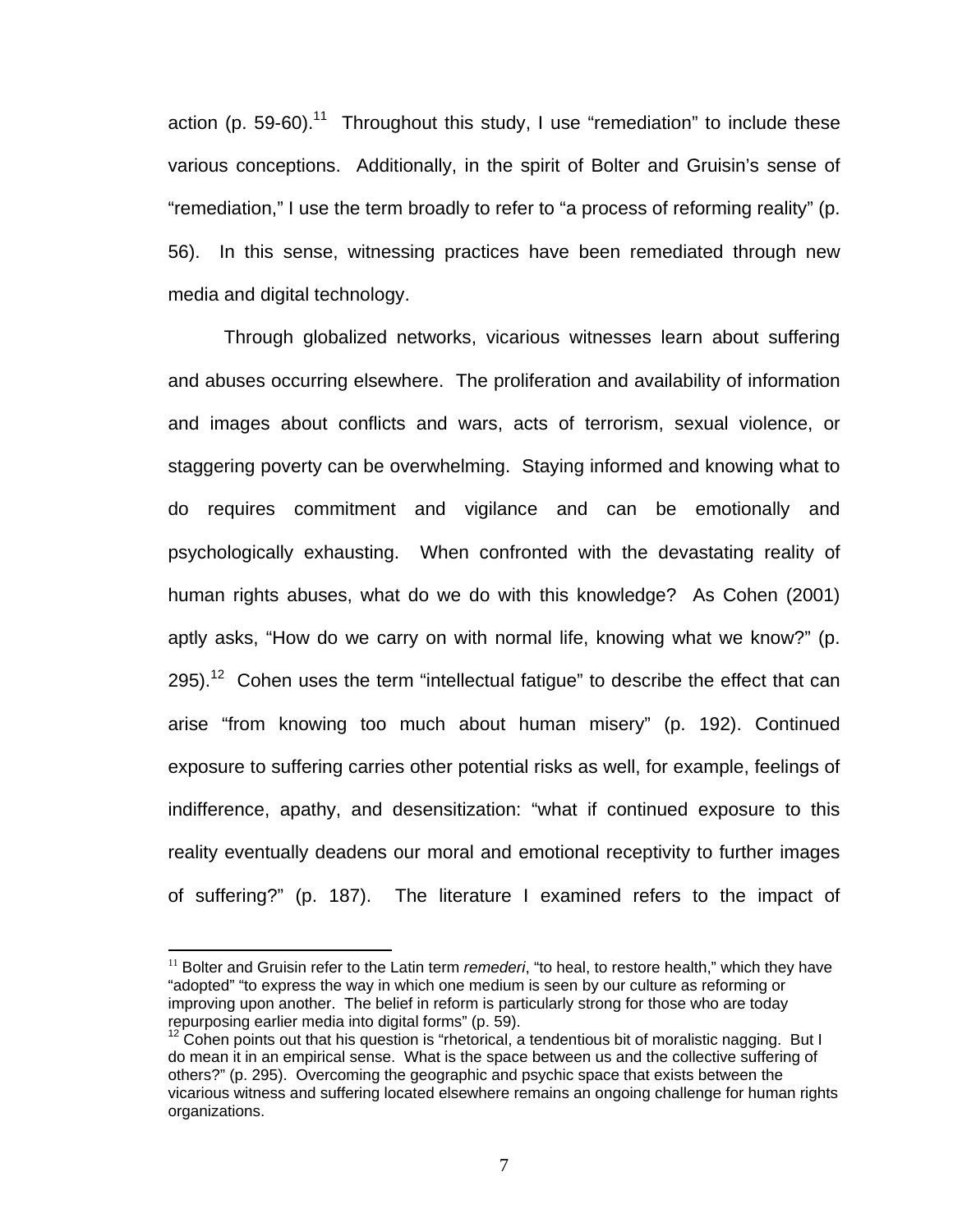witnessing suffering as "empathic distress," or "secondary" or "vicarious traumatization" (Kaplan, 2005; Keats, 2005; Douglass & Vogler, 2003; Weingarten, 2003; Cohen, 2001). Yet to avoid knowing or caring about the suffering of others is a morally ambiguous and precarious position that suggests that only some lives are "grievable," argues Butler (2004), and worthy of human rights protections. Human rights organizations invoke the universality of these rights and attempt to make us all responsible for ensuring that they are protected. No matter where human rights and injustices occur, human rights organizations assert that we all have a stake in defending the most vulnerable.

 Given the geographic (and often psychological) distance that exists between vicarious witnesses and suffering others, human rights organizations attempt to shrink this distance by appealing to our individual and collective sense of conscience and shared membership in a moral, political, and global community. Within this "imagined community,"13 we have an implied moral responsibility or duty to know—in spite of becoming distressed—about the suffering of others and to respond and act on their behalf to alleviate their suffering. Cohen suggests that "the duty to know, to keep informed about suffering and atrocities" is an even more "radical" proposition than the "duty to act" (p. 270). Cohen arguably overstates the importance of knowing, or more specifically, "acknowledgement," but in so doing, he alludes to the dangers that can arise from not knowing and not wanting to know. To counteract the extremes of denial and passivity, individuals, as Cohen sees it, ought—at the

 $13$  I borrow the term from Anderson (1983) who emphasizes the role the imagination plays in the construction of "nation" and a "political community" in which individuals cannot know each and every member, "yet in the minds of each lives the image of their community" (p. 6).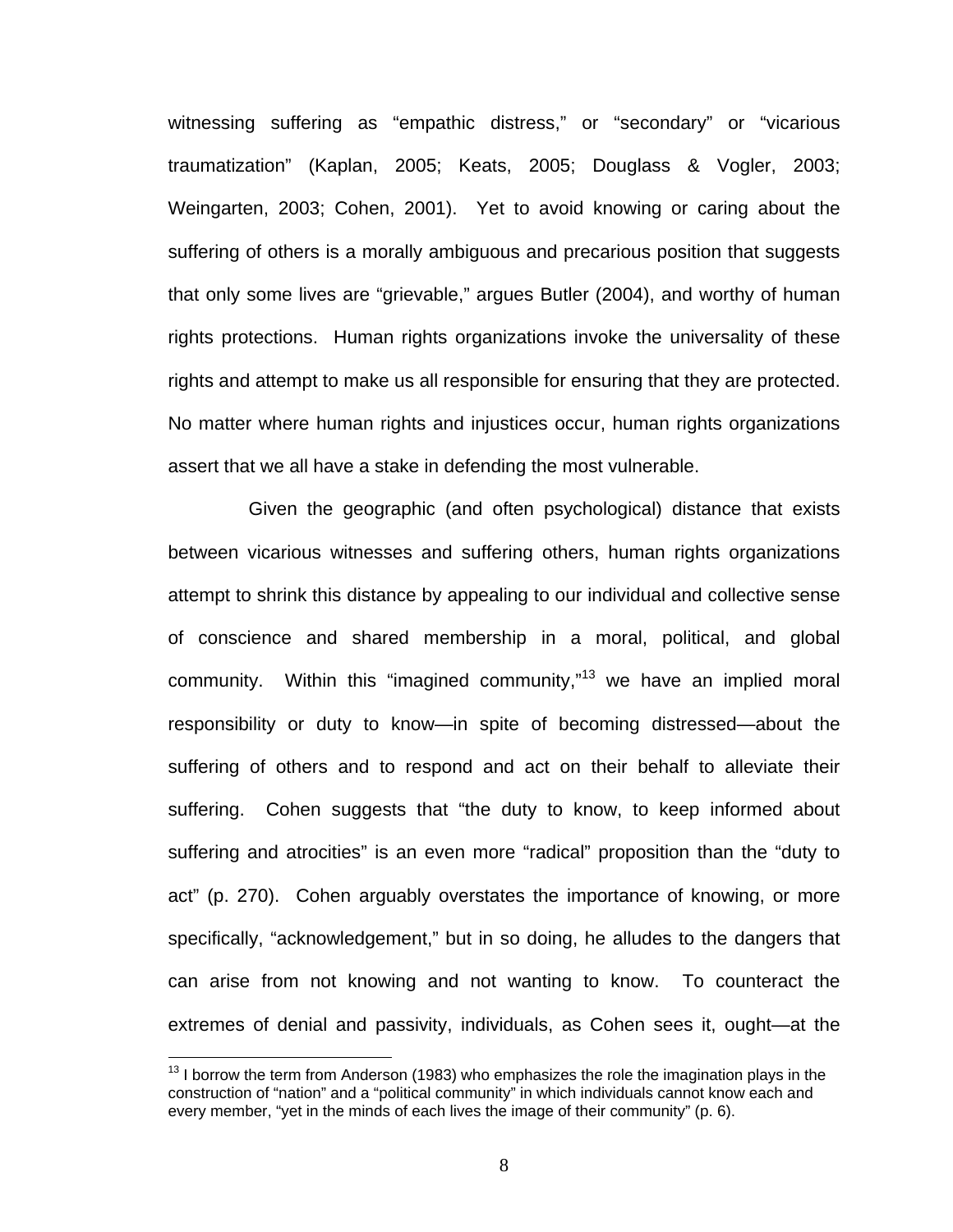very least—to become informed, and perhaps to become "undone" by the suffering of others (Butler, 2004, p. 23). Human rights organizations, I propose, attempt to make us all witnesses to human rights abuses. The power and, indeed the potential, of witnessing lies in its utopian vision of solidarity with others, based on a shared sense of humanity. This vision sees all humans bound to each other. Witnessing within this "imagined community" has expanded exponentially, made possible through the Internet and communications technology. By embracing this technology, human rights organizations can remain connected to grassroots activists, disseminate up-to-date information, and mobilize their constituents into action. Witnessing, I suggest, has been remediated through these new technologies, connecting us to distant strangers and causes, potentially expanding what communities mean, and facilitating opportunities for participation and activism in global causes.

 The focus of this study is on the epistemological framework of witnessing as a socio-cultural and discursive practice and how it has been adopted by human rights organizations. In referring to discourse as practice, which I discuss further in Chapter 3, I rely on a Foucauldian approach where "discourse should be seen as a system which structures the way we perceive reality" (Mills, 2003, p. 55). As Mills asserts, "discourses, or discursive formations, are groups of statements which deal with the same topic and which seem to produce a similar effect...or because they have a similar function," though many of these statements can conflict (p. 64). This approach allows me to interrogate what kinds of witnessing discourses are being produced to serve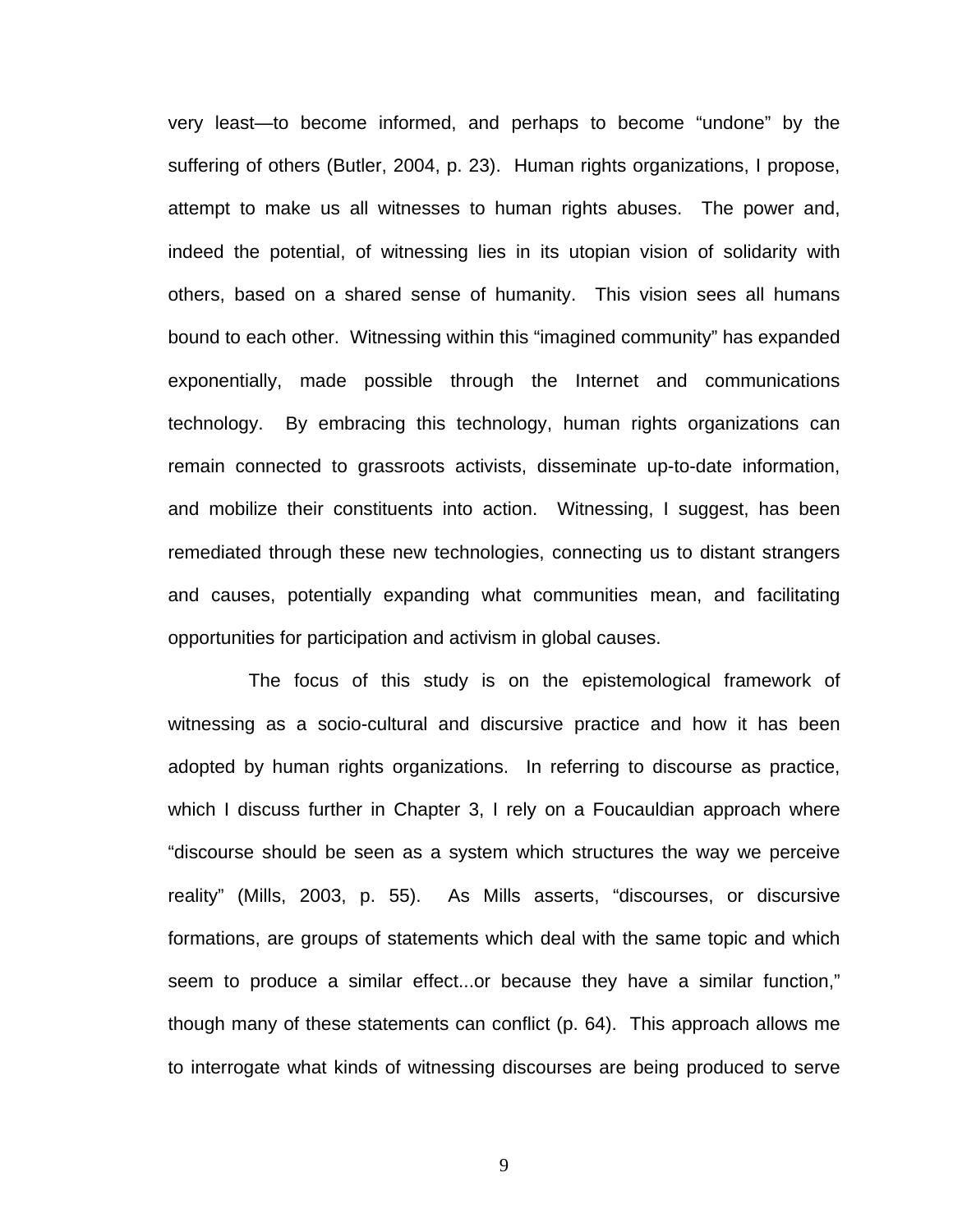specific agendas, in this case, human rights advocacy.<sup>14</sup> Employing an "archaeological analytical strategy,"15 I examine the construction of "witnessing" to uncover its various modalities and what it offers in terms of praxis in relation to human rights. An initial question that led to an interest in this area was whether there were practices intrinsic to witnessing that lent themselves to human rights work. I further explore how we are witnessing—and being asked to witness by human rights organizations—using these new technologies. I am interested in discovering similarities to older models of witnessing as well as differences in contemporary articulations and practices of witnessing. Specifically, I have chosen three websites as exemplars of witnessing practices and explore how they have adopted a witnessing framework to reflect their human rights objectives:

- Witness.org embraces video and communications technology, providing grassroots activists with video cameras to record human rights abuses. Their objective is to expose human rights abuses by providing visual evidence and to transform us all into (eye) witnesses by extension.
- International Justice Mission (IJM), a Christian-based human rights organization, adopts the concept of the biblical witness. By heeding God's command, witnesses are urged to seek justice on behalf of the oppressed, an extension of the commandment to love one's neighbour.
- The Witnessing Project, unlike the two human rights advocacy websites, addresses the harmful or traumatic impact of witnessing everyday violence (both directly and indirectly). This site offers a model

 $14$  Mills notes that "Foucault's work on discourse is useful in helping theorists to consider the way that we know what we know; where that information comes from; how it is produced and under what circumstances; whose interest it might serve; how it is possible to think differently; in order to be able to trace the way that information that we accept as 'true' is kept in a privileged position"  $(p. 66)$ .

I borrow this term from Akerstrom and Anderson (2003) who refer to Foucault's approach to discourse as an analysis of the "regularities" and "displacement" of statements "over time" (p. 30).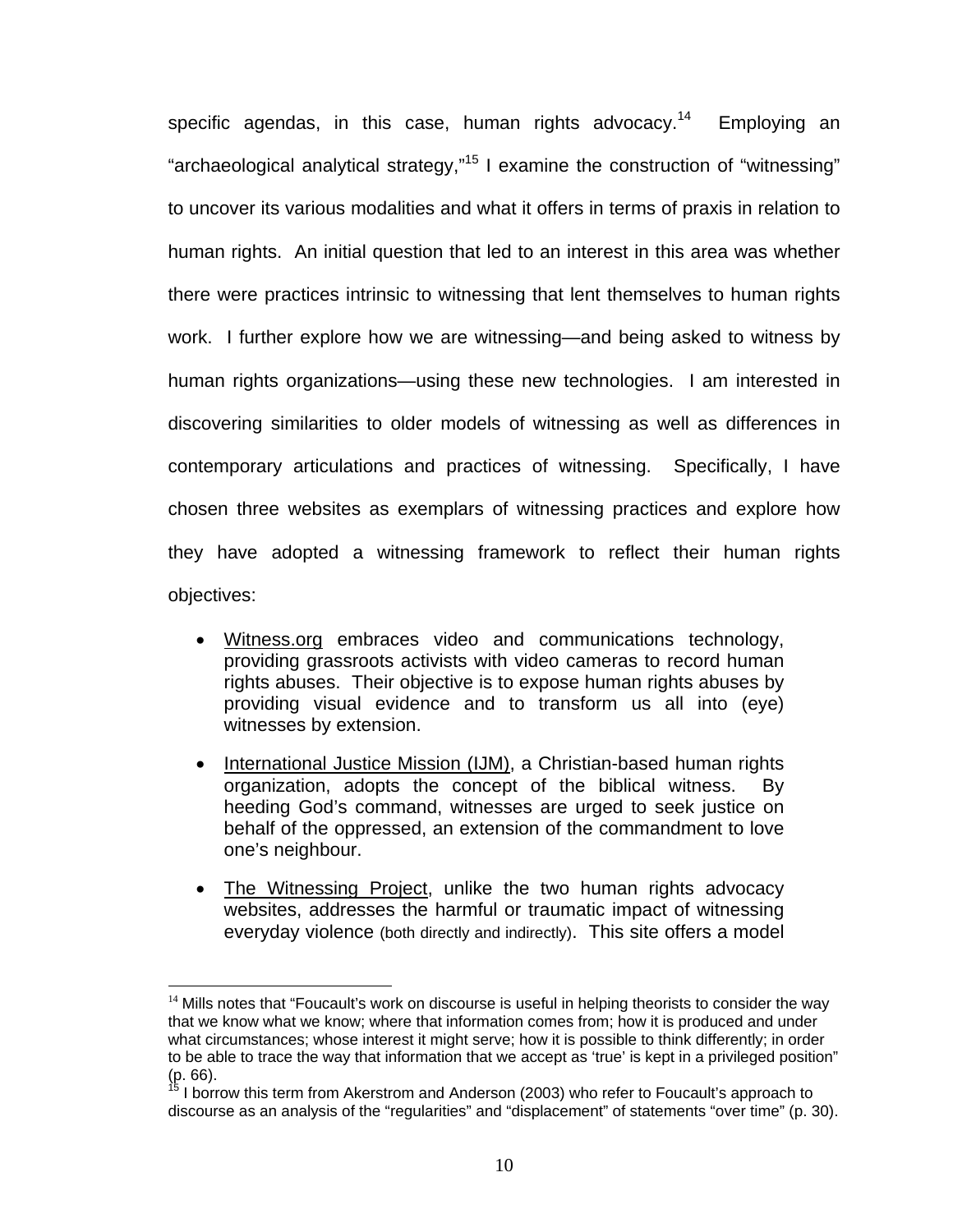for the (therapeutic) transformation of the passive witness to an active or engaged (I) witness.

Through an analysis of these sites, I suggest that witnessing is a practice of socio-ethical responsibility or engagement: it is an acknowledgement and response to suffering.

### TOWARD A DISCOURSE OF WITNESSING: POSSIBILITIES FOR ETHICAL PRAXIS

Apart from legal studies,<sup>16</sup> literature and research on the role of the witness, and what it means to witness, is located in what is broadly referred to as trauma studies and, more specifically, Holocaust studies. "Trauma studies,"<sup>17</sup> Kaplan (2005) explains, "originated in the context of research about the Holocaust" (p. 1). Trauma is "often seen as inherently linked to modernity"<sup>18</sup> and has come to define the consciousness or experience that culminated in the World Wars and conflicts of the twentieth century (Kaplan, p. 24). Kaplan notes that Freud's early theories on female hysteria and trauma were later applied by British doctors to describe the symptoms of soldiers returning from World War I (p. 28). Interest in research on trauma resurfaced in the 1980s as a response to the Vietnam War and to research conducted by feminist psychologists working with

 $16$  Douglass and Vogler draw attention to the competitive and "adversarial" nature of the court room in which production of "the facts" is determined by evidentiary rules (p. 2).

Kaplan, drawing on the work of David Becker (2001), cautions that trauma is not culturally universal and is experienced differently by individuals, communities, and cultures (p. 39). Douglass and Vogler point out "there is no special kind of event that provokes a traumatized reaction; nor is there a universal sensitivity to stress that provides uniform reactions to similar events" (p. 10). Humphrey (2002) also draws attention to "the cultural and political filters of witnessing trauma, pain and suffering" (p. 115). He further adds that there is a tendency in the West to medicalize trauma and treat it as "an abnormal individual psychological condition" which is isolated in the body and is separate from political structures and conditions (ibid).<br><sup>18</sup> Kaplan refers to Kevin Newmark's work on Walter Benjamin, as well as Paul Gilroy's and other

scholars who work in film and cultural theory (p. 24).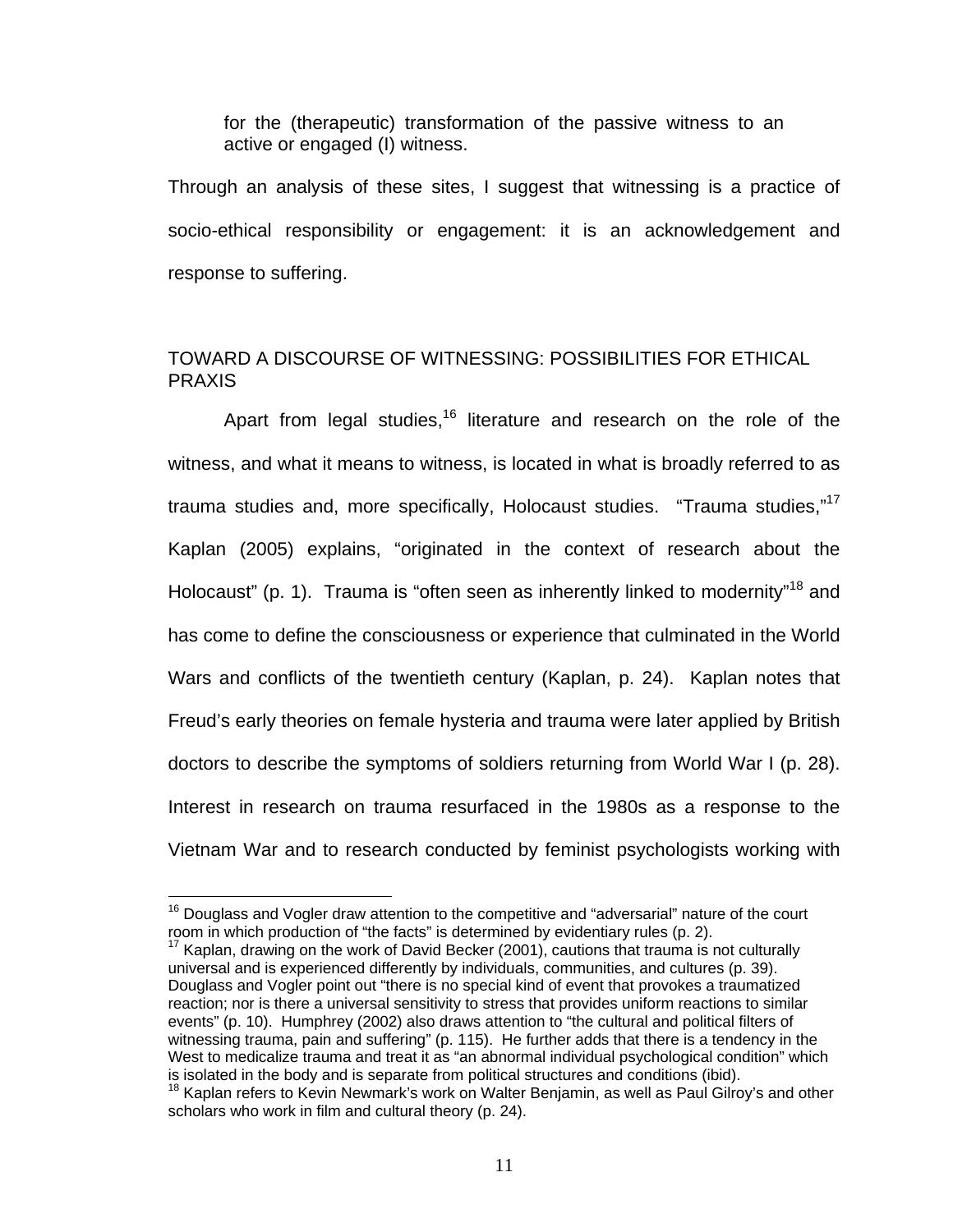female victims of domestic violence and sexual abuse (p. 19).<sup>19</sup> Theories about trauma called for the return to "the body," specifically the traumatized body of the witness:

The 'body' proved to be a fruitful site not only for theoretical debate, challenging the tyranny of scientific, social, political, economic, sexual, and biological abstractions, but for emancipatory politics as well. It promised a new and more authentic 'grounding' of our epistemological and ontological intellectual activities and of our Being. It energized new directions in the arts, and as the visible and representable—site of trauma it proved an increasingly important signifier in all areas of the discourse of witness. (Douglass and Vogler, p. 13)

The return to "the body" challenged theoretical trends that favoured textual, semiotic, and linguistic play, note Douglass and Vogler. For Kaplan, trauma discourse became "a bridge" that linked theory to "material events" and to "history, memory, and culture generally" (p. 35). Trauma discourses have, therefore, contributed to the awareness of the psychological harms<sup>20</sup> of trauma (manifested in the body) and the (in)ability of the subject to bear witness to her experience.<sup>21</sup>

Although research by Holocaust scholars have largely shaped the field of trauma studies, Kaplan observes that trauma studies have expanded to other

 $19$  Kaplan traces three phases of trauma research which were influential: "1) the 1980s wave of books (some popular) by psychologists (some feminists), responding (as did Freud) to war injuries (this time however to the Vietnam War) and to increased awareness of child sexual abuse; 2) the unexpected turn of humanists to trauma in the late 1980s (and increasingly from then on), perhaps because trauma theory provided a welcome bridge back to social concerns in an era when high theory had become abstract; and 3) the reaction to what rapidly was seen as a kind of 'faddish' interest in trauma or a collapsing of everything into trauma" (p. 25).

 $20$  Douglass and Vogler point out that "although most of trauma discourse is concerned with the psychological consequences of trauma, it is anchored in the conviction that special truths can manifest themselves in traumatized bodies" (p. 12).

 $21$  Douglass and Vogler identify two prevailing paradigms which construct the witness and witnessing differently: "Authenticity" of trauma, within the Anglo-European framework, is equated with "broken, incoherent" actions (p. 11). In contrast, "the assumption of a coherent ego and reliability of language and the narrative trope are more prevalent in the Latin American *testimonio* and the Japanese *hibakusha* narratives" (ibid, italics in original).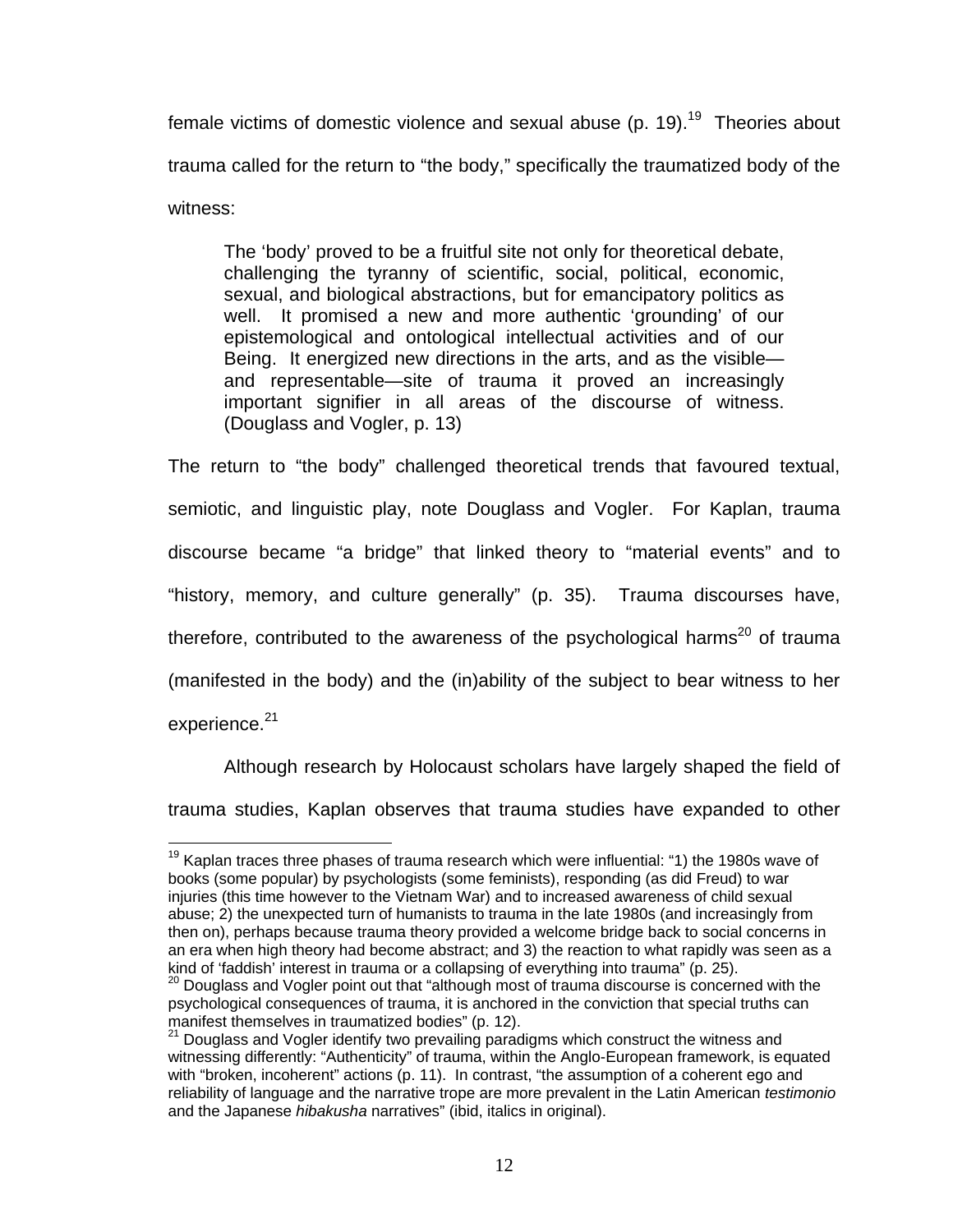disciplines, namely, psychology, psychoanalysis, sociology, history, literature, critical theory, and developments in neuroscience (p. 33). Keats, too, identifies other fields of "cultural literature" in which witnessing features: law, religion, and literature (p. 173). In recognition of multi-disciplinary contributions to trauma studies, Douglass and Vogler suggest "there are increasing signs that we are reaching such a stage in what can be broadly conceived as a discourse of witness" and for the consideration of "witness as a cultural and intellectual phenomenon" (p. 3). $^{22}$  These authors propose the umbrella term "witness studies" to include "Holocaust studies, the Latin American *testimonio*, and atomic bomb survivor studies, which embraces various approaches, genres, and media" (p. 1, italics in original). In the spirit of their proposal, my research contributes to "witness studies" by examining how human rights organizations adopt witnessing discourses to appeal to their constituents' moral sensibilities to become witnesses to human rights abuses and atrocities. Further, I suggest that by employing communication technologies to inform constituents about current atrocities, constructing campaigns, and offering opportunities for involvement, they are engaging in witnessing projects which address injustice. To witness becomes an assertion of justice and is embedded within ethical practice: it demands a response to suffering.

 $22$  Rejecting the Holocaust as a unique paradigm, Douglass and Vogler argue for "an emphasis on typicality rather than uniqueness" (p. 2). Further, they report that "the growth and refinements in the field of comparative genocide studies have strongly challenged claims for the Holocaust's uniqueness, and have begun to implicate other countries than Germany in the perpetration of atrocities. Studies of Hiroshima, and of 'atomic bomb literature' are increasing Western awareness of the Japanese holocaust, its consequences, and literature" (p. 3).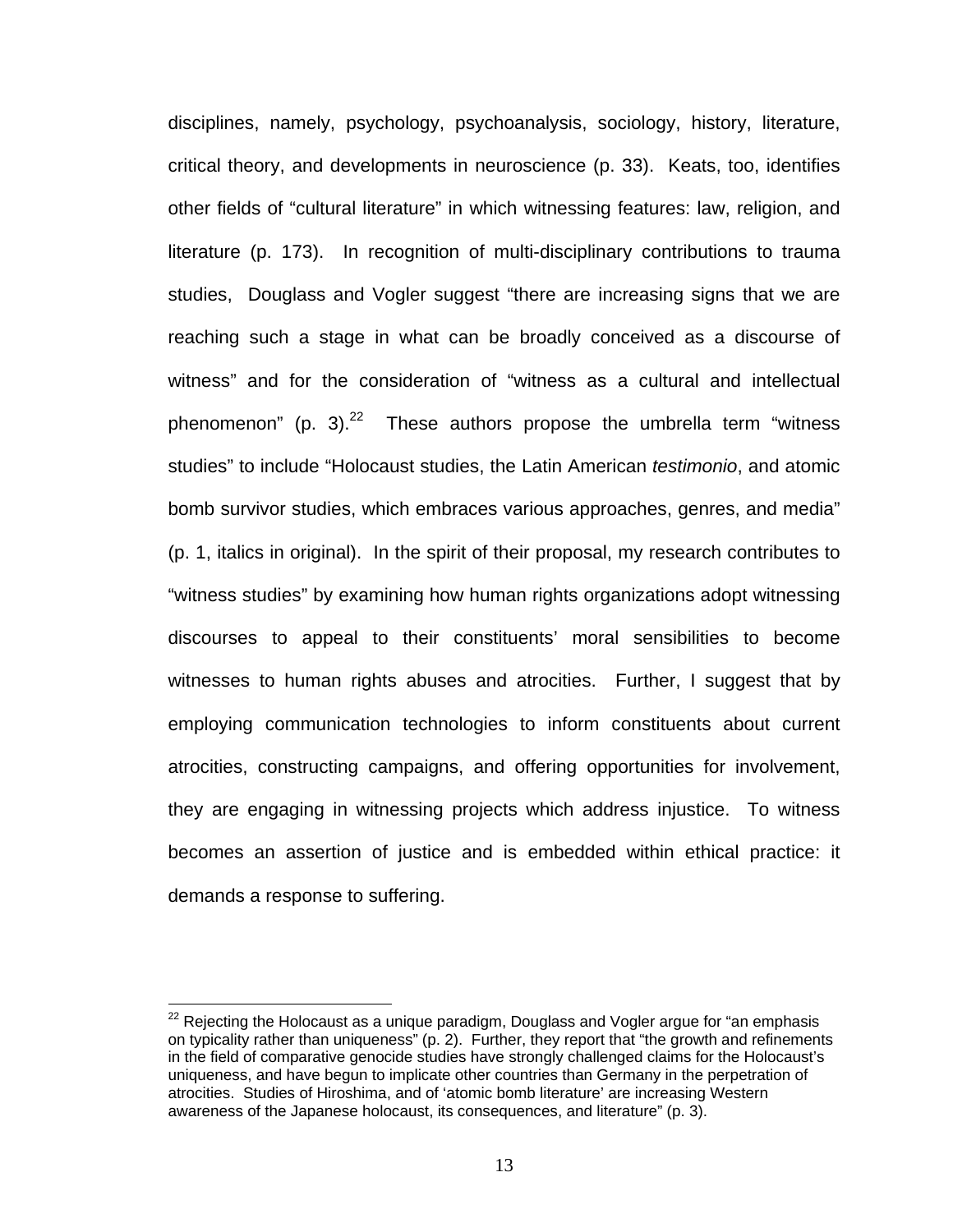### THE FORTUNOFF VIDEO ARCHIVE FOR HOLOCAUST TESTIMONIES AT YALE UNIVERSITY: THE IMPERATIVE OF WITNESSING

I begin with the Fortunoff Video Archive for Holocaust Testimonies which I situate as a precursor to later human rights projects that employ technology to facilitate and remediate the experience of witnessing trauma. This video archive, housed at Yale University, is a collection of over 4,300 taped interviews with individuals who have "firsthand experience of the Nazi persecutions, including those in hiding, survivors, bystanders, resistants, and liberators." $23$  The project emerged as a result of grassroots efforts in Connecticut by the Survivors Film Project in 1979. Laurel Vlock, "a television specialist" and Holocaust survivor, and Dr. Dori Laub, psychiatrist and child survivor, became involved in this project to record testimonies of Holocaust witnesses. $24$  This project was born from the conviction that time was running out for survivor stories to be told, described as a "diachronic moment of crisis" by Douglass and Vogler, as a consequence of dwindling numbers of "authentic" survivors (p. 45). With few actual eyewitnesses left, emphasis was placed on the "the discourse of the witness," evoked and mediated through "texts and images" (ibid). Felman and Laub suggest (1992) that testimony, as a discursive mode, has come to "define" our contemporary period (p. 5). Langer (1991) points out that while the Germans left bureaucratic records and "archives," absent was "survivor testimony" (p. xi). Kaplan observes that "a new psychological dimension was added to Holocaust studies through the

<sup>&</sup>lt;sup>23</sup> All quotes about the video archive are taken from www.library.yale.edu/testimonies.

<sup>&</sup>lt;sup>24</sup> Other committee members were William Rosenberg, Professor Geoffrey Hartman at Yale, and "other community members committed to this urgent task." As a result of this initial project, two documentaries were produced: *Forever Yesterday,* which won an Emmy, and *About the Holocaust*.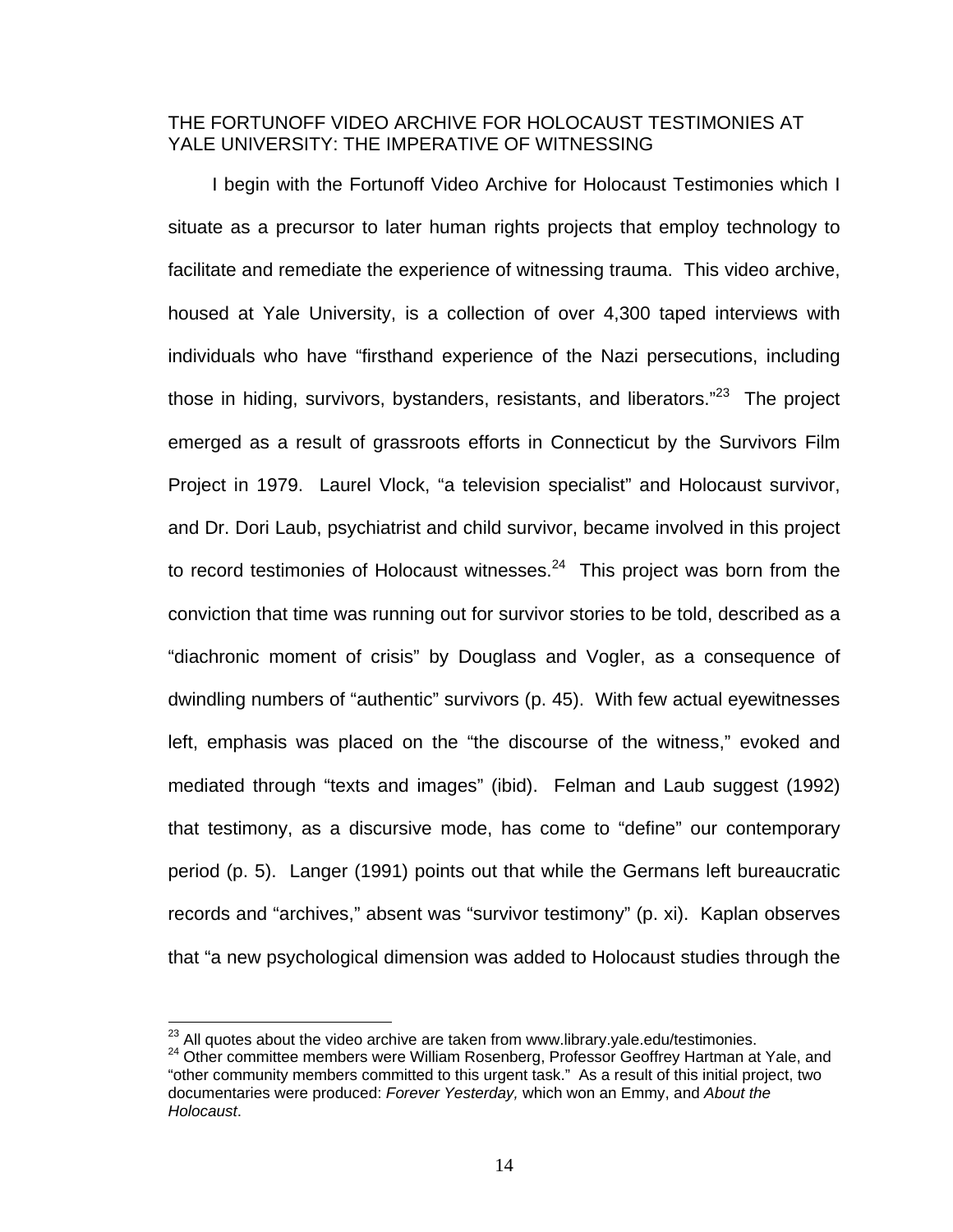videotaped interviews" (p. 33). $^{25}$  The video testimonies provided the human faces and stories of the Holocaust, the emotional impact of experiential knowledge. The testimonies lend "immediacy" $26$  to the viewing experience, momentarily collapsing the temporal and spatial distance between the event and its recollection for survivors and audiences. Both witness-survivors<sup>27</sup> and the vicarious witnesses, described in the literature as "secondary witnesses,"<sup>28</sup> are brought together in this remediated experience of trauma. For Keats (2005), "a vicarious witness joins the firsthand witness in bearing the images and memories of the trauma story" (p. 175). This "bearing" of "images and memory" can be seen as both as internalized process as well as an ethical practice—the acknowledgement of relationships one shares with others—which Keats refers to as "a social responsibility whereby the vicarious witness can stand-in for the survivor" (p. 175). In this sense, "it is the vicarious witness that carries the memory of the trauma event into the future when all known survivors are gone" (ibid). Hartman (2001) observes that viewing the testimonies culminates in a double function of witnessing:

 $25$  The video archive involves a "testimonial process," which is "similar in nature to the psychoanalytic process, in that it is yet another medium which provides a listener to trauma, another medium of re-externalization—and thus historicization—of the event" (Felman & Laub, 1992, p. 70).

<sup>26</sup> In *Holocaust testimonies: the ruins of memory* (1991), Langer points out that "one of the distinctive qualities of oral testimony is its immediacy," where the "impromptu self," the self that "endured atrocity," is recalled in the act of remembering (p. 148).

<sup>&</sup>lt;sup>27</sup> Humphrey (2002) points out that "as a cultural construction, 'survivor' is the identity created after witnessing" (p. 121). It is an ambiguous position because it "simultaneously recognized and ritually sacrificed" the witness (ibid).

 $28$  Alsup (2003) borrows the term "secondary witness" from Felman to refer to "experiencing trauma not as a firsthand survivor" but an experienced that is removed spatially and temporally (p. 76). Felman and Laub (1992) describe three levels of witnessing: "the level of being witness to oneself within the experience; the level of a being a witness to the testimonies of others; and the level of being a witness to the process of witnessing" (p. 67).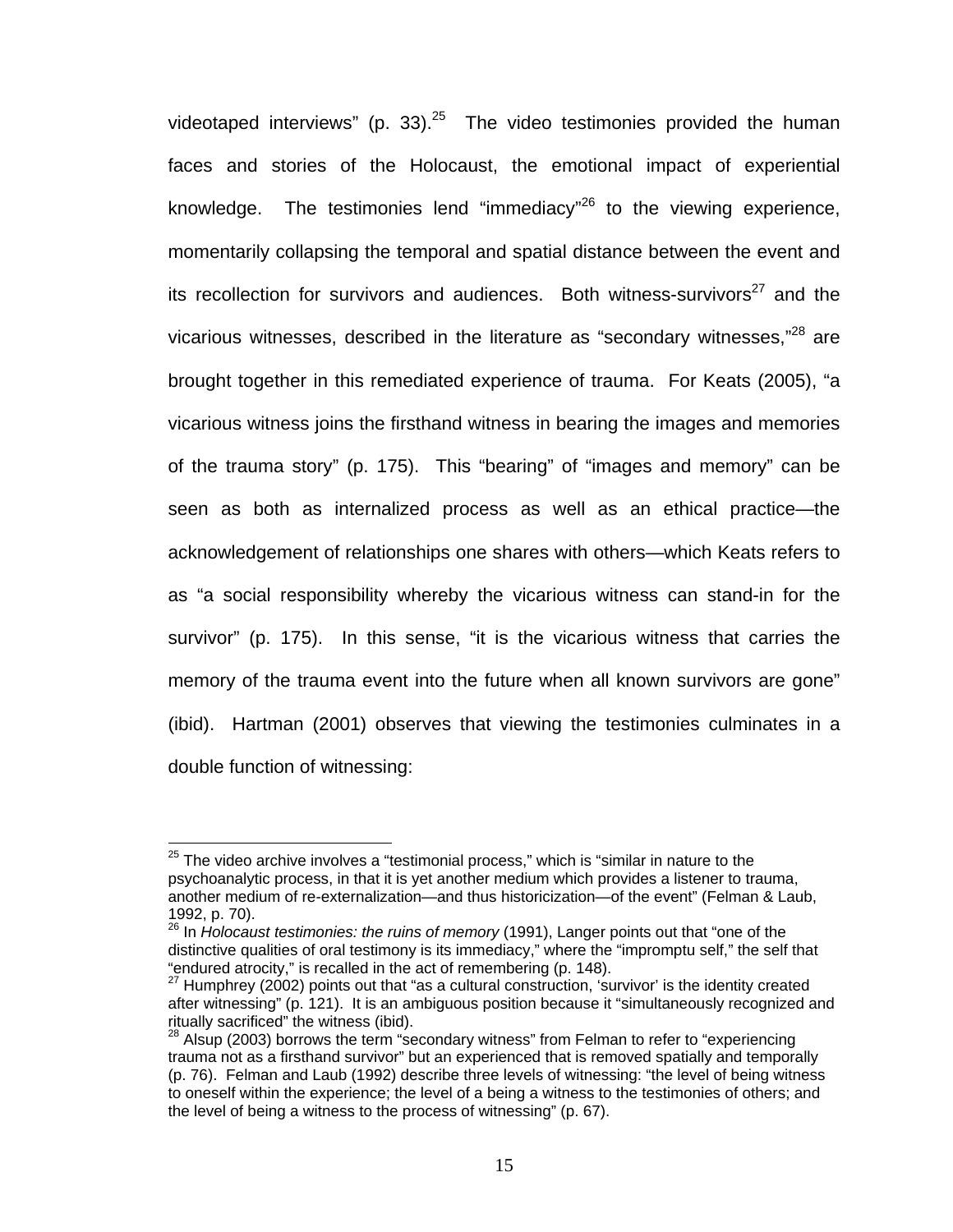...you see people as they witness. The eye-witness uses his eyes, or the authority of his eyes...The importance of the project is also in that you see the witness; that is, the eye is also the eye of the interviewer and, by extension, of the audience, which is then given the ability to see. So the eye comes in twice in a different function. (Hartman in an interview with Ballangee, p. 128).

Mediated through video technology, the experience of witnessing becomes an act of remembering through which eyewitnesses re-witness their experiences through their retelling. Audiences, in turn, participate in the co-construction of this historical re-memory of the Holocaust. I explore this theme of the remediation of traumatic experiences (specifically human rights abuses) through technology by human rights organizations in their attempt to raise awareness, evoke empathic responses, and mobilize their constituencies.

These video testimonies, a form of oral history, differ from official records and archives because the focus of their documentation is on marginalized and suppressed experiences and narratives, in Foucault's sense of "subjugated knowledges" (1980, p. 81). $^{29}$  Langer (1991) describes them as "human documents rather than merely historical ones," which are less concerned with historical "accuracy" (p. xv). They contain errors and lapses and are significant for what they reveal about "the complex layers of memory" (ibid). Antze and Lambek (1996) point out that memory must be understood "as a human, cultural practice rather than a natural object or process; and the kind of practice is to be understood as moral rather than simply technical, intellectual, or instrumental" (p.

 $^{29}$  The narratives of survivors, unlike historical and later literary accounts, were rescued from oblivion in this sense and accorded legitimacy.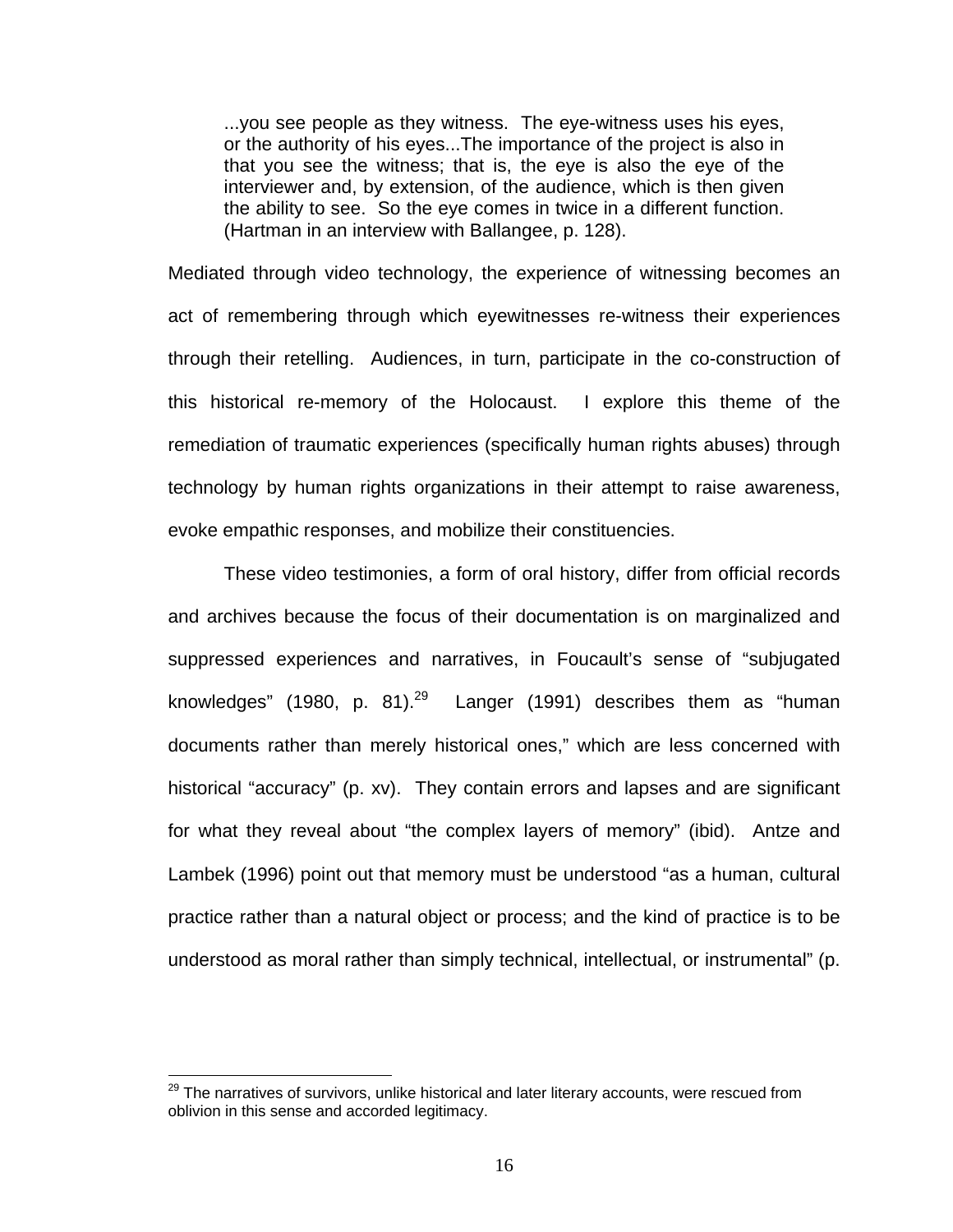$285$ ).<sup>30</sup> As "cultural" and "moral" practice, these testimonies legitimize the experiential knowledge of eyewitnesses and construct them as public memory: these testimonies "stand as a living memorial to counteract forgetfulness, ignorance and malicious denial."<sup>31</sup> It allows survivors to "emerge from anonymity," though not as "heroes or martyrs, labels they firmly reject, but as chroniclers of a melancholy and dreadful tale" (Langer as cited in Greene and Kumar, 2000, p. xii). Witnesses, many for the first time, had the opportunity to speak about their experiences, to become "experts of their experiences" (Greene, p. xxiv). Yet as Hartman (2000) makes clear, "we do not try to make historians of the survivors. We listen to them, accompany them, try to free their memories, and see each person as more than a victim: as someone who faces those traumas again, an eyewitness who testifies in public" (cited in Greene and Kumar, p. 252-253). Each witness offers her experience as evidence of what she endured.

The act of bearing witness authenticates the subjectivity of the witness and is less concerned with the production of official or historical facts or truths. Booth (2006) describes the witness as "a living and flawed vector of truth about the past, an archive transmitting its contents to others, [which] only touches the surface of the act of bearing witness and its relationship to truth telling" (p. 92). Thus, lived memory/experience ought not to be subject to the same rules as legal and historical records. Douglass and Vogler maintain that, in spite of

 $30$  The construction of memory, and identity, is, as Antze and Lambe suggest, the product of discourse: "memory implies identity, the self caught between its roles as subject and object of memory, the telling and the told" (p. xix).

 $31$  This quote is taken from www.library.yale.edu/testimonies.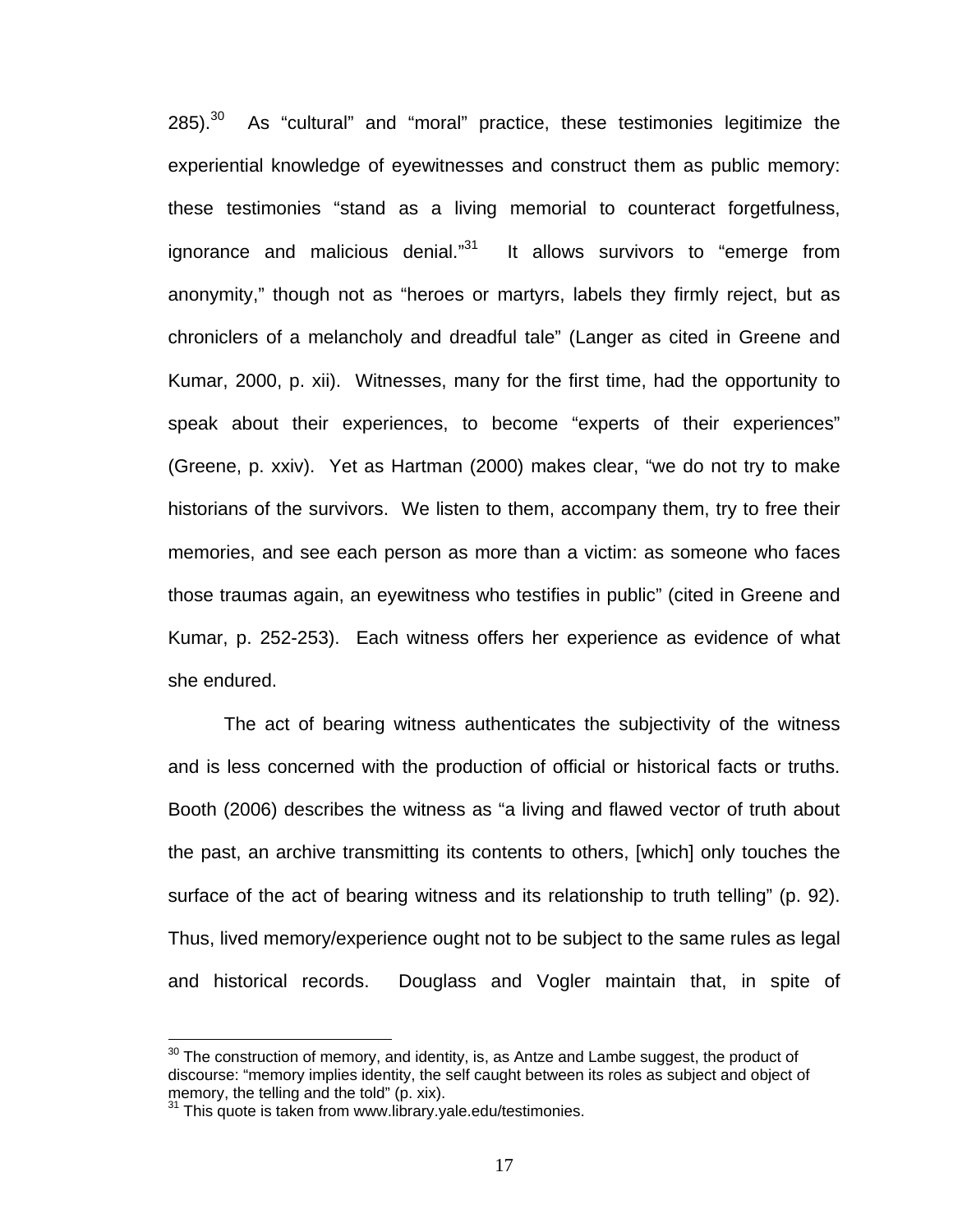inconsistencies, witness testimonies are not "worthless," for they "demand special modes of attention and interpretation. What survivors are witnesses to is their own suffering, in the past as victims and in the now as telling survivors" (p. 34). The focus of these video testimonies is on experiential knowledge and memory. Antze and Lambek suggest that evoked memory is a form of "Iwitnessing": as both "eyewitness" account and as the symbolic act of reconstructing the narratival "I" (p. 42). $32$  The subjective "I" authenticates the experience of the witness who can speak from the position of having "been there" (Felman & Laub, p. 36). However, the witness cannot be expected to speak about everything. $33$  The video archive can thus be seen as a partial and "perspectival" record, one that is necessary in the construction of a public memory and archive (p. 242).

The documentation of witnessing through the creation of archives of experience resonates, I suggest, in the work of human rights organizations that adopt witnessing as an ethical framework to address injustice and human rights abuses. Witness.org, for example, uses video evidence (including interviews with witnesses) to counteract official accounts and denial of human rights abuses. Raw footage they have archived have been used to create documentaries about specific cases, for example, the trafficking of women. For IJM, personal stories and testimonies become the basis for building cases

<u>.</u>

 $32$  The reclaiming of subjectivity becomes an act of resistance because, as Felman and Laub point out, the Holocaust "precluded its own witnessing, even by its very victims" (p. 80). In effect, "*one could not bear witness to oneself"* (p. 82, italics in original). Through testimony, the witness "reconstitutes the internal 'thou', and thus the possibility of a witness or a listener inside himself"  $(p. 85).$ 

Felman and Laub note that excessive demands are placed on the witness: having "been there," one must be able "to bear witness about everything" (p. 36).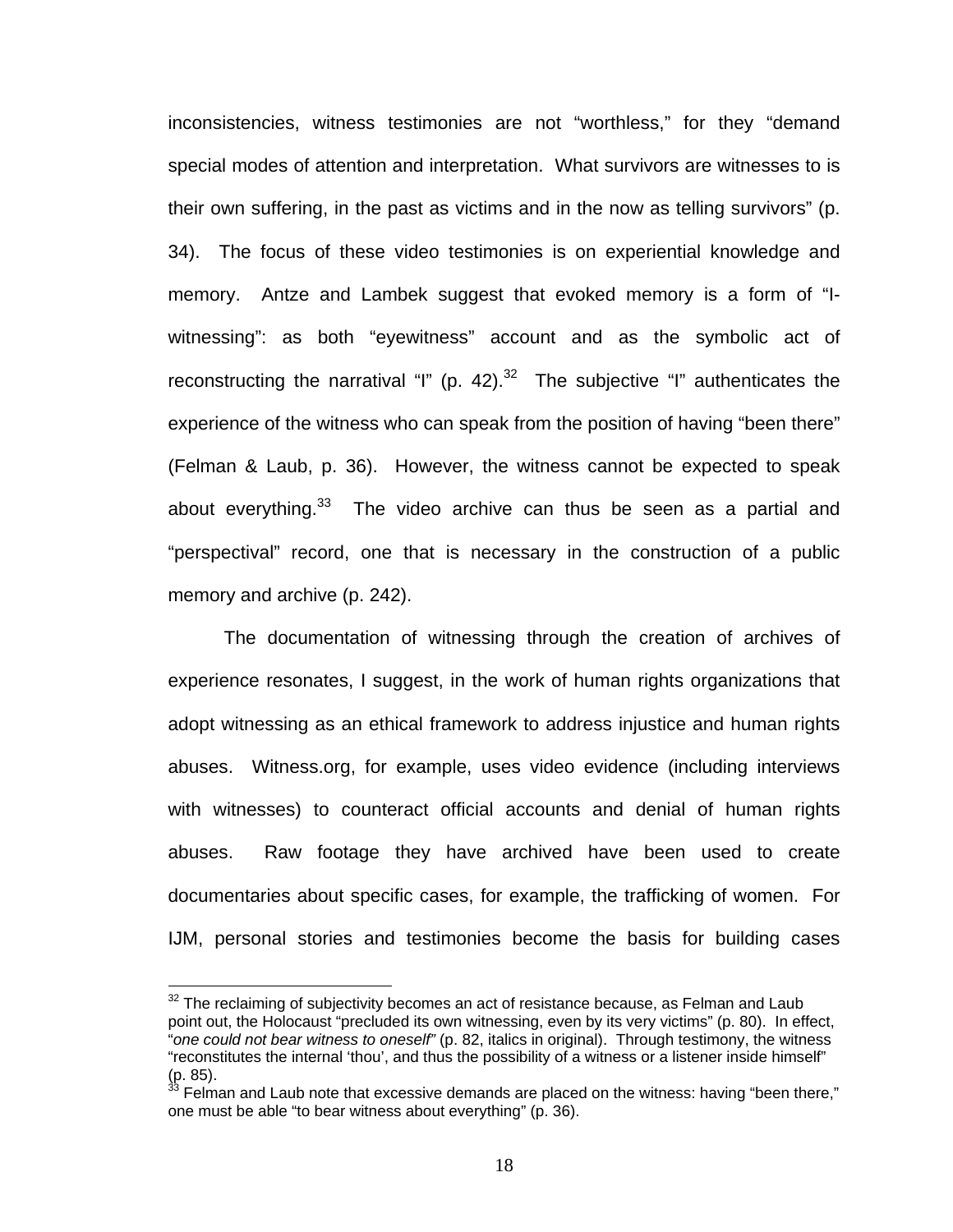against perpetrators. This theme of documentation through the creation of archives is also adopted by the Witnessing Project which collects narratives of different witnessing perspectives, whether as passive or engaged witness. As a socio-cultural practice, I suggest that a component of these witnessing projects entails the creation of public records and archives.

The archive as a memory project provides a link to the past and the future. Hartman (2001) offers the term "future memory" to suggest the connection between past and future generations: "There is a remembering forward as well as a memory directed towards the past, and that is what we are doing in this testimony project is remembering forward" (as cited in Ballangee, p. 228). This theme of memory to counteract forgetfulness lies at the heart of the Yale archive. The archive also functions, Hartman suggests, as an "Archive of Conscience" (in Greene and Kumar, p. 252). Simon, DiPaolantonio, and Clamen (2000) describe remembrance as an ethical practice that "resides not in the moments, images and texts but in our engagements with them" (p. 21). In remembering, audiences are entrusted with a duty to know. This duty to know about suffering and human rights is echoed within the human rights websites I examine in the study, where knowing implies (social) responsibility.

#### WITNESSING AS RECOGNITION OF THE OTHER

Witnessing requires an audience for testimonies to become "public memory" (Humprey, 2002, p. 115). However, this process is "contingent and uncertain" (ibid). There is no guarantee the witness will find a responsive listener nor does the reclaiming of subjectivity render the subject/witness whole again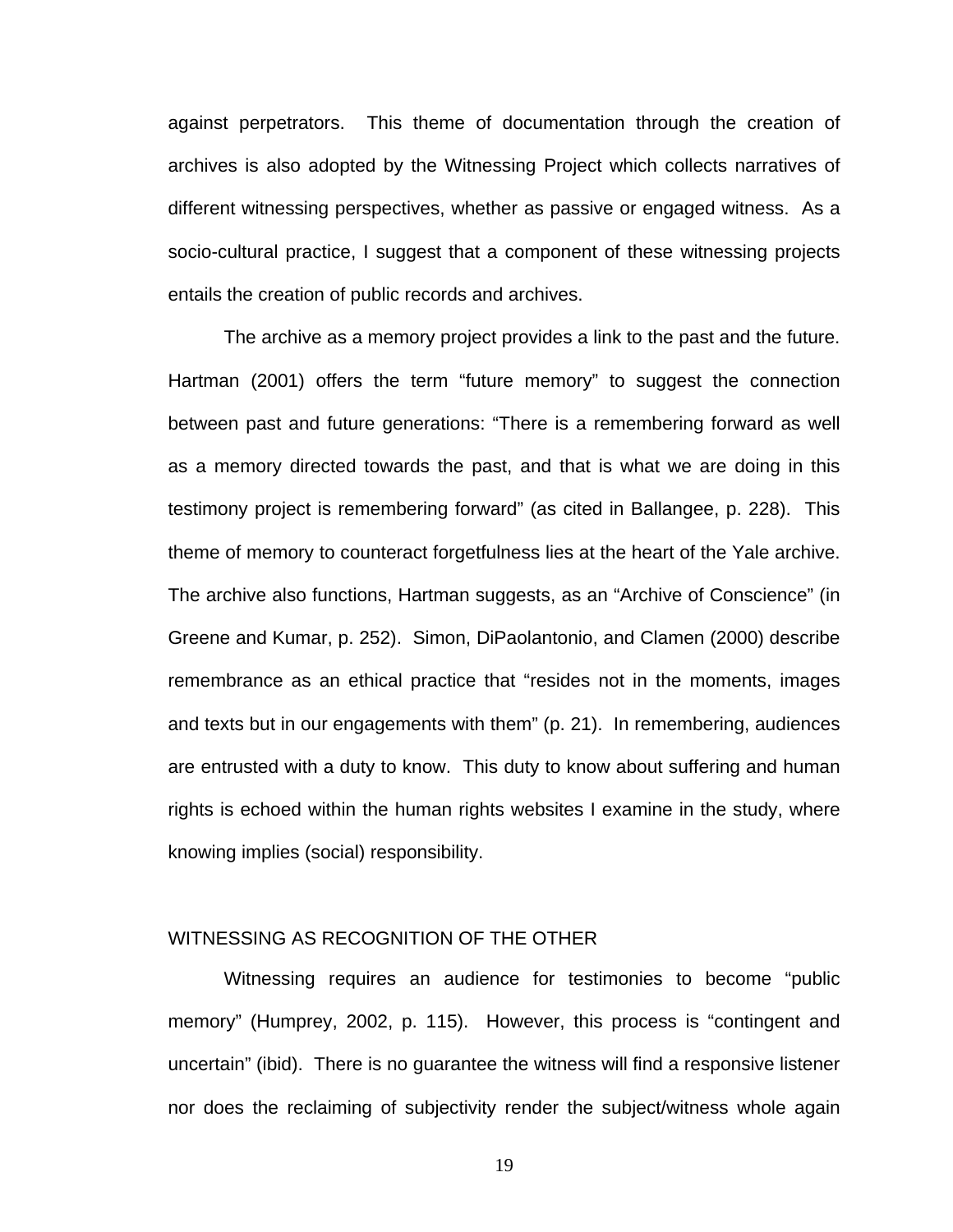(Booth, p. 87). As Greene cautions, "there are no redemptive messages or happy endings" to be found in survivor accounts (p. xxvvi). The "act of telling" can be retraumatizing for survivors who must "re-experience the event," note Felman and Laub, particularly if their narratives are not truly heard or accepted (p. 67). They experience the events not as survivors but as victims who were stripped of their humanity. Oliver (2001), too, draws attention to the paradox of speaking from the position of victim: "The content of testimonies of oppression reinscribes the survivor as victim or object even while the act of testifying restores subjectivity to the experience of objectification" (p. 98).<sup>34</sup> As object, the victim is rendered "speechless," similar to Spivak's (1994) notion of the "subaltern" who cannot speak within the confines of her "subaltern" status. The act of bearing witness resists, however, the disavowal of one's experience. In this sense, witnesses who narrate their experiences hope to find a responsive listener; their stories offer the hope that "what happened in the past will not be forgotten" (Greene, p.xxviii). Bearing witness, in this sense, becomes a "gesture of defiance and resistance" against denial and forgetfulness (Booth, p. 73).

Audiences, however, cannot simply be assumed to be responsive and willing to engage with cognitively and psychologically troubling material. The video testimonies at Yale pose challenges for vicarious or "secondary witnesses" because, Parker (2007) asserts, they test the "limits of our comprehension" (p. 111). They challenge the "comfortable ignorance" audiences have about not having to know about the Holocaust, an event that some locate in a distant past

 $34$  Oliver notes that "objects do not talk. Objects do not act. Objects are not subjects or agents of their lives" (p. 95).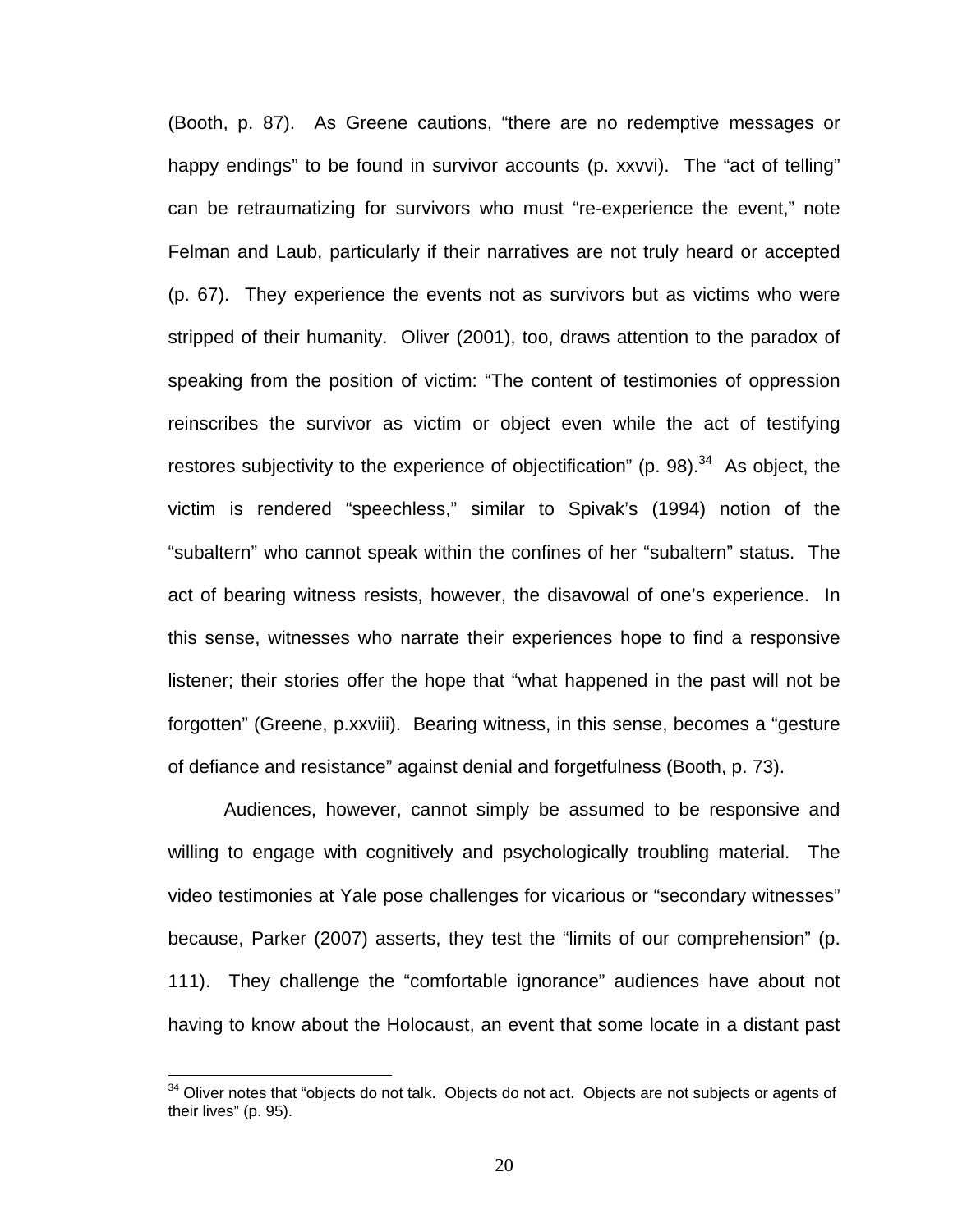that has little to do with them (Langer, p. 160). What can be known is uneasy and troubling, which makes viewing/listening to these testimonies difficult. Parker explains that dealing with the "incomprehensible" has to be "learned": "It requires an intentional cessation of our impulse to completion and harmony" (p. 111). Audiences need to resist the impulse to convert survivors into heroes whose narratives become tales of struggle and martyrdom. Langer urges against the impulse to render the Holocaust somehow "redeemable," as some kind of "homage" to the "human spirit" and the "triumph of will" (p. 3). $35$  Instead, one finds that victims' experiences are much more complex and ambivalent (p. 2). Viewers of these testimonies are left instead with "the permanent *impossibility*" of reconciling what they can know about the Holocaust and how to make sense of the "unimaginable," a term often used in the Holocaust literature (p. 168, italics in original). However, Langer believes "an unreconciled understanding has a meaning and value of its own" (p. 168). Parker recommends the "practice" of "epistemological humility" and the acknowledgement of "the limits of our comprehension" (p. 111). In the face of the "impossibility" to comprehend the scale on which the Nazis carried out their plans for extermination, audiences can embrace, at the very least, the obligation to remember. Hatley (2000) maintains that "the struggle to remember the death of other humans *in spite of their annihilation* remains the last possible human act of ethical resistance against their desolation" (p. 42, italics in original).

 $35$  Instead of seeing their experience as a celebration of survival, witnesses have used other modes of expression. Langer offers the following quotes: "they died through" (p. 171) or "stay[ed] alive" during this period (p. 175).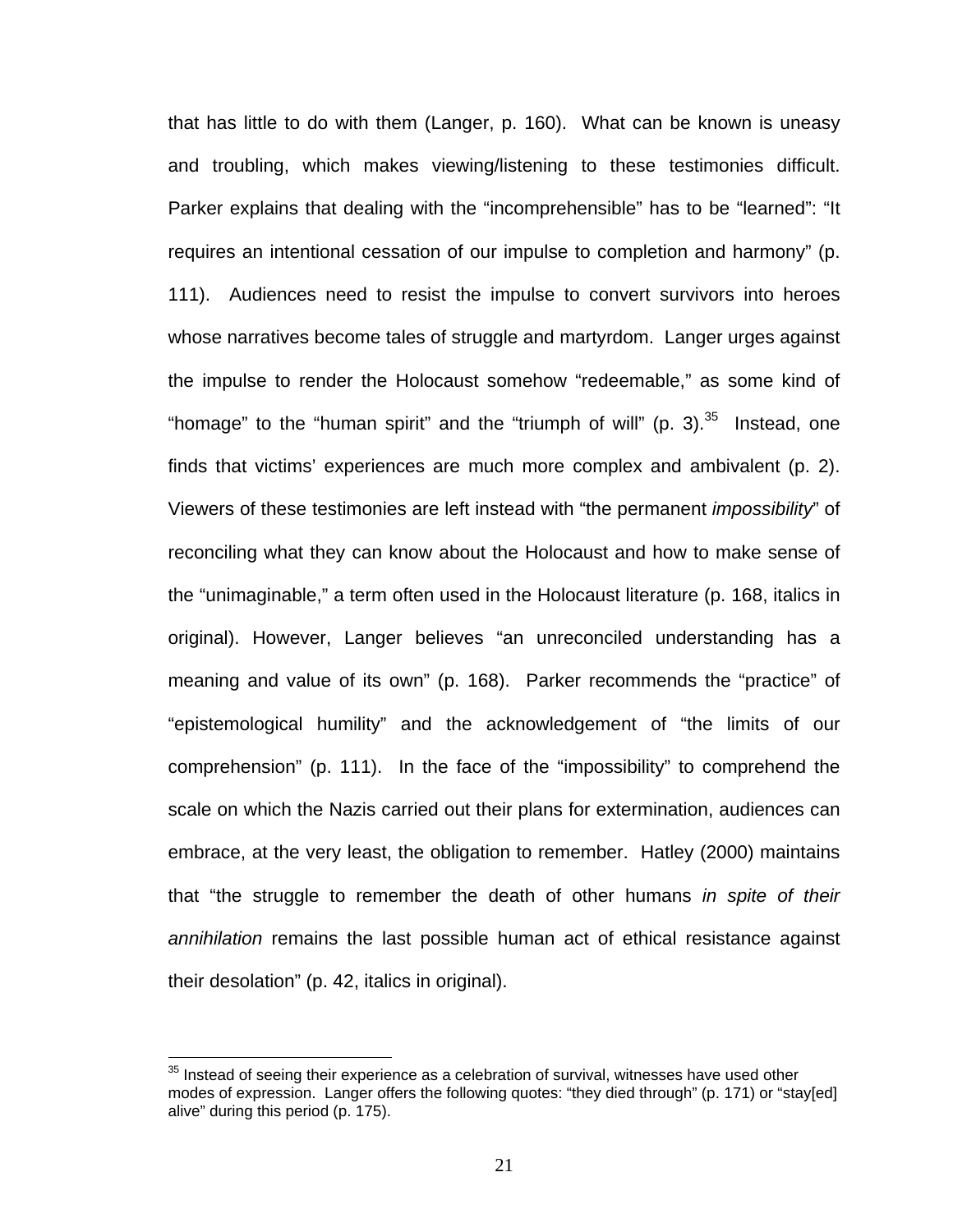Viewing (and listening to) testimonies about atrocity, however, poses psychological risks for vicarious witnesses. They are exposed to trauma and psychological distress resulting from feelings of empathy with survivors' experiences of suffering. The viewer becomes a participant and "co-owner of the traumatic event," experiencing trauma vicariously (Felman & Laub, p. 57).<sup>36</sup> Keats (2005) uses the term "witnessing after-image" to emphasize the role the imagination plays in "how one processes one's understanding or experience of shocking events" and "re-experiences the phenomenon" (p. 184). $37$  The traumatic event is "embodied" differently for the vicarious witness through the use of imagination, hence Keats' calls for "further study on the imaginative processes and their link to secondary traumatization and post traumatic stress is required" (ibid). Imagining the experience of the other and the role of empathy are themes I explore in my literature review. The literature indicates the importance of a shared moral imagination and shared sense of community in connection to evoking feelings of social responsibility to others.

The theme of social responsibility, which is raised in the Holocaust literature, is echoed in the literature on bystanding and human rights as an attempt to counteract passivity and indifference to the suffering of others. Responsibility is linked in the literature to being responsive to and acknowledging the other and one's ethical relationships with others. Oliver (2001) refers to

 $36$  Felman and Laub also point out the following responses to traumatic information: paralysis, fear, hyperemotionality, numbness, outrage, and defensiveness as coping or "protective mechanism[s] in order to avoid painful and difficult information" (p. 72).

<sup>37</sup> Keats' article, *Vicarious witnessing in European concentration camps: imagining the trauma of the other*, focuses on the experiences of vicarious witnesses who visited concentration camps in Germany and Poland.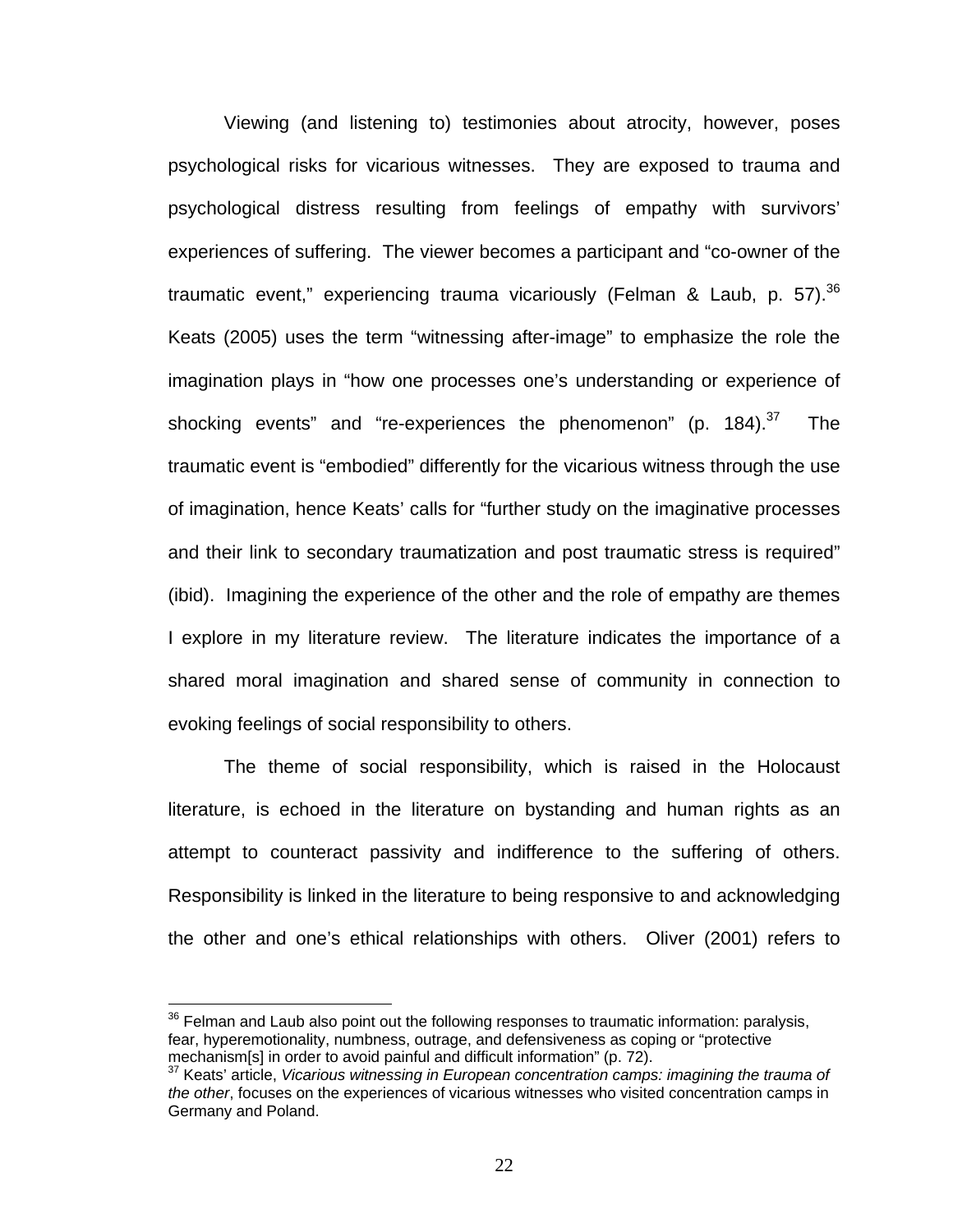responsibility as the necessity of a response, hence "response-ability," that stems from an address that is made to the listener. Oliver draws attention to the relationship,<sup>38</sup> or "encounter," that exists between the survivor-as-witness and the audience-as-witness:

We are obligated to witness beyond recognition, to listen to the testimony—to encounter each other—because subjectivity and humanity are the result of witnessing. That is to say, subjectivity and humanity are the result of response-ability. That which precludes a response destroys subjectivity and thereby humanity. (p. 90)

In this sense, the assumption is that witnessing requires the recognition of the humanity of the other. It is a dialogic<sup>39</sup> encounter through which "social recognition and meaning" is established (Humphrey, 2002, p. 114-115). Felman and Laub (1992) also observe that "testimonies are not monologues" (p. 70). The listener becomes "a participant and co-owner of the traumatic event" (p. 57). The act of bearing witness requires an "addressee" (Oliver, p. 88). The recognition or acknowledgement of the other, however, requires "vigilance" and "openness" in relation to what we can know and recognize (p. 133). $40$  Frisch (2004) points out that with fewer survivors still alive, "recent work on (and of) Holocaust testimony has begun to abandon the epistemic model [the prominence of eyewitness testimony and experiential knowledge] and articulate modes of

 $38$  This notion of a relationship exists whether or not one acknowledges its existence: For Hatley (2000), "one is born into the world already involved, already claimed..." (p. 13).<br><sup>39</sup> Bakhtin (1981) calls attention to the "responsive" quality of discourse based on "an active and

engaged understanding" (p. 282). Understanding in the context of atrocity need not mean full comprehension of that which cannot be known or understood; it does suggest, however, that one faces the challenge of actively hearing or engaging with the unimaginable.

 $40$  Oliver refers to "vigilance" as "listening to the silences in which we are implicated and through which we are responsible to each other. The combination of performance, elaboration, and vigilance makes openness and otherness possible. Vigilance is necessary to 'recognize' the unrecognizable in the process itself, to recognize that you cannot expect to recognize otherness" (p. 133).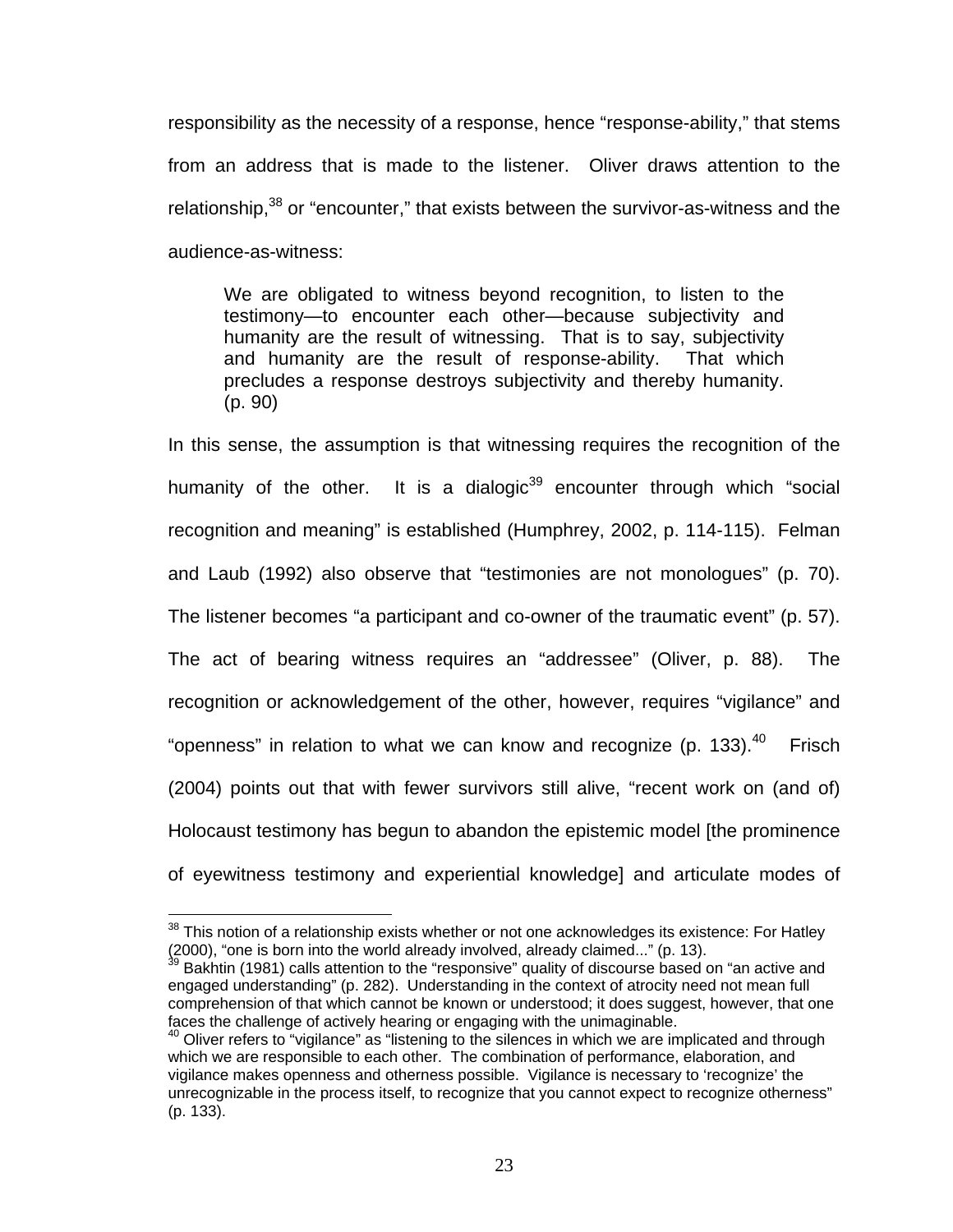witnessing that restore to prominence ethically-based testimony characteristic of medieval folklaw (and dismissively termed 'irrational' in most histories of legal procedure)" (p. 182). Earlier modes of witnessing, argues Frisch, were "predicated on an ethical relationship," in other words, one's socio-ethical status within a community (p. 24). This construction of witnessing based on the ethical relationships that binds survivor-witnesses and vicarious witnesses is finding more support, according to Frisch. The emphasis on creating ethical relationships through the recognition of a shared community and a responsibility to victims are themes that I explore in this study.

#### CONCLUDING THOUGHTS

I began this discussion by focusing on what it means to witness atrocity, using Dallaire as both eyewitness to genocide and symbolic witness to memory. Turning to the audiences who learn about and experience atrocity and human rights abuses indirectly, mediated through various technologies, I distinguish between firsthand and vicarious witnessing. I use the Fortunoff Archives to frame my discussion of witnessing experiences mediated through video technology and connect the video archives to later projects that employ new technologies in the attempt to make us all witnesses to suffering. I highlight the themes of social responsibility and the importance of ethical relationships within a shared community, which is also echoed by the human rights websites I examine in this study. In this chapter, I discuss witnessing as an ethical imperative to know (and remember); it is a "moral obligation" and acknowledgement of the other (Booth, 2006, p. 87).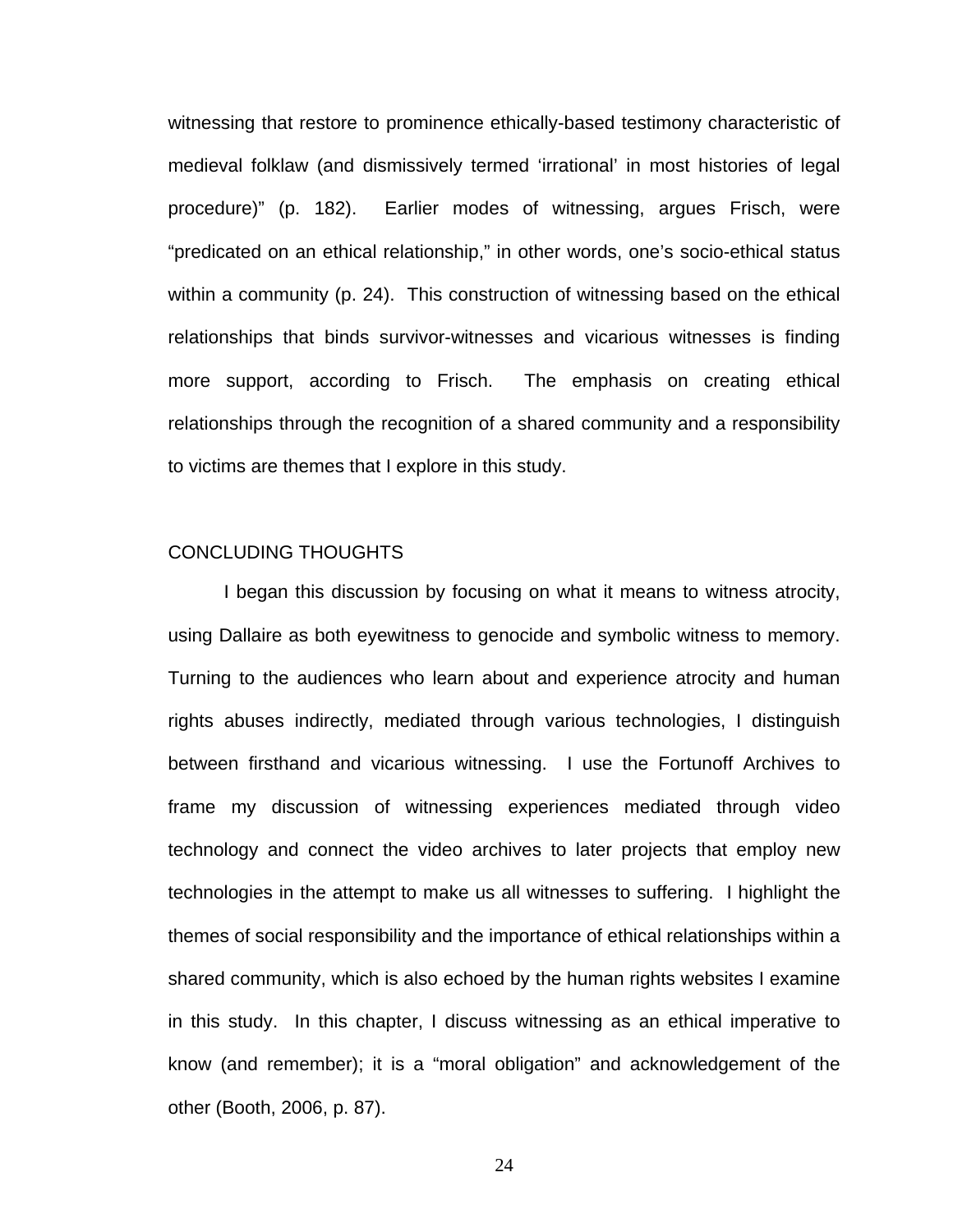#### ORGANIZATION OF THIS PRESENT STUDY

In this chapter, I contextualize this study and my research interests within the broader literature of trauma studies and consider its emergence in the area of "witness studies." I discuss the eyewitness who bears witness and testimony, as well as the vicarious witness who learns indirectly about injustice and human rights abuses. Turning to the video archives at Yale as a precursor to later projects which mediate the experience of trauma, I highlight many of the themes I explore later on in this study.

In chapter 2, I review the literature on bystanding phenomenon and argue that witnessing entails an epistemological shift from passivity to engagement. To witness is to be responsive to social suffering. The literature emphasizes the importance of empathy, social responsibility (a commitment to social justice), and the recognition of relationships to counteract passivity. Being aware of atrocity and suffering, however, presents certain hazards, such as empathic distress or vicarious traumatization. Another theme that is echoed in the literature on bystanding and human rights is the shared sense of membership within a moral/global community. I explore how human rights organizations appeal to our moral imagination and attempt to transform their constituents into witnesses of human rights abuses.

Next, I turn to a discussion of my methodological framework and outline my research design. I begin with Foucault's sense of discourse as practice and situate witnessing as a socio-cultural practice that is remediated and transformed through technology. Technology facilitates vicarious witnessing and extends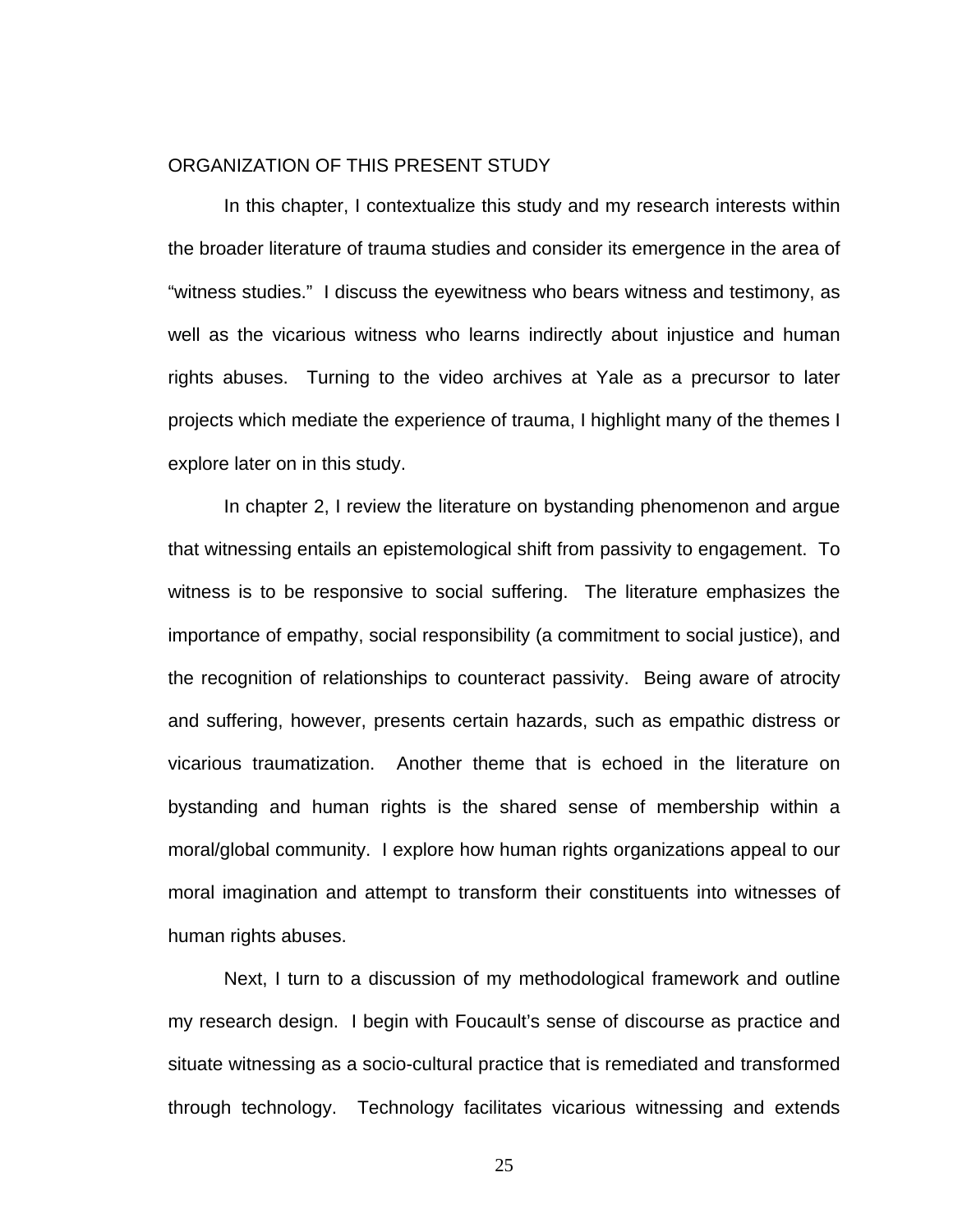ideas about community and activism. I explore the construction of what it means to "witness" as a "key word" to trace continuous, as well as various shifts, meanings, and practices. The human rights websites I have selected represent cases, or exemplars, of witnessing practices: the eyewitness, the Christian witness, and the witness as empowered agent. I follow with a description of my research design and analysis, identifying dominant themes and patterns within the data.

Beginning with chapter 4, I describe my first research site, witness.org, its mission statement, and how the concept of witnessing is applied in their work. Witness.org employs video technology to advance their human rights agenda. They provide grassroots activists with video cameras to document injustice. The emphasis is on "seeing" and the visual, in both a literal and metaphoric sense, to counter official documents and denials of human rights abuses and to make their constituents become eyewitnesses in the process.

In chapter 5, I focus on the International Justice Mission, a Christianbased organization, which employs a legal and biblical approach to seeking justice. They work as a referral service for Christian missions in the field and use the model of casework to investigate and document complaints of human rights abuses. To be a Christian witness, in this context, means to follow Christ's command to love one's neighbour and to take action to alleviate suffering. Their emphasis is on documentary evidence, intervention on behalf of victims, and education of their primarily Christian constituents.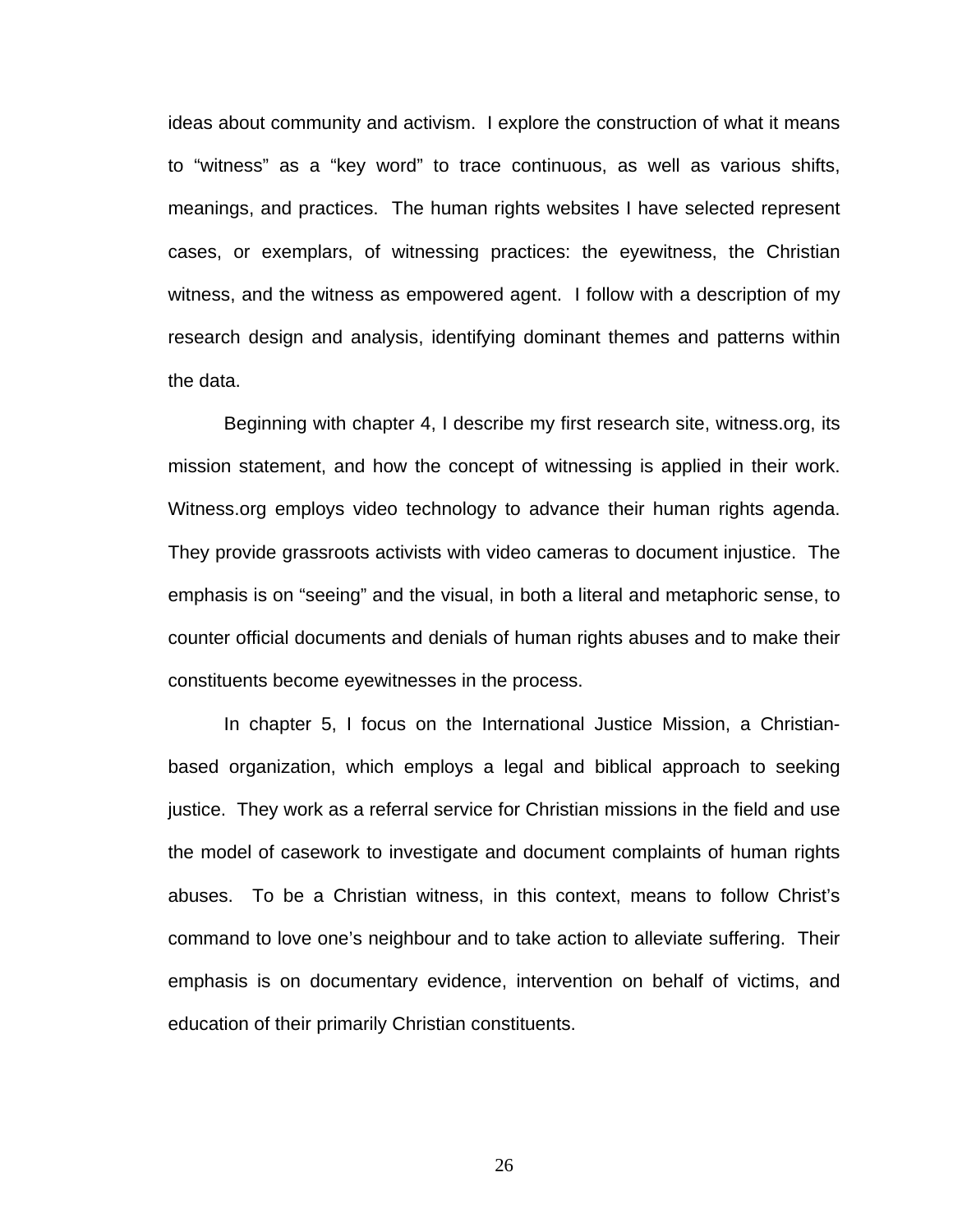In chapter 6, I examine the model presented by the Witnessing Project which addresses the psychological harm produced from witnessing (first-hand and indirectly) violence and violations. While not a human rights organization concerned with advocacy on behalf of others, this organization addresses the issue of passivity and suggests the possibility for the transformation of individual: from a passive and unaware witness to one who is compassionate and empowered. Acknowledging that trauma affects individuals and their response, this approach to witnessing offers some suggestions as to how individuals can overcome the effects to vicarious trauma and become engaged and responsive to their own, as well as others', suffering.

I conclude in chapter 7 by revisiting the epistemological framework of witnessing and what it offers in terms of human rights praxis. I present two school-based examples of pedagogical praxis for consideration. I follow with a discussion of digital activism and possible collaborations between human rights organizations and social networks. Finally, I offer some ideas for future research in the area of "witnessing."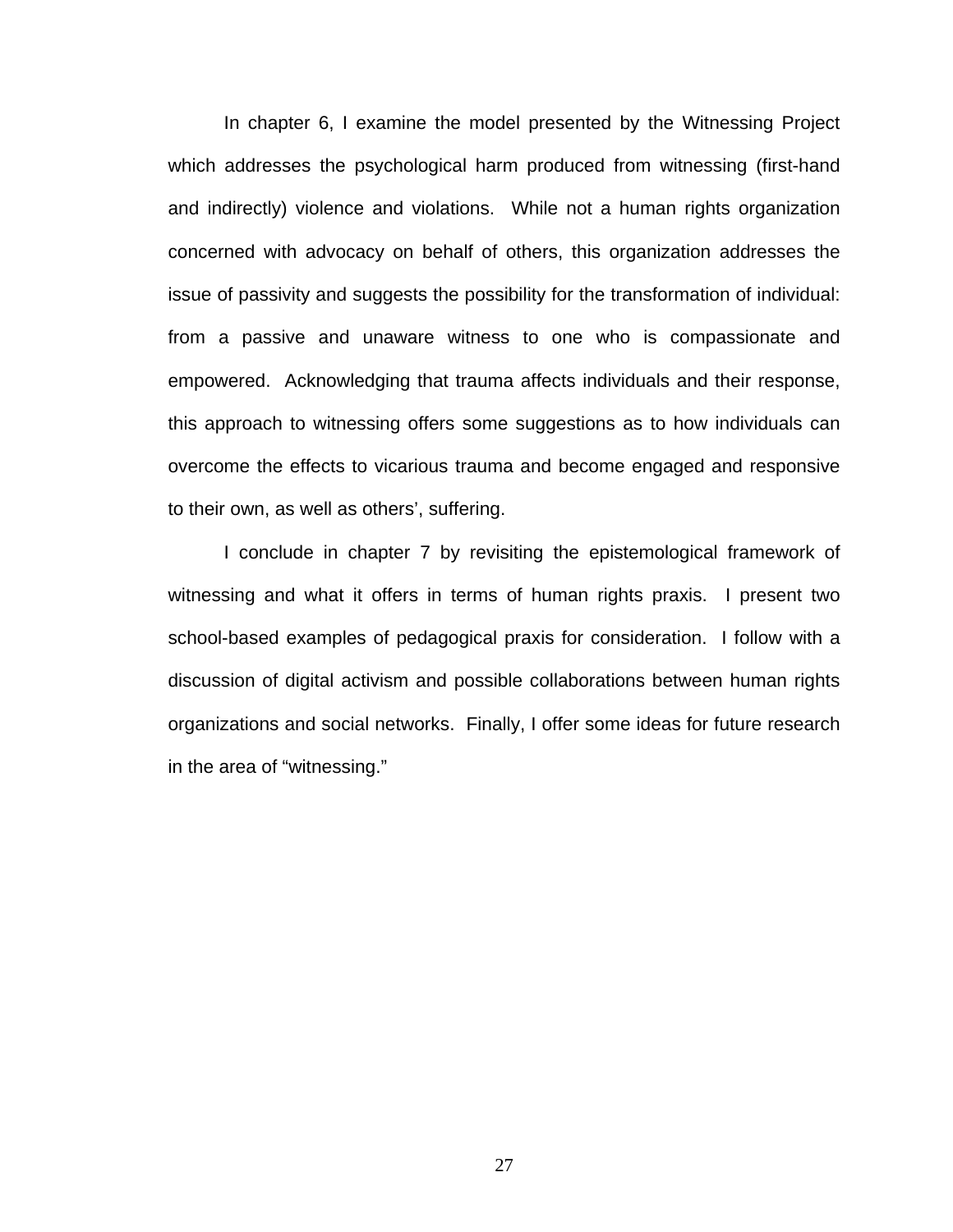# **2 THEORETICAL FOUNDATIONS: SITUATING "WITNESSING" AS A SOCIO-CULTURAL PRACTICE**

In this study, I situate "witnessing" as a socio-cultural and discursive practice within the broader literature that covers a range of disciplinary genres. I approach the literature in the spirit of Douglass and Vogler (2003), who propose the notion of "witness studies" as an "umbrella" term that includes more specialized sub-genres of research on trauma. Specifically in this chapter, I first explore the construction of the "witness" against the backdrop of research on "bystander phenomenon" and discuss the challenges of responding to the suffering of others. In that literature, the terms "bystander" and "witness" are often conflated and used interchangeably. I suggest a distinction can, or ought to be, made between the two terms. The difference lies in the shift from passivity to some form of response or engagement. Acknowledging and reinforcing relationships—that is, interconnectedness between people who are not related through kinship ties, ethnicity, or nationality—can overcome bystander passivity, paralysis, and even indifference (Clarkson, 1996; Cohen, 2001). Empathy, strong social bonds, a commitment to social justice, and a shared sense of membership within a moral community, are all key to reinforcing strong relationships (Straub, 1989; Bloom & Reichert, 1998; Hoffman, 2000; Cohen, 2001). Next, I examine how human rights organizations draw on these themes and create campaigns that appeal to our shared membership in the human community to respond to the suffering of strangers. I explore the ways in which human rights organizations seek to create the conditions where "turning a blind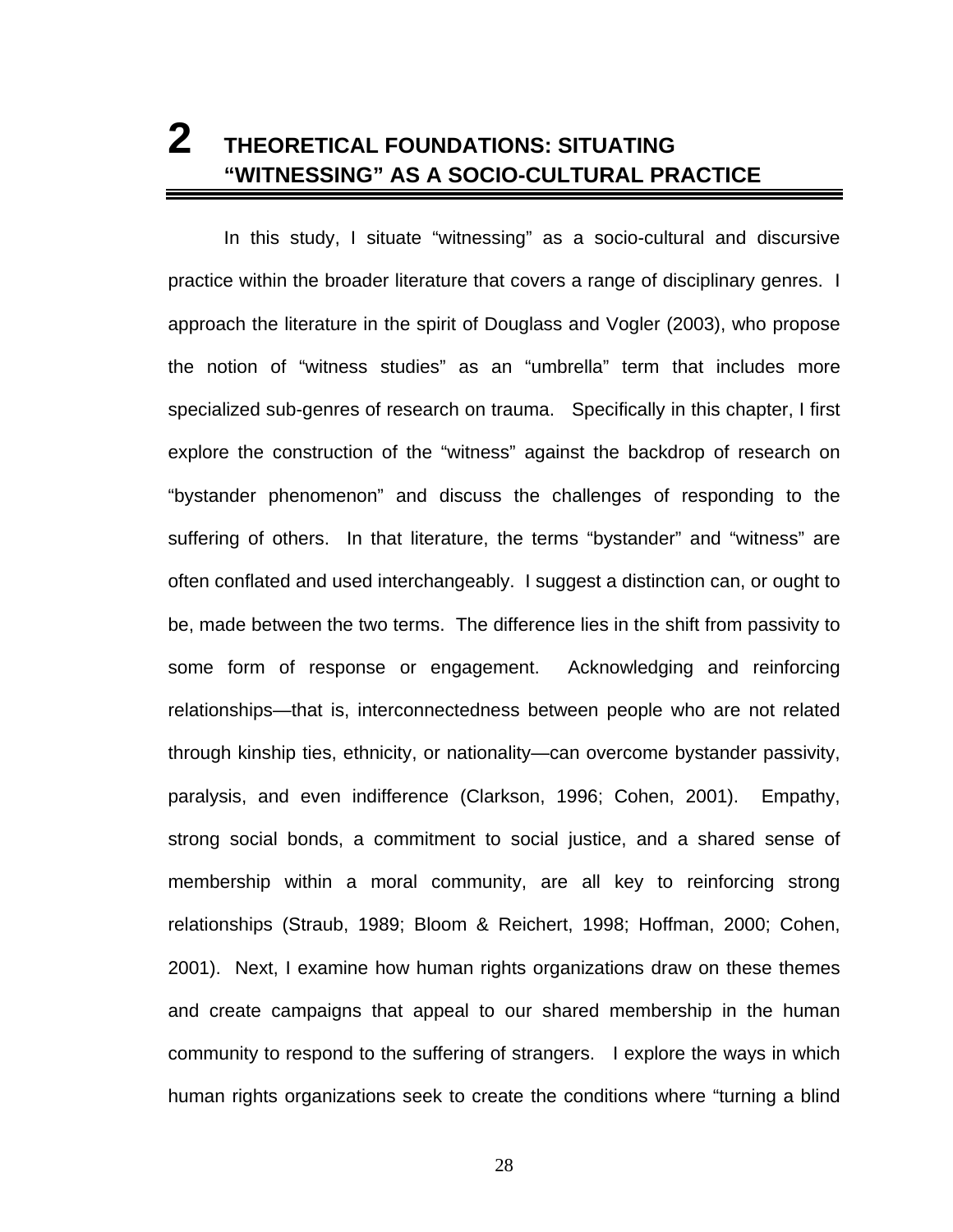eve<sup>"41</sup> to human atrocity and suffering ought not to be a viable moral option. Urging individuals to overcome denial, passivity, and sensory overload and become engaged witnesses therefore remains a major challenge organizations face. I conclude this chapter with a consideration of what it means to be a witness to human rights abuses, focusing on the necessity of recognizing and responding to others.

## BYSTANDING AND THE CHALLENGE OF WITNESSING

The literature on "bystander phenomenon" offers a framework for understanding how individuals respond, as well as their failure to respond, to those in need of help. The term "bystander" bears some resemblance, in part, to my usage of the tem "witness." The distinction, I suggest, between the bystander and witness hinges on the sense of responsibility one ought to feel, which can lead to action on behalf of the victim. Once the individual recognizes that some form of action is required to ameliorate the suffering of another, I argue that an epistemological and praxiological shift occurs. This shift transforms a passive bystander into an engaged, or involved, witness. Cohen (2001) defines the bystander as "a person who does not become actively involved in a situation where someone else requires help" (p. 69). For Straub (1989), the bystander describes "members of society not directly affected and outside groups, including other nations" (p. 5). The term is often used colloquially to connote neutrality,

<u>.</u>

<sup>41</sup> In *Reading Lolita in Teheran*, Asar Nafisi (2003) tells her students that "blindness" is the most unforgivable crime in fiction" (p. 224). She adds, "This I believe is how the villain in modern fiction is born: a creature without compassion, without empathy" (ibid). Blindness, like passivity, can be seen as the denial of the other and her suffering.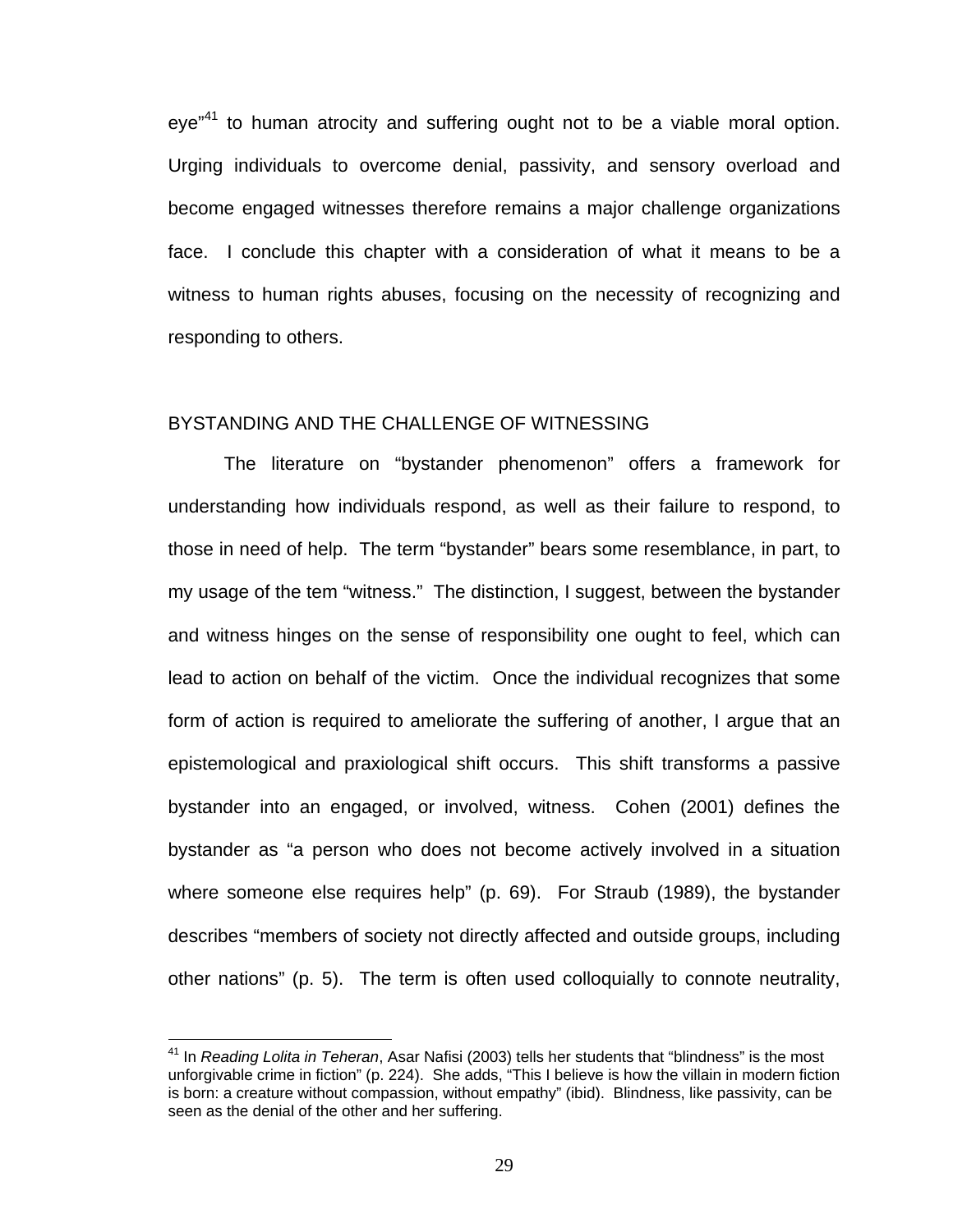hence the term "innocent bystander," or synonymously, an onlooker, someone who happened upon a troubling situation. Cohen suggests, however, that bystander is a "tricky term" because it "already implies the judgement of passive or unresponsive witness and creates 'doubts' about the bystander's role" (p. 60). The question lingers as to whether the bystander could have done something to help, thereby preventing further harm, to ameliorate the suffering of the victim. In this sense, one could argue that the construction of the "innocent bystander" is potentially misleading, unless that person becomes an unintentional victim. Clarkson (1996), for example, takes issue with the notion that bystanding is an innocent activity because she sees bystanding as "the denial of relationship and, thus, kindness" (p. 4). For Clarkson, once people come to know about a situation or have some form of "contact," it "necessarily means they *are* involved" (p. 33, italics in original). Getting involved, however, is context-specific and depends on a number of factors. First, one must understand or identify that something is wrong and then determine what the individual can do to help (Cohen, p. 69). One can be aware that something is indeed wrong and still be uncertain as to how best to respond and whether one wants to become involved. The distinction, often ambiguously made in the literature, between the bystander and the witness pertains to the witness's willingness to become involved.

In this study, I outline the multiple meanings and associations of who is constructed as the "witness" and with conceptualizations of "witnessing" as a phenomenon—which is not meant to be exhaustive—in both the literature and in the websites. The following example by Cohen exemplifies the problem: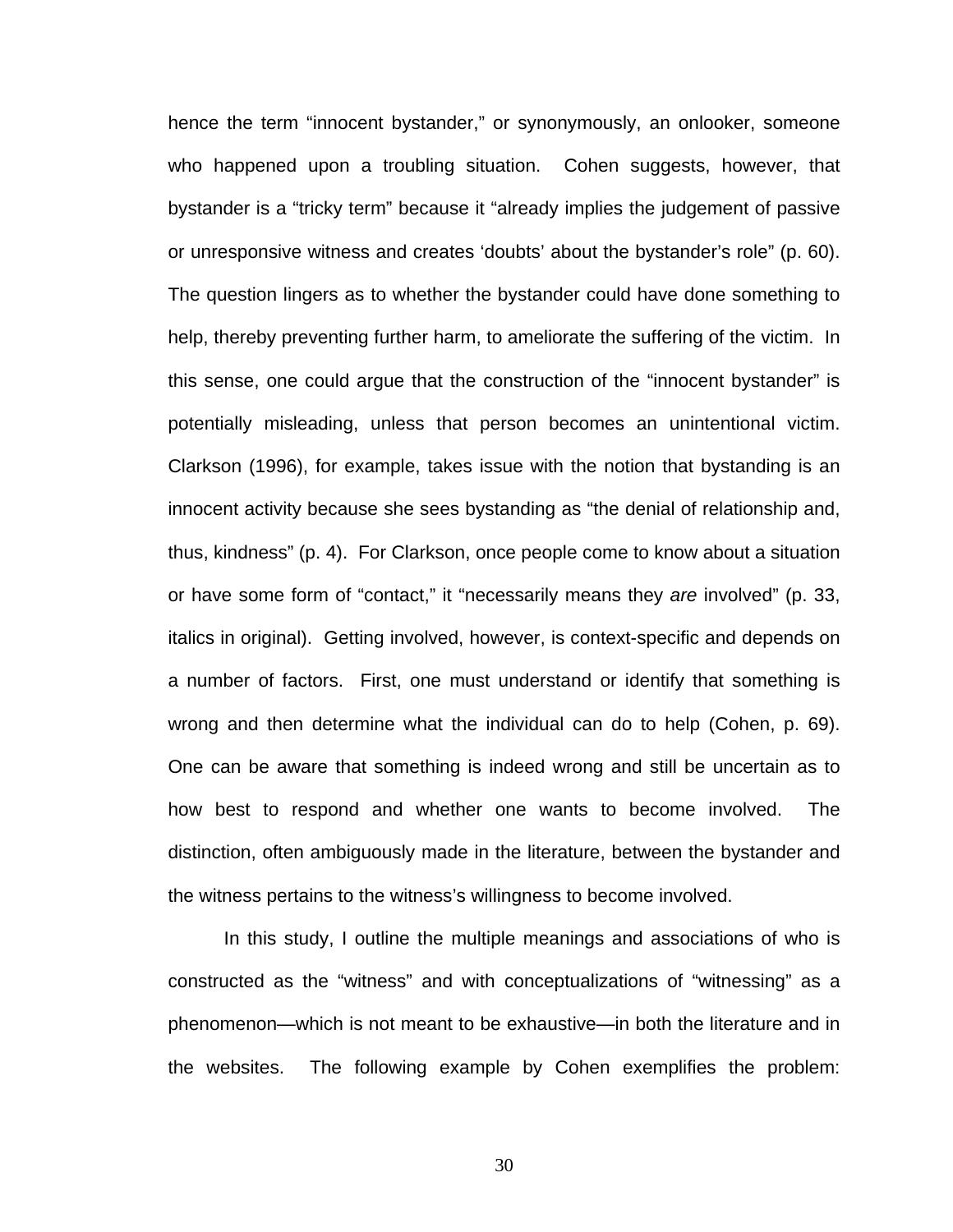witnesses are "those who come to know, see or hear, either at the time or later" about the suffering of others (Cohen, p. 15). Yet, the same can be said of bystanders who might also come to understand the significance of what they saw or experienced. Cohen also uses the terms "moral witness" and "deliberate witness." The former refers to those who oppose official accounts that deny abuse (p. 256). The latter term, "deliberate witness," is also aligned with the moral act of resistance against perpetrators. Cohen also uses the term "active bystander" to describe those "powerless to intervene" against perpetrators but who resist and deny perpetrator's "versions" of events (ibid). Perhaps a more helpful framework for understanding the problem might lie in identifying under what conditions people do, and do not, offer assistance to others. Cohen outlines the following conditions that inhibit bystander intervention (p.16):

- "Responsibility is diffused" (others who are present are not taking action)
- Identification (and empathy) with the victim is absent
- Inability to conceive of, or recognize, effective intervention

Bystanding is, therefore, bound up in larger "ethical" questions, as Clarkson suggests, because it draws attention to how individuals choose to respond (or fail to) to the welfare of others and acknowledge or deny relationships or connectedness.

As a disavowal of relationship, the word "bystander" "has acquired the pejorative meanings of passivity and indifference" (Clarkson, p. 140). The "classic" example of the Kitty Genovese case, Cohen explains, "still shapes both the popular and the social scientific *iconography* of the 'passive bystander'" (p. 68, emphasis mine). Clarkson, too, cites the influence of the Kitty Genovese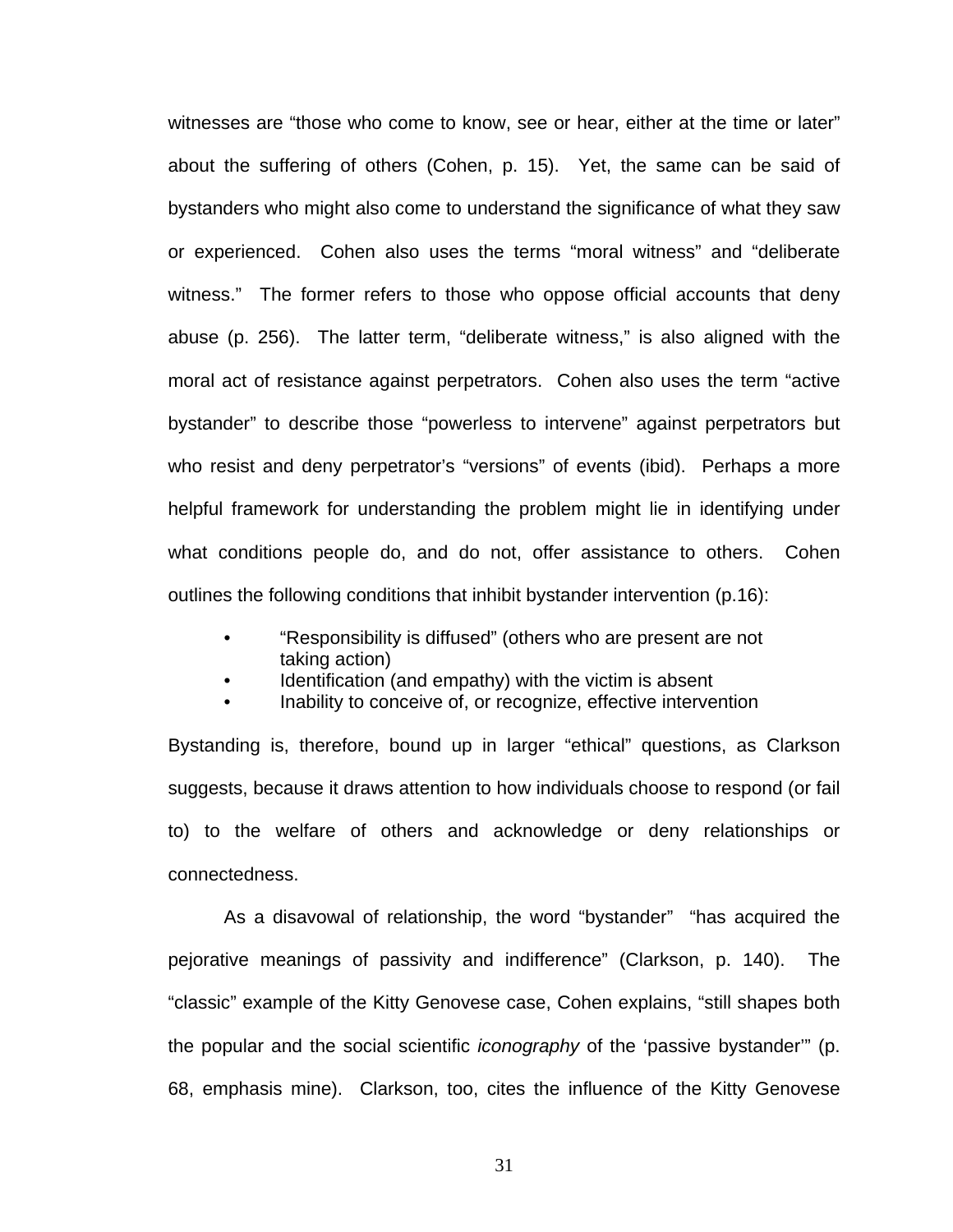case which came to represent passivity and indifference to human suffering as several bystanders failed to intervene to prevent her assault and eventual murder, although they heard her cries for help. This symbolic case precipitated further research which "led to the development of the concept of bystanding, or bystanding apathy, in Social Psychology by Latane and Darley (1970) to describe the behaviour of people in emergencies who are aware of a violent assault or injustice and do not attempt any effective intervention" (Clarkson, p. 3). More recent research has, however, challenged "the circumstances surrounding" the role of witnesses and the police in the Genovese case, which is often used as "a contemporary parable—the antithesis of the biblical tale of the Good Samaritan."<sup>42</sup> This new research alleges that one neighbour yelled, interrupting the attack, calls made to the police were ignored, and a subsequent attack on Genovese occurred in a location that was not visible to eyewitnesses. Cohen argues that cases such as these function as "metaphor[s] for urban malaise, a moral panic about 'what has happened to us'" (p. 68). The discourse surrounding the "passive bystander" has become "slightly hysterical," and has come to represent larger anxieties about urban decay, severed social bonds, and other social ills (p. 69). The end result is the creation of a false and simplistic dichotomy between the passive and engaged bystander that is both "sharp and melodramatic":

On the one side, indifference, emotional numbing, desensitization, coldness, alienation, apathy, the anomie and loneliness of urban

 $42$  See Larry McShane's "Article casts doubt on 'Genovese syndrome"' in which he cites the work of professors Rachel Manning, Mark Levine, and Alan Collins in www.theglobeandmail.com/servlet/story/RTGAM.2007..., retrieved on 10/27/2007. Their research challenges former reports that bystanders did nothing to help Genovese.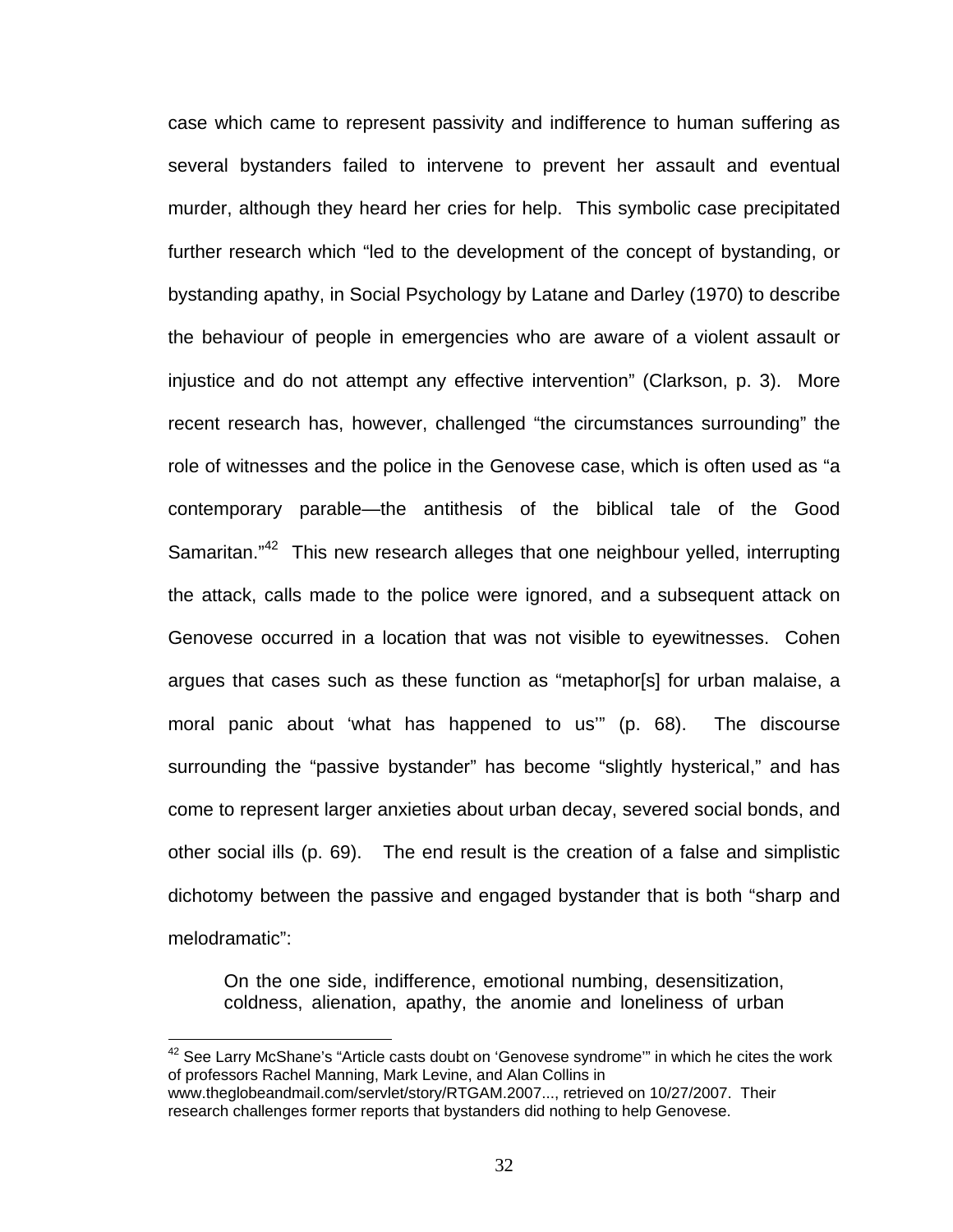life; on the other, responsibility, moral sensitivity, compassion, good citizenship, bravery, altruism, community the Good Samaritan. (p. 69)

This reductive conceptualization provides little insight into how complex moral decisions are constantly "made and remade" by individuals (Clarkson cites Latane and Darley, p. 101). One is not simply indifferent and apathetic in every situation or, for that matter, always altruistic and courageous. Given its pejorative connotations however, to be a bystander is to stand accused of some inherent character flaw or social failing.

The literature on bystanding is relevant to my study because it focuses on individual responsibility and action and the role the "ordinary" person can play in influencing others, as well as shaping the outcome of a situation, in both desirable and undesirable ways. In short, individuals can make a difference, a theme that is reiterated by witness.org, ijm.org, and the witnesssingproject.org. Bystanders physically present at the scene "can exert powerful influence," Straub explains (1989), because "they can define the meaning of events and mov[e] others to empathy or indifference. They can promote values and norms of caring, or by their passivity or participation in the system they can affirm the perpetrator" (p. 87). Moreover, bystanders who "actively oppose" perpetrators "can reactivate the perpetrators' moral values and also cause them to be concerned about retaliation" (p. 5). Conversely, however, bystanders might identify too closely with perpetrators and be "coerced," negatively influencing whether others choose to assist victims (Bloom & Reichert, 1990, p.91). Even in cases where bystanders do nothing, Clarkson argues, they can become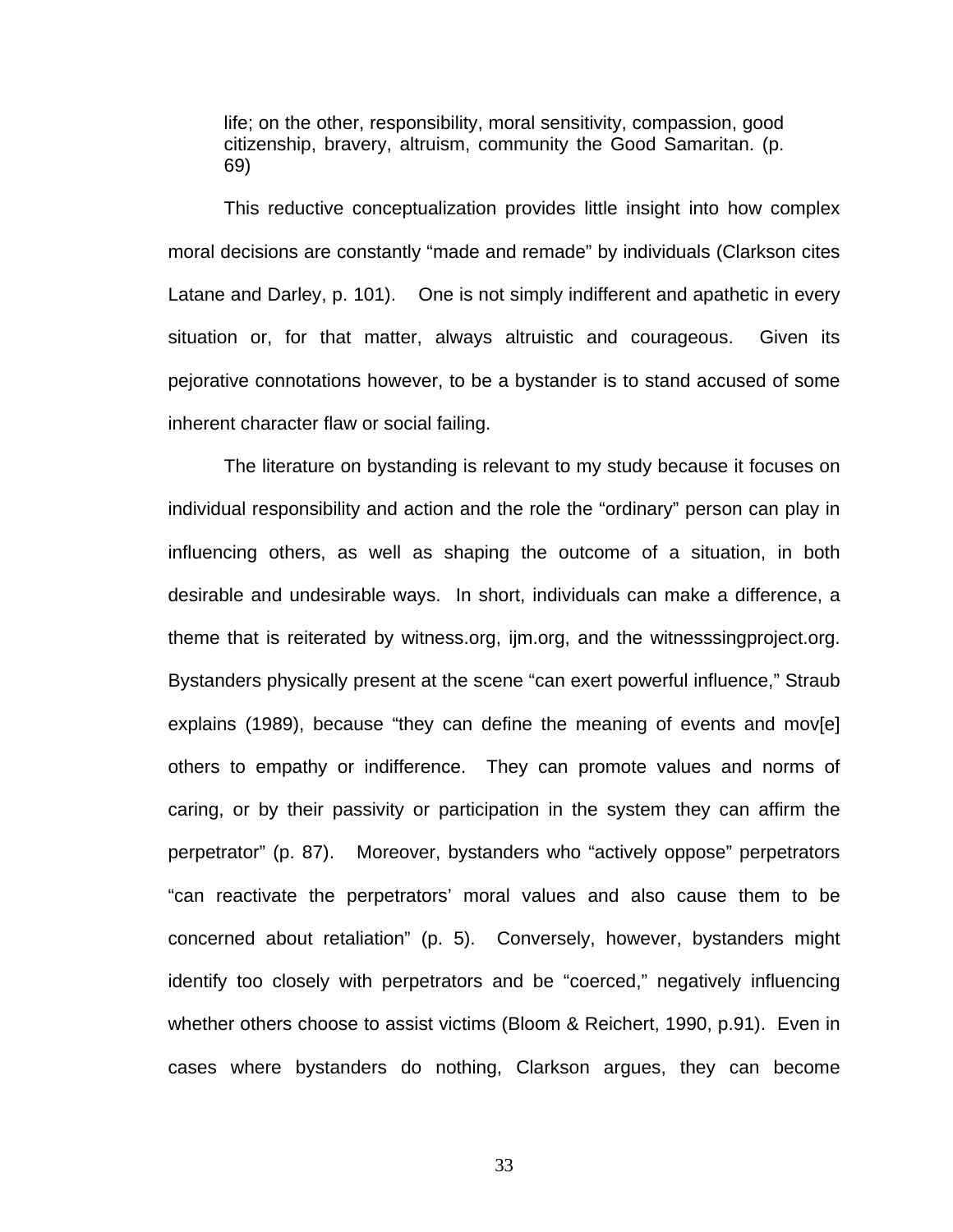"complicit" in the mistreatment of victims (p. 21). At the heart of bystanding lies a larger philosophical question and dilemma: is it morally wrong to do nothing (nonintervention) when danger is minimal for the bystander? Straub rightly asks whether bystanders have an obligation to act to alleviate the "maltreatment" of victims (p. 239). The issue of whether moral duties ought to be legally enforced is the subject of much debate. Menlowe (1999) points out that "in the law in English-speaking countries there is no general duty to rescue in either the criminal or the civil law," in contrast to many European countries (p. 5). In Canada, Quebec remains the exception, recognizing the duty to rescue in its Charter.<sup>43</sup> The question is whether "one who fails to rescue, particularly when the rescue is easy, does wrong; or does that person merely fail to do good?" (p. 7). Menlowe believes that (individual) moral culpability ought to have legal consequences.44 Cohen, however, raises the larger issue of legislating "virtue" and whether it is "desirable and feasible" to use "the law to enforce certain standards" (p. 270). It would be extremely difficult to enforce these moral standards and establish culpability. For the purposes of this study, the issue of

 $^{43}$  In Quebec, "which falls under civil law, there is a general duty to rescue in its Charter of Rights: 'Every human being whose life is in peril has a right to assistance…Every person must come to the aid of anyone whose life is in peril, either personally or calling for aid, by giving him the necessary and immediate physical assistance, unless it involves danger to himself or a third person.' The legal context is quite different from France and Germany, however; criminal law in Canada is under the exclusive jurisdiction of the federal government, so failure to comply with an article of the Charter of Quebec does not constitute a criminal offence unless that by doing so a party violates the Criminal Code of Canada," retrieved on January 4, 2009, from http://en.wikipedia.org/wiki/Duty\_to\_rescue.<br><sup>44</sup> This issue become particularly fraught in relation to the international obligations of states to

prevent grave humanitarian abuses such as crimes of humanity and genocide and challenges to another state's sovereignty. Menlow et al. (1993) and Wheeler (2000) have been useful references, as well as Canada's contribution to the international discussion on humanitarian intervention in its 2001 document, *The responsibility to protect*.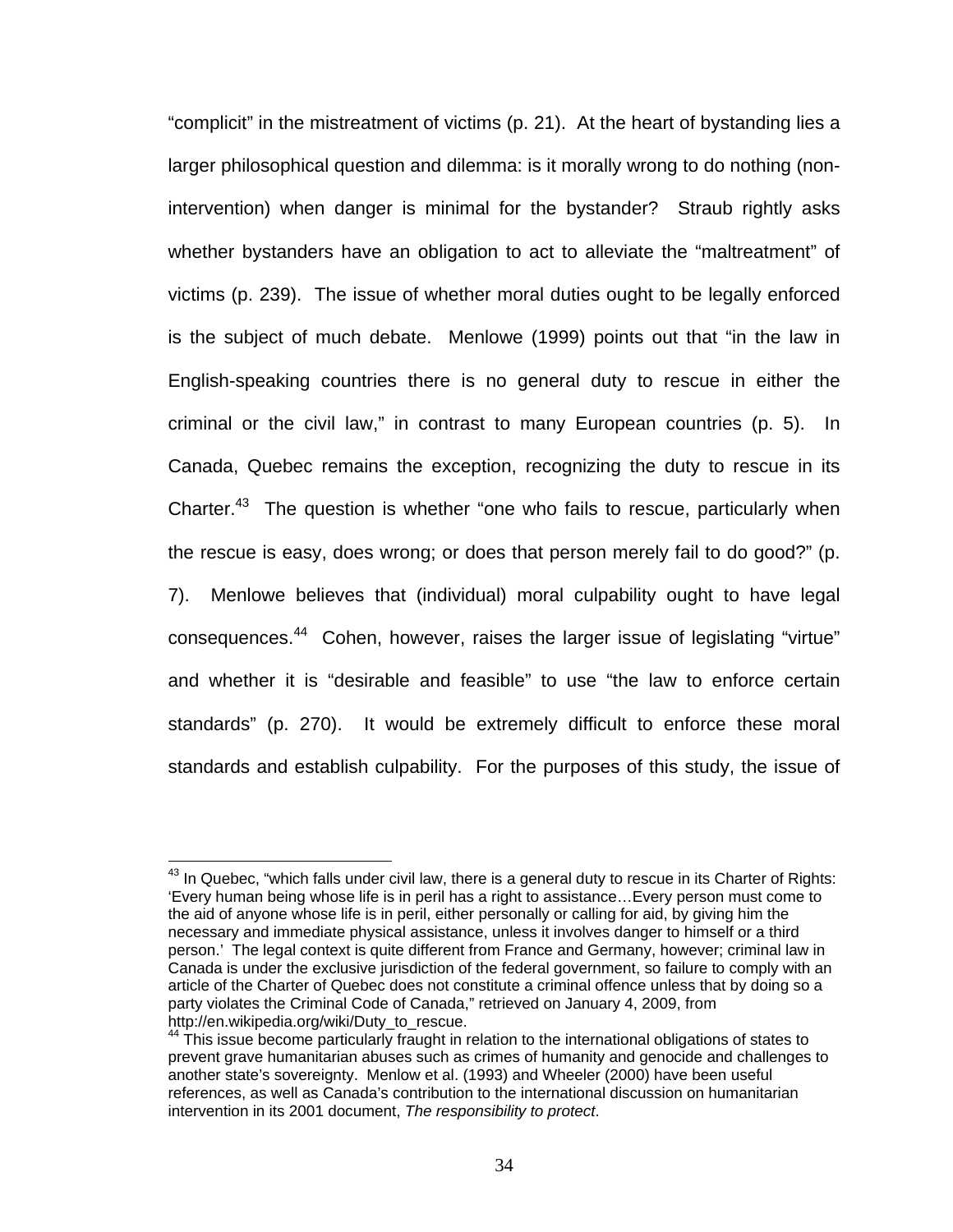moral responsibility to assist strangers in other countries, and how it is employed by human rights organizations to construct their appeals, will be explored.

Inherent within discussions surrounding bystanding and inaction, namely, the failure to respond or speak out against injustice, is the question of moral blameworthiness and culpability. Cohen believes it is somewhat of a "stretch" to cast bystanders "as morally blameworthy as the perpetrators" (p. 215-216). For Clarkson, however, when "those who are watching or who are closing their eyes" allow "a tragedy to unfold," they become "complicit" (p. 8). $45$  Clarkson, however, leaves little room for debate when doing nothing can lead to worse acts of abuse. Taken to its extreme, passivity is used to deny the existence of any relationships and any sense of obligation to others (Clarkson, p. 15). The potential danger inherent in passive bystanding lies in what, "at a covert psychological level it can permit or sanction" (ibid). At its worst, large-scale bystanding by "ordinary" people allowed the Nazis to carry out the extermination of Jews. In its most banal forms, bystanding can lead individuals to look the other way and deny that what is going on is any of their business. In this sense, the extremes of passivity serve as a cautionary tale because bystanders can, unintentionally, give "tacit permission to the abuse of power" (Clarkson, p. 9). Worse, cycles of passivity can lead bystanders "to devalue the victims and justify their own passivity" (Straub, p. 18). In effect, victims are blamed for what happens to them and are seen as deserving of their fate.

Yet passivity and the denial of relationship with others—particularly those who do not belong to one's immediate familial and social circle—can be

 $45$  For Zalaika (2003), "silence amounts to complicity when injustice is not denounced" (p. 294).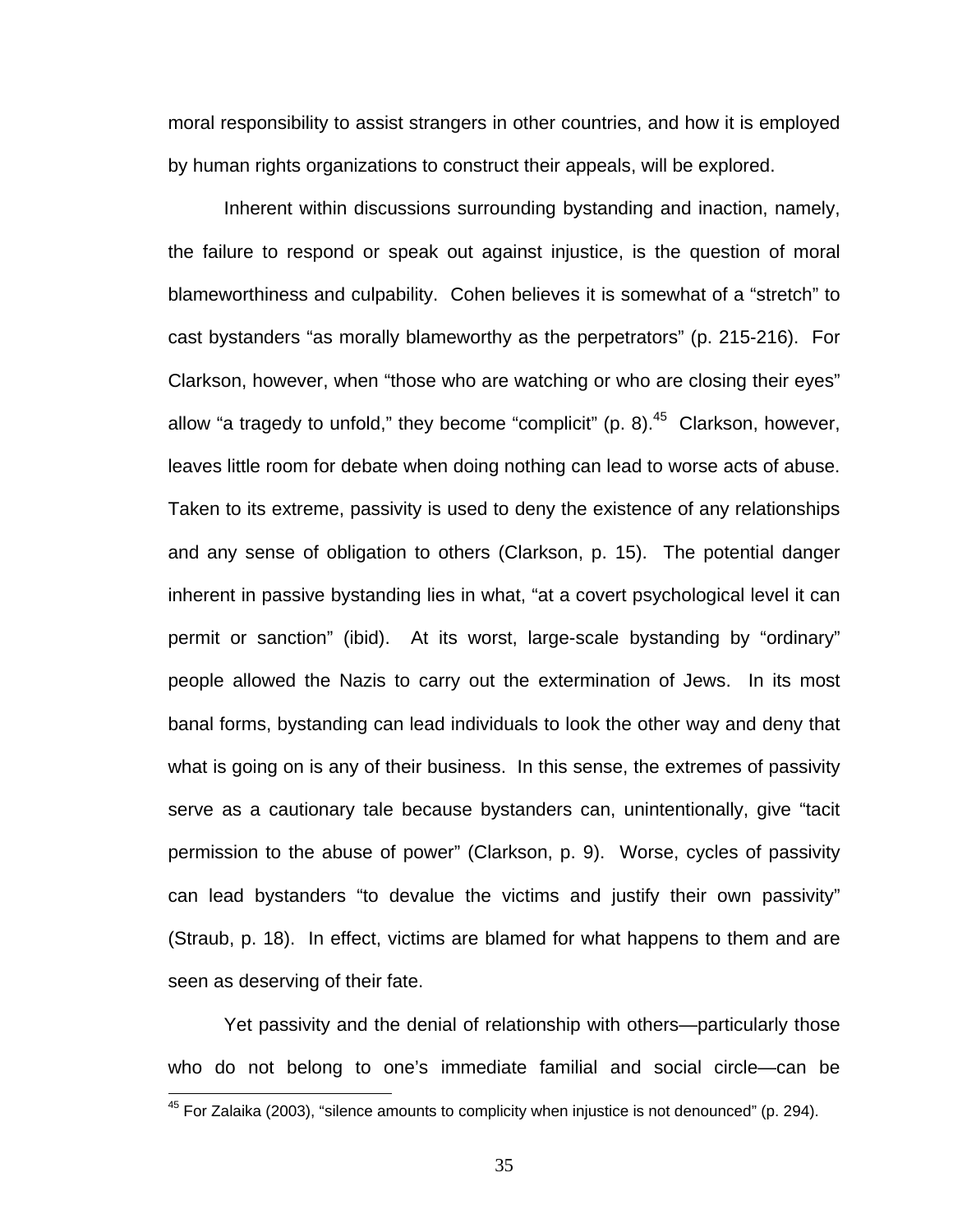understood as "universal" coping strategies employed by bystanders who are physically present, as well as those "external" to an event, in order to avoid distress (Cohen, p. 17). Most Western audiences are "external or metaphorical bystanders, sitting in our living rooms facing texts and images of suffering" (ibid). These strategies of avoidance, or simply not wanting to know, arise from "the inability or refusal to be continually 'facing' or 'living with' unpleasant truths" (p. 20). Moreover, individuals, overwhelmed by the sheer volume of information and  $\mu$ images<sup>46</sup> about the suffering of others, often experience what Cohen refers to as "compassion fatigue." Being aware and informed, deciding on which campaigns/causes to support, and knowing which actions to take can lead to "almost debilitating paralysis" (Clarkson, p.11). Obviously, we cannot know about every cause and be involved in everything. "Tuning out" and "turning off" are, therefore, understandable responses (Cohen, p. 188). $47$  If anything, Cohen suggests that the question should focus less on "why denial occurs" and more on "why do we ever not shut out?" (p. 249). $48$  Cohen is mindful of the consequences bystanders, as well as witnesses, often experience when they do tune in, particularly—though not necessarily—when dealing with extreme cases of abuse and oppression, such as mass rape or child soldiers. Bloom and

 $46$  To illustrate the amount of information generated each year, Lanham (2006) provides the following statistics: "The world's total yearly production of print, film, optical, and magnetic content would require roughly 1.5 billion gigabytes of storage. This is the equivalent of 250 megabytes per person for each man, woman, and child on earth—each year!' (A megabyte=a million characters; a gigabyte=1,000 megabytes."

 $47$  Other defence mechanisms, which bystanders might not even be aware of, include "rationalization," or "motivated misperception," as well as outright "avoidance" of information about "victims' suffering" (Straub, p. 57).

<sup>&</sup>lt;sup>48</sup> For Cohen, "the empirical problem is not to uncover yet more evidence of denial, but to discover the conditions under which information is acknowledged" (p. 249).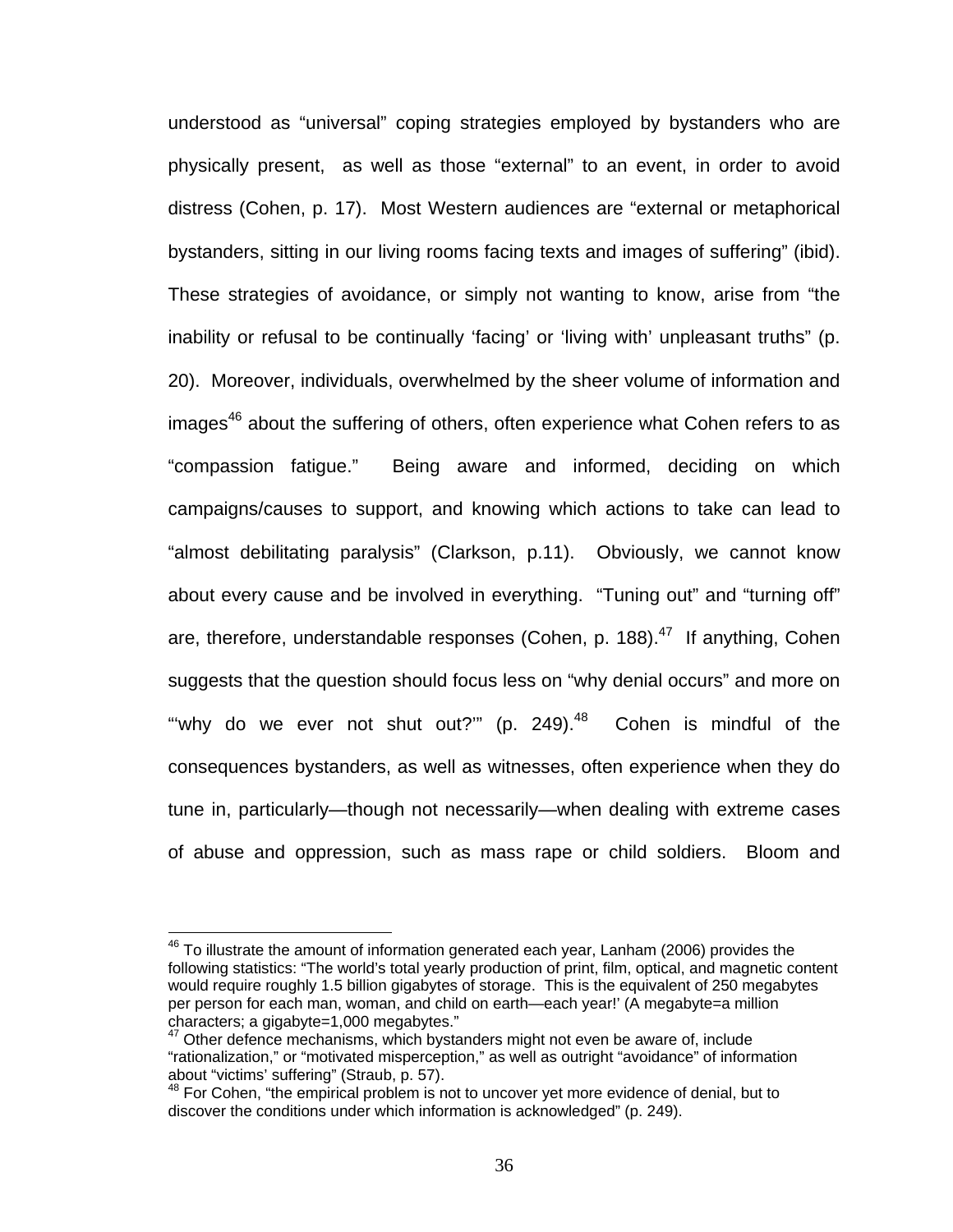Reichert (1998) draw attention to the impact of "secondary traumatization,"49 also referred to in the literature as vicarious traumatization, which they describe as "the toxic effects of a violent event upon a community of bystanders" (p. 88). $50$ When individuals and communities feel helpless and are unable "to act to prevent harm," it "undermines [their] sense of efficacy, reinforces powerlessness, and often results in profound feelings of guilt and shame" (ibid). These feelings increase "empathic distress, described by Hoffman (2000) as the distress one feels upon "observing someone in actual distress" (p. 4). $51$ 

While a feeling of empathy intensifies a sense of connection to others and a willingness to help, Cohen cautions that high levels of distress can have negative consequences "if the help is seen as too demanding or the need not deserving enough" (Cohen, p. 72). With so many organizations making "moral and psychological demands" that individuals "do something," individuals often shut down in the face of being bombarded with more information and appeals demanding that they respond to yet another group of suffering strangers (Cohen, p. 189).<sup>52</sup> The challenge organizations face is to create campaigns that evoke feelings of empathy without making individuals feel overwhelmed with guilt and

<sup>&</sup>lt;sup>49</sup> "Secondary traumatization," also referred to in the literature as "vicarious traumatization," also affects professionals in health and caring professions, the result of chronic overexposure to trauma suffered by others (Hoffman, 2000, p. 200).

 $50$  Kaplan (2005), adapting Hoffman's work, indicates that vicarious traumatisation "may be a misnomer" in so far as "spectators do not feel the protagonist's trauma. They feel the pain evoked by empathy-arousing mechanisms interacting with their own traumatic experiences. Such mechanisms are especially powerful when a viewer has firsthand traumas that are similar to those being portrayed" (p. 30).

 $51$  Hoffman refers to the following types of distress: "sympathetic distress, empathic anger, empathic feelings of injustice, [and] guilt" (p. 4).

 $52$  Appeals to do something work best, according to Cohen, when donors are "not required to make a major investment of thought, time or energy" (p. 273). Cohen provides examples of "easy" ways to "do good and feel good," which include ethical wills and investments, fundraising credit cards, and donations of spare change (ibid).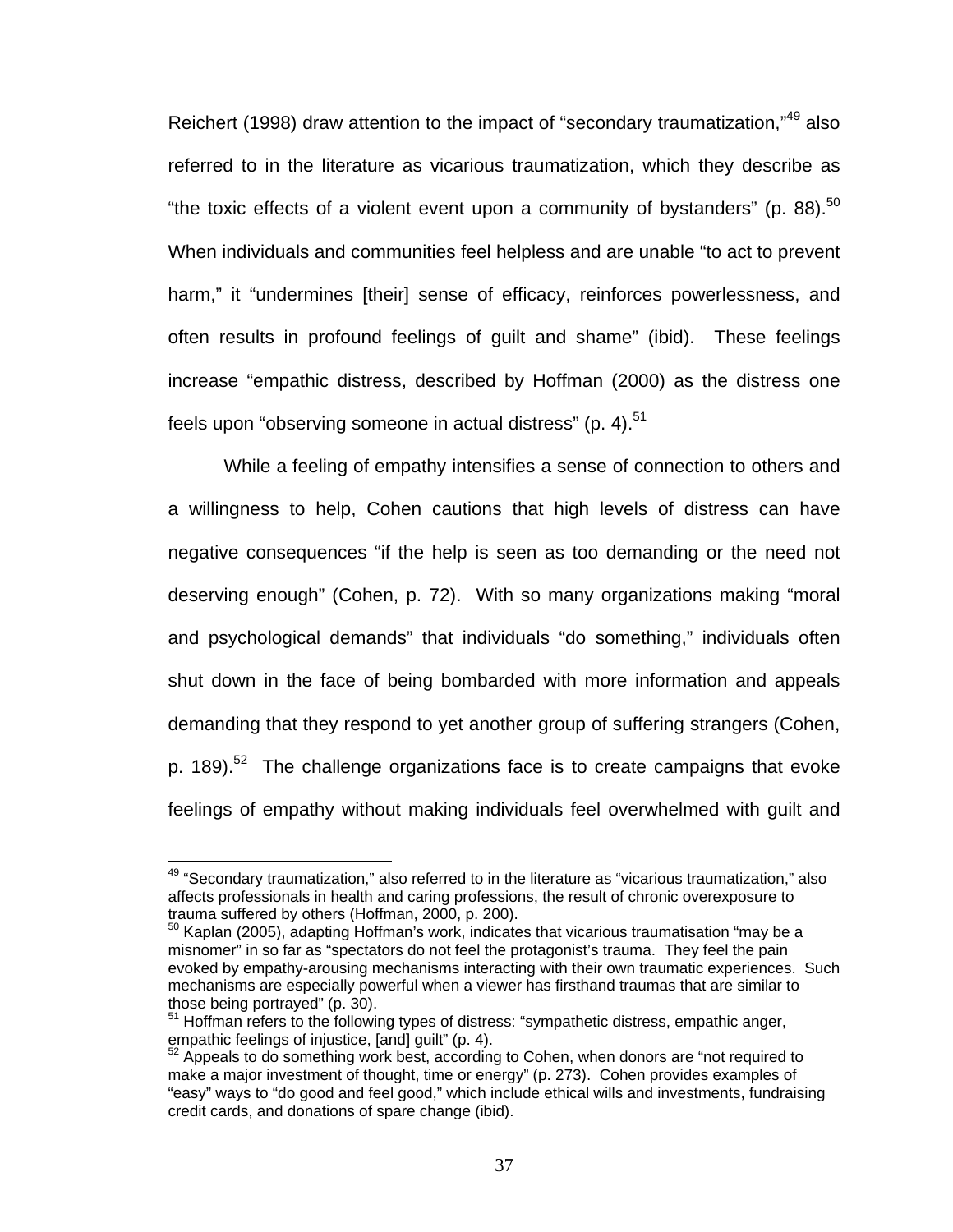shame. A more effective strategy is to appeal to an individual's sense of moral values and their "commitment to social justice" (p. 71). For Cohen, "only an overriding principle—like social justice" can make a difference when individuals deny relationships with others and look the other way (p. 295). Individuals who therefore see themselves as part of a moral community of shared values are more likely to care about the welfare of others and be willing to help.

# EMPATHY AND SOCIAL RESPONSIBILITY: TOWARDS AN ETHICS OF CARE

The arousal of empathic feelings, specifically identification with another's suffering, can overcome bystander passivity (Bloom & Reichert, 1998; Hoffman, 2000; Cohen, 2001).<sup>53</sup> Human rights organizations, for example, design campaigns that evoke emotional responses, asking us to imagine, if we can, the unimaginable and the "intolerable," to quote Cohen. Hoffman (2000) defines empathy as "an *affective* response more appropriate to *another's* situation than one's own" (p. 4, emphasis mine). His focus is on the individual's psychological motivations "to help" and whether these motivations are "self-serving or based on true concern for the victim" (p. 29). The literature also makes the slight distinction between the terms empathy and sympathy: "Empathy can be contrasted with sympathy. Whereas empathy is feeling what another feels, or would feel, if she knew her own situation, sympathy is our own emotional response to another's situation, often sorrow or concern" (Weingarten, 2003, p. 166). This distinction is suggestive of the extent to which empathy can be

 $53$  If the bystander was in some way victimized personally or as part of a group, then she may be paralyzed by PTSD rather than by a lack of empathy.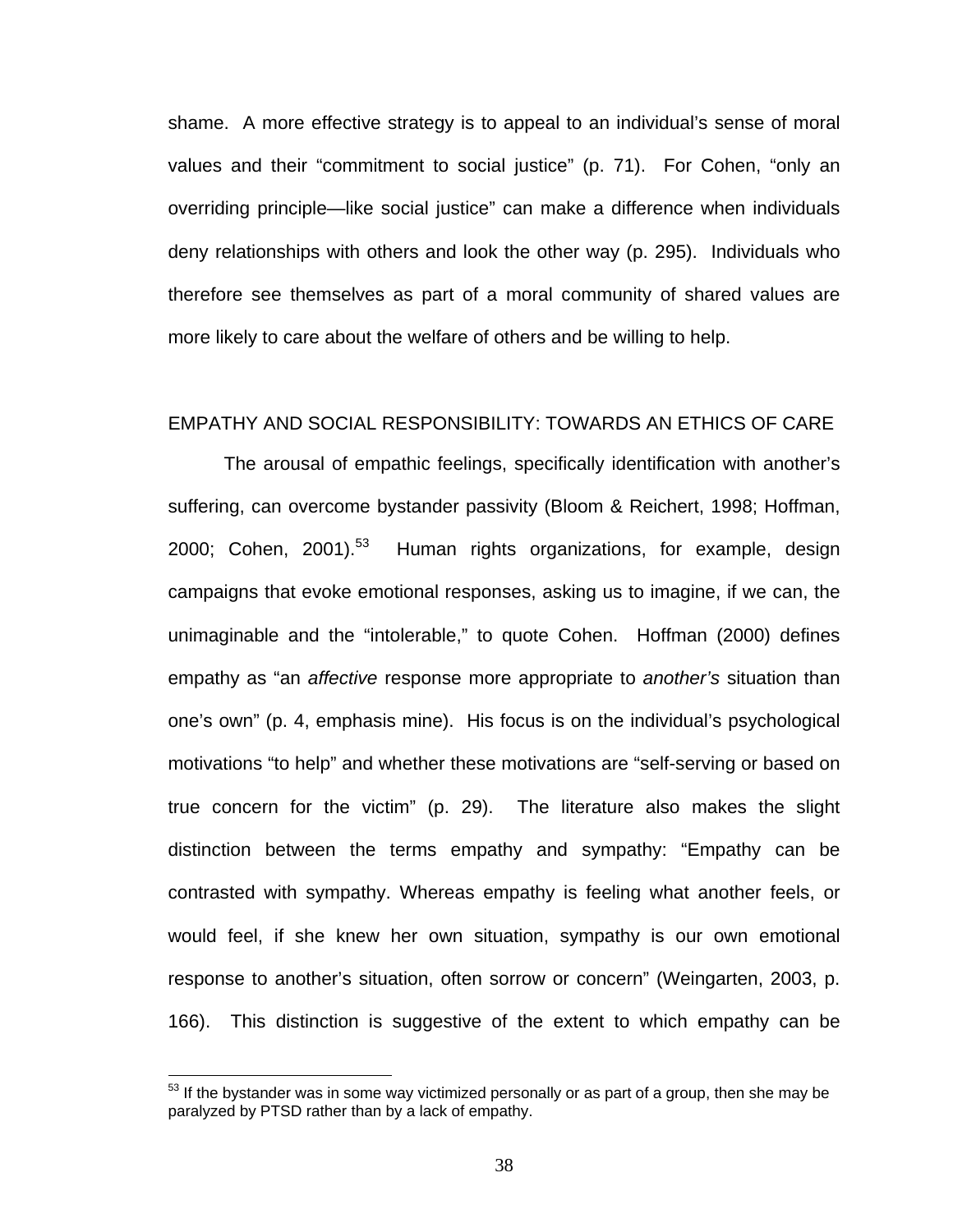considered altruistic and is aligned with prosocial motives: "it seems reasonable to conclude that although empathy-based helping makes people feel good by reducing empathic distress and provide empathic relief, the main objective is to alleviate the victim's distress. Empathic distress is, in short, a prosocial motive" (p. 33). If one does not help, one's distress continues as the "primary aim [is] to help another, and one feels good only if the victim is helped" (p. 35). Understanding the role affect plays, human rights organizations employ narrative and other representational strategies designed to evoke empathy, as well as certain levels of empathic distress and outrage for victims of injustice.<sup>54</sup> Such strategies have included the use of iconic images of starving children (famine in the 1980s) and individual narratives which personalize suffering. Empathy works by engaging the individual's moral imagination:

Because of the human capacity to represent events and imagine oneself in another's place, and because of the power of represented events to evoke affect, to feel empathic distress one need only imagine victims, as when reading about someone's misfortune, arguing economic or political issues that involve victims or potential victims....(Hoffman, p.8)

Empathy thus allows individuals to bridge the psychological distance between themselves and others. The target audiences of human rights campaigns generally shares little in common with the victims they are asked to assist.<sup>55</sup> The former are generally "well educated, of higher socio-economic status, liberal in their political views, already belonging to the 'conscience constituency'" (Cohen,

 $54$  Empathic anger or outrage can be directed against perpetrators who cause victims to suffer, and individuals stand in solidarity and feel themselves "vicariously attacked" (Hoffman, p. 96).<br><sup>55</sup> Cohen notes that individuals are more likely to respond empathically "when they are in a

relatively comfortable state themselves; otherwise they might be too focused on their own needs to be open and responsive to cues signifying another's distress" (p. 198).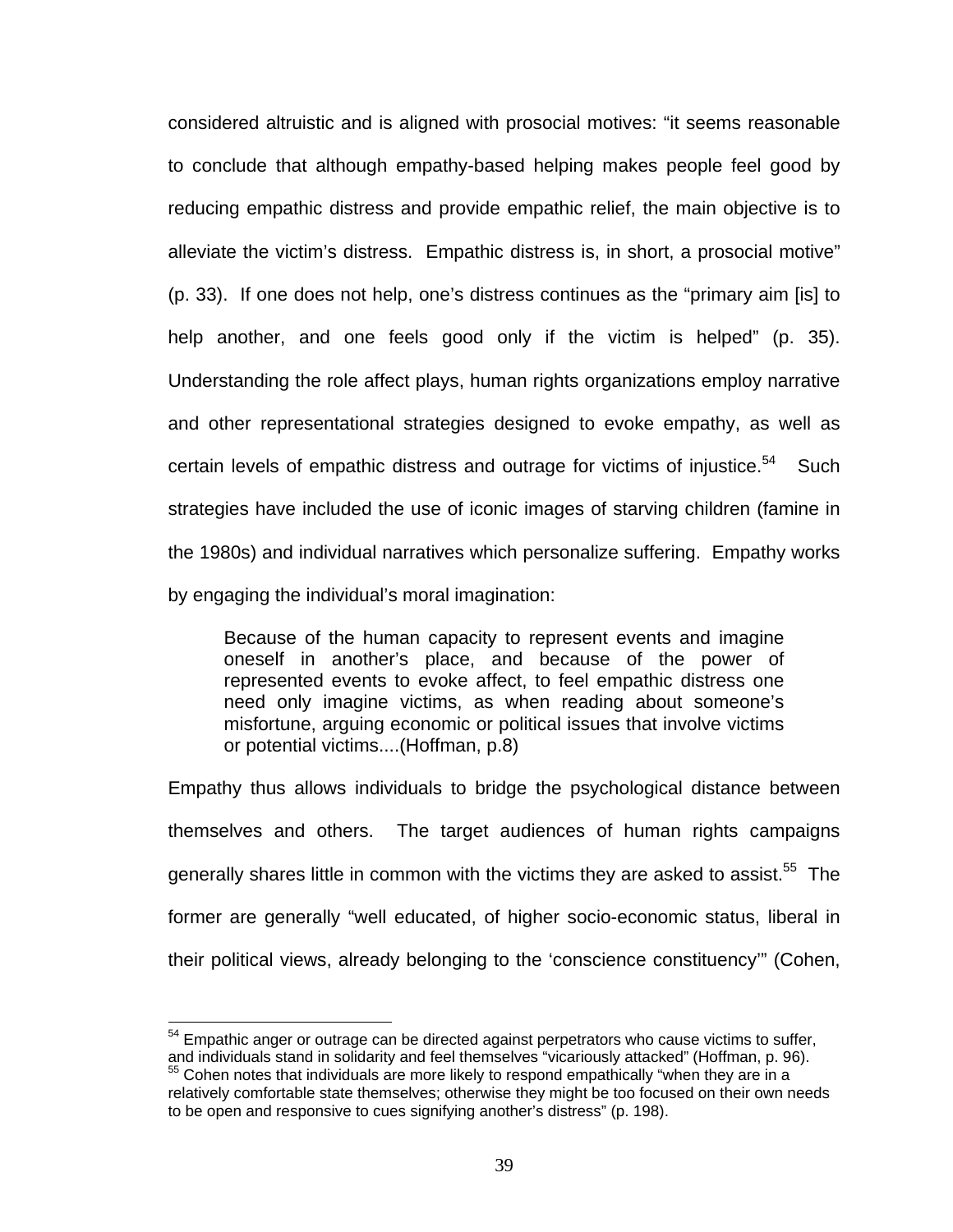p. 196). One's self-concept as someone who is altruistic, who cares about the welfare of others, is closely connected to one's willingness to help those in need.<sup>56</sup> Bloom and Reichert (1998) echo the point that "helpful bystanders" have "strong moral concerns," are "empathic" and able to apply (moral) "standards" to "people in different social, ethnic and religious groups" (p. 90). $57$ Helping, they note, is "self-reinforcing": the more one helps, the more one is motivated to continue to help and see oneself as a caring and compassionate individual (ibid). Further, witnesses are more likely to help, Straub indicates, when they feel a sense of responsibility, "(for example, he or she is the only person present or has special competence) or if people make the witness responsible by instructions or orders" (p. 84).<sup>58</sup>

Hoffman (2000) indicates that empathy derives its potency and potential when aligned to "caring and justice" (p. 216). While "justice is concerned with the rights people are entitled to," and ought to be applied "universally," Hoffman maintains that caring is different: "it does not refer to a particular act. It is an abstraction, a moral imperative, a fundamental value, a philosophical ideal. It says we must always consider others" (p. 225). Caring about the suffering is thus closely connected to the need to alleviate their suffering.<sup>59</sup> One's empathic

<sup>&</sup>lt;sup>56</sup> A study done on rescuers found that "altruism resulted from a particular cognitive outlook...The recognition of who you are was more important than allegiance to any abstract moral or political agenda: help whomever you can, when you are asked" (Cohen, p. 265).

<sup>57</sup> Bloom and Reichert point out that individuals who offer help may have a stronger sense of empathy because they might have experienced marginalization and victimization, "but they have been able to sustain connections with others rather than disconnect from human bonds" (p. 90).  $58$  Straub, like Cohen, notes that "when circumstances diffuse responsibility, helping is much less possible" (p. 84).

<sup>&</sup>lt;sup>59</sup> Hoffman states, "The link between empathic distress and caring is obvious. Indeed, caring seems like a natural extension of empathic distress in specific situations to the general idea that one should always help people in need: 'We are our brother's keeper,' 'We must alleviate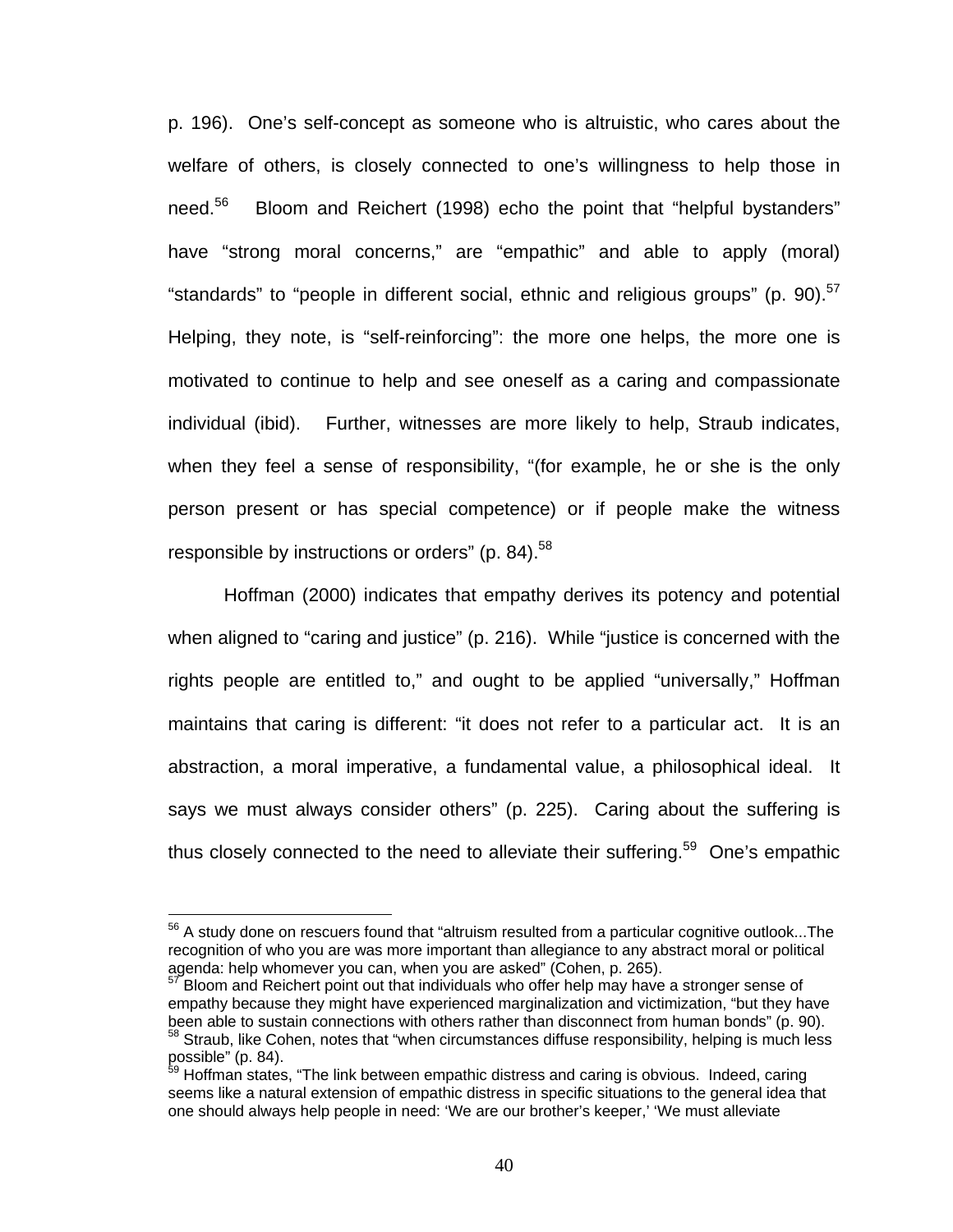response is, however, aroused for victims who are seen as "basically good" and/or deserving, and whose "fate was undeserved and unfair" (Hoffman, p. 107). If victims are perceived as deserving of their fate, bystanders and witnesses are not likely to intervene and offer assistance. Hoffman makes a connection between affect (empathic feelings) and a sense of injustice that leads to the incongruence between "actions and outcomes": an innocent person is wronged or treated unfairly (p. 223). We are able to imagine and feel what it is like to be wronged treated unjustly. Empathy is most easily aroused, however, for those who appear to be most like us. Empathic responses for distant others are often limited by "familiarity bias" (family members and those who belong to our immediate circle) and by "here-and-now bias" (those present) (Hoffman, p. 197). Cohen, too, raises the point about "suitable victims": "the best victims are those who are familiar, relatively easy to identify with, and not too responsible for their suffering" (p. 173). The challenge human rights organizations face is getting individuals—often geographically removed from atrocity—to care about, and act on behalf of, distant strangers.

The literature on bystanding phenomenon also identifies the importance of strong social bonds, which can overcome passivity and encourage individuals to become active and engaged witnesses. Bloom and Reichert maintain that "healthy attachment generates empathic connections among people: we cannot observe abuse and not be affected" (p. 88). Individuals are, therefore, more likely to act or intervene to help those to whom they feel connected, which

suffering, 'Treat people as ends, never means,' and 'Treat others as you would like them to treat you'" (p. 225).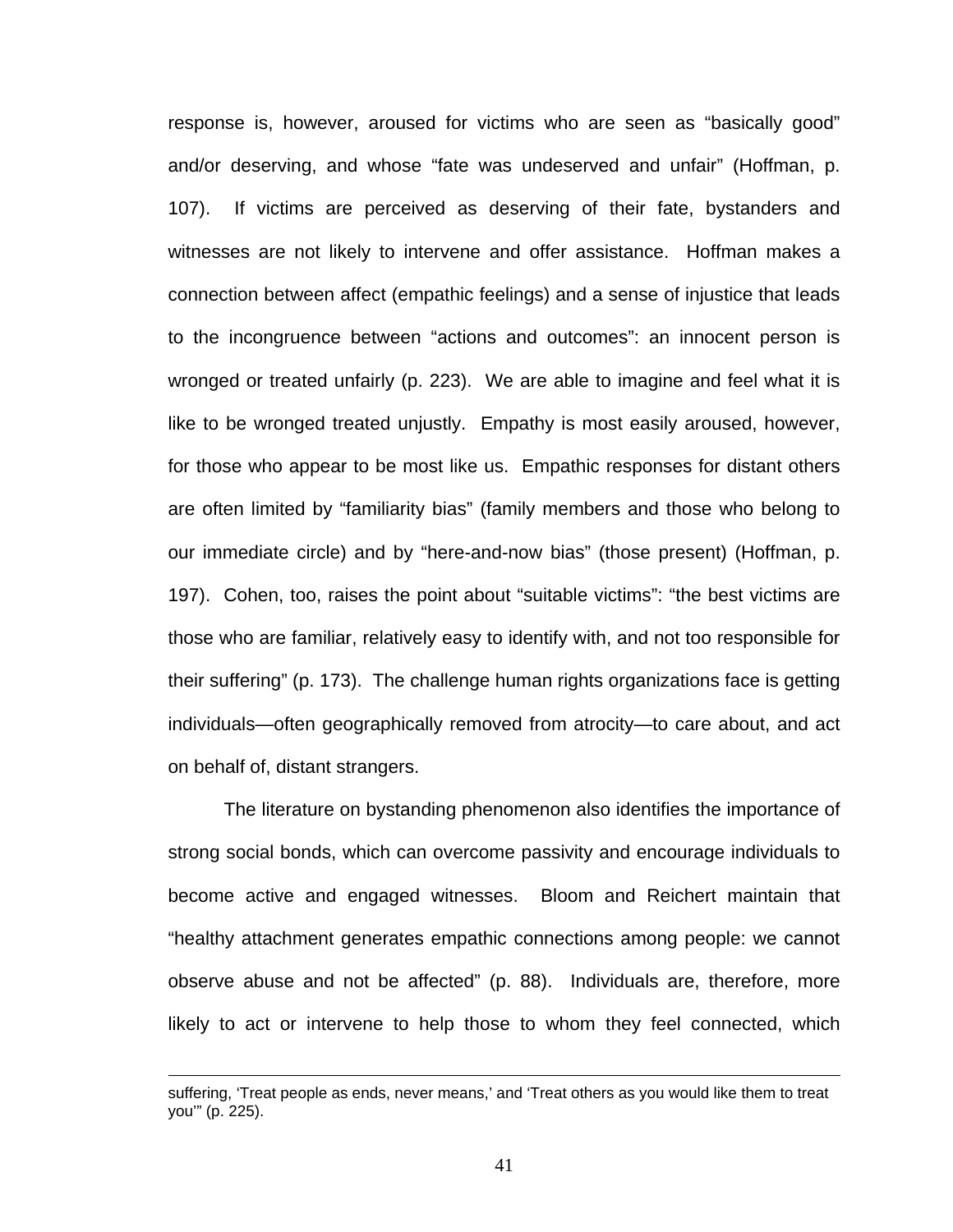echoes Clarkson's idea of the recognition of relationships (p. 135). Bloom and Reichert ask, "What is our moral responsibility to each other? Are we, in fact, "our brother's keeper?" (p. 91). Feelings of responsibility to others, not just those with whom we are familiar, connect us to each other and enable stronger bonds. The denial, or "subversion," of responsibility can lead to "excluding certain people from the realm of humanity or defining them as a danger to oneself or one's way of life and values" (ibid). If we are each other's keepers, we, therefore have a responsibility to "alleviate suffering" (Bloom & Reichert, p. 225). Cohen, too, echoes this sentiment and advances the notion of "fraternity." Although androcentric and rooted in religious and political ideologies that denied the "fraternity" and equality of racialized and gendered others, Cohen argues that this concept holds "revolutionary" potential (p. 294). $^{60}$  When extended to "the distant stranger," "fraternity" can be used to establish a "threshold of the intolerable as *exactly the same for everybody*" (p. 293, italics in original). Cohen's notion of a "threshold," though filled with promise and possibility, points to the telling reality that all too often occurs: even when "the intolerable" is recognized, the political will and action to prevent it falls short. Cohen asks whether there "could there be a global community in which the obligation to assist others in danger and distress was a powerful imperative? And where a deep sense of shame of passivity

 $60$  His argument of the fraternity as "the most ignored of revolutionary principles" is more optimistic than it is convincing: "The starting point is not pseudo-universalism or touchy-feely empathy, but a recognition of the radical and irreducible differences that do matter. The differences derive not from my ethnicity, culture, income, world-view, age, sexuality or gender, but from primeval facts that *my children have not and will not die from hunger* and that *I have or not will not be forced from my home after watching my wife hacked to death with a machete*. It is precisely because these differences are so profound that the most ignored of revolutionary principles has yet to be invoked: not liberty, not equality, but fraternity" (p. 293-294, italics in original).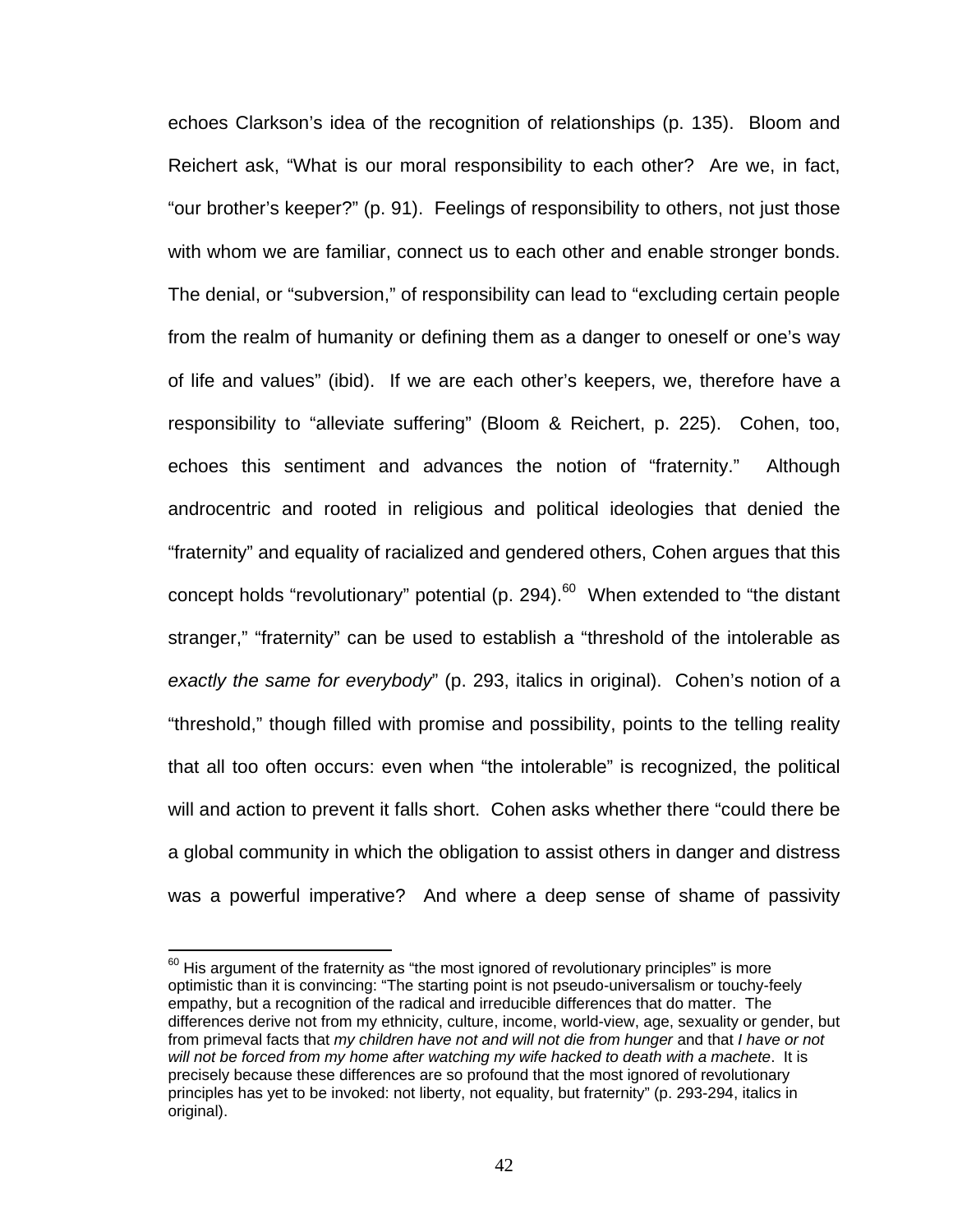becomes an 'effective mobilizing norm of social life'?" (276). The refrain "never again" in response to the Holocaust continues to ring hollow as conflicts that ought to have shocked and shamed the international conscience of the global community have not led to humanitarian intervention. The case of Rwanda is telling in this regard because the United States refused for many years to name the atrocities that took place as genocide. $61$  In the case of Darfur, while the United States' Congress has agreed that genocide has been taking place, the United Nations has referred to the situation as a "humanitarian crisis," which does not compel (military) intervention. With competing state interests at stake and the question of which lives will be risked to save other lives, international responses often fall far short in preventing and responding to atrocities. As Straub observes, action and "sacrifice on behalf of people in extreme danger" requires "courage" (p. 239).<sup>62</sup> Feeling connected, and recognizing we are in relationships with others, might well be the starting point of engagement. Cohen asks, how then "can we create the conditions for more altruism?" (p. 261).

Promoting altruism as a pro-social good to counteract passivity is highlighted by several researchers. Human rights advocacy campaigns are based on the notion that people are inherently good and want to "do good." While theorists like Hoffman emphasize that altruistic objectives ought not to be

<sup>61</sup> Samantha Power (2002) documents in *"A problem from hell": America and the age of genocide* the bureaucratic nightmare that was involved in naming--and the refusal to name--what was going on in Rwanda genocide in spite of reports that were coming out before and after the massacres that clearly identified the scale and intent of the killings as such. The problem is apparent once more in the international community's failure to name, and so shape some type of response, the mass killings and displacement of over two million people in Darfur genocide.

 $62$  This idea of courage, and the courage to do the right thing, is addressed by Gary Haugen, the founder of International Justice Mission, in *Good news about injustice: a witness of courage in a hurting world*.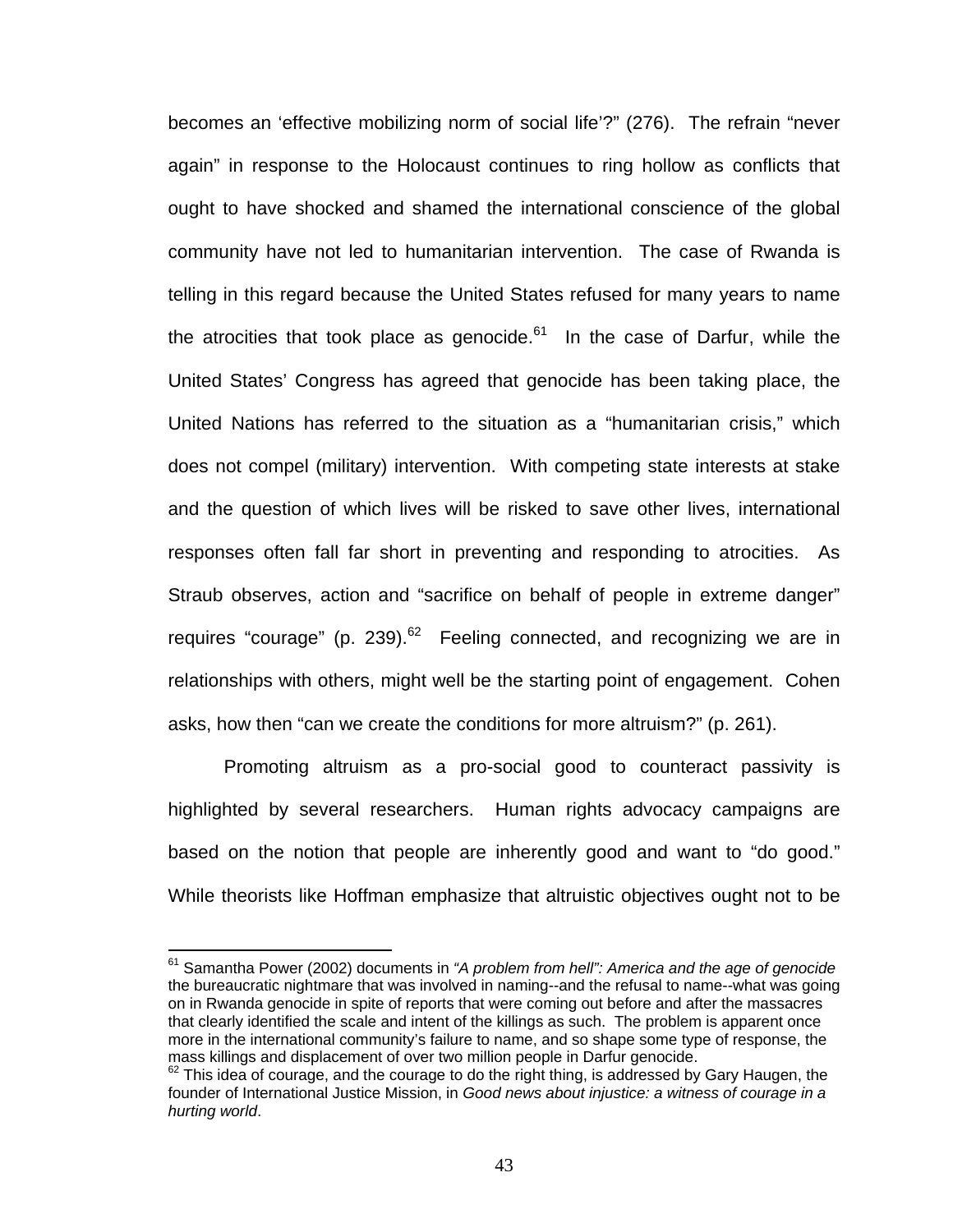selfish or self-serving and ought to be directed towards helping another, recent research<sup>63</sup> offers a physiological basis for feeling good when one helps others:

When participants chose to donate money, the brain's mesolimic system was activated, the same part of the brain that's activated in response to monetary rewards, sex, and other positive stimuli. Choosing to donate also activated the brain's subgenual area, the part of the brain that produces feel-good chemicals, like oxytocin, that promote social bonding. (Farino, 2007).

This connection has already been embraced within popular culture by talk show host and celebrity icon Oprah, as well as other spokespersons engaged in charitable work, who enthusiastically espouses the slogan "Doing good feels good," thus providing a rationale for altruistic behaviour. Though altruism is associated in the literature with unselfish behaviour on behalf of others without the expectation of any reward, populist notions of altruism allow for selfishness as long as the goal of helping others is achieved. $64$  Altruism therefore does not run counter to Rational Choice theory,<sup>65</sup> suggests Cohen, confirming the argument there are benefits to helping others.<sup>66</sup> Whether individuals are motivated by a desire to help others or for the reward of "feeling good" and

<sup>63</sup> Research published in the *Proceedings of the National Academy of Science*, and reported on the popular msn.com site by Lisa Farino, shows that volunteering, donating to charities, simply giving to others feels good and is connected to happiness and a sense of well-being ("Do good, feel good," retrieved April 10, 2007, at http://health.msn.com). Farino raises the question of whether helping, and giving, is "ultimately selfish."

 $64$  In response to Farino's question about the contradiction between helping, which might be undertaken for selfish rather than altruistic reasons, Dr. Stephen Post, professor of bioethics and co-author of *Why good things happen to good people*, asserts, "If the warm glow and 'helper's high' that people experience when they help others is selfish, then we need more of this kind of selfishness" (in "Do good, feel good").

 $65$  Rational Choice theorists' Clarke and Cornish employ the term "satisficing" to describe "reasonable outcomes" that can be expected from an individual's actions are applicable to this<br>scenario: helping has benefits (Paternoster & Bachman, 2001, p. 25).

 $66$  Cohen suggests that "altruism is an anomaly to rational choice theory in the obvious sense that altruists are defined precisely as people who act without expecting rewards" (p. 264). However, he does anticipate the cynical response a rational choice theorist would offer, which is born out in attitudes that "doing good" does indeed have its own rewards: "rewards are merely hidden: the cost-benefit calculus takes in rewards of psychic gratification, reciprocity and peer-group approval" (ibid).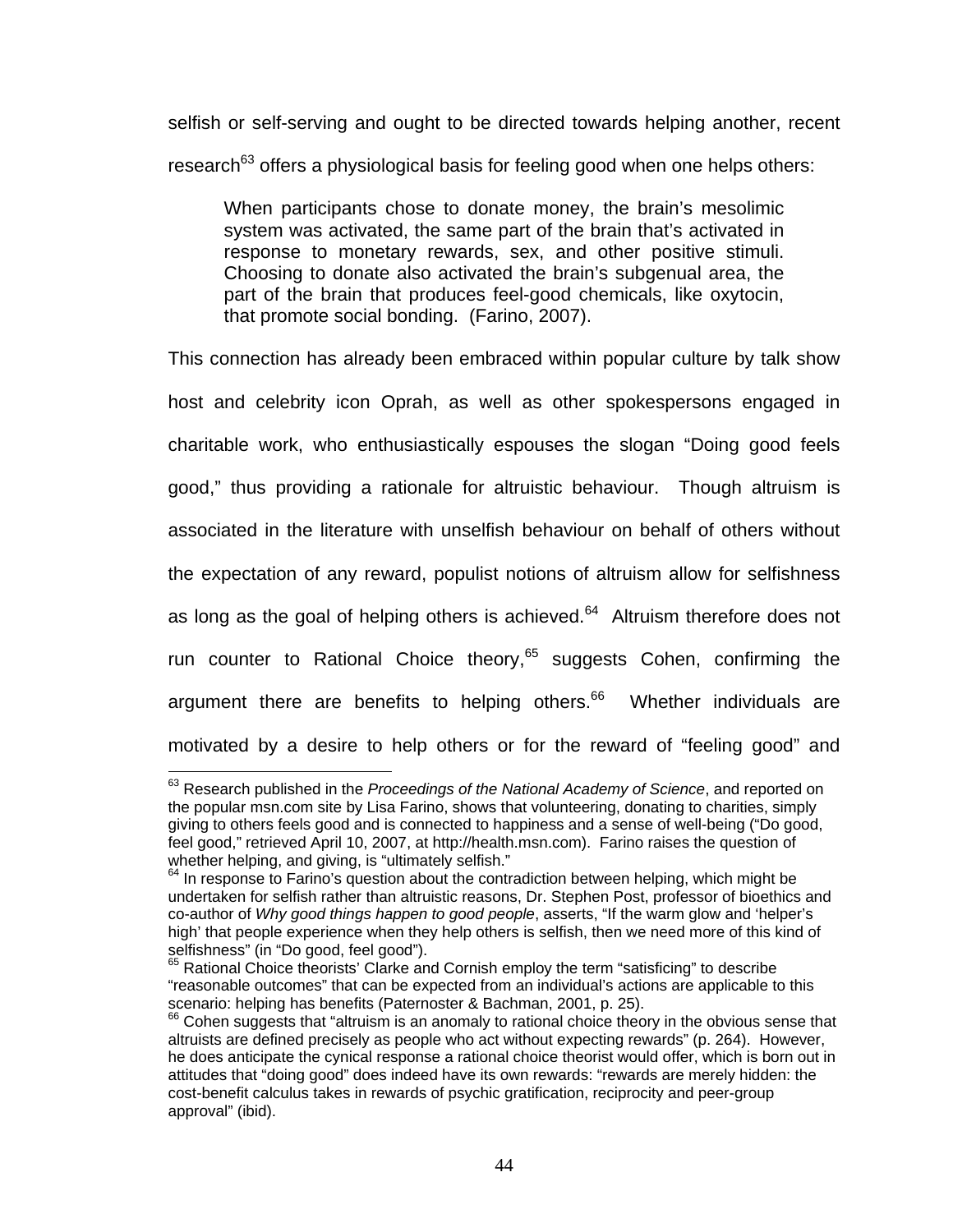receiving approval, altruism remains the cornerstone of many human rights campaigns. Bloom and Reichert highlight its importance and note that altruism can be "modeled, learned, taught, and reinforced" and is "constantly recreated" in different contexts (p. 91). Clarkson offers the creative, and idealistic, suggestion of the creation of "bystander intervention training," designed along the lines of First Aid courses offered by Saint John's Ambulance (p. 108). In addition, she recommends the creation of an "archive" which would contain "bystander and bystander intervention stories, histories and researches" (ibid). First Aid courses are seen as essential training for many professionals (as well as interested individuals) because they offer life-saving skills. One could argue that "bystander intervention training" can be seen as an essential skill because individuals can be made aware of their roles and the impact they can have in shaping various outcomes. The larger question concern design and delivery: which agency will be responsible, how will such training be delivered, and to whom? In a similar vein, Straub also recommends "educat[ing] people about the 'bystander role': the insidious effects and moral meaning of passivity and the psychological processes by which people distance themselves from those in need" (p. 240). $67$  What these examples demonstrate is the importance of empathy and helping behaviours in acknowledging relationships and connections to others. Understanding the potential dangers of passive bystanding, individuals can choose to be deliberative in their actions and become active or engaged witnesses. Human

 $67$  Straub goes a step further and suggests the utopian vision of the creation of sustainable helping communities and societies which he believes can be built through "real interaction in a framework of equality" that bring people into contact with each other, where "they come to know and accept each other" (p. 274). Straub does not elaborate on how these communities are created and how helping and interaction are promoted within these communities.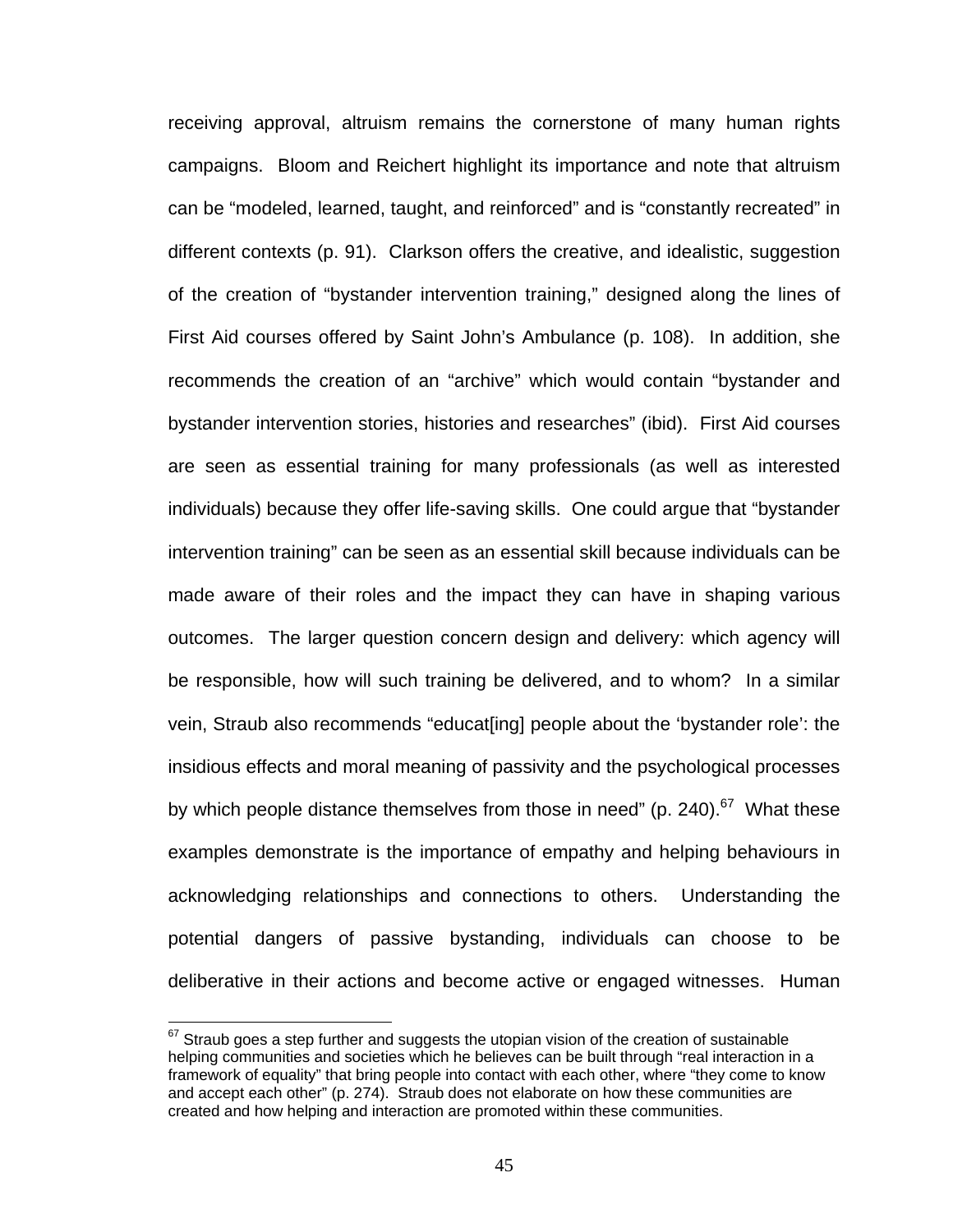rights organizations assume a priori that their constituents are already witnesses who simply need to be mobilized into action. This study explores how the concept of "witnessing" is adopted and adapted by witness.org, ijm.org, and the witnessingproject.org in their projects.

# THE LIMITS OF EMPATHY: THE CHALLENGES OF IDENTIFYING WITH **STRANGERS**

With the proliferation of shocking, at times sensational, images of suffering in the media, audiences may not only become desensitized but may often fail to respond empathically. As audiences, we are "doubly distant observers" who are viewing representations of representations (Cohen, p. 167). Kaplan (2005) cautions, "it is hard for prosocial motives to be aroused through mere isolated images of violence, aggression, deprivation, and death" because they lack the necessary contextual information (p. 93). Kaplan uses the example of images taken by embedded reporters at the beginning of the war against Iraq to make her point: these images "hardly seemed *real*" when compared to computergenerated graphics and video games (p. 94, italics in original). In the absence of historical and political information—compounded by the growing number of conflicts occurring globally—individuals are often left to make sense (on their own) of decontextualized sound bites and images on their television screens. Indifference becomes far more likely than empathy. Bert Archer (2007) addresses the problem of indifference, of being "blasé" about the suffering in Darfur, yet individuals "are moved to tears that a dog or cat has been abused?"<sup>68</sup>

<u>.</u>

<sup>68 &</sup>quot;What makes us care?" appeared in *The Globe and Mail* on July 14, 2007.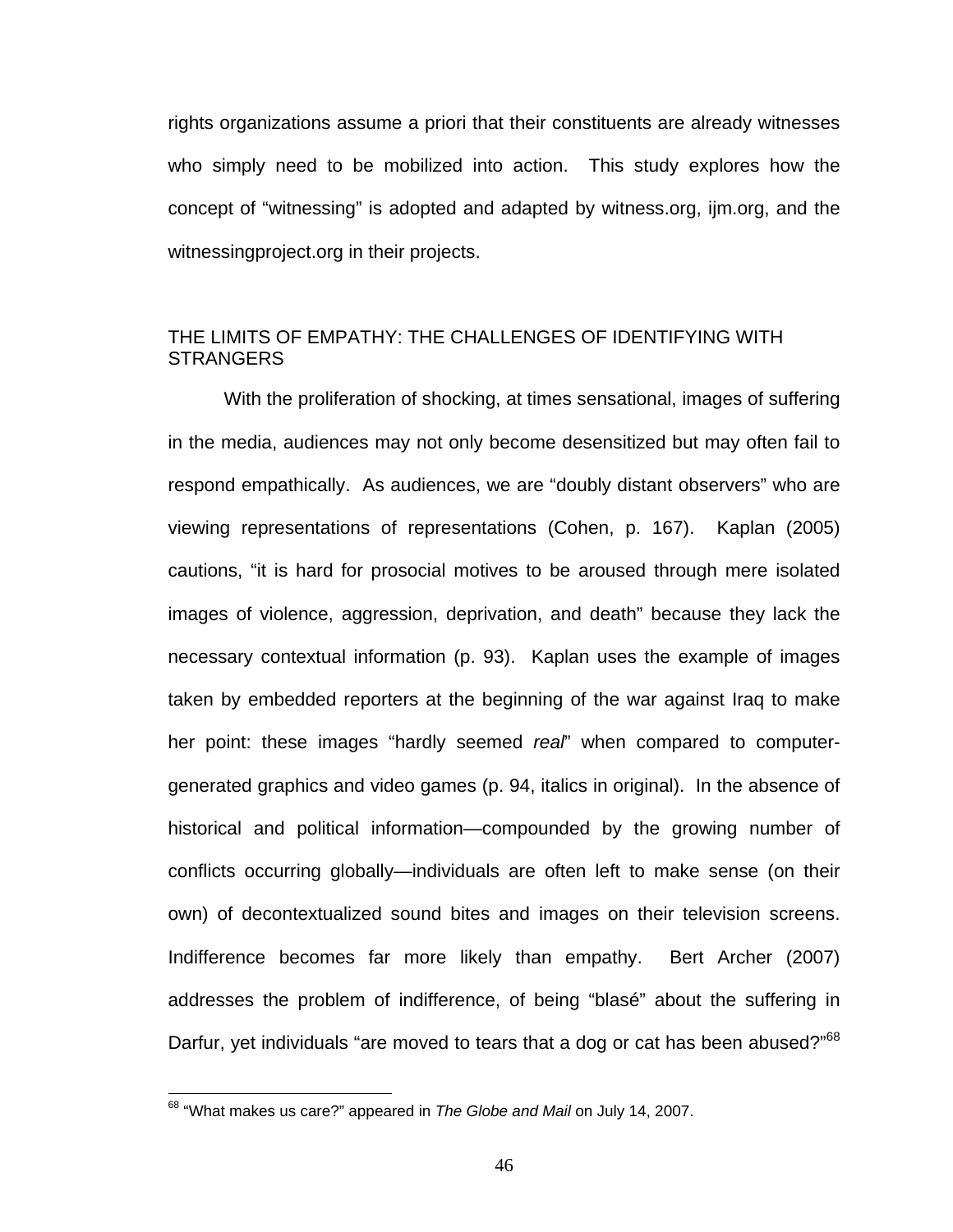Citing research by Small, Lowenstein, and Slovic, Archer reports that "the less we think about a crisis, the more we're likely to care about it—and put our caring into action." These researchers discovered that "areas of the brain that direct sympathy are more primitive than those that allow us to understand things rationally." In short, people tend "to lose interest when things get complicated and unpleasant." This finding mirrors Hoffman's ideas concerning the activation of moral principles: "abstract" information that is complex and dense, statistics, for example, are described as "cool cognitions," often learned in "didactic contexts" such as "lectures" or "sermons" (p. 239). "Cool cognitions," Hoffman argues, need to be transformed into "hot cognitions" that arouse feelings of empathy (ibid). Moral values, to which I add social justice and human rights ideals, derive their "force" when linked to affect (ibid).

Human rights organizations face the challenge of providing their constituents with the necessary contextual information, without overwhelming them, to evoke empathic responses. Kaplan explains, however, that "empathic over arousal" is a necessary component in getting people to care (p. 123). Caring and feeling responsible for the welfare of others, therefore, is based on the acknowledgement of their suffering and the obligation to respond. In the case of past injustice, the obligation involves the duty to remember. Archer quotes Professor John Doris who offers the following explanation, which challenges research on the connection between self-concept and caring about others: "it's not really about good character, it's about making people care. The mistake is thinking that what we should be doing is trying to instill situation-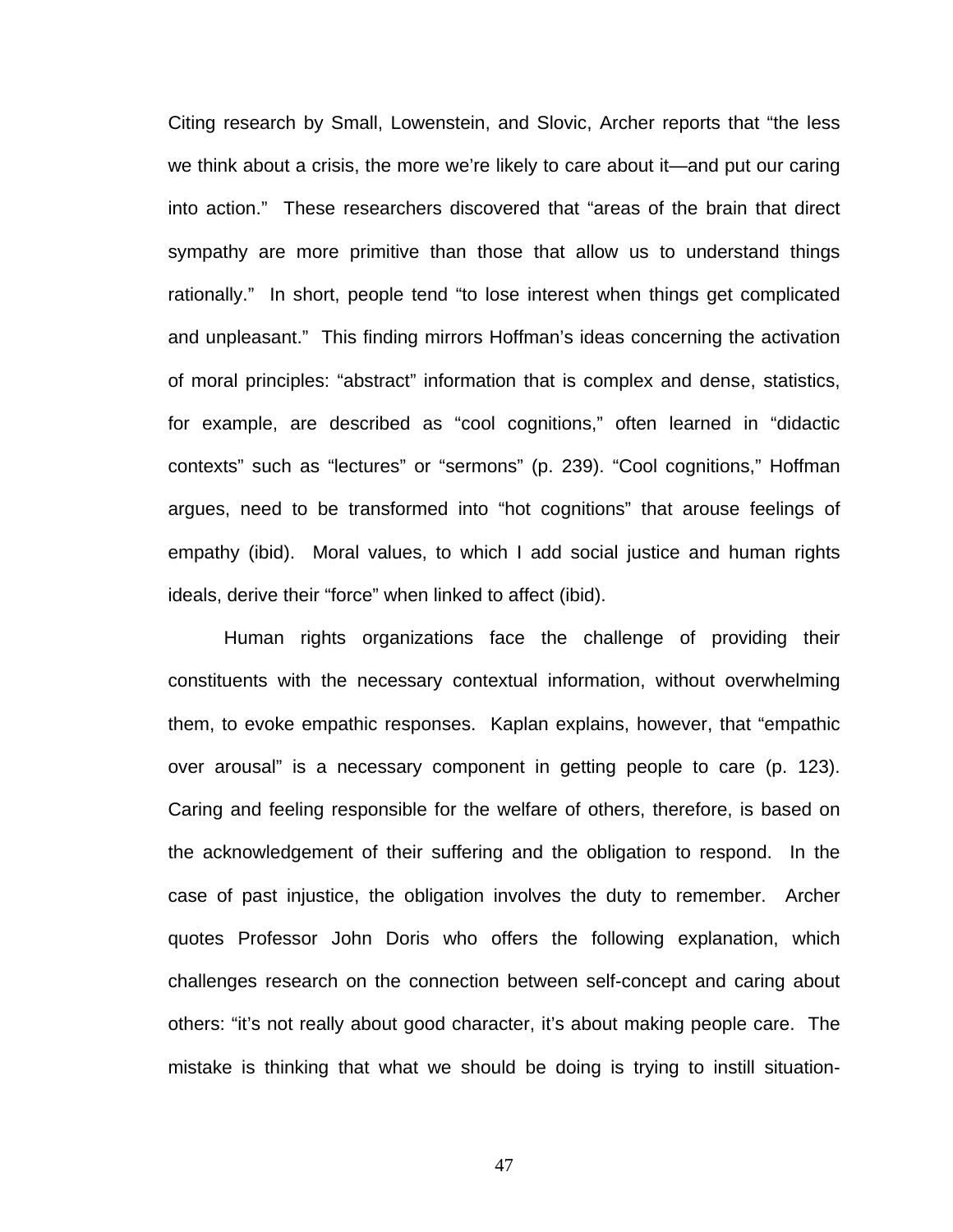independent character traits in people." Instead of appealing to people's character and sense of (superior) morality, human rights organizations, according to Doris, need to rethink their appeal strategies and evoke other ways of getting people to care. As cringe-inducing as it sounds, Doris calls attention to the fact that audiences respond to "attractive victims," or "suitable victims," to quote Cohen. Doris suggests charities "trick" people or "lead people to trick themselves," based on what the research has uncovered about empathy and sympathy. One of the recommendations he makes is the use of celebrity spokespeople who give a "pretty face to issues."<sup>69</sup> This research contends that empathy on its own is not enough of a motivator to lead individuals to action, and human rights organizations, if they want to launch successful campaigns, need to adopt more "popular" strategies to get their messages across. Witness.org, for example, has Peter Gabriel as one of its founding members, and popular corporate brand Reebok is one of its sponsors. Other celebrities such as Angelina Jolie and George Clooney have lent their status and have become spokespersons closely associated with various causes.

## THE CHALLENGES OF VICARIOUSLY WITNESSING SUFFERING

 $\overline{a}$ 

In my previous discussion, I examined the potential dangers of passive bystanding—namely, the disavowal of responsibility and relationships which can possibly lead to further suffering. Bystanding can lead to apathy and feelings of

 $69$  He suggests that Darfur needs a "mascot," as "crass" as it sounds. Darfur already has a celebrity spokesperson on board, namely, Mia Farrow. In my chapter on witness.org, I refer to George Clooney, Don Cheadle, and Brad Pitt who have founded *Not on our watch* to raise awareness about the ongoing violence, deaths, and displacement of people in Darfur.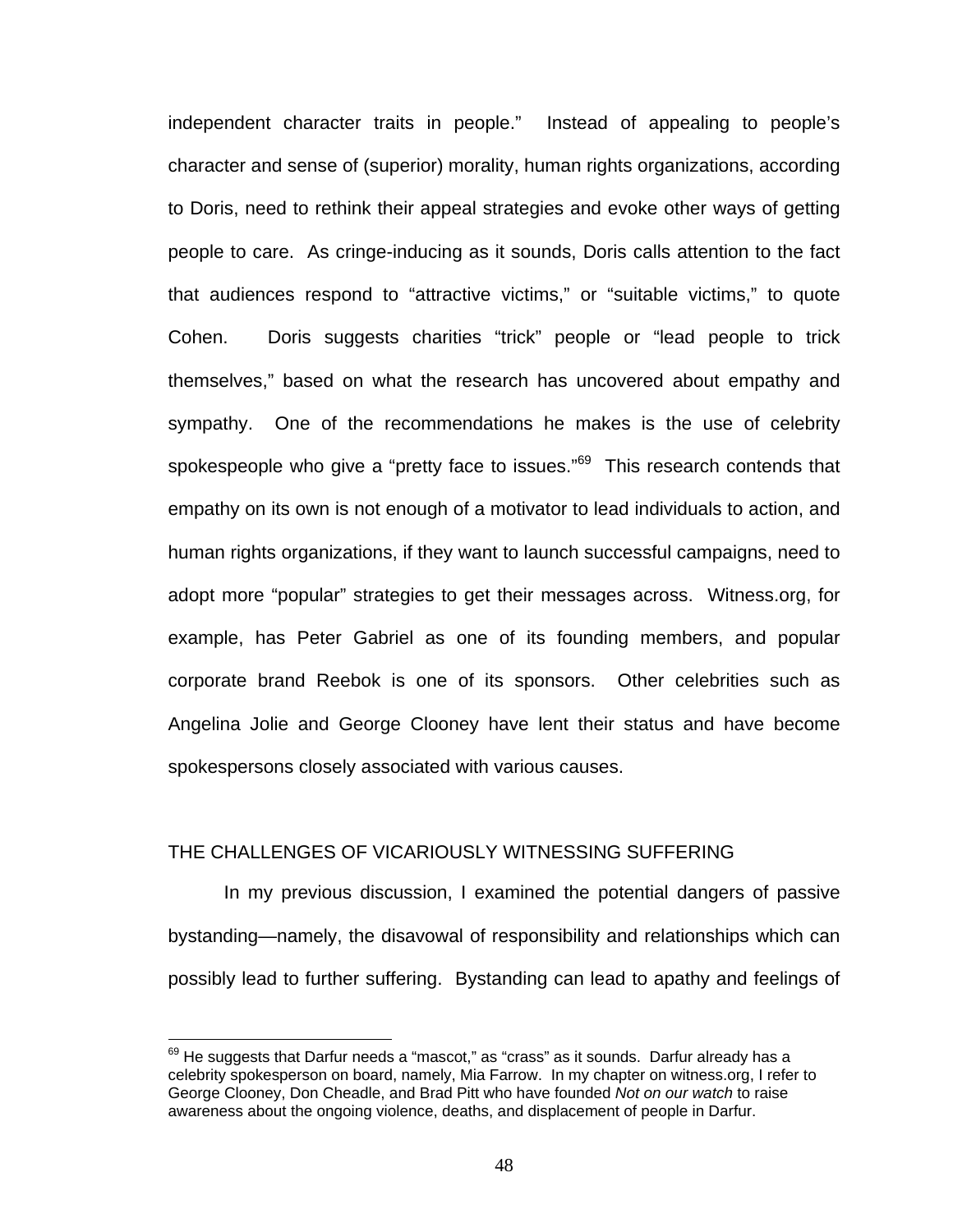powerlessness. To counteract passivity, several researchers outline the importance of acknowledging responsibility to others based on the recognition of relationships and the obligations one has to respond to the suffering of others. Acknowledgement can bridge the distance that separates the bystander and the witness who is moved (affectively) to care about and act on behalf of others to alleviate their suffering. However, as the literature illustrates, exposure to suffering can lead to "empathic distress" and "vicarious traumatization." I use the term "vicarious witness" to convey the individual who is affected, distressed, by what she sees and who is not present to the event.<sup>70</sup> Kaplan accepts that "vicarious traumatization may be a component of witnessing" (p. 123). Kaplan contends that witnessing extends from "the desire to help an individual in front of me" to "a broader understanding of the meaning of what has been done to victims, of the politics of trauma being possible" (ibid). My research explores witnessing in the "broader" context of human rights advocacy and how organizations employ and adapt witnessing as a model for urging their constituents to feel connected to, care, and be responsible for distant strangers.

The problem, as discussed earlier, concerns the sheer volume of information about human rights abuses and suffering occurring globally. Geographic distance easily gives way to psychological distancing. Cohen notes, that we are "doubly distant observers" who "look at visual images or written texts that show others who are looking at the suffering of yet others" (p. 167). These

 $70$  Keats (2005) employs the term "witnessing after-image" to describe the traumatic experience of media and/or photographic images that can occur in the form of "intrusive thoughts, flashback memories, and nightmares" (p. 184). In this way, "the shock of a traumatic event is embodied: the body perceives, responds, organizes, remembers" (ibid).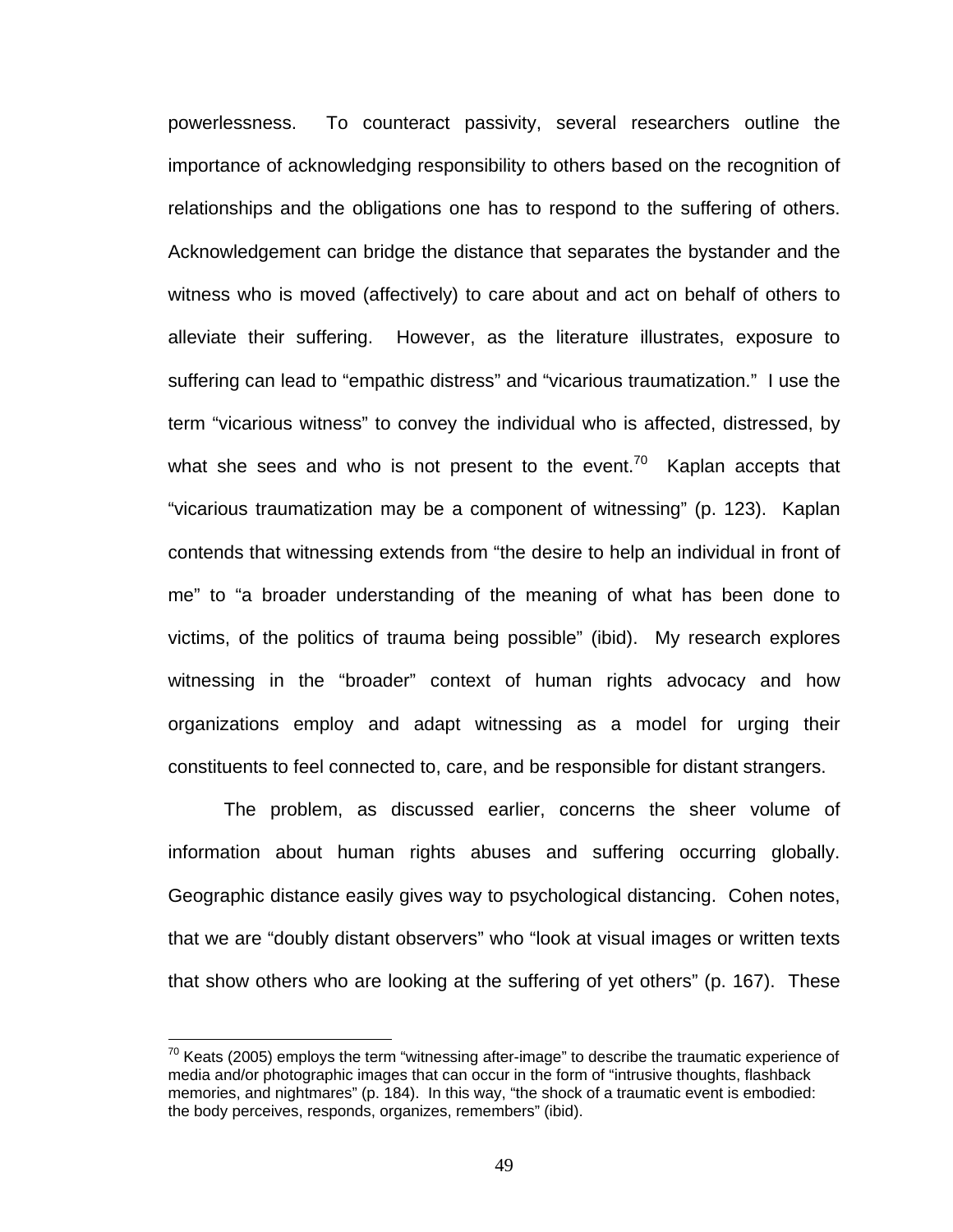images and texts are mediated through the media, usually television, as well as through various Internet sites (for example, news sources, links to human rights organizations, and social networking groups). Our knowledge of the suffering of strangers on a large scale is, for the most part, experienced vicariously: "All media response should be seen as at most vicarious trauma, not as experiencing trauma itself" (Kaplan, p. 90). Kaplan maintains that feelings evoked by these images and narratives interact with our own traumatic experiences and the degree to which an "empathic response is evoked" is much more "powerful" if the "viewer has had first hand traumas that are similar to those being portrayed" (p. 90). However, an empathic response need not be limited to personal experience. The literature suggests that an individual's moral imagination allows her to put herself in the shoes of others and identify, however momentarily, with the experience with another. The globalization of images of suffering—through photographs, television, cell phones, digital cameras, and video communications technology—offers occasions for vicarious witnessing: we see, therefore, we know what is happening to others. Visual images, even more so than text,  $71$  lend credibility to claims of injustice and provide evidence of what is really happening. Witness.org, for example, provides video cameras to grassroots activists to document human rights abuses. With regard to "the iconography of suffering," Sontag (2003) explains there has been a "long pedigree" but only of those images deemed "worthy," for example, images of "wrath, divine or human" (p. 40). The cliché "seeing is believing" is often invoked to suggest undeniable and

 $^{71}$  Sontag (2003) conveys the appeal of the visual, referring specifically to the photograph, in the following advertising slogan used by *Paris Match* in 1949: "The weight of words, the shock of photos" (p. 23).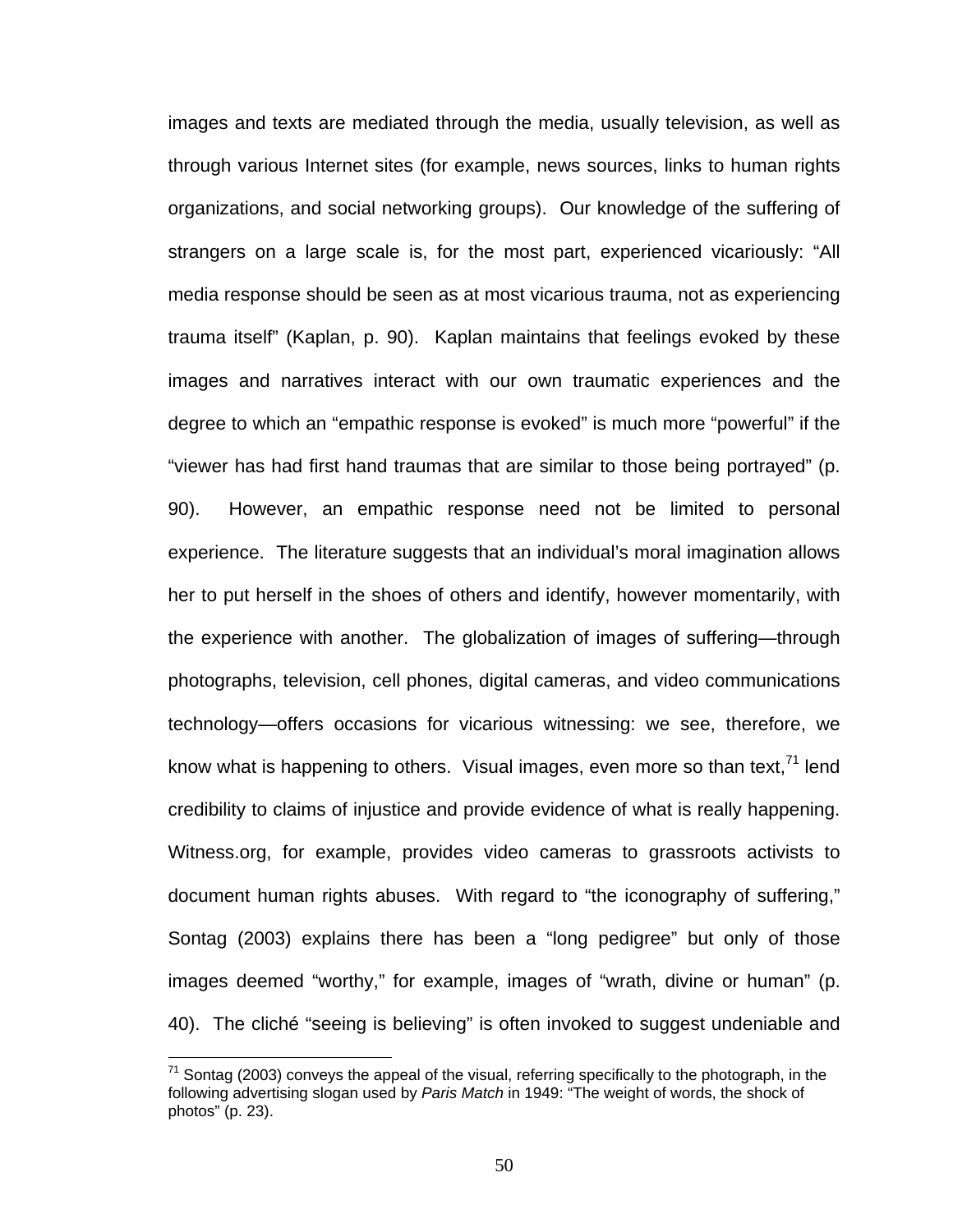objective proof of abuses and atrocity. Television, as well as other communication technologies, functions as "a witness," though Ignatieff (1997) notes that it is more often than not "the bearer of bad tidings to the watching conscience of the world" (p. 23). Ignatieff contends that "television makes it harder to sustain indifference or ignorance" (p. 8). By projecting images and personal stories of suffering, visual media serves indirectly as a vehicle for the globalization of conscience.

Based on earlier discussions about desensitization to suffering and other aversive practices such as turning off and tuning out, questions emerge about what exactly is being witnessed. Critics have charged that viewing images of suffering has become another form of entertainment, a spectator sport, where audiences become "voyeurs of suffering" (Ignatieff, 1997, p. 11). Hoffman raises the problem of desensitization through "habituation": indifference often results from chronic and repeated exposure to another's suffering (p. 203). Further, images of suffering are appropriated and commercialized, and they "become part of our political economy" (Kleinman & Kleinman, 1997, p. 8). Certain places or sites such as Palestine become political "hot spots" and whole continents like Africa come to be known as places of unimaginable human suffering and disaster. In the West, these spaces are associated with ongoing conflict and violence. The experience of the suffering of strangers becomes reduced, Kleinman and Kleinman argue, to discourses of "victimization" and are shaped into "trauma stories" (p. 9-10). Victims are, therefore, further objectified, reinforcing their status as victims, and as little else, whose lives are seldom seen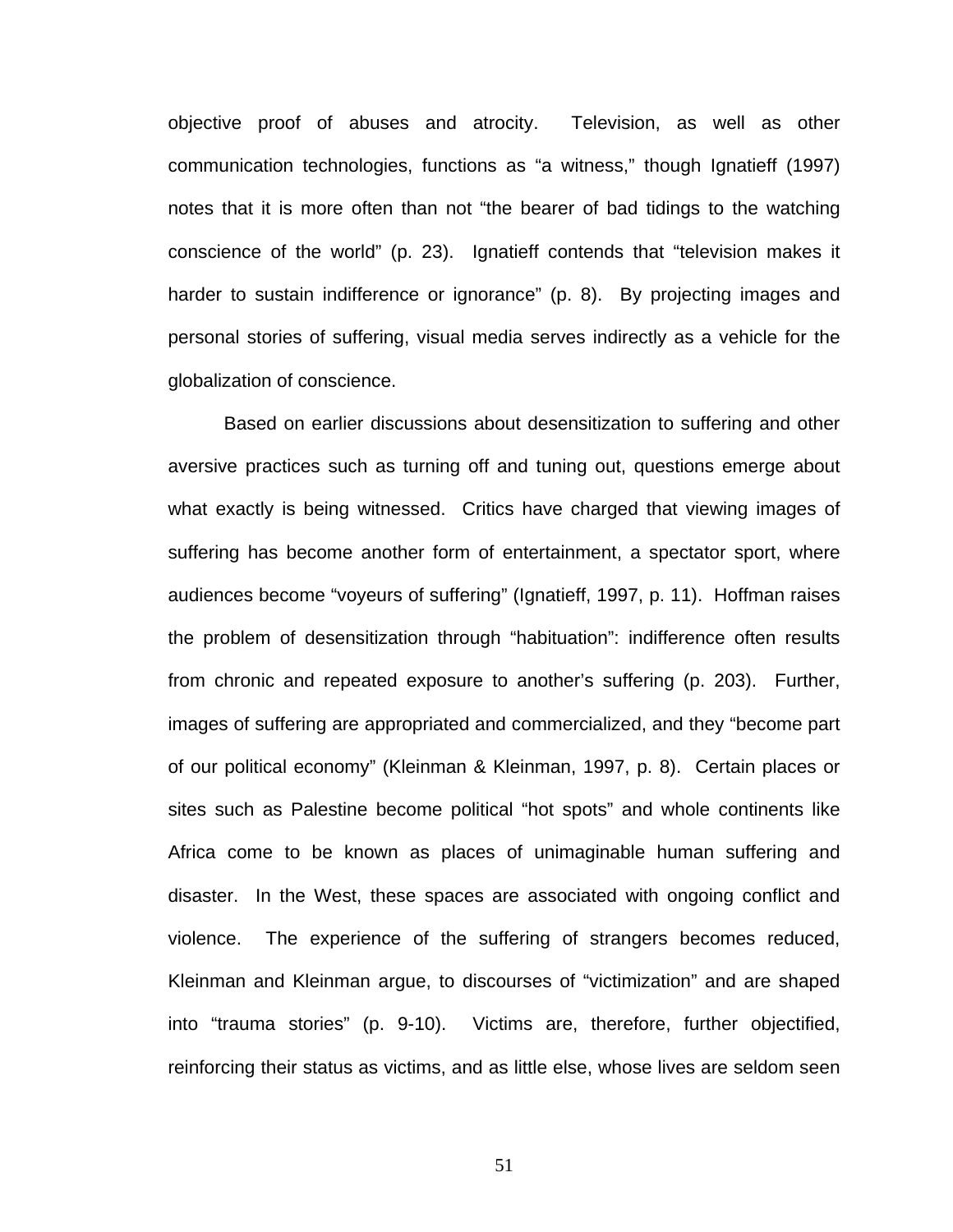(and imagined) outside the experience of suffering. These images, observe these authors, become "currency, the symbolic capital, with which they enter into exchanges for physical resources and achieve status as political refugees" (ibid). The problem is that decontextualized images alone—no matter how graphic often do not compel action, and they cannot bridge what comes to be seen as an insurmountable distance that exists between distant strangers and viewing audiences who are in the comfort and safety of their homes. While television can shrink the geographical distance and bring us "face-to-face" with what is happening to other humans, it simultaneously "obscure[s] the distances—social, economic, moral—that lie between us" (Ignatieff, 11). Counter to research, discussed earlier, that highlights the connection between affect and identification with the suffering of strangers, Humphrey (2002), like Ignatieff, questions media presentations of content which lack substance and context. Television relies on "affectivity rather than knowledge (cognition) for the connection" to be made between victims and those who are (vicariously) witnessing their suffering (Humphrey, 2002, p. 91). Based on Humphrey's argument, appeals to both knowledge and affect are necessary if individuals are to be mobilized. For this reason, Humphrey remains skeptical of "the view that media coverage has contributed to a new moral universalism" because "it ignores the political reality of moral ambivalence" (p. 103). While the media has indeed brought the plight of strangers to the screen, one questions whether witnessing has led to an even more sensitized and responsive global community.<sup>72</sup> The other extreme of

 $72$  Humphrey indicts not only the media but the lack of political will by governments to intervene and risk the lives of their citizens to uphold "legal and moral" principles (p. 103).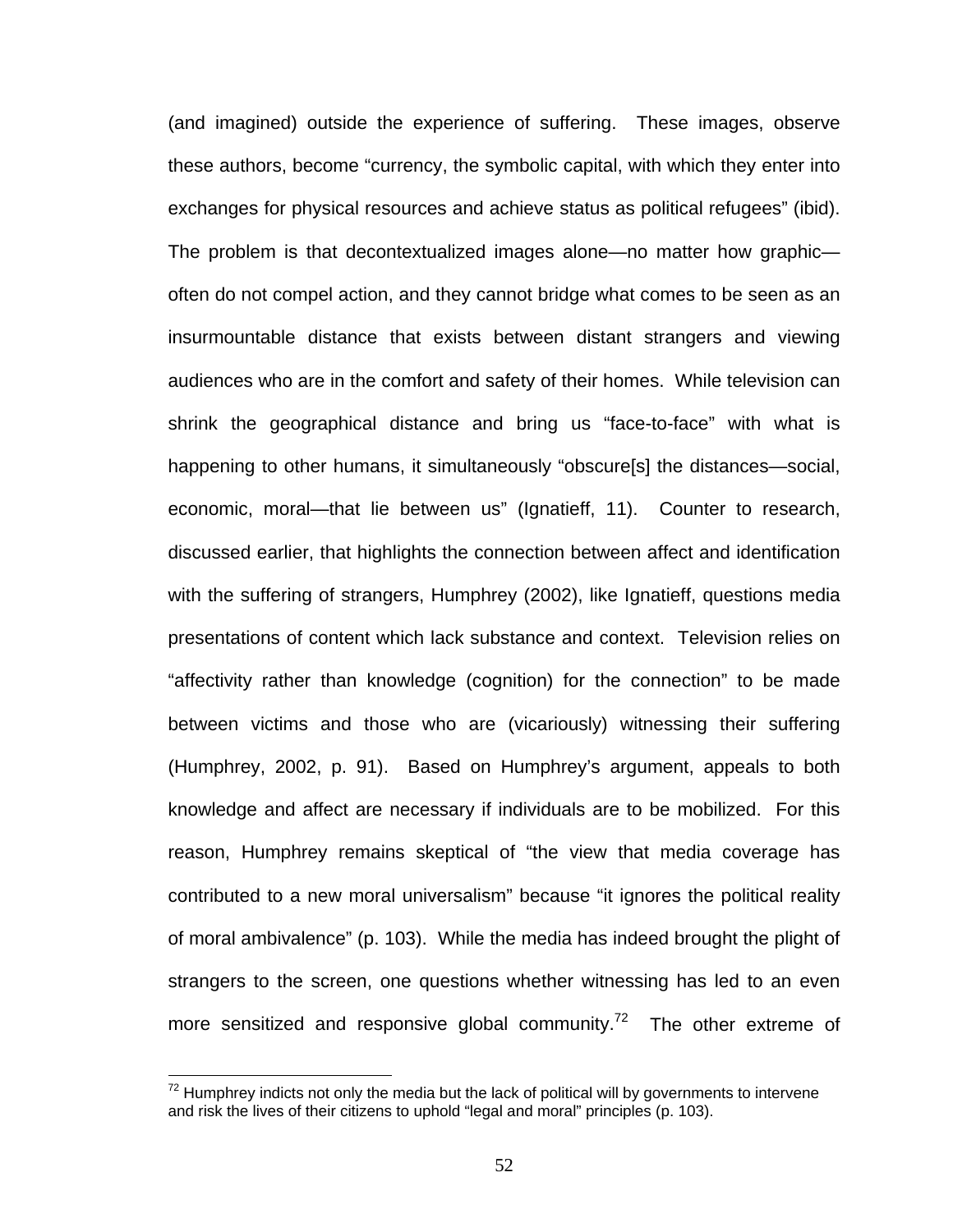having no images or coverage at all is, however, not a morally viable option, an even more "dangerous cultural process" where images are censored or suppressed (Kleinman & Kleinman, p. 17). These authors cite Mao's censorship policies in China that led to the famine in 1959-1961. A more recent example has been China's exclusion of foreign journalists from covering anti-government protests in Tibet in March, 2008.<sup>73</sup> While the proliferation of images often has the effect of desensitizing viewers, the absence of images would have a more chilling effect: "public silence" (p. 17).

The question of how to address suffering occurring elsewhere and the shape this response ought to take remains a challenge for vicarious witnesses and human rights organizations which attempt to shape their constituents' response. Boltanski (1999) asks what might action, or commitment, entail when viewing suffering from a distance. He acknowledges that "all moral demands converge on the single imperative of action," but often what kind of action one ought to take is unclear (p. xv). He regards the speech act as an act of commitment that can be empowering, by simply sharing what an individual has witnessed and the impact it has had. For Boltanski, speech<sup>74</sup> is closely connected to action. Alsup (2003) asserts that "speech *is* action" and, moreover,

 $73$  China not only blocked foreign reporters but blocked Internet users from seeing images on YouTube.com "showing foreign news reports about the Lhasa demonstrations, montages of photos and scenes from Tibet-related protests abroad." Further, Internet users who attempted to access the site were greeted with "a blank screen"<br>(www.theglobeandmail.com/servlet/story/RTGAM.20080317..., retrieved on March 17, 2008).

 $^{\frac{1}{74}}$  Boltanski describes three types of speech: "the topic of denunciation, the topic of sentiment, and the aesthetic topic" (p. xv). "Topic" should be "understood in the sense of ancient rhetoric" to indicate the inseparability of an "argumentative and affective dimension. Speech here is affected and it is especially by means of *emotion* that we conceive of the coordination of spectators--each of whom is also a speaker—and consequently the transition from individual speech and concern to collective commitment" (p. xv, italics in original).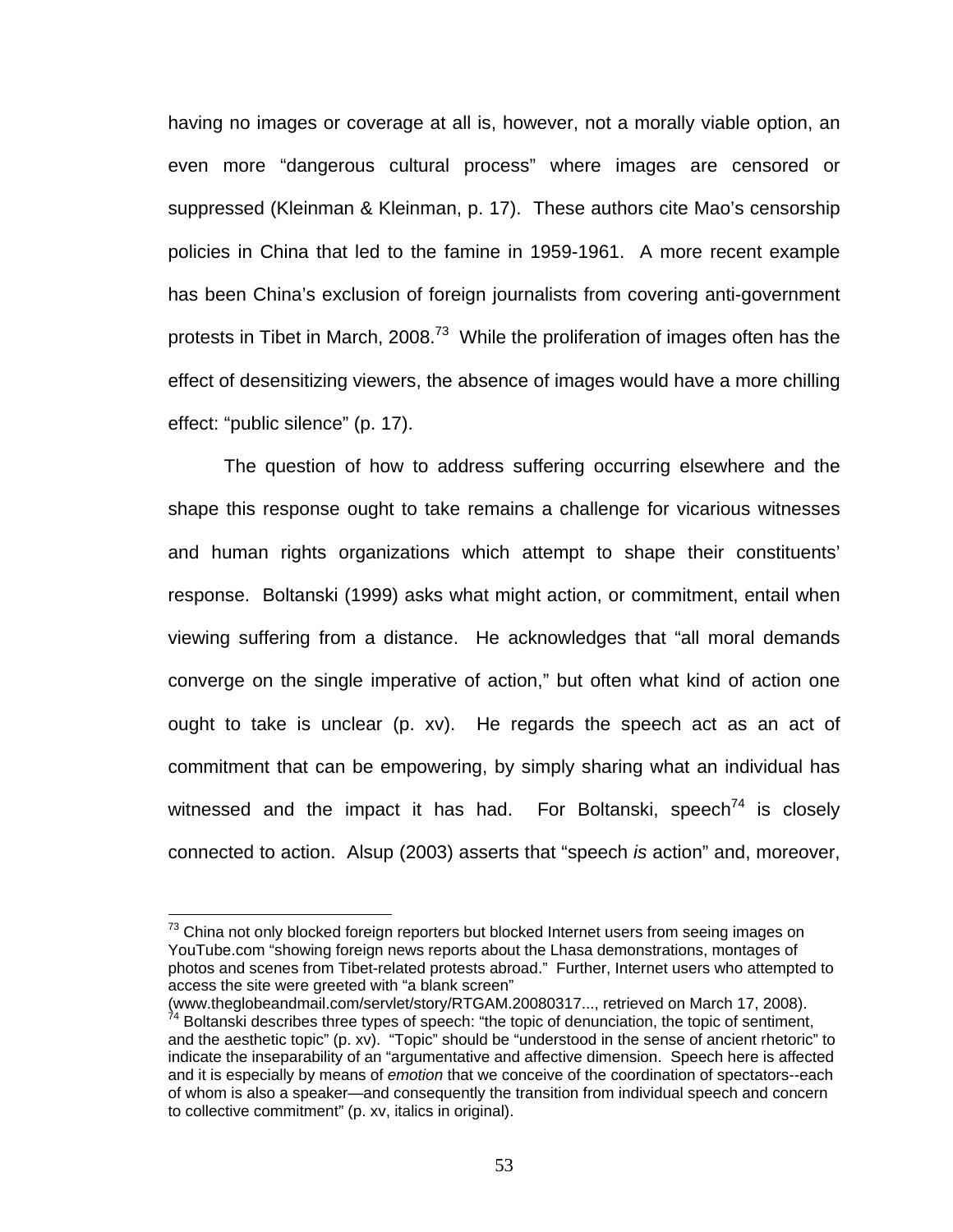"it has material and ethical implications that can be as powerful as physical actions" (p. 80, italics in original). Speech is transformed, states Boltanski, when it is intentional, and is not merely words: "the crucial moment in this topic is the moment of commitment understood as the moment of transformation from the state of being a receiver of information, that is to say, of being a spectator, observer, or listener, into that of being an actor" (p. 31). For Polchin (2007), the epistemological shift<sup>75</sup> from passive (seeing) to active (saying) witnessing entails an act of translating and transforming "what one sees into language—to testify to one's experience by communicating personal knowledge to a larger public" (p. 210). Speech is thus made more meaningful when it becomes public and collective. When action is not possible, "effective public speech" becomes a vehicle for denunciation (Boltanski, p. 172). Boltanski explains that "each spectator makes what we call a *proposal of commitment* to the person he addresses and to whom he conveys the spectacle of suffering and how it concerns him" (p. 49, italics in original). Similar to the Oliver's (2001) sense of the obligation one has to the other, the "proposal" becomes an ethical act undertaken by the individual—a form of witnessing to others through responsible speech—about the impact of suffering. Oliver, for example, refers to "responseability" as "an obligation inherent in the social encounter" and in acts of witnessing<sup>76</sup> (p. 90). Engaged witnesses, from Clarkson's perspective, are

 $75$  For the passive spectator, described as "a viewer who is unable, or unwilling, to speak about what she has seen," "the move from spectator to witness involves an epistemological gap whose bridging is always fraught with difficulty" (Polchin, p. 210).

 $^{76}$  Oliver posits that "subjectivity and humanity are the result of witnessing. That is to say, subjectivity and humanity are the result of response-ability. That which precludes a response destroys subjectivity and thereby humanity" (p. 90). This notion of a "responsive response" is echoed by Simon et al. (2002).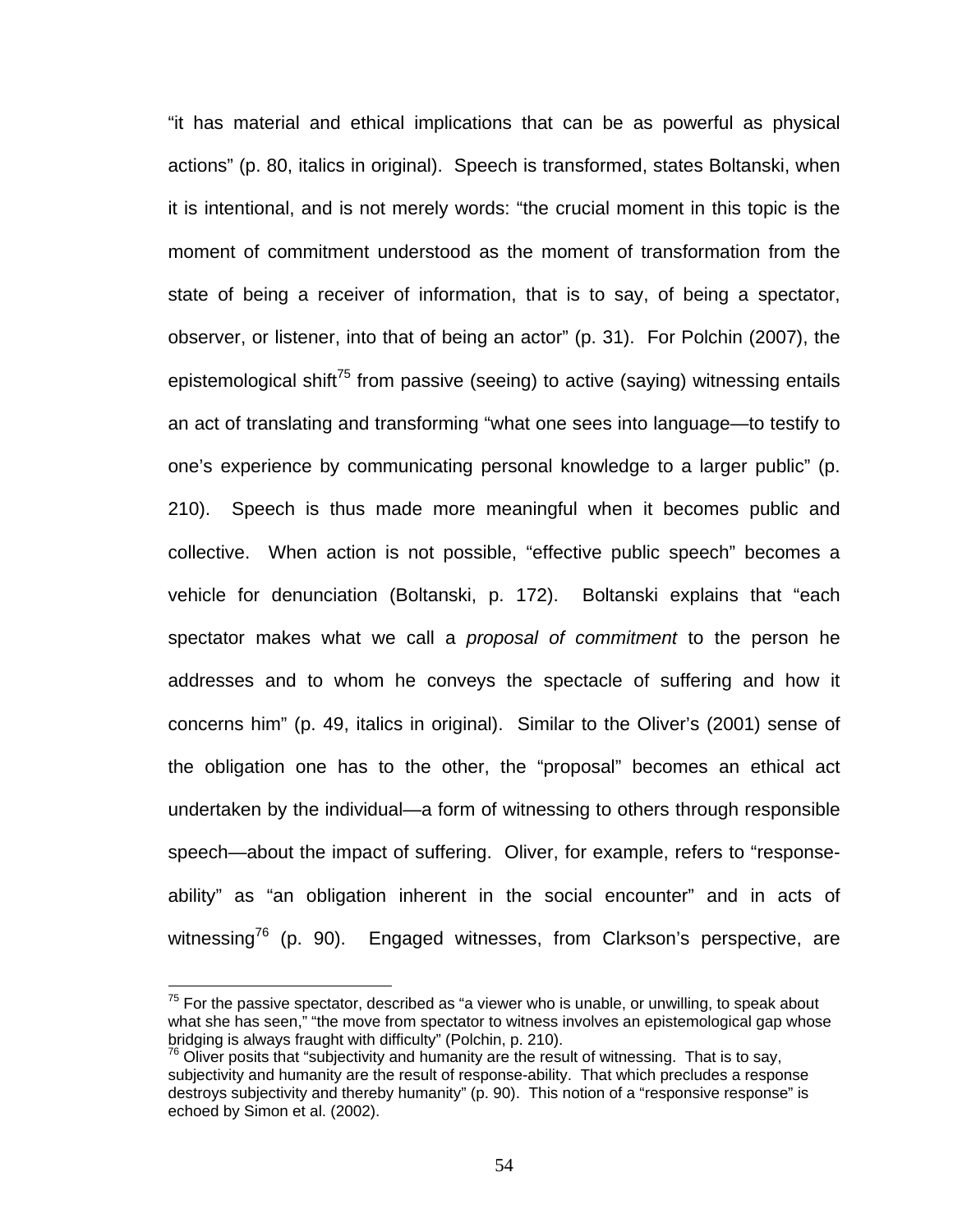"aware-responsive" and understand their "relational responsibilities"<sup>77</sup> towards others (p. 14). The engaged witness is, therefore, "sensitive" to the other and participates in social action in order to minimize harm and suffering (Kleinman & Kleinman, p. 8).

The vicarious witness cannot simply rely on distance as an excuse for inaction. Boltanski contends that the distant observer is not "exempt" from "moral obligation" or commitment simply because the suffering is occurring elsewhere (p. 13). Boltanski proposes that distance can be overcome by the use of imagination: the spectator and the unfortunate are able to imagine each other (p. 38). As discussed earlier, one's moral imagination connects the fortunate to the unfortunate. Boltanski uses the example of animal activists who argue for the interconnectedness between species and the need for their protection and preservation. Imagining the suffering of others who are in need of our help ought to require less of a cognitive leap:

If human beings are able to recognize that they have something essential in common, join together in groups and constitute particular interests by adopting the cause of beings of a different species that they have never been close to—whales or bears for example—is it utopian to think them capable of forming, interpreting and demonstrating their interests, or possibly, their own suffering, by taking up the cause of human being far away who they are aware of only through the media. (p. 190)

The commitment of the "ideal and internalized spectator" to the other rests upon the acknowledgment that her response has "a direct action on the unfortunate"

 $77$  Clarkson addresses the issue of social and moral responsibility within the framework of "liability": liability an individual feels towards one's immediate circle, and liability extended to others based on relational obligations. These liabilities are not legal but socio-cultural and moral approaches to liability. Cohen, for example, resists the legislating of conscience, though he notes the use of "legal compulsion" to make specific forms of denials, namely, Holocaust denial, illegal in countries such as Germany, Israel, France, Canada, Switzerland, and Austria (p. 268).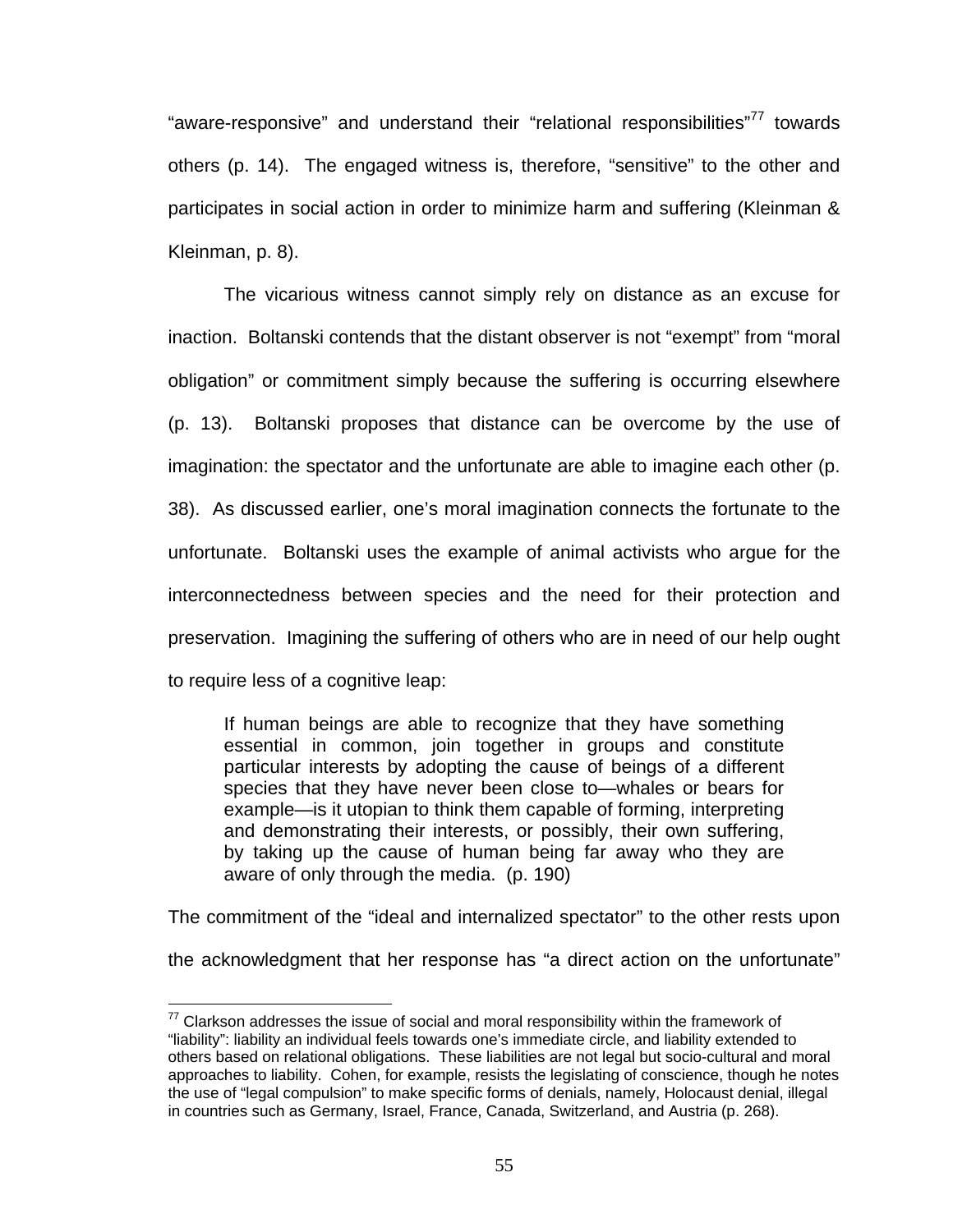(Boltanski, p. 38). Agency and a feeling of moral responsibility (in Boltanski's sense of denunciation) thus define the active observer. Understanding that both belong to the same moral community, the vicarious witness seeks action on behalf of victims to alleviate the latter's suffering.

#### HUMAN RIGHTS: UTOPIAN APPEALS TO A SHARED MORAL COMMUNITY

Human rights organizations appeal to membership in a moral community that upholds the intrinsic value of "the human" and reinforces the bonds the human community ought to share. The emphasis on "the human" is meant to reflect "our awakening to the shame of having done so little to help the millions of strangers who died in this century's experiments in terror and extermination" (Ignatieff, 1997, p. 4-5). Rights are thus guaranteed on the basis of one's humanity (Howard, 1995; Donnelly, 2003; Ignatieff, 2001), as a form of "moral entitlement" granted to the individual (Howard, p. 15). Violations are thus seen as the denial of another's humanity (Howard, p. 17). While not enforceable, these rights are invoked when they have been violated, often as a "last resort" (Donnelly, p. 13). They provide a utopian and "moral vision of human potentiality, which rests on a particular account of the minimum requirements of a life of dignity" (p. 17). Human rights are thus an attempt to prescribe "normative principles" or guidelines about how states ought to treat their citizens (Howard, p. 15). In this way, human rights can be seen as revolutionary because they present challenges to state sovereignty and have attempted to transform social, cultural, and political systems globally (Orentlicher in Ignatieff, 2001, p. 155-156). They also attempt to create a universal and shared sense of community built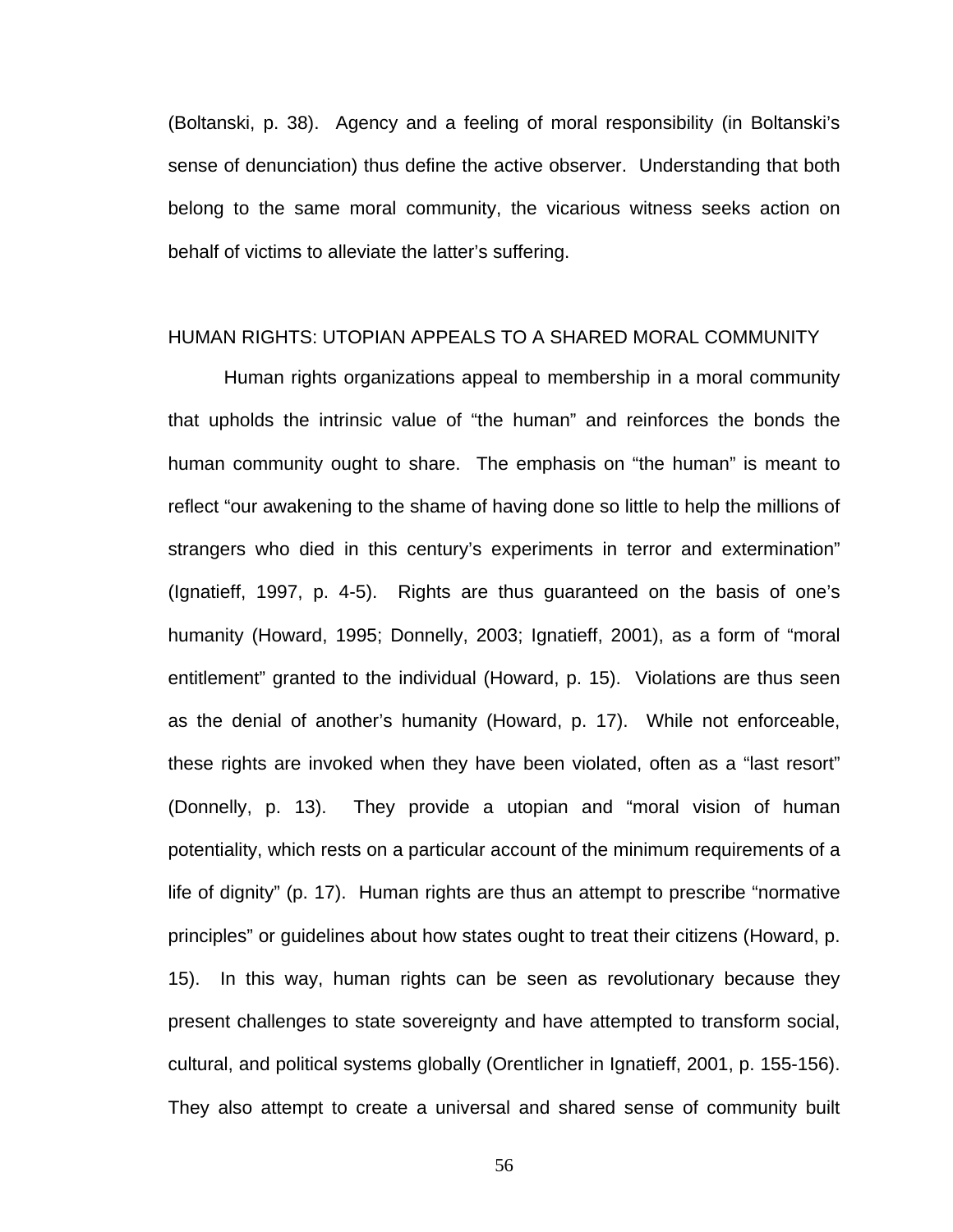upon (assumed) obligations and responsibilities towards intimates and strangers (Howard, p. 121). The notable "difference" between traditional and modern communities is this sense of "membership" that is not limited to kin and state: "the modern community is a community of citizenships. Anyone is permitted to be a member, regardless of gender, race, ethnicity, or place of origin...The privatism of one's personal life is balanced by social commitment and interest in the wide networks of non-kin associates with whom one's own life is bound up" (Howard, p. 128). Human rights organizations thus appeal to this sense of global community—one sees the term " global citizenship" being invoked as well—and moral responsibility when mobilizing support for their campaigns to defend the rights of others, no matter where violations occur.

Human rights are also seen as revolutionary because individuals are empowered through rights discourse to speak out against oppression and injustice. Ignatieff (2001) asserts that human rights have "gone global" and have empowered victims locally in their struggles (p. 7). Ignatieff adds, "human rights' instruments have given bystanders and witnesses a stake in abuse and oppression both within and beyond their borders, and this has called forth an advocacy revolution" (p. 8). While not elected representatives, human rights organizations function as global advocates and provide access to victims who "have gained historically unprecedented power to make their case known to the world" (ibid). Human rights discourse is empowering because it "gives voice to the aggrieved" (Ignatieff, p. 86). They have been referred to by Ignatieff as a "moral vernacular" (p. 68), a "lingua franca" (p. 53), and "a moral trump card"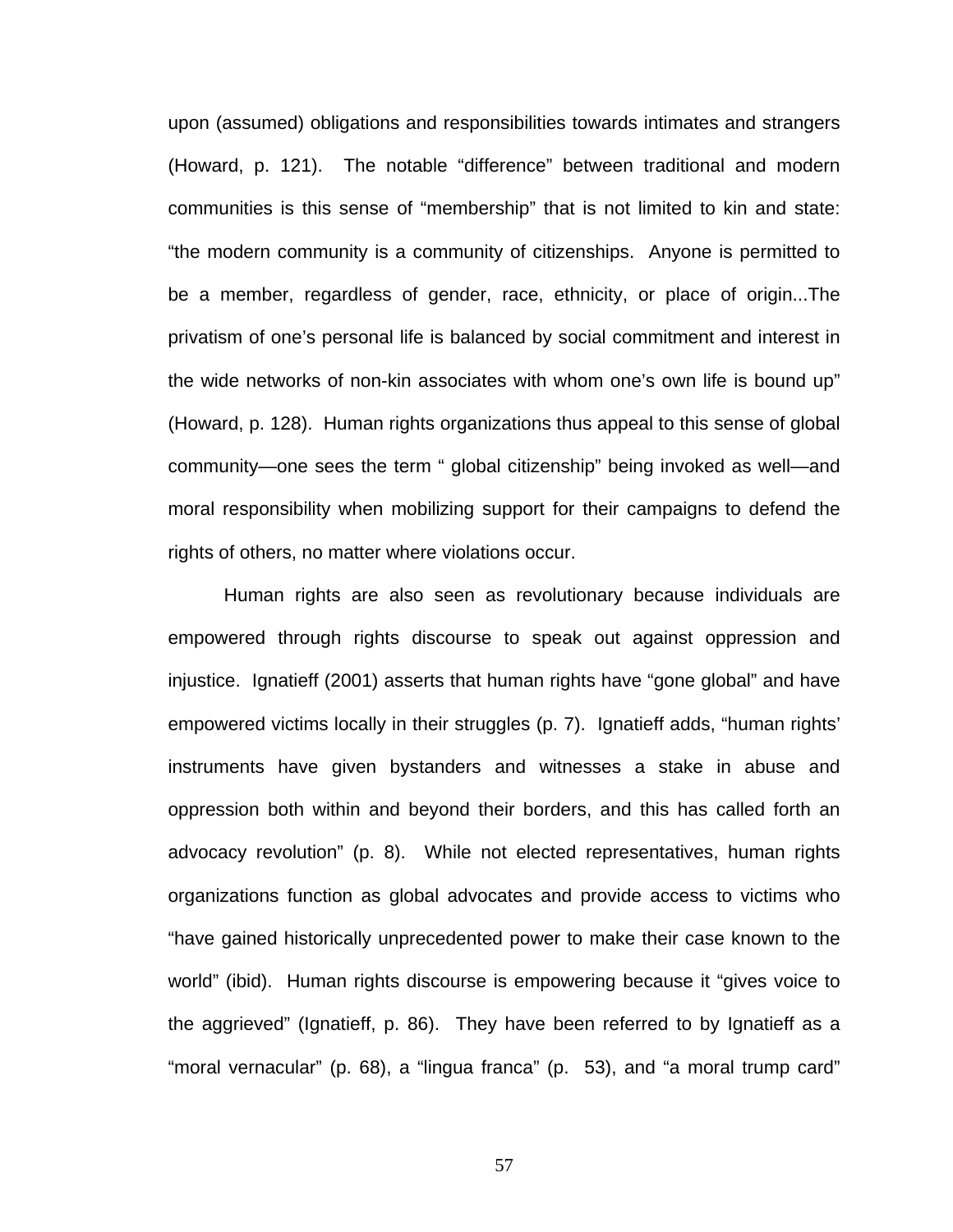(p.21). Minow (2002) describe rights as "aspirational" (p. 86), while Hicks et al. (2000) think of them as "the heritage of humanity" (Hicks et al., 2000, p. 5). Rights "give victims a firm moral ground from which to accuse not only the perpetrators of violence but every agent that fails to respond" (Rosenblum, 2002, p. 86). One aspect of the work human rights organizations are involved in is the public exposure of abuses, speaking out on behalf of victims.

In spite of the moral rightness and righteousness of much of the human rights agenda and the crucial work carried out by various organizations, critics have called into question the ideological and cultural underpinnings of human rights. Ignatieff's position is that "human rights have become the major article of faith of secular culture" (p. 53). He challenges the basic assumptions of rights discourses which construct the human as innately "sacred," stating that "rights are not a creed, it is not a metaphysics. To make it so is to turn it into a species of idolatry: humanism worshipping itself" (ibid). Ignatieff believes that rights have become a form of human worship and is adamant that this approach is "as flawed as those religious beliefs that purport to *know* God's plans for humans" (p. 88, italics in orginal). Instead, he believes rights ought not to be based on appeals to human nature but on human history, particularly the history post-Holocaust (p. 80). Additionally, they ought to be advanced on the basis of what they "do" (p. 54). Human rights are, therefore, not to be used simply as "moral trump cards" and held "above politics" (p. 21). Human rights activists, Ignatieff argues, take for granted their roles as representatives of universal values, without asking themselves whose interests are being defended and whether it is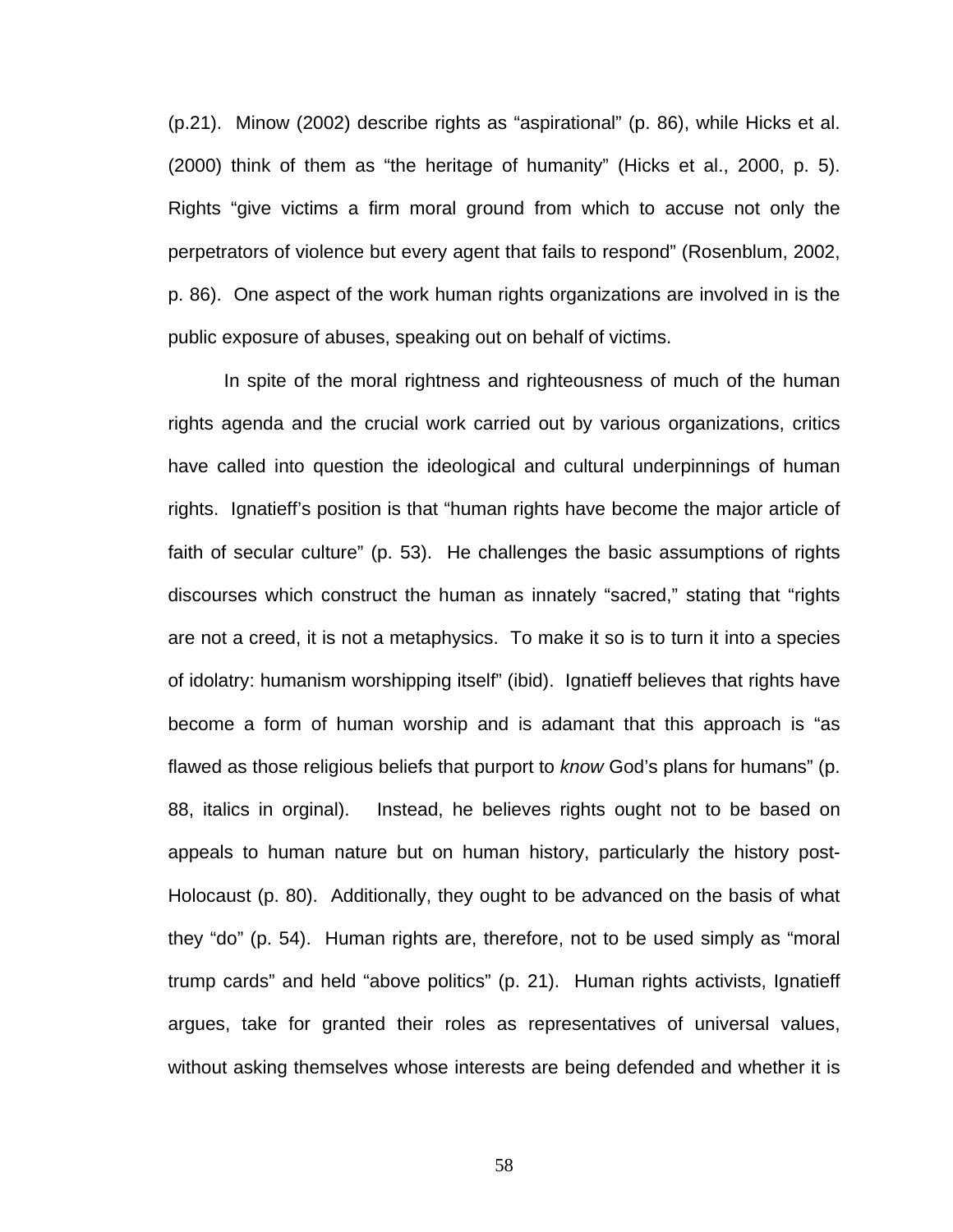their right to speak for others (p. 10). Other scholars have also raised questions about the "universality" of human rights and are critical of them as a form of Western cultural and legal imperialism that have been exported uncritically to other cultures (Onretlicher, 2001; Howard, 1995). While some human rights organizations adopt the position that they are not explicitly political organizations, in practice, human rights work is anything but apolitical: "human rights activism likes to portray itself as anti-politics, in defense of universal moral claims designed to delegitimize "political" (i.e., ideological or sectarian) justifications for the abuse of human beings" (Igatieff, p. 9). However, the goals of impartiality and neutrality are political fictions, and Ignatieff boldly asserts that "human rights activism is bound to be particular and partial" (ibid).

Yet human rights embody an ideal that continues to be worth pursuing and ought not to be abandoned. Ignatieff suggests that rights language be used, but not as "moral trumps." He proposes the expansion of values such as empathy, conscience, and a sense of reciprocity, namely "the golden rule" (treat others as you would like to be treated) (p. 89). Reinforcing these ideas, Lacquer (2001) recommends creating conditions to treat others like "neighbours," as part of one's community, which is intricately linked to an expanding moral sympathy to strangers (moral imagination) (p. 134). While simple in theory, Lacquer is acutely aware of how badly, and often violently, intimates treat each other on a personal level (p. 135). In many ways, "the abstract 'human' is easier to cherish and respect than the all-too-real creature next door" (ibid). While human rights are based on universal claims of human dignity, the principles defining who counts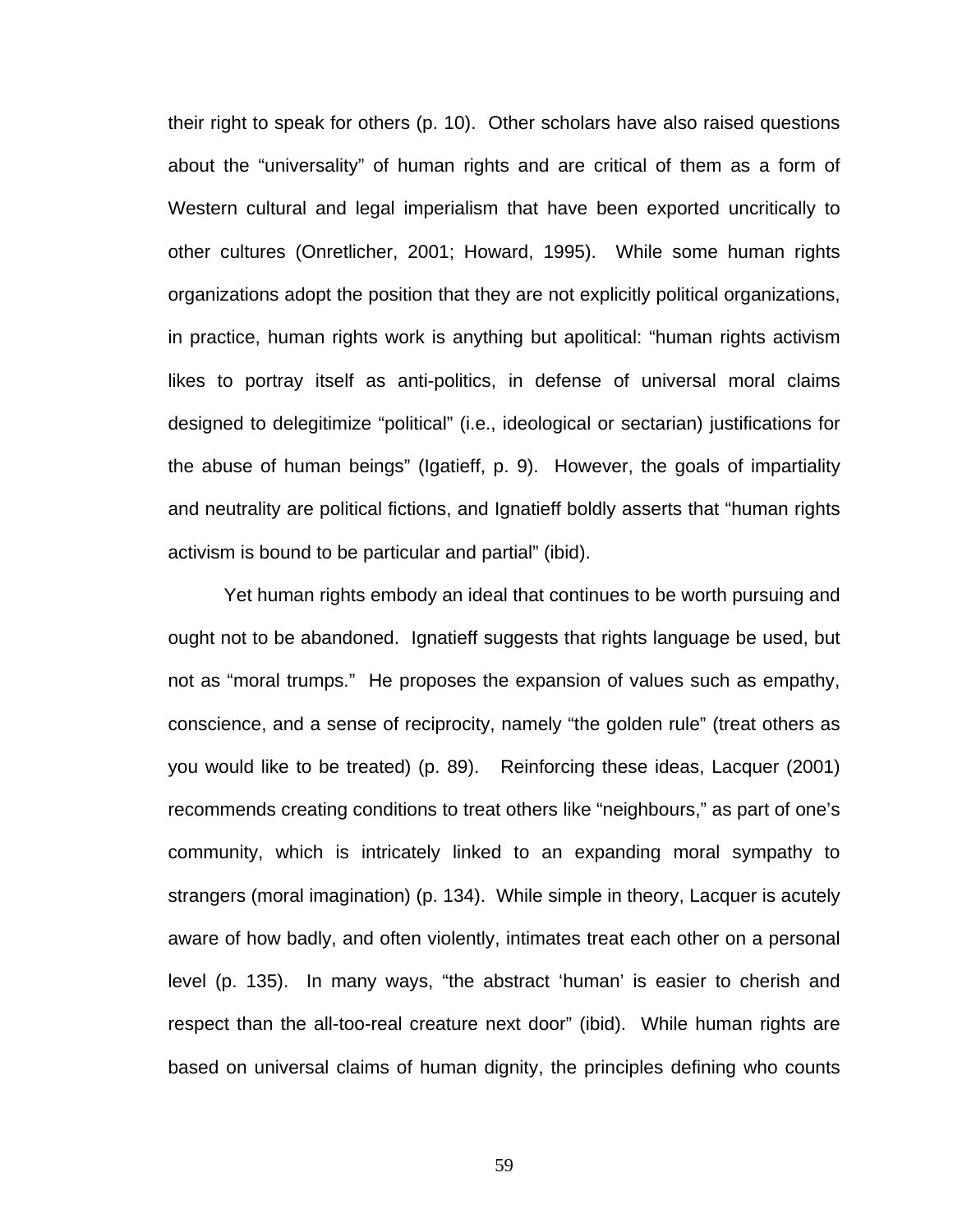as "human" and which lives matter still fail to be applied universally. Butler (2004) contends that "certain lives will be protected, and the abrogation of their claims to sanctity will be sufficient to mobilize the forces of war. Other lives will not find such fast and furious support and will not even qualify as 'grievable'" (p.  $32$ ).<sup>78</sup> Given the inconsistent application of human rights, Butler proposes a rearticulation of the "human" and suggests that "an ongoing task of human rights is to reconceive the human when it finds that its putative universality does not have universal reach" (p. 91). Oliver (2001), too, emphasizes the obligation to "recognize the other" who is often "unrecognizable" (p. 133). For Butler, recognizing or "responding" to the human in the other is gained through an understanding of the "precariousness" of life (p. 134). Drawing on the work of Levinas, Butler refers to the significance of seeing the face of the other, in other words, to grasp the human in the other: "To respond to the face, to understand its meaning, means to be awake to what is precarious in another life, or rather, the precariousness of life itself" (ibid). Perhaps, this approach can serve as reminder of why human life and dignity ought to be preserved. To be awake to "the human" and "the precariousness" of life requires "vigilance," to quote Oliver.

 $78$  Butler raises the question of who counts as "human" in light of the war against terrorism and the treatment of detainees at Guantanamo*.*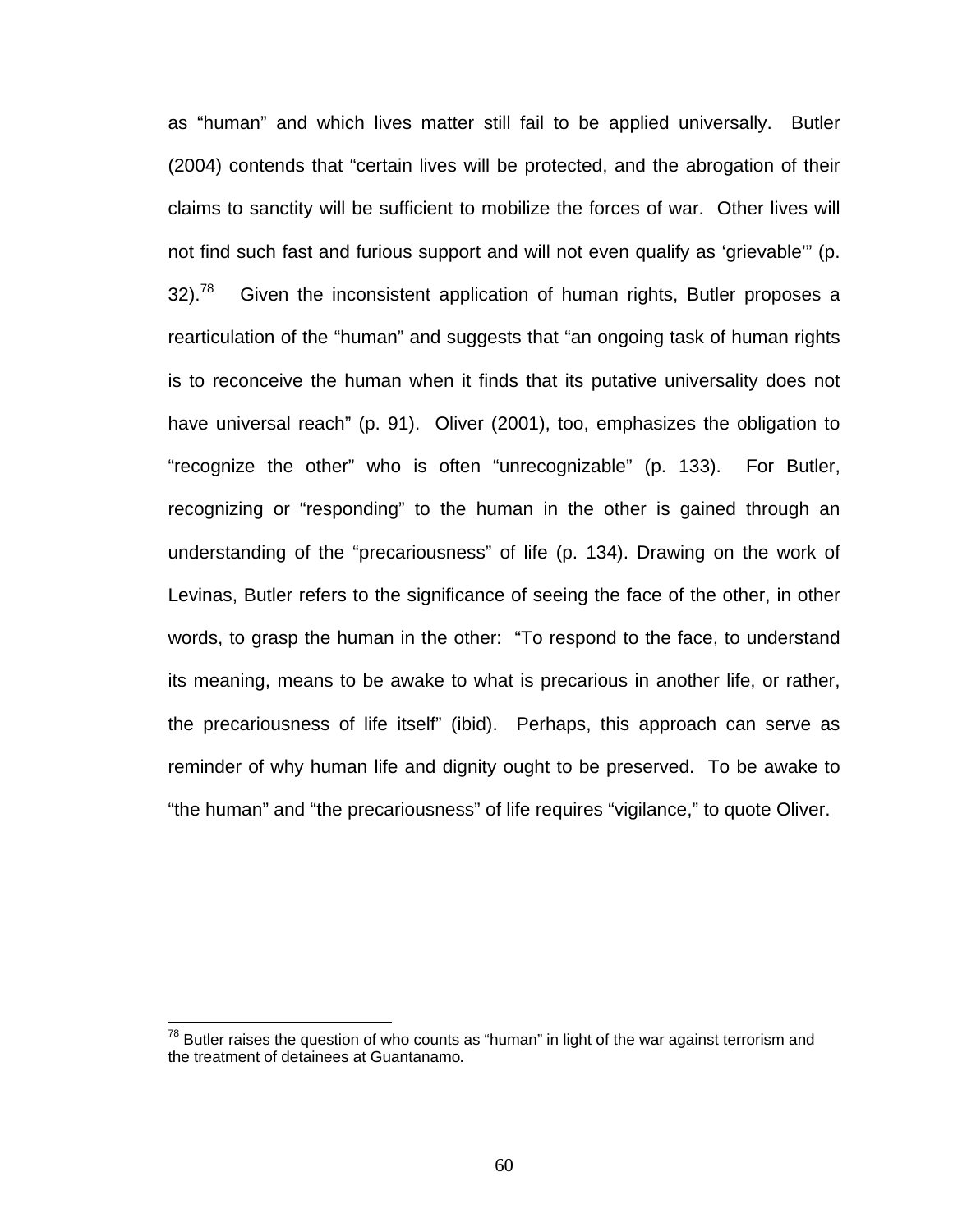## HUMAN RIGHTS ORGANIZATION: "DELIBERATE WITNESSING" DEMANDS A RESPONSE TO SUFFERING

Human rights organizations, which I refer to as professional witnesses.<sup>79</sup> make it their duty to know about the suffering of others and to direct and mobilize their constituencies into action. Cohen states they are involved in the "compassion business" (p. 164). He further explains, "This is a new cosmopolitan subculture--well informed, articulate and ideally located to observe the atrocities and suffering which not so long ago were beyond scrutiny" (ibid). One of their functions is to bring to light and expose human rights abuses. In addition to the publication of reports of abuse in various media, Cohen believes that the presence of human rights organizations was meant to reflect the "ambitious hope" that they might be enough to shame perpetrators into ceasing their actions (p. 257). As the record of atrocities shows, shame is seldom enough. Yet, Cohen believes "this faith should not be abandoned" (p. 257). For some countries who reject international critique of their human rights records, it has sometimes meant increased defiance against bodies like the United Nations, vehement claims of state sovereignty, and/or counter accusations of human rights abuses by countries like the United States. Condemnations of the human rights records of Iran or China have, for example, led to claims about the lack of due process for prisoners held at Guantanamo, the use of extraordinary renditions, and the use of torture which contravenes the Geneva Conventions.

*<sup>79</sup>* By professional witnesses, I am referring to advocates with professional expertise who work within organizations and networks, including Ngos, to represent the causes of victims to constituents who can donate resources (money and time) to various campaigns and who can participate in their domestic political processes to lobby their elected representatives to take action (usually some form of denunciation) on victims' behalf.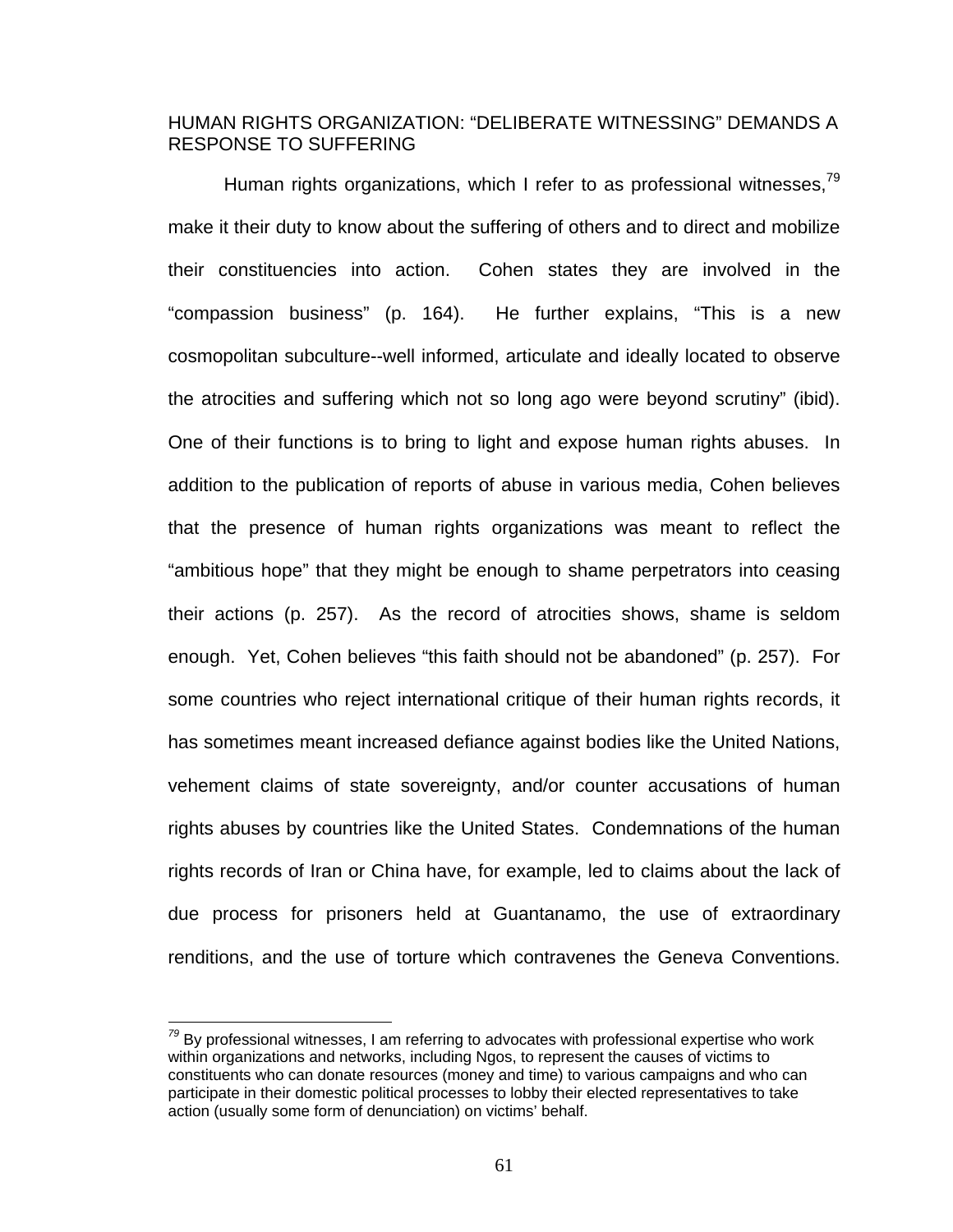While not often enough, public acts of shaming can serve a function: tainting a country's reputation, subjecting them to international condemnation, and, in some cases such as South Africa's under apartheid policies, it can become the basis for international protests and boycotts by artists and private companies. $^{80}$ 

In addition to exposing human rights abuses, human rights organizations inform and educate, appealing explicitly to our "moral imagination" to help others:

They come to know about the misery of strangers, not as chance passers-by, but as representatives of an 'impalpable modern ideal: that the problems of other people, no matter how remote, should concern us all': They live with a highly attuned sense of acknowledgement. The discourse about global suffering is largely the product of their moral imagination. They select the information that goes into human rights reports, documentation for war crimes tribunals, charity appeals and political briefings. (Cohen, p. 164)

This sense of a shared moral imagination, $81$  or a conscience, suggests both an acknowledgement of and identification with the suffering of others (including the emotions of empathy and sympathy), which "implies seeing the 'other' as part of your shared moral universe" (Cohen, p. 216). Functioning as "deliberate witnesses," to coin Cohen's term, human rights organizations urge their constituencies to take action, to become "deliberate" witnesses by extension, demonstrating their solidarity with strangers. Response, or action, on behalf of vicarious witnesses, however, remains an ongoing challenge. The problem rights organizations face is how to "bridge the gap between what people know (and profess to believe) and what they do" (p. 266). One of the problems, Cohen

 $80$  Article 2(7) of the UN Charter forbids interference by nation states in the internal of another state unless there is the threat to peace, from www.un.org/aboutun/charter, retrieved on January 2, 2009.

 $81$  Ignatieff (1997) observes that the "modern moral imagination" is not without its problems, particularly as involvement undertaken by "Westerners who make the misery of strangers their business" needs to be balanced by larger questions ("bad conscience") and whether involvement makes things better or worse (p. 5).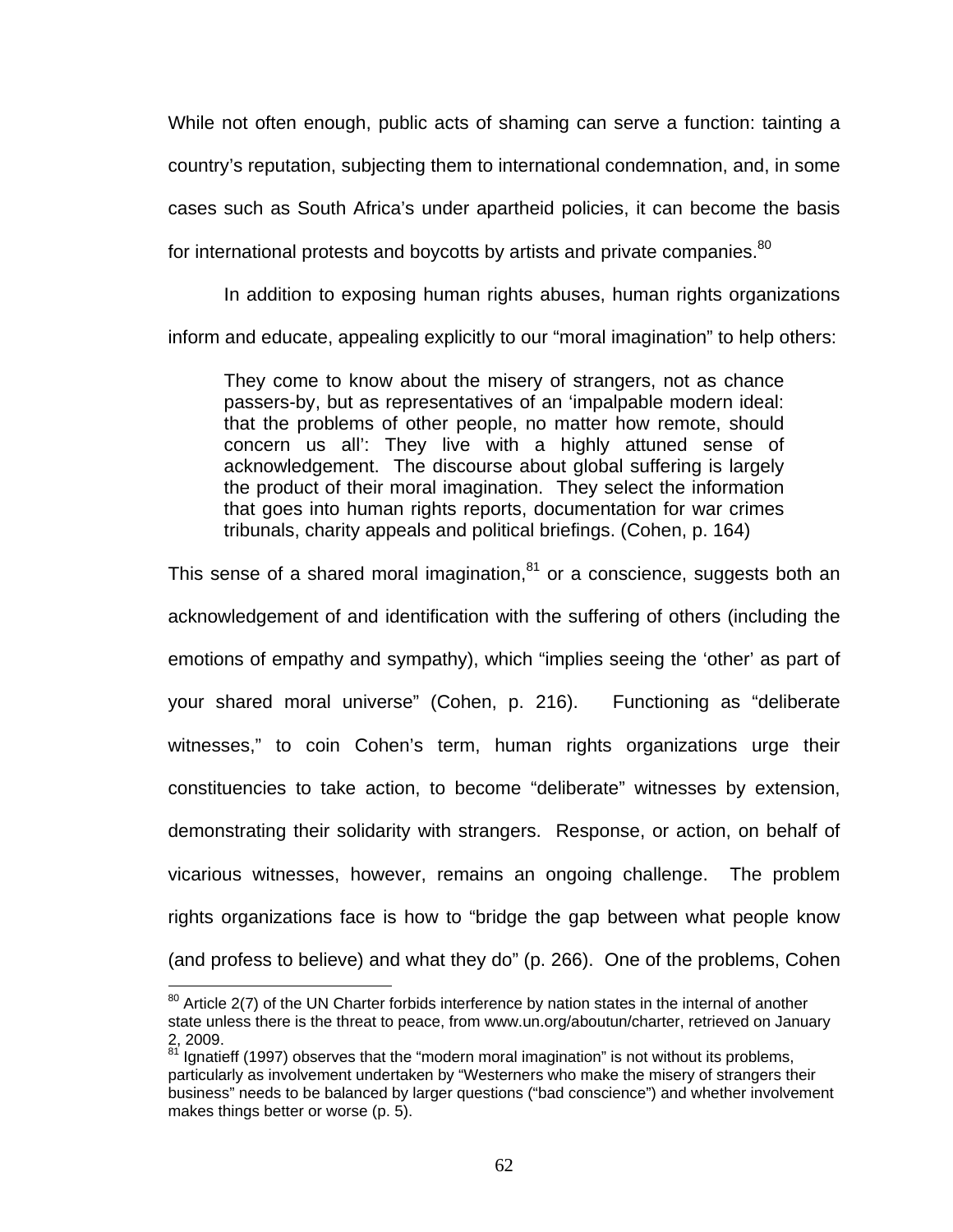points out, is on the over-reliance and "faith in the power of knowledge: if only people knew, they would act. Paradoxically, these same organizations know better than anyone how misplaced is a faith that they see undermined by their daily work" (p.185). The problem, as outlined earlier by Archer and others, is that information (facts and figures), on the one hand, needs to be balanced with emotive appeal. Neither on its own has been shown to initiate action. The problem stems not from a lack of information or images, as Zalaika (2003) points outs, but "what do with so much of it," with the "excess" of information, which overwhelms (p. 89). The literature indicates there is no causal link between knowledge and action. Amidst the babel of statistics, and competing claims for and about truth, one often confronts the impossibility and "futility" of witnessing made "mute" in the face of overwhelming injustice (ibid). $82$  Human rights organizations remind us that giving up, and doing nothing, is not an option because lives are at stake.

In spite of the gap that exists between knowing and doing, Cohen asserts that "no humanitarian, educational or political organization should even consider limiting its flow of knowledge" (p. 295). Instead, the challenge organizations face is how to transform knowledge into acknowledgement and acknowledgment into action (p. 249).<sup>83</sup> Cohen questions what the conditions are for getting people's

 $82$  The quest to tell the truth must not be abandoned as it is often the only response against injustice: "the sense of unreserved, transgressive, savage obligation to tell the truth" is "a call born out of the pitiless awareness of the absurdities of injustices that excuse such horrors" (Zalaika, p. 89).

<sup>83</sup> In my chapter on witness.org, I refer to the nexus between seeing-knowing-doing, as laid out by the organization. Seeing is intimately connected to believing, hence knowing, and action presumably follows, but witness.org never explains how this is achieved—only that it can be assumed. Cohen forms the following links in the formulaic chain he believes needs to be made: the "transform[ation]" of "ignorance into information, information into knowledge, knowledge into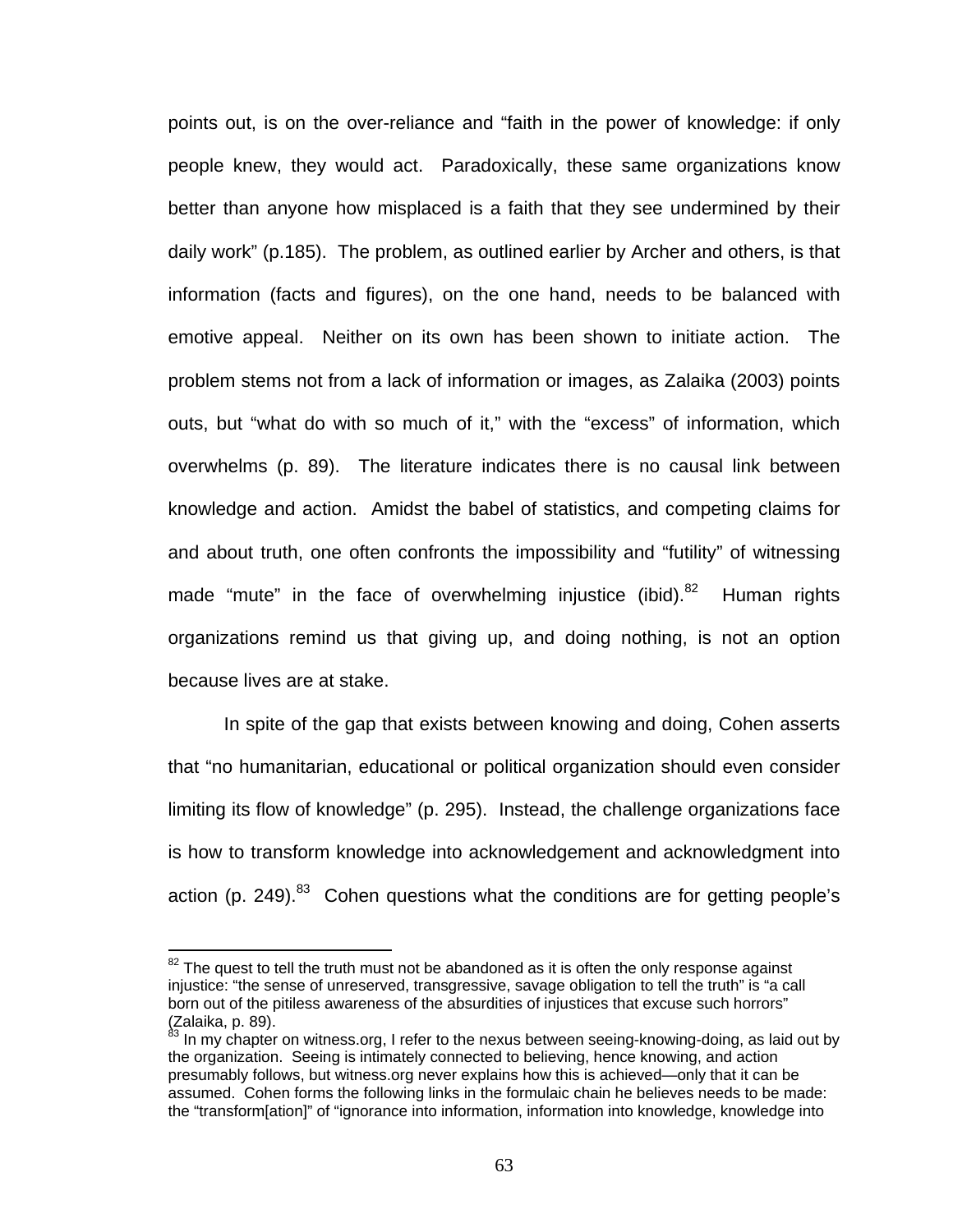attention: "when do people pay attention? When do they recognize the significance of what they know? When will they be aroused to act, even at personal risk?" (ibid). There are no easy answers. Some of these answers might be found in campaigns that have been successful in mobilizing constituencies into action. Perhaps, some of these answers have yet to be discovered through different types of campaigns and mobilization techniques undertaken in other less formal social networking activities. The objectives of human rights organizations are to make their constituents aware of the problem, educate them about the most pressing issues, and to offer concrete options for action. Cohen describes the rhetorical strategies employed by human rights organizations as the "empowerment chain": "(1) Something can be done. (2) We can do it. (3) You can make a difference; here is what you can do" (p. 219). Witnesses must, therefore, feel empowered to seek change and to make a difference in the lives of others who urgently need their help. Further elaboration of the "empowerment chain" by Cohen emphasizes the role of the "deliberate witness," the difference she can make in the life of others, and why her involvement is necessary:

- 1) An appeal to a sense of "we," or membership in "the same enlightened community" (p. 197)
- 2) Identification of the problem and description of the organization and what they do (p. 198)
- 3) Focus on the personal "you" in "the message of empowerment: 'You can do something'" (p. 199)
- 4) Strategy to counteract "common denials and rationalization for doing nothing" (p. 199)
- 5) The final pitch which includes the following strategies: immediacy/urgency; outrage is converted into action; the voice

acknowledgement (cognition into recognition, sight into insight), and finally acknowledgment into action (p. 249).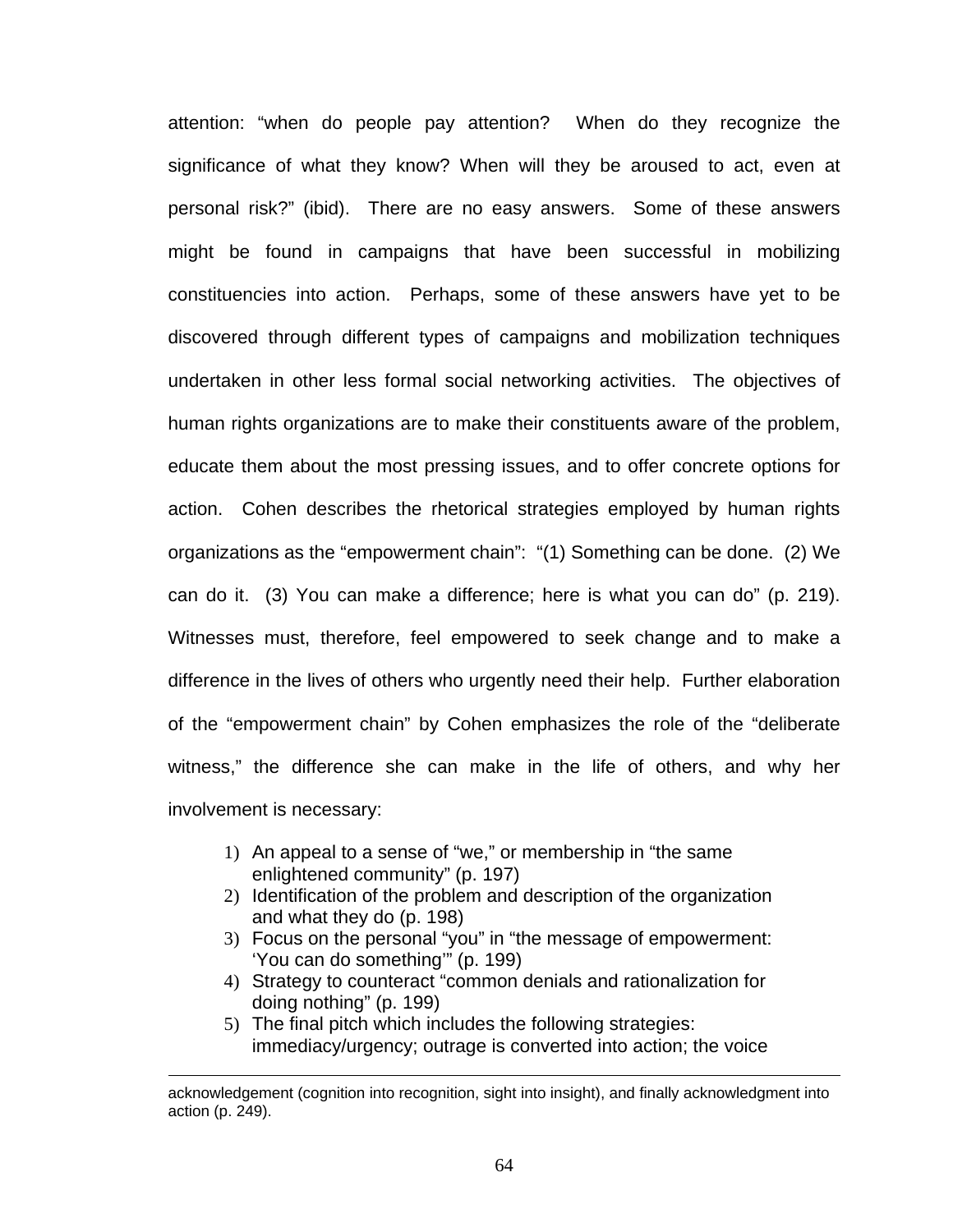of reason; the onslaught against denial (specifically, "public denial, apathy, and moral weakness" (p. 201)

While my focus is not on specific rhetorical strategies, I do note the structural themes that are reiterated within the websites I analyze, for example, the emphasis on individual action and empowerment through action: the difference one individual can make.

#### WITNESSING AS A PRACTICE OF ENGAGEMENT

Creating the conditions, and the pedagogical possibilities, for an ethical praxis of responsibility is an ongoing challenge for human rights organizations. In reviewing the literature, there are more questions than answers. Straub, like Cohen, questions what the conditions might be for "enlarg[ing] compassion, the awareness of responsibility for other lives, and the feeling of an obligation to act" (p. 169). Moreover, Straub (1989) contends that the focus on the individual is too narrow an approach and must shift to broader considerations of our socio-cultural and political systems and in the ways they "promote social welfare, in part how they shape individuals" (p. 25). For researchers like Cohen, a sense of responsibility is closely connected to a sense of social justice and the equitable treatment of others. Cohen believes that "acknowledgement," also identified in the literature as "recognition," of others can help to overcome denial and the avoidance of unpleasant and difficult truths. Knowing about suffering demands (or ought to) that action be taken (p. 251). Cohen suggests we find a way of coming to terms with "'troubling recognitions' that are escapable (we can live with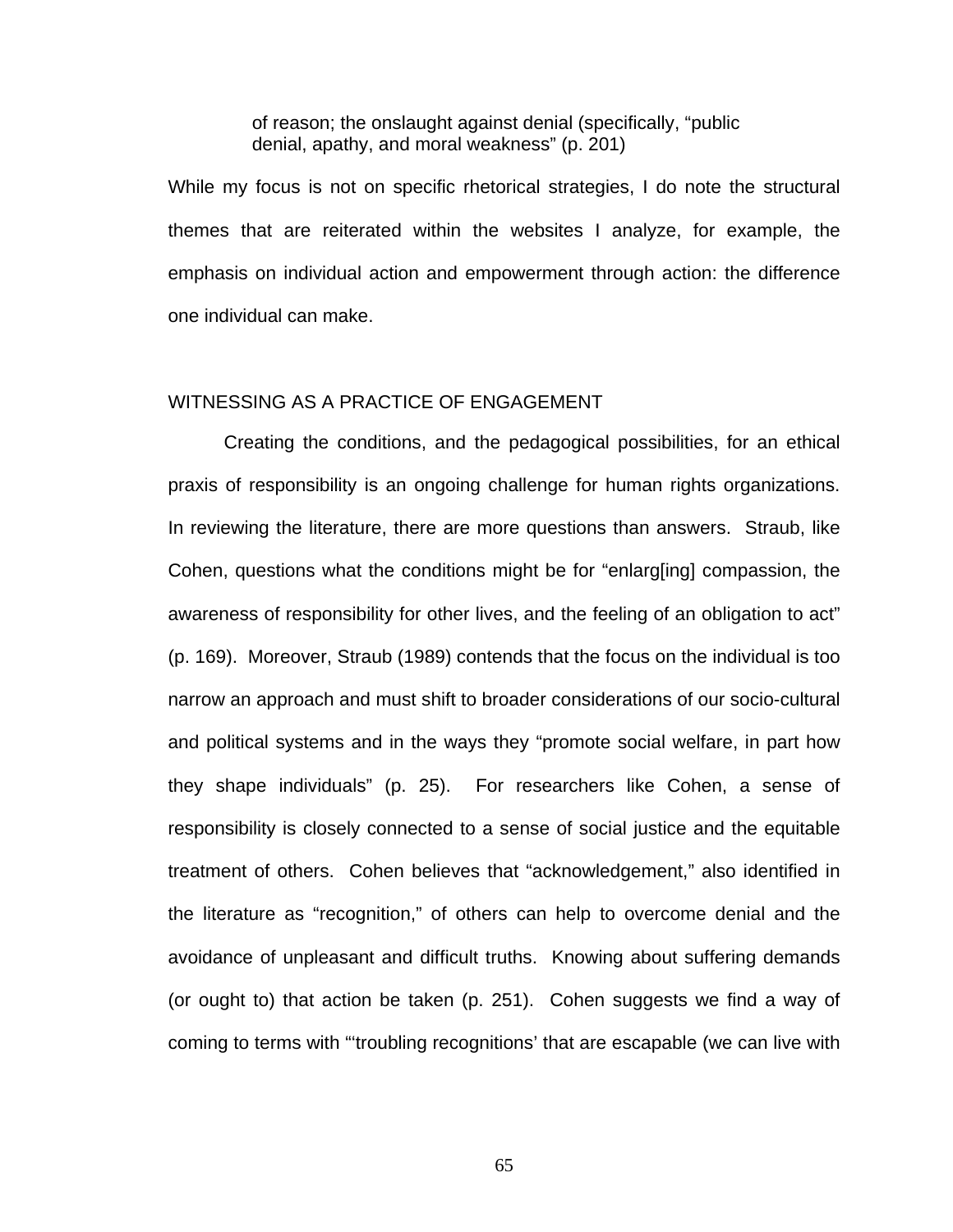them) and those that are inescapable" (p. 296). $84$  To create these "troubling recognitions," information should be made "more available" to people who cannot claim not to know (ibid). Information is, as I discussed, not itself the problem but more so the desire not to know and not to be faced with not knowing what to do. Cohen questions whether we become "morally culpable" for our failure not to know and be "informed about suffering" and injustice (p. 271). In this sense, intentional and responsible action is implied in this "duty to know" (p. 270). $85$  To witness, then, involves the moral obligation to be informed about, thus to acknowledge, the suffering of others. In the case of past atrocities like the slave trade, the treatment of First Nations peoples, the Holocaust, or Rwanda, this acknowledgement can involve a duty to remember. This duty to know and remember moves from personal action to political praxis when it becomes a part of public action, which "implies a larger ethical framework that has to do with public recognition of atrocities" (Kaplan, 122). Further, Kaplan sees the imperative of witnessing as a way of "prompting an ethical response that will perhaps transform the way someone views the world, or thinks about justice" (p. 123). Both witness.org and ijm.org share this ideological approach to witnessing.

To conclude, witnessing can be seen as a composite socio-cultural practice of engagement: intellectual (to know), psychological (to be affected), and participatory (to act). In the participatory sense, to witness, as Polchin describes

 $84$  Cohen suggests we find a way of coming to terms with "troubling recognitions' that are escapable (we can live with them) and those that are inescapable" (p. 296). Unfortunately, we can also live with the "inescapable" and "carry on with normal life" quite easily (p. 25).

 $85$  Cohen argues further that "an even more radical duty to act is the duty to know, to keep informed about suffering and atrocities" (p. 270). Cohen's point about the "duty to know," while overstated, in relation to action undertaken to alleviate suffering, is well taken.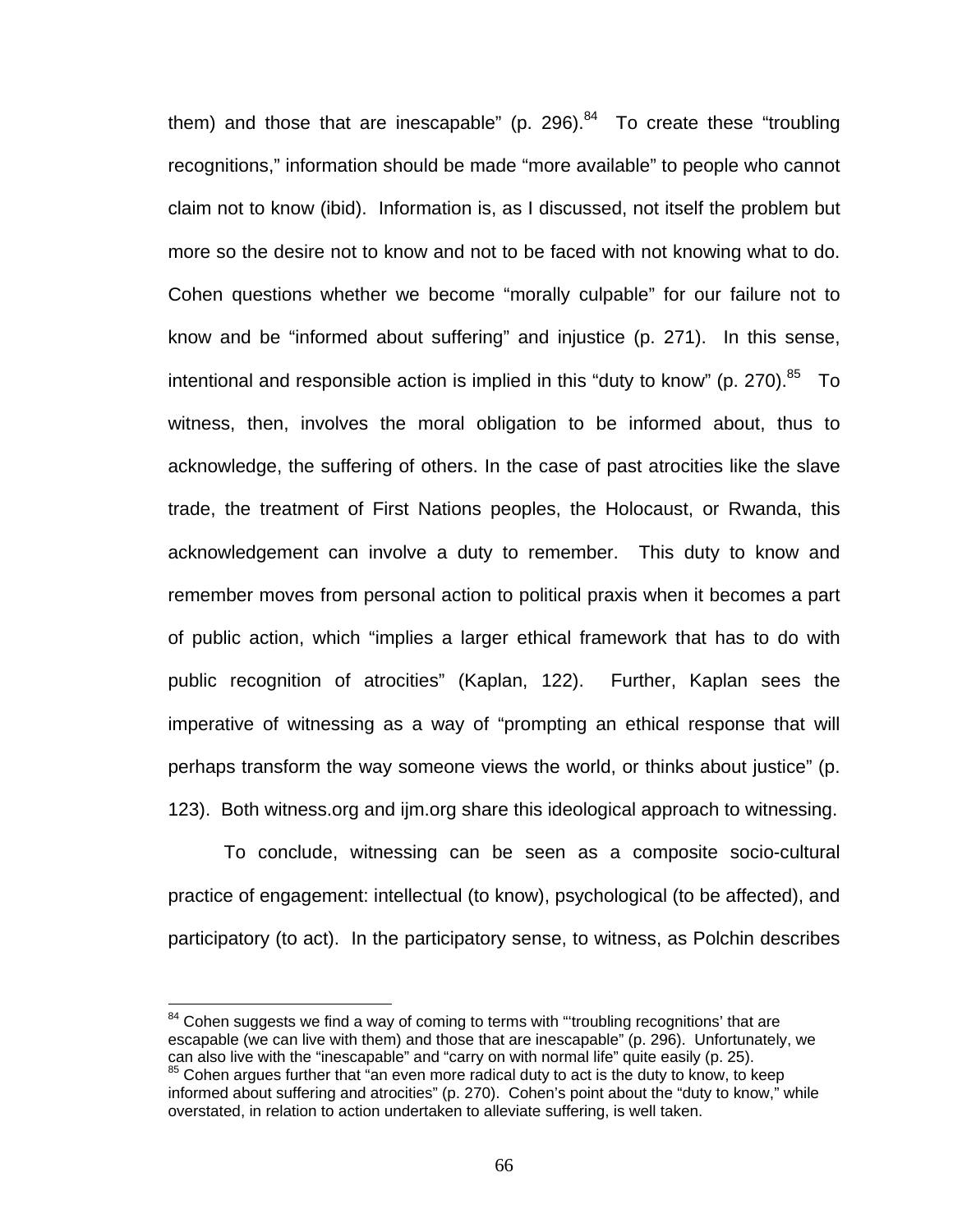it, is "to experience the event in some way, and then to testify to what you saw" (p. 210). It can begin with the public statement, a "denunciation" to quote Boltanski, to share knowledge about suffering and speak out on behalf of injustice. Human rights organizations, as will become clear in the following chapters, seek new methods and tools to engage their constituents and transform them into a shared community of witnesses to human rights abuses.

In the next chapter, I discuss my methodological framework and the role technology plays in the remediation of witnessing practices. I outline my research design, followed by a description of and an analysis of the websites.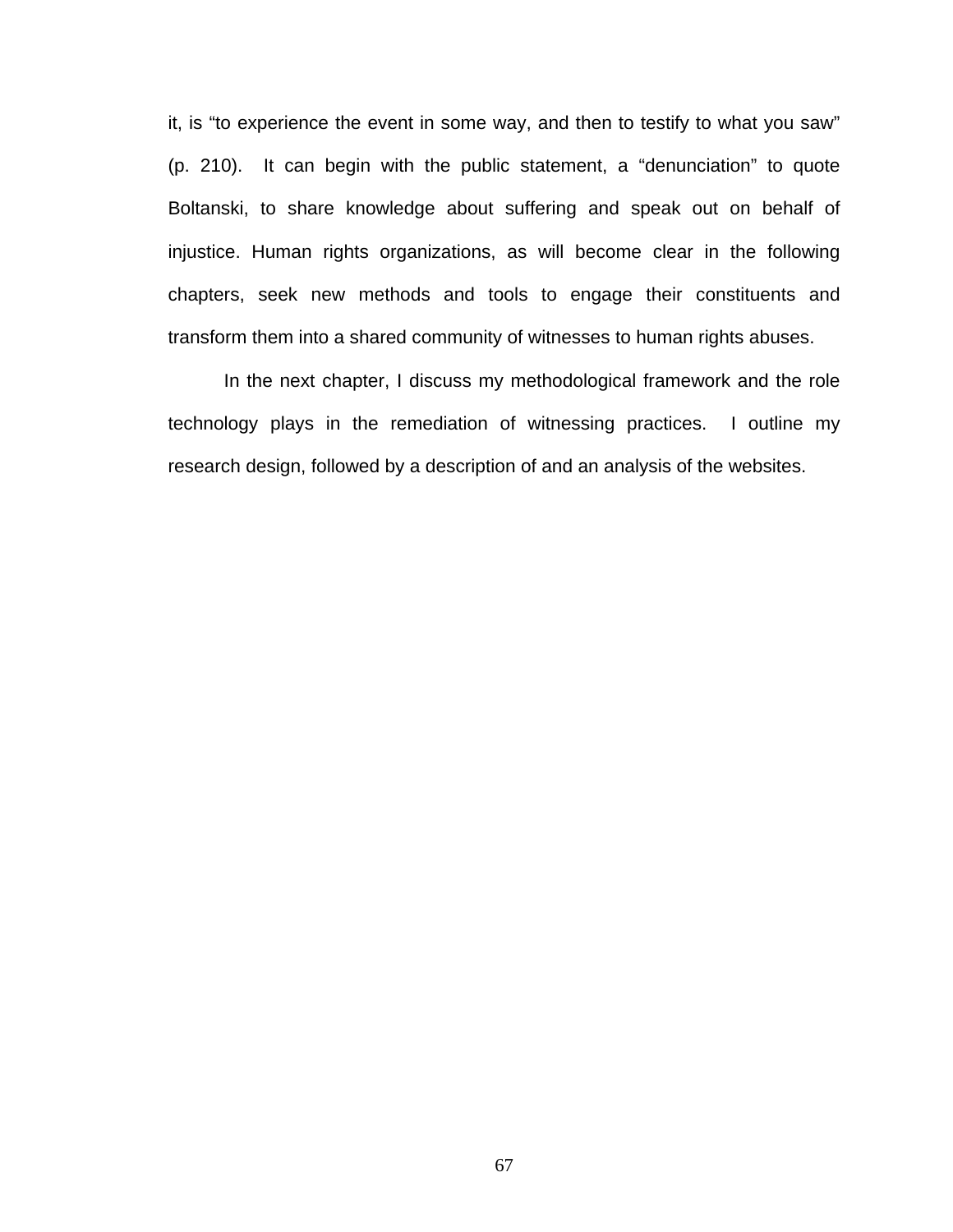# **3 METHODOLOGY: TOWARDS A DISCURSIVE ANALYSIS OF "WITNESSING" PRACTICES**

This research began as an exploratory examination into how virtual audiences are asked to become witnesses to human rights abuses and who, as part of the larger global community, will act on behalf of others. In this chapter, I discuss the methodological underpinnings of my research, address the broader conceptual questions of what witnessing entails, and examine how witnessing practices might lend themselves to human rights praxis. Employing Foucault's archaeological approach, the researcher can uncover the continuities and discontinuities within a discursive framework associated with witnessing practices. Further, this study makes the case for seeing discourse as practice. In addition, an examination of the word's etymology, more specifically, Williams's (1976) notion of the "vocabulary" of "witness" brings into focus the "general and variable usage" of concepts that acquire common currency (p. 12). I follow with a discussion of the socio-historical construction of the witness, highlighting the distinction between the "compurgatory" or "ethical" witness—one who swears to a relationship with another—and the "experiential" witness who has knowledge of an event (Frisch, 2004). Within this general framework, I explore how witnessing discourses are being engaged by three online organizations for their potential. This potential is further echoed in the ways in which witnessing practices are being remediated through video and communications technology, transforming how virtual audiences witness human rights abuse.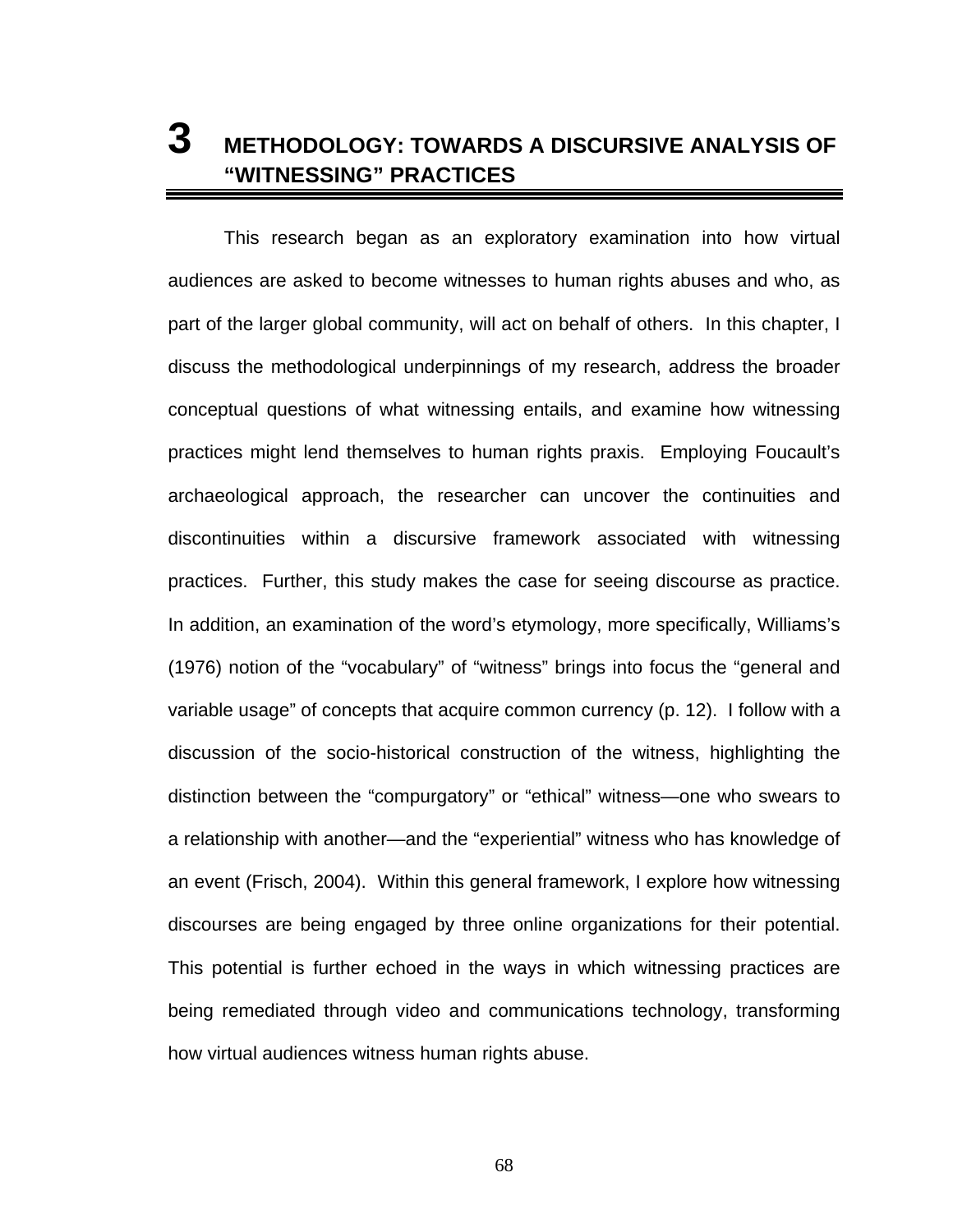In Section II, I discuss the research design and organization of the study. The broad context for this research is the case study, $86$  for the purpose of exploring different articulations and characteristics of witnessing. The focus is on three websites, specifically how they have adopted, and adapted, various modalities of "witnessing" as a central trope or theme in their work. The first is **witness.org**, a human rights organization that provides video cameras to grassroots activists to record human rights abuses. Its focus is on the eyewitness. **International Justice Mission** (IJM), in contrast, takes a Christianbased approach to witnessing, where witnessing is connected to the evangelical mission of doing God's work and seeking justice. **The Witnessing Project**, not an organization dedicated explicitly to human rights, provides a third perspective: a witnessing model that seeks to make individuals aware of the harmful effects of witnessing violence and the potential for transformation from a passive to an engaged/empowered witness. I employ content analysis to guide my research, which allows me to examine the substantive content (text and images) in these websites in order to discover thematic patterns within—and between—these websites. This study views these websites as exemplars of witnessing practices and examines the construction of witness categories or typologies.

<sup>&</sup>lt;sup>86</sup> Lewis (2003) provides the following useful definition: "The term case study is used in various ways, but the primary defining features of a case study are that it draws in multiple perspectives (whether through single or multiple data collection methods) and is rooted in a specific context which is seen as critical to understanding the researched phenomena. The study may involve a single case but more commonly in applied research involves multiple cases, selected carefully to enable comparison" (p. 76).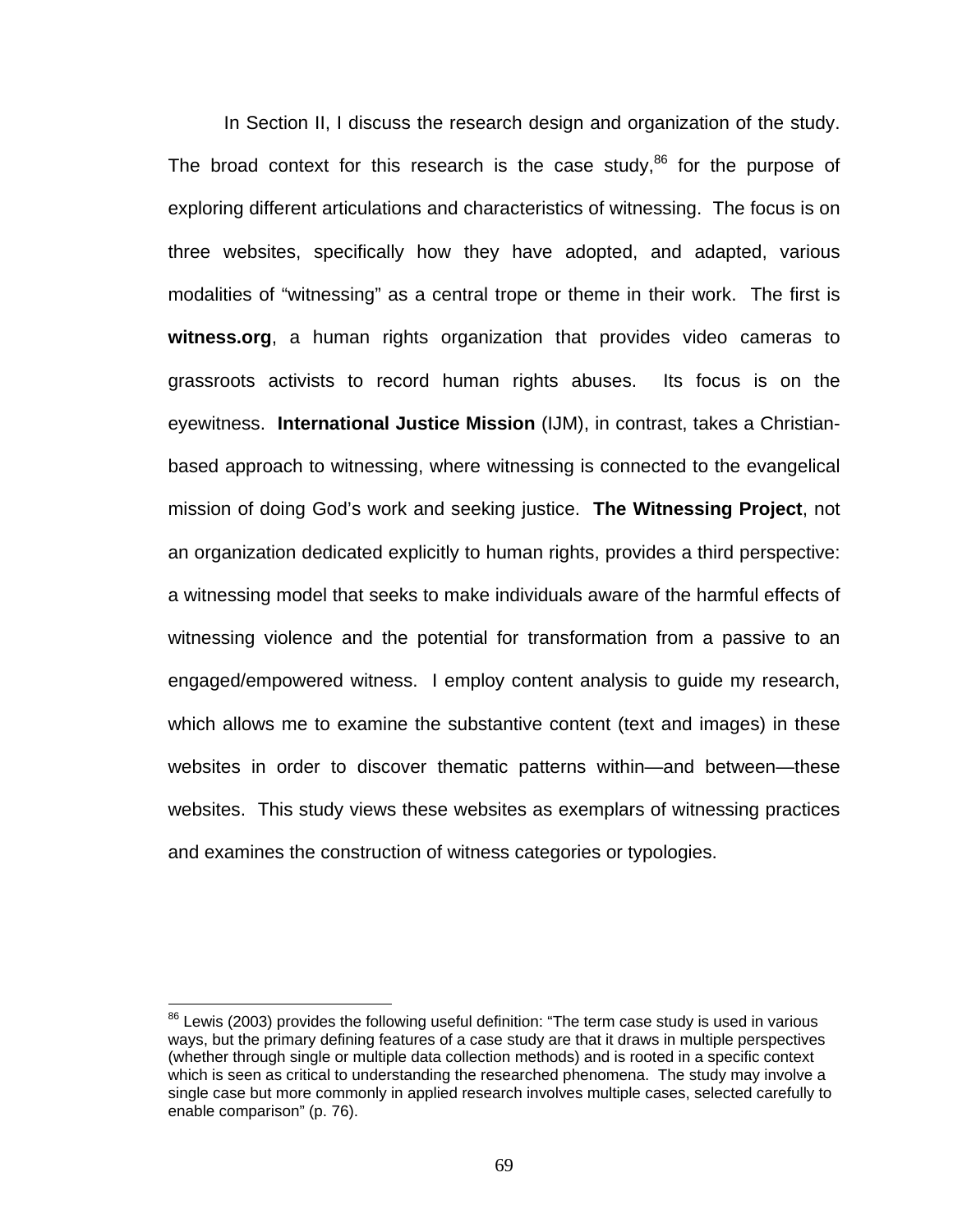### SECTION I: MAPPING A DISCURSIVE ANALYTICAL STRATEGY OF WITNESSING PRACTICES

I begin with a Foucauldian analysis of discourse and suggest that witnessing discourses have been adopted by certain human rights organizations both as a discursive strategy and as a practice of advocacy. My objectives are to sketch what these witnessing practices entail and to situate them as a recent socio-cultural phenomenon, remediated and transformed through technology. For Foucault, discourses are "to be understood as practices" (Merquior, 1985, p. 76). This is not to suggest that discourses do not "employ signs, but what they do is *more* than use them to denote things" (ibid, italics in original). Mills (2003) adds, "In considering the term 'discourse' we must remember it is not the equivalent of 'language', nor should we assume that there is a simple relationship between discourse and reality. Discourse does not simply translate reality into language; rather discourse should be seen as a system which structures the way we perceive reality" (p. 55). In this spirit, I am applying the notion of "discourse" generally to the various human rights perspectives and "statements"<sup>87</sup> contained in the websites I examine. This approach is inclusive of textual as well as the visual content (representational signs/systems). Foucault's interpretative framework,<sup>88</sup> which in his early work he termed "an archaeology of knowledge" (Foucault, 1972), embraces "discontinuity," "displacements and transformations of concepts," which are opposed to Enlightenment ideals of history as "totality," in

 $87$  Akerstrom Andersen (2003) note that "the statement is the smallest unit, which brings forth phenomenon through enunciation" (p. 10).

<sup>&</sup>lt;sup>88</sup> Foucault's archaeological framework is not meant to be prescriptive, state Akerstrom and Andersen (2003): "the *archaeology of knowledge* was never intended to be a methodological description for a systematized repetition and imitation" (p. 8, italics in original).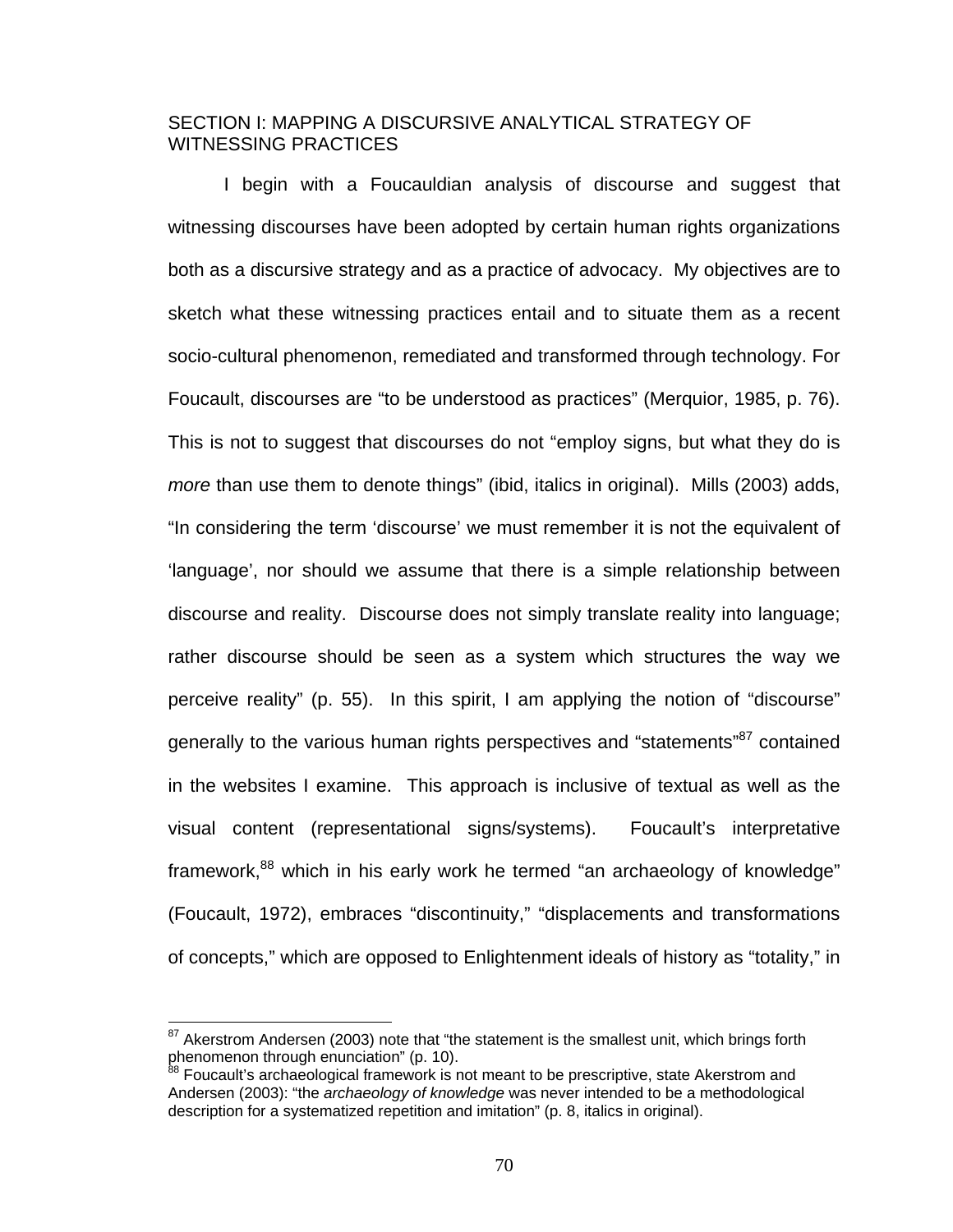other words, authoritative narratives that plot "continuity" and linear "progression" (p. 4). Instead, he suggests we uncover the "ruptures" and "gaps" and consider the importance of relationality. By relationality, I am referring to Foucault's concept of the "series," which highlights juxtapositions, intersections, and overlapping principles that are not reducible to a "linear scheme" (p. 155). He calls for "a differential analysis of the modalities of discourse" (p. 139), where one notes various "archaeological shifts" (p. 161). While "archaeologists of knowledge" conduct searches, they do not seek some kind of genesis<sup>89</sup> or an absolute "beginning" (p. 131). Foucault suggests instead that archaeology describes "how a single notion (possibly designated by a single word) may cover two archaeologically distinct elements" (p. 161). Seen from this perspective, witnessing encompasses multiple meanings within the domains of law and social practices, as well as within the websites I examine: the role of eyewitnesses (or, for that matter, the expert witness), religion (believers in Christ as well as those who spread the Gospel), and psychology (possibilities for personal transformation).<sup>90</sup>

I am employing Foucault's metaphor of archaeology as an "instrument," as he suggests, to analyze the "social formations and epistemological descriptions" of types of "witnessing" discourses/practices (p. 208). Accordingly, this research explores "archaeological shifts" in "witnessing" discourses and practices and the

 $89$  These ideas are echoed in Foucault's reworking of archaeology, which he later describes as genealogy or "a history of problematization" (During, 1992, 125). Foucault links his earlier ideas about discourse to the "power-knowledge" nexus (Merquior, 1985, 84).

 $90$  Keats (2005) identifies witnessing discourses and practices within "three main fields": "law, religion, and the arts" (p. 173). Keats adds, "the act of witnessing arose in two professional contexts—medicine and psychology" (ibid).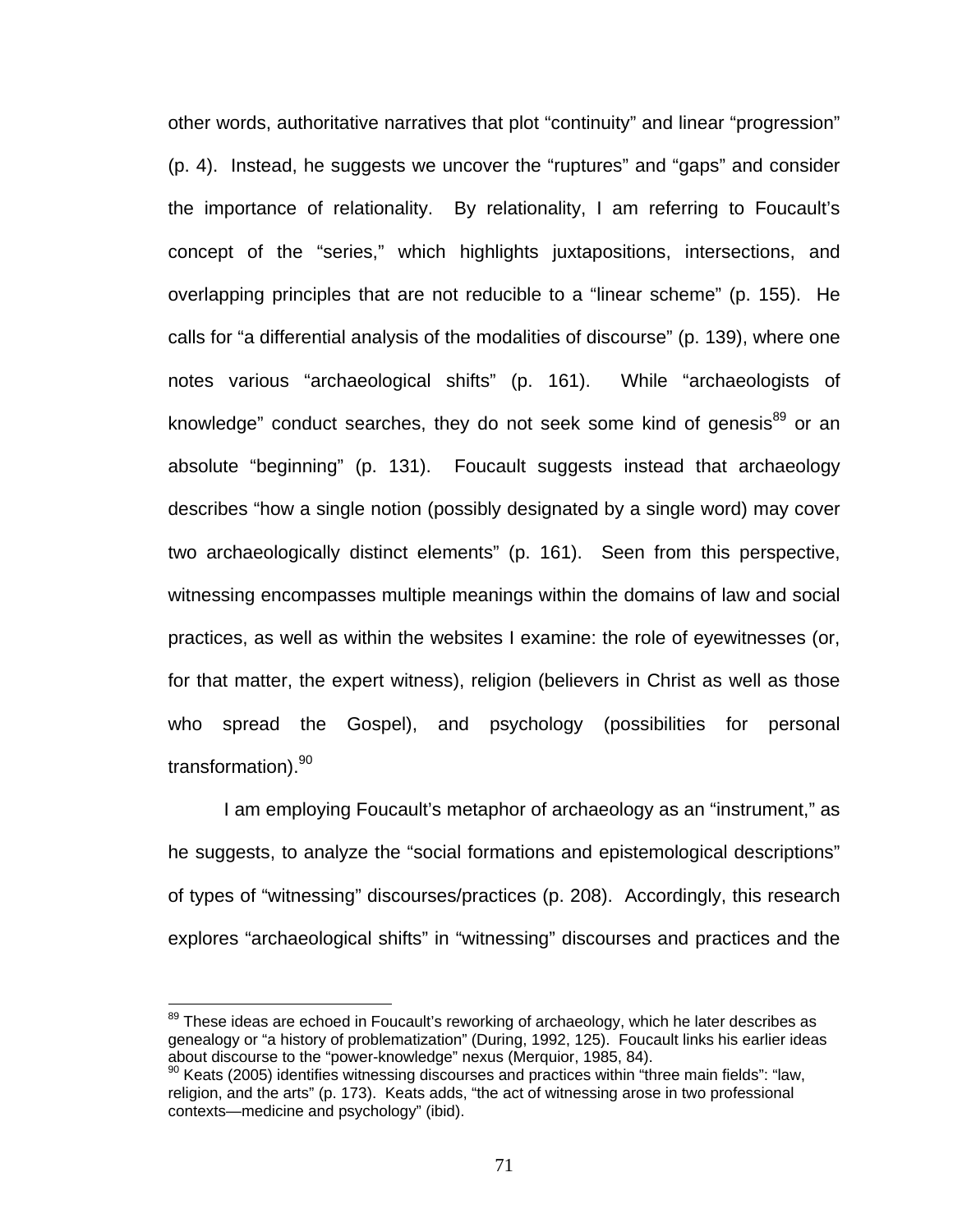ways in which they have been transformed. The word "witness" has multiple designations and covers "distinct elements" (ibid). I argue that contemporary witnessing practices share overlapping principles with older practices but also diverge and have been transformed by emergent technological possibilities. For example, the word "witness," once used to refer specifically to Christian martyrs, came to be associated with "bearing witness," or oath-swearing, and later to have cognizance of an event: the "eye-witness." From an embodied practice of being present in legal proceedings to the more general sense of "bearing witness" to what one has seen or experienced, yet another shift has occurred. One no longer has to be physically present and can witness, virtually, events that take place elsewhere via television and the Internet. Virtual witnessing has allowed greater numbers of people to be aware of what is going on globally. An archaeological approach, therefore, offers a way of thinking about discursive practices connected to "witnessing" within the context of human rights discourse, transformed or remediated through technological applications such as the Internet.

# SKETCHING A BEGINNING: AN ETYMOLOGICAL PERSPECTIVE OF "WITNESSING*"*

 $\overline{a}$ 

An archaeological framework allows me to sketch the "relative beginnings,"91 notably, in this case the etymology of the word "witness," and to

<sup>&</sup>lt;sup>91</sup> In working through whether the starting point of my analysis, namely, the etymology of "witnessing," conflicted with Foucault's rejection of origins, I found his idea of "relative beginnings" helpful: "It's always the relative beginnings that I am searching for, more than the institutionalizations or the transformations than the foundings or foundations" (Lotringer, 1989, 46).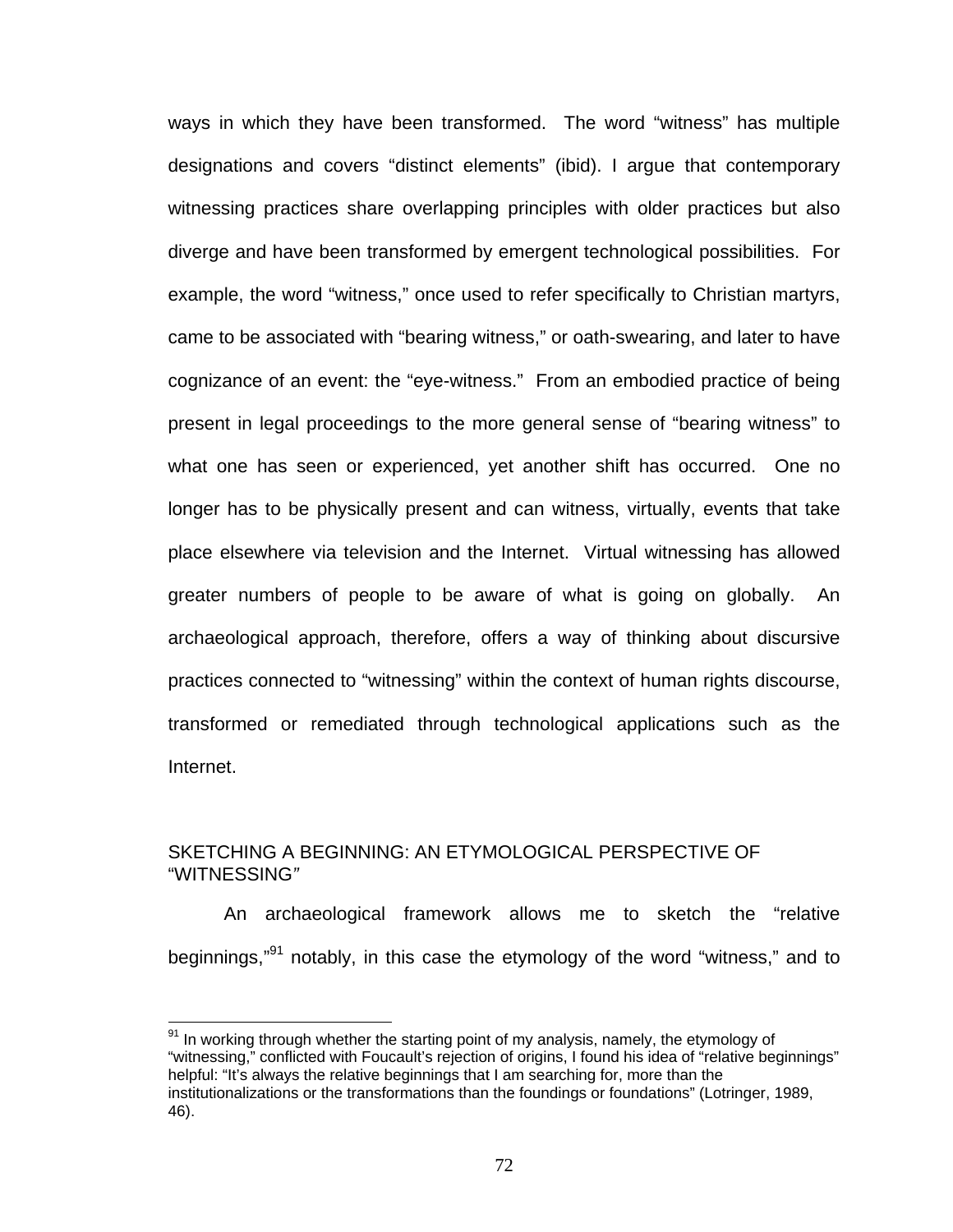then focus on present articulations and practices of witnessing. "Witnessing" offers a symbolic field rich with meaning, a "keyword," to quote Williams (1976, p. 13). As he suggests, I have sketched a "vocabulary" of witnessing variations, being "conscious of the word[s] as elements of the problem" (p. 14). While "the original meanings of words are always interesting," Williams points out that the "variations" are far more interesting (p. 18). One of the early meanings of the word is its Christian use, which is the literal translation of the Greek word for martyr.92 Agamben (1999) notes the Greek word for "witness" is *martis* or *martyr*: "The first Church Fathers coined the word *martinrum* from *martis* to indicate the death of persecuted Christians, who thus bore witness of their faith" (p. 26). Further, Agamben explains that "witnessing" one's faith takes the form of a "divine command" (ibid).<sup>93</sup> Martyr not only literally means "witness" but is also related to *mermera*, which translates as "care" and "trouble," as well as its derivative *mermaireia*, to "be anxious or thoughtful."94 Martyr is also related to the Sanskrit word *smarti* or to remember and to the Latin word *memor* or "mindful" and is connected to memory. The word martyr was "adopted directly into most Germanic languages" from its original form where it literally meant "torture-witness." Frisch (2004) points out that in "Catholic discourse," the ideal witness or martyr demonstrates his faith through his death (p. 144). Within this

 $92$  See www.geocities.com/etymoline,t3etym.htm, retrieved February 12, 2004. The Oxford Dictionary (second edition, volume 20) cites 1250 as the date for the appearance of the word "witness" associated with the Christian faith and martyrdom.

 $93$  Agamben draws attention to Luke 12: 8-9 and Matthew 10: 32-33: "Whosoever therefore shall confess me before men, him will I confess also before my Father which is in heaven. But whosoever shall deny me before men, him will I also deny before my Father which is in heaven"  $(p. 26)$ .

The following references to the etymological roots of the word witness were taken from www.geocities.com/etymoline.t3etym.hytm.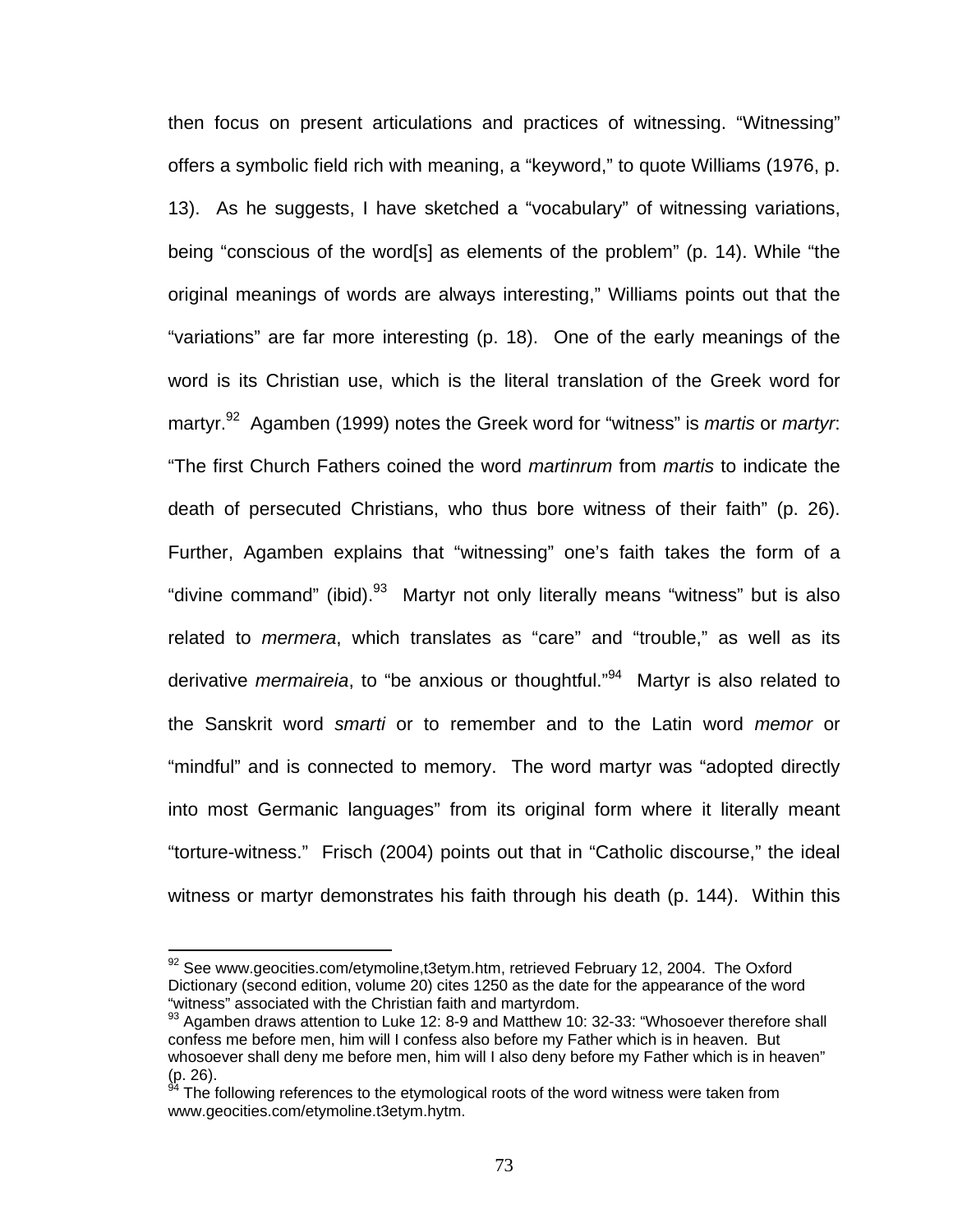context, "testimony is inherently sacrificial; the first-person witness must be destroyed in order for his testimony to be authoritative" (ibid).

Further investigation into the early etymology of the word yielded intriguing results: its Old English form, *witnes*, had in fact meant "knowledge, understanding and wisdom<sup>"95</sup> (The Oxford Dictionary, Shorter Edition, 2002). Turning to the root word *wit* to see if there were other associations between the act of witnessing and knowledge, I discovered that it is associated with "thinking and reasoning" in general and, more specifically, with "mental capacity, intellect, and reason." Interestingly, it is also means "the seat of consciousness or thought, the mind." The word's archaic usage refers to "human understanding," as found in the phrase "the wit of man." In its original form, to "witness" would entail the exercise of one's consciousness, or more likely one's conscience. The word wit also offers other possibilities as it also means "to have cognizance of," "to gain knowledge of, get or come to know, to find out, to be informed of, learn." While the more archaic forms of the word are no longer invoked, wit has come to be commonly associated with a person who displays "quickness of intellect" and cleverness. While interesting variations, particularly associations to reason, understanding, and conscience, they bear little in common with contemporary and popular usages of the word "witness."

<sup>&</sup>lt;sup>95</sup> Weingarten (2003) refers to Marchant who makes a connection between "witnessing" and creative art forms like poetry: "Wit is more than cleverness, and the word has the aura of heightened awareness, as in keeping one's wits during a crisis. *Wit* in this sense of the word is basically unchanged from its meaning (and spelling) in Old and Middle English. In the deep background of the Old English *wit* is the Indo-European root, *weid*, which gives us *wis*, as in our *wisdom* and *wise*…" (p. 305).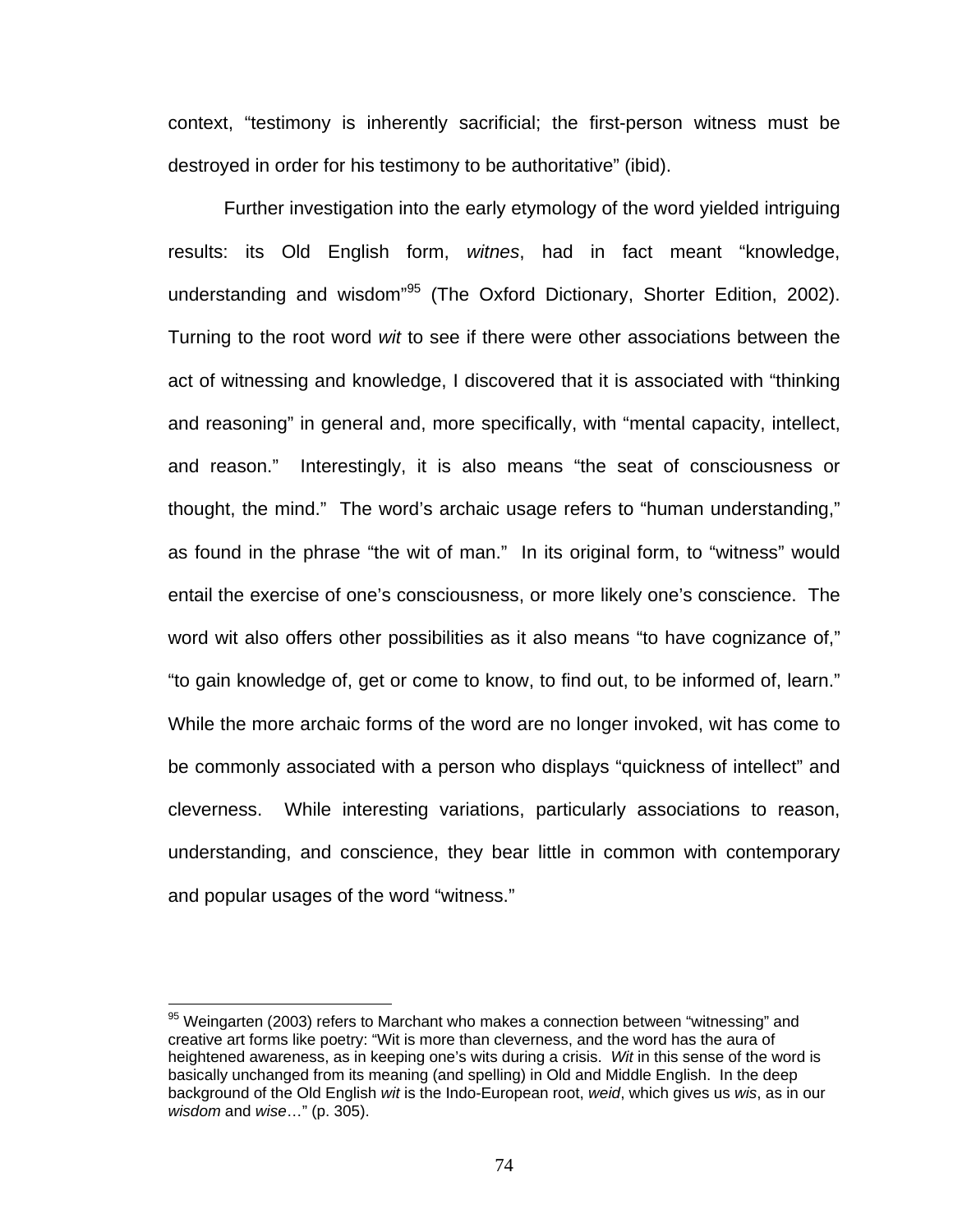### THE HISTORICAL EYEWITNESS: THE SOCIO-CULTURAL CONSTRUCTION OF THE WITNESS

Within the legal paradigm, the role of the (eye)witness has particular relevance to this study because the witness's credibility is based on testimony, more specifically, her/his experience of events. Agamben provides a useful distinction between different meanings of "witness": "In Latin there are two words for "witness." The first word, *testis*,<sup>96</sup> from which our word "testimony" derives, etymologically signifies the person who, in a trial or lawsuit between two rival parties, is in the position of a third party (*terstis*), namely, the "disinterested witness." The second word, *superstes*, designates a person who has lived through something, who has experienced an event from the beginning to end and can therefore bear witness to it" (p. 17). Thus, this witness is qualified to testify and provide testimony, taken from the Latin *testificari*, or evidence.<sup>97</sup> As an embodied activity, of "having been there," "witnessing" claims become more credible and meaningful.

Contemporary discussions and debates surrounding the role of the "eyewitness" address the reliability of eyewitness testimony in the legal system, with questions raised about the complex role memory plays in recalling events.  $98$ The credibility of the eyewitness is established, in part, on her character and the

<sup>&</sup>lt;sup>96</sup> The word *testis* in the plural form referred to testicle, with a special application to "witness," or to "bear witness to virility," as well as testament (www.etymonline.com/index.php?l=t&p=7).  $<sup>97</sup>$  Testimony also refers to "the Ten Commandments," attestation, "statement of a witness,"</sup>

evidence or proof. The Latin *testimonium* is composed of *testis* or "witness" and *monium*, "the suffix signifying action, state, condition" (etymonline website).

<sup>98</sup> Frisch (2004) refers to Elizabeth Loftus's *Eyewitness Testimony* (1979) in which she explores the unreliability of witness testimony, which has led to wrongful convictions, and "the complexity of the process of memory" (p. 11). Keats (2004) draws attention to research (namely, Cutler and Penrod's 1995 *Mistaken identification: the eyewitness, psychology, and the law*) which questions "the accuracy of eyewitness observation, memory, and exactness reflected in testimonial statements" (p. 173).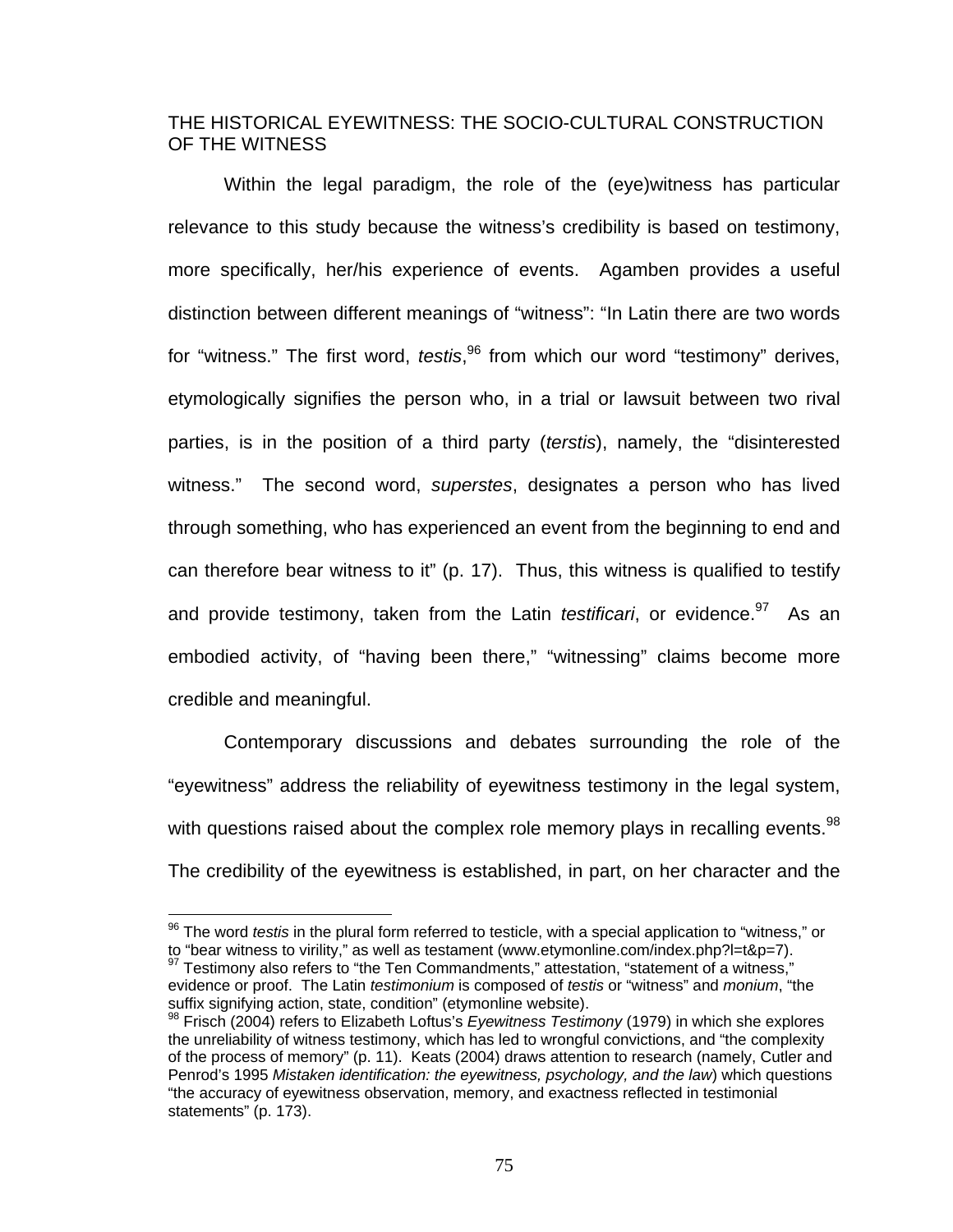kind of epistemic authority granted by virtue of having been present at an event: firsthand knowledge of "having been there" and "having seen with her own eyes." This notion of the eyewitness, Frisch (2004) points out, is a "historical construct." Her research traces "the slow, unsystematic emergence of the modern eyewitness testimony as a monologic discourse of first-person experiential knowledge" (p 12). This modern witness slowly gained dominance and eventually replaced what she refers to as "the ethical witness" (ibid). Frisch attributes the rise of "epistemic witnessing," in other words, experiential knowledge gained through observation, to the emergence of ships' logs and, more generally, travel literature: the detailed records of captains and sailors' records of their voyages and explorations of the New World (p. 21). The epistemic (eye)witness was, however, a subcategory of the overall class of witnesses during this period. Moreover, it was not "synonymous with testimony, much less with credible testimony" (p. 23).

In medieval Europe, bearing witness was based on one's status, or social standing, in an ethical community (p. 24). "Compurgation," or the swearing of oaths,<sup>99</sup> derived from a sense of "solidarity" formed through relationship(s) with other persons within the same ethical community (p. 26). A witness's socioethical standing, his reputation,<sup>100</sup> was thus closely connected to his character

<sup>&</sup>lt;sup>99</sup> The swearing of oaths--a form of testimony and, by extension, witnessing--has an etymological connection to *testis*, or testicles, though the relationship between the two is "disputed": "An old theory has it that the Romans placed their right hands on their testicles and swore by them before giving testimony in court. Another theory says that the sense of testicle in Latin *testis* is due to a calque, or loan translation, from the Greek," which is related to "defender (in law) supporter"—that is, to stand side-by-side (see www.bartleby.com/61/73/T0127300.html, retrieved on June 03, 2008).

 $100$  Women, minors, and the mentally incompetent were excluded from providing testimony (Frisch, p. 47).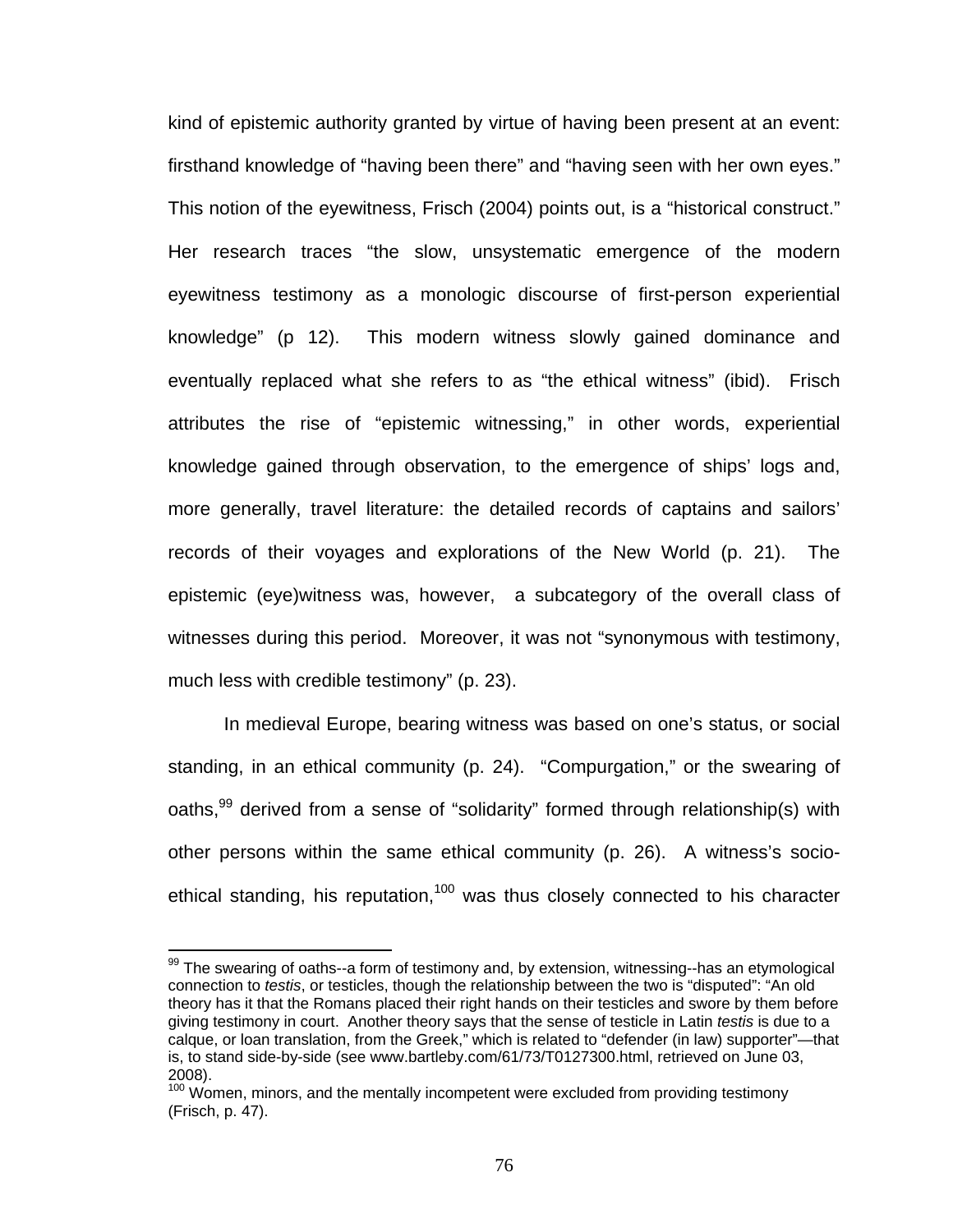and credibility (p. 44). His status, was, therefore, "conferred primarily" by the members of his community (p. 79). The medieval "ethical witness" thus differed from the modern eyewitness in that testimony or bearing witness was not an "autobiographical"101 experience, that is, what the "I" has experienced, but a dialogical encounter. Unlike the modern witness, in medieval law the witness was "conceived" in the second person (p. 33). The epistemic witness testifies to an addressee, the two brought together in a dialectical relationship,  $102$  a feature shared by contemporary notions of witnessing to the other.<sup>103</sup> Frisch explains that testimony was given in "the presence of parties on which the testimony bore, and "the status" of the witness "was established on the basis of an act that had itself to be witnessed by others, not simply performed" (p. 32). While the medieval witness deposition was recorded, in the third person and not verbatim (p. 77), the document functioned as "a record of testimony, not testimony itself"  $(p. 123).$ <sup>104</sup> Testimony provided by the epistemic witness was located in the present, not a past experience or event recalled in the present moment, where the witness "swear[s] an oath of solidarity with a *person*" and is "predicated on an

<sup>&</sup>lt;sup>101</sup> Frisch quotes Derrida (2005), from *Demeure: Fiction and Testimony*, for whom testimony is "always biographical": "it tells, in the first person, the sharable and unsharable secret of what happened to me, to me, to me alone, the absolute secret of what I was in a position to live, see, hear, touch, sense, feel" (p. 26).

 $102$  Bakhtin (1981) refers to the relationship between the speaker and the "responsive" listener where "understanding and response are dialectically merged and mutually condition each other, one is impossible without the other" (p. 282).

 $103$  Frisch refers to research undertaken in Holocaust studies and the problem of dwindling numbers of survivors: "It is perhaps for this reason that recent work on (and of) Holocaust testimony has begun to abandon the epistemic model and articulate modes of witnessing that restore to prominence the ethically-based testimony characteristic of medieval folklaw (and dismissively termed 'irrational' in most histories of legal procedure)" (p. 182).<br><sup>104</sup> Clanchy (1979) notes that in the thirteenth century, "to make a record often meant to bear oral

witness, not to produce a document" (p. 211). Moreover, "medieval writing (lecto) was primarily something heard rather than something seen until the invention of printing, and writing (scriptura) often continued to be admired for its calligraphy rather than its textural accuracy" (p. 230).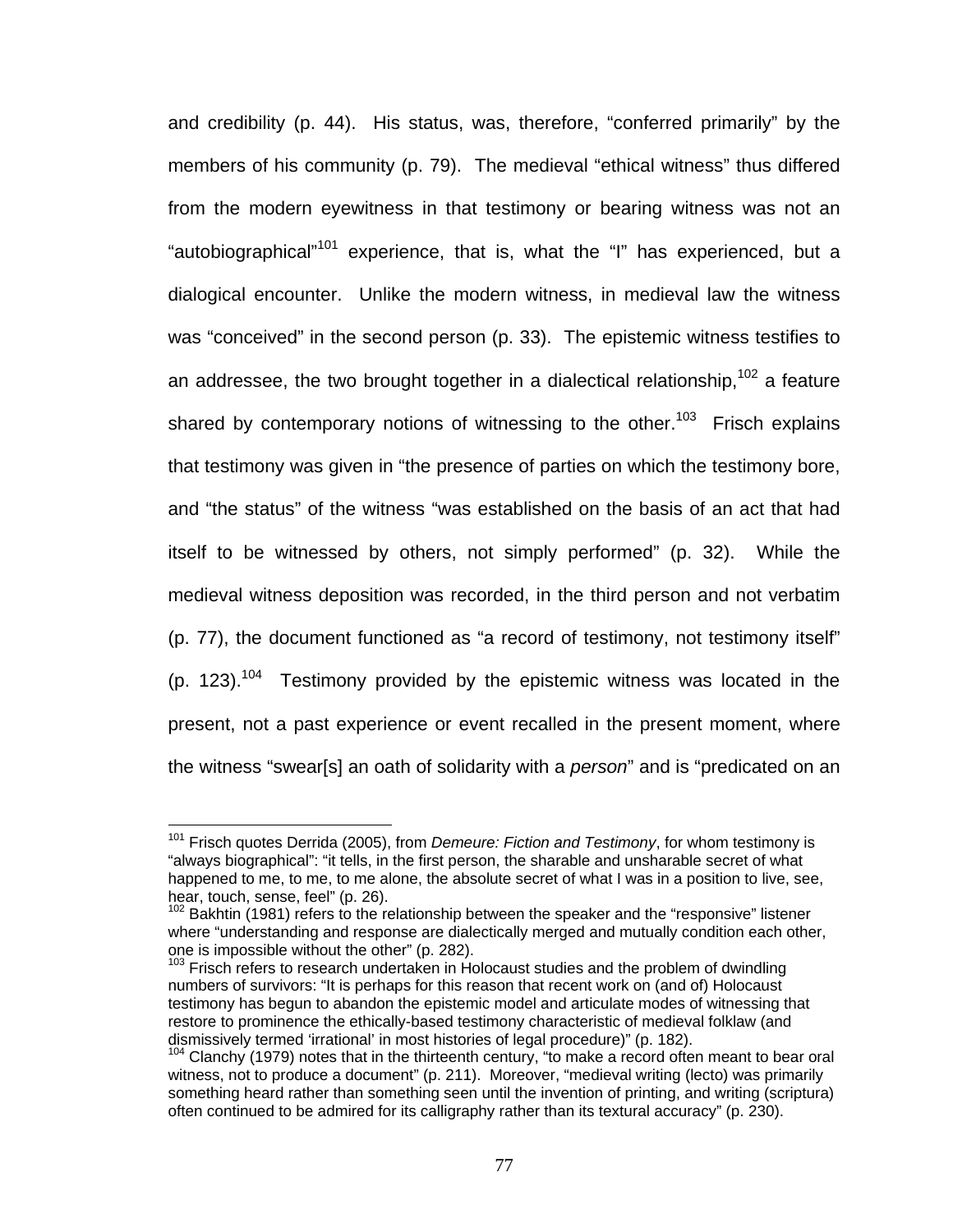ethical relationship" (p. 24, italics in original). In contrast, a temporal gap exists in modern witnessing between "the moment of witnessing and the moment of bearing witness" (Derrida cited by Frisch, p. 28). This temporal gap has, however, shrunken. Technology can bring together the individual bearing witness (to what she has experienced) and the vicarious witness in the present moment: "Today's digital technology has given the experience of participation even greater immediacy" (Polchin, 2007, p. 217-218).

Several shifts, however, led to the epistemic witness gaining "prominence" over the compurgatory witness. Frisch observes that this institutional shift can be attributed to the development of a more centralized administrative system in Paris (p. 81). This shift was accompanied by the transformation of feudal communities into "abstract collectivities," resulting in fewer local face-to-face encounters, and making it more difficult to establish personal reputation and credibility based on a shared ethos (p. 82). Testimonial oath thus became associated with "folklaw" and "inquisitional procedure" (p. 91) and was given in the "absence of the opposing party" who could no longer address the witness (p. 94). This shift means that testimony could be given without establishing credibility. The "rhetoric of ethos" was slowly replaced by a more centralized and bureaucratized practice where the "rhetoric of experience" became privileged: "The immediacy of the testimonial encounter is transformed from the moment of bearing witness to the moment of a privileged eyewitness vision outside the confines of the encounter" (p. 114). Frisch sums up this transformation in terms of the temporal shift from the present to the past or prior moment (ibid).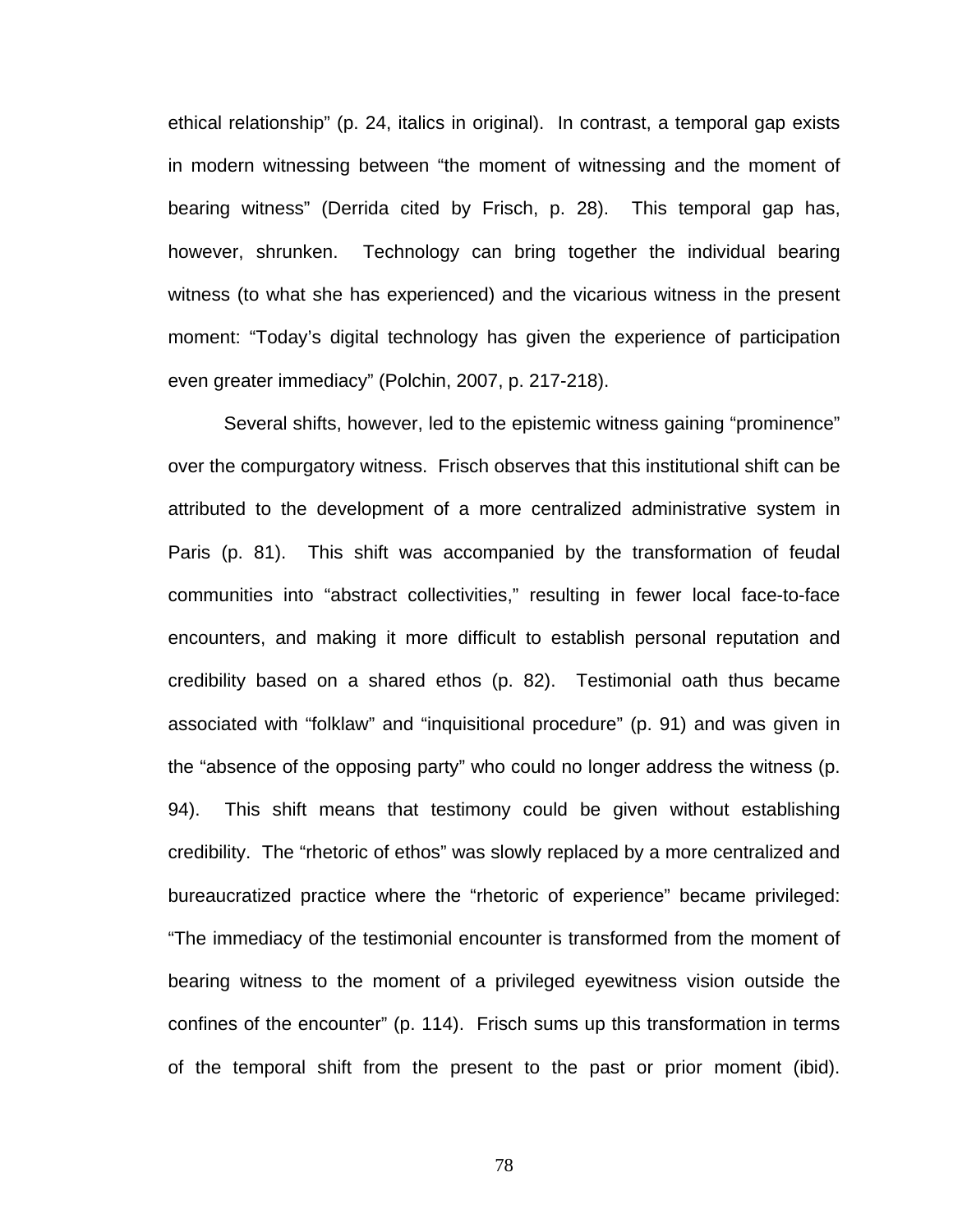Experiential knowledge gradually replaced knowledge derived through relationship within an ethical community.

For the purposes of this study, I examine various articulations of witnessing within ethically-based human rights communities, as proposed by witness.org, ijm.org, and witnessingproject.org, which ask their various constituents to respond to (and be responsible for) the suffering of others. Technology plays an important role in the dissemination of information and establishing networks, partners, and communities. Several examples of witnesses and witness positions will also be identified in this study: professional/expert witness advocates, grassroots activists, survivor-victim witnesses, and vicarious witnesses.

### WITNESSING TRANSFORMED: THE ROLE OF DIGITAL TECHNOLOGY

With the richness of "witnessing," in mind, I turn to ways in which the experience, as well as witnessing practices, has been transformed, or remediated, in light of their contemporary usage and technological possibilities. Technology has facilitated and transformed human rights work: it has allowed for the rapid dissemination of information of abuses and violations to audiences both near and far. Human rights organizations can issue electronic alerts to mobilize and educate various constituents far more quickly than through mail-outs, faxes, and television ads, though these methods are still employed. As an alternative news and information source, organizations can provide interested audiences with updates of cases that often receive little coverage in mainstream news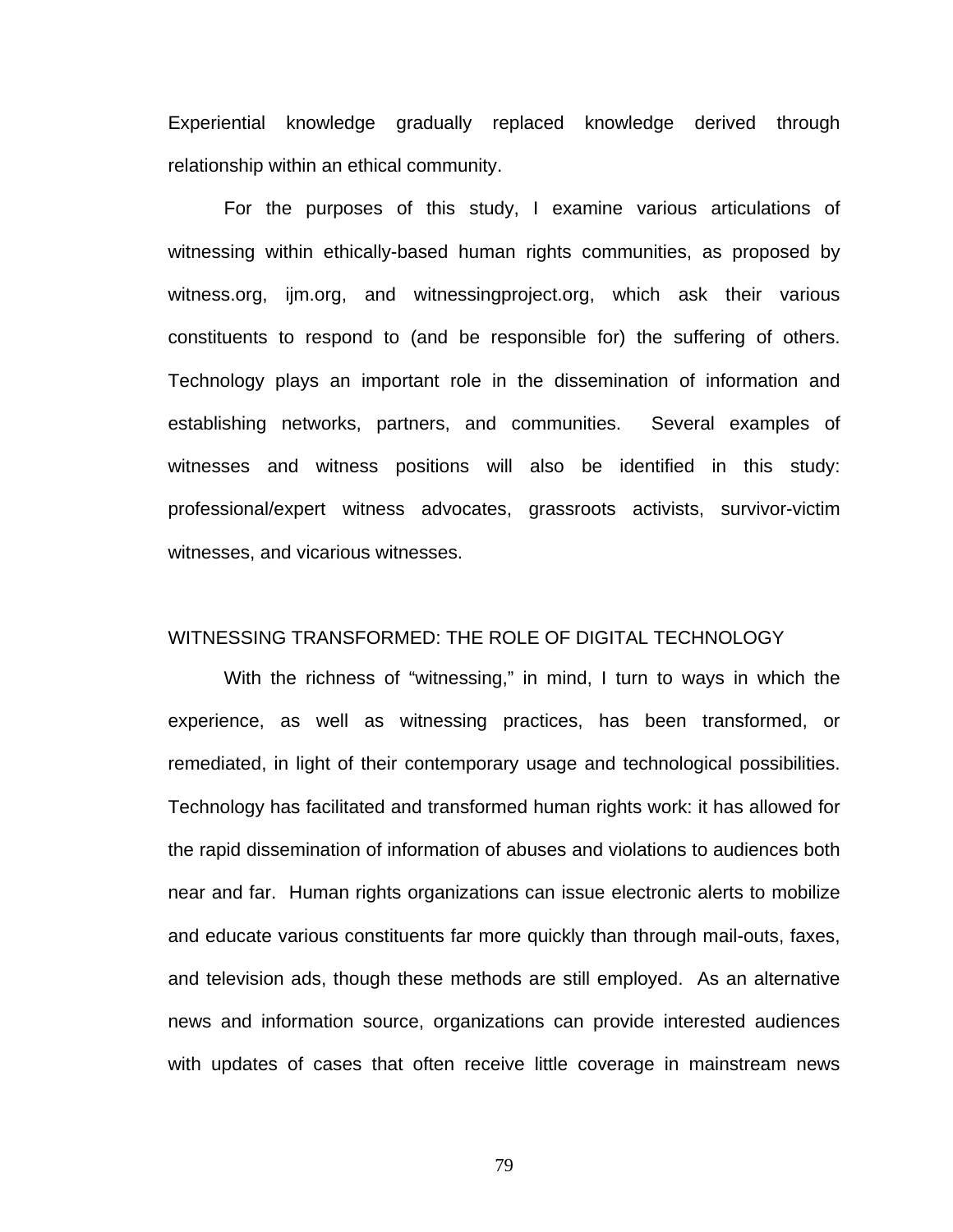media. Users with Internet  $arccess$ <sup>105</sup> can become virtual and vicarious witnessaudiences to human rights abuses and violations occurring globally.

Bolter and Gruisin's (1999) work adds yet another perspective in thinking about the practice of "witnessing" as a virtual experience. "Witnessing," in its early religious and legal practices, referred to an embodied experience: the martyred body of a Christian; an oath-swearer providing testimony at a trial; someone who has firsthand experience or knowledge. In the technological landscape, "witnessing" has been remediated and "reformed." New video and communication technologies place the user/viewer inside the frame or "window" of experience. I borrow the metaphor of the window from Bolter and Gruisin who refer to Leon Battista Alberti's ideas about Renaissance painting and perspective: the viewer was brought right into the world of painting. According to Bolter and Gruisin, "the logic of immediacy dictates that the medium itself should disappear and leave us in the presence of the thing represented" (p. 5-6). This concept has particular resonance in the world of computer software, where windows have been explicitly adopted to structure the user interface:

When in the 1960s and 1970s Douglas Englebart, Alan Kay, and their colleagues at Xerox PARC and elsewhere invented the graphical user interface and called their resizable, scrollable rectangles, 'windows,' they were implicitly relying on Alberti's metaphors. Their windows opened on to a world of information made visible and almost tangible to the user, and their goal was to make the surface of the windows, the interface itself, transparent. (p. 31)

<sup>105</sup> Essays in *Human rights and the Internet* (2000), edited by Hick, Halpin, and Hoskins, present arguments that champion the use of the Internet by human rights advocates as well as cautions about its revolutionary potential.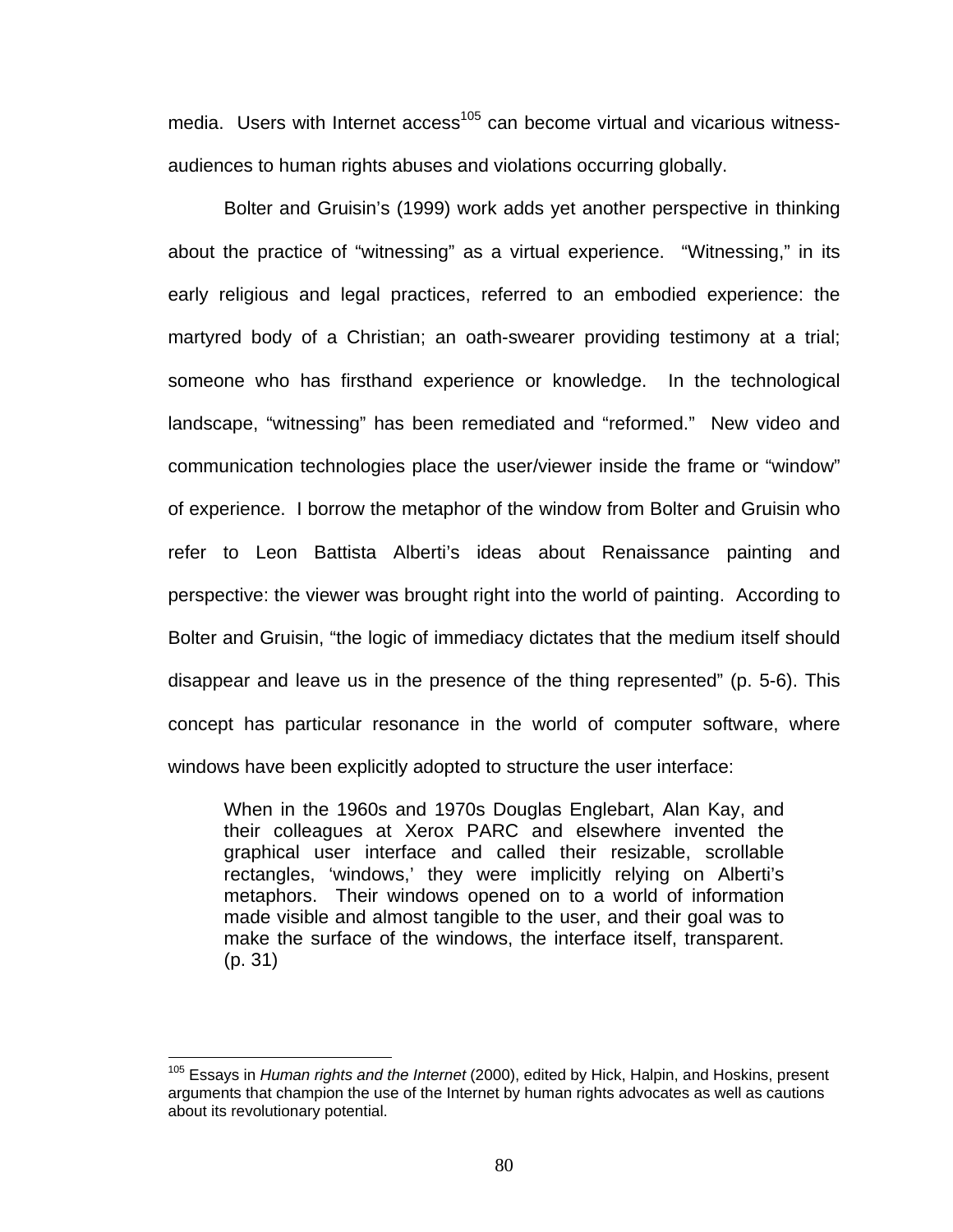Technology has allowed the user virtual presence at an event, regardless of physical proximity; she is transported, vicariously, to a place and time that can be accessed and replayed as desired. In transforming older media, such as television that broadcast images of experiences occurring elsewhere, new technologies have staked a claim in offering a more immediate and "authentic" experience--authenticity derived from the next best thing to being there when one cannot be present.<sup>106</sup> Bolter and Gruisin assert that new digital technology "appropriates the techniques, forms, and social significance of other media and attempts to rival or refashion them in the name of the real" (p. 65).

This remediated experience of the "real," of being present, is not only socially constructed but "has a history as a representational practice and cultural logic" (p. 31). This experience is achieved through the "double logic of immediacy and hypermediacy" (p. viii). Bolter and Gruisin attribute the characteristics of immediacy and transparency to representational practices during the Renaissance (p. 24). Painting and later photography, film, and television all placed the viewer inside the space of the medium. This sense of immediacy is achieved through the "effacing"<sup>107</sup> of the medium itself (and the designer), leaving the viewer "in the presence of the thing that is being represented: sitting in the race car or standing on a mountaintop" (p. 6). Immediacy, in turn, "leads to hypermediacy" (p. 19), described as "a

 $106$  Bolter and Gruisin note, however, that "although each medium promises to reform its predecessors by offering a more immediate or authentic experience, the promise of reform inevitably leads us to become aware of the medium as a medium" (p. 19).

 $107$  Bolter and Gruisin suggest that "the transparent interface is one more manifestation of the need to deny the mediated character of digital technology altogether. To believe that with digital technology we have passed beyond mediation is also to assert the uniqueness of our present technological moment" (p. 24).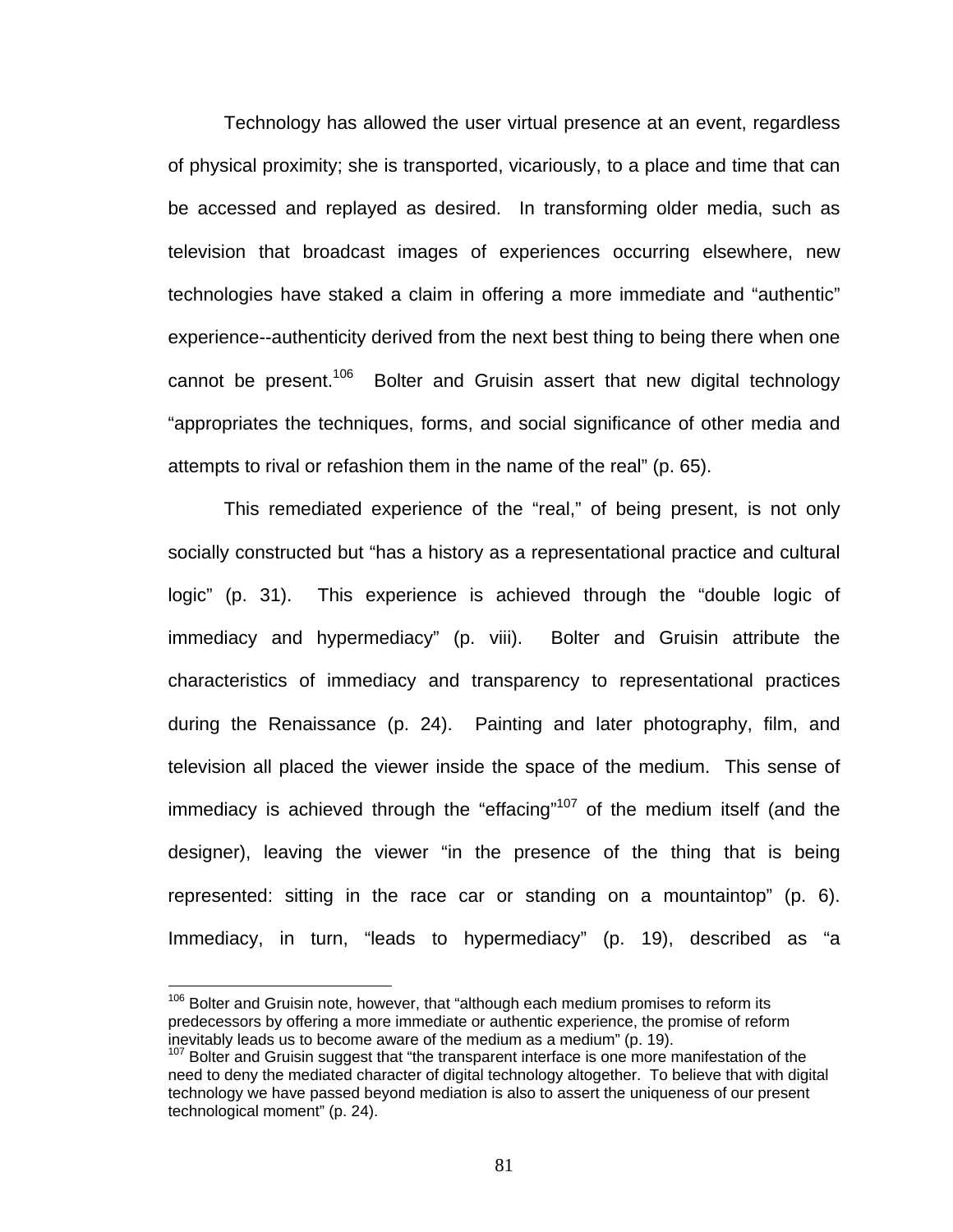heterogenous space, in which representation is conceived not as a window on to the world, but rather as "windowed" itself—with windows that open on to other representations or other media" (p. 34). New technology offers, therefore, the promise, in a psychological and epistemological sense, of a remediated interaction with the world, one similar to Baudrillard's notion of the "hyperreal," where "the experience of the medium is itself an experience of the real" (p. 71). In other words, the user or viewer is placed inside the "windowed" moment, having the virtual experience of being there, made more apparent when the viewer can experience what is going on in "real time."

New video and communications technology transforms human rights work and, by extension, remediates "witnessing" practices. Organizations are able to present their causes to a, potentially, global and wired audience--that is, those with access.<sup>108</sup> Similar to older media such as television, users are "transported" (as if physically and geographically) into the moment and become virtual (eye) witnesses to suffering elsewhere. The "hypermediacy" of the Internet and, communication technologies in general, allow for the accelerated dissemination of information and the potential for speedier action and mobilization:

Increasingly, the Internet has become a tool for the promotion and protection of human rights, being utilized to obtain, communicate and disseminate information. In addition, the nature of human rights abuses often necessitates rapid action to respond to violations, and the Internet provides the obvious tool for rapid, cheap and accurate information to be supplied and disseminated in

<u>.</u>

 $108$  The issue of access remains a crucial one, which I discuss in the chapter on witness.org. Roth (2000) raises the problem of the "digital divide" in "Reflections on the colour of the Internet": "Up to 1999, the Internet was mainly used by the literate in North America (of mostly Caucasian descent) and Europe, although it has currently become very popular and more accessible in Asian/Pacific regions. If access is unavailable to a large percentage of the world's population, are we seeing a digital divide between the 'haves' and the 'have-nots' parallel to the First World/Third World cleavages?" (Hick et al., p. 174).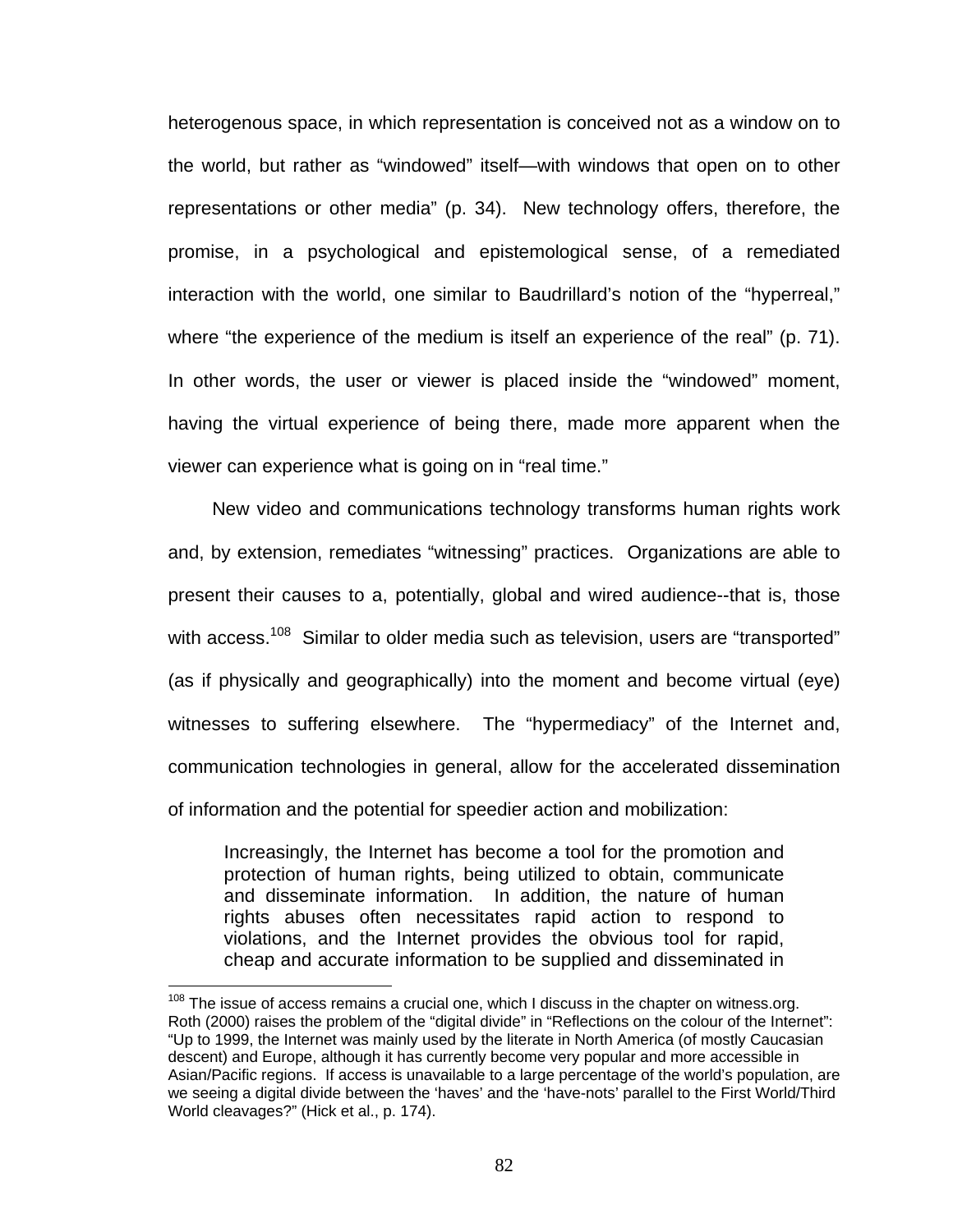response. The Internet is changing the operation of human rights organizations, the use of information by them and the relationship between them. (Hick et al., 2000, p. 7-8)

One of the ways in which relationships have been transformed is through the formation of new partnerships and "constituencies of interest," where information is shared (p. 9). Hick et al. refer to the example of successful collaborations between governments and NGOs in "the global campaign to ban landmines" (p. 8). In this way, information becomes power in the hands of human rights advocates who can disseminate information quickly to a global audience about abuses and violations, challenge official versions of events, and mobilize various constituents into action "at the tap of a cursor"<sup>109</sup> (Axworthy, 2000, p. 19).

A more recent example of digital activism and partnerships between grassroots activists (primary eyewitnesses), NGOs, international media, and activists in other countries was witnessed in Myanmar in the fall of 2007, with the brutal action taken by the military junta against protesting monks. Cellular phones were instrumental in capturing images that were later downloaded to various Internet sources. Cell phones were used to covertly film the violence. The use of video cameras would have been more easily detected and destroyed during the junta's crackdown on dissent. Mellgren (2008) notes that very few images were available during the 1988 anti-government protests that led to 3,000

 $109$  Axworthy champions the revolutionary and democratizing potential of the Internet as a tool in human rights work in his essay, "The mouse is mightier than the sword," found in Hick et al's collection.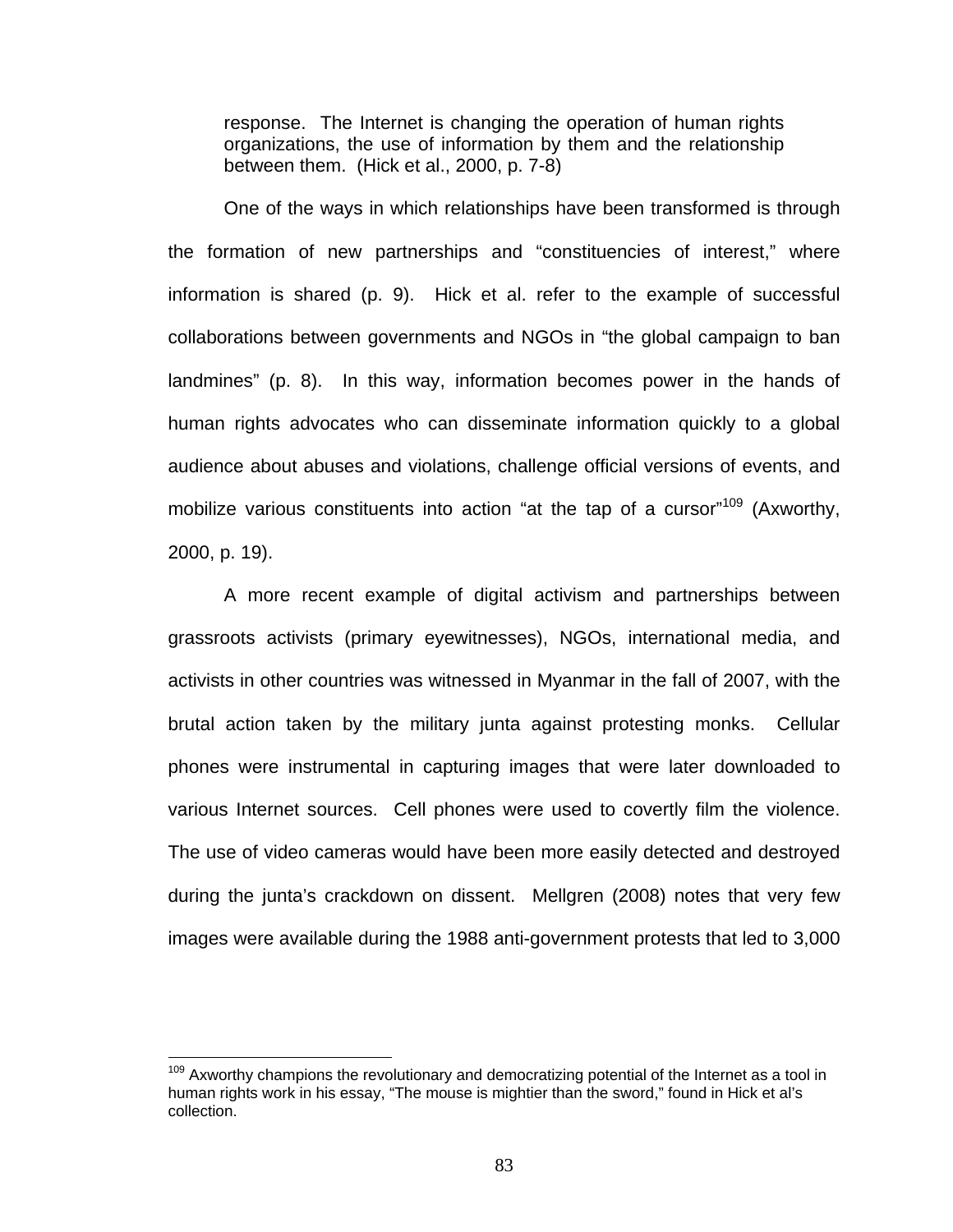people being killed by the government.<sup>110</sup> Images were broadcast in mainstream news media and on sites like YouTube for the world to see, which refuted government denials of the use of violence, in effect, creating virtual eyewitnesses globally. Incidents like these have spawned other kinds of protests by both professional and amateur activists.

Digital activism has gone mainstream and social networks like Facebook are being used for purposes other than making friends and dating. Marches have been organized in cities around the world by both amateur activists and nonprofit groups, for instance. One such protest organized by a Facebook group called "Support the Monks' Protest" worked in conjunction with more experienced political advocacy groups, such as The Burma Campaign UK and Amnesty International.<sup>111</sup> Social networks are being used more frequently by various nonprofit and political groups to mobilize individuals who can then "push their collective concerns to the top of politicians' agendas, a development that marks the beginnings of what might be called "open-source politics" (wired.com). Professor Michael Cornfield comments on this phenomenon and observes that "Facebook's use as a tool to organize grass-roots political efforts is part of a tradition that began with the fax" (ibid). He adds, "Every time there's a decentralized technology, individuals who feel outraged and powerless try to find the technology to organize and express themselves, and to find other people to

<sup>&</sup>lt;sup>110</sup> See Mellgren in "Cell phones, web spread news of Myanmar: mobile phones, internet aid prodemocracy activists getting news out about Myanmar,"

<sup>(</sup>http://abcnews.go.com/print?id=3656364), retrieved in March 2008).

<sup>&</sup>lt;sup>111</sup> See Sarah Lai Stirland's "Open-source politics taps Facebook for Myanmar Protests" in www.wired.com/print/politics/onlinerightsnews/2007/10/m... (retrieved on June 18, 2008). Another example of Facebook's promotion of activism was its "Giving challenge for successful collective action." The group Students for a Free Tibet won the \$25,000 award (www.theglobeandmail.com/servlet/story/RTGAM.20080414..., retrieved on April 15, 2008).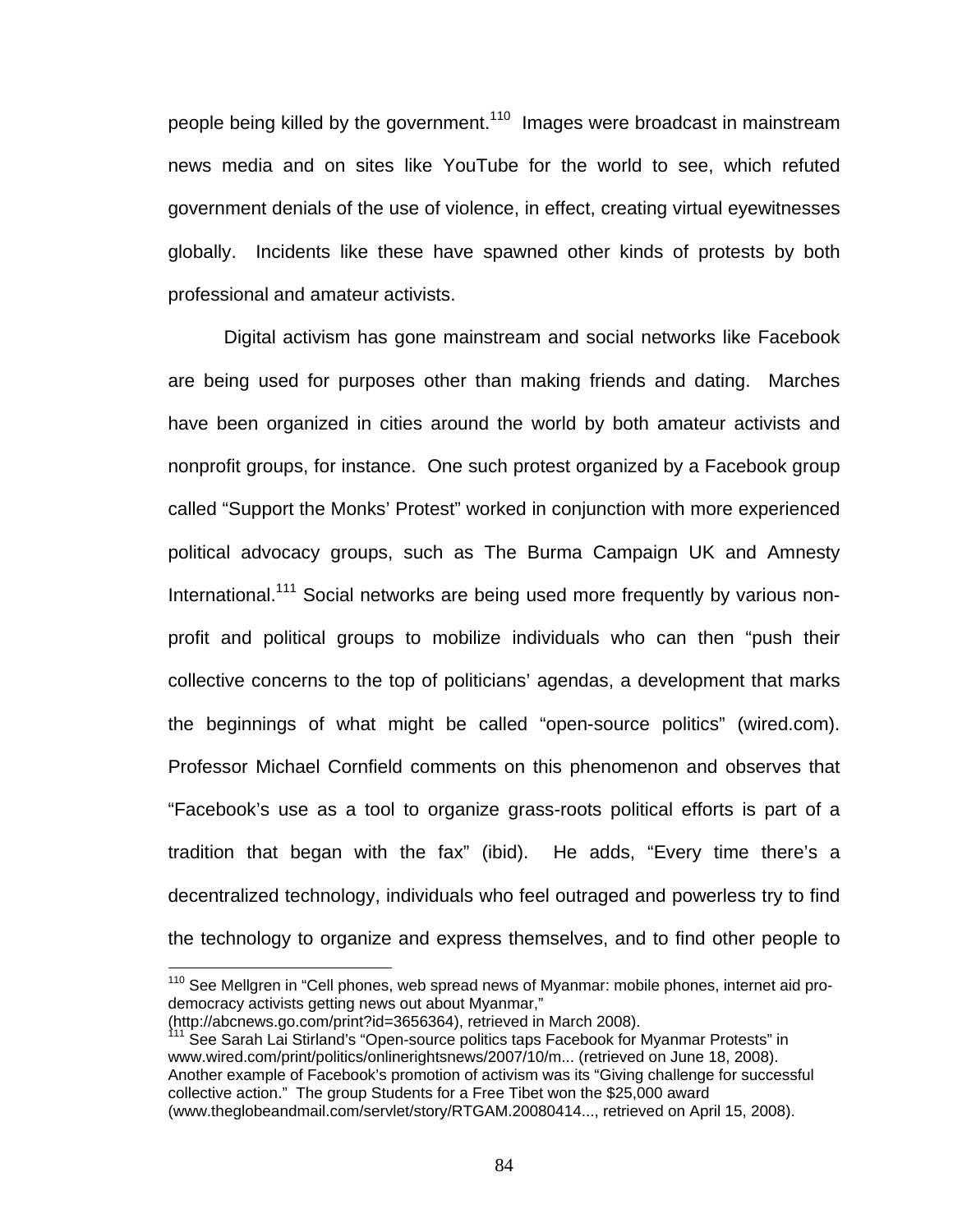take action" (ibid). Technology thus makes possible the potential for a kind of participatory politics where citizens can become involved in local and national political campaigns, <sup>112</sup> human rights projects, and community-related debates.

For all the revolutionary and democratizing potential that the Internet—and technology in general—holds, there is reason for healthy skepticism about unquestioning faith in the power of technology and information to effect change and mobilize audience/witnesses into action. Bolter and Gruisin argue that technology is seen as a particularly "American promise" and as a form of secular "salvation" (pp. 60-61). Whaley (2000) raises doubts about whether information alone "will give people the wisdom to make appropriate decisions or political will to carry them out" (p. 33).<sup>113</sup> She adds, "although information is a necessary tool in the basic struggle for justice, it may not be sufficient to inspire those in relative comfort to exert themselves on behalf of others" (ibid). The limited impact which may be achieved by the simple provision of information by organizations is echoed by Halpin and Hick (2000), who raise the issue of information overload and "compassion fatigue."<sup>114</sup> While the technology allows for the acceleration

 $112$  In an unlikely case of Facebook activism—unlikely because the issue involved copyright reform—a small group of 50 protesters "in the winter of 2007" who were opposed to the Canadian government's plans "to introduce a bill that would, among other changes, allow copyright holders to place digital locks on content, thus preventing copies from being made" grew " in a matter of days, to 20,000 people" who joined the Facebook protest (retrieved on September 9, 2008, from www.cbc.ca/technology/story/2008/09/05/f-online-protest.html). The group now has 90,000 members, and the legislation of Bill C-61 has been delayed until June 2009.

 $113$  Whaley's essay "Human rights NGOs: our love-hate relationship with the Internet" can be found in Hick et al.'s edited collection.

 $114$  These authors outline, in "Information: an essential tool for human rights work," the challenge human rights organizations face: "Information overload presents another possible problem for the human rights world, which might be termed 'information fatigue'. When faced with so much information on many abuses and violations it is possible that people will become desensitized to the issues. This is a recognized and increasing concern for some charities who term this experience as 'compassion fatigue'. The value of the Internet in communicating huge quantities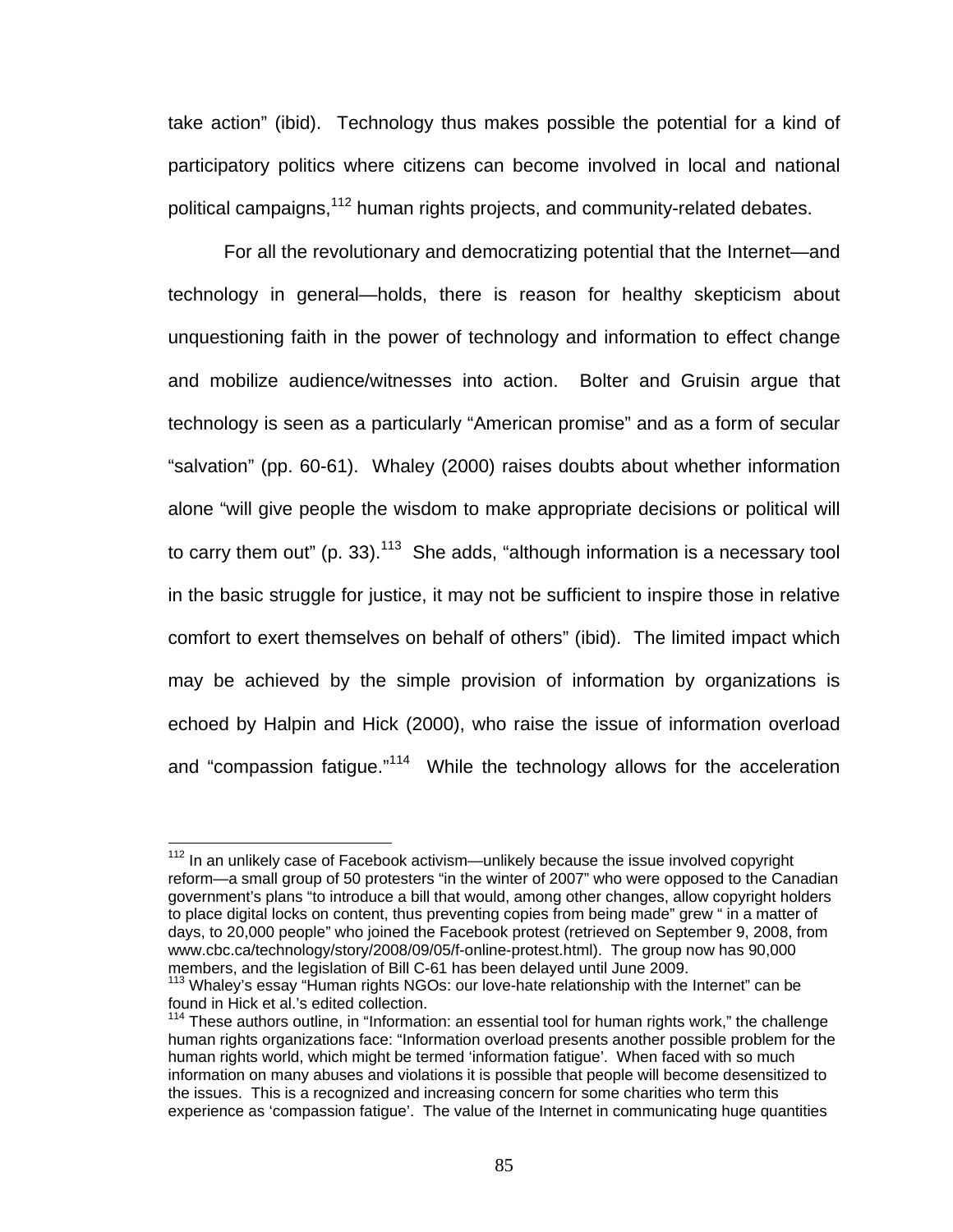and proliferation of information, "the human capacity to process that information, to give it meaning and utility, is sadly limited," note Soltus and Schonveld (2000, p. 78).<sup>115</sup> This issue is less about the availability of information, or information as knowledge, and more about why human rights (ought to) matter:

There is a lack of instructional material that helps people to learn about human rights and understand why human rights are important and should be respected and defended. Human rights education is more than information. It is meant to help people to analyze the world around them, understand that human rights are a way to improve their lives and the lives of others, and take action to protect them. (Claude and Hick, 2000, p. 226)<sup>116</sup>

These authors make the distinction between information as raw data and facts, and the processing or "refining"<sup>117</sup> of that data into both an analytical tool to make sense of the world and a form of praxis. In other words, Claude and Hick envision human rights education as a tool for empowerment and action: "Empowering education supplies the means by which people deal critically and creatively with reality and discover how to participate in the transformation of the world" (p. 232). As a form of liberatory or participatory discourse, the individual seeks empowerment and, subsequently, transforms the world through her actions. Hick and Teplitsky point out, however, that the Internet is "neither foolproof nor infallible," though it is "an effective method of keeping human rights

of information cheaply and rapidly could also become a negative factor if focus is used in an indiscriminate manner" (p. 247).

 $115$  "Information overload: how increased information flows affect the work of the human rights movement" is part of the collected essays in *Human rights and the Internet*.

<sup>&</sup>lt;sup>116</sup> Claude and Hick, in "Human rights education on the Internet: its day has come," offer the following definition highlighting the difference between traditional or "formal education" and "education for empowerment: "education for empowerment must go beyond the acquisition of knowledge and operate from the premise that humans not only have the ability to know reality, but they have the capacity for critical reflection and action" (Hicks et al., p. 232).<br><sup>117</sup> Jim Davis and Michael Stack (1998) describe information as "the product of human intellectual

activity," while knowledge is a "further refinement of information" (in Philip Agre and Douglas Schuler's *Reinventing technology, rediscovering community: critical explorations of computing as social practice*, p. 56).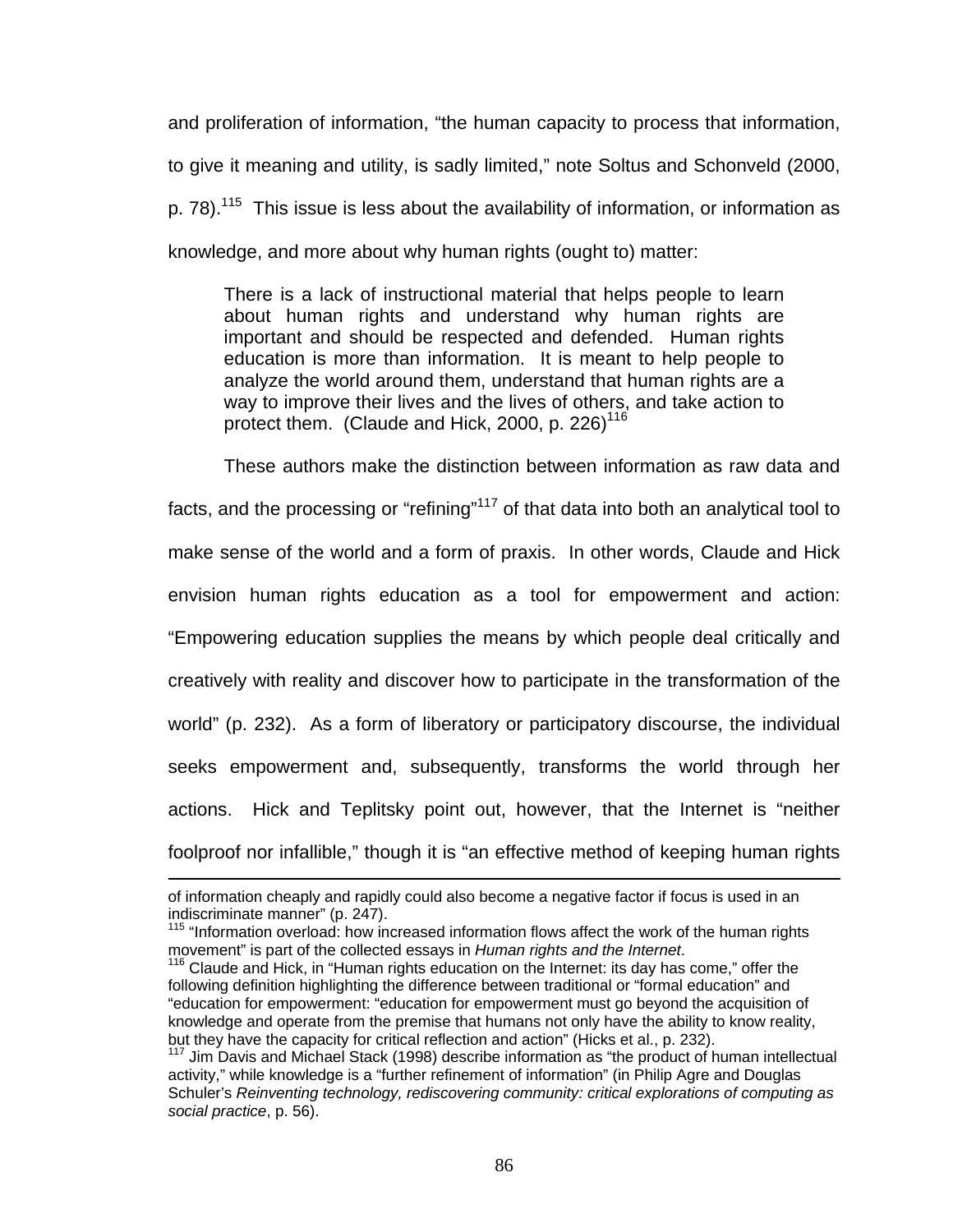issues on the table" (p. 53). Technology is thus adopted and adapted by human rights advocates as a (transparent) instrument to fulfill its unrepentant Enlightenment project of transmitting knowledge and transforming consciousness.

The "rightness" of rights discourse can thus be found in the value placed in humanity itself and human dignity, enshrined in the *Universal Declaration of Human Rights<sup>118</sup>* and various other international conventions and domestic legal codes. Human rights are embedded within a discourse of moral rightness and righteousness. Rights discourse is representative of a utopian view of the human being whose dignity is deserving of protection. Enacted to protect individuals, and humanity itself, from the worst atrocities that shocked "the human conscience" following World War II, it represents an ideal to be upheld. Ignatieff (2001) cautions, however, that rights discourse necessarily constructs humans as "sacred" and, in so doing, can be accused of "idolatry," in other words, "humanism worshipping itself" (p. 53). He argues further that human rights discourse has become a "secular" faith, which I might add, is replete with the rhetoric of righteousness. Rights discourse has enthusiastically substituted faith, so it would seem, in a Divine entity with faith in human dignity.<sup>119</sup> At its extreme, rights discourse contains a certain evangelical fervour, used by its proponents to champion "Truth" and "Justice." Human rights discourse,  $120$  therefore, poses

<sup>&</sup>lt;sup>118</sup> See www.un.org/Overview/rights.html.

 $119$  Holocaust scholars remind us that human dignity and humanity itself were annihilated with the genocide of the Jews. The refrain of "never again" has been emptied of meaning with subsequent genocidal programs in the former Yugoslavia, Rwanda, and Darfur that have not resulted in mass international response to prevent them.

<sup>&</sup>lt;sup>120</sup> Mills (2003) offers the following valuable insight: "Foucault's work on discourse and power is useful in helping theorists to consider the way we know what we know; where that information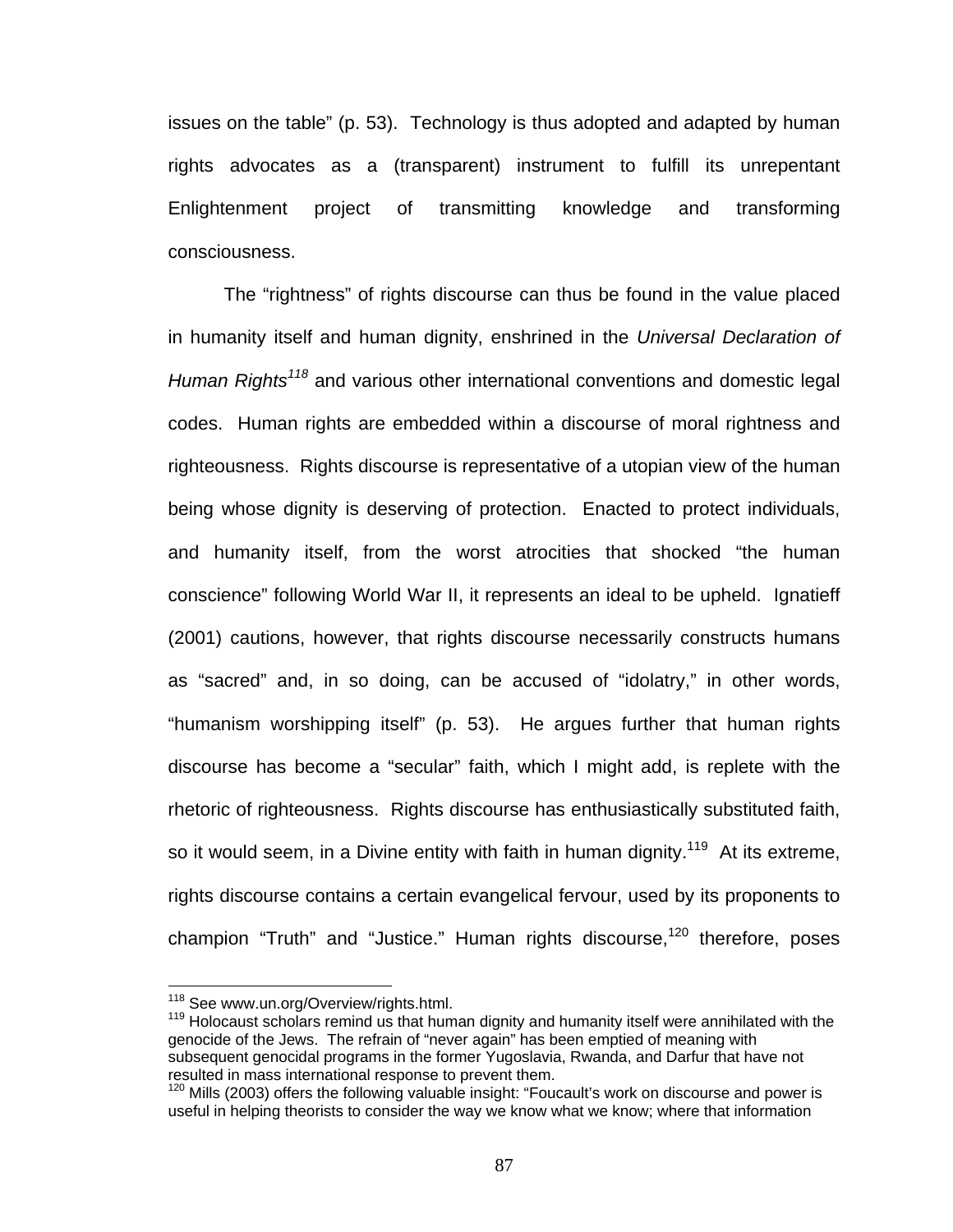certain challenges for its critics: balancing critique without undermining the inherent value and necessity of human rights ideals.

Foucault poignantly reminds us, however, that ideological "battles" are being waged "for truth, or at least around truth" (Gordon, 1980, p. 132). States, on the one hand, offer official (and powerful) versions of the "Truth" regarding their human rights records and the treatment of their citizens; human rights organizations, on the other hand, portray themselves as the defenders of the rights of the oppressed and the seekers of "Truth," seeking, according to Foucault, to transform "people's consciousness" (Gordon, p. 133). Truth, Foucault reminds us, "is produced only by virtue of multiple forms of constraint. And it induces regular effects of power" (p. 131). Truth remains a contested site, and the struggle for its legitimacy occurs on the discursive level, with human rights organizations contesting official and hegemonic discourses about the treatment of their citizens. To speak of a struggle being waged in the name of truth is, however, to invoke the "exercise" of power: "We are subjected to production of truth through power and we cannot exercise power except through the production of truth" (p. 93). Within the context of human rights abuses and the oppression of individuals and groups of people, power is not simply a discursive "technique." It is concerned with the relations and forces "between struggle and submission," which Foucault outlines in his "domination-repression" schema (p. 92). In this paradigm, power is employed in its traditional, coercive sense, whereby dominant groups use repressive force against vulnerable and/or

comes from; how it is produced and under what circumstances; whose interest it might serve; how it is possible to think differently; in order to be able to trace the way that information that we accept as 'true' is kept in a privileged position" (p. 66).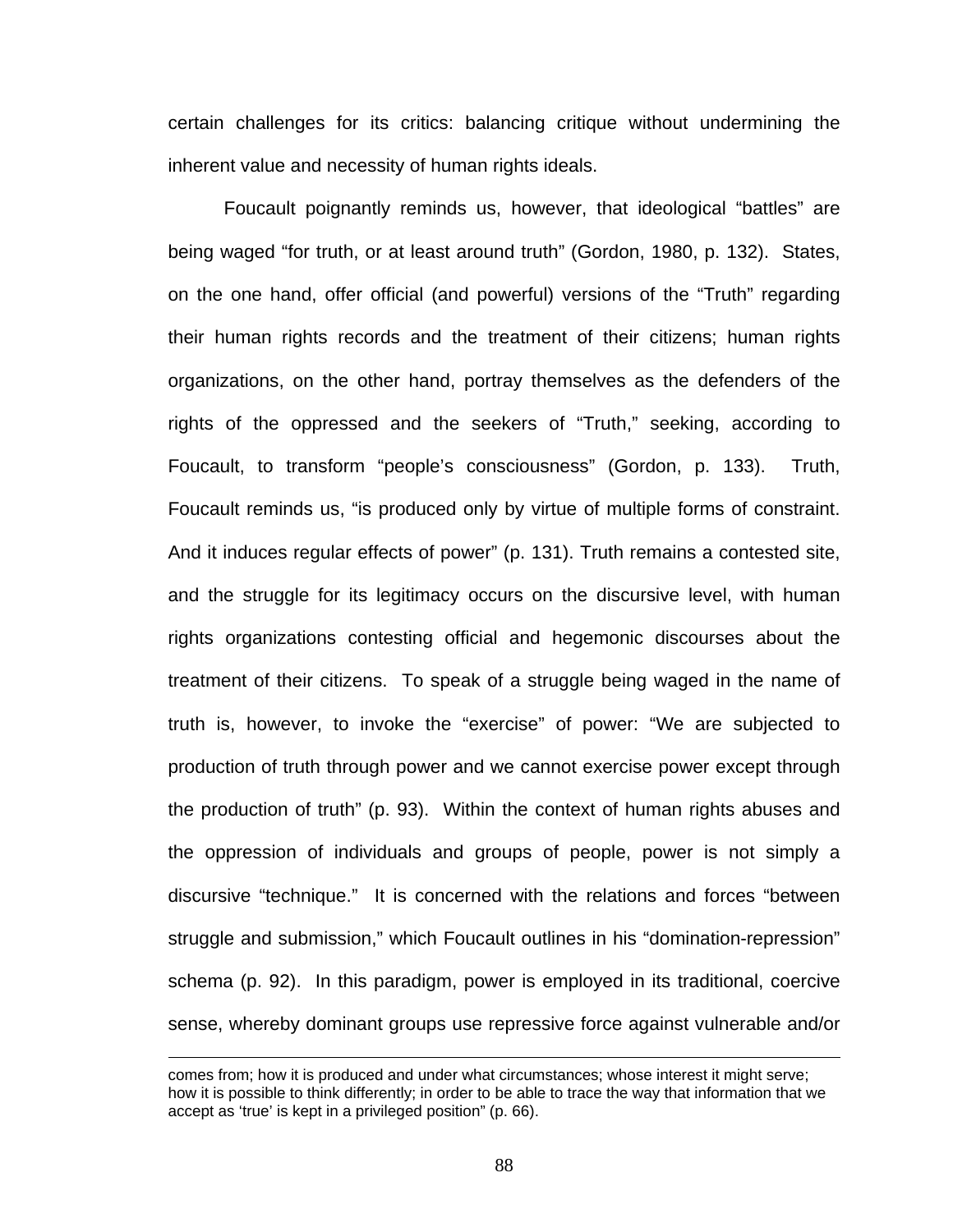marginalized groups in society. Human rights organizations can be seen to engage in a struggle to defend the rights of the powerless and to counter the force states and powerful groups employ against their citizens by exposing injustice. One of the ways human rights organizations do this is by producing their own versions of the truth and keeping a watchful eye, as it were, on state practices. By providing cameras to grassroots activists, witness.org subverts and reverses "the eye of power," engaging in counter-surveillance of the state and its functionaries (Gordon, p. 146). In seeking to transform global audiences into witnesses of human rights abuses and injustice, I suggest that human rights organizations ask that we become engaged in this struggle to defend the rights of others.

#### WITNESSING AS REMEDIATED PRACTICE: PROMISES AND POTENTIAL

New technologies have remediated the concept of "witnessing" and the ways in which one witnesses events. The concept of "witnessing" has opened up to include actual or present eyewitnesses as well as vicarious/virtual audiences who are taken inside the "witnessing" moment. The iconic footage of Rodney King being beaten by police, captured on video camera by an amateur witness, was mirrored in October 2007 by another amateur witness in Vancouver, British Columbia. Paul Pritchard captured four Royal Canadian Mounted Police officers tasering and then restraining Robert Dziekanski who died minutes later.<sup>121</sup>

<u>.</u>

 $121$  The investigation into Dziekanski's death is ongoing. He was left wandering in the Vancouver airport for almost ten hours before his encounter with police. The video raises doubts concerning the police account of the incident on several key points: the number of shocks administered, as well as why the officers used a taser and not other means of subduing Dziekanski. The CBC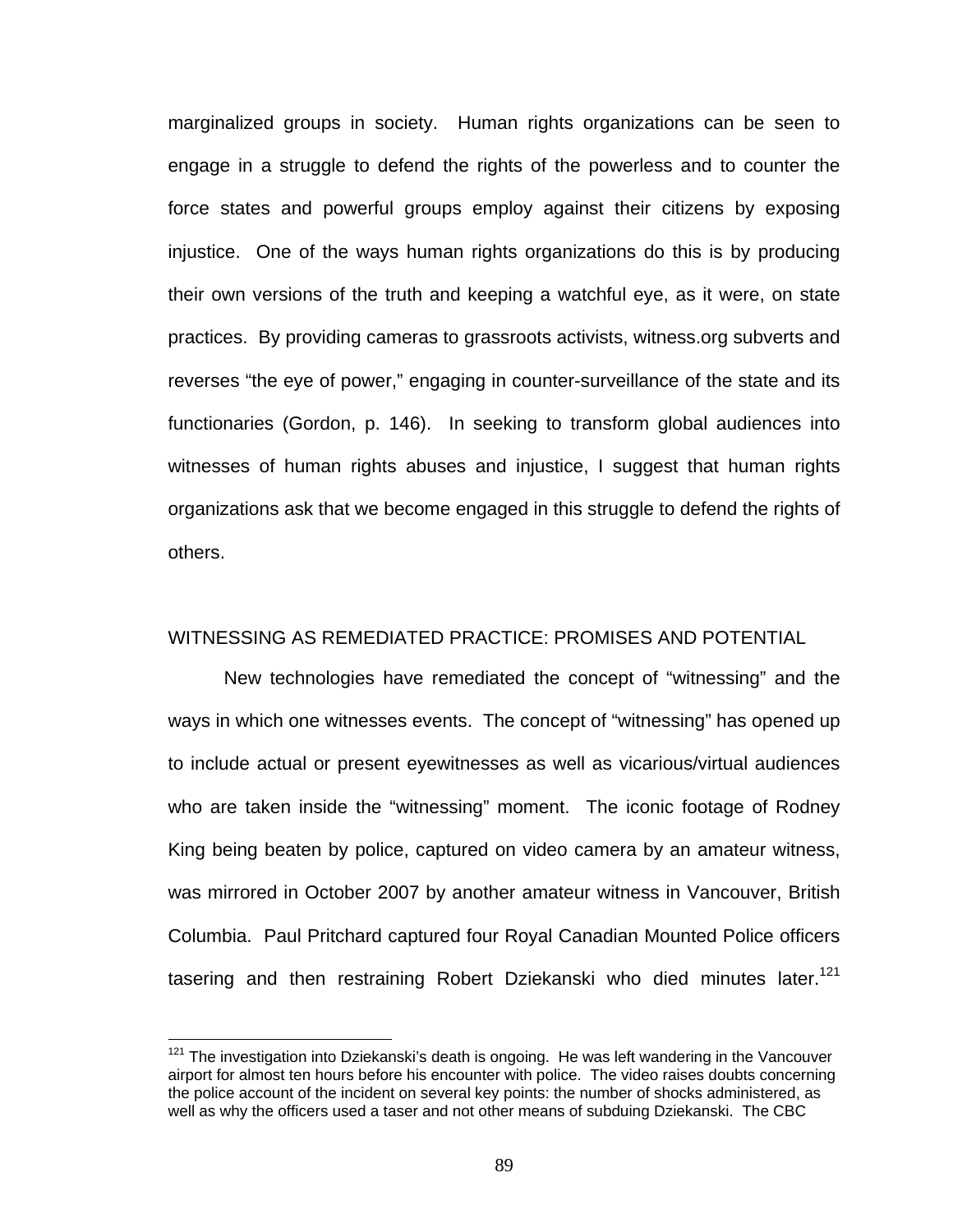Pritchard's video refuted the official police account of what happened and was released to news sources, now available on YouTube. Pritchard's video has led to ongoing investigations into Mr. Dziekanski's death and the use of tasers by police officers.<sup>122</sup> A report has since been released, which has found that the force used by the officers was both "reasonable and necessary in the circumstances."123 Ethical issues surrounding what it means to be an innocent bystander or witness, at what point one becomes involved (possibly offering direct assistance).<sup>124</sup> if at all, and what involvement entails are complex. For Pritchard's part, he is considering a career as a reporter. In an interview, he explains that "something good is going to come out of it. For me, to have a part

article, "Taser video shows RCMP shocked immigrant within 25 seconds of their arrival," provides a summary of the events leading up to Dziekanski's death (www.cbc.ca/britishcolumbia/story/2007/11/14/bc-taservideo.html, retrieved on February 1, 2008).

<sup>&</sup>lt;sup>122</sup> While a moratorium on the use of tasers has not been called, Paul Kennedy, head of the Commission for the Public Complaints against the RCMP, has offered several recommendations: only experienced officers trained in the use of tasers should be allowed to use them; medical attention should be provided to individuals who have been tasered; clear operational guidelines need to be implemented; and a more comprehensive tracking system of taser use needs to be created (see www.cbc.ca/canada/story/2008/06/18/taser-report.html).<br><sup>123</sup> The report that was released also suggested, in the autopsy report, possible "factors" that

could have led to Dziekanski's death, "including heart disease associated with chronic alcohol abuse, an agitated state of delirium and inability to breathe while restrained, in "Airport death not caused by tasers, B. C. says," *The Globe and Mail*, December 13, 2008. A forensic pathologist explains, "what happened to Mr. Dziekanski was 'sudden death following restraint,' a syndrome that predates the use of tasers. It took officers 30 seconds to subdue Mr. Dziekanski after he was tasered, and one officer pushed his knee into Mr. Dziekanski's shoulder and neck area during the effort." Less emphasis was placed on the fact that Dziekanski was tasered 5 times "for a total of 31 seconds" (www.vancouversun.com/Mountie+never+intended+Dziekanski/1345278/story.html, retrieved on March 2, 2009).

 $124$  Pritchard's video made the news, but other witnesses such as Lorne Meltzer and Sima Ashrafinia—who countered official police reports with her eyewitness, as well as cellphone, evidence—attempted to speak and offer assistance to Dziekanski, www.cbc.ca/canada/britishcolumbia/story/2007/10/18/bc-taser.html and

www.ctv.ca/servlet/ArticleNews/story/CTVnews/20081014/BC-taser-robert-08113?2-name=&noads=, both retrieved January 8, 2009.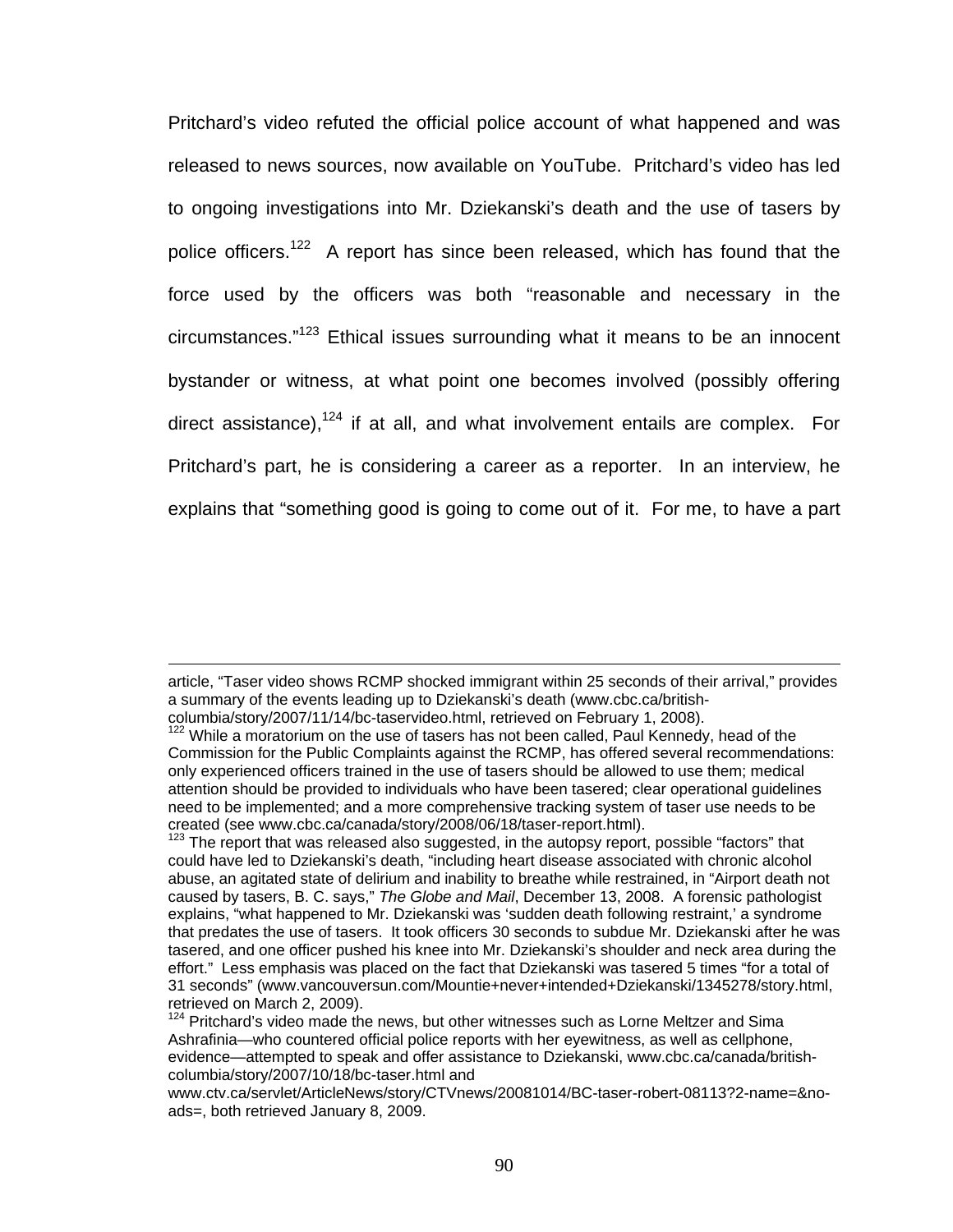in changing something at a national level is huge. This is definitely…changing my life."125

Once images or information proliferate, we are all made witnesses to human rights abuses whether or not we are physically present. The audience or public is no longer limited to one's domestic or national sphere but extends to larger global networks—often before media sources are on the scene. The technological possibilities of the Internet mean that human rights abuses/violations that might not be deemed "newsworthy" can still circulate through other web sources. Axworthy asserts that "when the interest of major television media has cooled and moved on, the Internet can help keep the heat on—focusing international attention on ongoing human rights abuses" (p. 19). The difference—and more so the potential communication technology has in making a difference in the way rights work is done—lies in the work human rights advocates/activists do: the people behind the machine, as it were. Quite often in the literature, technology and the Internet are anthropomorphized and seen to be the "real" agents of change. Where technology has made, and continues to make, a difference is in "the rapid and effective responses to human rights around the world, supporting the work of those who fight for justice and fairness" (Hick et al., p. 5). As Hick et al. point out, "the lofty ideals contained in numerous Declarations and Covenants may mean little to a victim, but the knowledge that your situation is being communicated across the world, or that an intervention is being made on your behalf, can bring hope where little else exists" (p. 5). Norris

 $125$  See www.truthnews.us/?p=877, retrieved on February 1, 2008). English professor Kim Blank at the University of Victoria comments, "He's become somewhat of a celebrity just by the fact of witnessing something."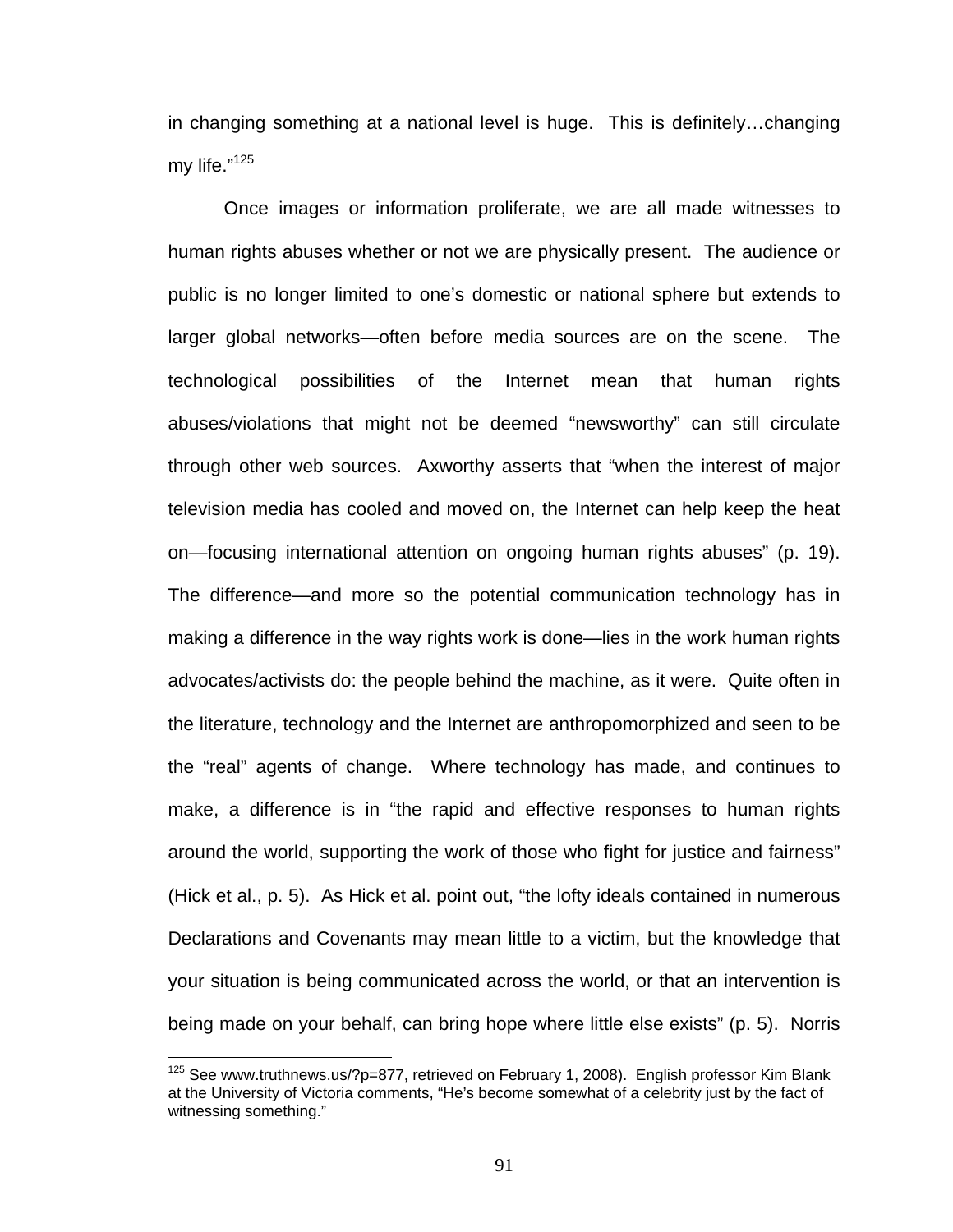(2001) echoes this sentiment by noting the role of the Internet "as a force for human rights, providing a global platform for opposition movements challenging autocratic regimes and military dictatorships, despite government attempts to restrict access in countries like China and Cuba" (p. 9).<sup>126</sup> Perhaps knowing that there are global witnesses to the suffering of others becomes the power, as well as the promise, of the Internet and communication technologies.

Whether a connection exists between Internet use and political engagement is explored in a study conducted by Kwak, Poor, and Skoric (2006). This study is relevant to my project because many of these websites are premised on the assumption that anyone who enters them is concerned about human rights issues and is ready (and can be urged) to take some form of action. Kwak et al. found that the assumptions made in the general literature propose that, "with each increase in system speed and capacity, scholars have theorized a potential increase in humanity's global sensitivities" (p. 190).<sup>127</sup> The literature also suggests that the Internet, "at the international level, has helped form new types of connections, as well as new types of action" (ibid). The expansion of communities/networks, as well as their mobilization for action, is at the fore of arguments for the championing of the Internet. Kwak et al. refer to the Zapatistas in Chiapas, Mexico, and other organizations such as Greenpeace and Amnesty

 $126$  Some countries such as China have developed very sophisticated methods for limiting the exchange of information and access to sites that are perceived as a threat to the state. For example, the Chinese government blocked images of police clashing with Tibetan protesters as the 2008 Olympic torch passed through different cities. The government blocked websites containing the word "Tibet" (reported in "Digital activists target Tibet" by Jennifer Hollet at  $127$  Kwak et al. note that there is a gap in the research in terms of establishing an empirical

connection between internet use and engagement with "international affairs and communities" (p. 190).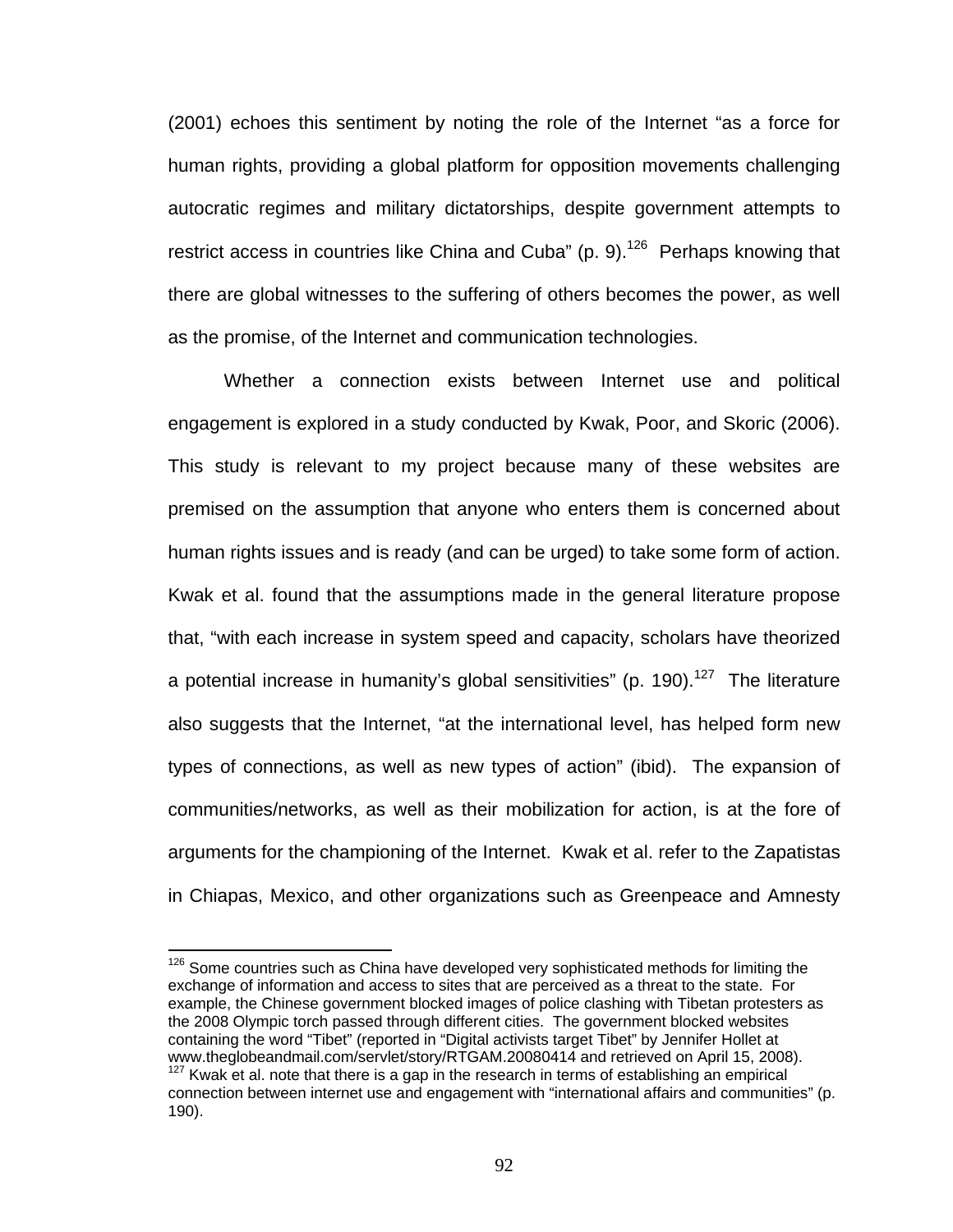International, which have used the Internet successfully "to gain global support" and expand their "global reach" (p. 191). However, Kwak et al. caution that most of the research is "anecdotal and event based," with little empirical research to support these findings. As a result, these authors conducted their study<sup>128</sup> in the hope of discovering whether there is in fact a connection between internet use and "engagement with international affairs, such as knowledge on international issues, a sense of attachment to the international community, and participation in international events" (p.  $194$ ).<sup>129</sup>

Although Kwak et al. were unable "to establish the causal effects of the Internet international use," several of their findings are relevant to this present study because the Internet and communications technology are embraced by the rights community as new tools to disseminate information, raise awareness, and mobilize audiences into action (p. 208). Their study measured "three categories of criterion variables that represent individuals' engagement with international affairs and community: international political knowledge, international community attachment, and international participation" (p. 196). Using "hierarchical

<sup>&</sup>lt;sup>128</sup> Their sample was comprised of 389 adults in Ann Arbor, Michigan and nearby townships and was "conducted as a class project of an upper-level theory-methodology course" (p. 195). Participants had several choices available to them: web, mail, or telephone survey, "yielding an interview rate of 66.5% (Web=65.8%; telephone=59.6%; mail=71.8%)" (196). Kwak et al used the U.S. Census Bureau's 2003 American Community Survey (ACS) to compare to their sample and found that the "key demographic characteristics of the sample resemble the profiles of the local population figures reported" in the ACS in terms of median age and household income (p. 196). There were a few notable exceptions: a higher proportion of women participated, compared to the ACS figures, and participants had a higher level of educational attainment than the Bureau's numbers (p. 196). Additionally, "the Web respondents were younger and higher educated than the respondents of the other modes. There was a greater proportion of female respondents for the Web survey than for the mail survey" (p. 196).

 $129$  These authors also locate their research in the context of diminished coverage of international news "in traditional U.S. media" (p. 192). This is an important point because the literature they explore shows a positive correlation between frequent exposure to international news and "favourable opinions" of other countries (ibid). What they found instead is that coverage of international affairs tends to be "sensational and conflict-driven" (ibid).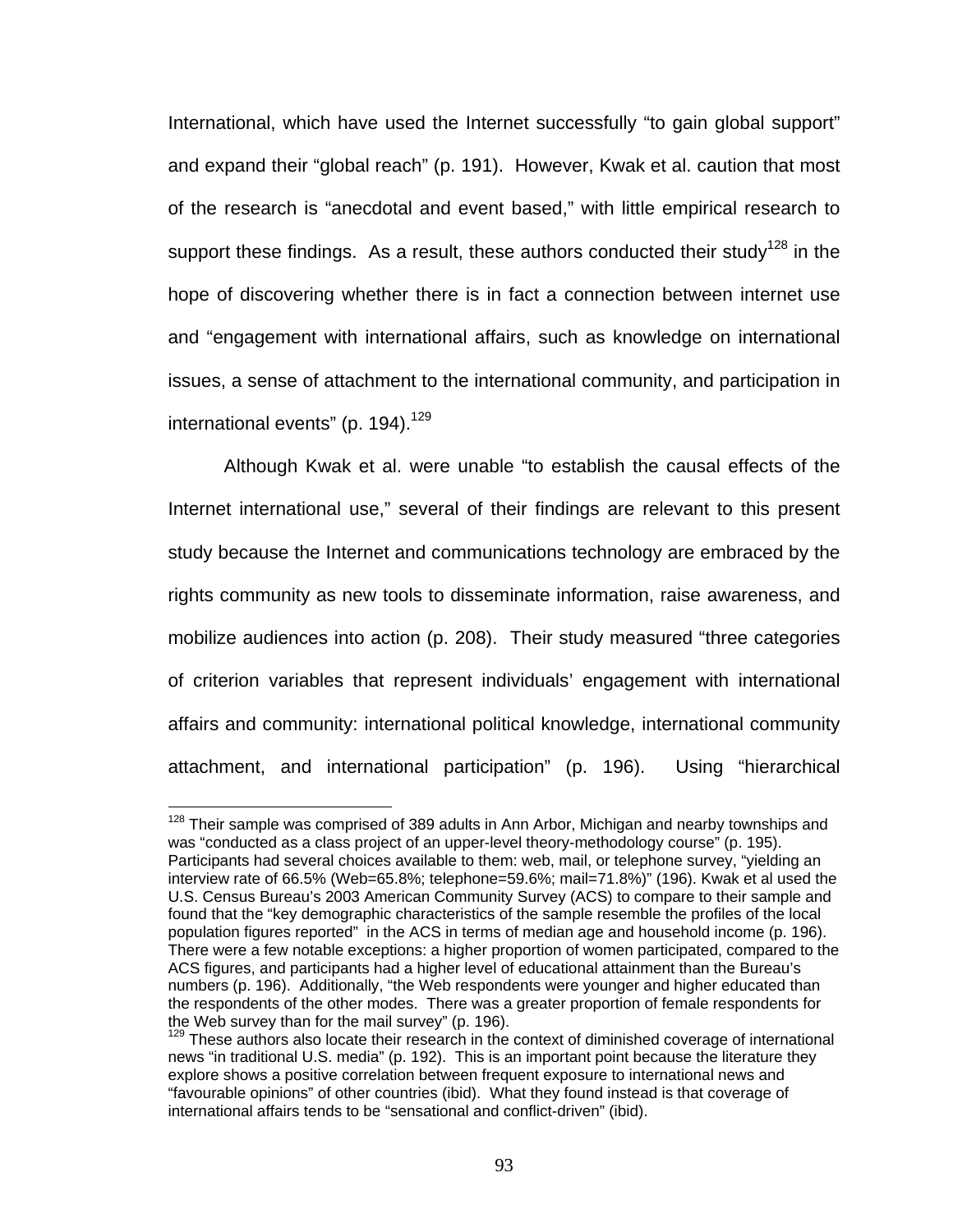regression analyses," these authors found that Internet use was a higher predictor for international engagement than traditional media, namely, "newspaper or television" (p. 201). Age was also correlated to Internet use and international participation: "younger respondents tended to have a greater willingness to take part in international events" (p. 202).<sup>130</sup> Based on their overall findings, these authors were able to support their hypothesis that the Internet "connects individuals to the international community by helping them increase their knowledge of the world, facilitating their sense of belonging to the greater world, and motivating them to participate in international events and foreign volunteer opportunities" (pp. 206-207). Kwak et al point out, however, that more research is needed in the area of "international engagement, let alone the Internet" (p. 208).<sup>131</sup> These authors also provide several caveats relating to their study: they note it has limited generalizability, and they are aware that contextual factors need to be examined further, specifically the "quality of international news in local media, opportunities for involvement in international events that are available in one's community, and the composition of the local population with respect to the diversity of national origins" (p. 208). Generally, the Internet provides access to users who are already interested in international news and

<sup>&</sup>lt;sup>130</sup> Kwak et al. found a "positive relation between television international news use and international political knowledge existed only among the older respondents" (p. 203). In contrast, "the Internet, as compared to television, was more useful to younger respondents in their understanding of international affairs" (ibid).

<sup>&</sup>lt;sup>131</sup> Kwak et al. suggest that "future research may continue to contribute to the literature by analyzing the phenomenon using diverse perspectives and methodologies. Systematic research on organizational use of the Internet as a global communication tool or in-depth interviews of Internet users who are active in cross-national interactions on the Internet would be of help in understanding this interesting and important phenomenon. In addition, content analyses that allow a systematic comparison of information and news between the Internet and traditional media would be useful for advancing knowledge in this topic" (p. 208).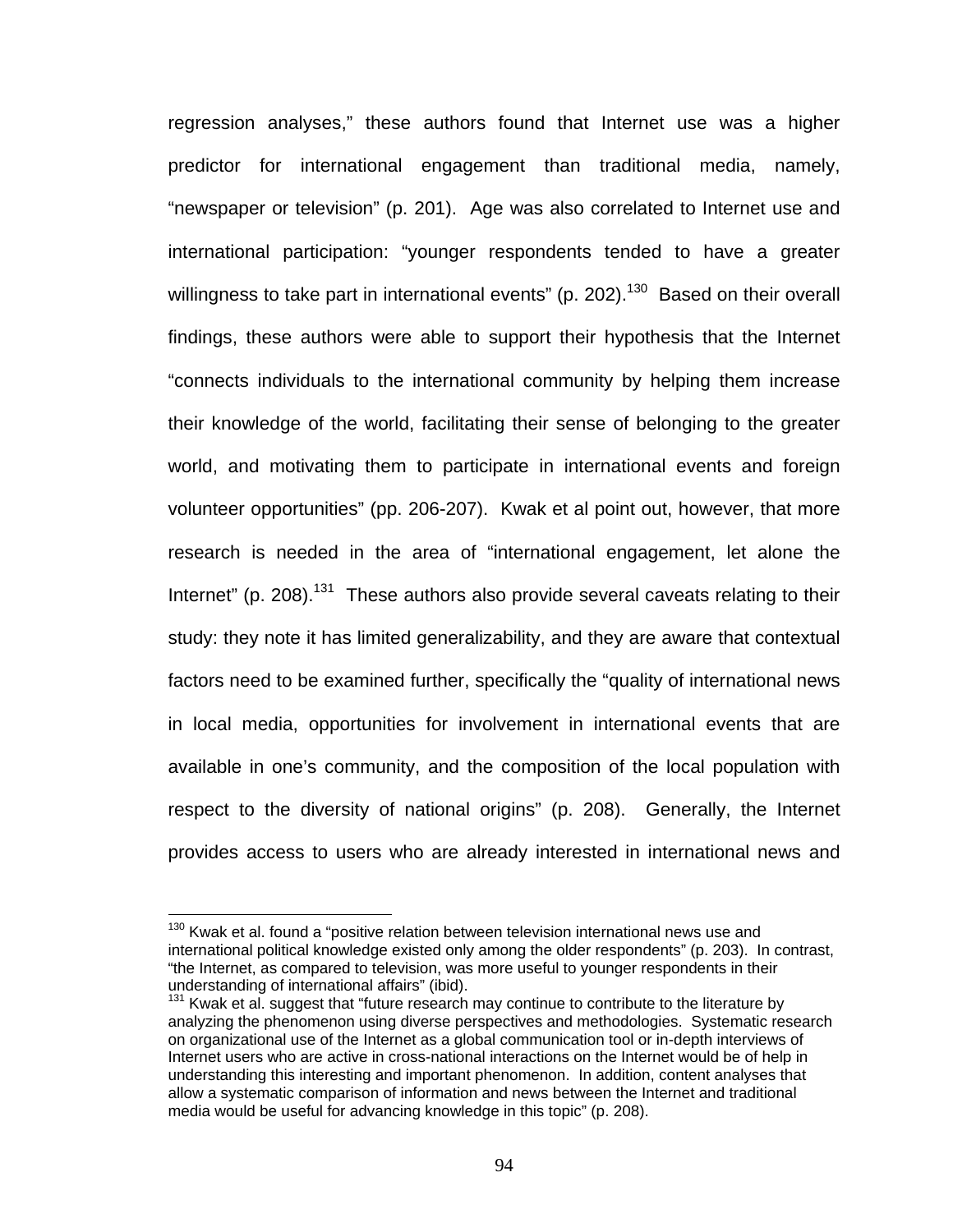events, particularly when local media provides little or no coverage of these events (p. 208). These others propose that "fostering international engagement may be one of the main functions of the Internet" (p. 207).

I suggest that "international engagement" is connected to an individual's sense of participating in a global community. Technology offers this utopian vision of community, (global) citizenship, and communication in the sense that we are all connected virtually through various networks. Where the telephone once transcended geographical boundaries with AT&T offering clients the opportunity to "reach out and touch someone,"132 new communication and video technology (the webcam and email for example) have remediated earlier forms of communication<sup>133</sup> and improved modes for connecting with others globally. Drawing on these promises, human rights organizations build on, and appeal to, our (inter)connectedness on a human level, using technology to transform us into both eyewitnesses to the suffering and human rights violations of others as well as I-witnesses, which I argue is the shift, or transformation, made possible when audiences feel compelled to act and seek change through their actions. The possibility of using this technology to invest an ethical dimension into the virtual encounter remains the challenge facing web-based human rights organizations.

 $132$  This famous slogan was created for AT&T's print and television campaign in 1979 and reemerged as the simplified "reach out," building on brand recognition, in their 2003 campaign to promote their wireless services. See www.porticus.org/bell/bellsystem-ads-1.html (retrieved on January 25, 2008).

<sup>&</sup>lt;sup>133</sup> Norris reminds us, however, of "the continuing social inequalities in the distribution of older technologies such as cable and satellite TV, and even the household telephone," which "suggests that some residual inequalities are unlikely to disappear completely in access to personal home computers and Internet connections" (p. 235).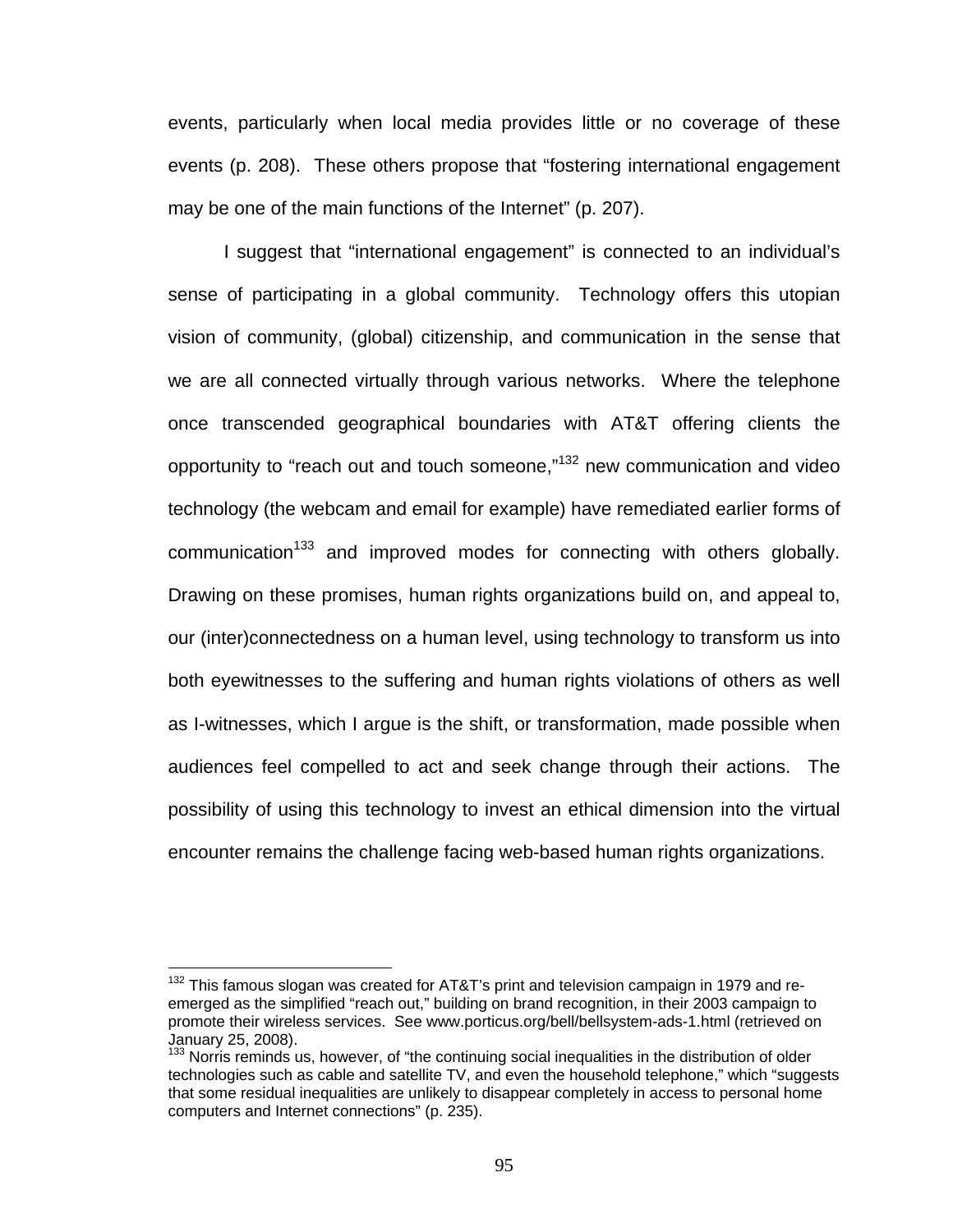# VIRTUAL EMPATHY: THE NEXT BEST THING

Human rights organizations face the ethical challenge of constructing appeals that draw on an individual's sense of connectedness to others, as well as her moral sensibilities<sup>134</sup> in the hope of invoking empathy and action. Not only are older media and experiences remediated, so is the "self," according to Bolter and Gruisin (1999). The "remediated self," which Bolter and Gruisin also refer to as the "hypermediated self," is "a network of affiliations, which are constantly shifting" (p. 232). Further, this "networked self is made up both of that self that is doing the networking and the various selves that are presented on the network" (p. 233). With each network, or virtual and imagined community,  $135$  the "mediated self" enters and becomes a member. One can argue that a sense of connectedness to others in that community is established in much the same ways as actual, or embodied, communities. Agre's (1997) position is that computing is "something that people do as part of extended social networks," even as individuals sit independently at their computers (p. 243). The challenge then is to see computing as both an individual and "collective activity" (ibid). In this sense, the Internet extends and expands the networks to which individuals can belong.

Bolter and Gruisin suggest that, because users can inhabit different perspectives and points of view, "virtual empathy," a "common narrative strategy" found in film and television, becomes possible (p. 246). These authors add that

 $134$  Rhoda E. Howard (1995) contends that "human rights are a modern secular version of our societal need to have overriding, inviolable principles of morality. Whatever their origin, either in God's command or in the mind of humankind, human rights exist as a strong set of normative principles influencing the actions both of states and of citizens" (p. 15).

 $135$  Coate, in Agre and Schuler (1997), cautions that community is not a "monolithic" entity but "a commons that is made up of a bundle of smaller 'communities of interest'" (p. 173).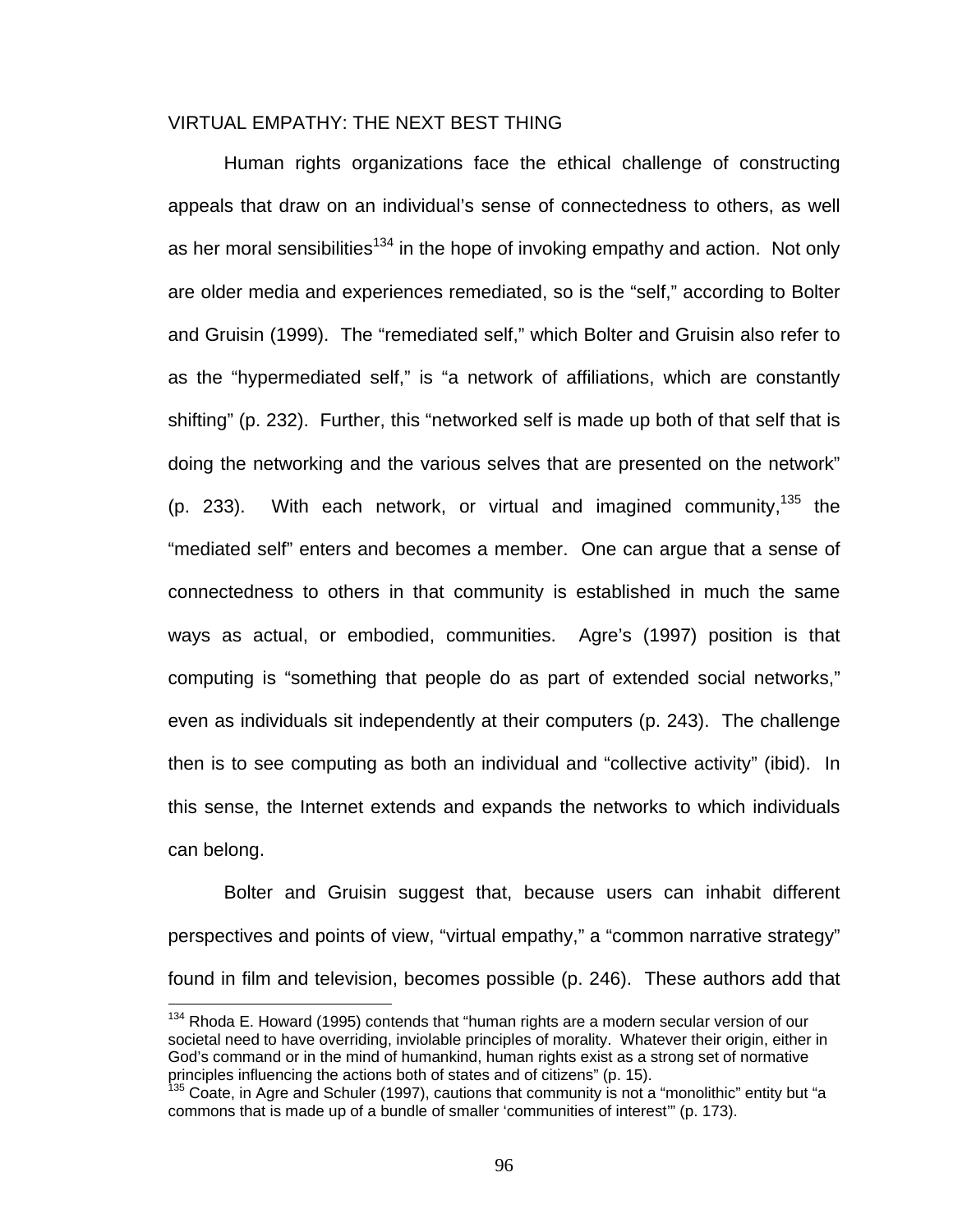"empathy is so highly regarded as a means of knowing presumably because empathy is everything traditional Enlightenment was not: immediate, embodied, emotional, and culturally determined" (p. 246). These authors suggest that technology opens onto a "windowed" world linked to a multiplicity of perspectives and points of view. In the absence of face-to-face encounters, virtual encounters, it can be argued, become "the next best thing." Claims made in the name of remediation and reform hinge on the promises inherent in technology: with improved modes of communication comes the opportunity for membership in on-line communities that are as strong as off-line ones. In relation to human rights, the notion of a community of citizens concerned about the rights and welfare of others, as discussed in Chapter 2, is one of its central visions: "the modern community is a community of obligation to strangers as well as friends. The citizen possessed of a sense of obligation to others does not confine that obligation to her family, kin and clan" (Howard, 1995, p. 121). By extension, those individuals who are compelled to act in defence of human rights in the online world are most likely, though not exclusively, those who are socially aware and active in their off-line worlds. Kwak et al. (2006) make a similar point: "it is quite plausible" that those who are already interested in international news are 'drawn' to the Internet" (p. 208).

To conclude, new communication technologies remediate and transform "witnessing" practices. These technological forms substitute the need for physical presence and proximity in order for one to become a witness: one can witness virtually and vicariously what is going on elsewhere. In this way, anyone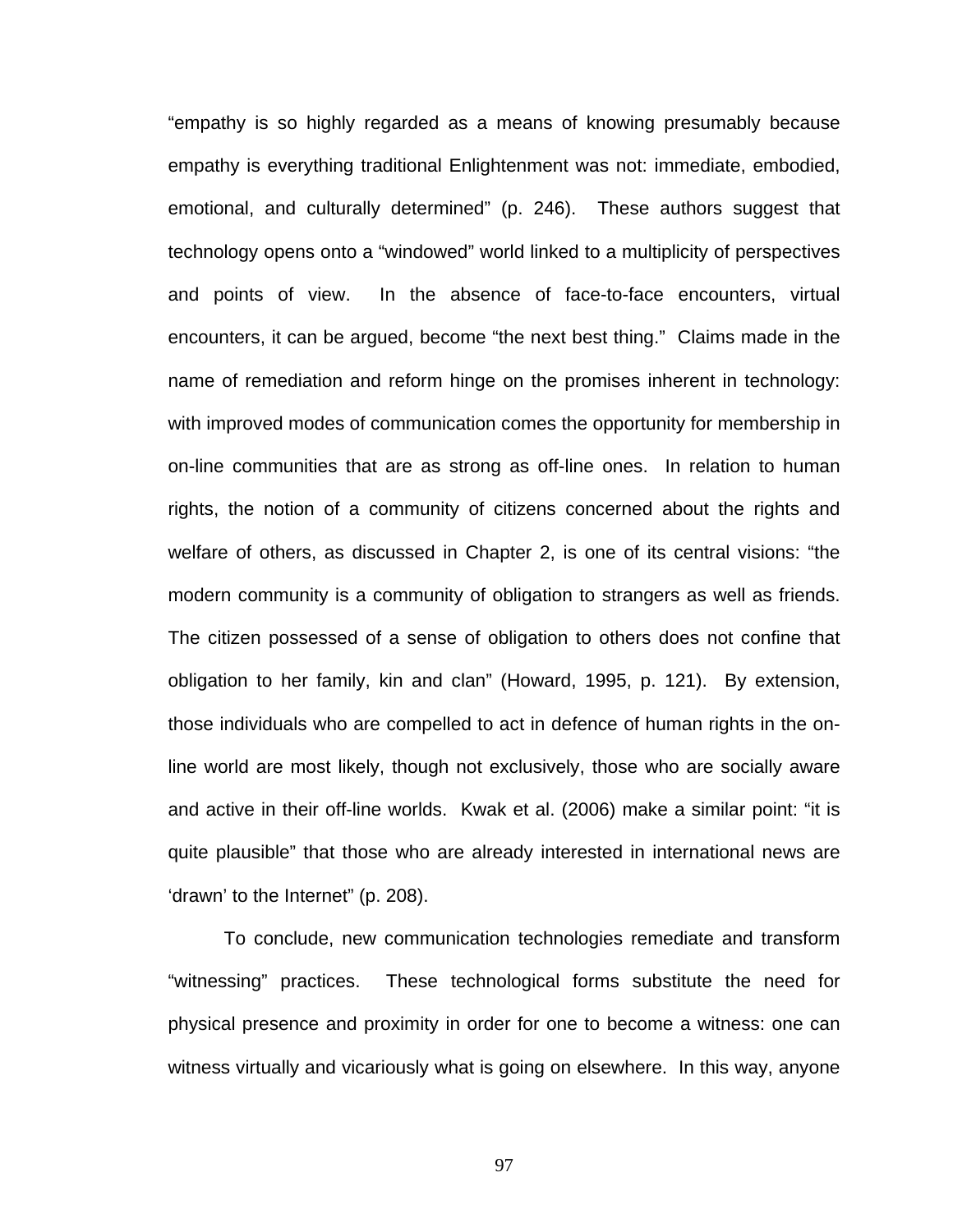can potentially become a virtual (eye)witness who learns about injustices locally and globally through various media sources and human rights organizations. As a vicarious witness, one witnesses others' bearing witness to their experiences. The possibility also exists, as I outline in Chapter 2, for the transformation of the individual in this "witnessing" moment from a passive to engaged I-witness who seeks action on behalf of others: signing and circulating petitions, making donations, volunteering, or simply sharing information with others. Technology thus enables the viral spread of witnessing practices to others who have access to computers. With these ideas in mind, I turn to the rationale for my selection of websites that embrace, in varying degrees, both the promises and potential of witnessing, and I identify how witnessing informs their different agendas.

#### SECTION II: RESEARCH DESIGN: RATIONALE AND CONSIDERATIONS

A necessary and central goal of human rights organizations, I argue, is to transform their constituents into aware/engaged witnesses who, based on a shared sense of global moral and political community, can be mobilized to assist those in need. My interest in this research project lies in the exploration of the range of modalities and articulations of "witnessing" and the ways in which human rights organizations utilize new digital technology to advocate on behalf of others. The sampling strategy I employed was purposive. Ritchie, Lewis, and Elam (2003) observe that "the sample units are chosen because they have particular features or characteristics which will enable detailed exploration and understanding of the central themes and puzzles which the researcher wishes to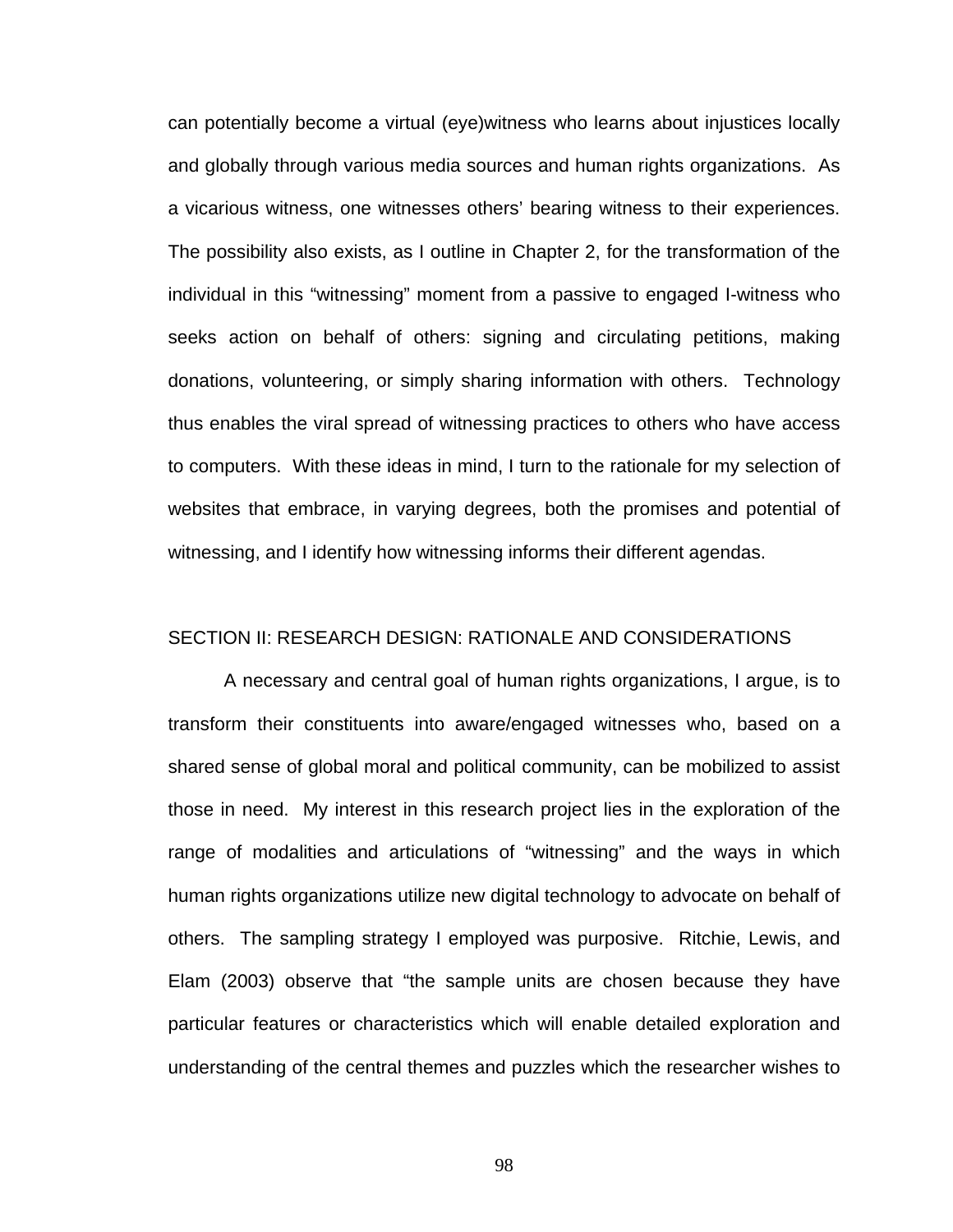study" (p. 78). These three websites illustrate different aspects of witnessing, fulfilling the two primary aims of purposive sampling as described by Ritchie, Lewis, and Elam (2003): "The first is to ensure that all the key constituencies of relevance to the subject matter are covered. The second is to ensure that, within each of the key criteria, some diversity is included so that the impact of the characteristic covered can be explored" (ibid). This aspect of diverse and multiple perspectives of a phenomenon are addressed in this study as witness.org, International Justice Mission, and the Witnessing Project are representative, and symbolic, of "witnessing" models or exemplars. The selection criteria reflect the general aims of this study: 1) witnessing, however conceived of, is explicitly adopted by these websites; 2) these sites reflect a human rights agenda and/or address injustice, abuse or violence; and 3) they must be available online. These websites are also illustrative of the democratizing potential of witnessing in a human rights context, in that technology makes access to information and forms of participation possible for digital activists and, more generally, "netizens."<sup>136</sup> The instrumental role technology plays is mentioned explicitly only by witness.org—and to a lesser extent by IJM as a tool that aids in investigative strategies—but all three sites embrace technology as a way of enhancing their work, whether it is used for rapidly disseminating information about campaigns and seeking support, educating audiences about various issues, presenting options for involvement, or creating archival records and resources.

 $136$  Zittrain (2008) describes "netizens" as not "simply consumers" but individuals who "also see themselves as participants in the shaping of a generative space" (p. D3 of a review by Darin Barney in "Netizens of the world, unite," in June 7, 2008 edition of *The Globe and Mail*).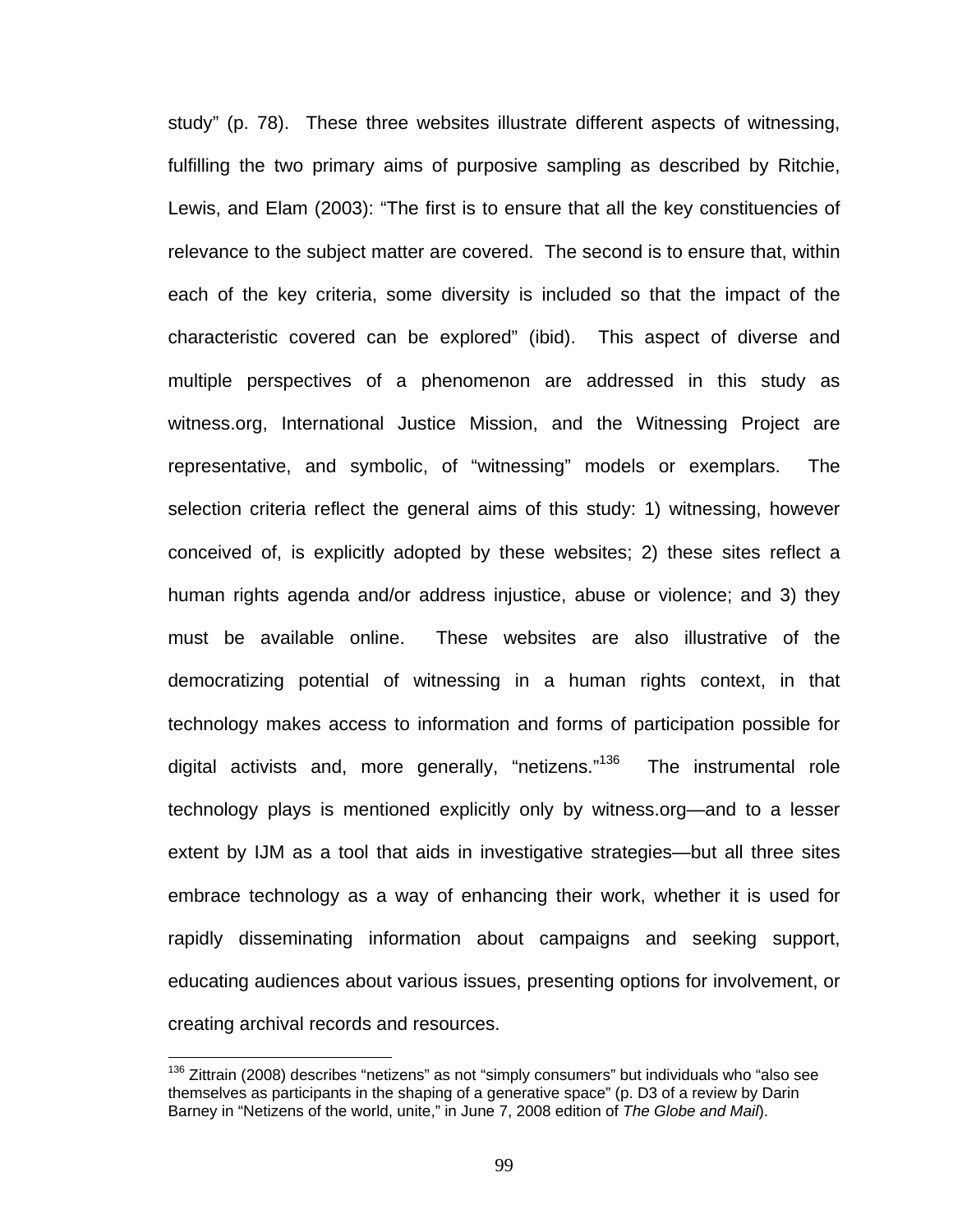## INTRODUCTION TO THE RESEARCH SITES: DESCRIPTION AND METHODOLOGICAL APPROACH

My initial interest in this research began with witness.org, a site I discovered several years ago while researching materials for a project on the International Criminal Court. Incorporating a rights-based agenda and explicitly embracing video and communications technology, witness.org seeks to empower grassroots activists by arming them with video cameras. The lens of the camera (an extension of the eyewitness) bears visual testimony to human rights abuses. Basing their early work on the premise that "seeing is believing," with the explicit objective of transforming visitors to their site into (eye)witnesses to human rights abuses, witness.org provides video documentary evidence to expose many such abuses in various countries. International Justice Mission (ijm.org) takes an altogether different approach. This Christian-based organization employs both a legal and religious framework in describing its approach to human rights work. Witnessing in this context translates into heeding Christ's command to seek justice on behalf of the oppressed. Accepting referrals from Christian missions already in the field, as well as other Christian-based human rights organizations, ijm.org investigates and works with local authorities to bring perpetrators to justice when possible and to seek compensation for victims.

Interested in the rich thematic possibilities of these websites, I expanded my search to include the Witnessing Project (witnessingproject.org). This website addresses the harmful and cumulative impact of witnessing violence (both directly and indirectly), which registers as "common shock": the biological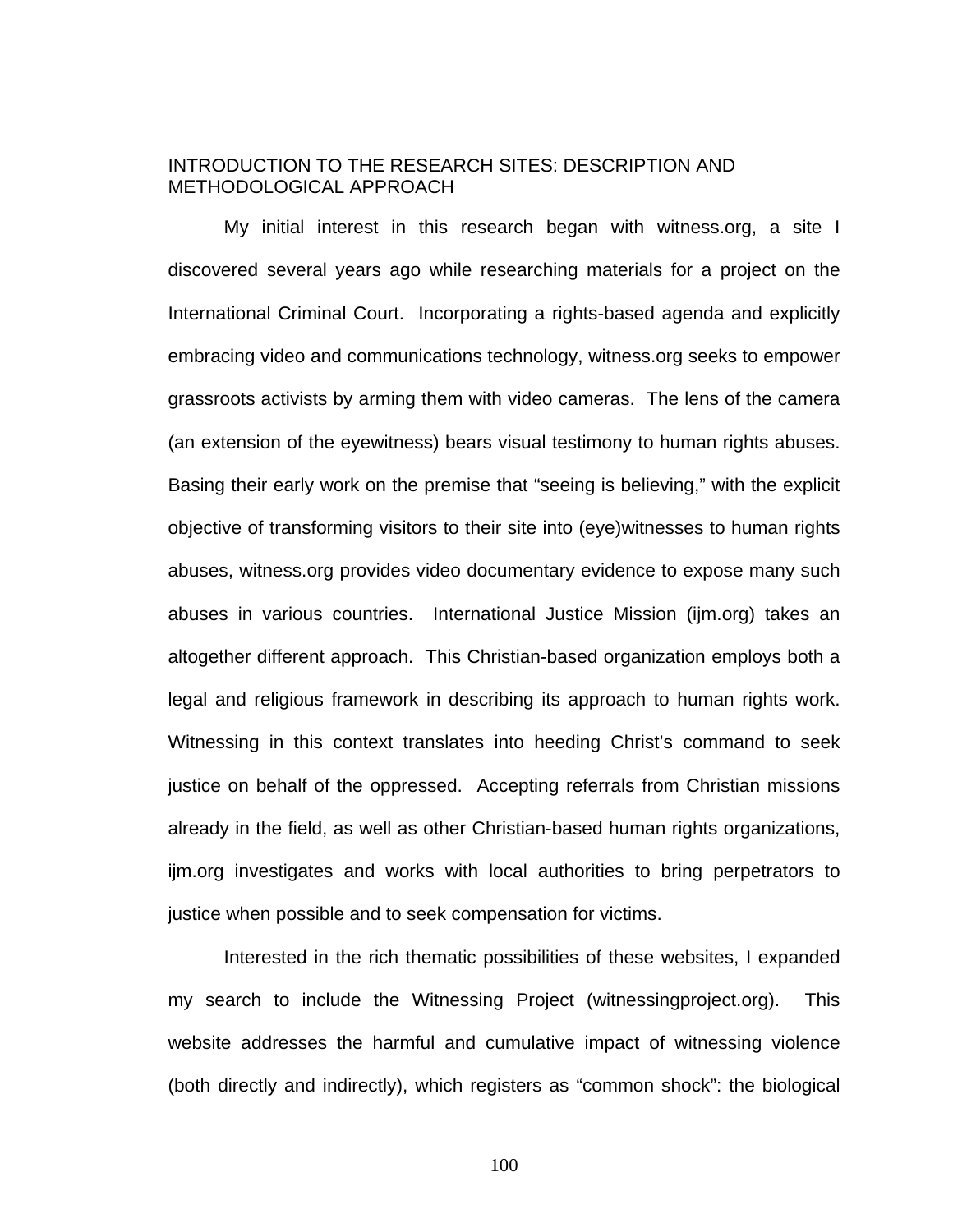and psychological responses an individual experiences. The term "common shock" applies to direct witnesses as well as to vicarious witnesses who experience secondary traumatization from their exposure to violence—whether from viewing or coming to know about traumatic events: 9/11 comes to mind, though there is no shortage of global examples of war and atrocities. The Witnessing Project, unlike the other two sites, is not involved in human rights advocacy, but it does offer a template for transformation, in this case a therapeutic one, from passive witness into an active and engaged witness. The following is a descriptive summary of the work each organization is involved in as well as how each employs witnessing practices.

| Websites              | Description of organization's activities                                                                                                                                                                                                                                                                                                         |
|-----------------------|--------------------------------------------------------------------------------------------------------------------------------------------------------------------------------------------------------------------------------------------------------------------------------------------------------------------------------------------------|
| witness.org           | Provides video cameras to grassroots activists (primary<br>eyewitnesses) to record visual evidence of human rights abuses<br>and expose injustice (to virtual witnesses). Raw footage and<br>documentaries are accessible online.                                                                                                                |
| ijm.org               | Seeks justice for the oppressed/marginalized using a legal and<br>theological framework where witnessing involves following<br>Christ's example/teachings. Casework and videos are available<br>online.                                                                                                                                          |
| witnessingproject.org | Offers a model for those harmed (directly and indirectly) by<br>witnessing violence and violations to be transformed from<br>passive, unaware witnesses to intentional and empowered<br>witnesses. An online archive of narratives is available where<br>individuals share experiences of the different witness positions<br>they have occupied. |

*Table 1 - Description of websites and what they do* 

Employing a case study approach allows the researcher to focus on and understand "what the selected case does—its activity, its functioning" (Stake, 2005, p. 452). Stake explains that "a case study is both a process of inquiry about the case and the product of that inquiry" (p. 444). In this study, I approach witnessing as a discursive practice that has been adopted for multiple purposes by these websites. Stake uses the term "multiple case study" to describe the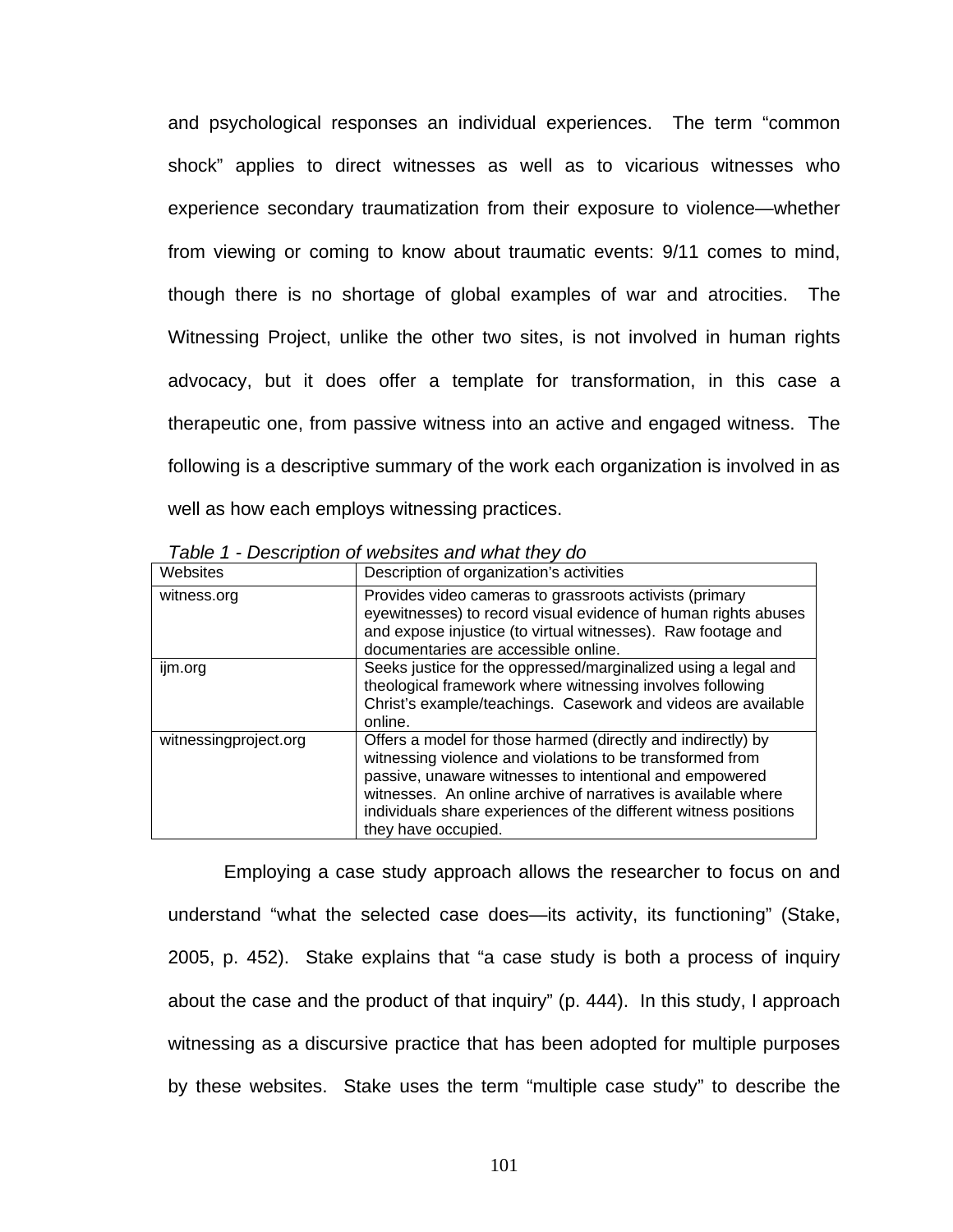interest in "a number of cases [which] may be studied jointly in order to investigate a phenomenon" (p. 445).<sup>137</sup> This investigation of "several exemplars can provide valued and trustworthy knowledge" (p. 459), while also lending "credibility" to a study through triangulation (p. 444).<sup>138</sup> Exploring how these sites employ witnessing within the context of human rights advocacy, I employed the following research questions to direct this study:

- In what ways might witnessing offer a framework for understanding human rights praxis?
- Alternately, how is human rights praxis a vehicle for witnessing practices?
- Who are constructed as witnesses?

1

• Once constituents become aware of themselves (their roles) as witnesses, what forms of action are they required to take?

By interrogating witnessing as a discursive practice, my study attempts to uncover various modalities of witnessing and to determine to what extent it offers a framework for praxis-oriented strategies of social responsibility engagement/advocacy.

To identify concepts related to witnessing strategies, themes, and patterns in the websites, I employed content analysis. Content analysis involves "…the study of existing documents, either to understand their substantive content or to illuminate deeper meanings which may be revealed by their style and coverage" (Ritchie & Lewis, 2003, p. 35). The definition of documents has since expanded to include non-traditional data such as the Internet, which Warren and Karner

 $137$  Stake explains that cases "may or may not be known in advance to manifest some common characteristic. They may be similar or dissimilar, with redundancy and variety each important. They are chosen because it is believed that understanding them will lead to better understanding, and perhaps better theorizing, about a still larger collection of cases" (p. 446).

<sup>138</sup> Golafshani (2003) refers to triangulation as "a strategy (test) for improving the validity and reliability of research or evaluation of findings" (p. 603).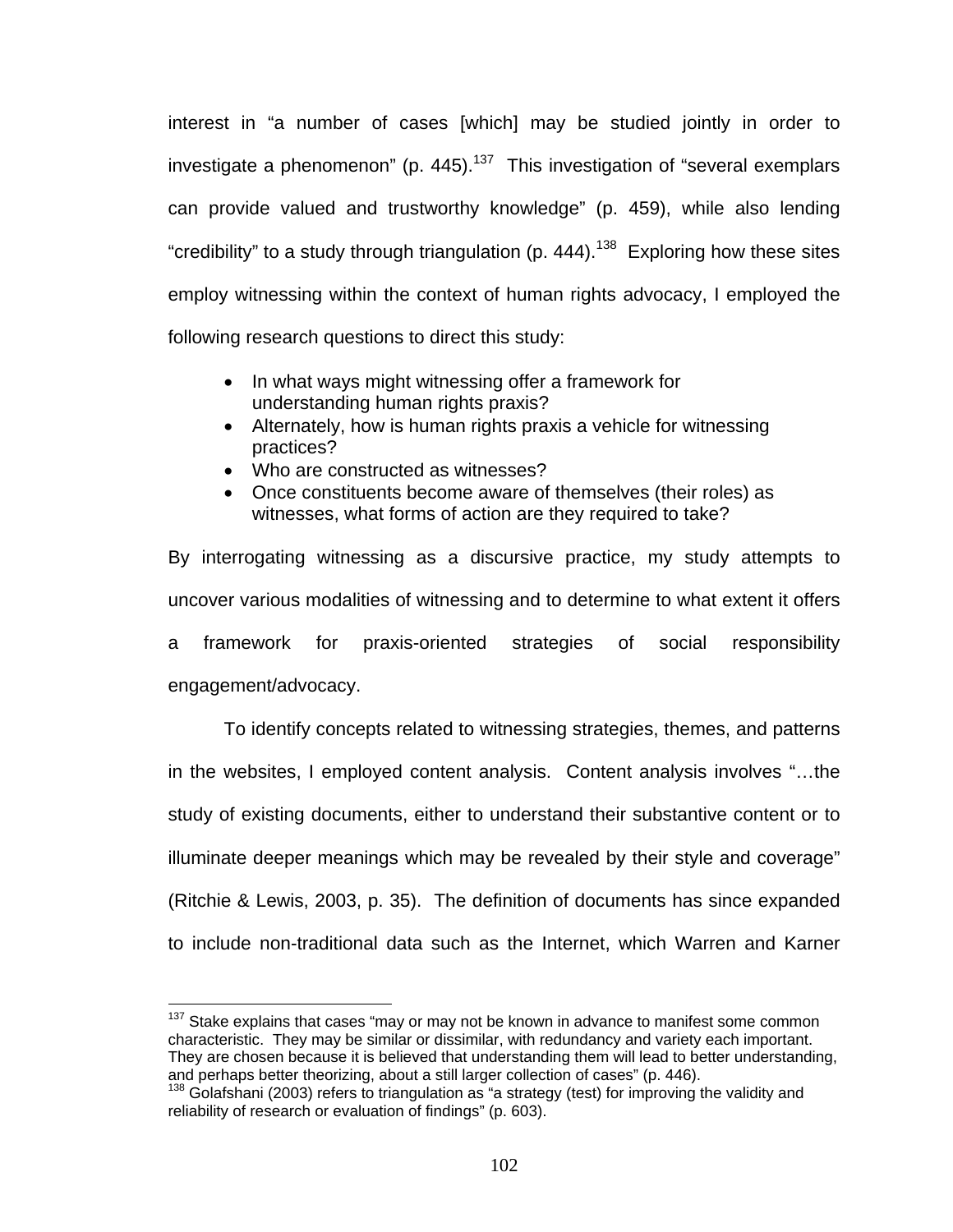"urge us to consider, and include," as a "source of cultural representations for qualitative analysis" (Warren & Karner in Faubert, 2007, p. 115). Content analysis has traditionally been employed in quantitative research for manifest approaches to coding, which is more closely associated with counting (Faubert, 2008, p. 119). Latent content analysis, in contrast, "involves an interpretative reading of the meanings of the content" (Faubert, p. 119). Both Altheide (1987) and Golafshani (2003) have provided an ethnographic slant to content analysis, where the researcher features as "the instrument" of the research in the iterative, interpretative, and interactive process of making meaning. Altheide suggests that ethnographic content analysis be "used to document and understand the communication of meaning, as well as to verify the theoretical relationships. Its distinctive characteristic is the reflexive and highly interactive nature of the investigator, concepts, data collection and analysis" (p. 68). This process of asking questions of the data, identifying recurrent thematic structures and patterns, offering explanatory accounts, and making connections to broader theoretical perspectives highlights the "inductive and deductive" aspects of ethnographic content analysis (Faubert, 2008, p. 120). This approach also draws on Glaser and Strauss's ideas of "*constant discovery* and *constant comparison* of relevant situations, settings, styles, images, meanings and nuances" (Altheide, p. 68, italics in original). The researcher maps "specific categories as well as narrative descriptions" of themes and relationships in the data (p. 74).

To begin my analysis of the data, I adopted the iterative process outlined by Spencer, Ritchie and O'Connor (2003) in their "analytic hierarchy," which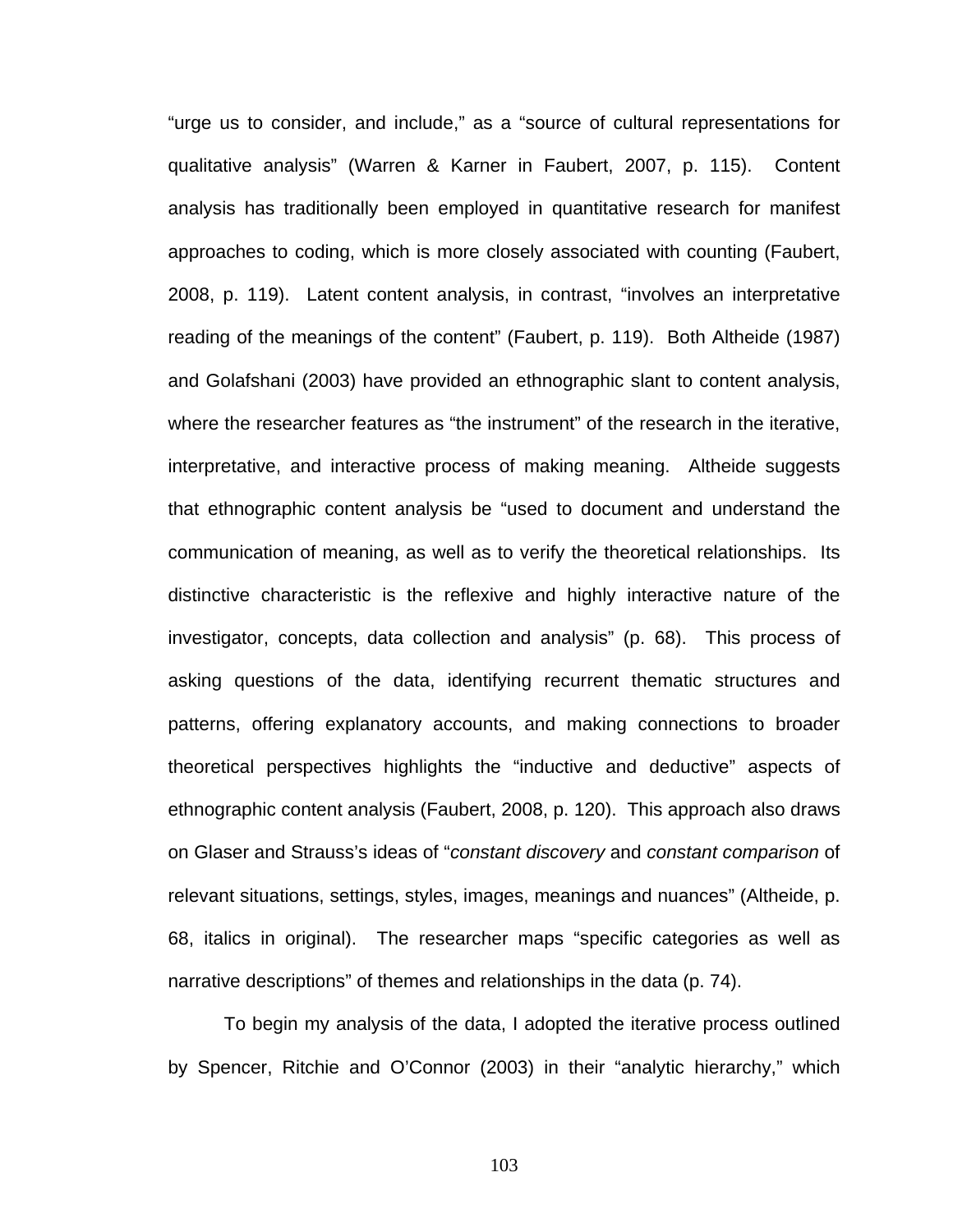outlines the various stages of qualitative analysis. It is a heuristic designed to guide the researcher from the initial stage of managing and interpreting the raw data into thematic and conceptual categories and later to develop explanatory accounts, both within and between case comparisons (p. 210). The "analytic hierarchy" is composed of a "series of 'viewing platforms'" and provides a framework for deriving meaning from data (p. 213). The iterative process is nonlinear and allows for flexible movement along the ladder (ibid). The analytic process is characterized by three stages: the first is data management. Spencer, Ritchie, and O'Connor suggest breaking apart the raw data to discover core themes and concepts (p. 204). At this stage, the raw data is labelled, sorted, and synthesized. I began by employing a line-by-line analysis of the textual and visual content<sup>139</sup> of the websites, a form of "open coding." Strauss and Corbin (1998) describe "open coding" as "the analytic process through which concepts are identified and their properties and dimensions are discovered in the data" (p. 101). I began by familiarizing myself with the textual content and dominant images, for example, logos, contained in the websites. Specifically, I devised a draft protocol of categories of interest that included both my initial assumptions, which I revised and revisited throughout the analytic process, and concepts I

<sup>&</sup>lt;sup>139</sup> For the purpose of this analysis, I am referring to content rather simplistically, but am by no means suggesting that the content found on websites consists of "unimodal" e-books. As Landow (1992) points out in his early work, the "hypertext" is "composed of blocks of words (or images) linked electronically by multiple paths, chains, or trails in an open-ended, perpetually unfinished textuality described by the terms link, node, network, web, and path" (p. 3). Further, "anyone who uses hypertext makes his or her interests the de facto organizing principle (or center) for the investigation of the moment" (p. 12). In this sense, my focus on specific chunks of content reflect my interests in mapping out a narrative strategy that makes sense of the texts and images in these sites and are not meant to suggest that this is a linear reading of text that is organized along the principles of a beginning, middle, and end.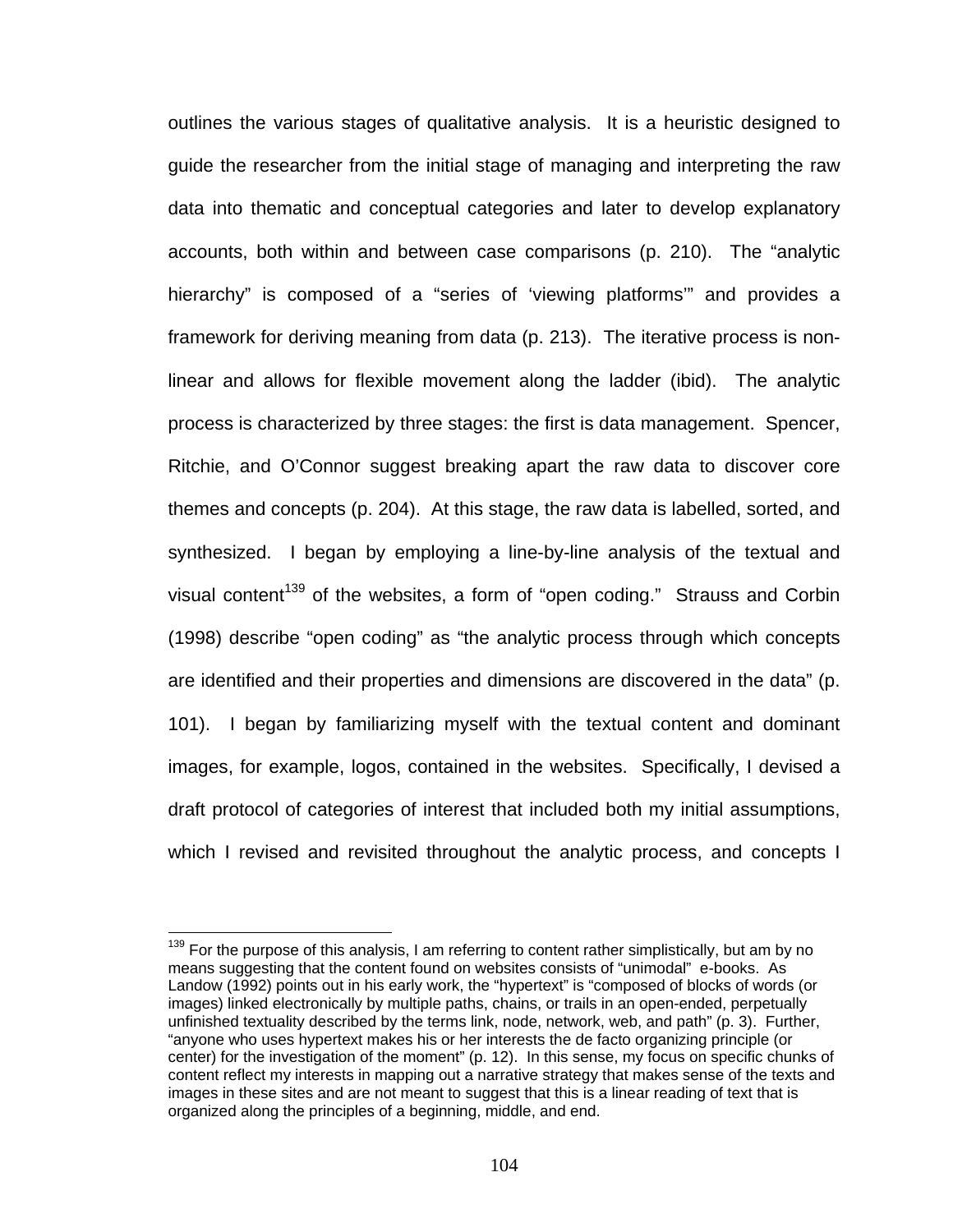identified within the first site I analyzed. My initial review of the websites yielded the following concepts or categories:

- references to truth, justice
- the significance of human rights
- education
- action/advocacy/mobilization
- a public record/evidence

In the case of witness.org, the first website I analyzed, I began with recurring and salient themes that were repeated throughout the website. The first theme was that of eyes; the logo contained two pairs of eyes: one open, the other closed. Witness.org could thus be seen as exposing and opening unaware and unseeing eyes to injustice. The concept of vision—physical and moral guided this strand of thematic categories that included becoming aware and gaining knowledge. Witness.org builds on the sense of sight through its use of the phrase "made you look," with two other organizing principles: thinking ("made you think") and action ("made you act"). Seeing and acting/doing are inextricably linked, as summed up in the following statement: "WITNESS is a human rights program that attracts the eyes of the world and inspires those who see to act." To action/advocacy/mobilization, I added empowerment because virtual audiences, within this framework, are not intended to be passive observers of atrocity and injustice: they can become eyewitnesses who are empowered by witness.org to take action on behalf of victims, becoming activists as it were. This theme of empowerment can also be found in the role witness.org undertakes in "strengthening" and supporting local/grassroots activists who are, in turn, "empowered" to record human rights abuses.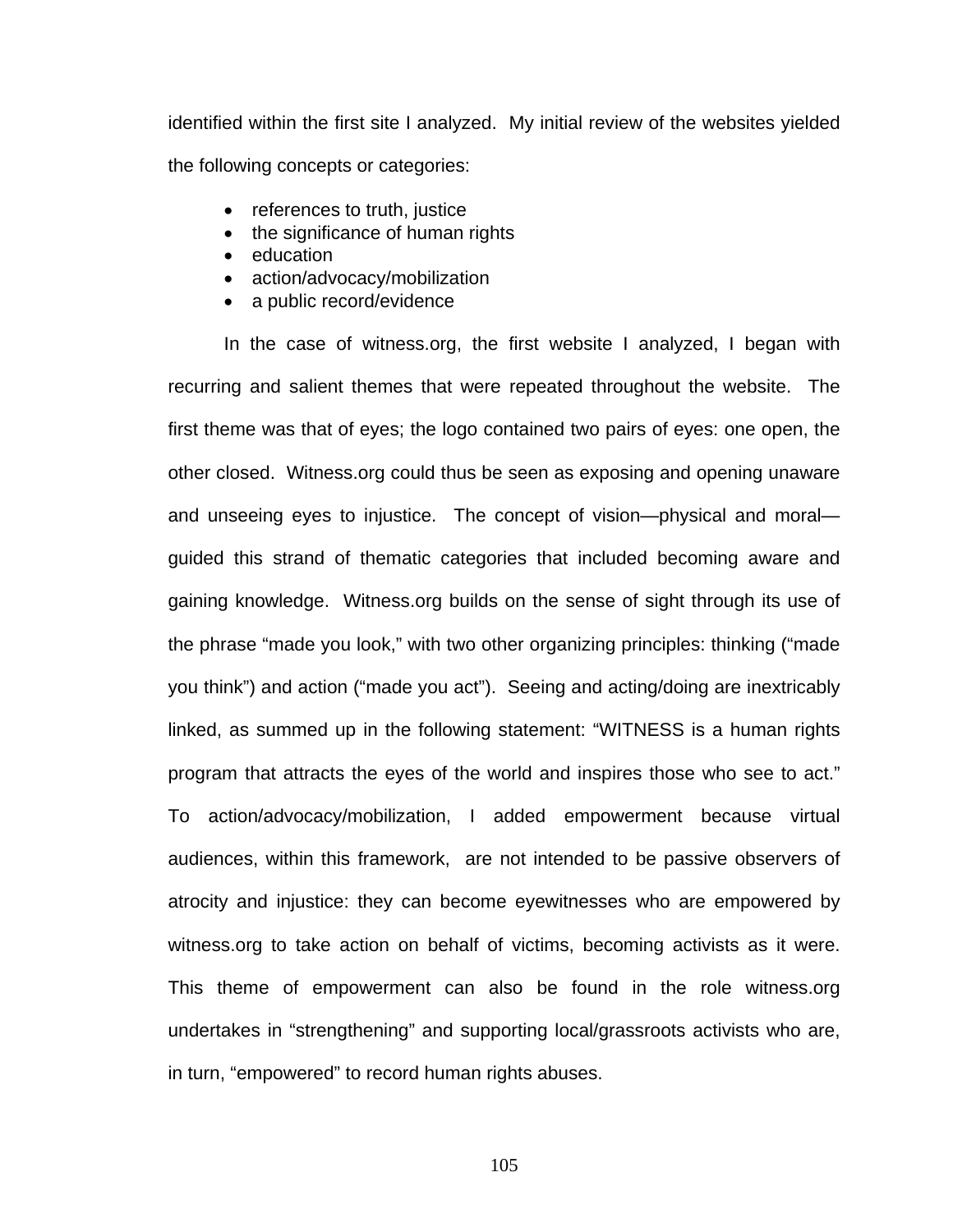Another dominant theme included technology and the creation of visual evidence. References to technology featured prominently in this site and was associated with a struggle in the defence of human rights. Technology was described as an "arsenal" in this struggle to expose injustice "as it happens," making "us all eye Witnesses to human rights violations." Technology, I propose, is embraced as a tool for its transformative potential in that it enables activists to contest the denials of government officials—as well as other powerful groups such as the police and landowners—and to produce visual evidence of injustice. By transformative, I am suggesting that through the production of evidence, witness.org has been able to change the outcomes in several situations and raise awareness of abuses on behalf of victims: footage and videos have been used "as evidence in legal proceedings; to counter-balance the official reports governments make to the UN on their human rights records; for grassroots education," and in news and web broadcasts. Visual evidence, in the form of raw footage, has also been translated into documentaries and campaigns for specific issues, many of them available on the website and easily downloaded.

At this initial stage in the analytic process, I also reduced the data in each website into manageable chunks. Data reduction allows the researcher to make sense of the "overall structure in the data" (Ritchie & Lewis, p. 202). To make sense of and to get "a handle on the data for making comparisons and connections" (p. 203), I created the following template outlining the structural layout of the websites, including what appeared to be shared characteristics. All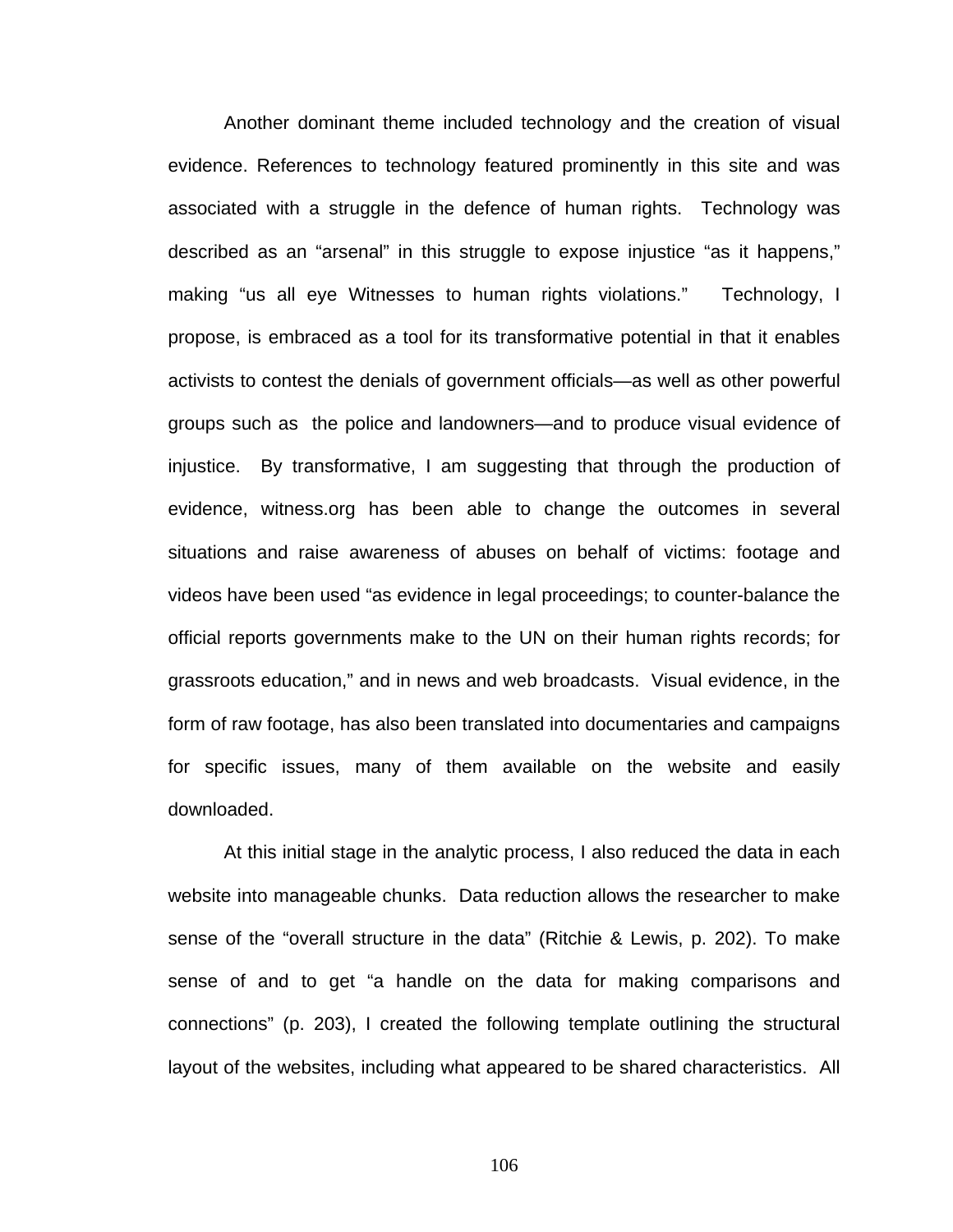three sites contained shared, overlapping organizing principles, for example, a mission statement describing the organization's purpose, usually followed by a brief summary of its history. The organizations provide descriptions of projects in which they are participating, including current campaigns, updates, and news. They all provide several options for involvement. Another interesting feature included an archive or a catalogue of past, as well as ongoing, campaigns, films, successful cases, or shared narratives. A list of publications is also available, usually with links that are easily opened and downloaded, as well as any past or upcoming appearances or events. All sites provide an educational section, which may contain resource material. Finally, the websites list their partners and affiliates and provide links to related websites.

- What we do/about us o mission statement
	- history
- Activities/projects
- Get involved/donate/act now
- Archives/catalogue/research guide
- Current campaigns/news
- Publications/videos/film
- Education/resources
- Events/appearances/teaching
- Partners/affiliates/related links

This template was a useful tool for initial data management and organization of the layout and information contained within the three websites, which facilitated connections and comparisons for this researcher.

Turning from the identification of the overall structure of the websites, I continued to examine the mission statements of each organization, mapping their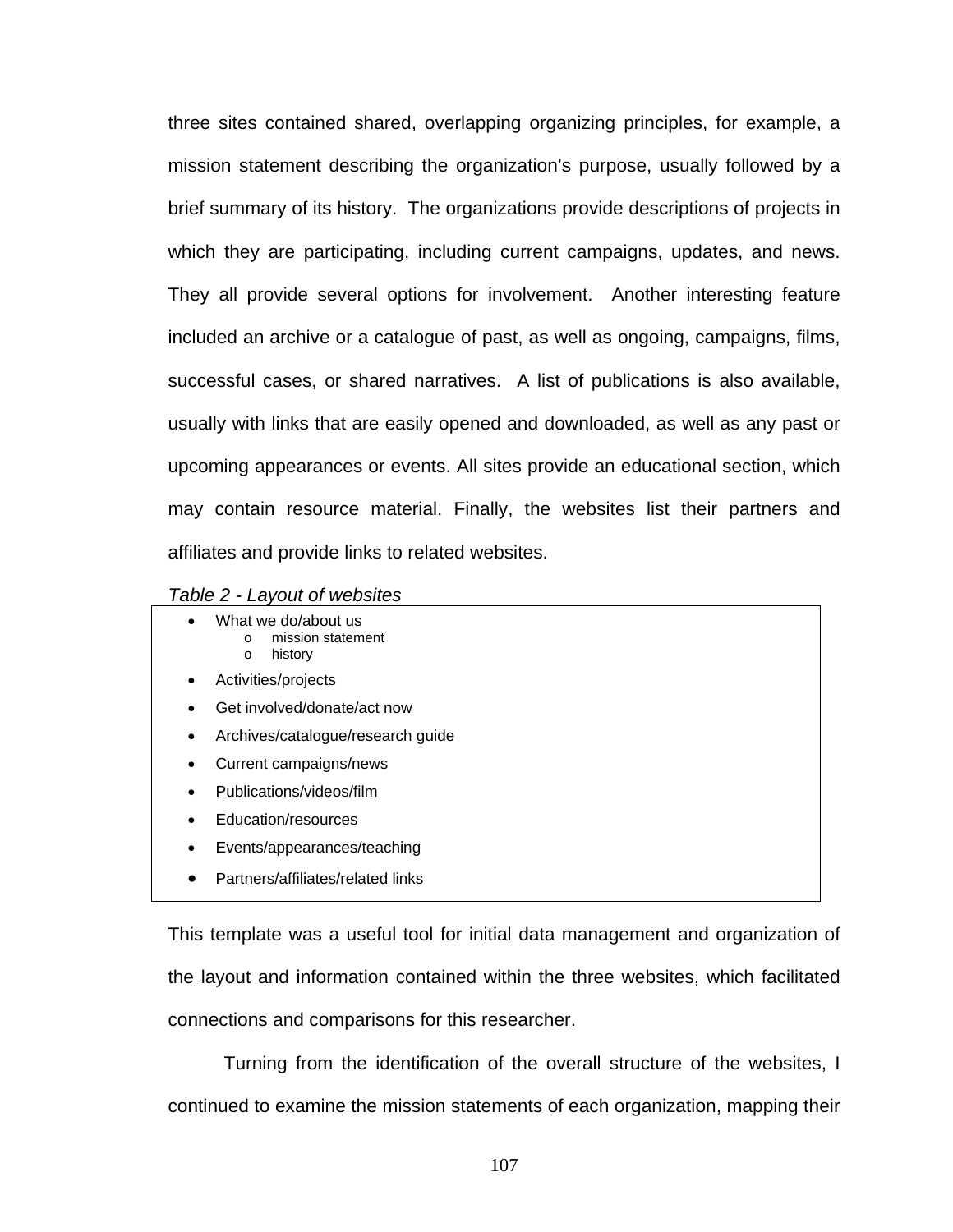narrative strategies, describing the rationale of the organization, its history, campaigns, and options for involvement. The descriptive stage is characterized by "refining and distilling more abstract concepts" with the goal of providing descriptive accounts of the data (p. 212). IJM, for example, adopts an explicit advocacy role in their mission statement: IJM "help[s] people suffering injustice and oppression who cannot rely on local authorities for relief. The agency documents and monitors conditions of abuse and oppression, educates the church and public about abuses, and mobilizes intervention on behalf of the victims." IJM intervenes in cases when local authorities or local justice fails. Their three-pronged approach to seeking justice can be summed up as follows: document (gather evidence to build their case and monitor the situation); educate (Christian and secular audiences); and mobilize (presumably their professional staff, possibly forming partnerships with local organizations, and their Christian and secular base in America). These three thematic categories—documentation, education, and mobilization—were also shared by witnesss.org, but only to a lesser extent by the Witnessing Project, its objectives are slightly different: their focus is on personal transformation and empowerment. Education, referred to as awareness, was the only shared category in this sense.

At this stage of the analytic process, Spencer et al. recommend that the researcher "revisit the original synthesized data to search for new clues, to check assumptions or to identify underlying factors" (p. 213). The researcher must also account for data that does not fit easily into some of the earlier categories that were generated. Both witness.org and IJM are interested in documenting, I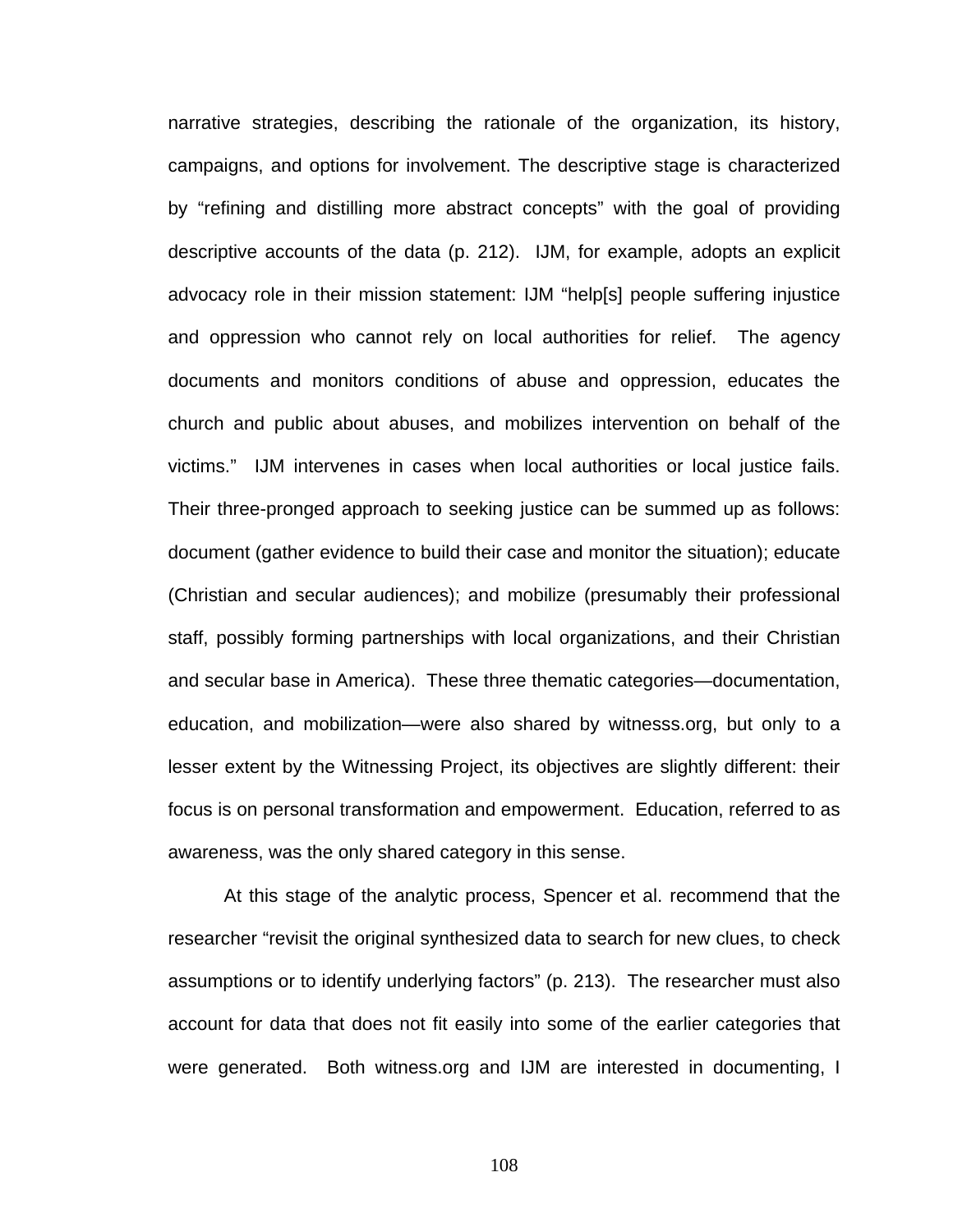suggest, past and ongoing human rights abuses and creating a public record. I constructed this category because both organizations produce evidence and documentation of abuses, which are easily accessible to visitors of the site: witness.org produces video footage, documentaries, and alerts, while IJM produces case files in legal proceedings, bulletins, news updates, and includes personal narratives from activists in the field or victims who have been rescued. Unlike witness.org and IJM, the Witnessing Project does not produce evidence of human rights abuses or provide updates about cases and conflicts. I, therefore, revised initial ideas about documentation and a public record, to which I added the more inclusive term archive, which is explicitly mentioned by the Witnessing Project. The goal of the archive is less about documenting than collecting witnessing narratives that can be accessed by visitors to the site, who can also add their own witnessing stories. The archive also functions as an educational resource for witnesses: "The intention of the archive is to create a global resource of witnesses for witnesses. We believe that the stories, anecdotes, vignettes, moments that are archived here will provide support, encouragement, hope and inspiration to readers everywhere." By continually revisiting the data and searching for new categories and themes, the researcher gets a clearer picture of the relationships and patterns in the data.

Once I completed the analysis of each site, I explored possible relationships between, and among, these themes and across all three sites. Adopting a cross-sectional analysis, I compared mission statements, as well as their history, the need for audience education and support, and how the sites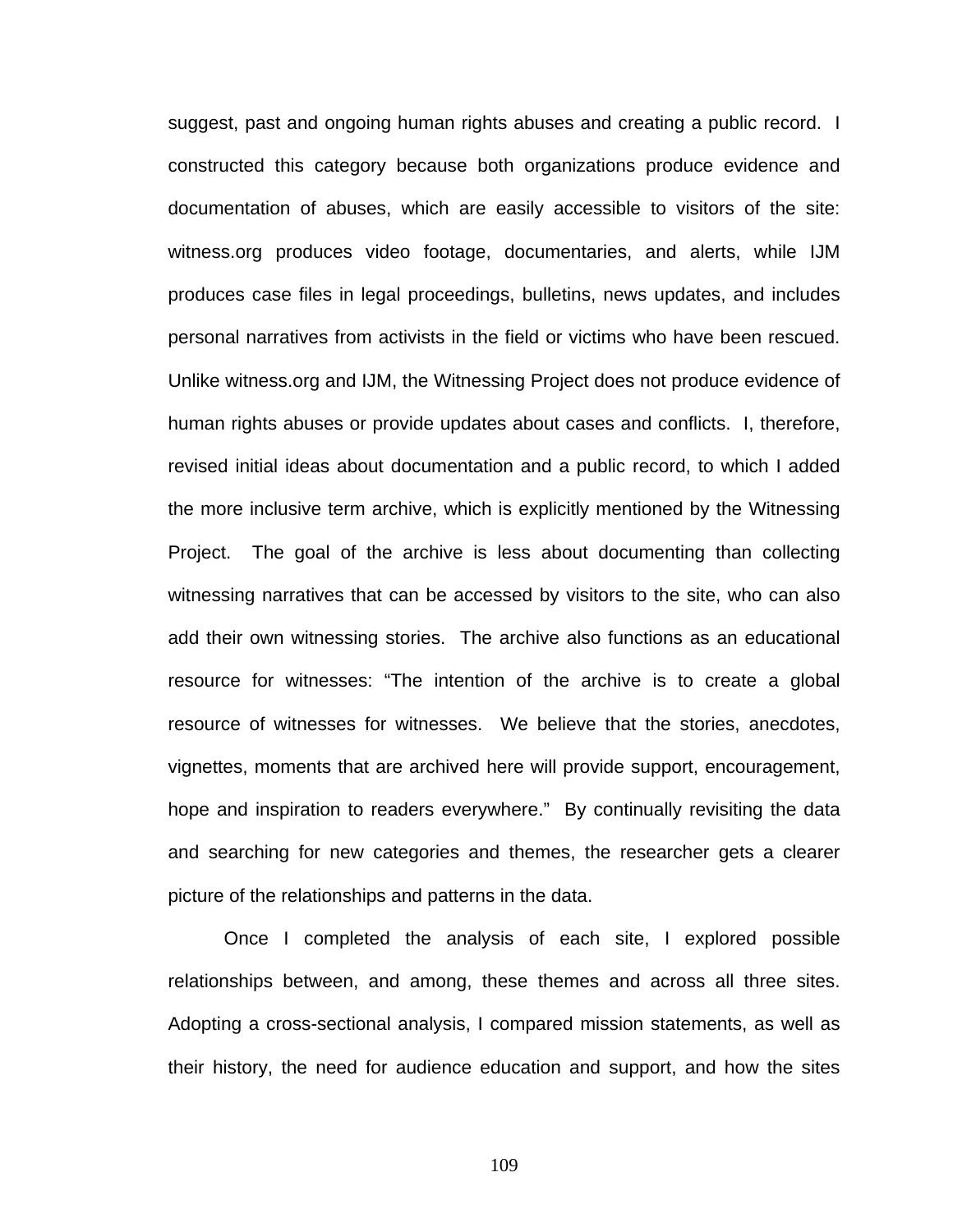addressed victims. By continuously revisiting the data and "refining categories," I constructed shared themes common to the three sites: injustice/harm and how it occurs; the central role education plays in making constituents aware of abuses; mobilization of support and possible intervention on behalf of others; the importance of documentation and the creation of a public archive; the importance of hearing victims' voices/narratives; and an ethical appeal based on one's social responsibility for others. I later added the theme of empowerment/transformation. All three websites seek, in different ways, to empower individuals to take action, by letting them know how they can effect change and make a difference in the lives of others and potentially their own, with self-transformation explicitly highlighted as the objective of the Witnessing Project. Implied within this empowerment-action dynamic, I propose, one is no longer a passive observer but an I-witness who asserts her subjectivity and agency and who takes action to defend the rights of others. Witness.org states emphatically that its goal is the "empowerment" of individuals to record injustice, in addition to informing visitors to the site how they can become involved and make a difference. This model is also adopted by IJM. Individuals are urged to follow the Christian imperative to seek justice and to aid in the rescue of the oppressed, empowered by their faith (Christ's teachings). Similar to witness.org, individuals are directed on actions they can take, for example, becoming prayer partners and fundraising. The Witnessing Project focuses on the empowerment of the individual, through her awareness as a witness, with the hope of selftransformation: from passive to an intentional and empowered witness. The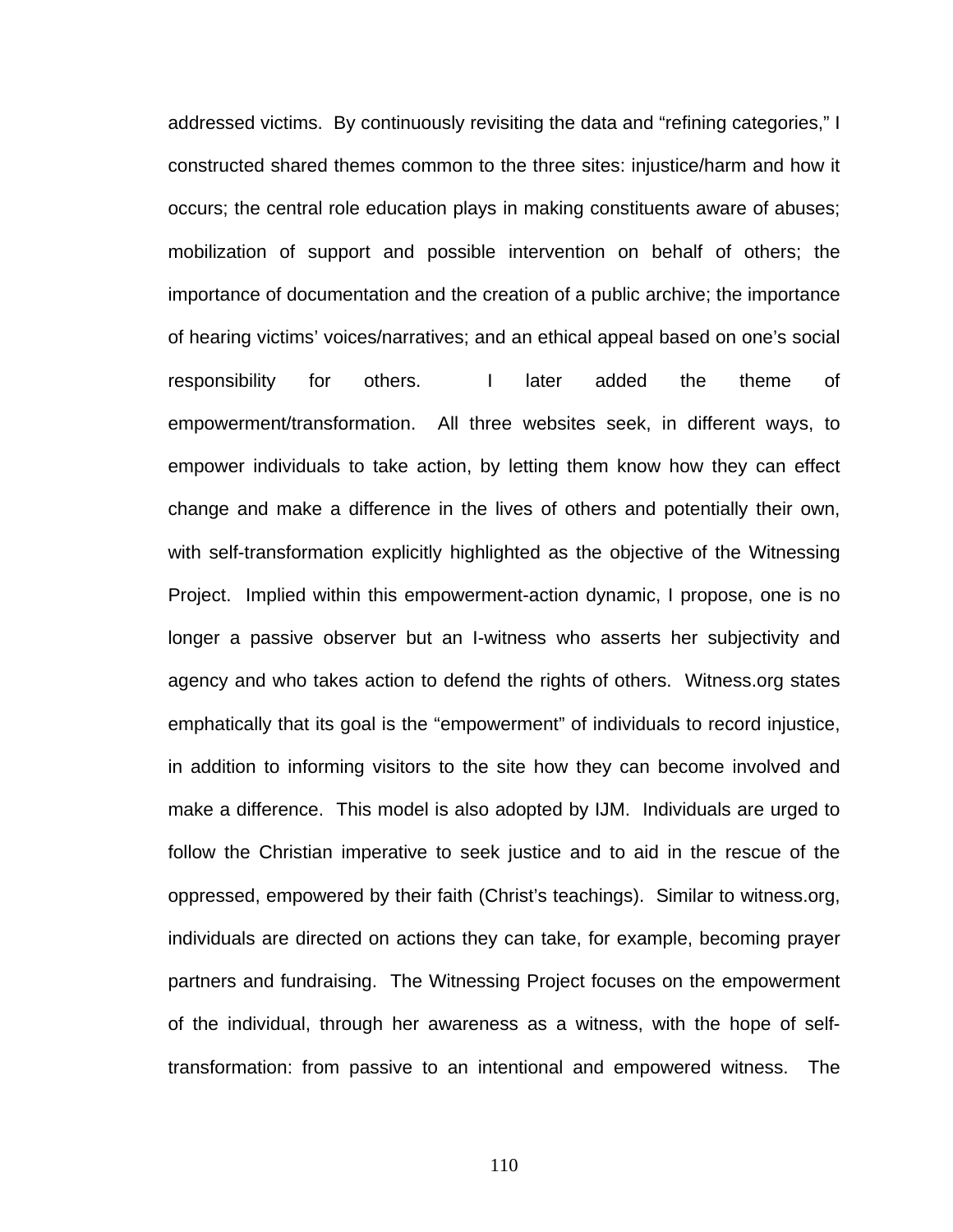following table contains "thematic summaries," also referred to as a "précis of content," which I employed to construct these analytic categories (Ritchie & Lewis, p. 202).

### *Table 3 - Themes shared by all three websites*

- injustice and/or harm is caused by human rights abuses/violations (through an abuse of power and experience of violence)
- the need to educate audiences and make them aware of these abuses (as well as violence and its impact)
- the need to mobilize support (some form of intervention and/or need for change)
- the importance of documentation and the creation of a public archive (through video footage and archives, investigative and legal evidence, and personal accounts)
- the importance/impact of individual victim's narratives (placing a human face/voice on suffering and/or experience)
- an appeal (explicit and implicit) to a shared ethical responsibility--and a shared humanity and/or global citizenship--to care about/respond to the suffering of others (as well as the impact of violence)
- empowerment of individuals/witnesses to effect change in the lives of others (to make a difference) and possibly their own=transformation of conditions as well as selftransformation

Once I had identified the major themes within and across sites, I employed a similar strategy to classify the different kinds of witnesses (or witness positions) referred to in the websites. Creating a typology of witness positions became a useful reference tool that allowed me to make distinctions between the various categories of witnesses. Spencer et al. explain that "once the nature of a phenomena have been clarified and the data classified according to a set of substantive dimensions, refined categories or more abstract classes, the analyst may go on to develop typologies" (p. 214). $140$  Within the websites, the distinctions between the various witness positions were not immediately apparent. For example, witness.org uses this very general statement to refer to different types of witnesses: "WITNESS empowers people to record injustice as it

 $140$  Spencer et al. provide the following definition of typologies: They are "specific forms of classification that help to describe and explain the segmentation of the social world or the way the phenomena can be characterized or differentiated. They may apply to groups of people within the population or to sets of phenomena like beliefs, circumstances or behaviours" (p. 214).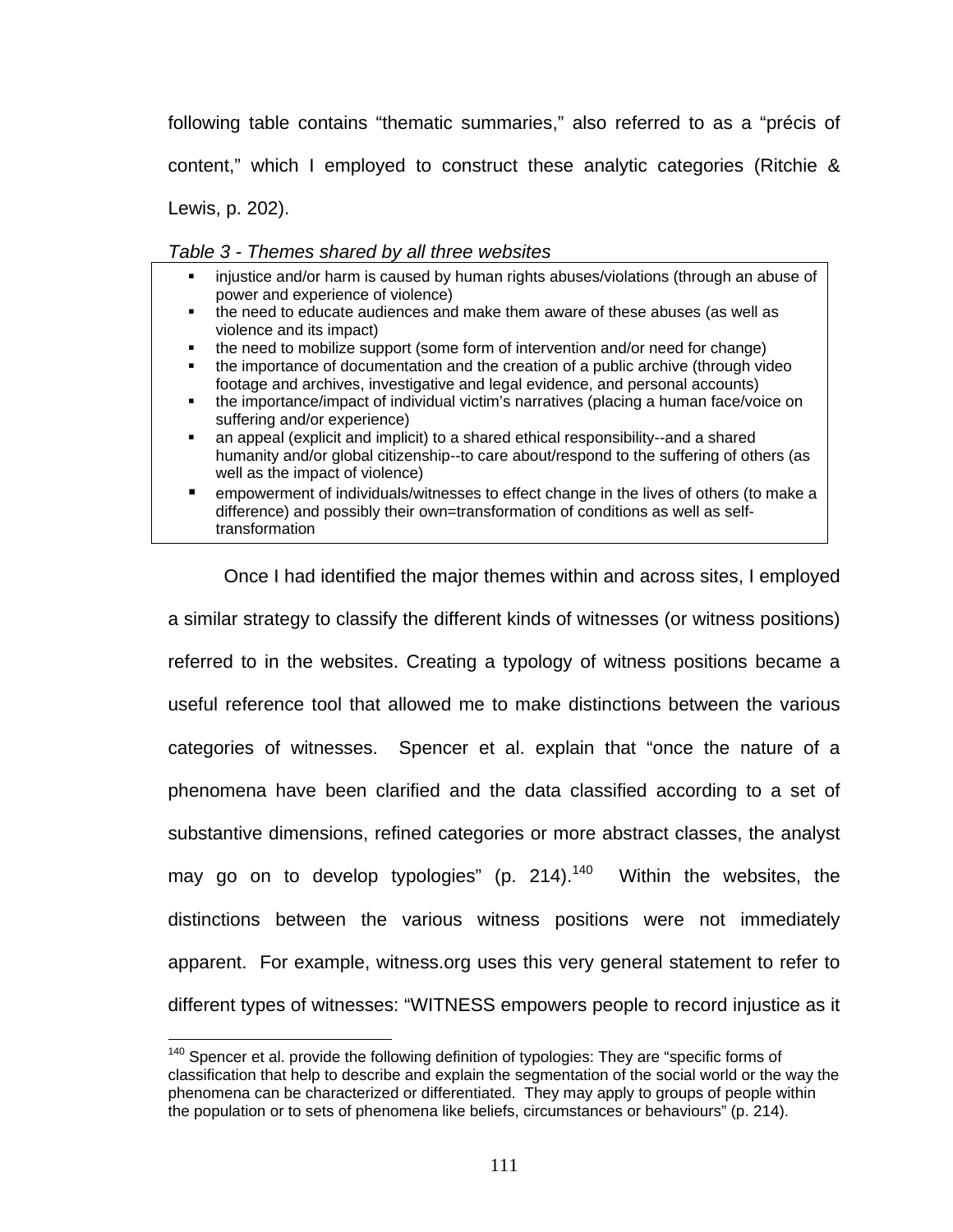happens, and makes us all eyeWITNESSES to human rights violations." The "people" who are being referred to are later identified as grassroots activists, those on the frontlines; "us" refers to virtual audience-eyewitnesses. The same holds true for the Witnessing Project which does not distinguish between witnesses who experience violence firsthand and directly, and witnesses who are affected indirectly, including those who later come to know about violent and traumatic events through the mediated experience of television, the Internet, or other media (vicarious witnesses). The Witnessing Project describes its primary goal as follows: "To make people aware of themselves as everyday witnesses to violence and violation." From their description, we are all witnesses.

The construction of a typology of witnesses was useful in making distinctions and clarifying between categories, but these categories are not intended to be discrete, and they shift and can often overlap. Conceptually, this typology represents the different and shifting positions witnesses can occupy. From the websites, I identified three categories of witnesses: primary, professional and virtual/vicarious/indirect or secondary witnesses. Primary and direct witnesses are individuals who are spatio-temporally present and have firsthand experience of an event, for example, Holocaust survivors and victims of human rights abuses. They are eyewitnesses. In the case of witness.org, this category also includes grassroots activists who may also be victims but who record human rights abuses. The use of video cameras to represent the event to which they are present suggests a somewhat different relationship from other primary witnesses who are victims. The camera remediates the experience to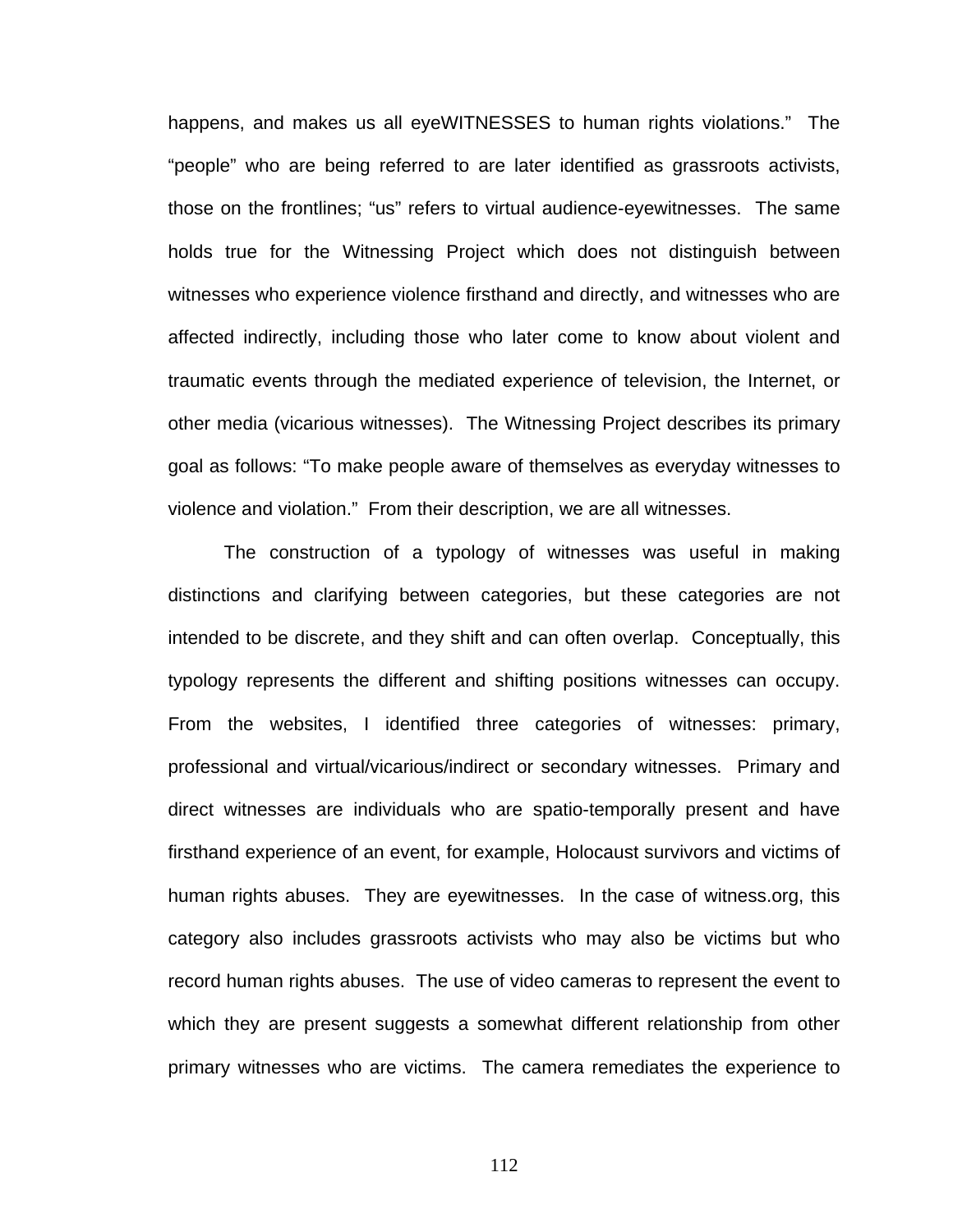which they are present, suggesting a critical form of vicarious witnessing even as these activists are present to the event: they are intentional witnesses who are empowered in their role as activists and who undertake risks to capture proof of human rights abuses (professional eyewitnesses in this sense). Witnessing, in this context, is performative and closely aligned with representational practices. Professional witnesses/advocates may also be primary witnesses and grassroots activists who are present to an event. However, their status as "experts" distinguishes them from other witnesses. In creating this category, my objective was to focus on their expertise in the areas of human rights, law, and the profession of advocacy services on behalf of victims. Structurally, these individuals have access to various resources, including technological expertise, and can disseminate information and mobilize support globally on behalf of victims. Witnessing is facilitated and remediated through technology, whereby this category of witnesses need have no physical contact with victims or their constituents. Professional witnesses, unlike virtual and vicarious witnesses, engage in ongoing work on behalf of victims. Virtual and vicarious witnesses, on the other hand, learn about human rights abuses indirectly through mediated practices (reading about, viewing, being informed by others about abuses). In this category, potentially anyone can be a witness, including those who experience an event indirectly. Based on my literature review and from an analysis of these sites, virtual/vicarious/indirect and secondary witnesses are not, however, meant simply to be passive observers. Witnessing involves, or ought to be, a participatory and performative element: witnesses are required to take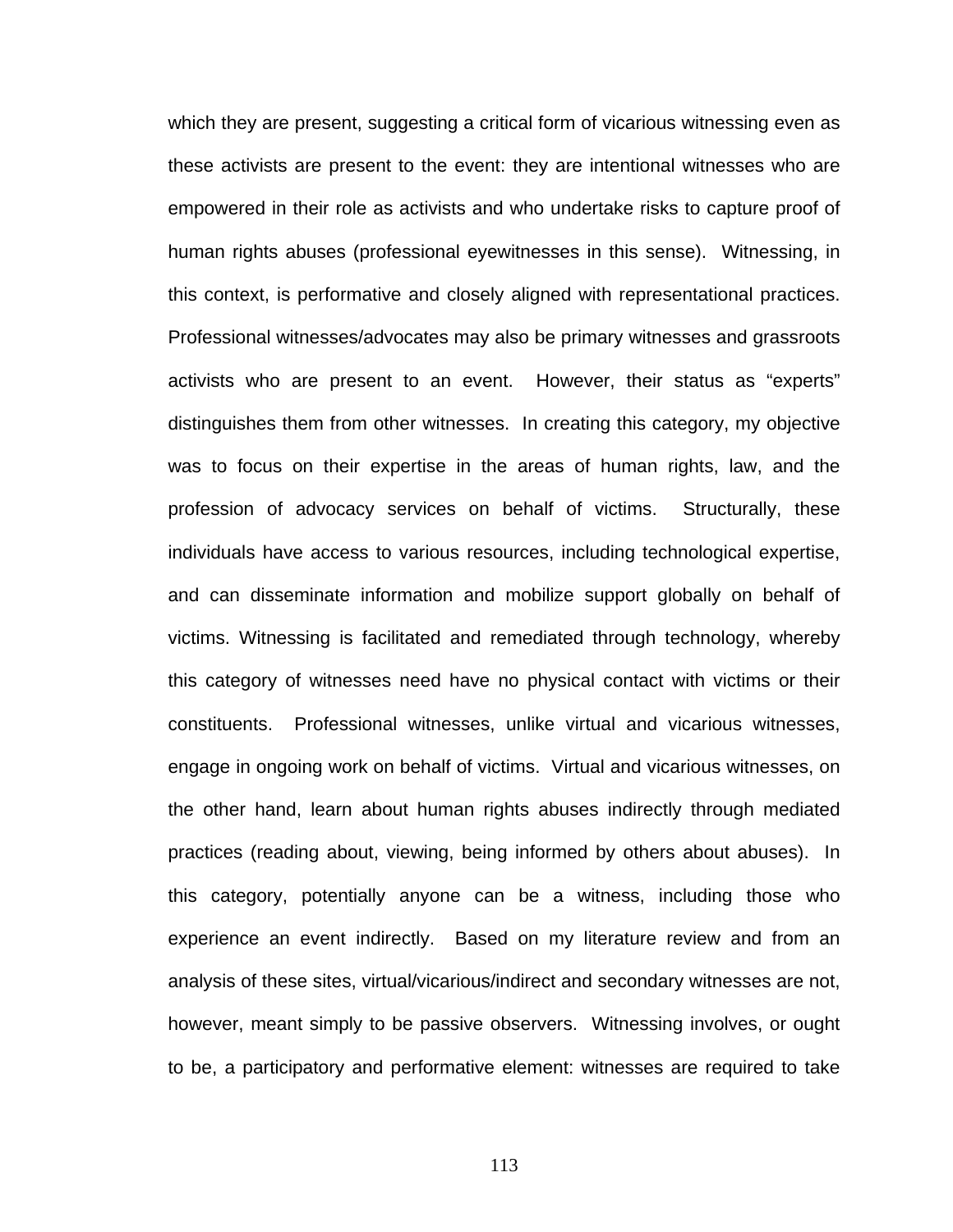action on behalf of others, whether by donating money, volunteering, or sharing their knowledge (for example, sending links to friends or posting their personal narrative of a witnessing experience, in the case of the Witnessing Project). This category of witness may be involved in various, ongoing human rights activities or may choose to be involved in specific causes/campaigns. Action on behalf of witnesses is an acknowledgement of our relationships with others, described in the literature as a sense of social responsibility and shared humanity with others. Witnesses can become empowered by becoming involved and making a difference in the lives of others and, by extension, their own: moving from passive to engaged/empowered witnesses. The following table represents the three categories I identified within the websites:

|  |  | Table 4 - Typology of Witnesses <sup>141</sup> |
|--|--|------------------------------------------------|
|--|--|------------------------------------------------|

 $\overline{a}$ 

| TYPE                                 | <b>DEFINITION</b>                                                                                                                                                                                                                             |
|--------------------------------------|-----------------------------------------------------------------------------------------------------------------------------------------------------------------------------------------------------------------------------------------------|
| Primary/direct witnesses             | grassroots (frontline) activists--or those present<br>(firsthand experience)                                                                                                                                                                  |
| Professional witnesses/advocates     | those who have "expert" status, including those<br>with human rights and legal expertise (this can<br>include primary witnesses) who work for an<br>organization and are advocates                                                            |
| Virtual/vicarious/indirect witnesses | Audiences—can include visitors to the site, those<br>who experience violence indirectly, as well as<br>those who come to know about injustice and<br>become involved in some way through donation<br>of money, volunteering, informing others |

In this study, once descriptive accounts have been generated, the researcher seeks "patterns of association within the data and then attempt[s] to

 $141$  My typology of witnesses bears some similarity with Cohen's (2001) own findings. He identifies three types of "audiences": "(i) immediate, literal, physical or internal (those who are actual witnesses to atrocities and suffering or hear about them at the time from first-hand sources; (ii) external or metaphorical (those who receive information from secondary sources, primarily the mass media or humanitarian organizations" (15). To this list, he adds a third category, "bystander states" to refer to "other governments or international organizations" (ibid).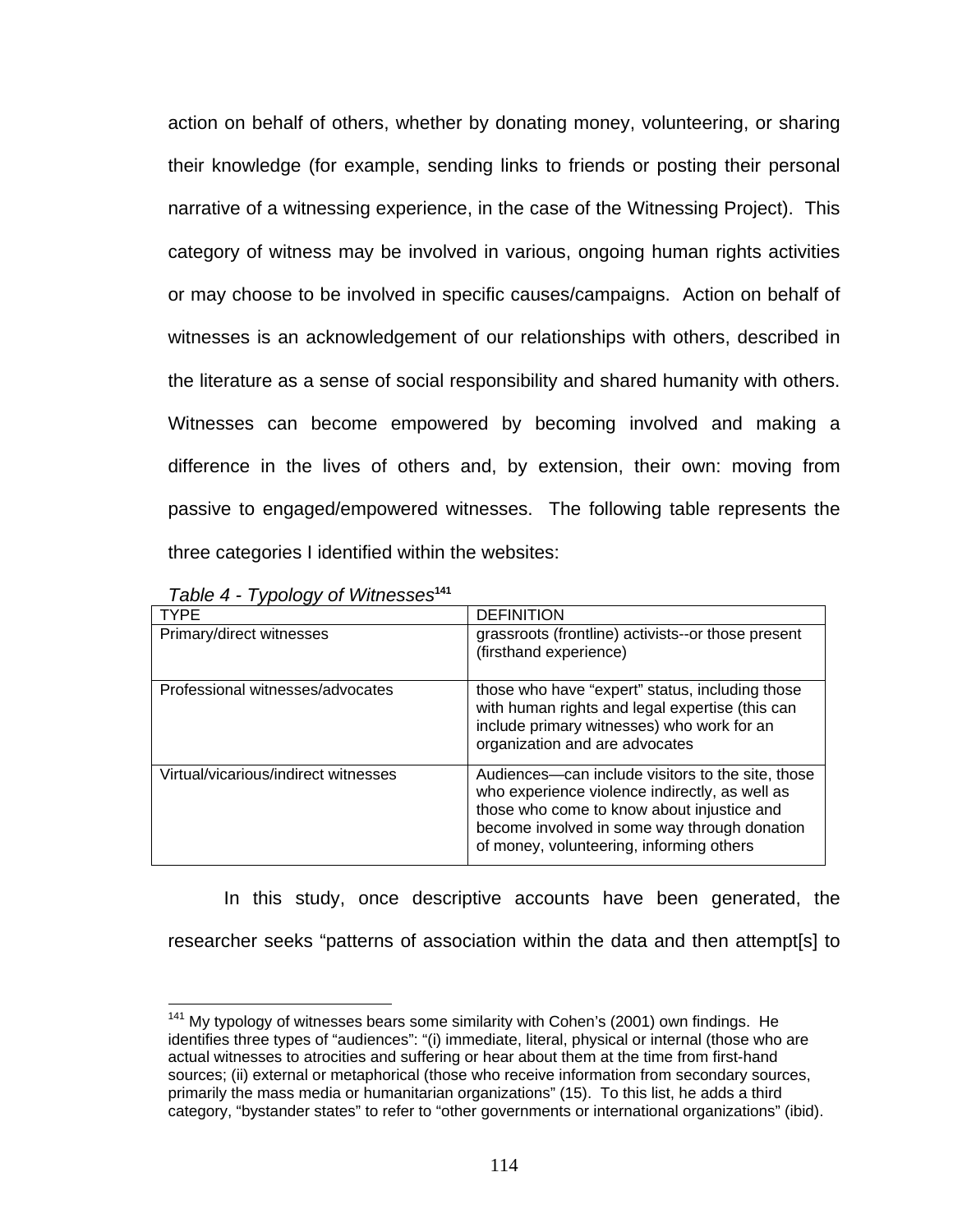account for why those patterns occur" (Ritchie & Lewis, p. 215). At the explanatory stage, the researcher seeks to establish "linkages" and "patterns of association" within and across the data (Spencer et al., p. 215). This process, argue Spencer et al., leads to the formulation of "why patterns, recurrent linkages, processes or apparent contradictions" in the data (p. 115). Initially, the interpretative framework I employed to enable comparisons across the sites was drawn from my knowledge of organizational structures and patterns of narratives, as well as strategies based on how one reads and interprets text: the characters or actor(s) (who they are), what they do (action or plot), and why (motivation or purpose). I later revised this model and adopted Wertsch's (1998) "pentad," which embraces a "dramatic approach to human action and motive" (p. 13). Described as an interpretative and interactional tool, Wertsch's "pentad" is a model for understanding the "agent and cultural tools in mediated action" (p.25). Wertsch simplified the pentad into the four Ws and H that represents the basic narrative structure of stories and plays: What, where, who, why, and how" (p.13). Adapting the framework of the pentad, I constructed a comparative analytic template to organize the activities of websites. Action, actors, or to use Wertsch's term "agent," and why (purpose) remained the same as my initial hypothesis outlined above and corresponded with Wertsch's categories what, who, and how. In identifying the purpose or objectives shared by all three sites, I revisited the sites and examined how they function. They all are advocacyoriented, to greater (witness.org and IJM) and lesser degrees (Witnessing Project). These sites are all available online, highlighting both the importance of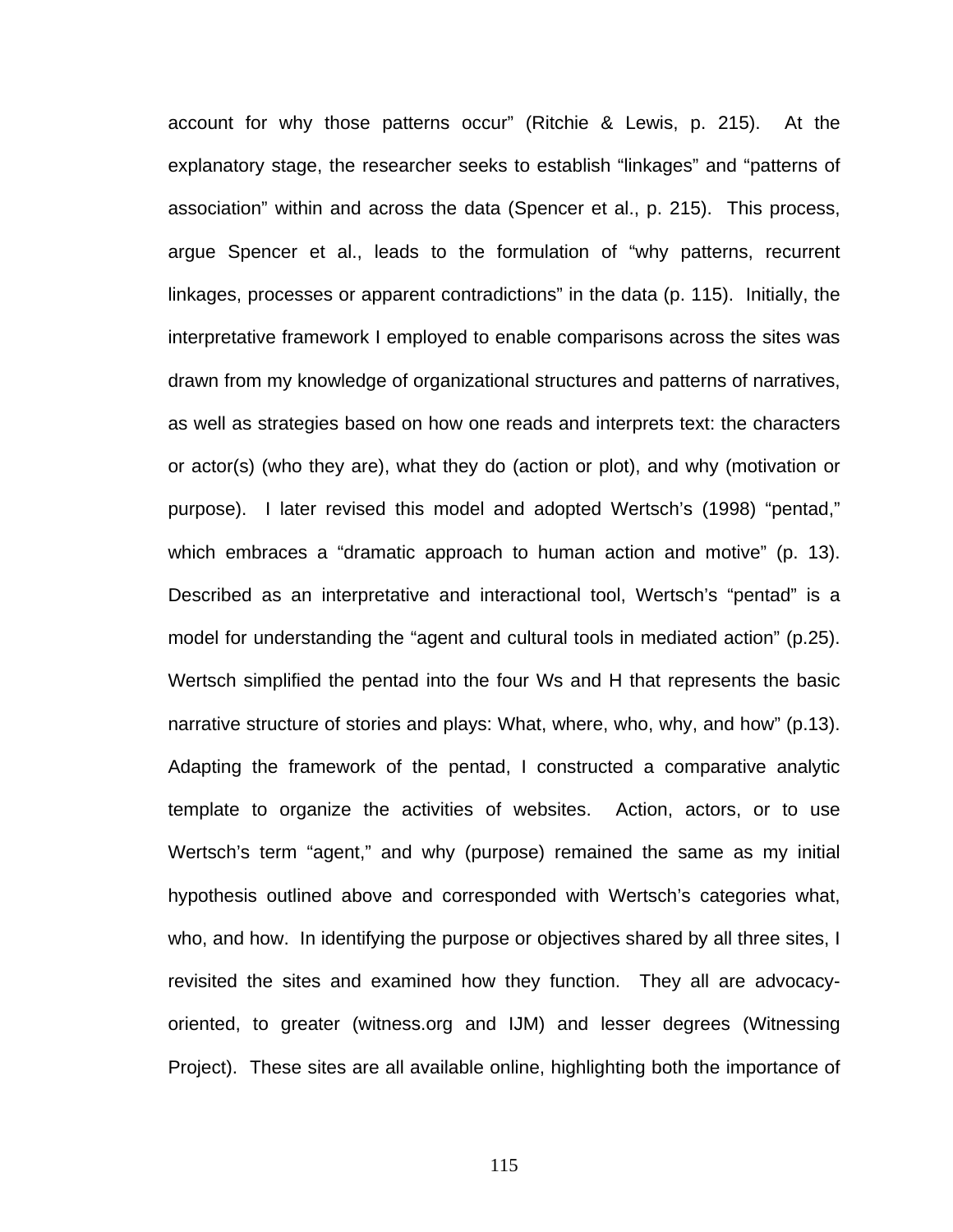"where," and the centrality of technology in remediating witnessing practices. Wertsch's "how" category in the pentad was somewhat more difficult to incorporate into my template. I interpreted this category as expertise and methods and, through a process of constant comparison, reclassified it as tools to reflect the functionality involved in how actors or agents engage in mediated action. The following template identifies structural as well as thematic patterns which highlight similarities and differences:

| Websites | witness.org                                                                                                             | ijm.org                                                                                  | witnessingproject.org                                                                             |
|----------|-------------------------------------------------------------------------------------------------------------------------|------------------------------------------------------------------------------------------|---------------------------------------------------------------------------------------------------|
| Actors   | grassroots activists, human<br>rights defenders, virtual<br>audiences                                                   | Christian frontline<br>workers, IJM staff,<br>Christians and the<br>secular public legal | anyone who has<br>experienced violence and<br>violation (indirectly and<br>vicariously)           |
| Action   | defend the human rights of the<br>vulnerable: seek justice                                                              | intervention on<br>behalf of the<br>oppressed                                            | transformation of passive<br>or unaware witnesses<br>into intentional,<br>compassionate witnesses |
| Tools    | video and online technology<br>(to open the eyes of the world<br>to human rights abuses),<br>commitment to human rights | legal and criminal<br>expertise; courage<br>to heed God's call<br>to seek justice        | awareness, empathic<br>listening skills,<br>compassion                                            |
| Advocacy | video evidence,<br>documentaries, counter-<br>reports, public<br>education/engagement,<br>news/info, policy change      | documentation,<br>intervention,<br>education                                             | shared narratives<br>(online), workshops,<br>seminars, counselling                                |
| Where    | online                                                                                                                  | online                                                                                   | online                                                                                            |

*Table 5 - Main features and functions of the websites* 

These three websites embrace different witnessing practices, remediated by virtue of digital technology. In adopting Foucault's interpretative, analytic approach to discourse, my objective was to situate witnessing as both a discursive strategy and a socio-cultural practice. Human rights perspectives, as seen through this framework, are reflective of, and produce, certain witnessing practices. Foucault's archaeological framework, specifically how a concept or word such as witnessing can have multiple designations, shared and intersecting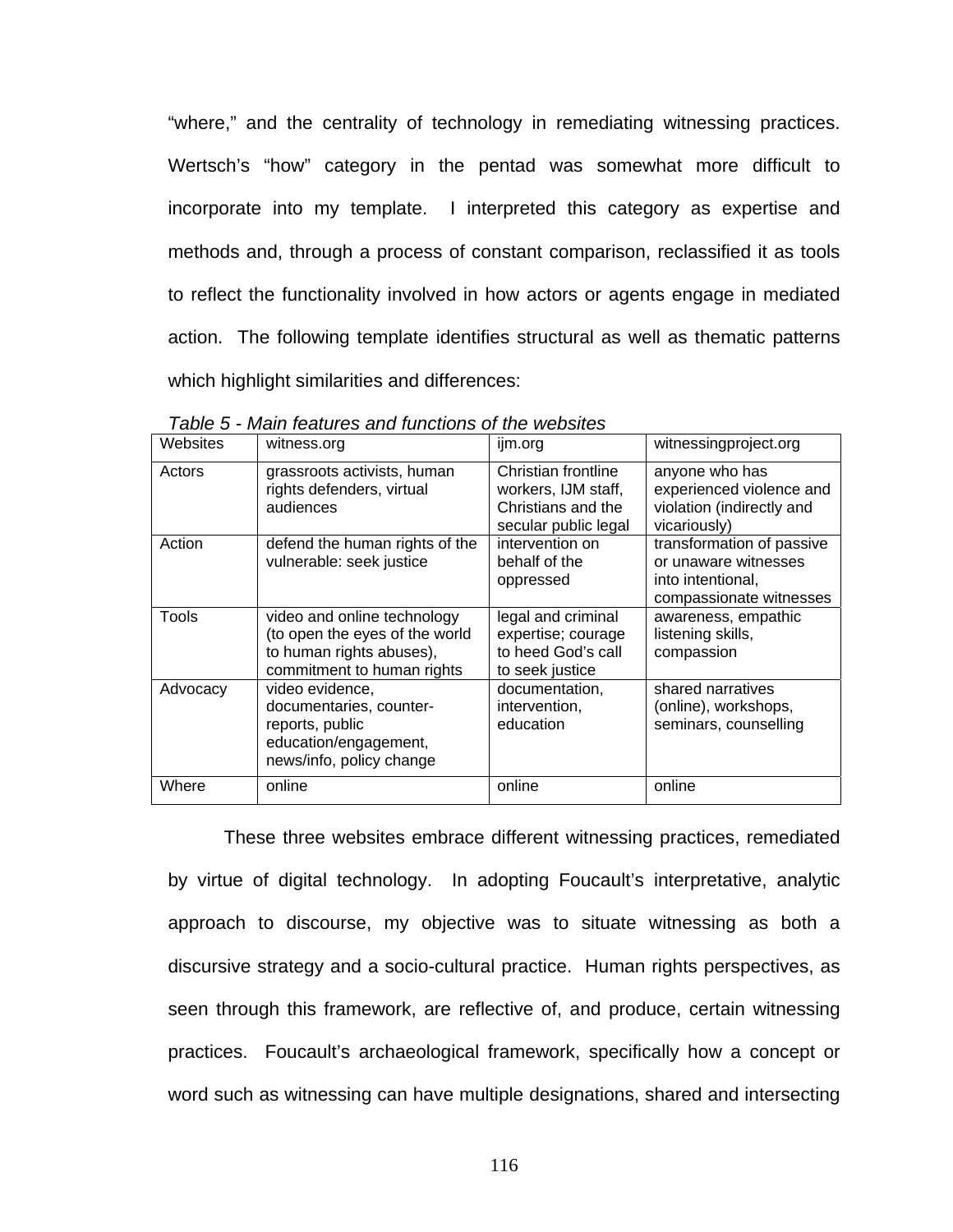meanings and practices, as well as departures, was a useful analytic tool in this respect. Contemporary witnessing practices share overlapping principles but have been transformed by emergent technological possibilities. I examined and analyzed these specific websites as exemplars in the hope of sketching what witnessing offers as a framework for human rights praxis and how human rights praxis serves as a vehicle for witnessing practices. In attempting to offer "why" explanations for the patterns in the data, I examined the different kinds of witnessing embraced by each site. Witness.org attempts to turn its audiences into virtual eyewitnesses to human rights abuses by providing them with video evidence. Visual images from grassroots activists (primary eyewitnesses) who record what is going on in their countries is available online in witness.org's video archives and often serve as the raw material for the documentaries created by staff in their New York office. These primary I/eyewitnesses offer their experiential knowledge of events and can be documented, through the lenses of their cameras, to bear witness to injustice. In so doing, they challenge official state accounts of their human rights record. Professional human rights witnesses like witness.org make this information available and urge their constituents to confront and "look" human rights abuses in the eye (to become virtual eyewitnesses) and to take action, which I argue is to become I-witnesses. For IJM, witnessing is more of an implied practice, manifested in following in Christ's footsteps to seek justice, modelling His actions, on behalf of others. Witnessing thus entails an explicit evangelical mission: witnessing for, and in the name of, Christ, and spreading the Gospel to others (the goal is the conversion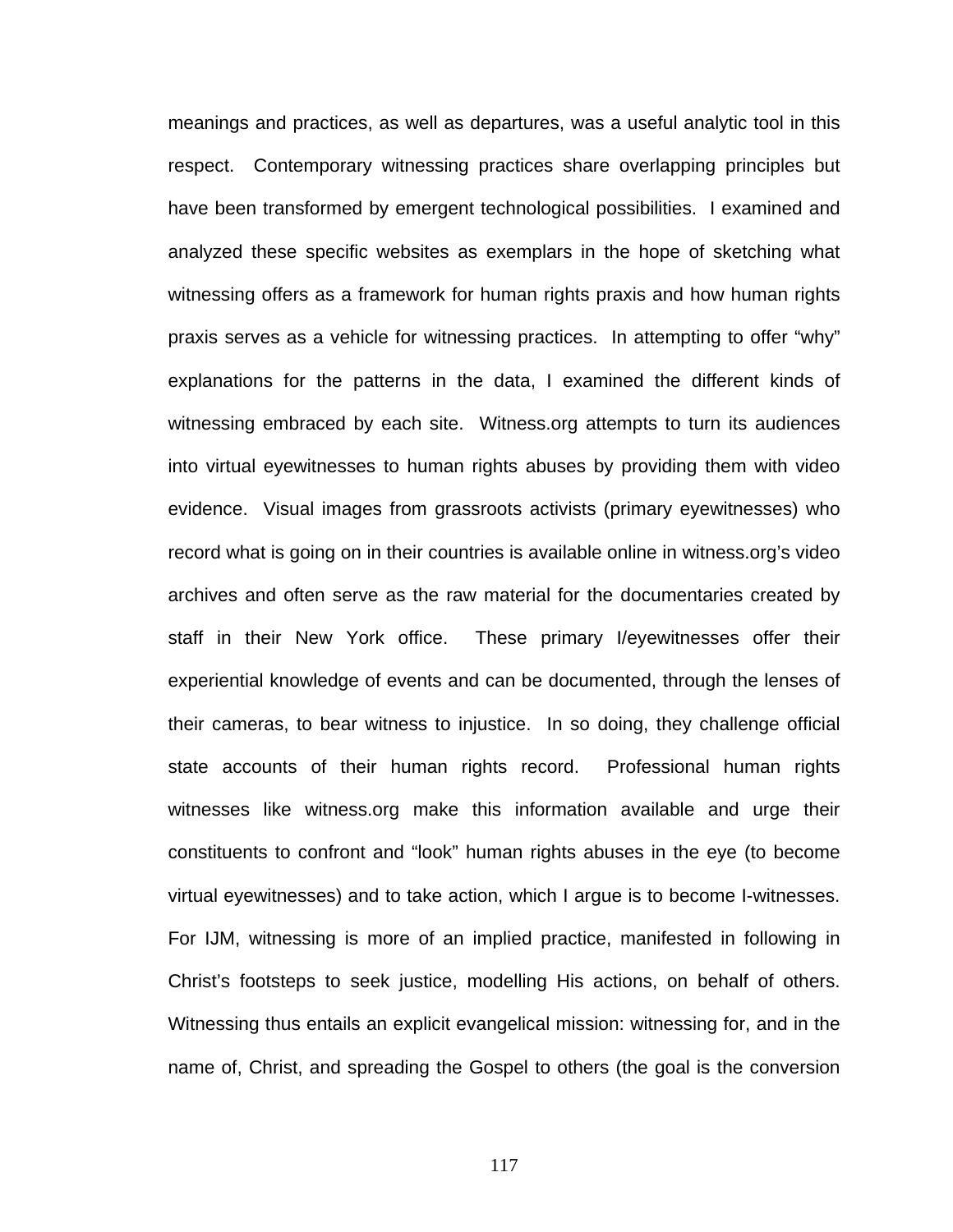of others to Christianity). Justice as envisioned by IJM is both divine/biblical and legal. Witnessing, therefore, can be seen as a prescriptive model of faith for how one ought to live in the world. In this sense, witnessing is embodied in the work of IJM's staff and is reflective of their faith in Christ. Defenders of human rights and their faith, they offer both testimony and a model for their audiences, primarily Christian but also secular. Lastly, the Witnessing Project adopts a psychological framework that embraces testimony, to one's self and others, as a transformative experience and practice. Because of the harm inflicted by exposure to violence, individuals can often be rendered passive and powerless. The Witnessing Project offers tools/resources for individuals to become aware and recognize how they respond to the traumatic effects of violence, and how they can become empowered to take action to effect change in their lives and the lives of others. In this sense, witnessing is therapeutic and involves selftransformation, through self-awareness. Within this paradigm, witnesses bear witness to the self and also witness others by sharing, as well as reading about, stories about witnessing experiences.

### CONCLUDING THOUGHTS

In this chapter, I outlined the methodological framework that underlines my research. Using a Foucauldian approach, I explored his idea of an "archaeology of knowledge" to sketch a rationale for exploring discursive "witnessing" practices within these websites, that is, how witnessing is conceptualized and adopted and adapted within the framework of rights discourse and in a self-empowerment context such as the Witnessing Project. Drawing on Bolter and Gruisin's concept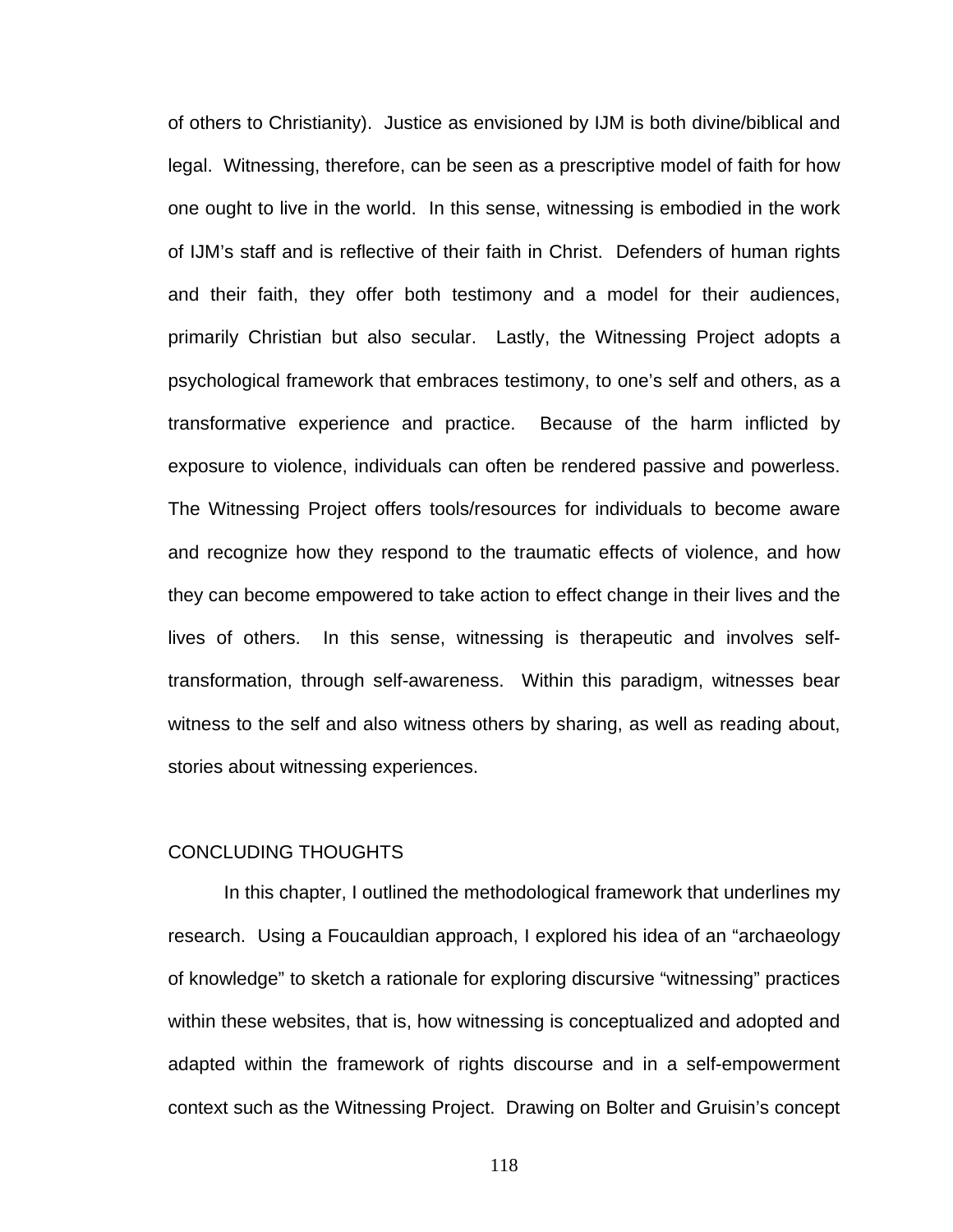of remediation, I explored the impact digital technology has in transforming "witnessing" practices. These two theoretical approaches laid a foundation for my analysis of these websites, which represent different modalities of "witnessing." Thematic analysis was based on the mission statements and other textual and visual content in these sites in an effort to identify patterns within and across these sites. Detailed analysis of the specific sites and their articulations of witnessing are explored in the following chapters.

Treating these websites as "cultural artifacts" allowed me to explore the social construction of "witnessing" as a socio-cultural practice. These sites were easily accessible as they exist in the public domain of the Internet. They were rich in substantive content, textually and visually. Relying on web sources as primary data is to work within a dynamic and impermanent framework. Two of the sites, witness.org and ijm.org, underwent major transformations during this period. I initially discovered these sites several years ago, began analysis, but by the time I proceeded to the refining and writing stage, the sites had been redesigned: the substantive data I had been working with had changed significantly in some cases. The original data was no longer available, but I had hard copies of the data. This practice allowed me to return to the sites and examine how they had changed, which led to other opportunities for analysis. The fact is that data can easily be lost, and sites are constantly updated and redesigned, reflecting the dynamic nature of online environments.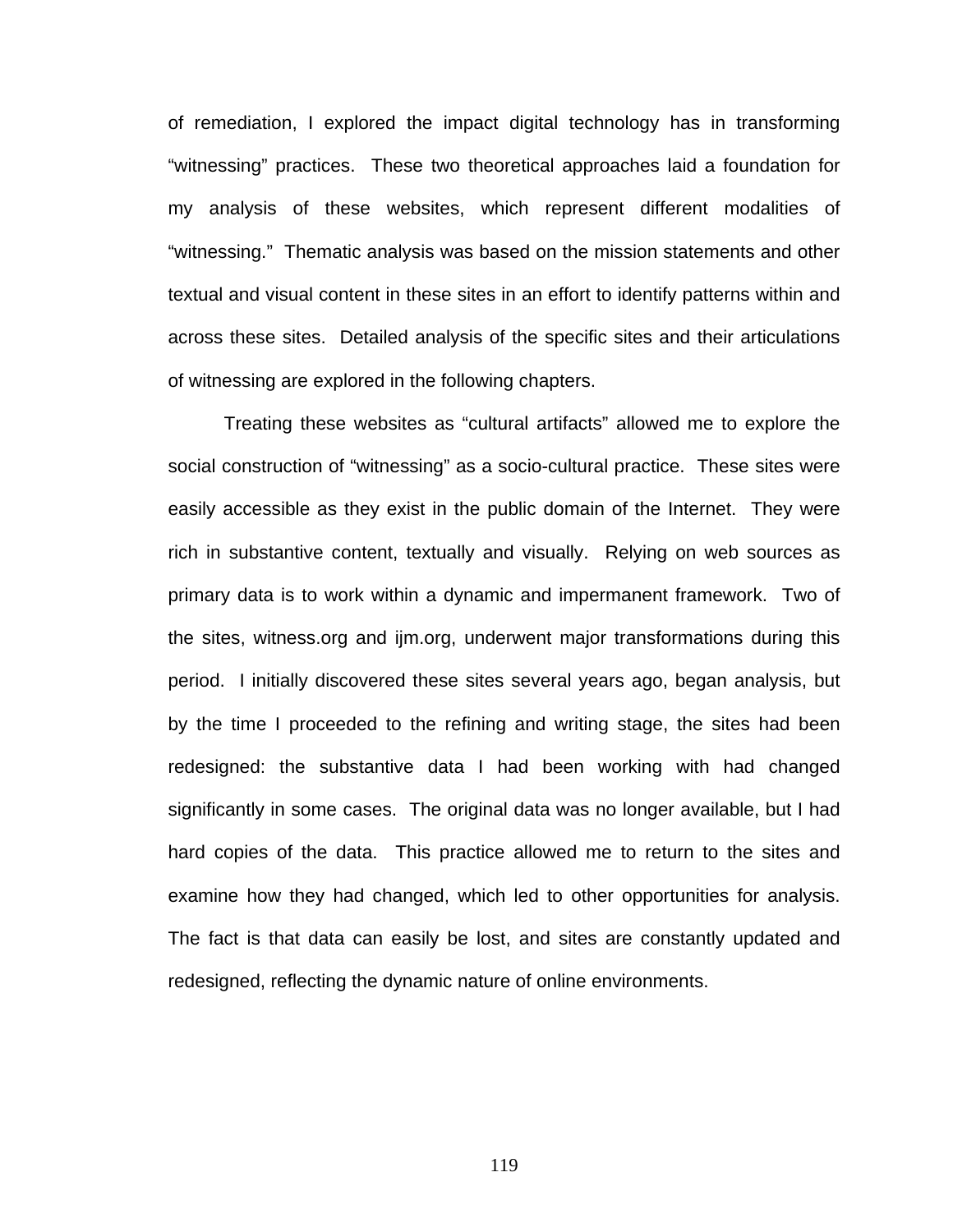One of the limitations of this study pertains to its "transferability"<sup>142</sup> to other websites that also adopt a witnessing perspective. Lewis and Ritchie (2003) suggest that qualitative research need not fulfill the requirement of generalizability, noting that qualitative research invariably focuses on smaller samples and is much more concerned with the rich, contextualized descriptions of very specific cases. This study draws attention to the multiple meanings of witnessing as a socio-cultural practice and explores how it has been adopted within the framework of human rights advocacy. Some of my interpretations may indeed be observable in other human rights advocacy sites that employ witnessing practices, and can thus be seen to have some "inferential"<sup>143</sup> applications, but the findings of this study are meant to be seen in this context as "working hypotheses or extrapolations rather than conclusions" (Cronbach as cited in Lewis & Ritchie, p. 268). The promise or potential witnessing holds as a practice of engagement finds support within a human rights framework in which advocates urge their constituents to become involved and take action on behalf of victims whose rights are being violated and who experience terrible abuses and atrocities.<sup>144</sup> Communications technologies remediate witnessing practices, increasing access and the potential for engagement for users. The act of

 $142$  Lewis and Ritchie (2003) observe that the question of generalizability, which is typically used to refer to quantitative research, and its uncritical application to qualitative research need to be examined. Instead, they note that "some authors prefer the terms 'transferability' or 'external validity'" to refer to this issue.

vallary to refer to this fesse.<br><sup>143</sup> Ritchie and Lewis refer to "inferential generalizations" to describe the extent to which "findings from a particular study can be generalized, or inferred, to other settings and contexts beyond the sampled one" (p. 285).

 $144$  In this sense, my findings suggest that witnessing is connected to a practice of engagement, which can be seen, according to Ritchie and Lewis (2003), to have "inferential" implications when "the findings from a particular study can be generalized, or inferred, to other settings or contexts beyond the sampled one" (p. 285).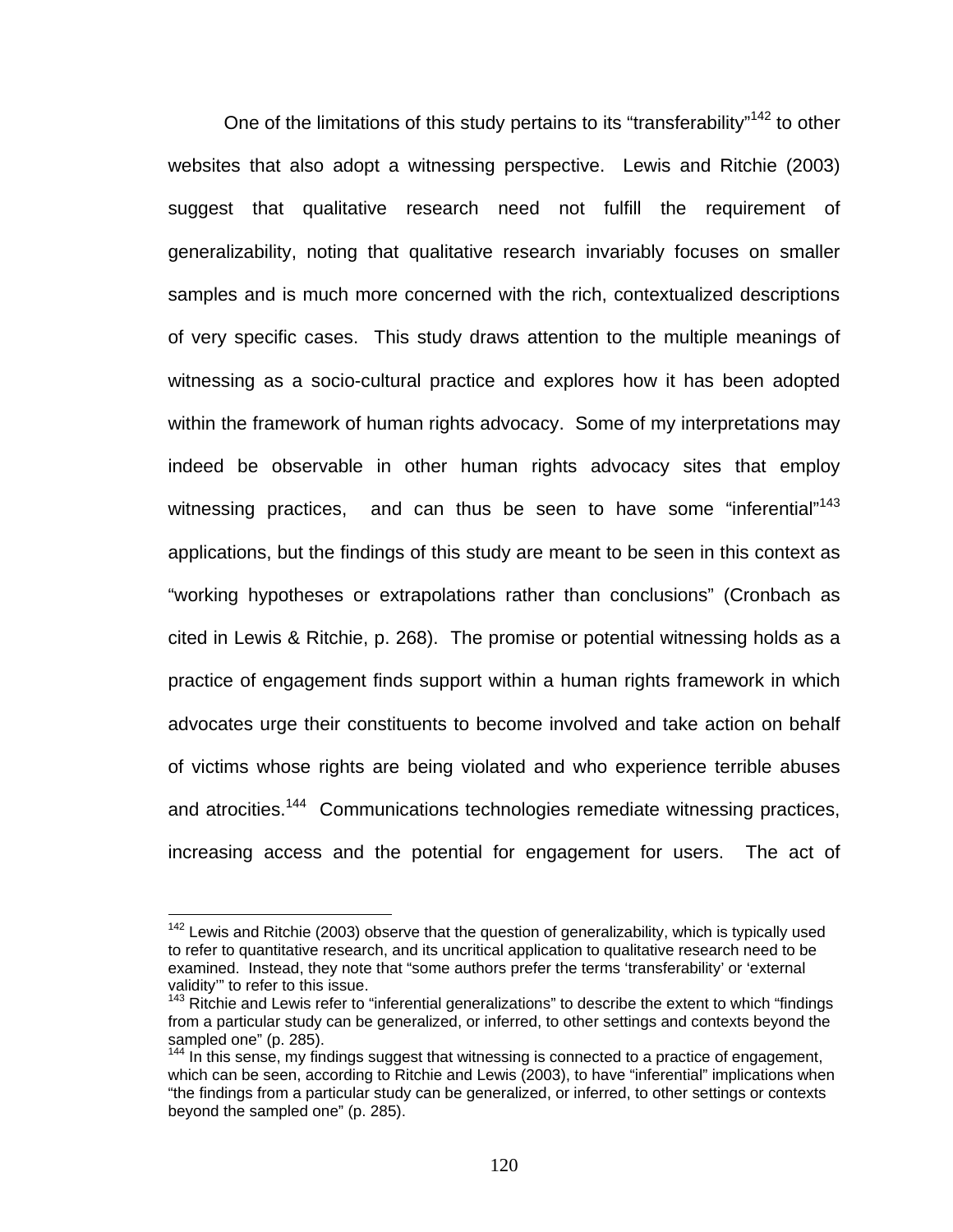witnessing thus becomes a powerful trope, of simply acknowledging another's suffering, for human rights organizations who seek to increase the awareness of abuses—in the sense that "the whole world is watching"—and to mobilize individuals, making them central in the struggle to defend human rights—to take action to stop these abuses and assist victims.

The ways the three websites I have chosen make connections between witnessing and doing human rights work/advocacy is taken up in the following chapters. In chapter 4, I analyze witness.org and its focus on "seeing as believing" as an overarching theme, which underlines its strategy: to supply and train grassroots activists with cameras to record human rights abuses. Next, I examine IJM.org in chapter 5, a faith-based organization that uses witnessing as a model for seeking justice on behalf of the oppressed. I conclude my analysis with the Witnessing Project, which embeds witnessing within a psychological model that focuses on personal awareness and empowerment as a strategy for minimizing the harmful effects of witnessing violence and violations.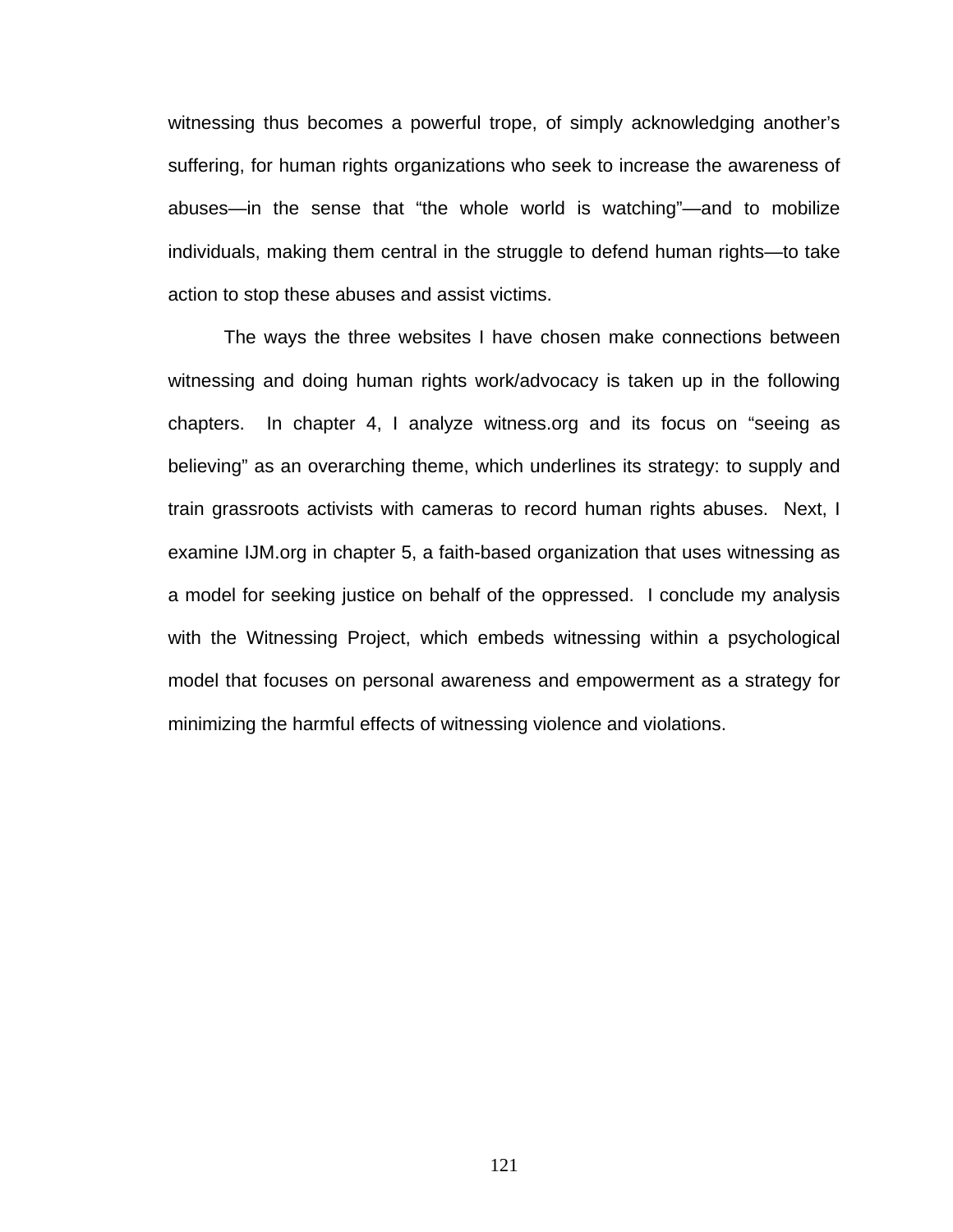# **4 WITNESS.ORG: FIGHTING INJUSTICE WITH CAMERAS**

The website witness.org (hereafter referred to WITNESS) served as the catalyst for this project. I became interested in the organization's use of witnessing as a deliberate strategy to expose human rights abuses through the use of video and communication technologies. Conceptually, "witnessing" invokes notions of truth-seeking/telling, to provide testimony, and, by extension, redressing wrongs. To witness, then, rings out idealistically as the voice of moral righteousness and indignation, in the belief that truth can counteract denial. Witnessing, I argue in my previous discussion of witnessing as "a key word," appeals to a certain moral sensibility that harkens back to the archaic meaning of the root "wit," which once referred to "the seat of consciousness" and "human understanding." I refer to witnessing as a discursive practice that acknowledges our relationships and connections to others: witnessing requires a response and is strongly tied to feelings of "response-ability" to others (Oliver, 2001). Within the framework of human rights, witnessing becomes an acknowledgment of our membership within the larger global (and ethical) community. We are responsible for safeguarding the rights of others, and we have a moral (and political) duty to respond to their suffering.

In this chapter, I begin by discussing the foundation and objectives of WITNESS and how its approach differs from other human rights organizations, namely that it arms grassroots activists with cameras to document injustice.<sup>145</sup>

<sup>&</sup>lt;sup>145</sup> WITNESS works "in partnership with more than 150 non-governmental organizations and human rights defenders in 50 countries" (www.witness.org). Their core partners are located in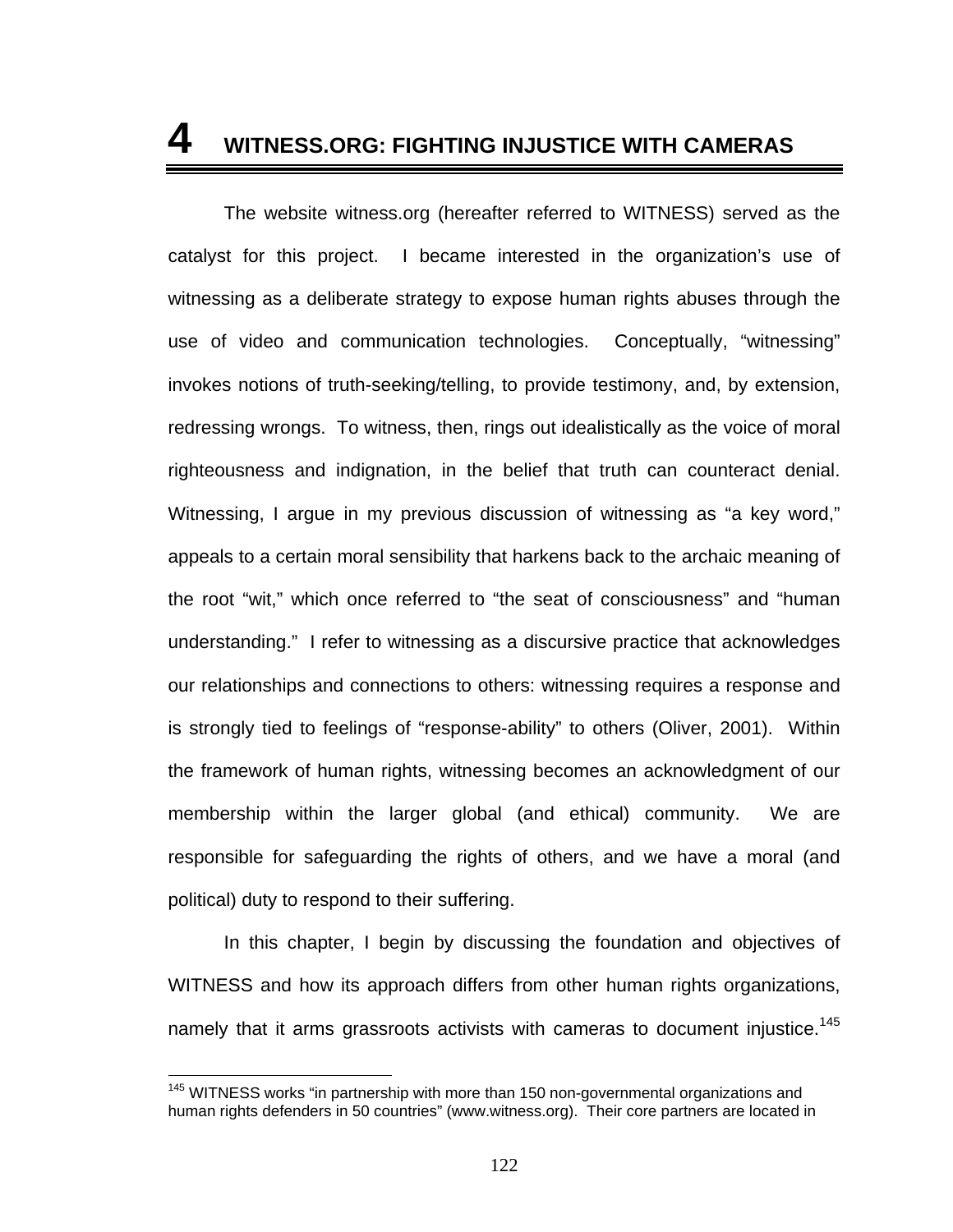Video technology is, as they see it, integral to advancing its human rights agenda. Based on its articulation and practice of witnessing, I suggest that WITNESS be seen as an exemplar for human rights praxis. Next, I examine the organization's logo, a pair of eyes, which helps to establish a framework for the significance of vision and the eyewitness. In the section "Image is everything," I explore the problematic use of the Rodney King incident as a trope for representing the cliché that "seeing is believing." The naïve confidence in the visual to transparently mirror or reveal the truth is interrogated in my discussion; like any text, the visual needs to be subjected to critical examination. In the section that follows, I discuss the role of (video) technology, as embraced by WITNESS, in the fight for human rights. Human rights work has been vastly transformed by technology: information about abuses is immediately accessible, and the rapid mobilization of various constituencies globally becomes possible. In this sense, what is unprecedented is the potential of new video and communication technologies, as employed by WITNESS, to educate and mobilize its constituents to become involved in the struggle to defend human rights. Technology, as I have discussed in my methodology chapter, has also remediated the experience of the witness: the individual no longer has to be present at events and can witness virtually and vicariously. One witnesses others bearing witness to events. Through acts of witnessing, the individual can, potentially, be transformed through participation in human rights campaigns

Africa, the Americas, Asia, Europe, and the former Soviet Union. Partnerships have been formed with activists in countries like Burma (internally displaced people and the issue of forced labour); Senegal, the Democratic Republic of Congo (child soldiers); and Zimbabwe (Zimbabwe Human Rights Association and Women in Law & Development) (ibid).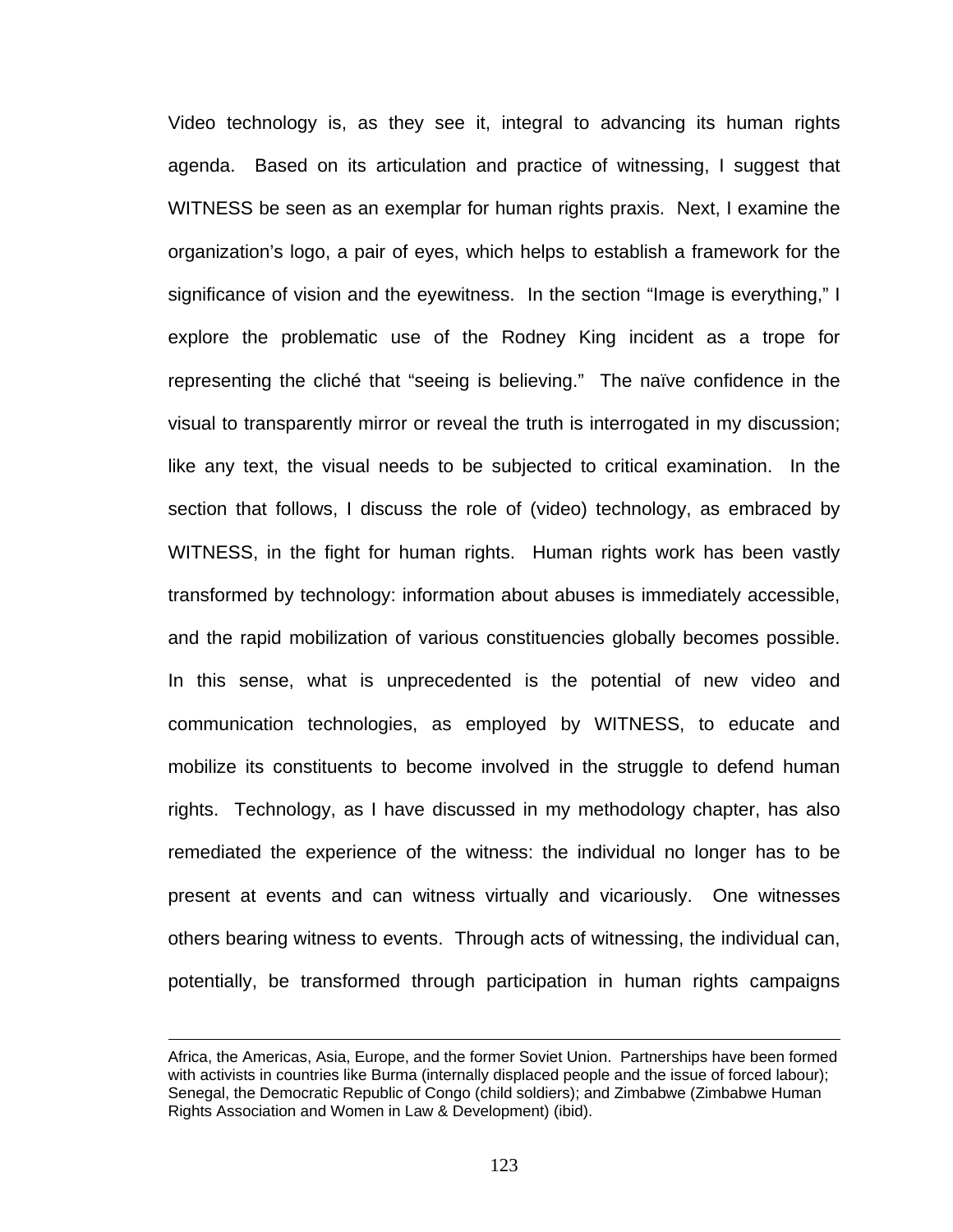(becoming I-witnesses). WITNESS's goal, however, is to create a global community of eyewitnesses to injustice. I conclude with a discussion of some of the notable revisions that have been made to the site in the closing section, "WITNESS updated."

## STRATEGIC ALLIANCES: CELEBRITY ACTIVISTS, HUMAN RIGHTS ORGANIZATIONS, AND CORPORATE SPONSORSHIP

Witness.org, founded in 1992 by Peter Gabriel, the Lawyers Committee for Human Rights, and the Reebok Human Rights Foundation, proclaims its commitment to the power of the visual image and its ability to bring to light abuses that would normally be hidden. WITNESS is representative of the kind of collaborations that have become commonplace within the socio-political and cultural landscape, ones that match activism with celebrity and corporate sponsorship/funding. One has only to think of recent gains made by the "green" movement and environmental activists who have seen global warming and climate change become part of the larger political agenda. These issues have become "hot topics"—one could add trendy—with former U. S. Vice-president Al Gore as one of the most prominent spokespersons. Consumers are urged to "go green" and be more environmentally conscious in their purchases and practices. More recently, the Live Earth concert (July 2007) brought musicians, celebrities, filmmakers, and corporations (Smart, PHILIPS, and MSN) to ring the alarm and send out an SOS<sup>146</sup> about the need to take action for the sake of our planet. In

<sup>&</sup>lt;sup>146</sup> On liveearth.org, the following information is provided about the mission of the SOS campaign: "to empower individuals to change their consumer behaviours and motivate corporations and political leaders to enact decisive measures to combat the climate crisis. The message of SOS is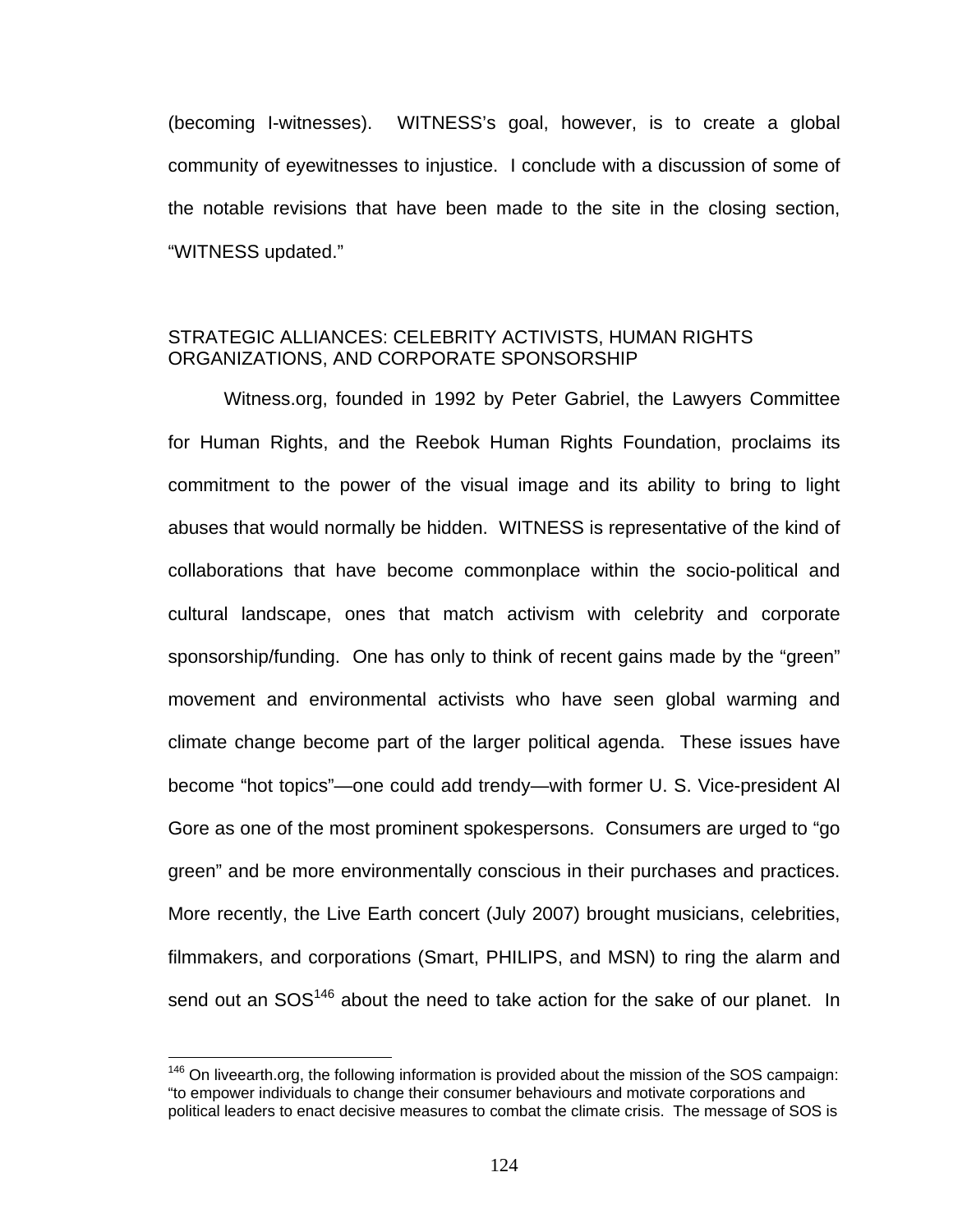the case of witness.org, well-known musician Peter Gabriel joined the rightsbased Lawyers Committee for Human Rights, and Reebok.

Gabriel follows the lead of Bob Geldof who lent his celebrity/star power to raise awareness and fundraise for famine relief, and organized a concert highlighting human rights. Geldof's Live Aid concert, the first of its kind held in 1985, raised millions of dollars for famine relief in Ethiopia.<sup>147</sup> Live Aid demonstrated that celebrities had the star power to mobilize a larger public, by bringing together music and entertainment with social justice concerns. Such high profile campaigns showed the promise and possibilities for "doing good," persuading people that they could "make a difference" in the lives of others who are less fortunate in faraway continents. Celebrity involvement, often referred to in mainstream discourse as celebrity activism, in political and human rights endeavours is now taken for granted, as evidenced by meetings between world leaders and celebrities: Bono<sup>148</sup> has met regularly with world leaders to discuss eliminating African debt, Angelina Jolie and the very outspoken Mia Farrow are Goodwill Ambassadors with various UN-backed organizations, and George Clooney, Brad Pitt, Matt Damon, Don Cheadle, and Jerry Weintraub have founded *Not on our watch*, 149 an organization that focuses attention on Darfur

that everyone, everywhere, can and must Answer the Call to solve the climate crisis." This specific information was retrieved on 9/26/2007.

 $147$  Live Aid raised \$283.6 million, which surpassed the expectations of organizers (retrieved from http://en.wikipedia.org/wiki/Live\_Aid on December 19, 2008).<br><sup>148</sup> Bono, founder of DATA (Debt AIDS Trade Africa), received the Liberty Medal "for his

humanitarian work in Africa" (www.theglobeandmail.com/servelet/story/RTGAM.20070928, retrieved on 9/28/07). Last year's DATA's recipients were Bill Clinton and George H. W. Bush.<br><sup>149</sup> These celebrities have used their voices and influence to address the atrocities in Darfur.

John Drummond, Executive Director of DATA, when asked about celebrity involvement in politics offers the following comment: "They're intelligent enough to know that their celebrity profile has given them a global fan base that they can easily tap into to make people aware—and make a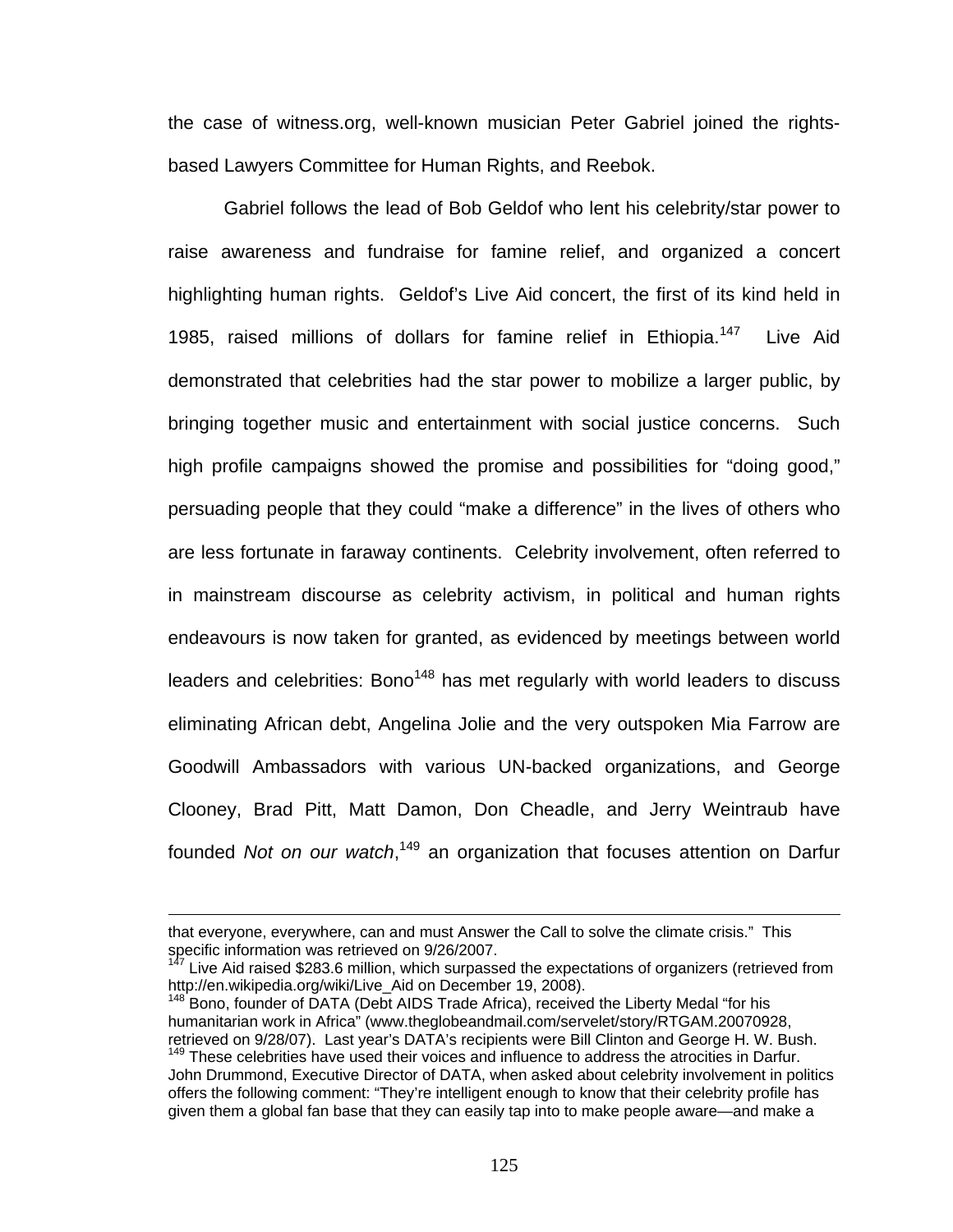and provides humanitarian assistance: "Our mission is to focus global attention and resources to stop and prevent mass atrocities. Drawing on the powerful voice of citizen artists, activists, and cultural leaders, our mission is to generate lifesaving humanitarian assistance and protection for the vulnerable, marginalized, and displaced" (www.notonourwatchproject.org).

The Lawyers Committee for Human Rights, renamed Human Rights First (HRF), is a "non-profit, nonpartisan, international human rights organization based in New York and Washington, D.C."<sup>150</sup> HRF lends both credibility and legal expertise to witness.org. Its mission statement outlines the organization's commitment to upholding the "rule of law" and the protection of the rights for those "at risk": "refugees who flee persecution, victims of crimes against humanity or other mass human rights violations, victims of discrimination, those whose rights are eroded in the name of national security, and human rights advocates who are targeted for defending the rights of others." HRF's homepage provides updates about Iraqi refugees, the situation in Darfur, the use of torture by the U. S., in addition to detailing specific ways visitors to the site can take action, a central component of the website. Additionally, HRF issues publications of various projects in which it is involved, for example, the use of torture at Guantanamo, and actively promotes campaigns in defense of human rights.

difference." Drummond is quoted in Gayle MacDonald's article "From depravity to saving the world. Impact of celebrity activists substantial, experts say," in the September 8, 2007 edition of *The Globe&Mail*. MacDonald compared the old Rat Pack with Sinatra, Martin, Davis Jr., and Bishop to the new one led by Clooney and company. For more information on *Not on our watch*,

 $150$  For more information, see www.humanrightsfirst.org (all quotes taken from this site). When I first encountered witness.org, the name change had not yet occurred.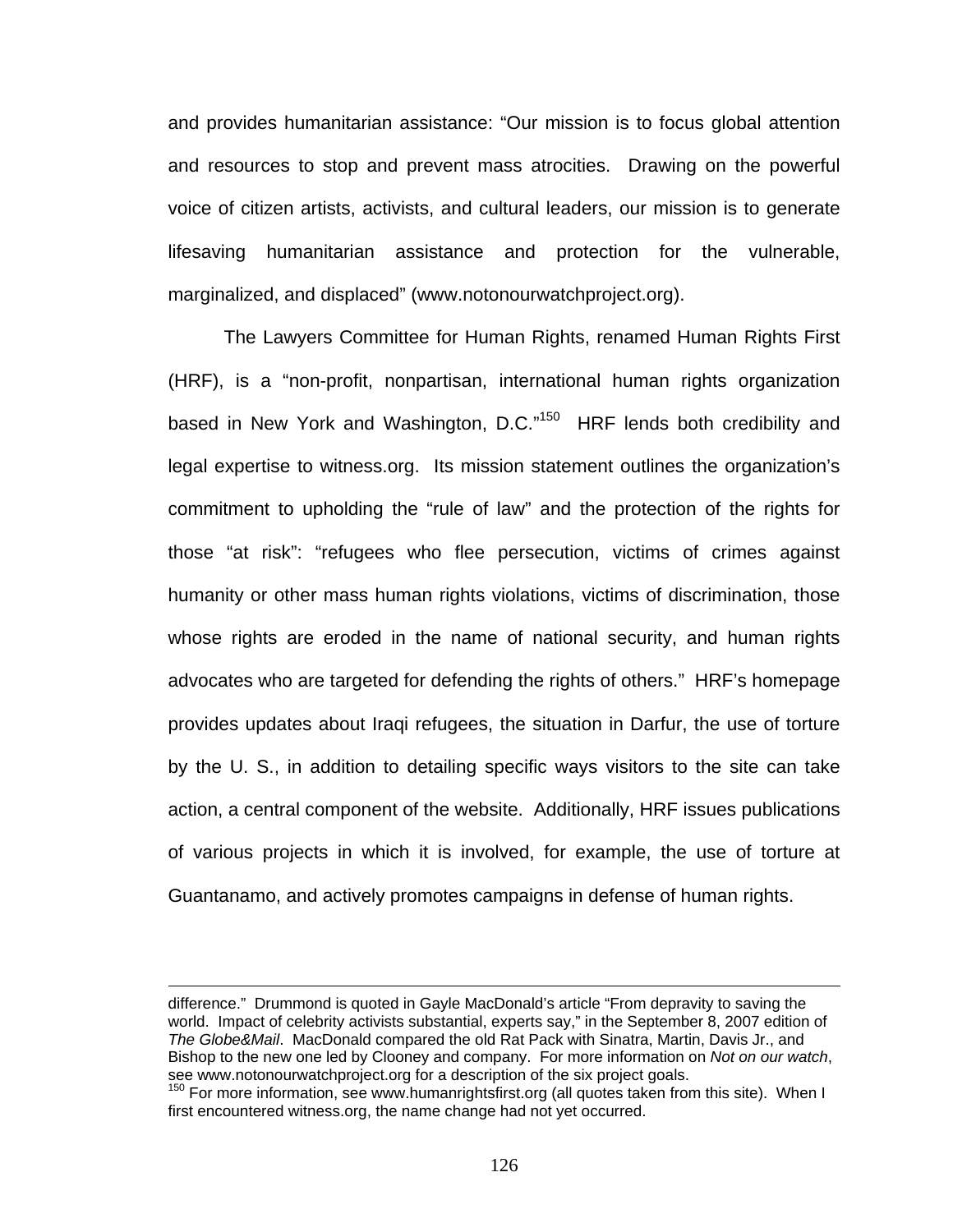The Reebok Human Rights Foundation joined HRF to create WITNESS. The Foundation has established a Human Rights Program and gives annual awards to young activists. Its Board of Directors includes recognizable figures such as former U. S. president Jimmy Carter, Michael Posner (Executive Director of Human Rights First), musicians Peter Gabriel and Michael Stipe, Kerry Cuomo (Founder of the Robert. F. Kennedy Memorial for Human Rights), Elaine Jones (Director and Counsel for the NAACP Legal Defense and Educational Fund), as well as other activists and corporate representatives.<sup>151</sup> The Foundation embraces notions of ethical business practices, corporate conscience/consciousness, and responsibility in its following mission statement: "A commitment to human rights is a Reebok hallmark, as much a part of its corporate identity as its products. As a company operating in the global marketplace, Reebok believes it has an obligation to act in a socially responsible way. That is why, in 1992, the company adopted an international code of conduct mandating the fair treatment of workers involved in making Reebok products. Such actions have helped to define Reebok as a corporation that is willing to follow its conscience."<sup>152</sup> This rhetoric of rights conflicts with a report written in June 5, 2003 that raises questions about Reebok's labour practices.<sup>153</sup> A news item in *Ethical Corporation* released "independent audits of seven major footwear and apparel companies," Reebok being one of them, by the US Fair

<sup>&</sup>lt;sup>151</sup> See www.hri.ca/hraward/advisors.html about the program.

<sup>&</sup>lt;sup>152</sup> All quotes about Reebok's Human Rights Program are taken from

www.hri.ca/hraward/advisors.html, retrieved on 7/23/2007.

<sup>153</sup> See http://business.nmsu.edu/ ~dboje/AA/academics\_reebok.html for a critique of Reebok's labour practices by "Academics studying Reebok, Adidas, etc. & Athletic Campus Apparel Industry," retrieved on June 7, 2008. Reebok was bought by Adidas in 2005 (www.cbc.ca/money/story/2005/08/03/adidas-050803.html).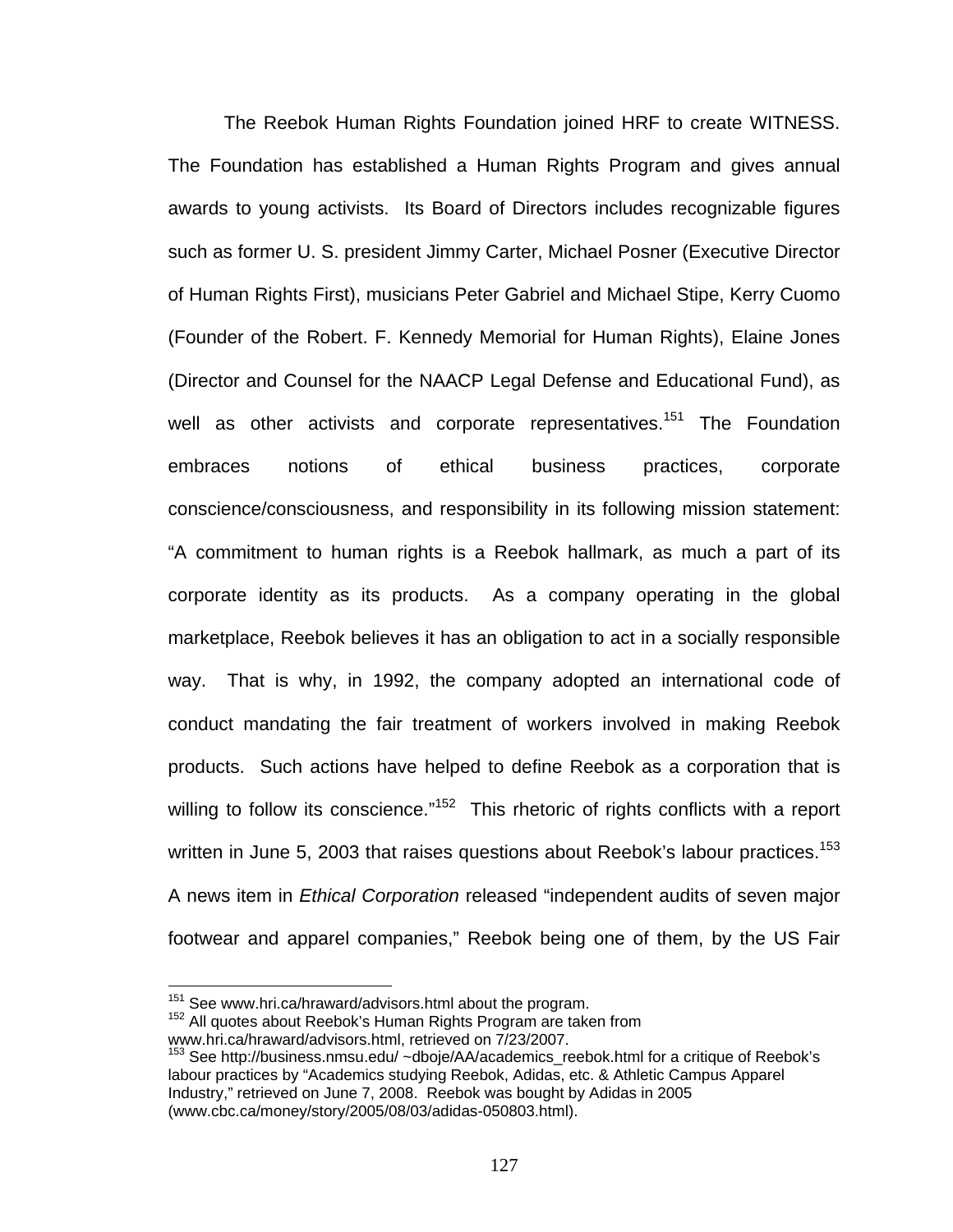Labor Association.<sup>154</sup> One of the areas examined was "the protection of workers' rights," and "the audits purport to show every instance of non-compliance with the FLA code by accredited independent monitors." In response to these findings, Michael Posner (an FLA Board Member, Executive Director of Human Rights First, and a Board Member of Reebok's Human Rights Program) offered this statement: "The first round of audits shows that there is room for improvement at *all* of these companies and in *all* of these factories" (emphasis mine). Reebok is therefore not singled out as the worst offender but as one of several companies that need to improve their practices. Interestingly, Posner adds, "the companies deserve a lot of credit for trusting the public with the grit as well as the gloss, on an issue that will take persistence and struggle for many years to come." Yet the "credit" that a corporation such as Reebok "deserves" conflicts with its labour practices, notwithstanding its rhetoric as a "corporation that is willing to follow its conscience" (The Foundation's mission statement).

The Reebok Human Rights Foundation has also had to deal with controversy over its Human Rights Awards Program, in light of its treatment of workers. The authors behind a study of Reebok refer to the award as an "annual spectacle" which is largely a "PR tool," and a "symbolic image builder for Reebok."155 The implication is that the real motive behind Reebok's adoption of a human rights initiative, which can be seen as a clever branding strategy, is

<sup>&</sup>lt;sup>154</sup> This information was obtained from www.ethicalcorp.com/content.asp?ContentID=666, which was retrieved on 7/23/2007.

<sup>&</sup>lt;sup>155</sup> All quotes are taken from http://business.nmsu.edu/~dboje/AA/academics\_reebok.html. In presenting the views contained in this site, I am not disputing Reebok's role in recognizing the work of activists and donating money to various causes. I am merely drawing attention to the contradictions that surround the role of corporations whose profit-driven motives often run counter to their human rights records regarding their treatment of workers.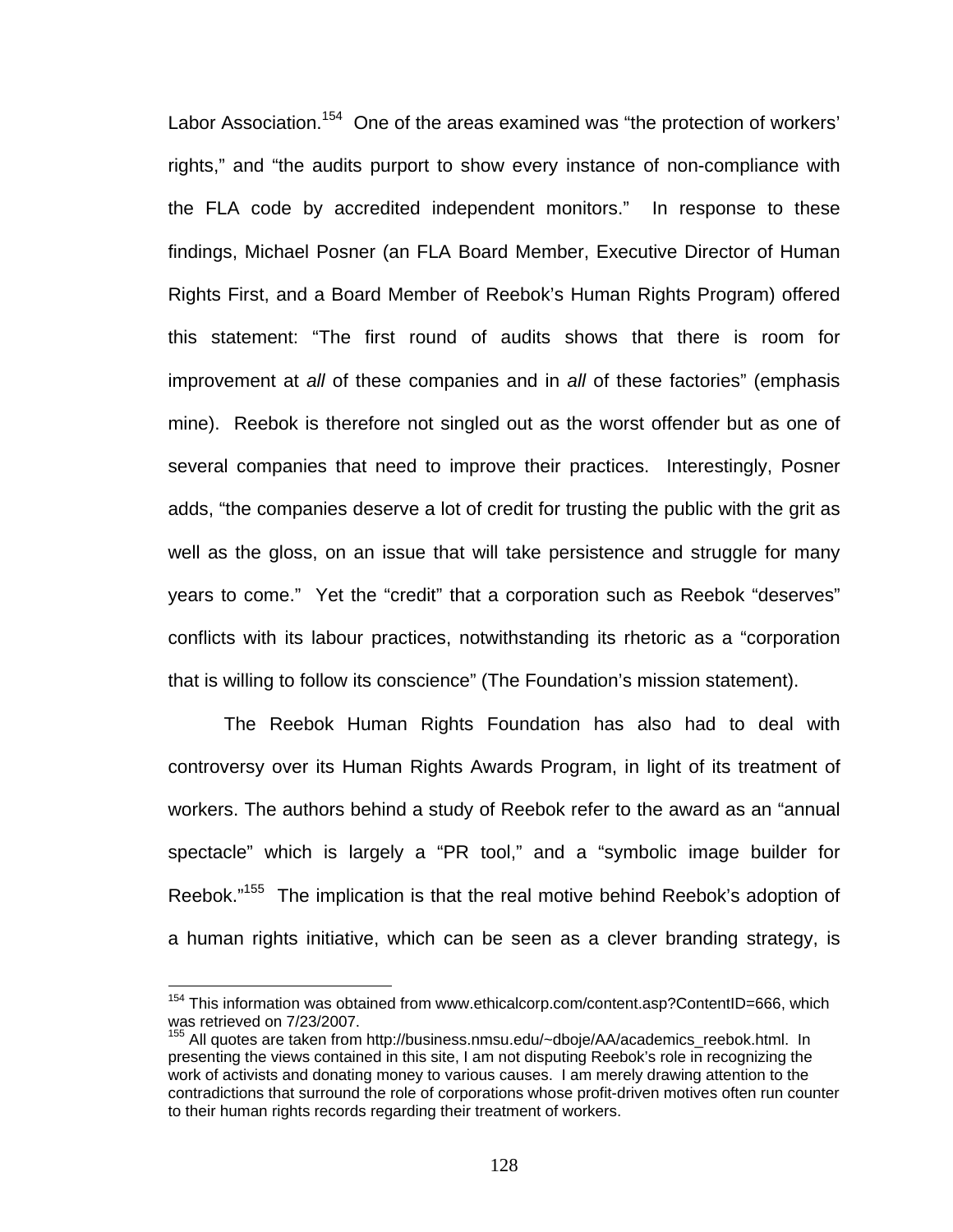increased sales: "As concern for human rights issues grows among consumers, particularly younger consumers, we believe our leadership and reputation will translate into greater preference for our brands and products." While the authors do adopt a cynical view of Reebok's practices, the annual awards are an attempt, on Reebok's part, to raise awareness about the work of "young human rights advocates" around the world, while also providing a cash award for activists to continue their work. Reebok's record, $156$  not unlike similar corporations, does raise questions about the balancing act corporations face with respect to their competing roles and goals. In their article, the authors focus on the 2002 controversy when Dita Sari, a labour activist from Indonesia (who formed one of the first independent labour unions and was arrested, tortured, and imprisoned for five years), refused to attend Reebok's ceremony and accept the \$50,000 award (http://business.nmsu.edu/~dboje/AA/academics\_reebok.html). Sari's refusal of the reward was based on her knowledge of Reebok's practices in Indonesia:

There are five Reebok companies [in Indonesia]. Eighty-percent of the workers are women. All companies are sub-contracted, often by the South Korean companies such as Dung Jo and Tong Yang. Since the workers can only get around \$1.50 a day, they then have to live in a slum area, surrounded by poor and unhealthy conditions, especially for their children. At the same time, Reebok collected millions of dollars of profit every year, directly contributed to these workers [from Indonesia, Mexico, and Vietnam].

 $156$  As Naomi Klein (2000) points out, Reebok has been one of "the most hypocritical" corporations which "rushed to capitalize on Nike's controversies by positioning itself as the ethical shoe alternative" and by establishing its Human Rights Awards (p. 422). She adds, "this is all rather sanctimonious, coming from a company that produces many of its shoes in the very same factories as Nike, and that has seen more than its own share of human rights violations, though with less attendant publicity (ibid).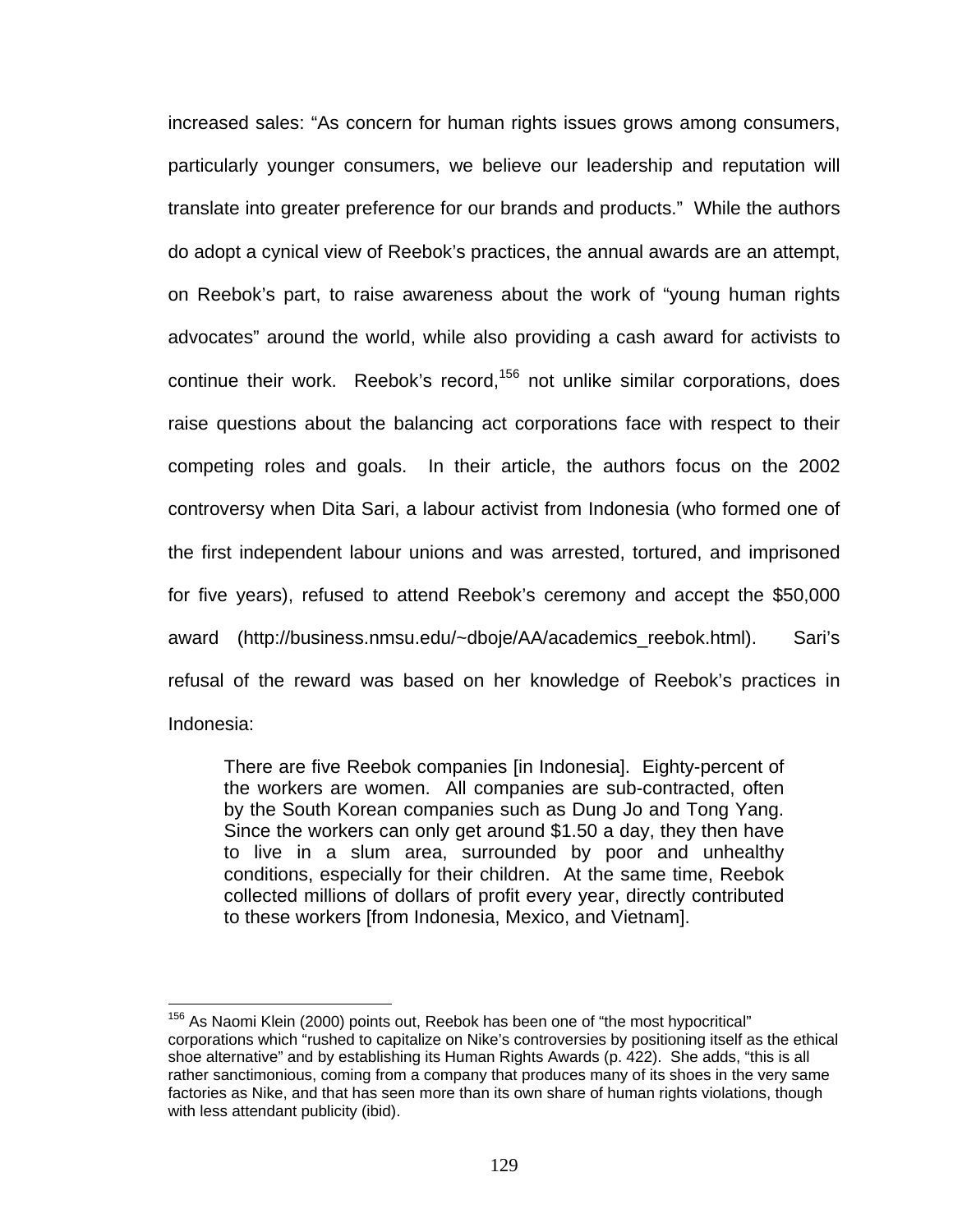In light of controversies such as these, the authors of this report on Reebok ask why actors and various celebrities agree to present awards and participate on Reebok's Board of Advisors. My discussion of this controversy is not meant to detract from WITNESS'S human rights work but is meant to highlight the tensions inherent in partnerships formed between non-profit, social justice organizations and corporations.

# "THE WHOLE WORLD IS WATCHING"157: THE POWER AND POTENTIAL OF **TECHNOLOGY**

Julia Scheeres describes WITNESS as "one of the biggest proponents of this seeing-is-believing philosophy."158 Gabriel states he first had the idea for WITNESS in 1988, while he "was on a world tour sponsored by Amnesty International" and met "victims of human right abuses."<sup>159</sup> He was "shocked to discover how often the perpetrators avoided prosecution and successfully buried their atrocities." Gabriel felt that, in spite of the existence and publication of "written reports," "they often seemed impotent, leaving justice undone and many activists and victims very isolated." Gabriel's idea of providing activists with video cameras came later and became poignant "when amateur video footage of Rodney King being beaten by Los Angeles police officers proved how potent a

 $157$  Anti-war protesters chanted this revolutionary phrase in 1968, also the subject of Todd Gitlin's book of the same title in which he critiques the media and their representation of political movements (Retrieved from www.ucpress.edu/books/pages/1515001.html on September 25, 2006). The potential power of the gaze being directed at abuses suggests that perpetrators actions will not remain hidden.

<sup>158</sup> From *Pics Worth a Thousand Protests* by Julia Scheeres, retrieved on October 26, 2003 from

www.wired.com/news/culture/0,1284,60828,00.html?tw=wn\_tophead\_2. 159 See *A lens on the world. Musician Peter Gabriel provides human rights activists with cameras for a cause* (November 21, 2002) in the washingtonpost.com by Anne Hornaday, retrieved October 26, 2003 from w…/wp-dyn?pagename=article&node=&contentID=A17688- 2002Nov20&notFound=tru 10/26/03.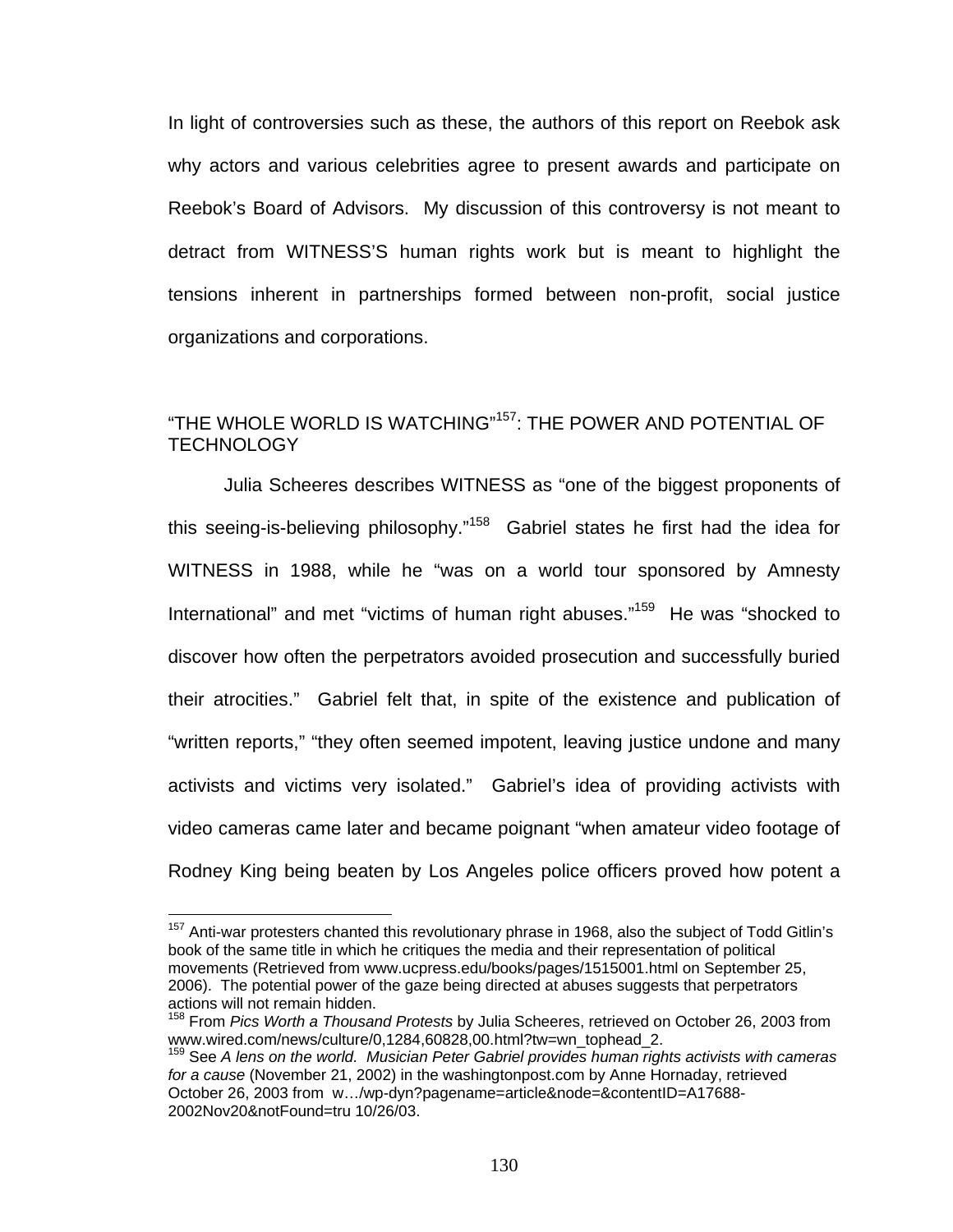tool for change video could be." The Rodney King case is described as a defining moment of truth where the amateur, the bystander, became a powerful witness to police brutality. In this case, the camera symbolized the power held by an ordinary citizen, and became the penetrating eye of justice, turning the gaze back on the perpetrator. In fact, Gabriel describes the work of WITNESS as "a reversal of Orwell's 1984" where "we are watching" (Cohen, 2001, p. 186). Ordinary citizens, as well as human rights organizations, could participate in counter-surveillance and expose injustices. Cohen champions the use of visual technologies by human rights organizations: "Visual images have a visceral public impact that no other medium can make. The lazy anachronistic belief in written information ('if only they knew') could become redundant, replaced by 'now they can see'. In this latest round of 'telling truth to power', technology is surely on our side" (p. 186). The power of visual evidence, as one strategy of many, to counter official denial of human rights abuses can be an effective tool. Cohen states that providing visual evidence to the world forces perpetrators to be accountable for their actions: "A row of silent witnesses—VCRs in hand or not watching wrongdoing, often putting themselves at risk, is a powerful image. They are *active* bystanders—powerless to intervene, but a reminder to perpetrators that not everyone approves or colludes, and that their future denials will be countered by another testimony" (p. 256). For Cohen, witnessing can be seen as a "deliberate" and moral act which challenges official power (p. 257).

The "hyper-immediacy" of the visual image has an emotional power to move audiences, but images alone, as I discussed in my literature and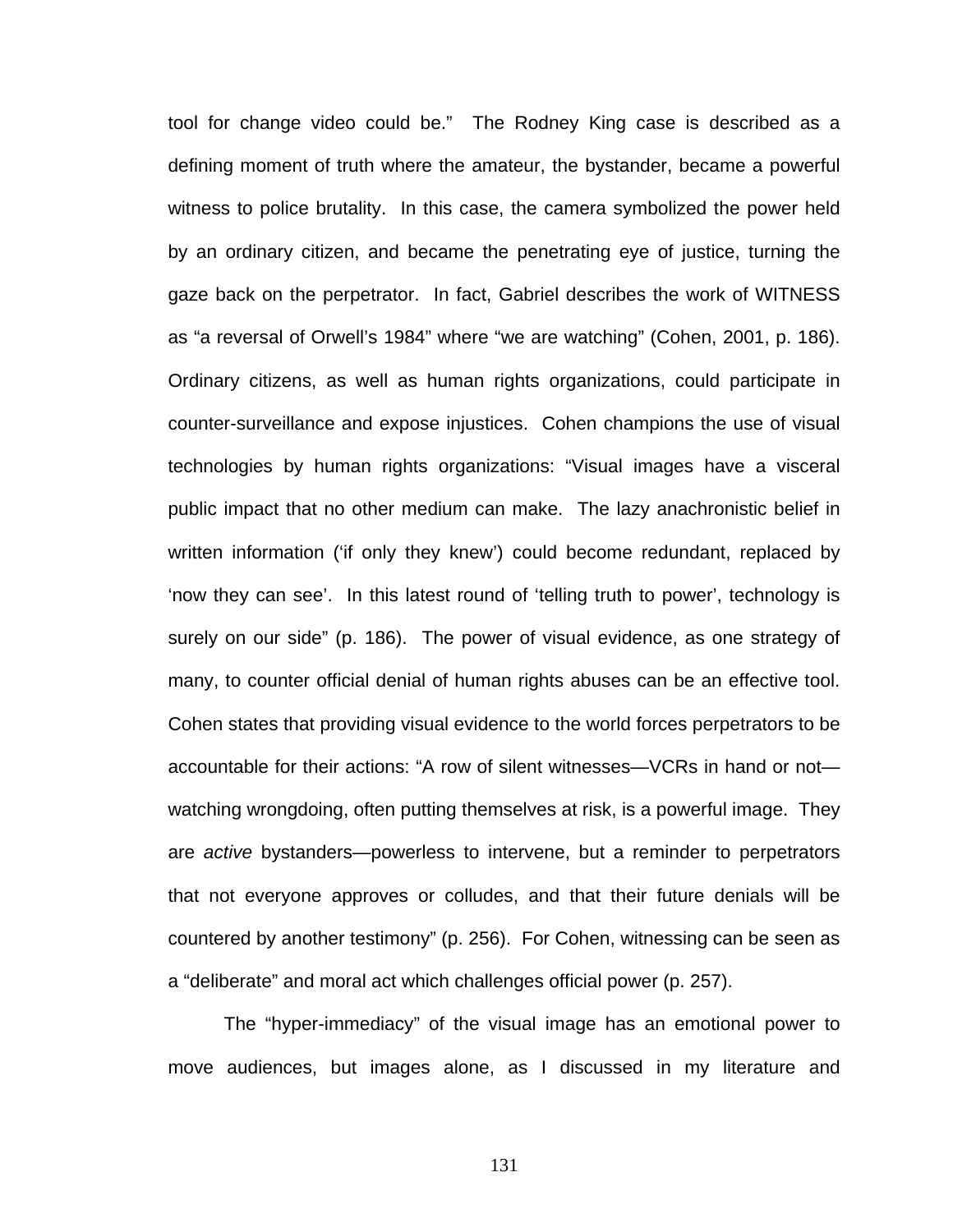methodology chapters, can be easily discounted and emptied of significance. Yet, the visual image is often accepted as incontrovertible proof of events that one did not witness firsthand. Gillian Caldwell, former executive director of WITNESS, acknowledges there was a certain naiveté to the initial idealism of WITNESS (Hornaday, 2003). Empowering though it may be for activists to record human rights abuses, evidence, by itself, does not lead to substantive change, the photographs of prisoners taken by soldiers at Abu Ghraib is one such example. Even when the most damning visual evidence is produced, initially outraged audiences are not necessarily moved to certain forms of action, and, as Cohen cautions, audiences may become desensitized by information overload (and the repeated exposure to certain images). Caldwell explains that "within a few years, however, it became clear that WITNESS's initial mission was not enough. The vision of giving cameras to the world was beautiful and probably oversimplified, in the sense of just dropping off a camera without providing technical training in how to use it" (Hornaday, 2003). In her statement, Caldwell hints at the over-reliance of the image to effect change but believes that focusing on training programs for activists on the technological aspects of documenting images can mitigate problems associated with credibility. Caldwell is cautious, however, that the images captured by grassroots activists may not be as well received by audiences influenced by television:

I think the Rodney King example perpetuated the early mythology that handheld video footage is going to be plastered all over the world's television screens and revolutionize the debate. Unfortunately, because of television's appetite and the audience's limited attention span, most footage our partners are shooting, at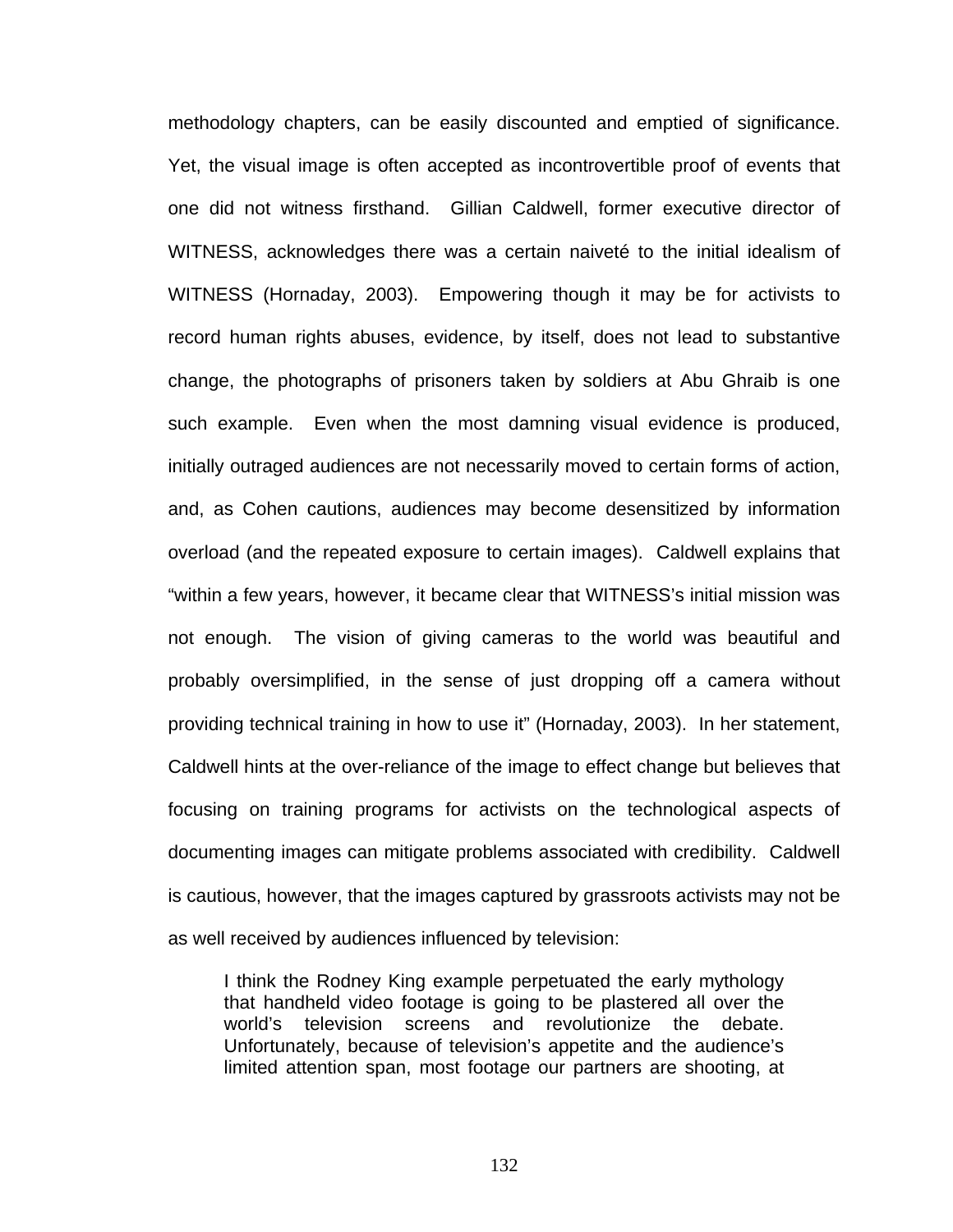least by television's standards, doesn't merit an international audience. (Hornaday, 2003)

Caldwell's argument can be challenged in light of the prevalence of new media. Mainstream and alternative media frequently solicit and include amateur eyewitness footage of events—for example, photographs and videos of eyewitnesses present at disasters, conflicts, or celebratory, public events—which are then aired on television.

In addition to providing grassroots activists with cameras, WITNESS ensures that activists also have the technical expertise to produce evidence of human rights abuses, literally creating visual documents (documentaries) which are then used to raise awareness and mobilize support through various campaigns. These documentaries, or testimonies, are, in a sense, reminiscent of social realist projects that were used to capture alternative portraits of life, other versions of truth and reality often excluded from the mainstream. Hornaday (2003) refers to Depression-era photographers such as Dorothea Lange, Paul Strand, and Lewis Hine, as well as "60s-era filmmakers including Frederick Wiseman, who used hand-held cameras to create unvarnished portraits of American social institutions." To this end, WITNESS is "furthering a tradition of working with film to create politically aware and provocative documentaries," and doing it in a way that embraces "egalitarian ideals." Filmmaker Peter Wintonick<sup>160</sup> sees WITNESS as "decentraliz[ing] filmmaking," which puts it "at the

<sup>160</sup> Wintonick is one of the producers of *Seeing is Believing: handicams, human rights and the news* (2002), a documentary about WITNESS.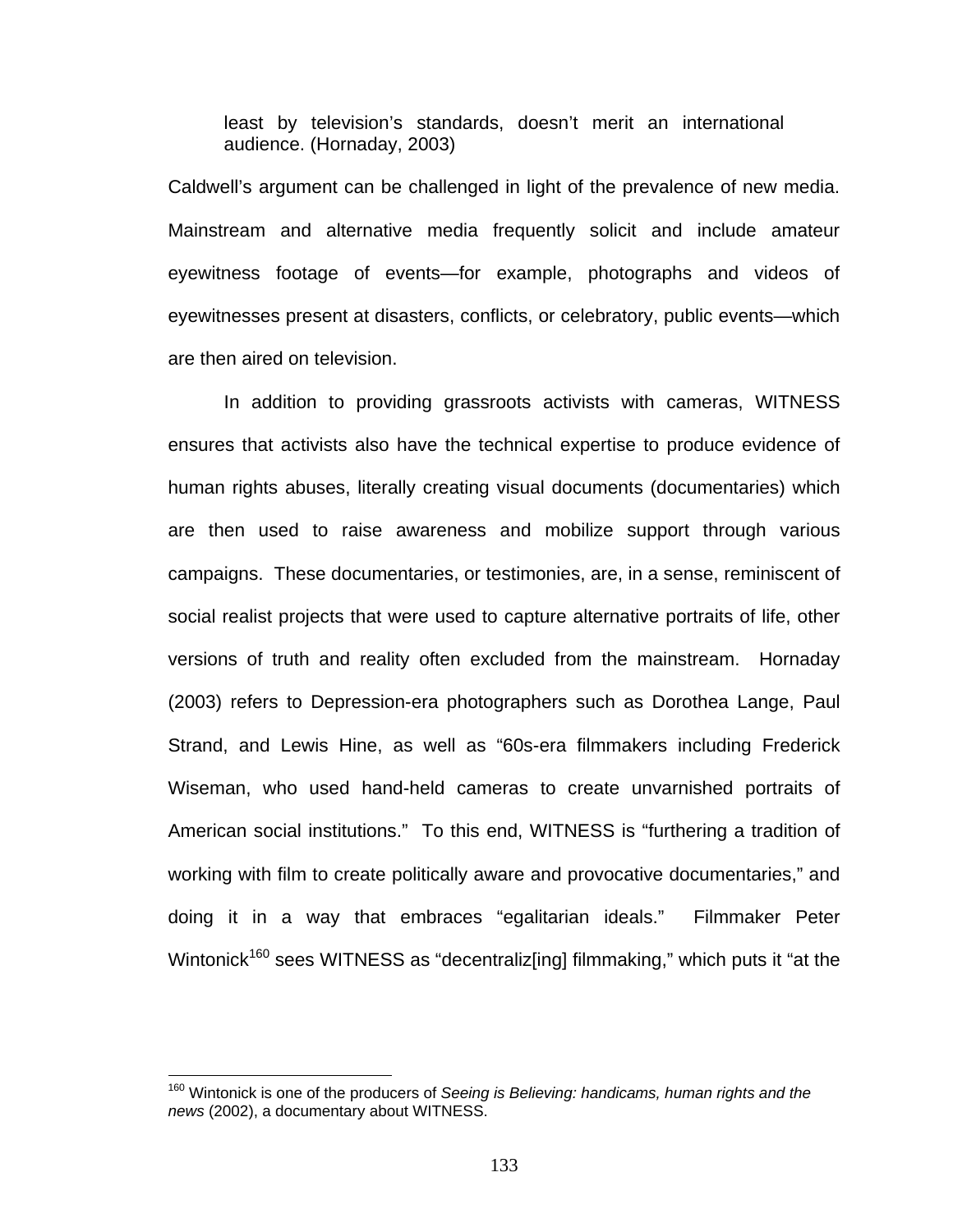forefront of this revolution<sup>161</sup> of micro-documentaries, as I call them, or digidocumentaries, putting documentaries up on the Net, so they're not only available to the North American community or activists, but in theory to anyone who wants to log on<sup>"162</sup> (Hornaday, 2003). For Wintonick, technology can be seen to democratize the process whereby anyone, potentially, can produce documentaries, and everyone, potentially, has access to them.

By returning the gaze of those who abuse their power, videocameras in the hands of grassroots activists become "the eyes of the world when no one else is watching."163 Initially designed for "entertainment purposes," the first handicam appeared in 1985. It has since become iconic of the power that even amateurs hold to produce images, moving the amateur from the private (home videos) to the public sphere (the news and online networks, for example). In the hands of activists, video technology becomes "political weaponry." In defending human rights, WITNESS empowers grassroots activists by giving them the tools to become their own witnesses, bringing attention to their causes. They are not simply passive recorders of abuses as often they place themselves at great risk

 $\overline{a}$ 161 In a review of *Seeing is Believing: handicams, human rights*, *and the news*, the explosion and availability of communication technologies are described as "the greatest technological paradigm shift since the Industrial Revolution." Further, "human rights activists, war crime investigators, right wing proselytizers and ordinary citizens are arming themselves with the tools of the new visual revolution" (www.cbc.ca/passionateeyesunday/feature\_031102.html, retrieved on October 26, 2003).

<sup>&</sup>lt;sup>162</sup> YouTube functions much the same way. Potentially anyone can become a videographer, an actor/performer, or a journalist and can upload their videos, which can then be seen by anyone who has access to a computer. John Cloud, noting the site's popularity, claims that "YouTube became a phenomenon in 2006 for many reasons, but one in particular: it was both easy and edgy, a rare combination. You can watch videos on the site without downloading any software or even registering" (www.time.com/time/magazine/article/0,9171,1570721,00.html). The article, "The gurus of YouTube: How a couple of regular guys built a company that changed the way we see ourselves, profiled the two main founders, Chad Hurley and Steve Chen (Retrieved on May 14, 2007).

<sup>163</sup> All references are taken from the 2002 documentary *Seeing is Believing: handicams, human rights and the news*, directed by Katerina Cizek and Peter Wintonick.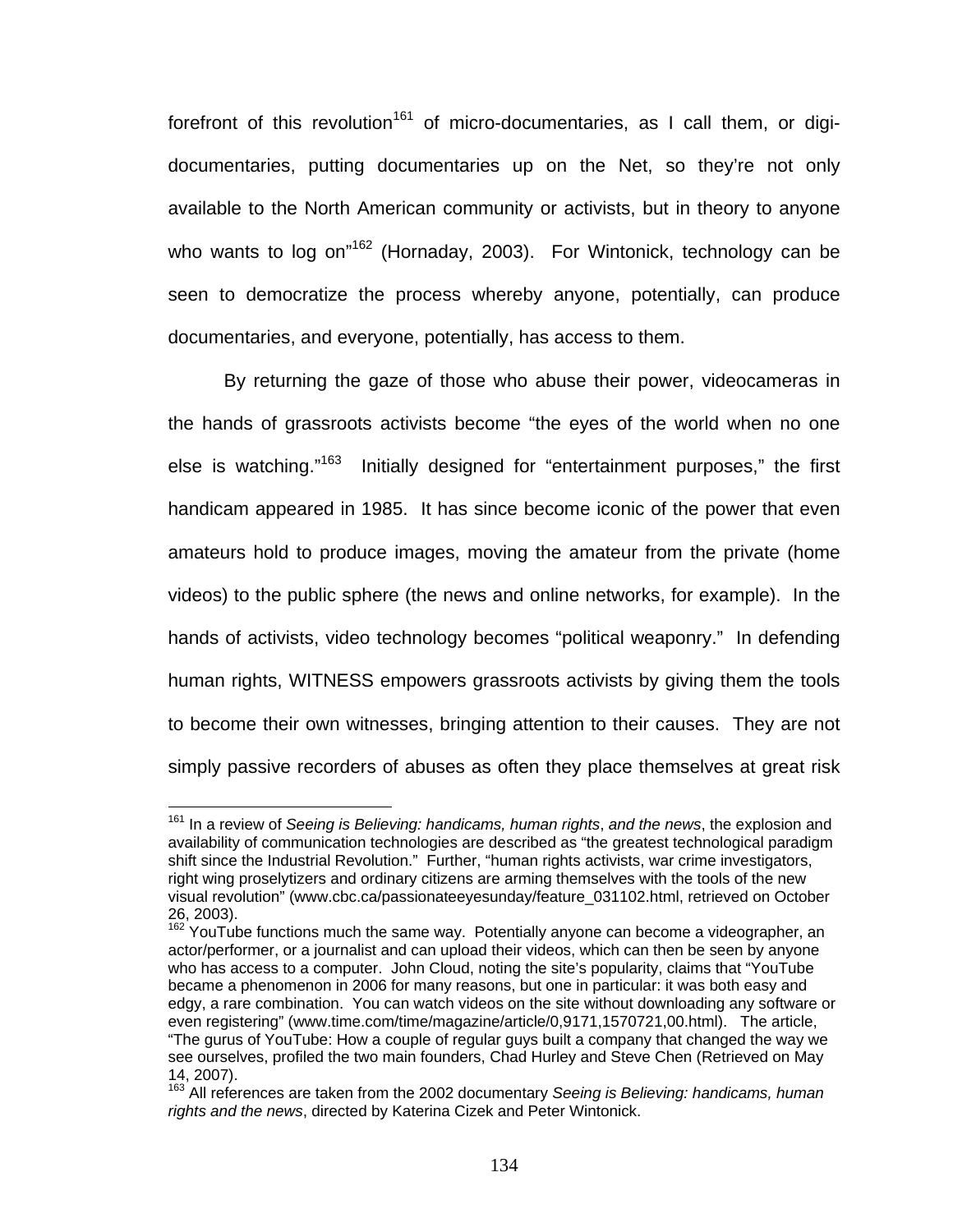in challenging those in power.<sup>164</sup> In certain cases, knowing that a camera can capture their actions, some perpetrators might be deterred.<sup>165</sup>

 For these reasons, the idealist belief in technology as revolutionary, its potential harnessed for "good" and for the improvement of most human activities, underlies the WITNESSING project. There is the sense that video technology can potentially transform anyone into an activist; "the reality," Caldwell notes, is, however, quite often different. This difference represents the "digital divide" that exists, "the gulf between those who have the technology and those who don't."<sup>166</sup> Caldwell explains that "we're a long way from actualizing and utilizing new technology on a grassroots level around the world. Half the world hasn't even made a telephone call." "When technology does cross the divide," Caldwell notes, "the results can be revolutionary."<sup>167</sup> A powerful example of mobilization is provided in the documentary *Seeing is Believing*: text messaging, a much more affordable mode of communication, was used in Manila to mobilize a protest against the president. When the news first became public that Estrada was freed

 $\overline{a}$ 164 The question is raised in the documentary *Seeing is Believing*, in specific reference to the work Joey Lozano does with the indigenous Nakamata people: "does this little piece of technology save lives or jeopardize them?" Lozano presented the Nakamata with a camera and showed them how to use it. The group was facing violence for having proceeded with their land claims case. The camera, seen as a threat, did not protect them from escalating violence (including a double murder), but they were able to gain public attention for their cause and eventually get the police to conduct investigations into the murders. Suspects remain at large.<br><sup>165</sup> Scheeres cites the example of the "presence of a WITNESS video camera" in an armed

confrontation in the Philippines where "indigenous activists say their equipment protected them against sugar company thugs who were trying to drive them off their land."

<sup>166</sup> In *Digital divide: civic engagement, information poverty, and the internet worldwide* (2001), Norris provides an elaboration of the existing divides: "The *global divide* refers to the divergence of Internet between industrialized and developing societies. The *social divide* concerns the gap between the information rich and poor in each nation. And finally within the online community, the *democratic divide* signifies the difference between those who do, and do not, use the panoply of digital resources to engage, mobilize, and participate in public life" (p. 4, italics in original).

<sup>&</sup>lt;sup>167</sup> Caldwell's comments are taken from Seeing is Believing: handicams, human rights and the *news*.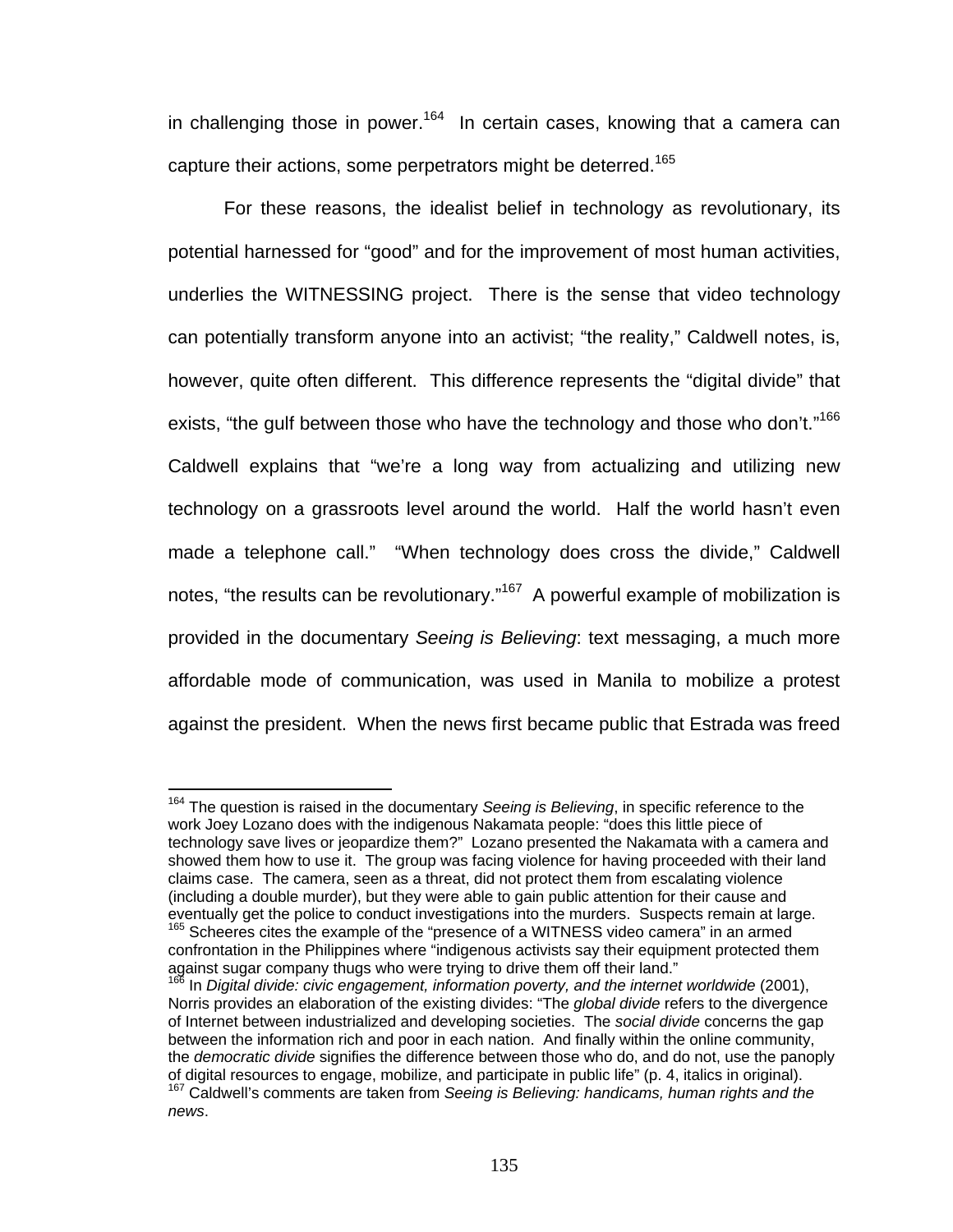on corruption charges, communicating via text messaging and email, 200,000 people converged in Manila within two hours to demand his resignation, and they protested for four days and nights.

In fact, video technology has been at the forefront of several WITNESS campaigns, which have received coverage in the mainstream media, as part of fact-finding missions, and entered into evidence at the International Tribunal for the Former Yugoslavia (ICTY). WITNESS refers to the work of Ondrej Cakl, a Czech video activist, who has recorded footage of neo-Nazi activity in Prague (*Seeing is Believing*). His footage of the beating of a homeless man led to a police investigation. Cakl explains, "If people don't have visuals, they are not satisfied." He notes, however, that it is important that his work is not seen as propaganda, as "one side of a personal war." In yet another project, Eric Rosenthal took cameras into Mexican mental institutions (similar projects were conducted in Uruguay and the former Soviet Union), as part of a project of Mental Disability Rights International, to see the conditions under which people were living. The popular news program *20/20* followed up on Rosenthal's documentary, which led to one of the worst institutions being shut down. In Argentina, where over 30,000 activists have disappeared, a team of forensic anthropologists unearthing mass graves have used video technology to document evidence. Video evidence of the Srebenica massacre was also used by the prosecution at the ICTY.<sup>168</sup> Alan Tieger, senior trial attorney at The Hague,

<u>.</u>

<sup>&</sup>lt;sup>168</sup> No further information is provided on the website or in the documentary on the nature of this evidence, in terms of who shot the footage and what evidentiary procedures were followed to ensure its credibility in a court of law. The following quotes are taken from the documentary *Seeing is Believing*.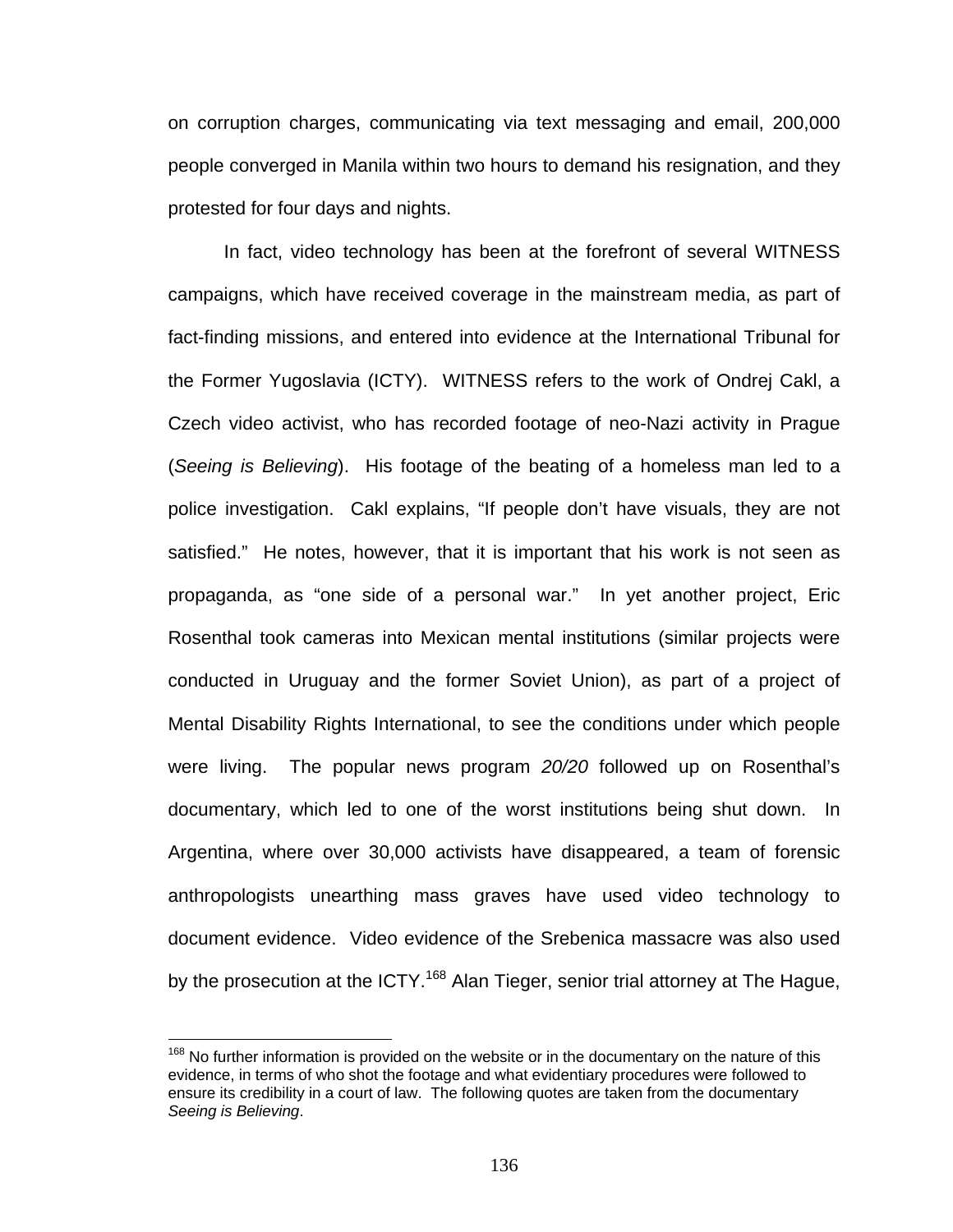refers to video as "the infallible witness," a "powerful, fact-finding tool, an arsenal of law enforcement." He does point out, however, that images do not speak for themselves. As one of the lawyers in the Rodney King case, he is well aware of the power of video images. He quite rightly notes that the defence also used video to make their case, "slowing down the tape and breaking it down into segments to show that the police acted in accordance with their training." Video is, therefore, not a "neutral tool." As the documentary makes clear, video images have also been used by Milosevic, anti-abortion groups, far right militia groups, Osama bin Laden, and by suicide bombers who video-recorded "last wills and testaments to recruit others." A certain tension, and certainly a critical issue faced by those who employ video technology, exists between what can easily become (or be seen as) propaganda. As Caldwell asserts, there is the need to "encourage critical thinking," to "get people to evaluate what they are being shown and told" (*Seeing is Believing*). One of the ways WITNESS hopes to get individuals to think about human rights advocacy and the use of new media is to develop "outreach" programs to "high schools, universities and graduate institutions and to get WITNESS Rights Alerts incorporated into curricula nationally and internationally" (Hornaday, 2003).

Empowered by the possibilities (and idealism) of technology, one of WITNESS's objectives is to make us all eyewitnesses to human rights abuses. As its website asserts, WITNESS is "a human rights program that attracts the eyes of the world and inspires those who see to act." The emphasis is on sight/vision, on "attracting" the attention of a global audience and mobilizing them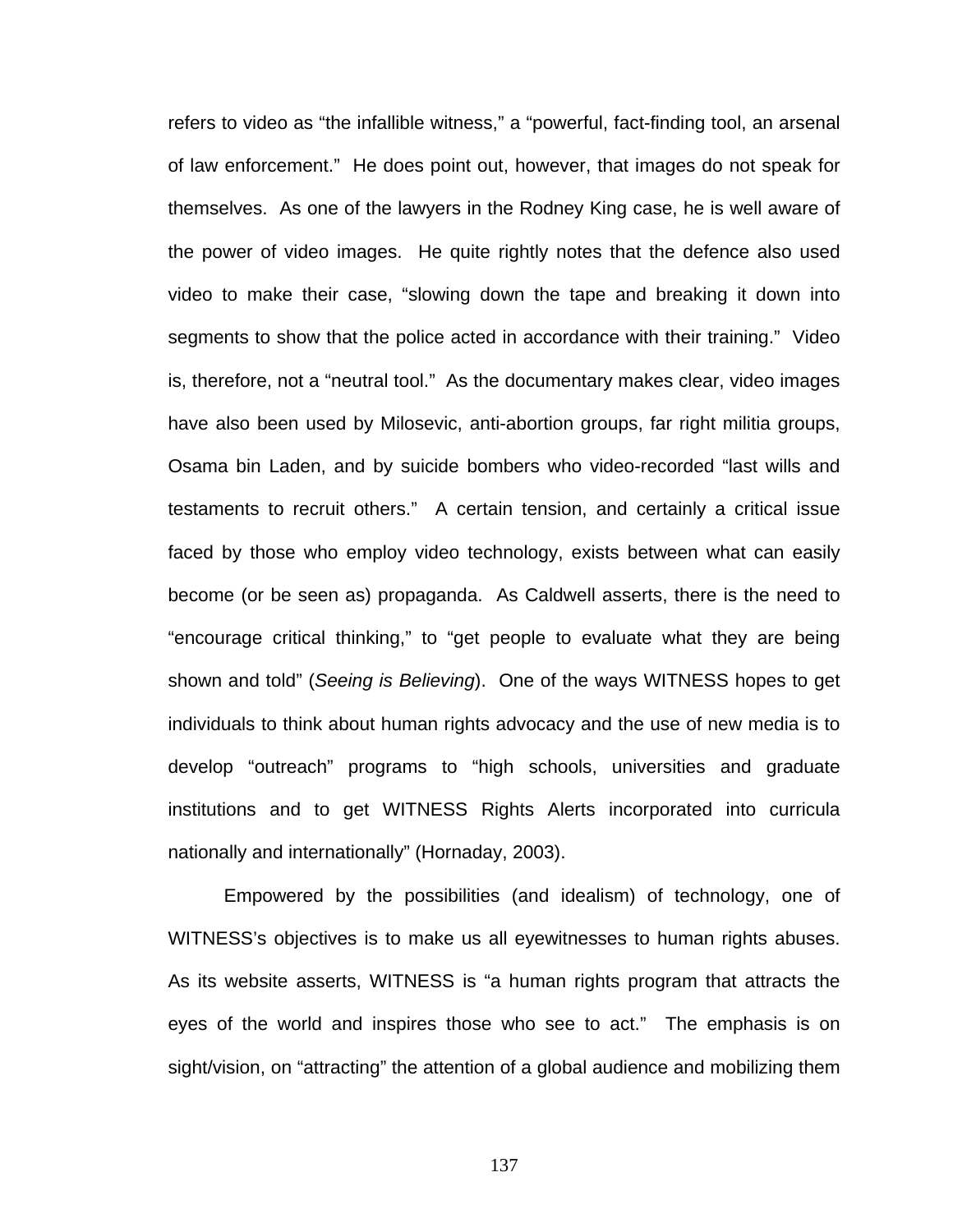to take action. Within this context, I suggest that when one acts to defend human rights, one becomes a witness. To witness, by extension, is to become an advocate or an activist.<sup>169</sup> WITNESS refers to three different groups of witnesses who are involved in human rights advocacy: grassroots activists (primary eyewitnesses in my typology in Chapter 3); human rights activists, including WITNESS partners (professional witnesses); and visitors to the website (virtual, vicarious witnesses). The use of video and communications technology to document human rights abuses, as discussed previously, relies on the power of the visual image to bring to light injustice. The lens of the camera becomes the extension of the eyes of eyewitnesses. WITNESS relies on the strength of visual image to affect (shock or outrage) virtual audiences into taking action. Those who see, or witness, injustice, within this paradigm, ought to be moved (emotionally) to take action on behalf of victims, perhaps out of a sense of responsibility and obligation when one becomes aware of injustice. The epistemological assumptions, inherent within this framework, suggest that virtual audiences ought to be disturbed once they become aware ("seeing is believing") of human rights abuses and will be transformed by this knowledge and this experience to do something, to act. One can infer that grassroots activists are also transformed by their experiences of being eyewitnesses who are present to an event and who are doubly aware of their (activist) role in the representational process of documenting evidence of abuses. Their sense of empowerment—it can be assumed—derives from the work they do and from partnerships formed with WITNESS, a guarantee that they are connected to others who will present

 $169$  The leap from witness to activist is not articulated explicitly by WITNESS but is implied.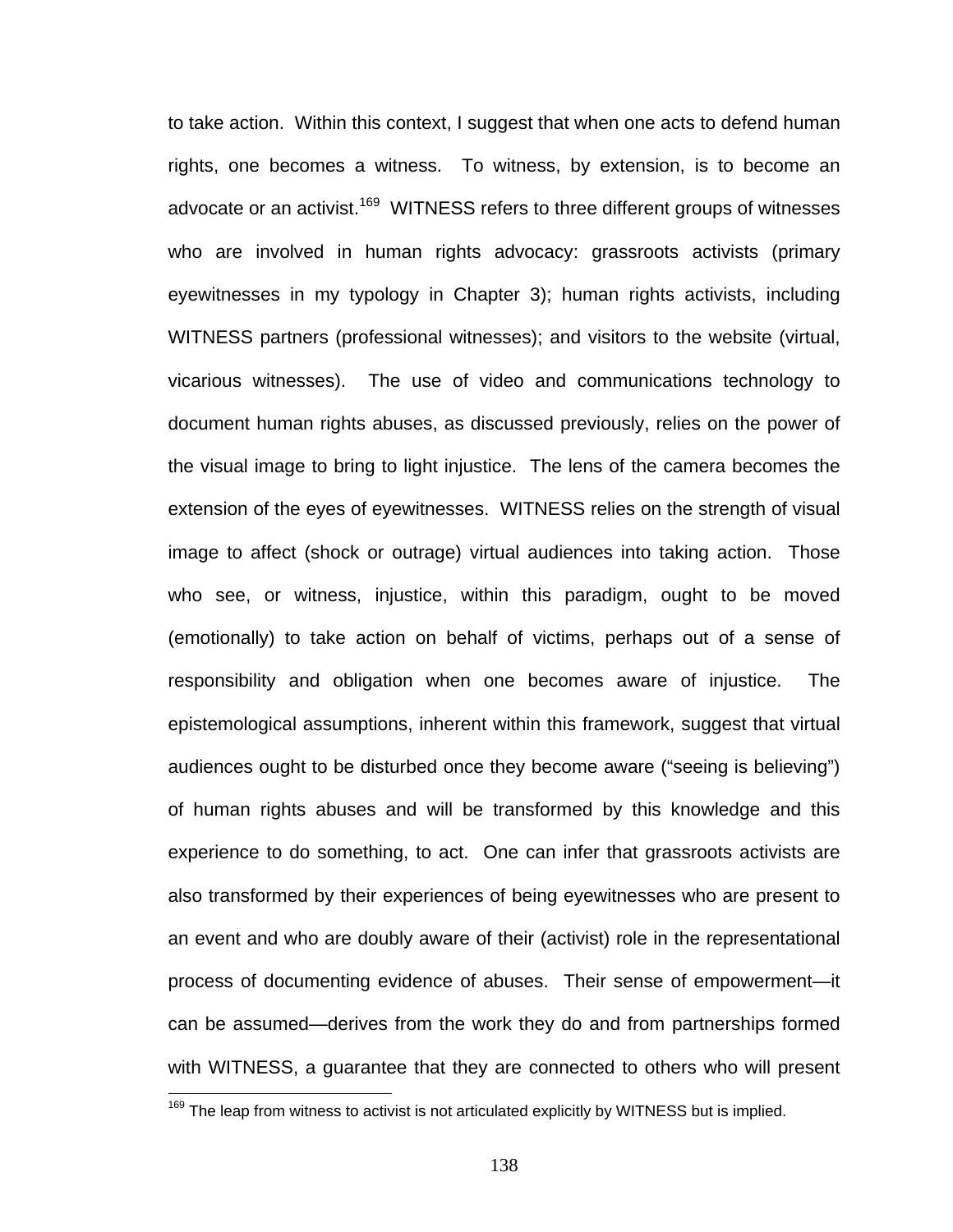their cause to the rest of the world. In this way, the ontological status of the event captured on camera can also be said to change through this representational process. The event is experienced and witnessed intentionally, with the purpose that others will also witness it and seek to change oppressive conditions. These acts of witnessing confirm the ontological reality of events, which can be disputed or made to disappear without eyewitnesses. Witnessing, in this sense, is a deliberate act of resistance and is aligned with a quest for justice and the truth.

In its explicit adoption of technology to advance human rights advocacy, WITNESS seeks to distinguish itself from other human rights organizations. Technology makes it possible to re-conceptualize how to do rights work and reach a wider, global audience. Ideally, with expanding technologically literate, global publics, information can be disseminated quickly, often before it is broadcast (if it is considered "newsworthy" enough) on mainstream television. Human rights activists in North America and Europe can liaise with grassroots organizations around the world, no longer dependent on phones or faxes for communication. Images from a camera (digital or mobile phone) can easily be uploaded and streamed, updates sent via email, and messages posted on bulletin boards. Axworthy (2002), for example, champions the Internet for the ways in which it has revolutionized rights work:

The key is how to maximize the Internet's potential for good as a tool to protect human rights: its use for human rights education, as a means of organizing human rights defenders and getting information on human rights violations out to the world. This is a technology that is revolutionizing the world. It is changing the equations of power, challenging the conventional channels of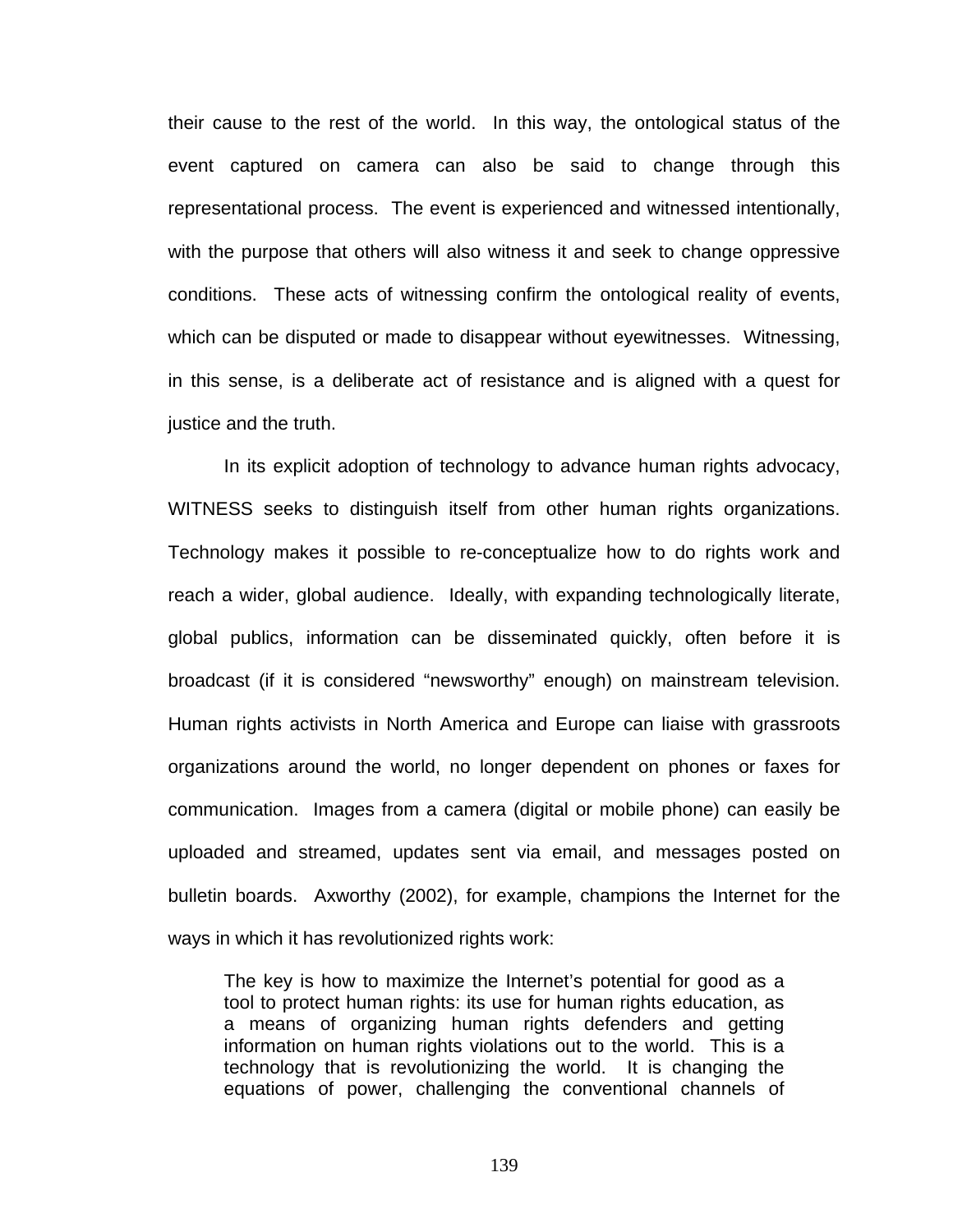communication, distributing and disseminating influence in the broadest possible fashion. It is democratizing the channels and getting rid of the gatekeepers. (16)<sup>170</sup>

For its potential to transform communication, technology is celebrated. At the most extreme end of the spectrum, technology is hailed, by its advocates, as a saviour<sup>171</sup> for its ability to transform most aspects of our lives.

Much less attention has been paid by advocates of communication technologies to the limitations<sup>172</sup> and the inequities that still exist with regard to access.<sup>173</sup> Hicks et al. (2000) point out that "the internet is not a neutral technology; it will, however, always remain what in fact it is: just a technology or a tool. The vital element in human rights activism remains the people in the equation, those who work together to promote and protect human rights" (p. 14). What the Internet does provide, on the one hand, is an "outlet" and "international audience" formerly denied to activists in certain countries, state Hick and Teplitsky (2000). These authors add, however, that "as a grassroots tool, it's

 $\overline{a}$  $170$  Former Canadian Minister of Foreign Affairs, Lloyd Axworthy (2002) highlights the positive qualities of the Internet in "The mouse is mightier than the sword," in *Human rights and the Internet* by Hicks, Halpin and Hoskins.<br><sup>171</sup> Technology is seen as a particularly "American promise," according to Bolter and Gruisin

<sup>(1999),</sup> where "collective (and perhaps even personal) salvation has been thought to come through technology rather than through political or even religious action" (p. 60-61).

 $172$  Kwak, Poor, and Skoric (2006) do note several "dystopian" perspectives of the internet that questions its potential to "connect people around the world" and transform communication: "…the connection could be fragmented rather than cross-cutting" (p. 207). The authors provide examples of hate and terrorist groups and note users tend to be far more "selective" in their choices of sites of interest (ibid). Other criticisms are leveled against the makeup of the internet: the perspective of the world it offers is largely Westernized and English, which some see as yet another form of "cultural imperialism," and, in general, a disparity exists between the views and news that get covered (p. 208).

 $173$  Norris (2001) discusses the disparities between the "information poor" which also mirror the economic and social inequalities in the developing poor in *Digital divide: civic engagement, information poverty, and the internet worldwide*. She points out that "the underclass of information-poor may become further marginalized in societies where basic computer skills are becoming essential for economic success and personal enhancement, entry to good career and educational opportunities, full access to social networks, and opportunities for civic engagement" (p. 68).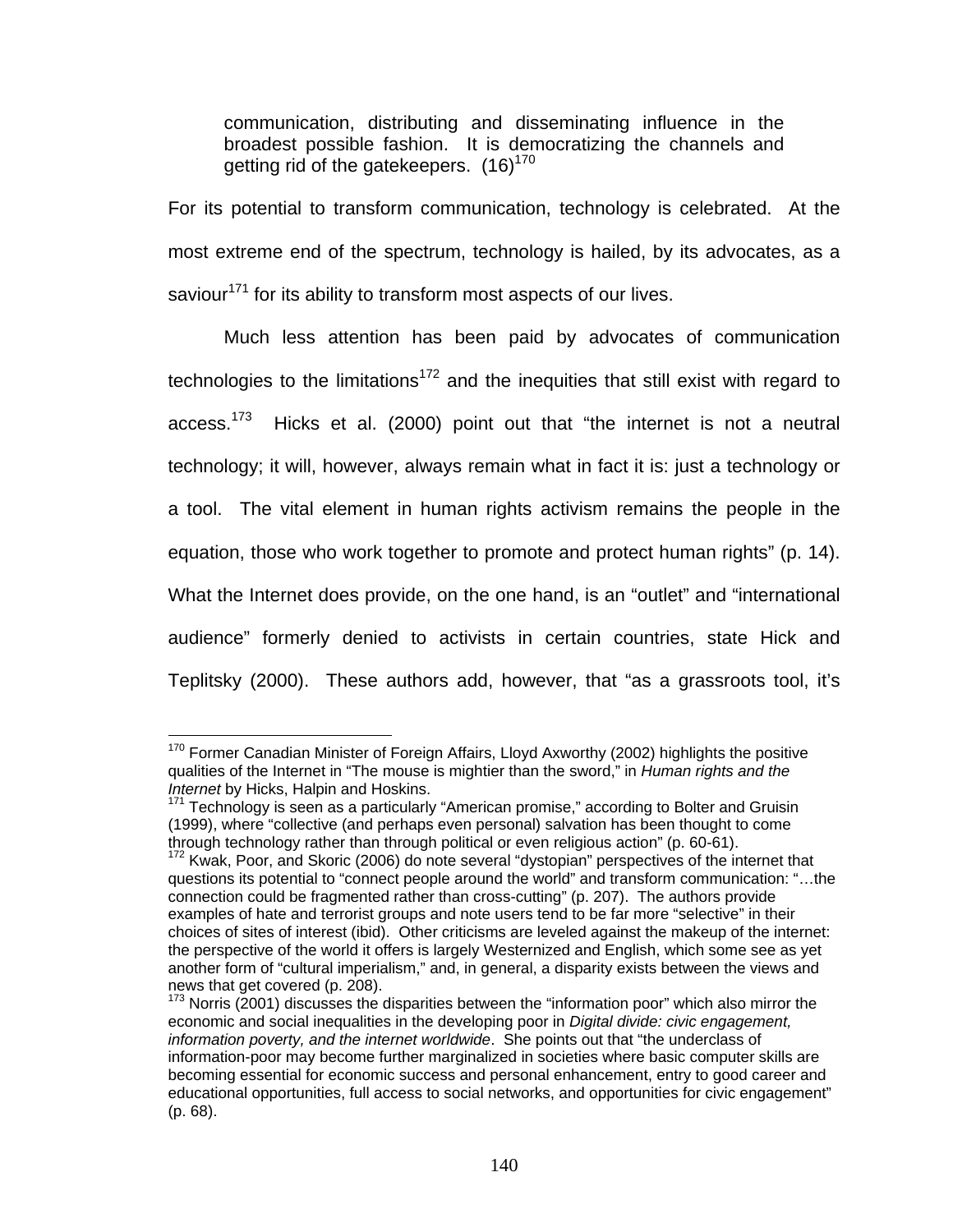neither foolproof nor infallible, but if nothing else it is an effective method of keep human rights issues on the table" (p. 53). "Severe imbalances of access around the world" continue to be a main concern, which is attributed to the fact that "computers are simply too expensive and complex to be readily available to all…" (p. 61). In addition to the cost, the Internet is "a complex, literate medium that demands considerable knowledge and training to use properly (ibid). Given these prohibitive features, Norris (2001) rightly asks, "Does the Internet create new inequalities, or reinforce existing divisions evident for decades in the spread of old communications technologies?" (p. 9). The nature of the debate surrounding the way the Internet has transformed the world can be summarized as follows: optimists champion the role of technology and Internet in the fight against poverty; skeptics believe "new technologies alone will make little difference" in the lives of the marginalized; and pessimists see a further exacerbation of the "North-South divide" (p. 9). A continuing concern, however, is "the *relative* inequality of opportunities" between the technological haves and have-nots, which appear "to mirror the broader pattern of access to the Information Society" (p. 51, italics in original). Norris explains that continuing disparities that exist are not specific to "the nature of the medium itself…but instead may be due to deep-rooted and endemic problems in poorer societies such as the general lack of income, leisure time, literacy, and education that hinder use of traditional media such as newspapers" (ibid). Those countries that have little or no access to older communication technologies—Norris mentions cable and satellite television or telephones—are likely to be left behind in the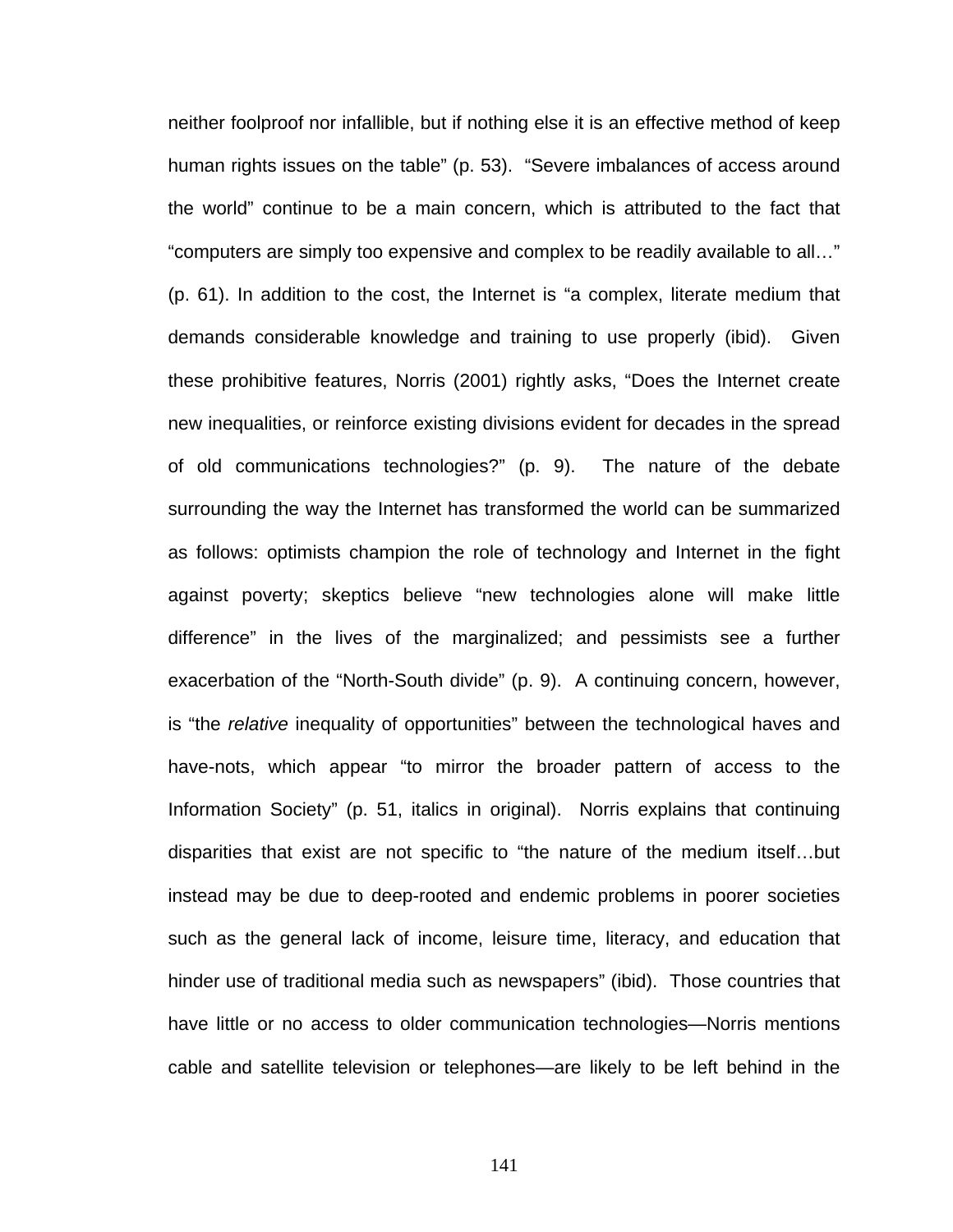"Information Age" (p. 235). Where this technology, including the Internet, can (and does) make a difference is in its use by various advocacy groups who can tap into its potential and find a voice (and audience) for their concerns:

The characteristics of the Internet to shrink costs, maximize speed, broaden reach, and eradicate distance provide transnational advocacy networks with an effective tool for mobilization, organization, and expression that can potentially maximize their leverage in the global arena. (Norris, p. 172)

Technology, embraced by WITNESS, becomes a weapon in the fight to demand and restore justice. As described on the website, WITNESS "unleashes an arsenal of computers, imaging and editing software, satellite phones and email in the struggle for justice" (witness.org). The link between technology and weaponry is an interesting one as the Internet's origin can be traced to the United States military.<sup>174</sup> No longer associated with its original purposes, the Internet has since been transformed in terms of its multiple users and uses: accessing information and news; downloading music and movies; purchasing products and services; enrolling in online dating services and chatrooms; and creating blogs. The Internet has indeed revolutionized communication, and, by extension, human rights work. In this way, local activists are empowered by putting technology to use for their causes. At the international level, WITNESS and its partners disseminate this information in the form of documentaries and campaigns (alerts as well as petitions) to larger audiences, the goal being to inform them about human rights abuses and successes. In "attracting the eyes of the world, WITNESS partner groups reveal human rights violations that go

 $174$  Editors Hicks, Halpin, and Hoskins (2000) state that "the United States Defence Department, in order to exchange military research information, created the Defence Advanced Research Projects Agency Network (known as DARPANET, and later ARPANET)" (6).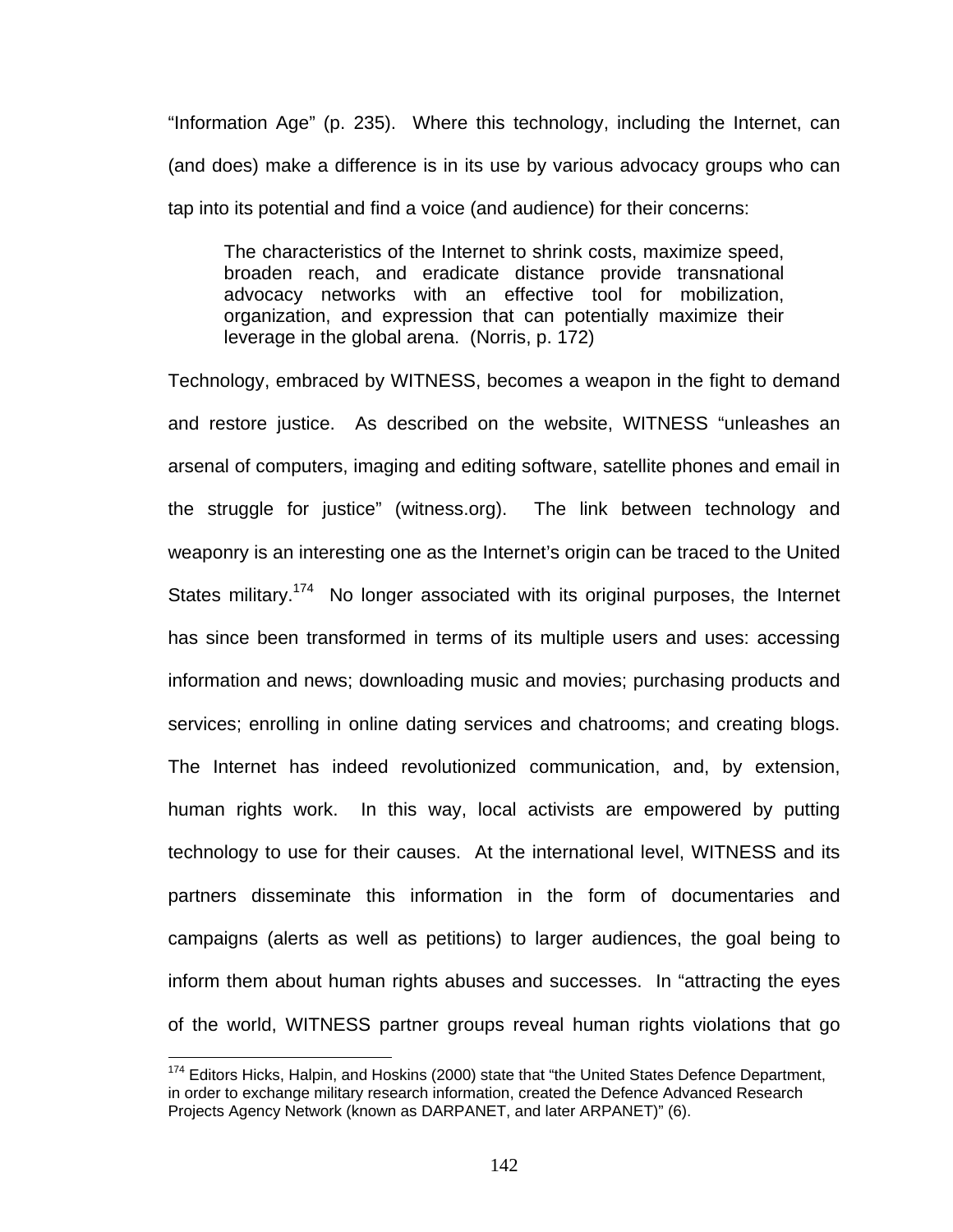unnoticed and unreported—to their governments and communities, to the international tribunals and UN committees, to TV viewers via outlets like the BBC, CNN, CBS, ABC, PBS, Canal+, Telemundo, and Worldlink Satellite Television, and to visitors to this website, which now receives over 1.5 million hits each month." With the above media partner networks, both domestic and international, and links to media outlets, WITNESS has become a recognized information and news source.

## "WHAT THE EYE DOESN'T SEE, THE HEART DOESN'T GRIEVE OVER, HE THAT KNOWS NOTHING SEES NOTHING"<sup>175</sup>

Many of the themes associated with vision, uncovering truth, the production of a visual record, and the struggle for human rights are present in WITNESS. WITNESS offers a template for political and moral vision, in other words, how we ought to act when confronted with oppression and injustice.

#### *Table 6 - Recurring Themes – Witness.org*

**Action**: Struggle, Combat, Fight for Human rights (and their protection). Injustice is the equivalent of human rights violations and power inequities ("the powerful exploit the weak")

**Actors**: Human rights defenders (WITNESS staff), grassroots activists, and the virtual audience

**Tools**: Video and communications technology

 $\overline{a}$ 

**Advocacy**: Video evidence, Counter-reports, Public education, Information/news

The image that catches one's attention upon entering witness.org is a pair

of closed eyes, followed below by eyes opened, the word "WITNESS" separating

these pairs. It appears that the first pair of eyes is deliberately closed, as if to

avoid seeing. One brow is slightly furrowed and there are lines suggesting

<sup>175</sup> Saramago (2006), in *Seeing*, breathes new life into this well-known aphorism with the addition he makes: he conflates not knowing anything with being unable to see, in other words, to be blind (p. 231).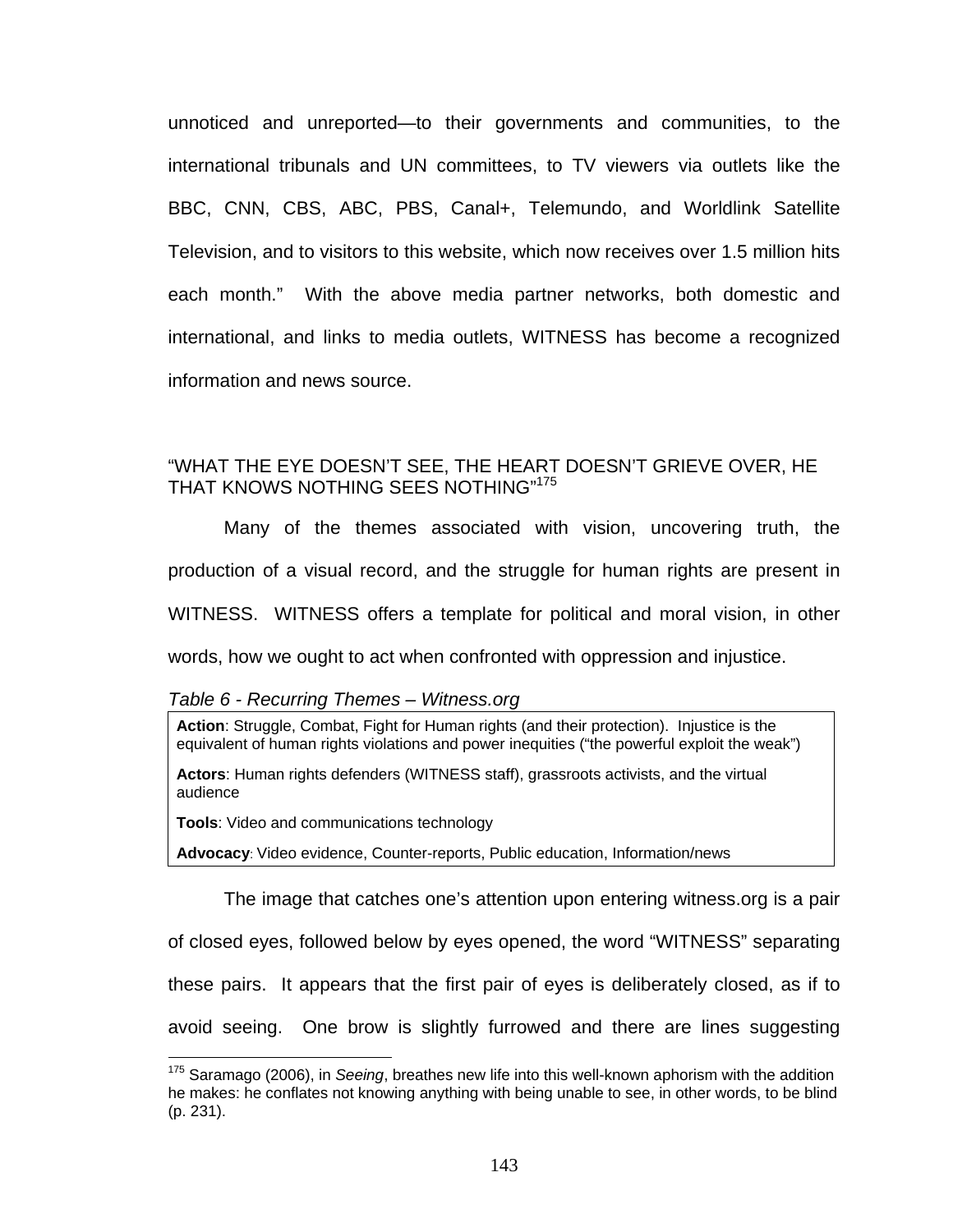possible effort to keep them closed. Following another interpretative possibility, these closed eyes might also represent a lack of awareness, where "what you don't know can't hurt you." Alternately, the closed eyes might represent the individual who does not want to know and to be confronted with horror. It is this ambiguity in the image that renders various interpretations plausible. Eyes closed shut typically denote an unseeing or blind state, a common metaphor that brings to mind idiomatic expressions such as "being in the dark" and "being blind to the truth," in other words, to be unaware/unknowing. With the eyes juxtaposed and separated by the word "WITNESS," the message is two-fold: witness.org makes you (potentially every visitor to the site) become, literally, an eye-WITNESS,<sup>176</sup> compelling you to see for yourself, with your own eyes, what is going on: the truth of human rights abuses. These formerly unseeing eyes have now been opened wide by WITNESS and must look on (witness) in shock and horror. Eyes opened represent not only the indubitable power of sight but of knowledge, awareness, and consciousness. These eyes also become the symbolic representation of what WITNESS does: open our eyes to atrocities. How it accomplishes this is addressed in the description that follows: "Using video and technology to fight for HUMAN RIGHTS." Furthermore, WITNESS sums up its mission as follows: "WITNESS empowers people to record injustice as it happens, and makes us all eyewitnesses to human rights violations."

WITNESS next launches into a description of its mandate, laid out in a series of action statements, which hinges on the tripartite equation of seeing-

 $176$  "Made you look" is one of the first assertions outlined in the description of what witness.org does. Witness works on the assumption that "seeing is believing," where sight and the proof of the visual become requirements for belief.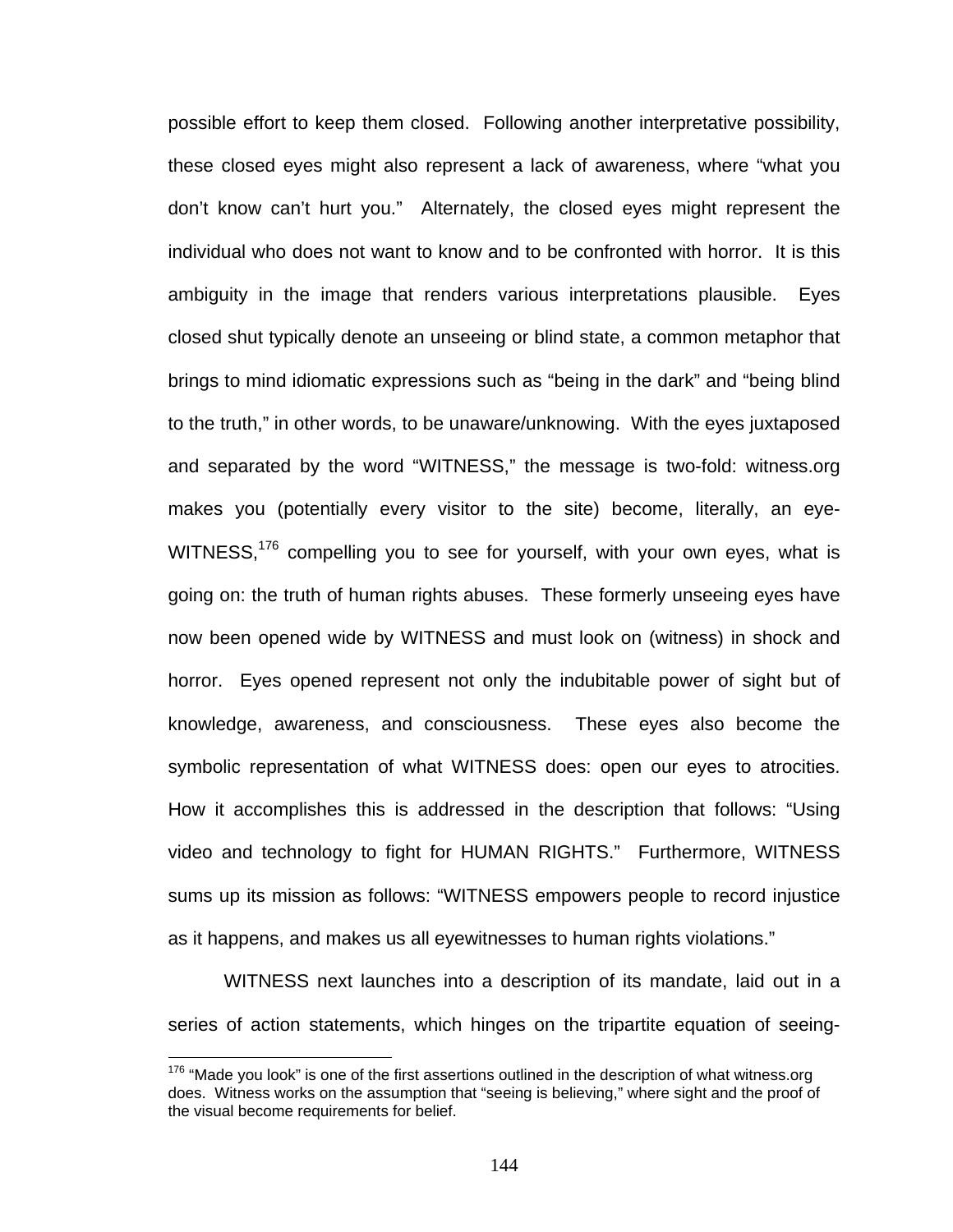thinking-acting.<sup>177</sup> The first assertion is "Made you look." This declarative statement conveys several different messages. At first glance, the construction to make someone act [V+N+V] indicates that the subject is being acted upon, or controlled, by a force known or unknown: WITNESS compels you to look, the first step towards becoming a witness. To make someone do something, however, raises the question as to whether it is with their consent or whether some kind of force or pressure is being exerted. A more precise definition of "made" provides the following nuanced meanings: "cause to exist, bring about, (disturbance, difficulties, trouble, an enemy, sport, one's mark in the world, etc.). $n^{178}$  Clearly, one of the aims of WITNESS is to cause or bring about disturbance, a feeling of discomfort—not so much so that the audience will look away or be overwhelmed by horror—but enough so that the gaze is captured and held (the eyes opening to the shock of human rights abuses). This disturbance, I suggest, is one that attempts to draw us out of our daily routines and lives of relative comfort, a reminder that others are less fortunate. The aim of human rights organizations, which I discussed in Chapter 2, is to reinforce a sense of connection, a relationship, and a responsibility for others. Inherent with a human rights paradigm is the sense that we ought to care and be affected by the suffering of others. When we turn a blind eye as it were, we may, by our silence, condone, or even encourage, the abuse of power and put lives at risk. Silence and

 $177$  In this equation, seeing is the first requirement and corresponds to an initial awareness of the problem, followed by thinking. At this stage, the subject processes the information and becomes more knowledgeable about the particular issue/problem. The final stage is acting on what you know, in other words, converting thought into action. The subject moves from a passive recipient of information and is empowered to do something in the fight against injustice. <sup>178</sup> *Oxford Dictionary* (seventh edition).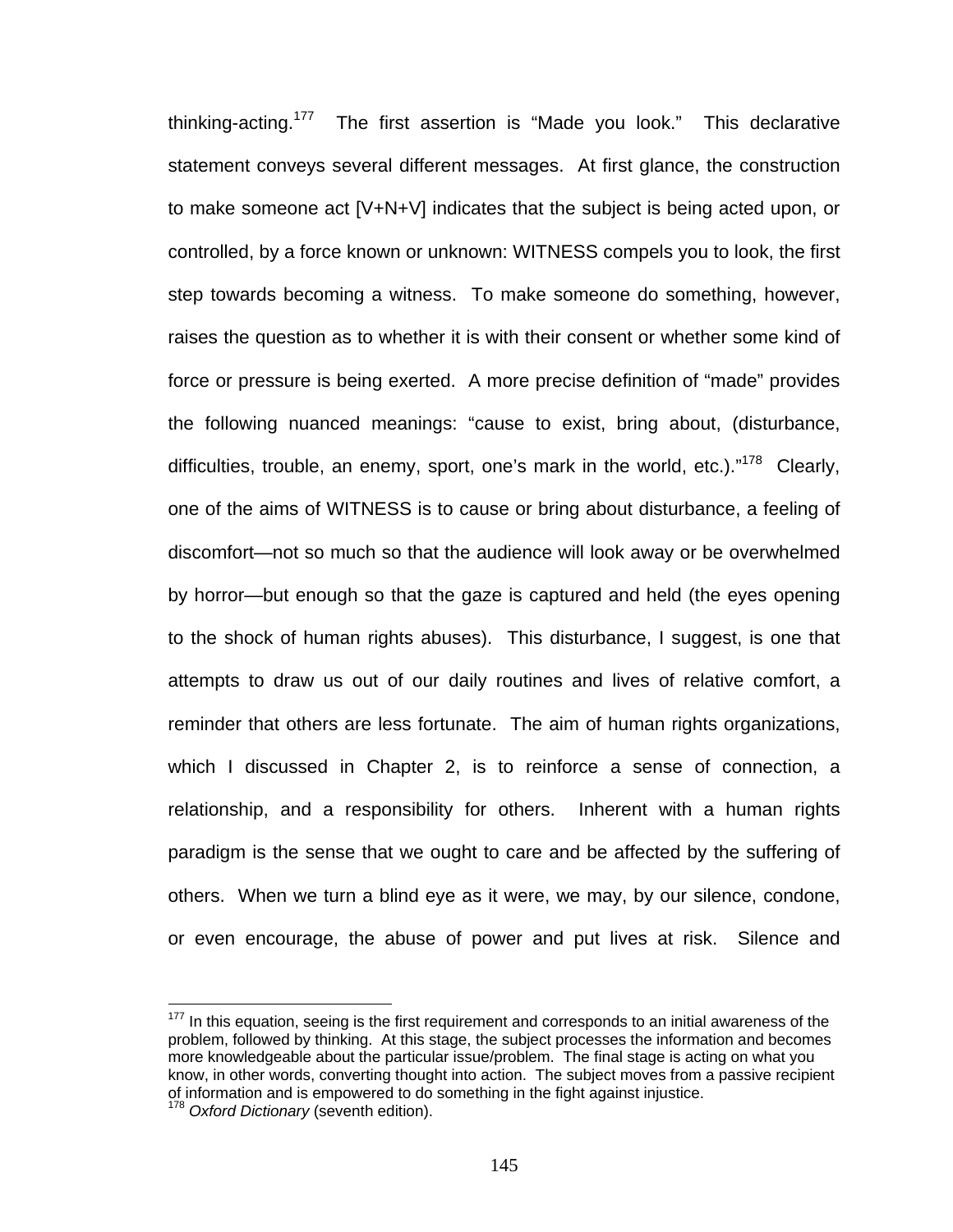inaction can make us complicit in human rights abuses, hence the potential dangers inherent in passivity and ignorance, which I address in Chapter 2.

By making audiences look at and become aware of human rights abuses, WITNESS attempts to implicate us in a kind of moral dilemma if we choose to look away and do nothing. In doing so, WITNESS relies less on guilt as a strategy but on our sense of moral responsibility to do something to end the suffering of others. Moral outrage, therefore, ought to give way to action. WITNESS thus urges us, through its campaigns, to acknowledge the suffering of others and to have our eyes opened (the moral sense of vision), and to have our consciences pricked. Implicit in this process, I contend, is the internal struggle one faces about what it means to be a moral or "good" person. What does it mean to do nothing or to be indifferent to the suffering of others? Is doing nothing a tenable position for a witness who has been called to action? Knowing, in this equation, thus becomes the basis for action. We become complicit, argues Clarkson (1996), if we do nothing because inaction might allow abuses to perpetuate. For many reasons, which I discuss in Chapter 2, individuals may choose not to become involved, which has no bearing on their character (or lack thereof). As an advocate for human rights, however, WITNESS appeals to its constituents to heed the call, in the name of justice and what is right, to defend the rights of others and to stop the abuse of power. In this sense, I suggest that WITNESS adopts a "common sense"<sup>179</sup> approach to human rights, one that does

 $179$  In using the term "common sense," I am referring to a Gramscian notion that "there is not just one common sense," (Forgacs; 1999, p. 327) and that it is often "an ambiguous, contradictory and multiform concept" (p. 343). Marcia Landy (1994) adds, "common sense" cannot be separated from notions of conformity and collectivity or from notions of resistance" (p. 78). In this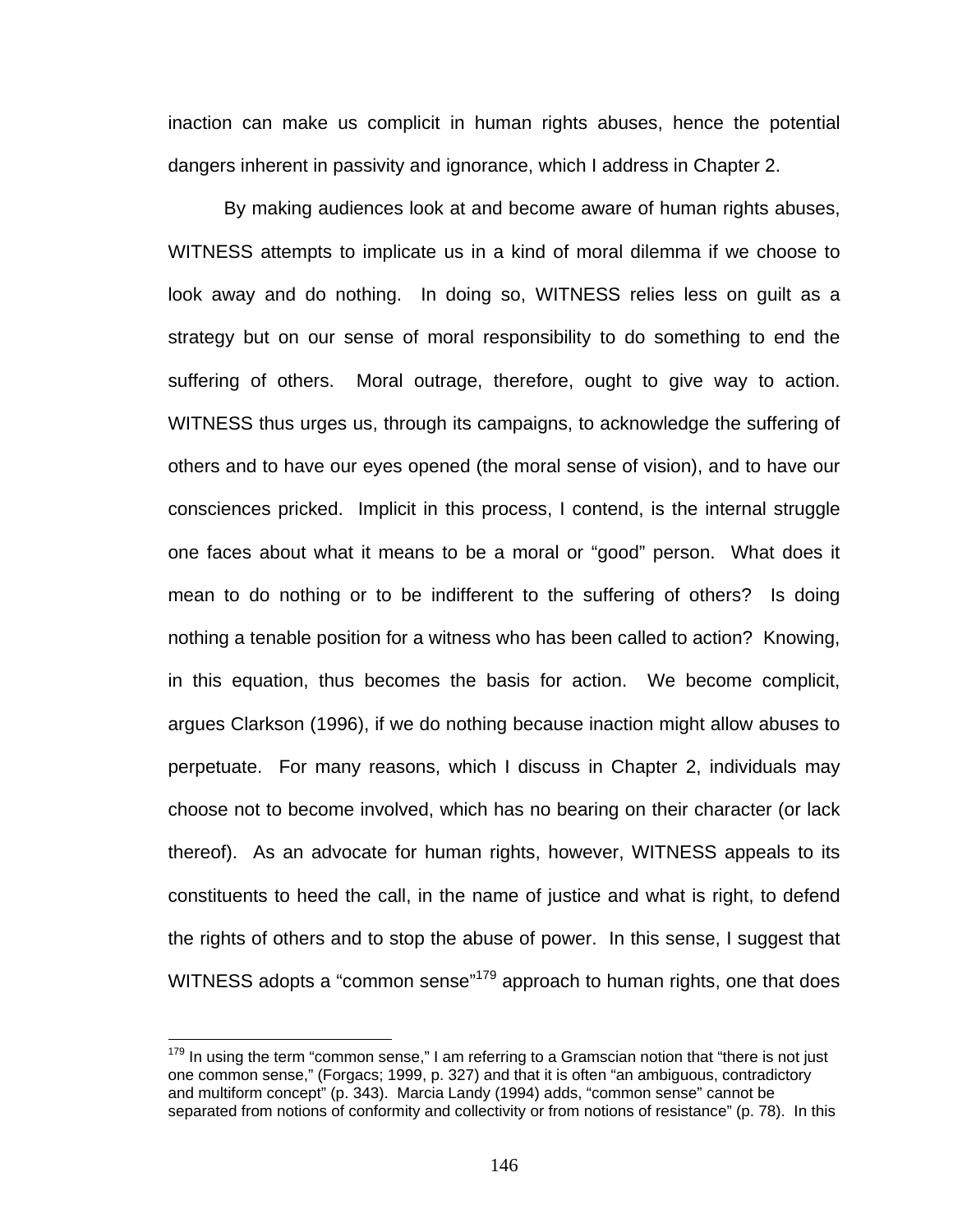not require a specific political agenda or ideological framework: the morally responsible individual understands that she is connected to others and ought to care about their rights—particularly when they are violated. This individual ought, therefore, to take an active role in the global struggle for human rights.<sup>180</sup> WITNESS's goal is to transform the unknowing or unconcerned individual into an

empowered and "deliberate" witness, to quote Cohen.

1

## THE CHALLENGES OF BELIEVING WHAT WE SEE: RODNEY KING REVISITED

WITNESS draws on the cliché "A picture is worth a 1, 000 words"<sup>181</sup> to

reiterate the power of images and the visual, and to provide a rationale for their

 $181$  I decided to explore the origins of this cliché and discovered that the phrase was originally "One picture is worth ten thousand words," attributed to two advertising campaigns in the 1920s created by Frederick Barnard (www2.cs.uregina.ca/tildehepting/research/web/words/history.html, retrieved on 1/7/2005). The first campaign in 1921 was actually "One look is Worth A Thousand Words." In the second campaign, a revised version of this slogan became "One Picture is Worth Ten Thousand Words," and the advertising firm cleverly attributed it to a "Chinese proverb, so that people would take it seriously." Moreover, "it was immediately credited to Confucius [sic]." *The MacMillan Book of Proverbs, Maxims and Famous Phrases* "establishes the link between the two ads, but this source misquotes the 1927 advertisement by copying "a thousand" from the 1921 advertisement instead of replacing it by "ten thousand." This misquotation has "endured to become an American proverb, appearing on page 465 of *A Dictionary of American Proverbs,* edited by Mieder, Kingsbury, and Harder and published by the Oxford University Press in 1992."

way, human rights, as a discourse and a practice, have multiple meanings and consensual but also conflicting interpretations. "Common sense" in this application is not regarded "negatively as a practical and hence a restrictive mode of understanding phenomena," but as "polysemic, formed of various strata from philosophy, religion, institutional practices, and individual experience" (p. 78). To this list, I would add history, politics, and culture, which shape and inform what can be considered "common sense."

<sup>180</sup> The importance of action and speaking out brings to mind the oft-quoted poem attributed to Pastor Niemoller, a Protestant pastor, who changed his pro-Nazi stance and became a vocal critic of Hitler. His views led to his arrest. He was sent to Sachsenhausen and Dachau (motlc.wiesenthal.com/text/100/xm0076.html, retrieved in February 2004. The poem, "First they came," has been adapted to reflect various groups who have been persecuted. For various versions, see www.serendipity.likda/niemoll.htm. The poem addresses the dangers of passivity: "When they (the Nazis) started arresting Communists, I was silent. I wasn't a Communist. When they started arresting trade unionists, I was silent again. I wasn't a trade unionist. When they started arresting journalists who wouldn't toe the regime's line, I was silent. I wasn't one of them. When they started arresting the Jews, I was silent. I wasn't Jewish after all. And when they came to arrest me, there was nobody left to speak for me."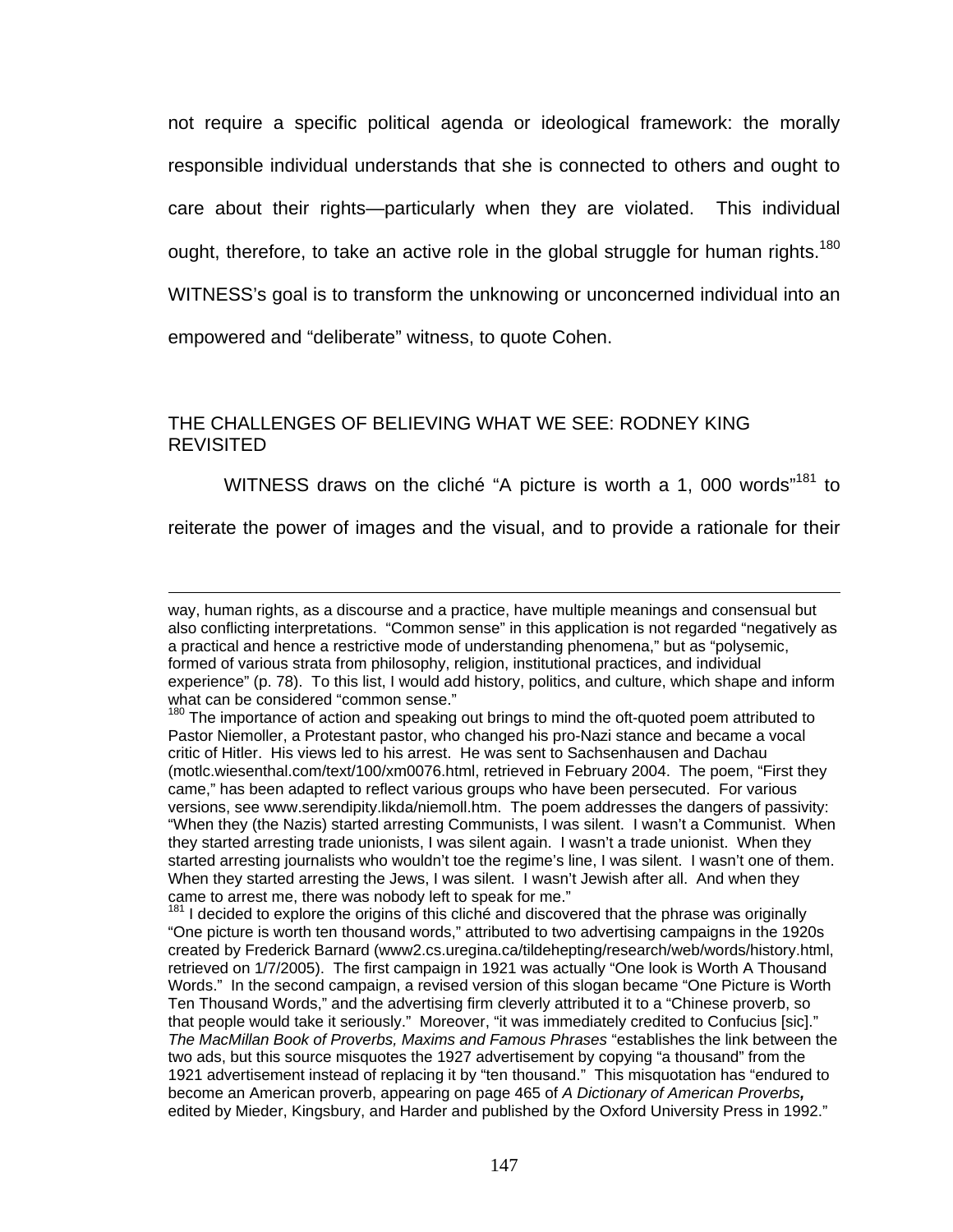approach to human rights advocacy. WITNESS attempts to breathe new life into this well-worn expression by aligning it with the political and emotional impact of the Rodney King incident, thus making its work both culturally relevant and accessible to (primarily North American) audiences. WITNESS includes a description of this symbolic moment in urban America, captured on amateur video, to provide the following interpretation of how we are to understand what this moment represents: "In 1991, a bystander with a video camera captured the now infamous King beating in LA. The videotape shocked millions and showed that human rights abuses are worse when violators aren't afraid of detection. The lasting impression of the Rodney King beating and the riots that ensued showed the emotional power of the visual: the videotaped images gave the incident impact and immediacy that words could not." The power of the tape, captured by an amateur, cannot be trivialized: it ushered in a moment in which the power of technology and its democratizing potential were realized. Anyone armed with a camera could become an eyewitness and shape the political and moral landscape simply by being present and turning the watchful eye of the camera on violators of human rights. The reference to the King incident is certainly evocative, serving as a reminder that human rights abuses can happen anywhere and are not merely endemic to foreign despotic regimes. In fact, if it could happen in a country like America, one has only to imagine how much worse it is elsewhere where "violators aren't afraid of detection."

In referring to the videotape of the King beating, WITNESS focuses on its "emotional power" and impact, as well as the power of visual images to challenge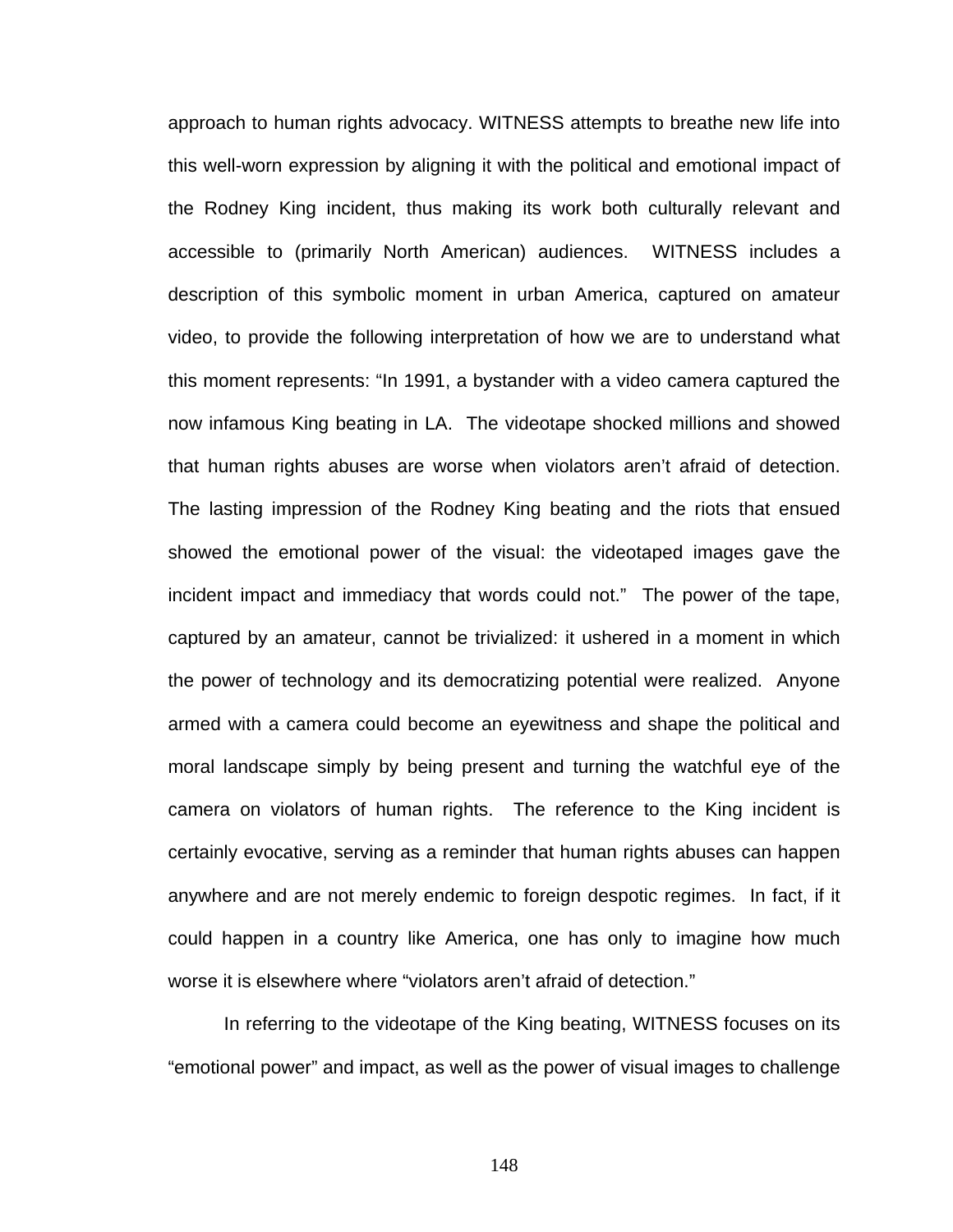the version of reality presented by those in authority. The King incident, however, raised other troubling issues: the volatile subject of race relations in America, police brutality, and the question of a fair and just legal system for all. The reality  $182$  to which we were witnesses was later called into question. While WITNESS capitalizes on the dramatic power of the image, it obscures the ambiguities that arose as to what the images on the videotape actually represented, which resulted in the not guilty verdict (rendered by a mostly White jury), and the ensuing riots that erupted within Black communities. One critic of the media's use of the tape points out that "the tape lasted 81 seconds, but not one person in a thousand saw more than a few seconds of the tape. Viewers didn't see Rodney King attacking the policemen, unfazed by a stun gun; they didn't see the policemen stop swinging their sticks the moment he decided to surrender."<sup>183</sup> Lou Cannon<sup>184</sup> (April 28, 1998) reports that "the first three seconds are critical because they show Mr. King lunging in the direction of Officer Laurence Powell, who then responds with this baton blow." Cannon does not, however, dispute the fact that the beating is "brutal" but notes that "the first three seconds that were omitted by the television station are a window into all the things that have happened before the videotape begins. So what the viewer is

 $182$  I am reminded of Sontag (2003) who refers to Walter Leppman and his observation in 1922 about photographs: "Photographs have the kind of authority over the imagination today, which the printed word had yesterday, and the spoken word before that. They seem utterly real" (p. 25). More sophisticated technology has ensured the primacy of the image through image enhancing software, the popularity and affordability of video and digital cameras, camera phones, and internet capabilities to stream and create movies.

<sup>&</sup>lt;sup>183</sup> Harry Browne is critical of the media and the political climate in which the King incident occurred. He contends that "the hysteria surrounding the Rodney King incident" made "dissent"<br>impossible. See www.harrybrowne.or/articles/RodneyKing.htm (Retrieved June 02, 2005).

<sup>&</sup>lt;sup>184</sup> Cannon wrote Official Negligence: How Rodney King and the Riots Changed Los Angeles and *the LAPD*. The following information is contained in an interview on

www.courttv.com/archive/casefiles/rodneyking/interview/LouCannon (Retrieved June 02, 2005).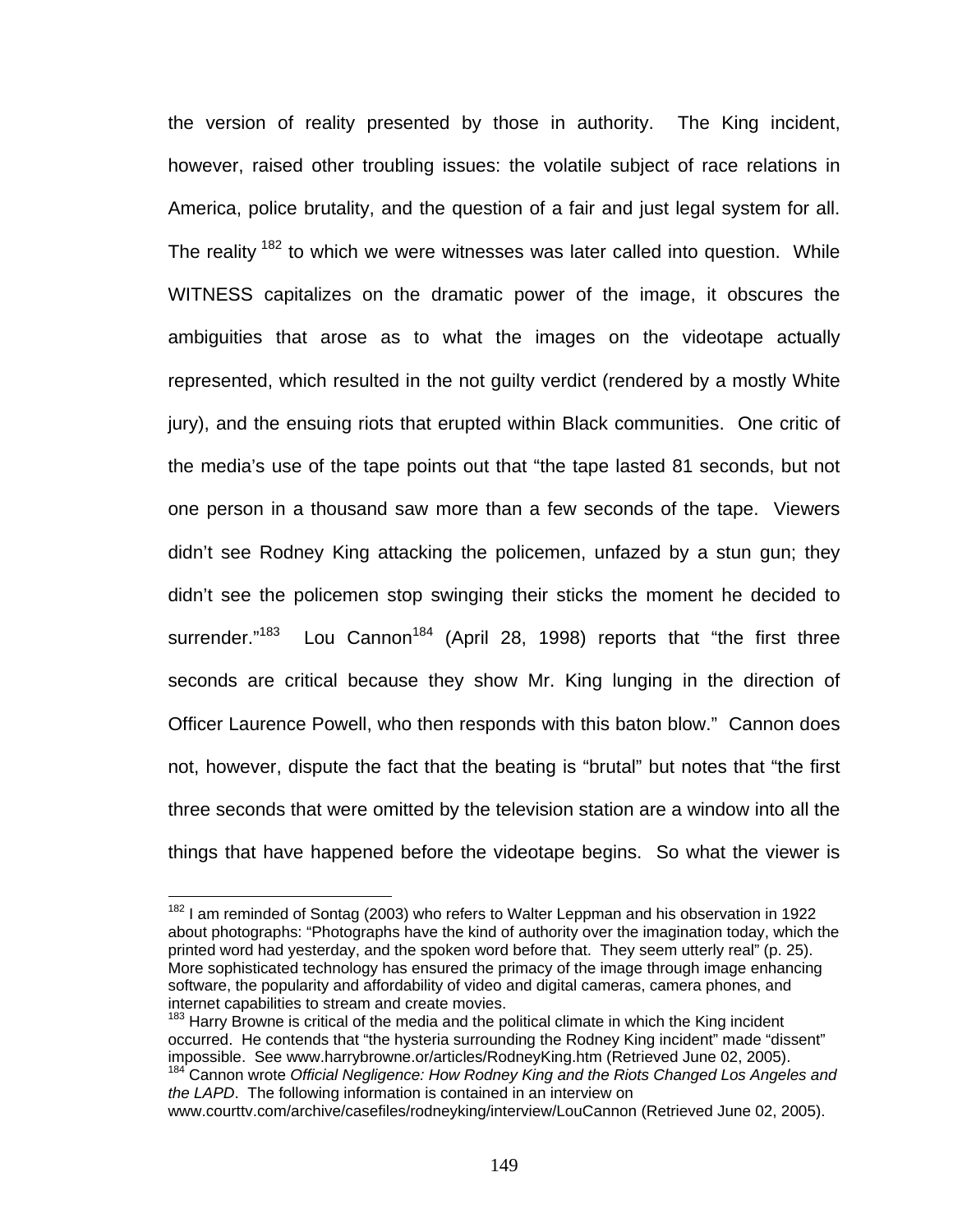seeing is a partial record of a partial record." As Judith Butler (1993) points out in *Reading Rodney King. Reading Urban Uprising*, "what the trial and its horrific conclusions teach us is that there is no simple recourse to the visible, to visual evidence, that it still and always calls to be read, that it is always a reading, and that in order to establish the injury on the basis of the visual evidence, an aggressive reading of the evidence is necessary" (p. 17).

The visual, like any other text, needs to be interrogated and unpacked and therefore cannot simply be accepted at (sur)face value. As Cohen cautions, "there is no innocent eye" (p. 296). Cohen draws attention to the construction of visual images which are meant "to speak for themselves," based on the assumption that there exists "some degree of congruence—if not full symmetry between the intentions of the sender and the perception of the viewer. A far more fateful assumption is that, despite each viewer's idiosyncratic sensibility, there is a common vulnerability to the raw sight of extreme human suffering: truths no one could deny, universal feelings of pity" (ibid). Even to accept the truism "Seeing is believing" asks that we focus on the act and not on the seeing subject. What is being seen is always mediated by an interpreting subject (gender, race, class, culture, nationality/citizenship, education, sexuality, and so on), her experience, the context, and content. We do not see or experience the world in the same ways. How to interpret what is being seen, where, and under what circumstances all play a part in the way we process and interpret information. WITNESS thus focuses idealistically on "the emotional power of the visual," and its equation of the visual with uncontested truth.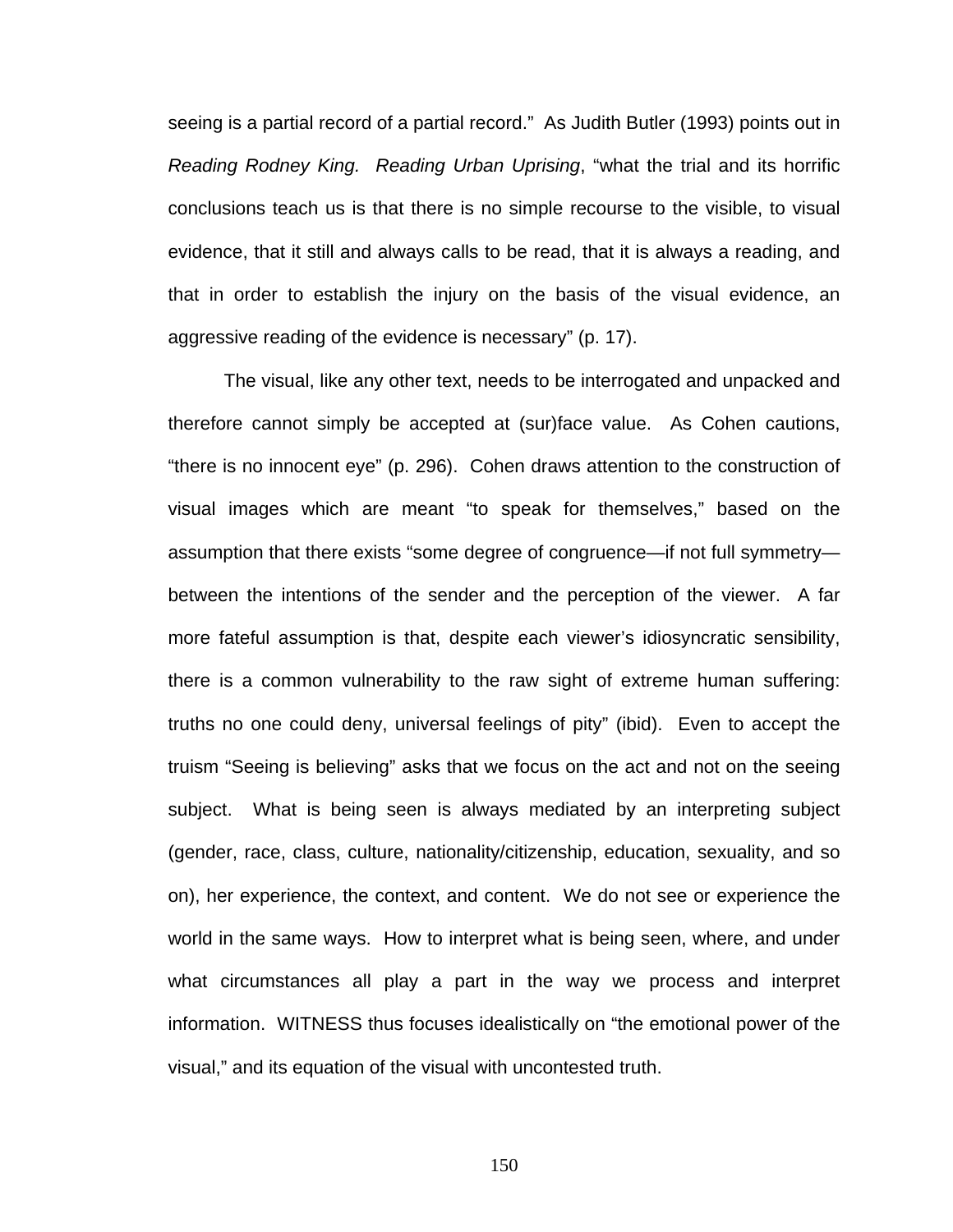In the King case, the video—and what it represented—was subject to different, often competing, interpretations. The visual evidence on the tape did not result, initially, in the convictions of the police officers involved. The question then became less about what the tape captured and more about justice in a racially divided America. The tape itself did not lead to the riots (including the beating of Reginald Denny captured on television cameras), as WITNESS would have us believe. The riots ensued only after the verdict on the police officers was rendered, a distinction WITNESS does not make as it aligns the beating with the riots: "The lasting impression of the Rodney King beating and the riots that ensued showed the emotional power of the visual." The eruption of the riots after the outcome of the trial of the police officers showed that what we see and understand depends on our positionality in relation to what we are seeing. While there appeared to be a shared sense of moral outrage when the tape first aired, as Kimberle Crenshaw and Gary Peller (1993) note, "this broad consensus was misleading to the extent it made it appear that the video meant the same thing to everyone, subsequent events would reveal the deep cleavages in how the tape was understood" (p. 57). For many African-Americans, the tape was seen as "moral capital in a racial struggle. The immediacy and the accuracy of the video in an age of television, when coupled by the fact that it was filmed by a white American, persuaded blacks that whites could no longer hide from the truth. It was there in black and white for all to see" (Watts, 1993, p. 241). However, the act of seeing does not translate simply or easily into believing and knowing. Crenshaw and Peller explain that "*Both* the perception of the tape as showing a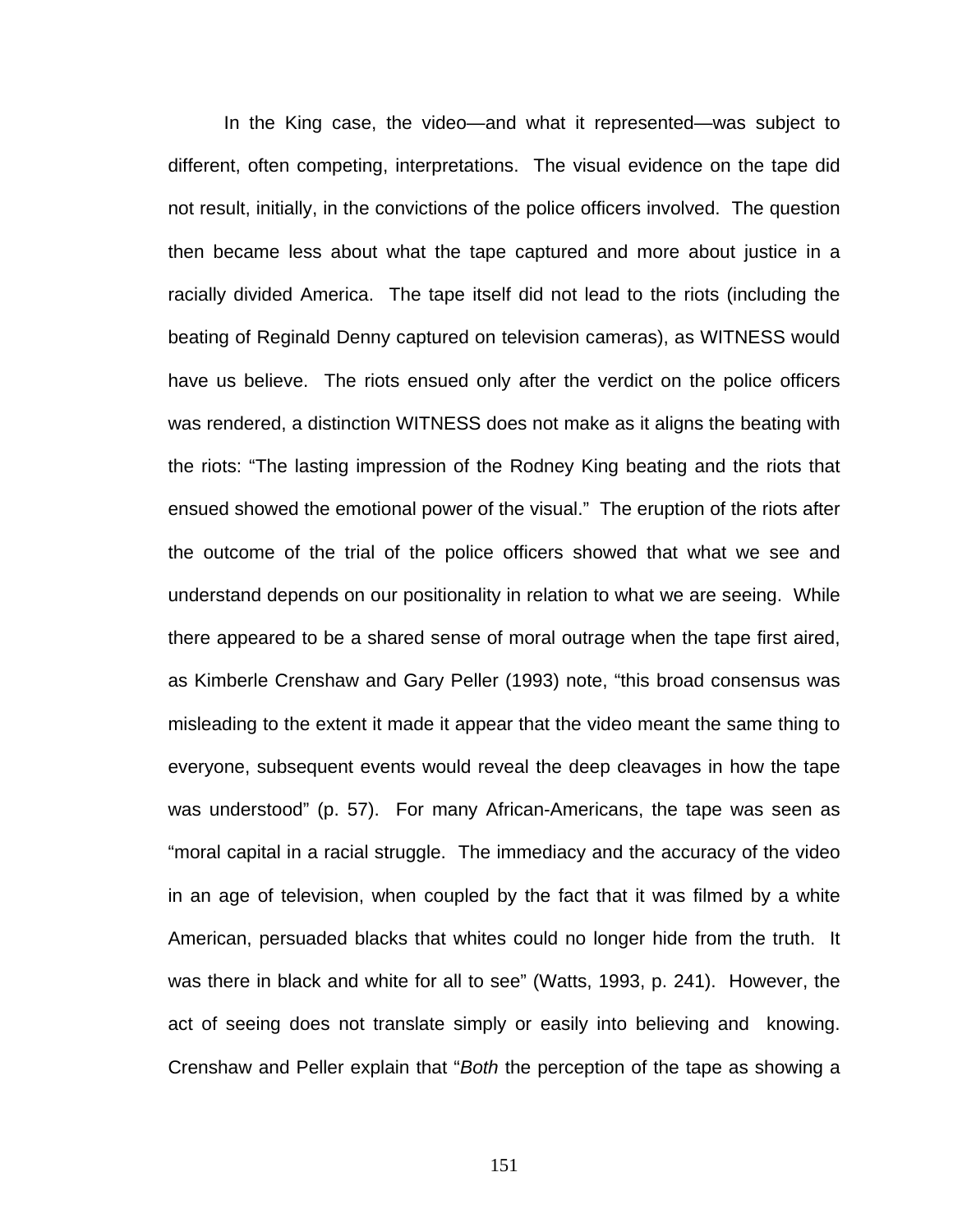'reasonable exercise of force' *and* the perception of the tape as showing 'racist brutality' depend, not simply on the physiology of the visual perception, but rather on interpretation, on the mediation of perception with background narratives that give visual images meaning" (p. 66, italics in original). That a mostly white jury could render a not guilty verdict highlights the ways in which meaning is mediated and created: the visual does not stand on its own without context. At the trial, for example, "the eighty-one second video was, in short, broken into scores of individual still pictures, each of which was then subject to endless interpretation" (Crenshaw & Peller, p. 59).

The Rodney King case highlights the challenges posed by visual images. Cohen (2001) makes the following valid point: "But telling the truth, as Jan Karski<sup>185</sup> discovered, is not the same thing as being believed. And pictures, as Rodney King discovered, can be disavowed as much as words. Furthermore, the transubstantiation of one thing (images of brutality) into another (respect for human rights) can hardly be taken for granted, any more than the iconography of the starving African child can still stand for social injustice" (p. 187). Inundated as we are in a landscape of images competing for our attention, it becomes difficult to know where to look and how to make sense of what we see. Even the faith we once placed in images, captured by another cliché which asserts that "a picture", or the camera, "never lies," continues to be contested. Can we believe

<sup>&</sup>lt;sup>185</sup> Cohen offers the following insight: "The disjunction between 'knowing' and 'believing' appears in the story of Jan Karski, the Polish emissary who in 1942 gave detailed information about the unfolding genocide to a number of Western leaders. The facts were seldom disputed. Justice Felix Frankfurter, however, told Karski, 'I can't believe you.' When told that Karski was telling the truth, Frankfurter said: 'I did not say that this young man is lying. I said I cannot believe him. There is a difference'" (p. 160-61).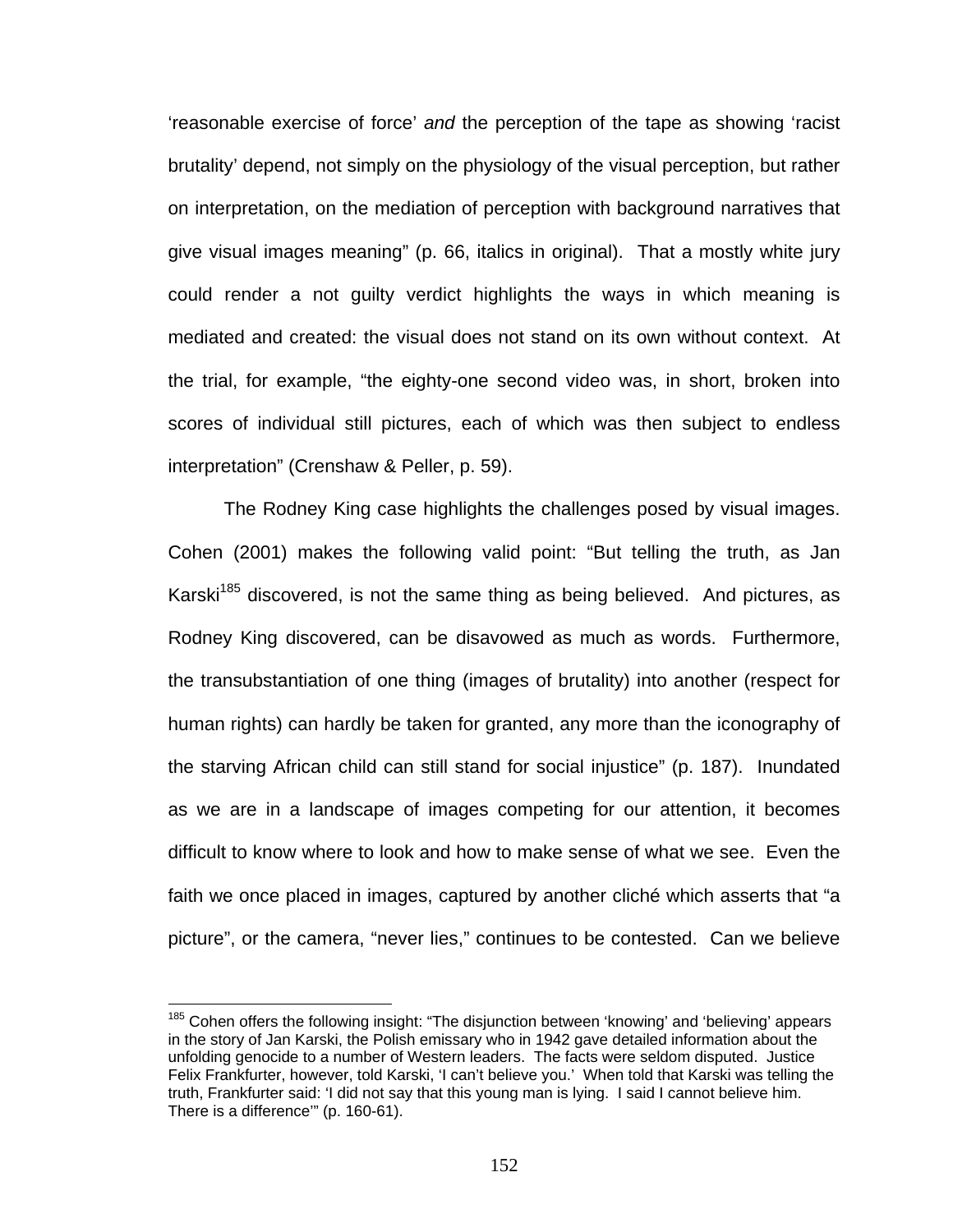what we see? "Reality" is a contested site and practice, making skeptics of us all: images are carefully and deliberately constructed, they are regularly "touched up" or airbrushed, and with the aid of image enhancing software, they can be fabricated. "Reality" itself has become a form of popular entertainment with the proliferation and competition of "reality-based" television shows featuring "real" people, as opposed to actors, in various "real" (and surreal) situations. Marketing professors Rose and Wood (2005) "believe viewers desire to blend fact with fantasy in order to create a complexly constructed experience they call 'hyperauthenticity'."186 In contrast to sitcoms and news programs, "the majority of reality fare depicts common people engaging in uncommon (wilderness survival) and common (home decorating) tasks, giving viewers the chance to compare and contrast their own lives with those of the show's 'protagonist'."

Using the power of images to bear witness to the truth of human rights abuses—and believing that outrage and action will result—cannot simply be assumed. Cohen cautions, "The values of witnessing and telling the truth belonged to a simpler era. They are being inserted into a moral culture too compromised to be rescued by the authentic information relayed by 'electronic witnesses'" (p. 186-87). Cohen thus raises an interesting point about the nature of witnessing in a technologically advanced age, and whether it is possible to witness in the way it once meant, as an embodied practice. It is instructive, therefore, to consider what aspects of witnessing in its "original" sense can still be reclaimed and what aspects have become discontinuous. The credibility of

<sup>186</sup> See *Scientists explain reality show popularity* in www.physorg/com/news5749.html, retrieved on January 22, 2009.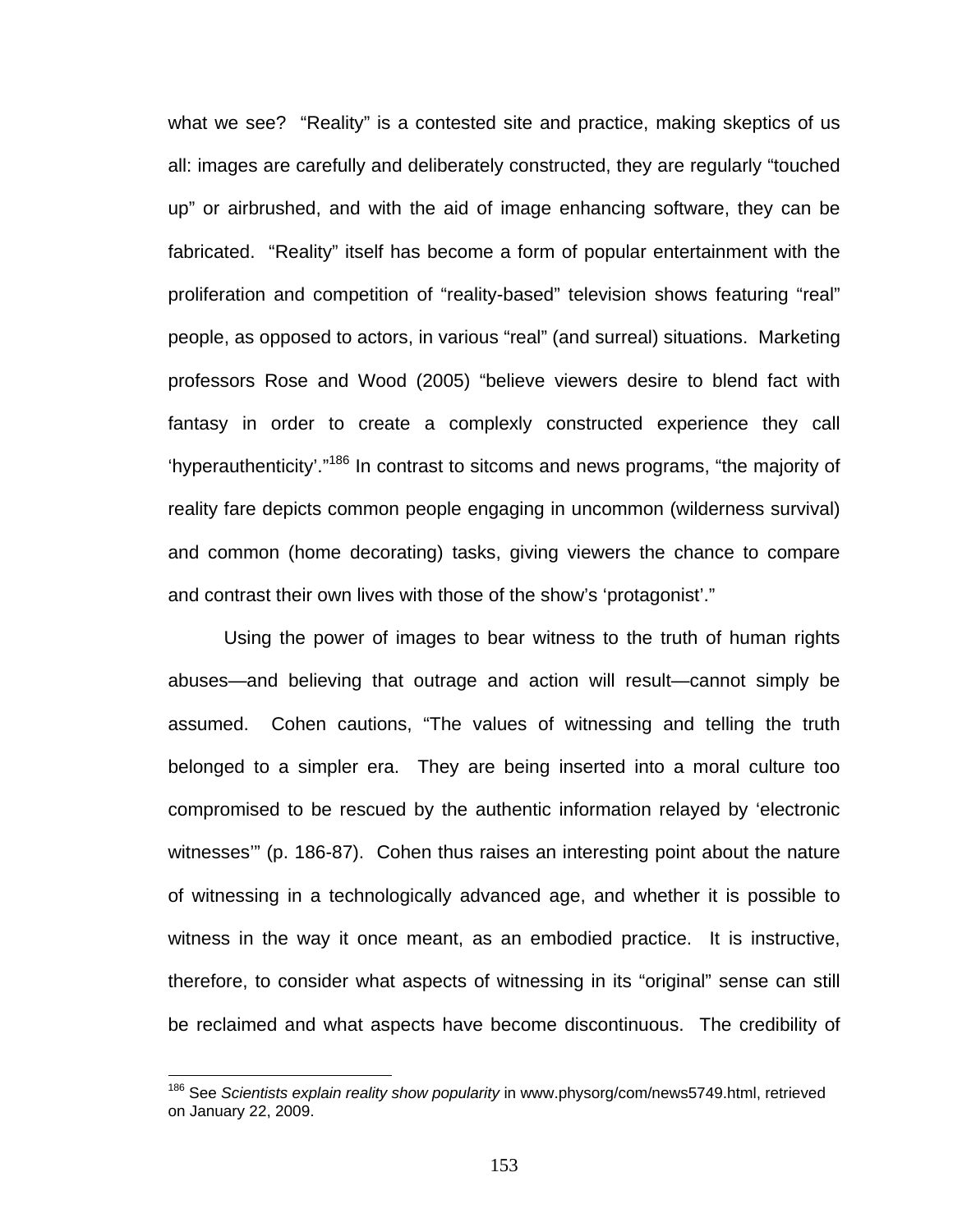eyewitness testimony (and memory) has been challenged in legal spheres, and "truth" must be corroborated, interrogated, and questioned. Moreover, in a contemporary era saturated with images and the impact of technology, anyone, potentially, is an (eye)witness to human rights abuses, but not everyone feels compelled to, or is able, to act. What compels action remains a fundamental challenge for most organizations. WITNESS functions as an intervenor, and as moral and political conscience, urging those who see and come to know about human rights abuses to act on behalf of others.

## "DELIBERATE WITNESSES"187 AS HUMAN RIGHTS DEFENDERS

WITNESS asks that once our eyes have been opened to the suffering of others, we are left to contemplate what we have seen, what it means, and what our next step is going to be. "Made you think" is the second premise in the WITNESS formula: seeing-thinking-acting. WITNESS does not elaborate on what is involved or expected of its audience at this stage of the equation. One can assume that the individual processes the information in an attempt to understand what she has seen—perhaps considers what her role and responsibilities are to the those in need—and determines the "best" course of action—by "best" I mean the action which is most acceptable for the individual (ranging from signing a petition, making a donation, or volunteering). Thinking, or perhaps more precisely, knowing about human rights abuses links seeing (becoming aware) and action. WITNESS, however, provides little in the way of

 $187$  I borrow this term from Cohen whose notion of the "deliberate witness" is one engaged in the moral act of defending human rights (p. 257).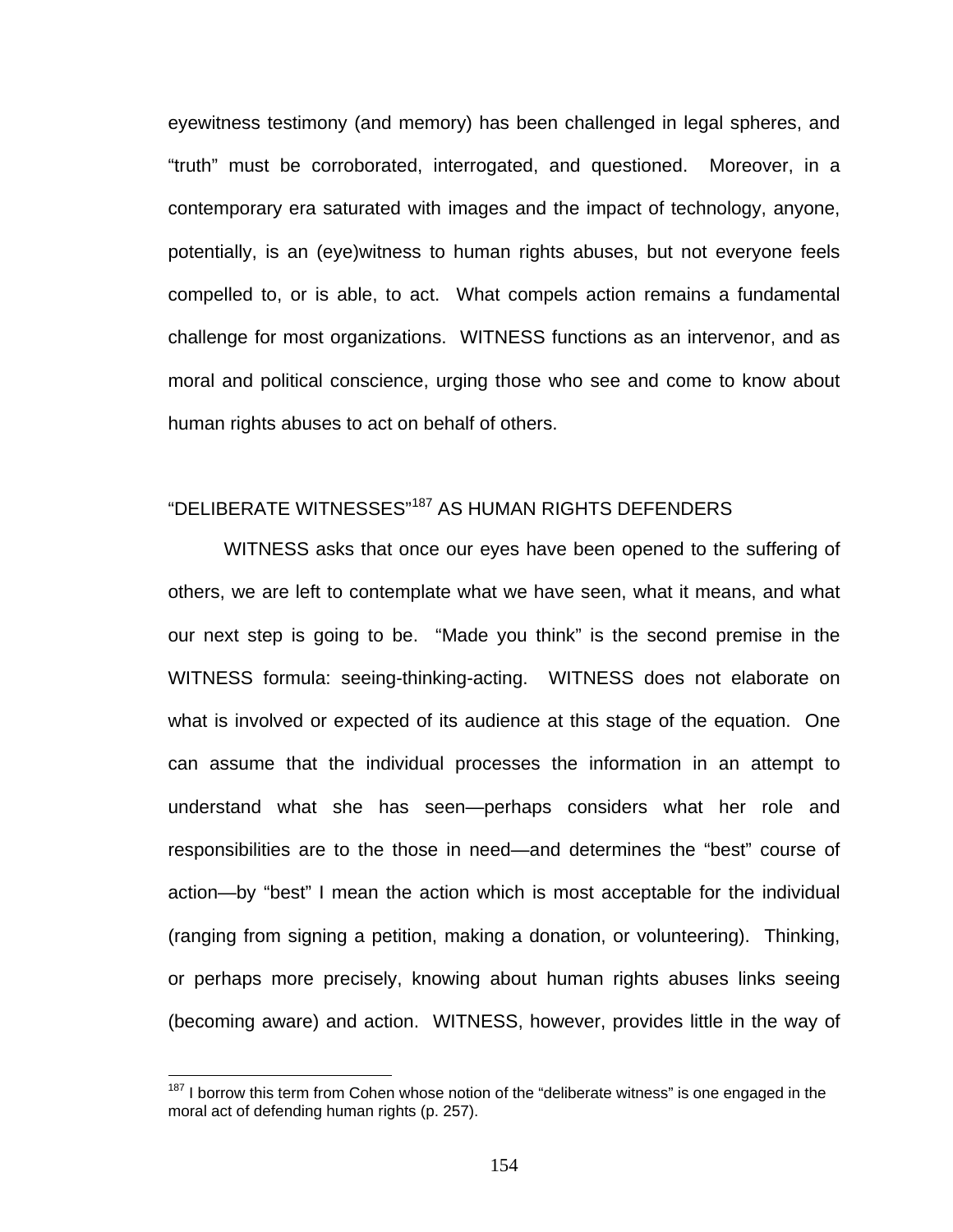elucidating this process. As I have discussed throughout this study, knowing about abuses does not necessarily lead to action. As Whaley (2000) notes, "Although information is a necessary tool in the basic struggle for justice, it may not be sufficient to inspire those in relative comfort to exert themselves on behalf of others" (p. 33). Some individuals do not want to know and think about troubling realities. As I discuss in Chapter 3, individuals who have an interest in human rights and international issues are those most likely to seek information on websites such as WITNESS. There are others who may become witnesses when a specific issue receives media coverage or is highlighted by celebrity spokespersons, the scale of suffering is immense and requires urgent attention, and recognized human rights and aid organizations such as the Red Cross or Oxfam galvanize efforts in the form of television campaigns and mail-outs.<sup>188</sup> WITNESS does not elaborate on its strategies for mobilizing its constituents into action. Instead, there is an implicit assumption that once individuals are made aware—made you look—they will be spurred into action because it is the right and responsible thing to do.

The final assertion in the WITNESS chain is "Made you act." WITNESS leads the audience through this process of seeing, thinking, and, finally, acting. It is through this third element in the equation that WITNESS seeks to transform the passive onlooker into an active and engaged witness/activist. What follows is a re-articulation of the aims and purposes of their work, namely "to strengthen grassroots advocacy by making video and technology tools available to human

<sup>&</sup>lt;sup>188</sup> I am thinking of mobilization efforts in the wake of the tsunami in Southeast Asia in 2004 and Hurricane Katrina in New Orleans in 2005.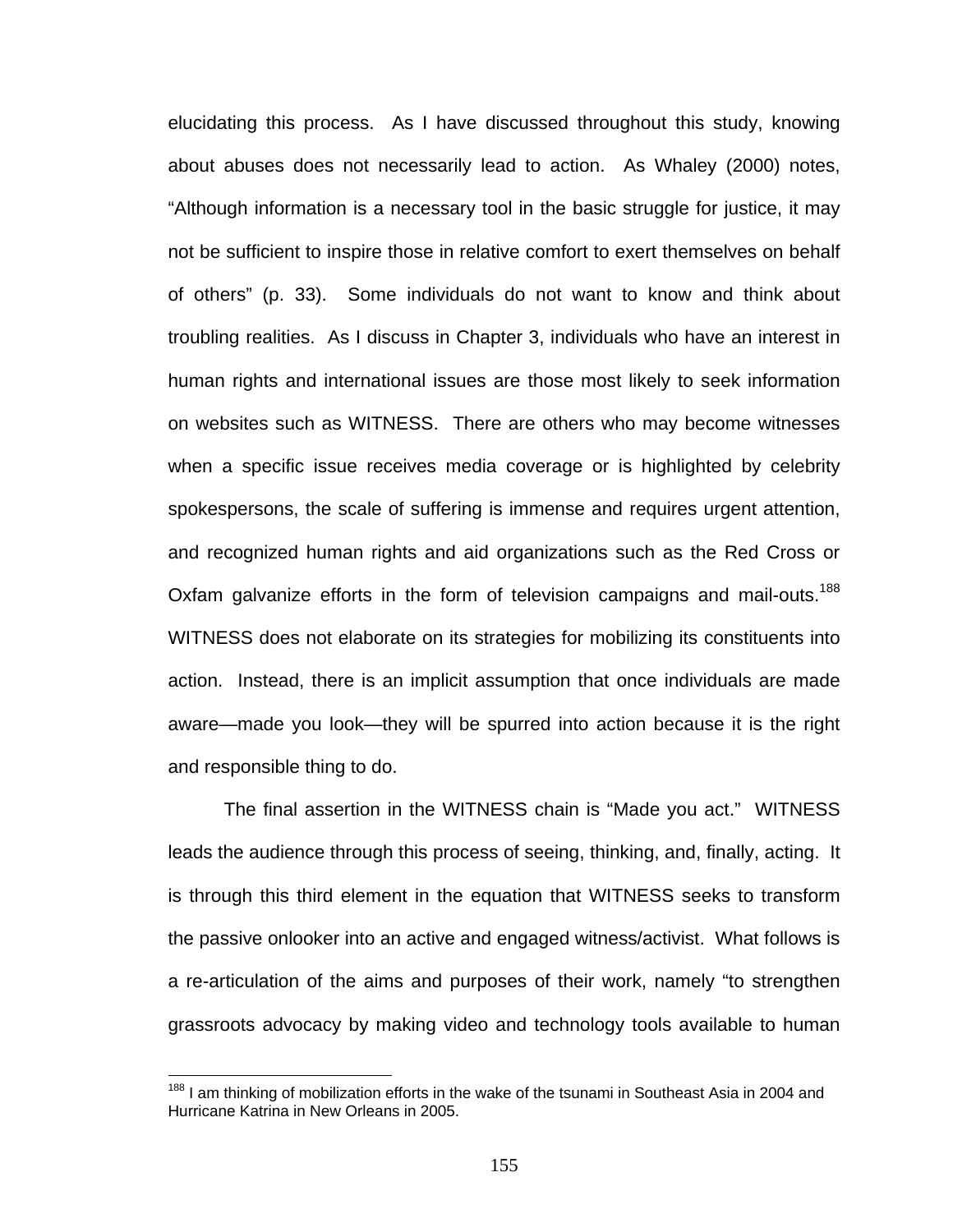rights defenders so that they can fight for human rights." The theme of a "fight" or "struggle" is reiterated whereby activists become "defenders" of human rights. Human rights are idealized in this context, I contend, and can be seen as more than political guarantees but, more generally, the embodiment of justice. The role of WITNESS is thus to seek justice, to promote and protect human rights globally, to provide the technological tools (its arsenal) and training, all of which would not normally be readily available to activists.

Exposing the truth about injustice and disseminating information to a wide audience is crucial to those who are not able to have their voices/causes heard. In this way, WITNESS functions as an advocate for the abused and exploited, testifying on their behalf. As WITNESS asserts, its "partners often operate in societies without basic rights protections," where those who are most vulnerable face the worst kinds of abuses. Some of the conditions that allow for the exploitation of the weak by the powerful, as identified by WITNESS, are "poverty, starvation and lack of education." The denial of these basic human security rights have more recently been promoted as part of the human rights agenda. While the focus of human rights campaigns has generally been on political and civil rights—those rights deemed necessary for the full participation of the individual in society—there has been a more integrated and inclusive approach by the United Nations and other bodies to include economic and security rights (for example, the right to be safe from violence). Attention has been given to the even more fundamental human rights required for basic survival such as subsistence and security. One definition describes human security as "an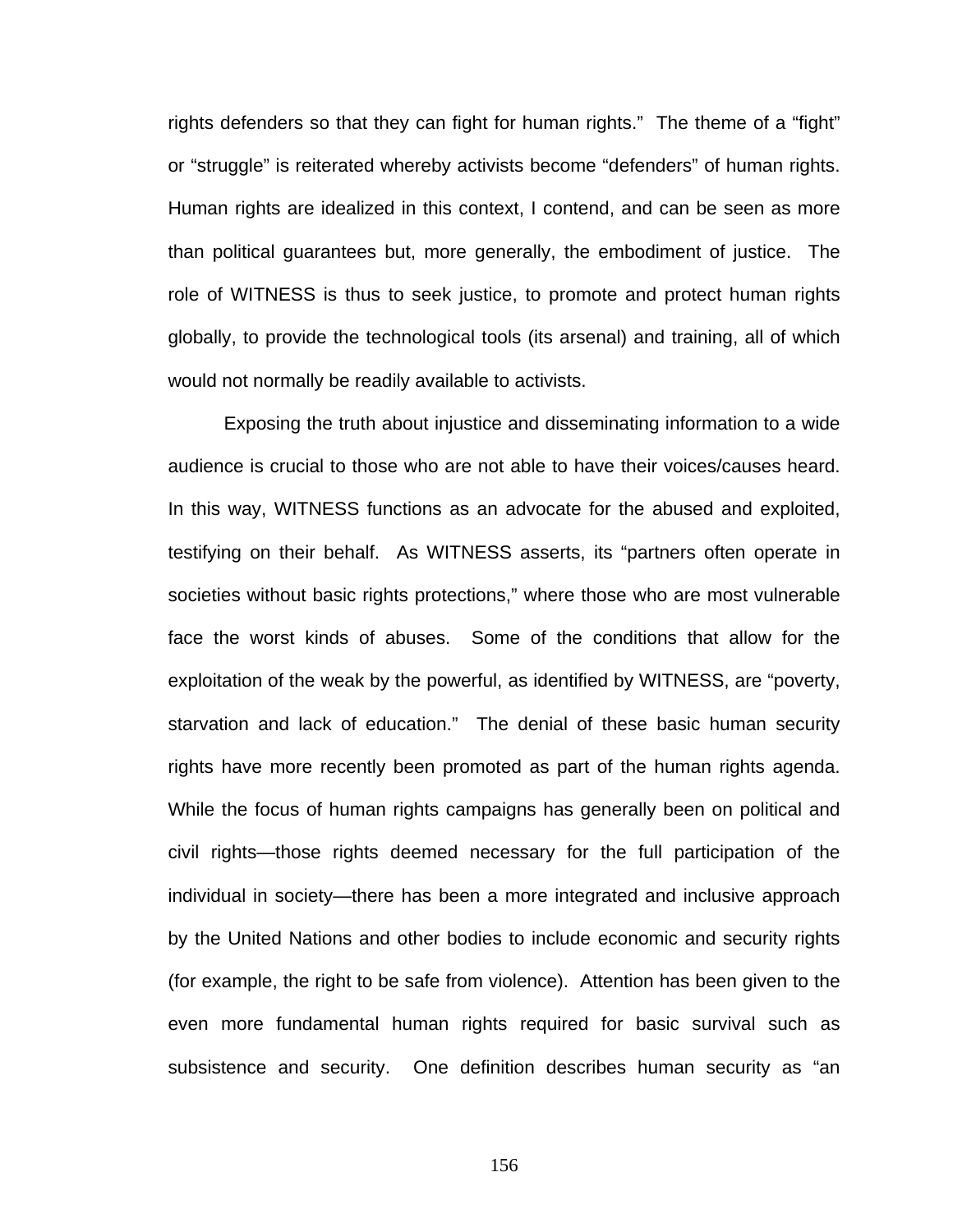approach to foreign policy that puts people—their rights, their safety and their lives—first."<sup>189</sup> A report prepared for the United Nations by Sadako Ogata and Amartya Sen in 2003 provides the following definition:

Human security means protecting vital freedoms. It means protecting people from critical and pervasive threats and situations, building on their strengths and aspirations. It also means creating systems that give people the building blocks of survival, dignity and livelihood. Human security connects different types of freedom freedom from want, freedom from fear and freedom to take action on one's behalf. To do this, it offers two general strategies: protection and empowerment.<sup>190</sup>

The disenfranchisement of individuals who lack the basic necessities of food, water, housing, and education make them even more vulnerable to exploitation. WITNESS makes it clear, that as a result of the power imbalances in these situations, "the powerful" are able to "exploit the weak." Human rights activists place their lives at risk in some countries in order to expose injustice. Hence, "in these conditions, local human rights defenders need outside support." By becoming a witness, one becomes involved in a project of solidarity with others who are defending human rights. Support here is closely connected to the responsibility we have to recognize and protect those who are at the front lines, those fighting to expose injustice and bring them to light. These activists, therefore, need our support in getting their message heard, pressuring those in power to recognize their rights (through WITNESS campaigns that bring to light human rights abuses), and providing assistance to victims.

<sup>&</sup>lt;sup>189</sup> Retrieved on July 15, 2005 at www.humansecurity.gc.ca/psh-en.asp (Canadian Foreign Affairs).

<sup>&</sup>lt;sup>190</sup> See www.humansecurity-chs.org/finalreport/outline.html (Retrieved on July 15, 2005).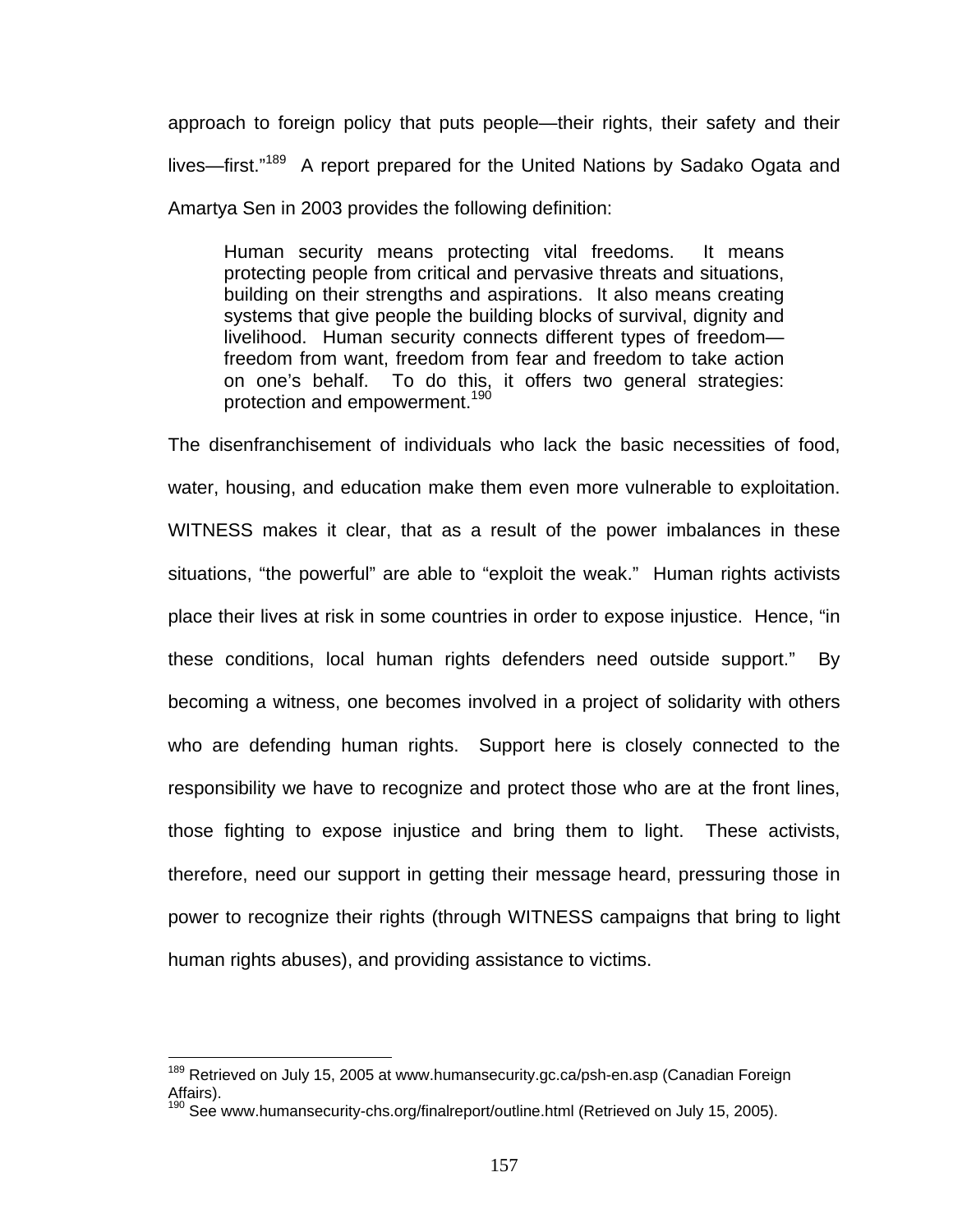Another area in which WITNESS plays a role is as educator of the general public in putting human rights on the political agenda. Specifically, WITNESS sees its role as "mobiliz[ing] public concern and activism so that human rights move to the center of political debate." Several key ideas are raised here. Mobilization, another term with military connotations, suggests that the public needs to be informed and stirred into action, (or prepared for "active service") so they, too, can become activists in the pursuit of human rights. While activism is suggestive of some form of political engagement, WITNESS does not promote any specific political position; if anything, it simply advocates a generic human rights agenda: the notion that we ought to care about human rights and justice and must defend those who are unable to defend themselves. There is a sense that human rights are an intrinsic/inherent good; whether or not the audience has a specific conception of what these rights are (or perhaps the assumption is that everyone simply knows what human rights mean or entail), there is the sense that they ought to be everyone's concern. Without embracing a specific political position/agenda that might limit who its constituents are, WITNESS simply sees its role as a defender of human rights. By extension, those who become witnesses are also human rights defenders. The level of active involvement depends on the individual, whether it be sending a pre-written letter to a government official, signing a petition, making a donation to WITNESS, or becoming a volunteer/member. In these ways, human rights become everyone's concern and are not simply left to governments and politicians who often lack the political will to confront certain countries on their human rights record. The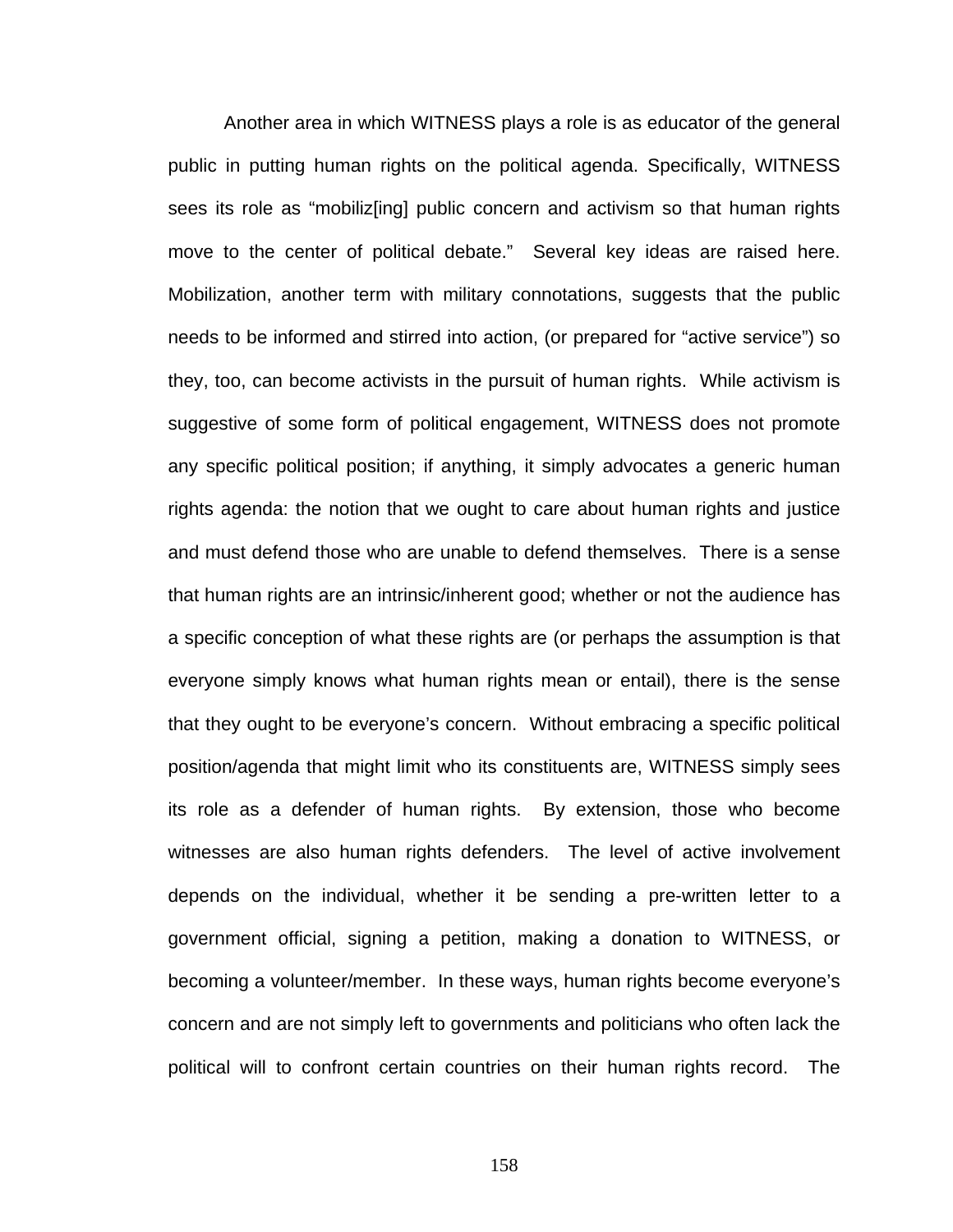message that comes across is that we all ought to have a stake in protecting and defending human rights. Simply stated, human rights matter.

To summarize, WITNESS provides both a re-articulation of what it means to witness as well as a model for doing human rights work: to provide visual evidence of human rights abuses, to be advocates on behalf of victims, and to mobilize others to bear witness to human rights abuses, in effect, to become witness-activists. Understanding the power of the visual, WITNESS employs technology to produce evidence that can be used in courts and public education campaigns. In terms of exposing and uncovering the truth, WITNESS draws upon this tradition of journalistic realism, and offers the "behind-the-scenes" account of what is really going on, often contradicting official positions. WITNESS videos have been used in multiple contexts: "as evidence in legal proceedings, to counterbalance the official reports governments make to the UN on their human rights records, for grassroots education, in news broadcasts; and for web broadcasting via the internet." WITNESS—similar to other rights organizations like Amnesty International and Human Rights Watch, to name a few—works to expose the abuses in these countries, bringing them to light before a global audience. By providing access and a forum for activists, WITNESS asserts that it "gives local groups a global voice by distributing their video to the media and on the Internet, and by helping to educate and activate an international audience around their causes." The notion of giving a voice to the marginalized is a crucial aspect of what WITNESS does and is central to its theme of "witnessing." Here lies the moral and political rightness of WITNESS's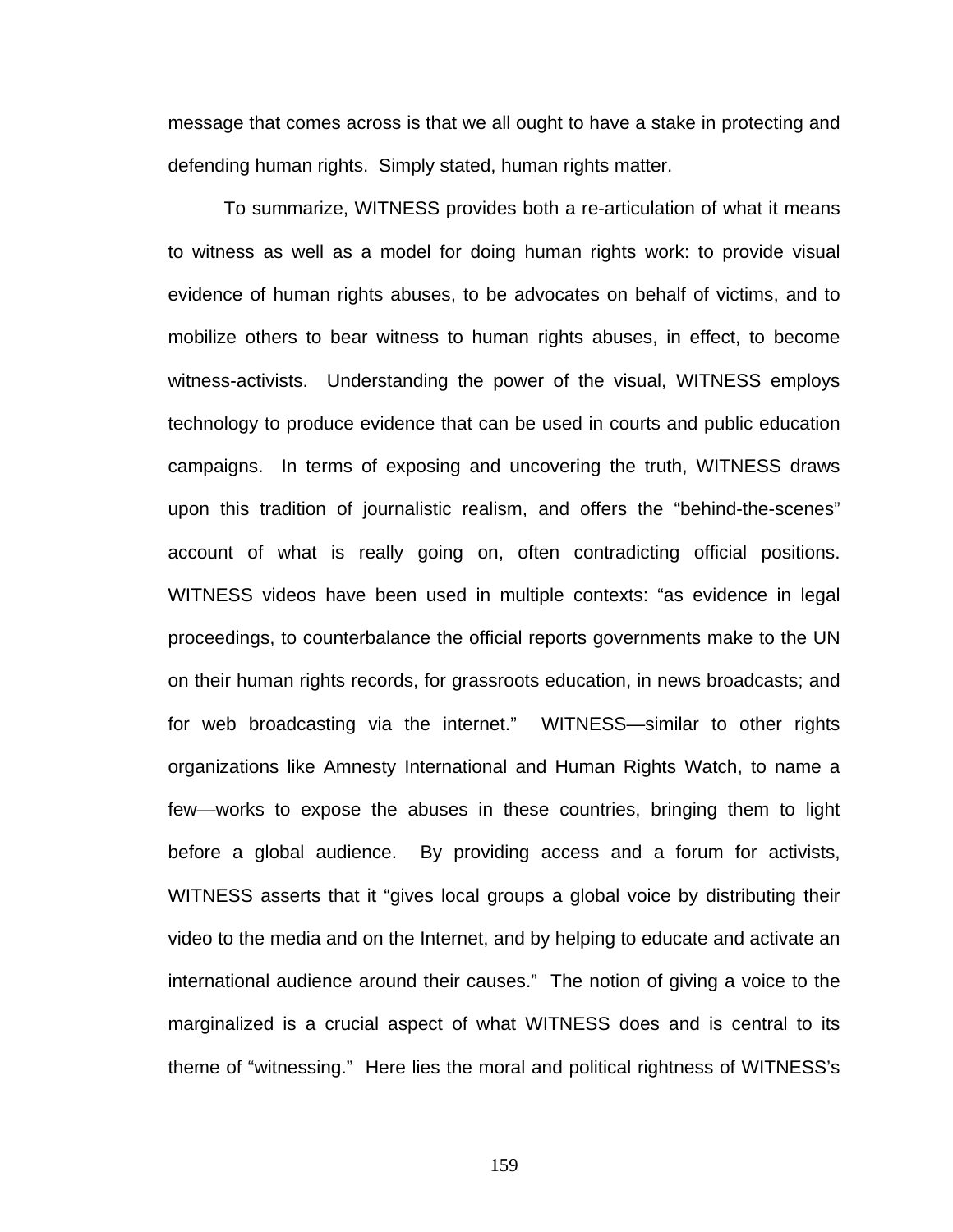project. We all have a stake in human rights and ought to bear witness to injustice, defending those who are most vulnerable.

### RETURNING TO WITNESS: AN UPDATE

One of the hazards of conducting research on websites is the impermanent nature of the medium. Sites easily vanish into cyberspace, links become inactive, and sites are redesigned, bearing only some semblance to what they once looked like. Revisiting the WITNESS site upon conclusion of my analysis of the data in June 2005, I discovered that the site had indeed been redesigned. Initially dismayed, I decided to investigate how much the site had changed and what it had retained.<sup>191</sup>

The image of the pair of eyes held shut and then open is still featured as one of the site's central designs, vision remaining a constant theme. In this updated version, instead of a description of what WITNESS does, the text that follows is more concise and commanding: "SEE IT, FILM IT, CHANGE IT." While "IT" is not clearly identified, in this context, the referent suggests human rights abuse. The accompanying description about WITNESS asserts, "WITNESS partners with human rights defenders, training them to use video to document abuse and create change." This description is even more focused than the previous one because it clearly identifies WITNESS's collaborative role with other

 $191$  I discovered the site in the spring of 2002 for a project. Upon returning to it in April 2005, I found that the site had undergone some major transformations.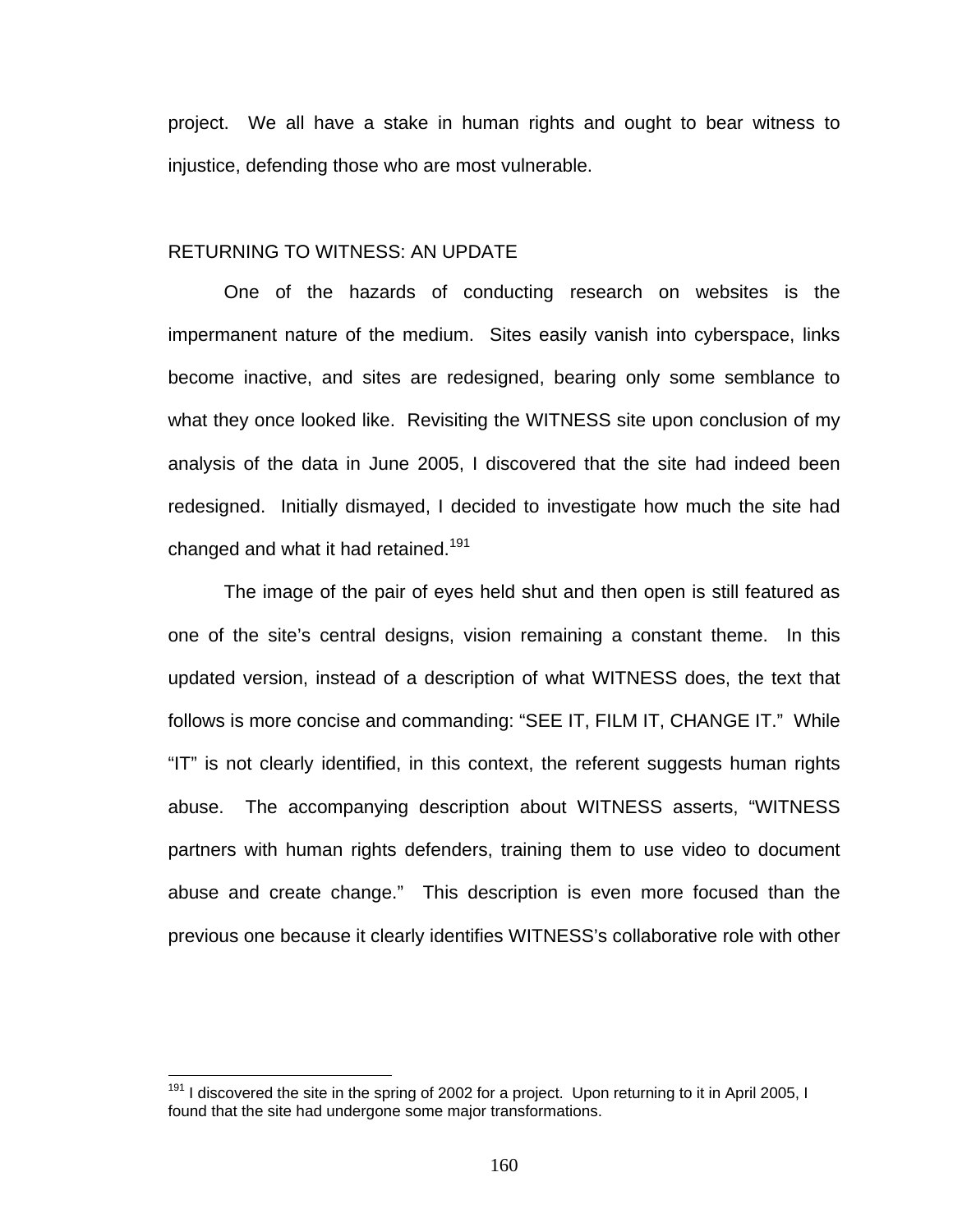human rights groups and individuals in its provision of video training.<sup>192</sup> More than simply making audiences aware of abuses—the earlier declarations of "made you look" and "made you think"—WITNESS's stated objective is change (described as action in its earlier mandate), presumably change that alleviates immediate and, where possible, suffering and abuse. In some ways, change conveys more of a challenge as it demands—a call to action if you will—that action needs to be taken to transform and improve conditions for others. In the previous appeal, the "you" had to be made to look, think, and act. In this updated version, the directive issued is a command to anyone or everyone (activists, human rights workers, sympathizers, and concerned citizens) to see and be aware of injustice, film it, and change conditions for the better. Here, filming what you see (human rights abuses) can lead to change.

What follows next is a description of its mission statement (previously located at the end), which highlights the use of video as a tool for empowering individuals whose stories can now be told and used as a tool for change. Similar to its previous message, WITNESS still sees the role video technology plays as instrumental, but the emphasis has shifted to providing training for activists: "WITNESS makes a difference because we train our partners to turn compelling testimony and images into powerful human stories and strategic advocacy campaigns that make a difference." The value lies not in the power of the technology itself but in how it is used to make previously unknown images, stories, and voices known. This shift is important, because in the former website,

 $192$  WITNESS emphasizes the importance of networking with other "like-minded organizations to create powerful, wide-reaching campaigns. This approach enables many of WITNESS's videos to have an impact far beyond the modest resources we can provide."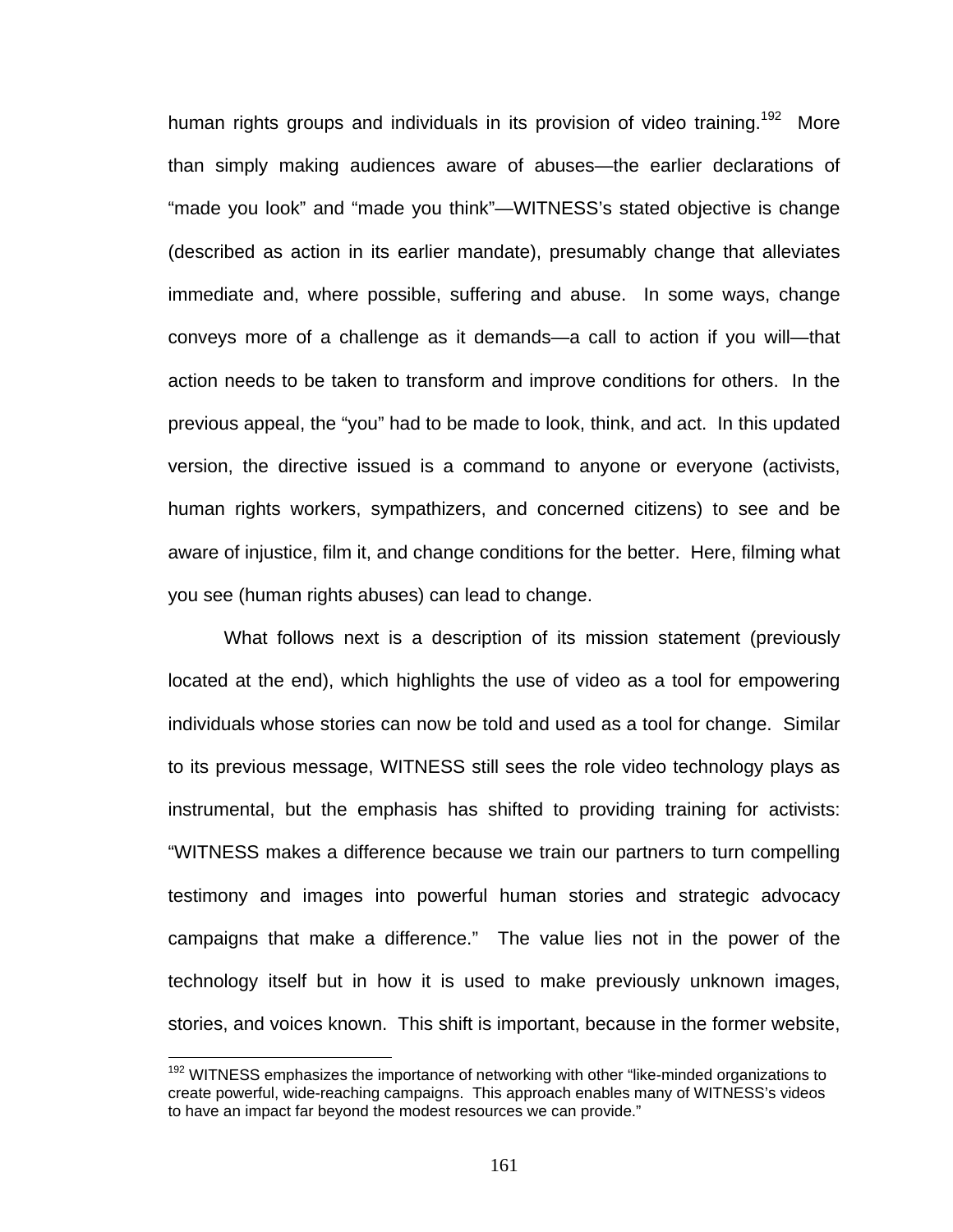the power of technology featured prominently and was described as the "arsenal" in the fight to defend human rights. The focus is now on people and their stories; technology is simply the tool. The documentation of abuses, "FILM IT," is still important—WITNESS acknowledges that "images are important"—but the primacy of the image to speak for itself or to move people to act is no longer taken for granted. WITNESS now states very pointedly, "footage alone is not enough to stop human rights violations." This acknowledgement is important because it represents a major shift from the position WITNESS first adopted. Specifically, earlier emphasis on the power of the image has now been replaced by "the power of video to open the eyes of the world to human rights abuses." The Rodney King incident is no longer featured as a symbolic example of the emotional impact of the image. Instead, WITNESS refers to its partnerships "with local organizations around the globe." Through its partnerships, "WITNESS empowers human rights defenders to use video to shine a light on those most affected by human rights violations." Notably, the focus has shifted from perpetrators to those whose lives are "most affected." They become the human faces, as it were, of injustice and human rights abuses, and their "personal stories of abuse" are transformed by WITNESS "into powerful tools of justice." Individual, personal stories, as I discussed in Chapter 2, have more impact than facts or statistics because audiences can more readily relate to individual, or specific, narratives: "people have a greater tendency to sympathize with victims they know something about, rather than ones represented by the most egregious statistics."<sup>193</sup> Human rights issues thus become less anonymous and abstract.

<sup>&</sup>lt;sup>193</sup> Bert Archer in "What makes us care" refers to the term "identifiable victim effect," which was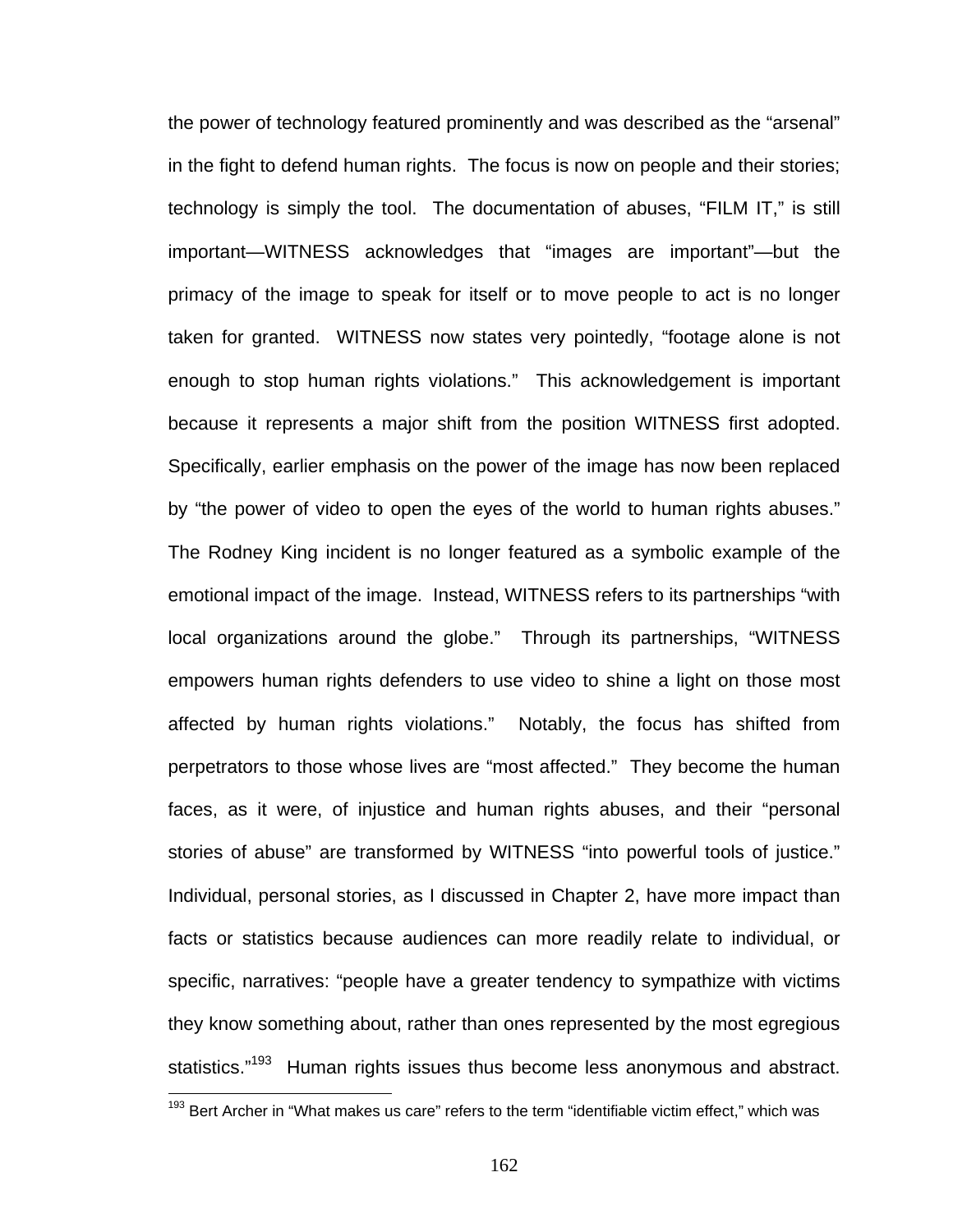They become more meaningful when real people are placed at the heart of stories. These stories also function as "educational tools" to inform audiences about human rights abuses, "bringing often unseen images, untold stories and seldom heard voices to the attention of key decision makers, the media and the general public."

Importantly, WITNESS sees its role as an advocate for change. In addition to representing those whose voices and stories are not usually heard, and working to draw attention to their causes, WITNESS "also catalyz[es] grassroots activism, political engagement, and lasting change." Based on this assertion, it is unclear what, specifically, WITNESS means by "political engagement" (whose) and "lasting change" (what kind). Presumably, by lending its support and raising awareness about specific human rights abuses, WITNESS, one can infer, empowers grassroots activists by providing access to an expanded global audience: they know they are not working alone and are supported. Through its campaigns, WITNESS can, potentially, mobilize different constituencies that can then pressure their governments to act. Action, in this context, would constitute "political engagement." From these assertions, what emerges is a sense of WITNESS as an umbrella organization concerned with creating stronger and sustainable partnerships and networks that can mobilize quickly when a particular human rights story requires attention. The emphasis on "lasting change" sounds similar to work undertaken by aid and developmental agencies. More than simply alerting audiences to abuses and engaging their

<sup>&</sup>quot;first studied in 1968" by Thomas Schelling who noted the limitations of individuals' ability to feel compassion for others (*The Globe&Mail*, July 14, 2007).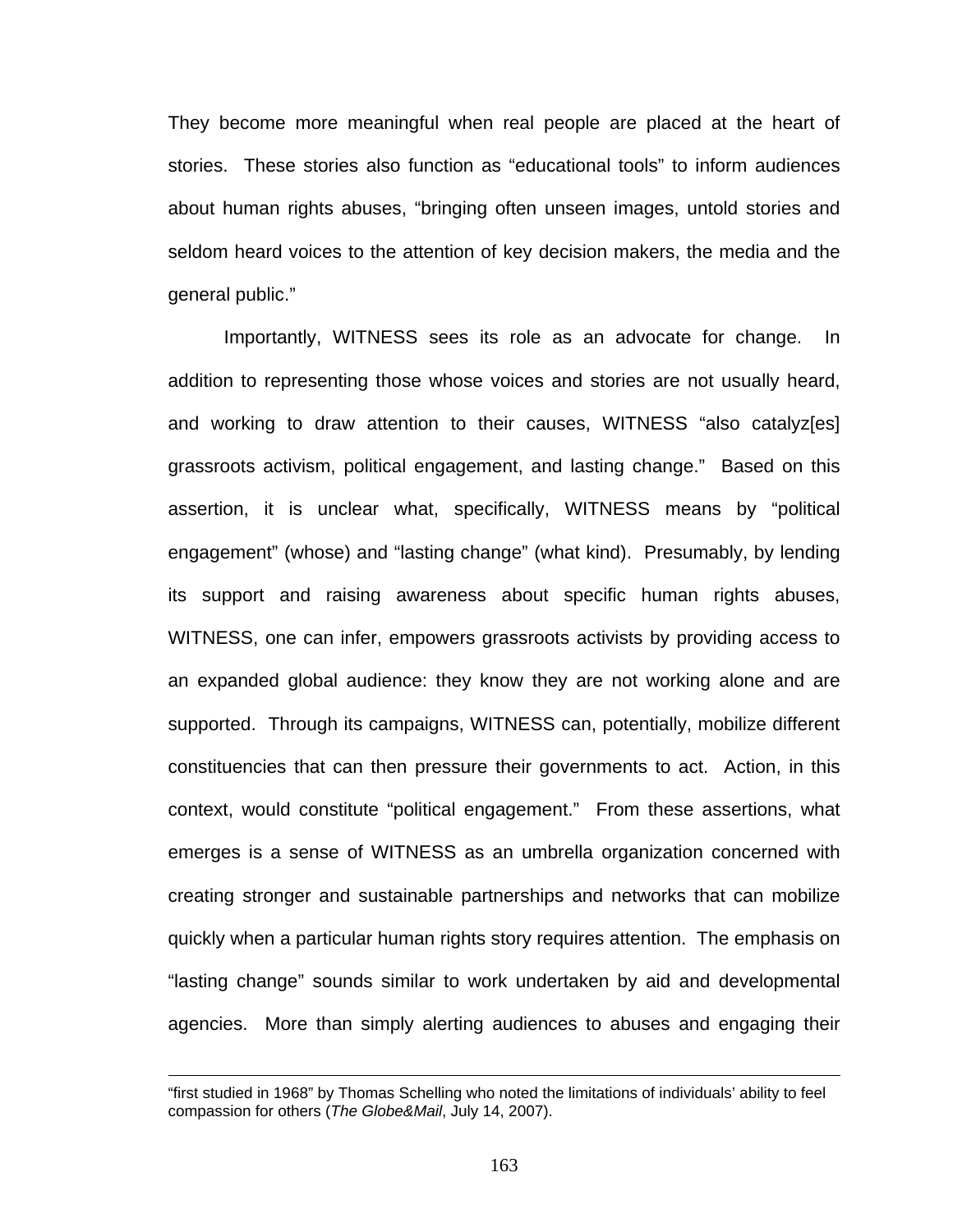gaze, WITNESS appears to be looking at the bigger picture, so to speak, at the conditions, or "root causes," in which abuses take place, working to create meaningful, long-term changes, long after the camera has stopped filming. Less clear, however, is what "lasting change" entails and how it can be achieved.

Another noteworthy area that the revised website emphasizes throughout is the "difference" WITNESS makes. WITNESS first describes this "difference" in terms of the training it provides its partners in the production of "powerful human stories." These stories are then used to create "strategic advocacy campaigns" which, in turn, "make a difference." This theme is later picked up in the conclusion where WITNESS presents successful and powerful examples of the kinds of changes/differences it, along with its partners, has achieved. In all the examples, video evidence was provided to enhance the strength (and possibly the outcome) of the case. In the first, legislative changes were made to California's "juvenile prison system in 5 days" when a WITNESS partner presented video evidence. Other examples include activists seeking reforms in Senegal (landmines) and Paraguay (the mental health system). What also marks these examples is the systemic nature of these changes and the impact they have on large numbers of people's lives (possibly the "lasting change" to which WITNESS refers). WITNESS partners were able to get the attention of those in power and lobby for change because they provided compelling visual evidence and testimony. In addition to making a difference, WITNESS urges its constituents to make a difference.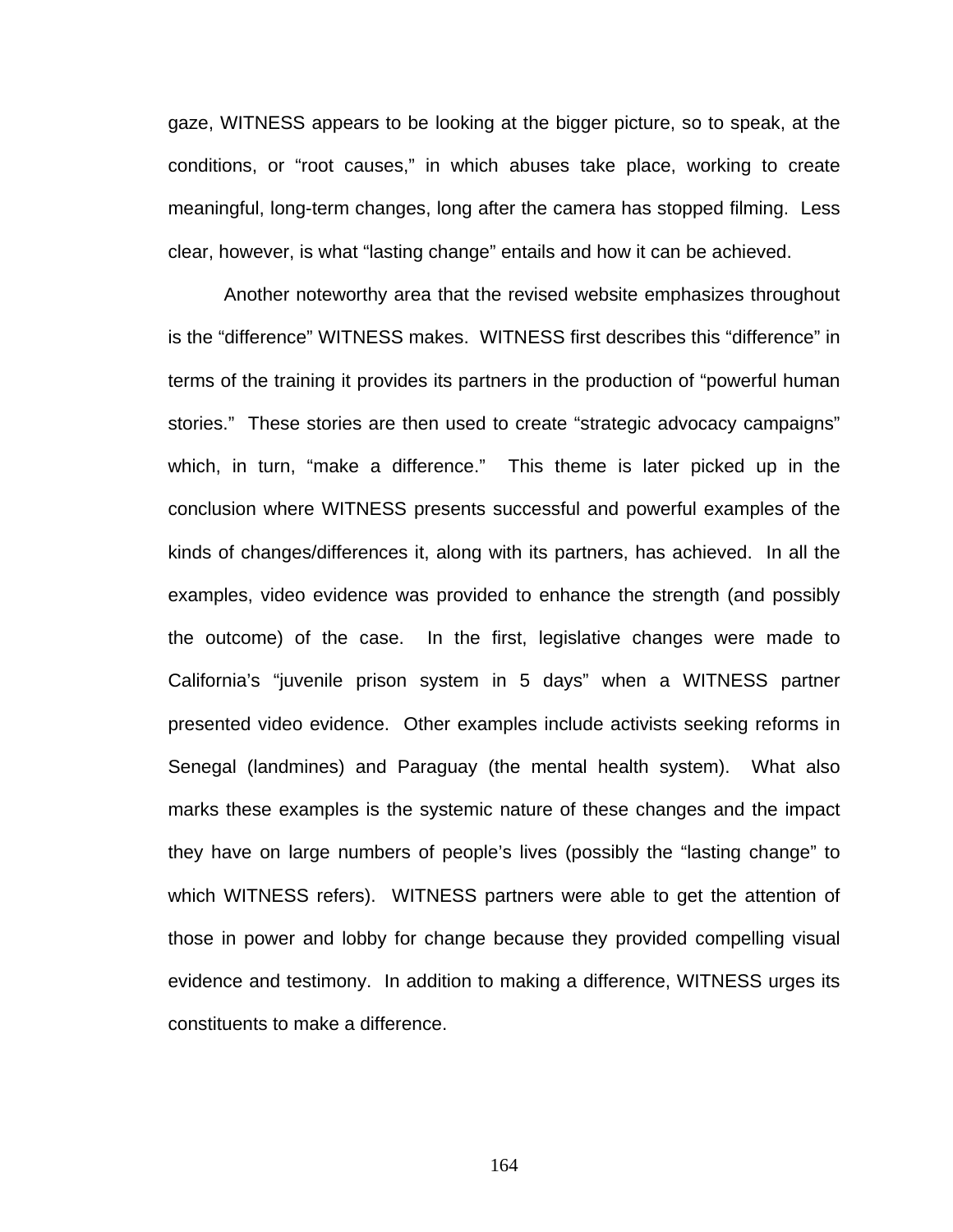WITNESS makes the urgent plea to "Act Now" because "You can make a difference!" The reminder here is that the individual, "You," is empowered to make a difference; the message here is that no situation is so hopeless that nothing can be done. Several campaigns are listed, for example, one involving child soldiers in the Democratic Republic of Congo. With "just [a] click on one of these campaigns see how you can take action—by writing letters to government officials, organizing a screening or a fundraiser in your community, or boycotting clothing labels with unfair labor practices." These suggestions are specific, many of them new additions, which would depend on the level of involvement and commitment the individual chooses. To ensure these actions are easy and not time-consuming, WITNESS assures its audience that "actions can take as little as 2 minutes in front of your computer or longer if you have the time." A further appeal of encouragement follows: "However you do it, we hope you'll Act Now to support our courageous and hardworking partners who fight for human rights worldwide. Please help to make their voices heard, their abuses seen, and change possible. Act Now." By taking action, it can be inferred, one can become part of the ongoing fight for human rights. One, therefore, becomes part of the change when one becomes a witness. In this sense, becoming a witness involves more than becoming "eyewitnesses" to human rights abuses: one must now act to create change. In terms of its mission, WITNESS sees its work contributing to the "difference" in the lives of those who are denied their human rights and, arguably, in the lives of those who, empowered to act, have responded to the call to make a difference.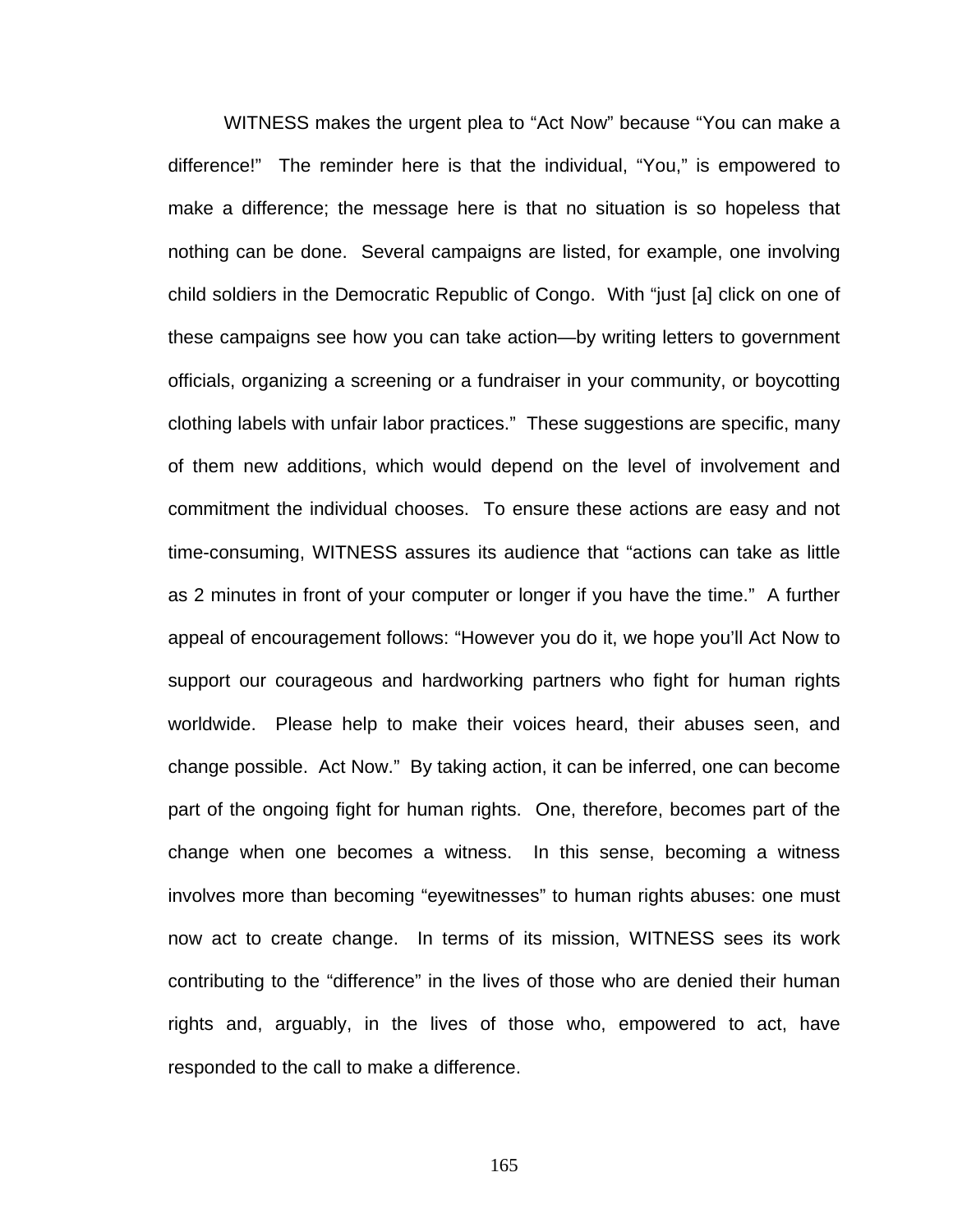### CURRENT DIRECTIONS: POPULAR FORMS OF ACTIVISM

This theme of "making a difference," sometimes framed as "doing good," is echoed (repackaged) as an appeals strategy in other media-driven campaigns. Individuals are encouraged to act, support certain causes, in the knowledge that their efforts/contributions can have an impact locally and/or globally. The emphasis is placed on the individual, in the very personalized address of YOU, as it only takes one person to make a difference—usually accompanied by stories that illustrate how the person's actions made a difference in the lives of others. The individual, in these campaigns, is gently urged to "do good," to make a change which can benefit the lives of others. This rhetoric signifies the current approach to philanthropy where anyone (or everyone) can "do good," not simply generous benefactors or activists. The hugely popular talk-show host Oprah Winfrey urges her audience to "pay it forward"<sup>194</sup> by doing something good for others, whether engaging in random acts of kindness or becoming part of her Angel Network. "Doing good," giving (money, time, expertise), has become equated with living a more meaningful life, becoming a better person and citizen. Moreover, as Oprah and others assert, it "feels good to do good." <sup>195</sup> Where being charitable or "doing good works" was founded in various religious practices/traditions, or where certain donors might choose to remain anonymous, new forms of charity are meant to be more public acts or gestures:

 $194$  In an episode which aired in the first week of September 2006, Oprah gave each of her audience members \$1,000, and they were required to find someone deserving, within a week, and use the money to make a difference in their lives.

 $195$  This message is repeated in her March  $17<sup>th</sup>$ , 2008 episode when she tells Simon Cowell who helped a couple struggling to pay the medical bills for their daughter that "Giving makes you feel good."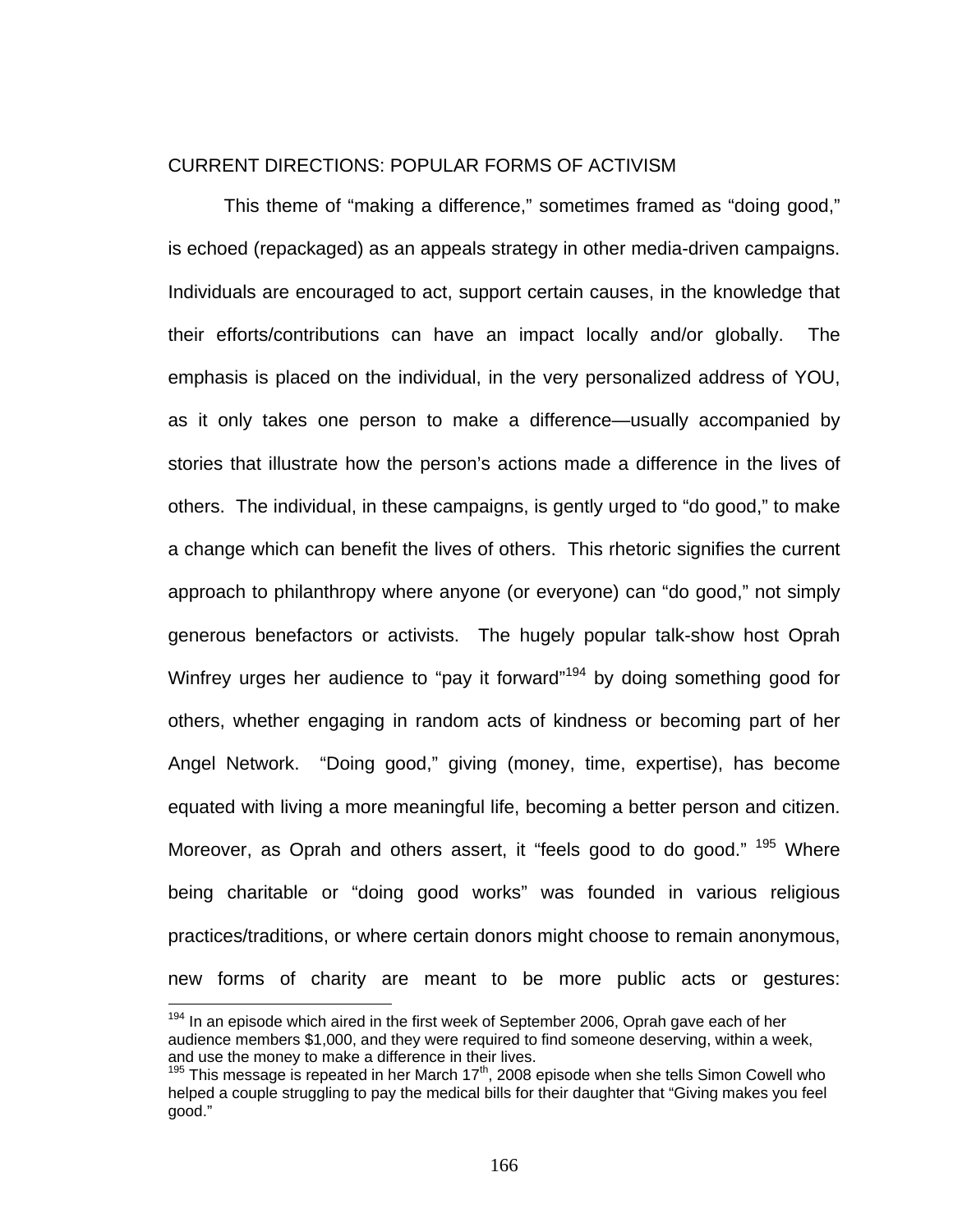demonstrating, or performing, one's "goodness" publicly is both encouraged and celebrated, I argue, in a form of self-branding. For example, by buying "green" products, or wearing identifiable labels, one can be seen as a more conscientious or "concerned" consumer. Playing on the cliché "Do the right thing," "Do the [RED] thing" has become the catch phrase for "Red" products, launched on an episode on *Oprah* on which Bono was a quest.<sup>196</sup> Oprah asks and answers the following question, "Can a t-shirt change the world? This one can," adding that "you can begin to save lives with your purchases." Moreover, she stresses that "not everyone has the time to be an activist."<sup>197</sup> One can, therefore, "make a difference" by choosing the "right," or "red," products. Consumerism has thus taken on a philanthropist edge or edginess, if one buys into this strategy.

Another way in which "doing good" is being celebrated is to brand it as "sexy," or "cool," and to mirror the trend of "good works" undertaken by wellknown celebrity activists, who have become, in some sense, the new philanthropists. Philanthropy has become "trendier" than ever, or so it appears; it has become the "new black" as a trend and even as a fashion/identity statement. Fans can now give to their favorite celebrity charity. Former president Bill Clinton (2007) has written about philanthropy in his book *Giving: How each of us can* 

<sup>&</sup>lt;sup>196</sup> The episode aired on October 12, 2006. The Gap, Converse, Armani, Apple, and Motorola were involved in this campaign where portions of specific "Red" products purchased were donated to various AIDS organizations. For example, t-shirts with logos such as "inspi[red]" and "empower[red]" were featured at the Gap and half of all net profits went to AIDS charities.  $197$  She follows up by suggesting that instead of asking people to write yet another cheque, why not go where people live/shop. Cameras then followed her shopping spree with Bono, where she indulges in guilt-free shopping, where shopping becomes another form of "doing good." This point is reinforced quite tellingly by Penelope Cruz, another celebrity who endorses the "Red" campaign: "Charity doesn't have to be identified with the sadness of it."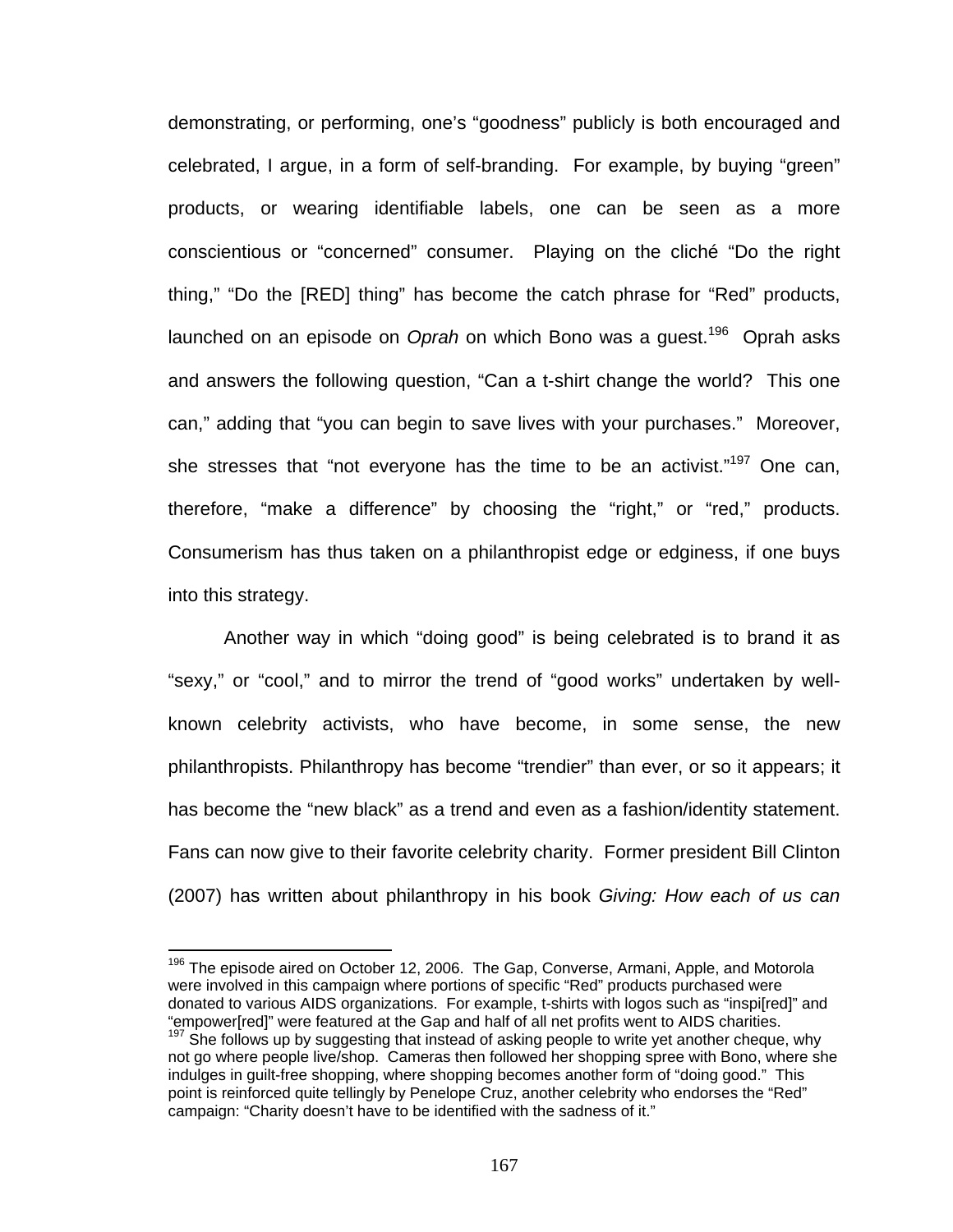*change the world*198, endorsing "public service" as an inherent function of being a "good" citizen. Tralee Pearce (2006) opines, "Philanthropy is now a commodity, of sorts. Just as you would shop for the right house, you shop for the right outlet for all the good you have ready to bust out."<sup>199</sup> Ben Goldhirsh, interviewed for Pearce's article, hopes to reverse what it means to be a "do-gooder," with all its "pejorative" connotations, with the launch of his new magazine. Enthusiastically, he adds, "celebrity charity a la Angelina Jolie and Bono has never been hotter. Being good is the new citizenship."<sup>200</sup> This new and re-fashioned citizenship draws on a global consciousness that is a mixed bag about the awareness of, and our connections to, others—if not necessarily about the importance of protecting the human rights of others who are most vulnerable. The inherent hope is that people can be mobilized (by celebrities who endorse specific causes and campaigns and by human rights organizations), as necessary, into action. However, individuals must be urged (and reminded) to "do good," told what they

<sup>&</sup>lt;sup>198</sup> Clinton has been appearing on various talk shows discussing his book, which is described in the William J. Clinton Foundation's site as "a book about citizen activism and public service." Clinton asserts that "the amount of good that so many individuals and NGOs (nongovernmental organizations) have been able to do has proven to me that almost everyone-regardless of income, available time, age, and skills-can do something useful to others and, in the process, strengthen the fabric of our shared humanity" (www.clintonfoundation.org/071007-nr-cf-pr-wjc-billclintons..., retrieved on 9/8/2007)

 $199$  "Competitive philanthropy: 'Good is getting real sexy'" appeared in the style and trends section of *The Globe& Mail* on Saturday October 7, 2006. She interviews Ben Goldhirsh, a 26-year old who is "heir" to his father's "magazine publishing fortune." He is credited with the phrase that "good is getting sexy." He states that "just the way the transformation of technology in the cultural landscape affects how much money, interest and human capital goes into it, the same thing with good." Set to launch his own magazine, Goldhirsh enthuses that "We're trying to frame valuable content with an aesthetic that makes it engaging and exciting and entertaining." His approach is to "give good some teeth," to brand it sexy and appealing for his audience. As Pearce playfully intimates, "Soon it will be deeply uncool to not be engaged beyond writing a cheque. And it also isn't taboo to admit there's more in it for you than a warm and fuzzy feeling." "Doing good," as Pearce points out, is a "boost" for one's very public image/profile, be it celebrity or corporate.<br><sup>200</sup> This point is also raised by Anil Patel, executive director of Framework Foundation, who is interviewed by Pearce. His organization matches volunteers with charities "at chic cocktail parties in Toronto and Calgary." The challenge Patel identifies is to get volunteers to think about the contributions they can make. In his words, "How big can you make your civic footprint?"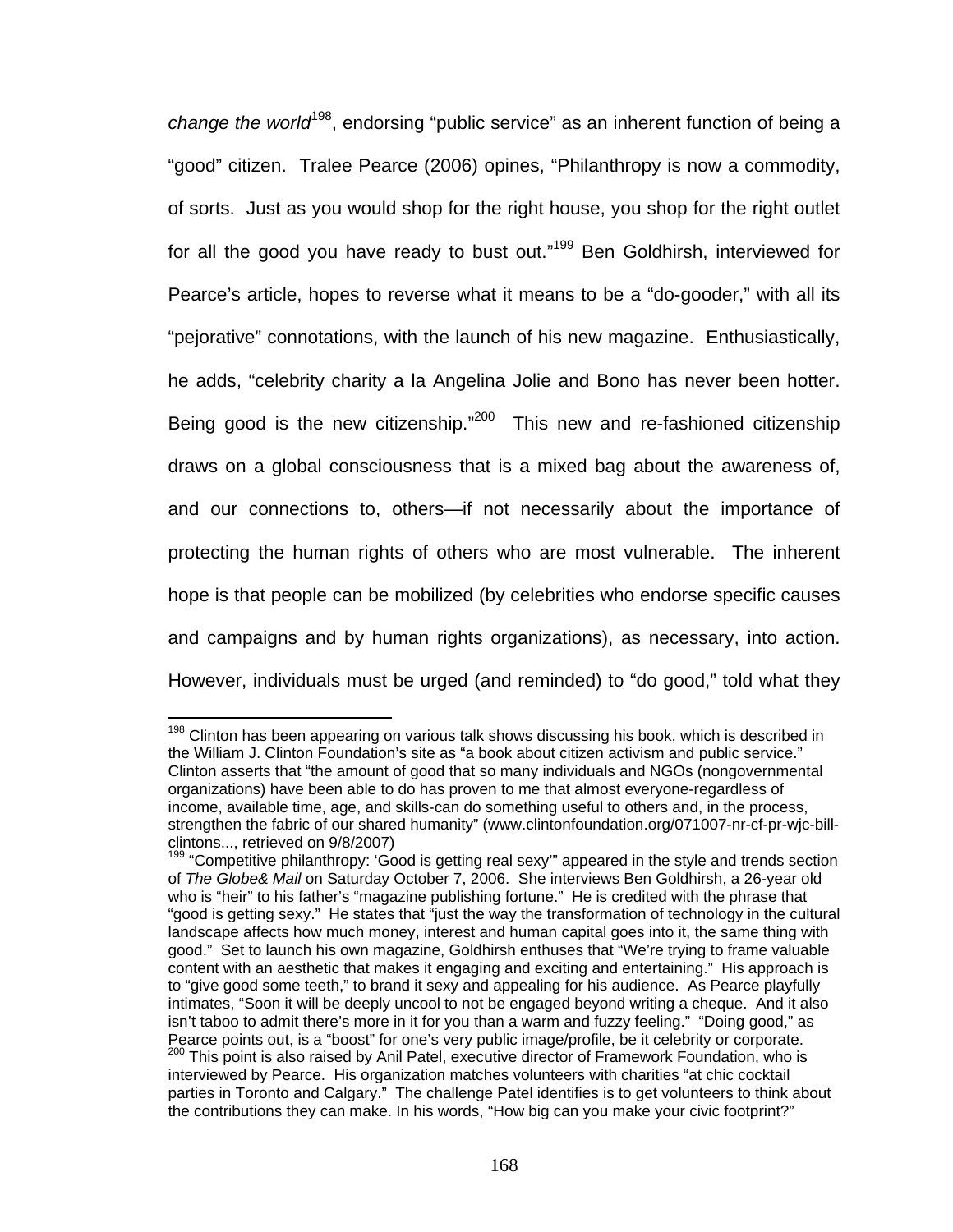need to do, and how they can make an impact, "a difference," in the lives of others.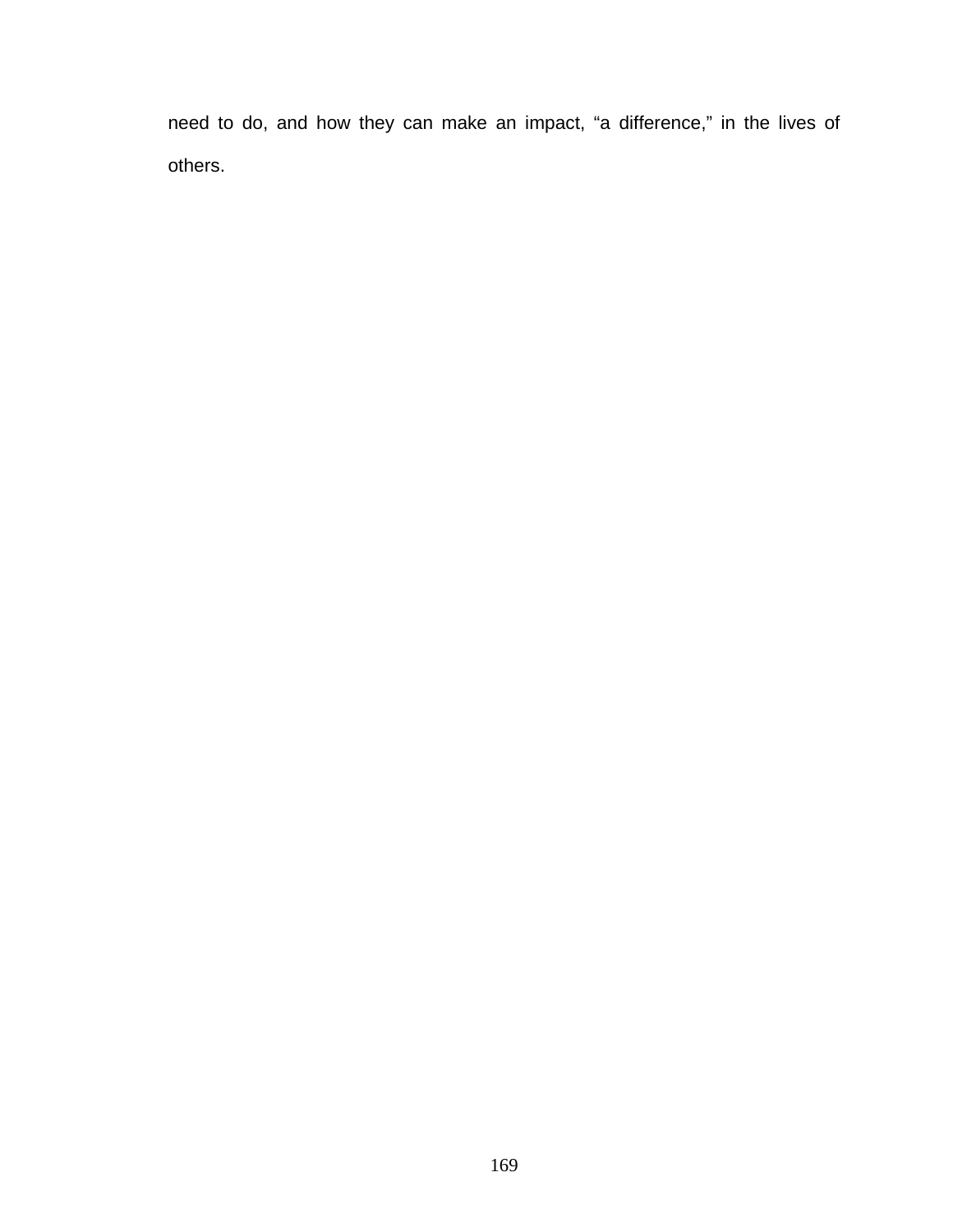# **5 INTERNATIONAL JUSTICE MISSION: WITNESSING FOR CHRIST IN THE FIGHT AGAINST INJUSTICE**

My discovery of International Justice Mission (hereafter referred to as IJM) was serendipitous. I first discovered this organization in a documentary that exposed the sexual trafficking of young girls and women in Bombay.<sup>201</sup> Curious, I turned to the website and learned that IJM is a Christian-based human rights organization whose "mission" is to "help people suffering injustice and oppression who cannot rely on local authorities for relief. The agency documents and monitors conditions of abuse and oppression, educates Christians and the public about abuses, and mobilizes intervention on behalf of the victims." $202$  I was initially skeptical of this organization because of its religious emphasis and its faith-based initiatives. This skepticism was based in an awareness of the colonial legacy of the Church and its overzealous missionary projects designed to convert and civilize indigenous populations in the developing world. This legacy is apparent in the residential school system in Canada and the role various Christian Churches played in the abuse of First Nations peoples. I was interested to discover if IJM acknowledges any of the tensions inherent in its Christian project of conversion and respect for indigenous cultures who host missionaries and their "good works." IJM does not address these issues on its

<sup>201</sup> *The day my god died,* directed and produced by Andrew Levine, was screened at the 2003 Vancouver International Film Festival. IJM was one of the organizations involved in rescuing young girls and women from various brothels in Bombay. Coincidentally, I later discovered that Levine worked with witness.org in 2000 to produce a short documentary on the trafficking of people in Nepal and India (www.thedaymygoddied.com/bios.html, retrieved on November 5, 2006).

 $202$  All references are taken from www.ijm.org, first retrieved on September 29, 2003. I later discovered IJM also has a Canadian counterpart, http://.ijm.ca, which was established in 2002 "to educate, empower and engage Canadians in the pursuit of justice for the oppressed."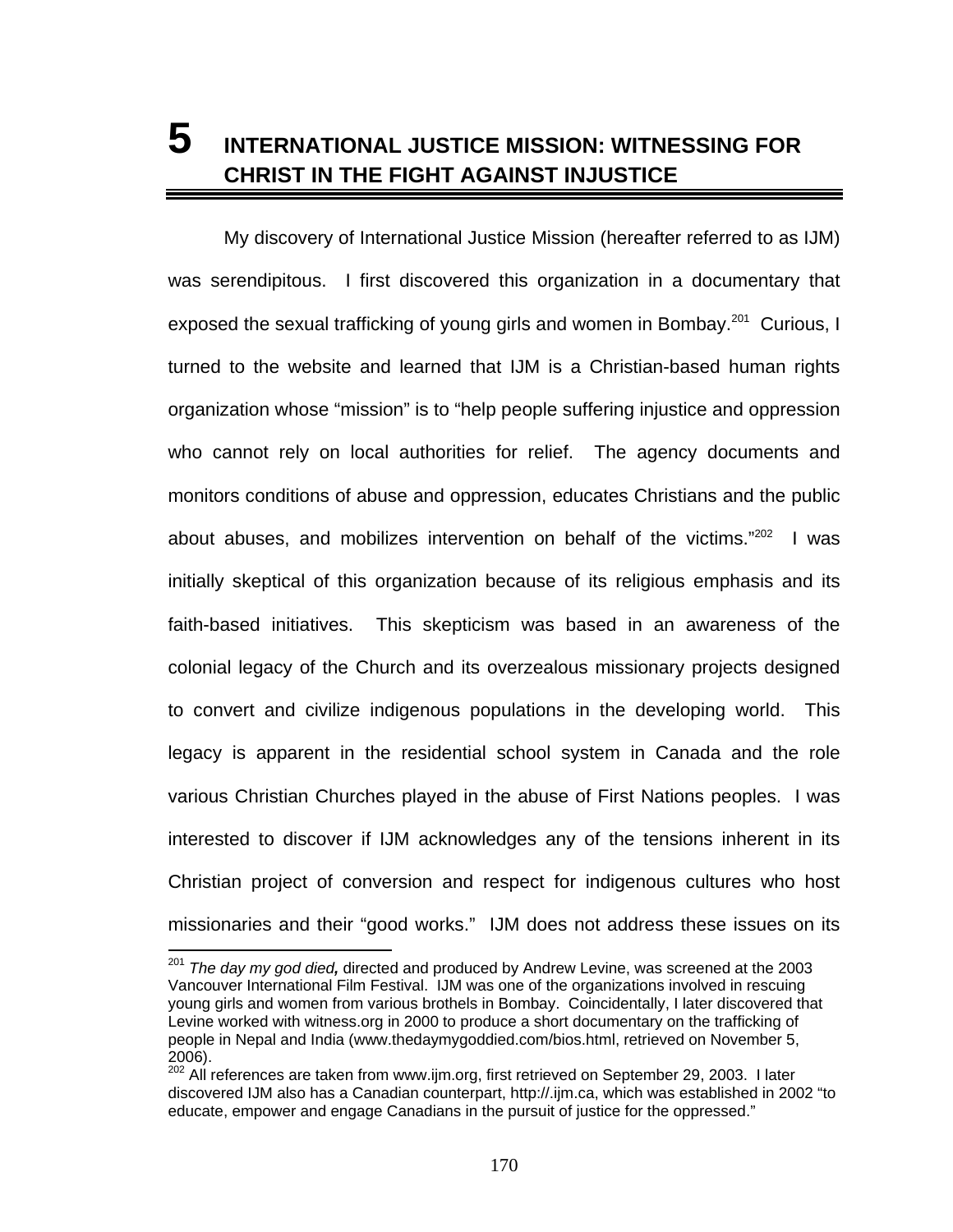website as its objectives are to assist missionaries in the field who witness abuses and often lack the expertise to intervene and advocate on behalf of victims. IJM's president, Gary Haugen, does point out in *Good news about injustice: A witness of courage in a hurting world* (1999) that Western missionaries have "abandoned" an ethnocentric approach in favour of one that sees them as "students" of the host country.<sup>203</sup>

While difficult to set aside my biases, it was important that I acknowledge them. Noting these initial doubts,  $204$  I sought to remain open to the ways in which IJM conceptualizes justice and human rights within a Christian-centered model. What I became interested in, and challenged by, was what "witnessing" meant in this context and its connection to human rights praxis. Additionally, IJM presented opportunities to explore commonalities, as well as differences, between a faith-based approach in the defence, and promotion, of human rights and justice in relation to a secular approach of an organization like witness.org.

<sup>&</sup>lt;sup>203</sup> Haugen makes the following statements: "Over the last few generations the leaders of international missions have committed vast amounts of resources to the study of various countries and cultures. The theory of modern missions in the past couple of generations has focused on the task of conveying the gospel to communities in forms that are readily accessible in the existing culture. The notion of Western missionaries seeing themselves as purveyors of Western culture was abandoned long ago. Instead, Western missionaries have largely come to see themselves as students of the culture into which they enter. And in the educational and training institutions of the church and the missions community worldwide, this study has reached a level of sophistication, comprehensiveness and depth that *rivals or exceeds the expertise of secular educational institutions, foreign policy institutions, governmental agencies and* 

<sup>&</sup>lt;sup>204</sup> Strauss and Corbin (1998) are instructive in this regard and recommend that researchers acknowledge their biases, in the attempt to "break through or move beyond them" as much as possible (p. 97). Further, they suggest that researchers think about "what **this case** teaches us about other cases. We want to move from the **specific** to the **more general**. Therefore, we use a case to open up our minds to the range of possible meanings, properties, dimensions, and relationships inherent in any bit of data. Therefore, when we move on to the next case and those that follow, we are more sensitive both to those possibilities and to **what else** the new case might teach us" (p. 88, bold text in the original). Accordingly, I approached IJM as a specific case (typology) of "witnessing praxis" and attempted to evaluate it on its own terms.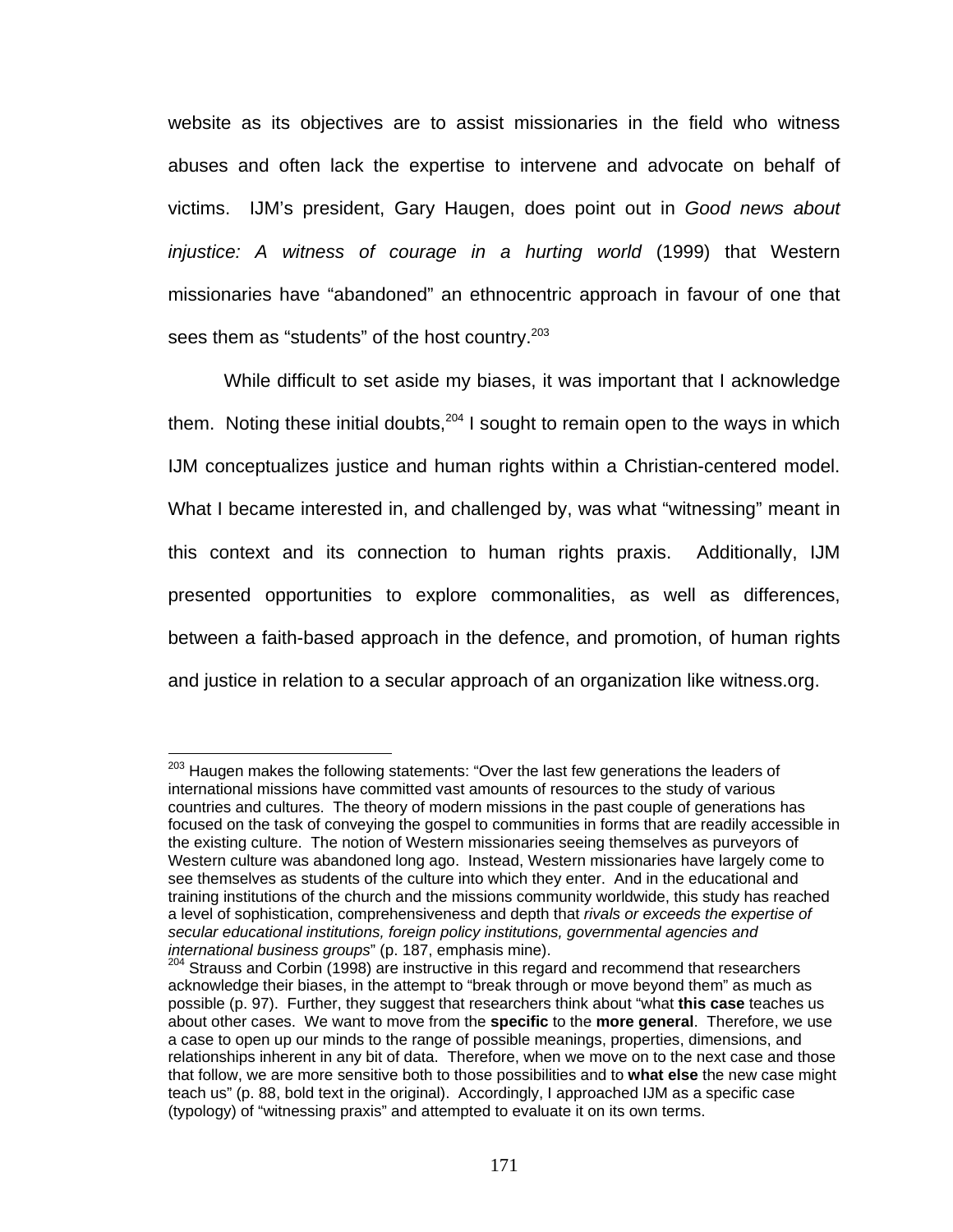While Christian faith remains central to IJM's work, it focuses on the legal expertise required to do human rights work, uniting faith with legal concerns. On the website, IJM explains that it emerged out of a "need" to address the kinds of abuses "missionaries and Christian service workers" were seeing in the field where "local authorities [could not] be relied upon for relief because the officials acquiesce in, support, or actively perpetrate the abuses." These "Christian workers" are often not in a position to intervene as they could "jeopardize their ministry and take on a task for which they have little training or experience." After completing a two-year study in 1996, "with about 75 evangelical ministries that support about 40,000 workers abroad," "the study affirmed a need for *an explicitly Christian ministry* to which such matters could be referred for professional attention" [italics mine]. The suggestion is that secular organizations are unable to appreciate the challenges that are unique to Christian missions. IJM, launched in April 1997, was designed to fill the gap in this niche market to serve the needs of specifically Christian ministries. Gary Haugen is a "former senior trial attorney with the Police Misconduct Task Force of the U.S. Department of Justice and director of the UN genocide investigation in Rwanda."<sup>205</sup> Located in Washington, D.C., IJM's full-time staff consists of "Christian experts," presumably those who have a strong background in the teachings of Church, and are also "lawyers, criminal investigators, researchers, and government relations experts."

<sup>&</sup>lt;sup>205</sup> Haugen received the 2007 Wilberforce Forum Award: "Presented by Prison Fellowship and the Wilberforce Forum, the annual award recognizes an individual who has made a difference in the face of formidable societal problems and injustice," (retrieved on January 18, 2009 from http://ijm.ca/index.html).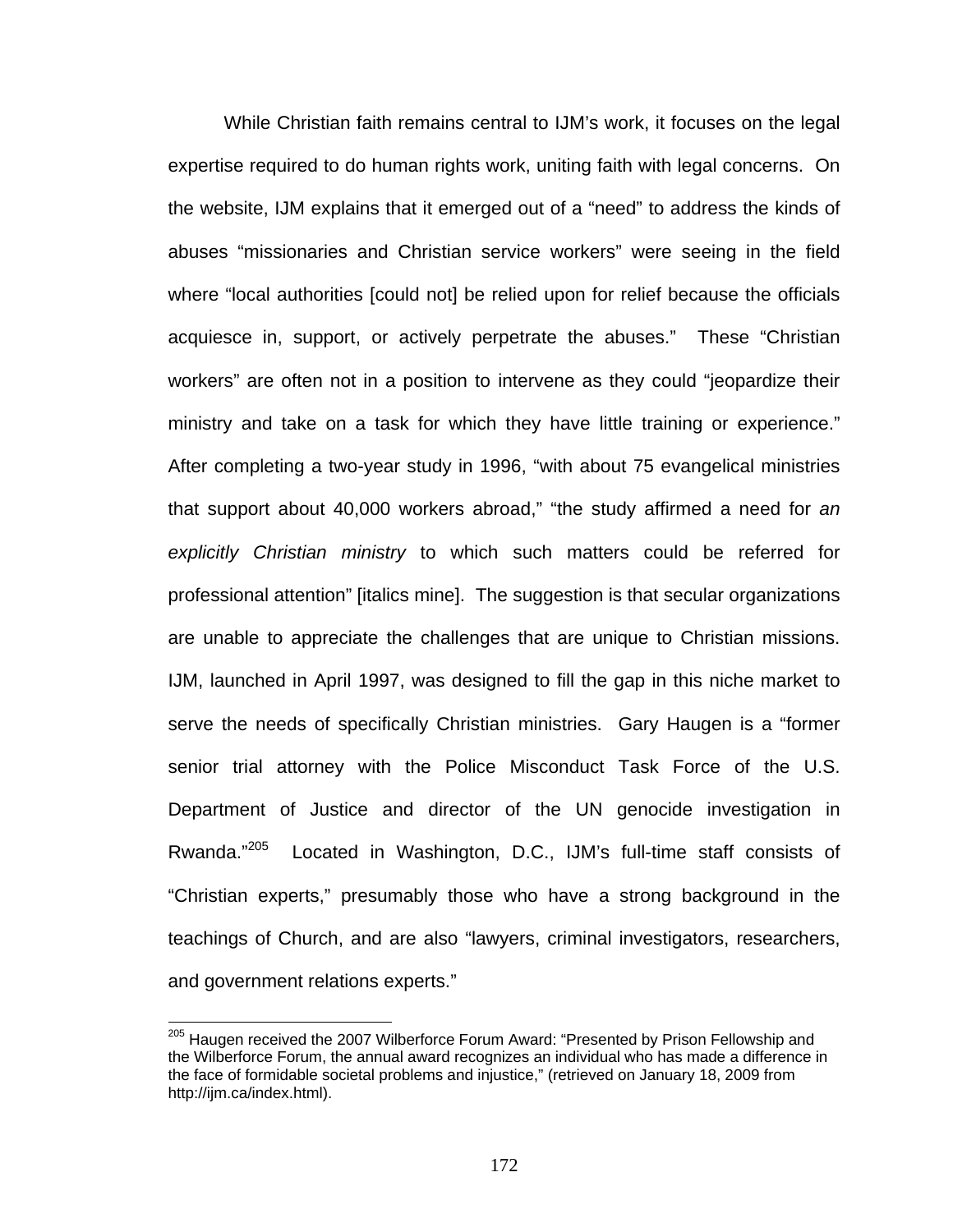IJM, like witness.org, advocates on behalf of victims by exposing injustice (and in so doing creating a public record of abuses), assisting victims and intervening where possible to end abuses, and mobilizing the public through educational campaigns. IJM identifies its mission as follows: documentation, intervention, and education. Documentation involves the production of "factual records of reported human rights abuses based on the investigations of legally trained professionals." Intervention focuses on the provision of a range of services to victims, including "emergency relief" and "victim care." Other forms of intervention include "perpetrator accountability (helping to bring the perpetrators to justice)" and "structural prevention (helping to prevent abusive conduct or conditions)." Through education, IJM seeks to raise the awareness of its target audience, which is primarily Christian,<sup>206</sup> about injustice and to inform its audience of the "concrete need for intervention on behalf of specific victims of abuse and oppression." IJM shares its stories of successful intervention, court cases, profiles of activists and victims, and ongoing missions in news briefings which are sent out to those on its mailing lists, in effect, providing "overseas examples of the tangible, effective relief that can be brought to the victims of injustice through international efforts." By targeting a Christian audience, IJM also hopes to remind (and in so doing, educate) its audience about the importance of Christian charity and service to others in need. It bases this duty to serve others, and to respond and rescue those in need, on "the biblical and devotional imperative to seek justice on behalf of the oppressed." "Biblical

<sup>&</sup>lt;sup>206</sup> By education, IJM explains that it "provides people of faith with the training, mobilization tools and resources to translate their convictions into active engagement."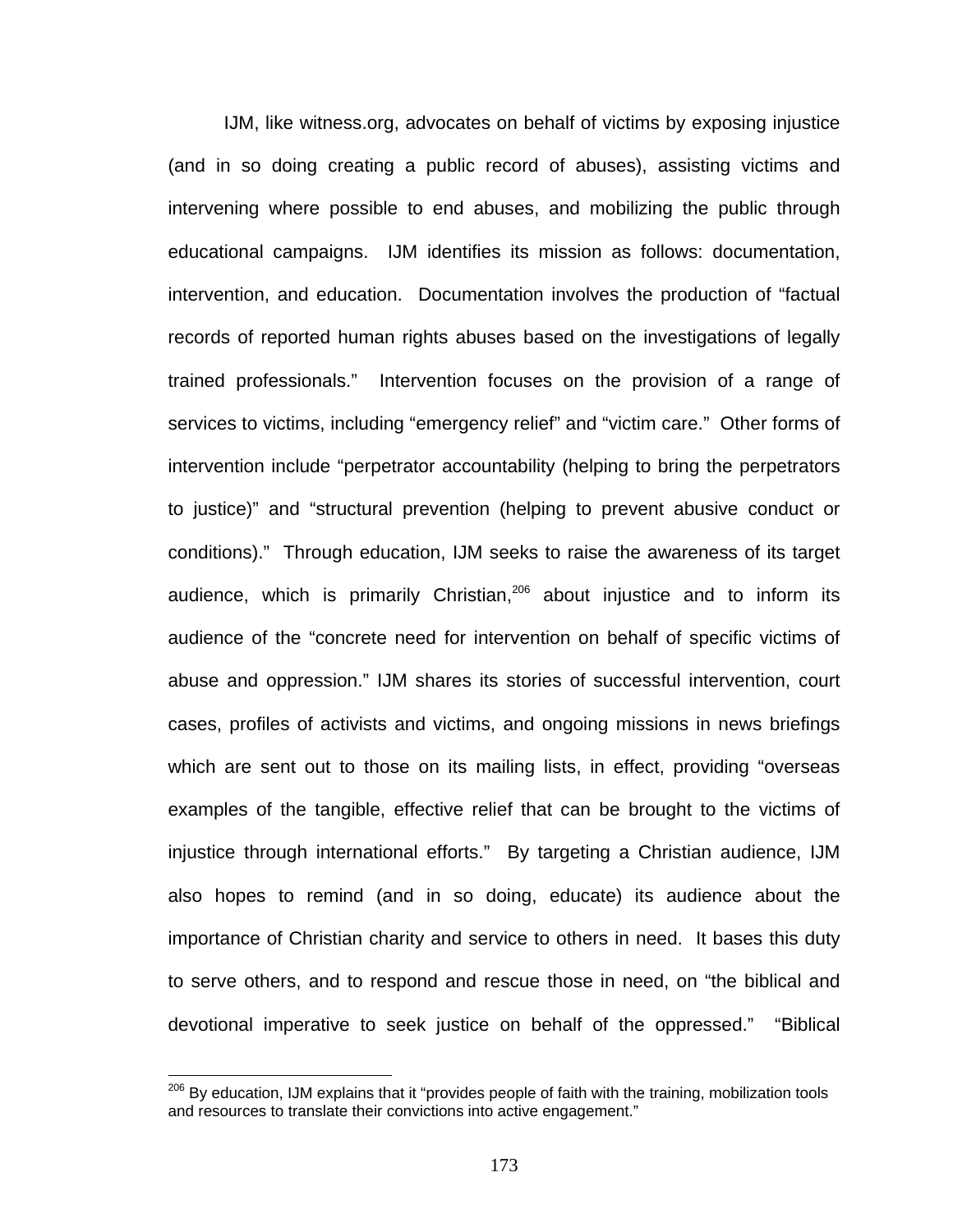justice" invokes the belief in a "compassionate God" and his teachings, essential for Christians living in a world, IJM asserts, "inundated with much injustice." Christians are, therefore, required to place their faith in action in the service of the unfortunate, the vulnerable, and the oppressed. Along the lines of what Cohen (2001) advocates, IJM's call to action is premised on the principle of "fraternity," but one rooted in Christ's command to love one's neighbour or fellow human beings. Seeking justice on behalf of the oppressed becomes, as adopted by IJM, a Christian enterprise, aided through legal action.

To begin my analysis of IJM, I discuss its mission and commitment to the oppressed. Specifically, IJM accepts case referrals from Christian missions (organizations based in the "field") and other faith-based organizations such as World Vision, $207$  then investigates and decides on the most effective way to assist victims. Next, I explore the function of "witnessing," what it means to "witness" in Christ's name: to testify about one's faith, and, in effect, spread the "good word" and to do "good works," which, in this context, means to seek justice and follow Christ's example to love others. In the section that follows, I examine IJM's call to Christians to actively seek to change the conditions of the oppressed. Faith, within this model, requires more than personal belief and prayer. The framework for action, identified as "biblical justice," forms the basis for IJM's work. The parable of the Good Samaritan thus becomes a touchstone for seeking solidarity with the oppressed. Christians are asked to put themselves

 $207$  IJM does provide links to what it refers to as "justice-minded organizations," which include Christian and secular organizations, one of which is the Lawyers Committee for Human Rights (one of the founding bodies of witness.org), NGOs, and relief and development agencies. It is not clear if IJM collaborates (or has partnered) with the organizations listed.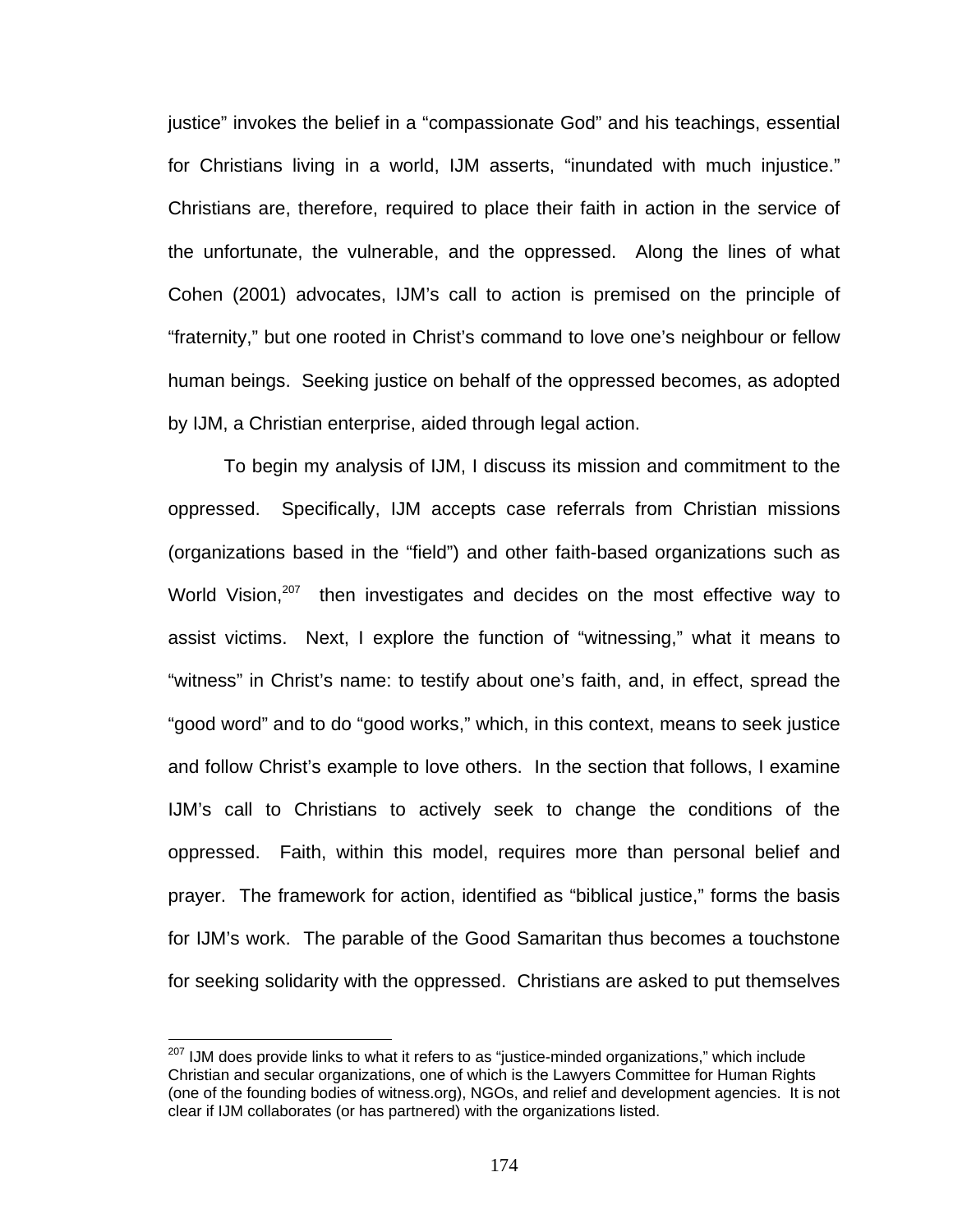to the test by contemplating what it means to be a good neighbour. To conclude, I revisit IJM and note the changes that have been made to the site since my initial discovery.

### "FAITH IN ACTION": IJM'S MISSION TO SEEK JUSTICE

International Justice Mission, like witness.org, sees itself as a defender of the human rights of the vulnerable and the oppressed. As defined by IJM, injustice and oppression occur because individuals abuse their power and exploit those who are most vulnerable. IJM employs legal means to make perpetrators accountable for their actions (in some cases, engaging in informal mediation with powerful individuals) and seeks redress for victims. In this way, IJM stakes out its role as a body of legal experts in the field of Christian service and mission, advocating on behalf of those who lack the power and financial resources to defend themselves. The cases highlighted in IJM's updates focus on child labour, exploitative labour conditions, and sexual crimes (rape and prostitution). In targeting those who abuse power, IJM looks at the role perpetrators occupy and the context in which abuse occurs in an effort to "inform policy" and implement "structural solutions." The site does not provide details about what "informing policy" means or what structural solutions entail.

One of the ways IJM pursues justice is through casework, $208$  with an emphasis on investigative techniques and legal expertise. Specifically, casework

<u>.</u>

<sup>&</sup>lt;sup>208</sup> Various Christian and human rights organizations refer cases to IJM: "IJM serves as a referral agency for the vast network of overseas field workers who refer cases of abuse and oppression in the communities they serve." Often those in the field "lack the authority, expertise, or resources to intervene." According to the site, IJM also "provides legal and investigative assistance to those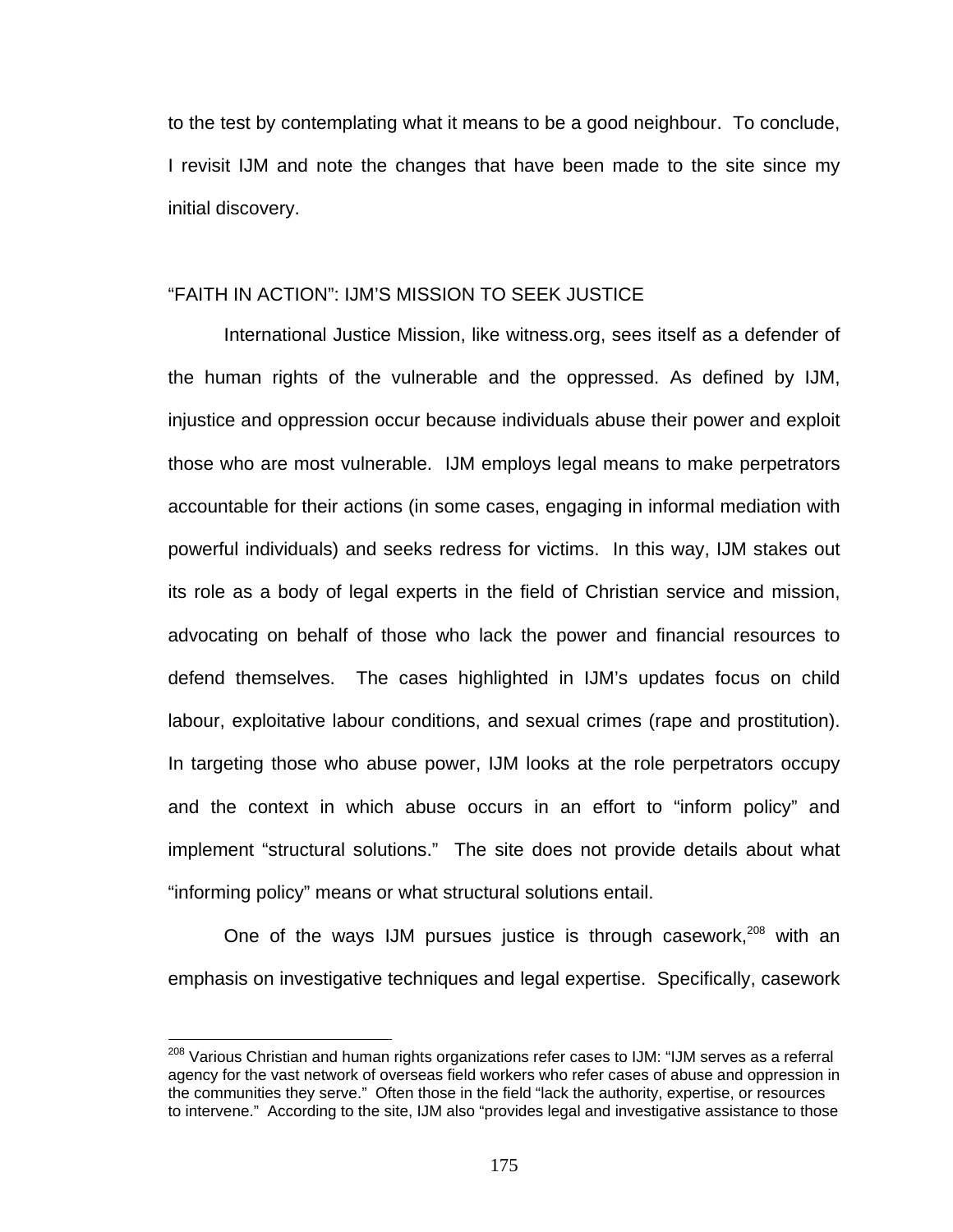entails the "accurate diagnosis of the problem." Success is measured in terms of IJM's ability to "deliver the appropriate assistance to victims."209 Working in "partnership with local attorneys," IJM serves as advocate for those victims who are unable to afford legal representation, ensuring that victims can receive some form of recognition of their abuse and, preferably, compensation of some kind for their suffering. Cases are chosen based on several criteria. Firstly, cases are evaluated based on IJM's "mission focus," specifically, where "there is little or no opportunity for assistance from local officials." There must also be "effective documentation" or "evidentiary proof" to establish the facts of the case. Next, IJM determines the priority of the case, what it describes as the "compelling" nature of the case and whether it is "placed within the IJM prioritization of strategic categories of abuse and victims." Lastly, IJM evaluates the effectiveness of intervention, that is, the delivery of "appropriate assistance to the victim(s)."

Once IJM has analyzed a specific case, it then determines which type of intervention is most effective. However, before intervention of any kind is contemplated, "an analysis of the oppressor's source of power and the limitations of that power" is conducted. IJM notes that various intervention techniques can be used "independently, jointly or incrementally," depending on the situation. In cases where the perpetrator is an officer of the law, IJM presents its evidence to someone in a higher position of authority, with the expectation that legal

already involved with rescue and relief," working in "strategic partnerships with other organizations around the world."

<sup>&</sup>lt;sup>209</sup> IJM does not accept referrals within the U.S., which is based on the assumption that services and financial resources are less readily available to the oppressed in other countries.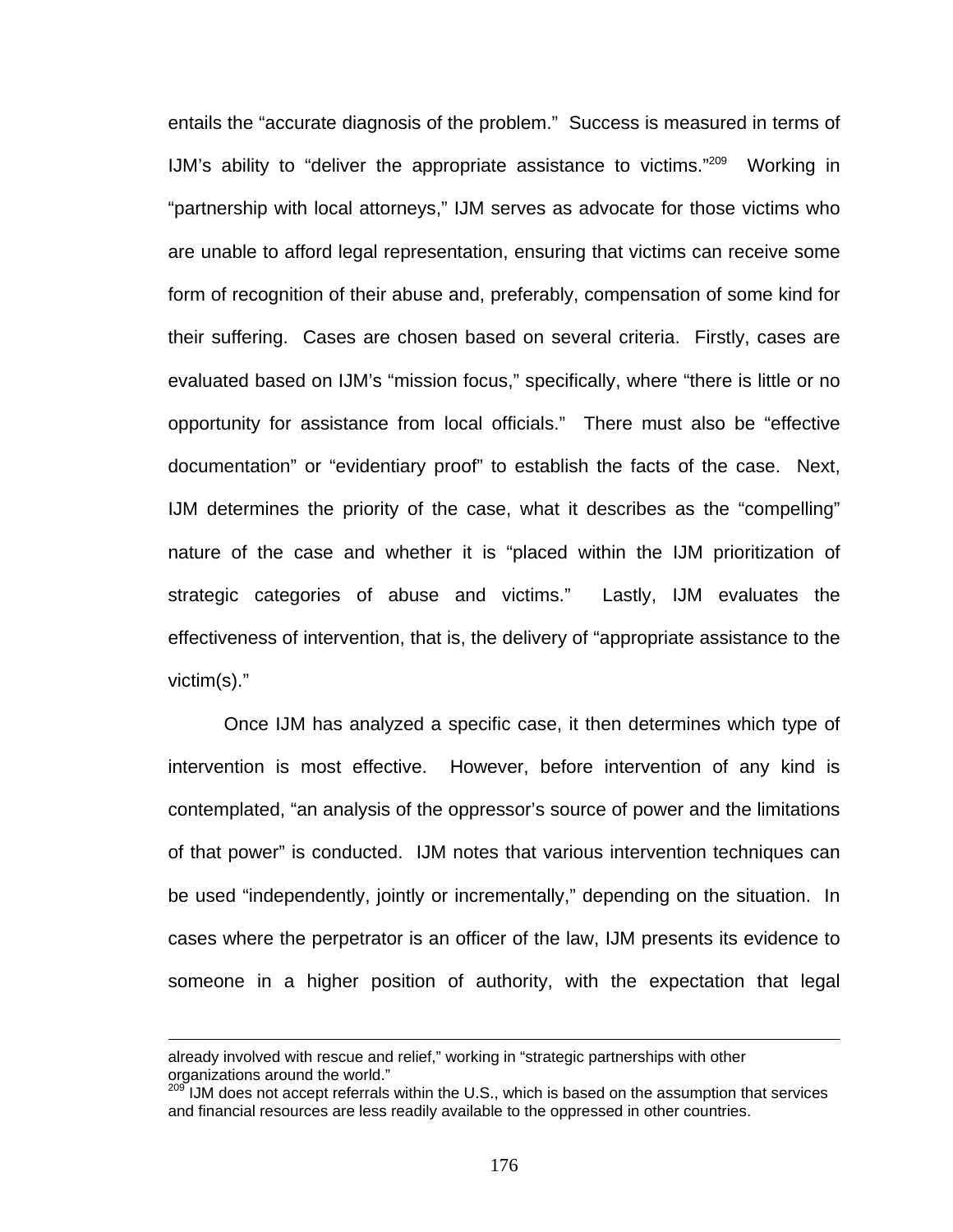sanctions will be pursued if the domestic laws of the country also find the actions illegal.<sup>210</sup> Often, IJM relies on the "good faith and promises to act by government officials." Another intervention technique is the use of "personal appeal[s]," employed when there is the belief that appeals made to the perpetrator may be successful and "would not increase the risk of harm to the victim." Should local authorities or governments be "unwilling" (and I would add unable) to ensure perpetrator accountability, "IJM will analyze that government's sources of power and dependant relationships to determine whether exposing the injustice through the media, letters to key entities in the country or in the U.S., or other methods of public exposure might move the authorities to act within their power to stop the abuse or oppression." This kind of shaming technique may have an effect on some nations' credibility within the international community, a type of negative publicity campaign, though this approach is less effective in closed regimes like Zimbabwe or Iran. "Economic intervention," another strategy, calls on donor countries and organizations to withdraw their economic support of the nation in question once they are made aware of certain abuses. No examples are provided on the effectiveness of this strategy or IJM's ability to implement it. Lastly, intervention involves "aftercare" services for victims. IJM provides the following services: "emergency relief" which seeks to "bring an end to the abusive conduct or conditions"; compensation or aid of some kind; and "structural prevention"211 which seeks "to prevent the abusive conduct or conditions."

<sup>&</sup>lt;sup>210</sup> Seeking official legal recourse necessarily requires the cooperation and collaboration of domestic law enforcement and legal officials, including a working judiciary.

<sup>211</sup>In *Good news about injustice: A witness of courage in a hurting world* (1999), Haugen explains that structural intervention "is necessary to ensure that the victim and other vulnerable individuals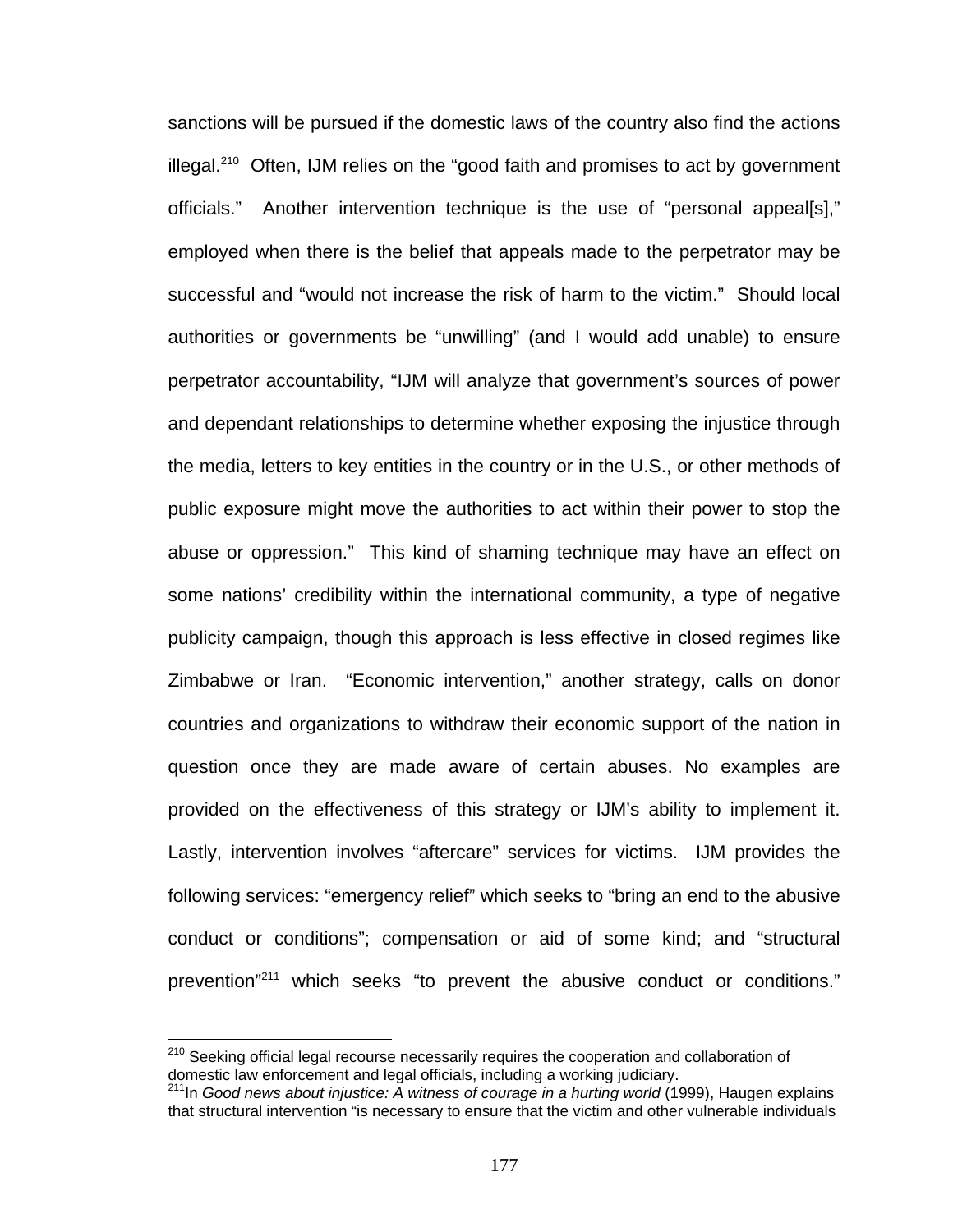Working with "local organizations and government agencies," IJM provides a range of services for victims and their families, for example, "homes for girls rescued from forced-prostitution when they are unable to return to their families" and "micro-enterprise opportunities for people released from bonded slavery so that they can support themselves."

## WITNESSING AS A FORM OF SERVICE ON BEHALF OF THE OPPRESSED

#### *Table 7 - Recurring Themes – International Justice Mission*

**Actors**: Christian frontline workers, IJM staff members, and Christians everywhere (witnesses who follow God's command to seek justice and "love thy neighbour"). Christian witnesses become contemporary disciples and human rights defenders.

**Action**: Intervention on behalf of the oppressed: legal sanctions, personal appeal, and prayer. Injustice is the result of the abuse of power.

**Tools**: Legal and criminal investigation expertise and Christian faith.

**Advocacy**: Documentation (evidence), Intervention, and Education.

1

As a faith-based human rights organization, IJM brings together notions of justice that are both Christian and legal. Within this model, rights are granted, firstly, by God and then encoded in human laws. Doing justice is rooted in the idea of compassion, which translates into service of those in need, namely, the poor and the oppressed. In this way, IJM workers become champions of justice, heeding "God's call" and providing care for those who are unable to defend themselves. Social responsibility can be translated, broadly, as the biblical imperative to help those less fortunate. Care, provided by IJM, is legal, physical,

and groups are not abused again. Perpetrator accountability is often the most important ingredient for structural intervention, for it stops the bad guys from continuing abuse and it creates powerful disincentives for others who might be likewise tempted to abuse their power" (p. 156). Haugen adds, "structural prevention often means trying to bring about changes in local or government agencies" (ibid).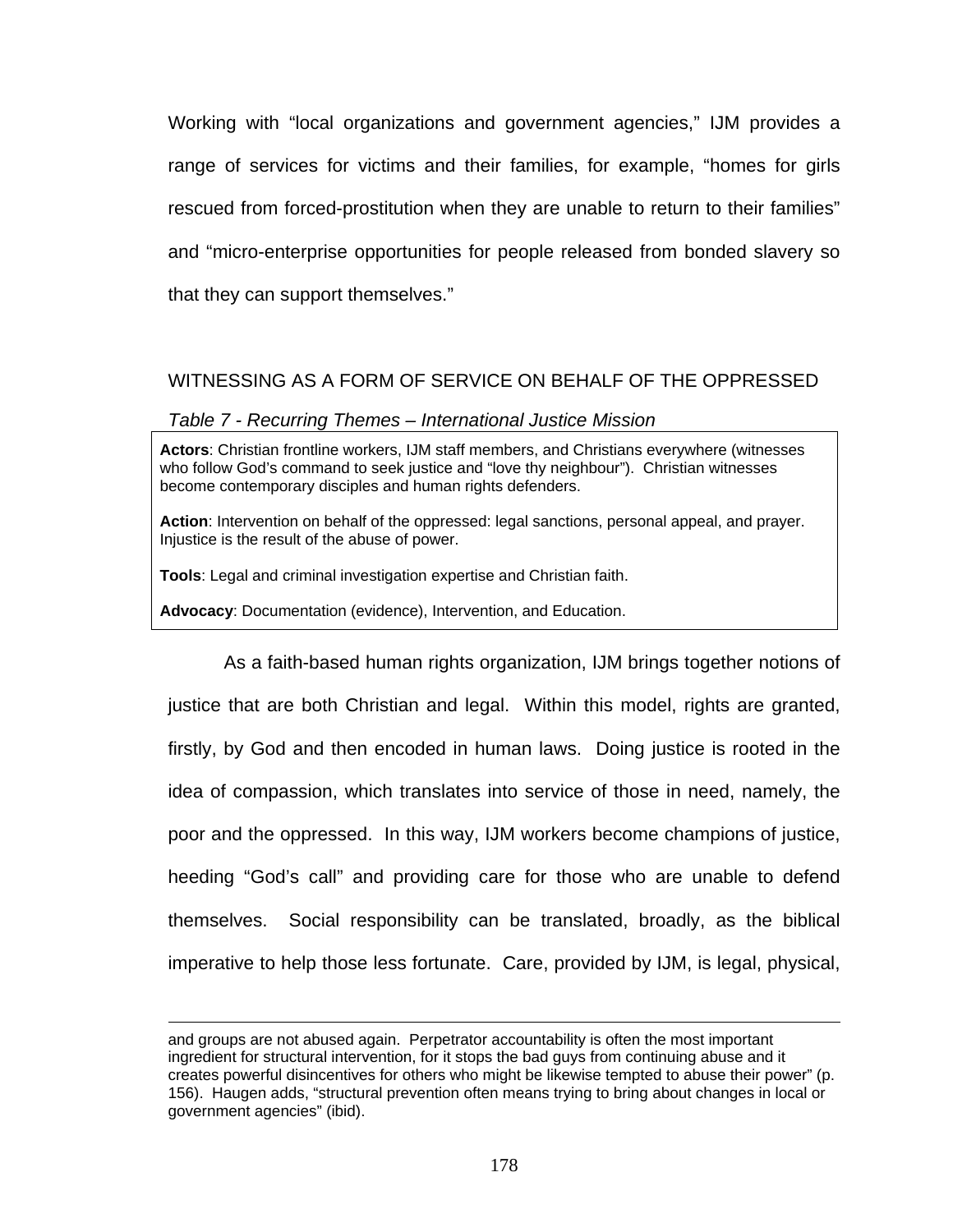emotional, as well as spiritual. While IJM focuses on its provision of legal expertise and aftercare services, it does not address explicitly how it separates indeed, if it does—the legal from the spiritual, given its mission and biblical foundation: "the International Justice Mission offers its sacrifice of mercy and service in obedience to Christ, in support of His Gospel, and for the advancement of His Kingdom." A question that arises is whether victims, once they have been rescued, are obligated to receive the message of salvation as part of their care. Only in the FAQ section did I locate any information about IJM's evangelicalism in its human rights work. Here, IJM makes clear its focus, the rescue of victims:

...regardless of their religious beliefs, ethnicity, or gender. As an organization, we do not engage in *direct evangelism* of the victims we assist. We do make every effort to refer victims to appropriate aftercare from Christian providers, where the victim will be cared for emotionally, physically, and spiritually [emphasis mine].

IJM is able to create some distance between the legal services it provides and the work of Christian missionaries already in the field who provide aftercare for victims. However, it is unclear how IJM separates its legal objectives from its spiritual foundations: IJM acknowledges it does share the "Good News" of salvation, hence "witnessing" in Christ's name.

In the theological model, the individual bears witness in a "confessional" narrative (Foucault, 1997), in effect "witnessing" how s/he has been saved and affirming her faith and transformation in Christ. In this sense, to witness and to testify for Christ and to the Christian faith is to share publicly a narrative meant to lead others to Christ. It is a testimony, and a constant (re)telling, of a life of sin renounced, after coming to accept Christ as one's personal saviour. Douglass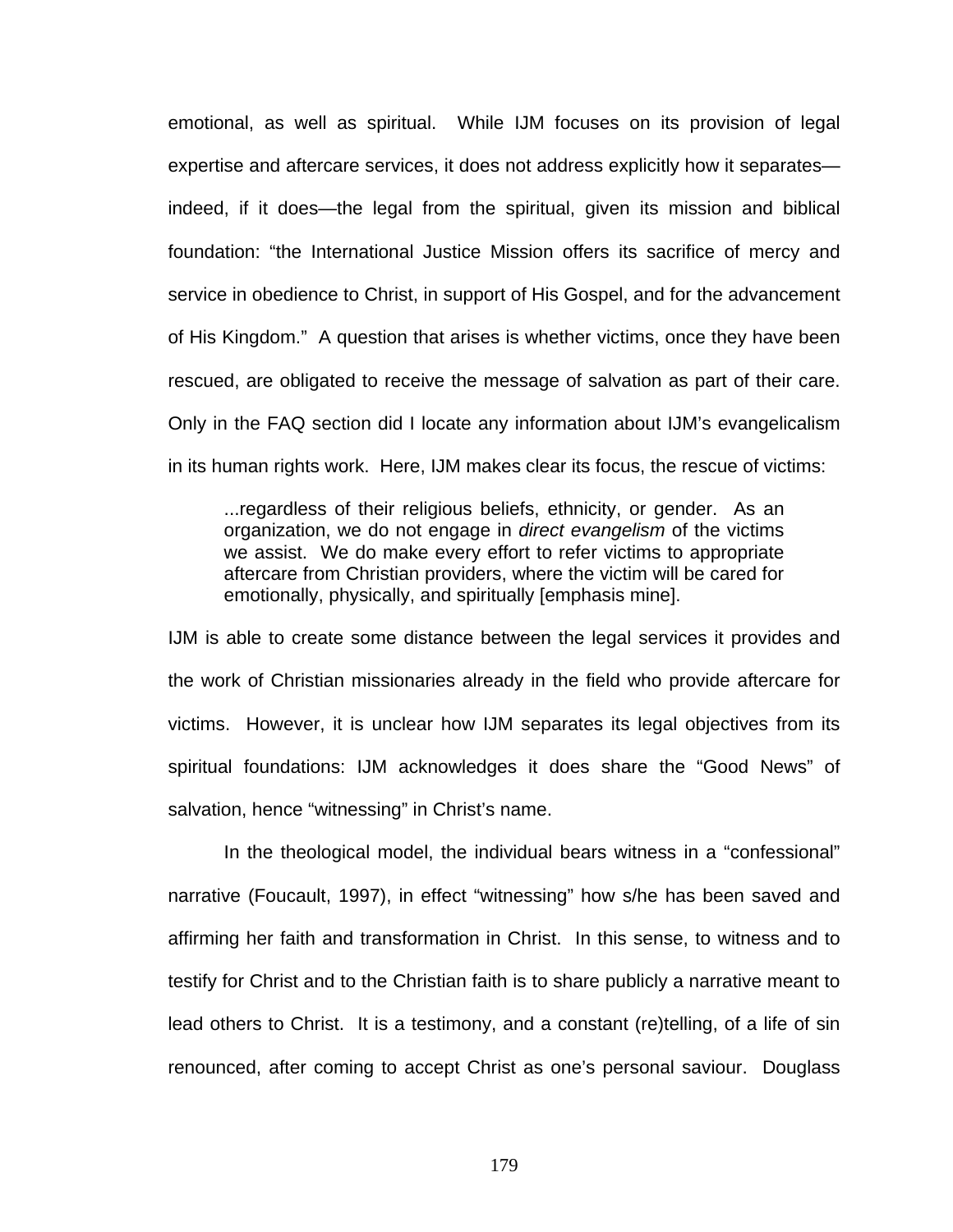and Vogler (2003) compare this performance of the self to the "story-telling in AA meetings" and note that "there are important social and therapeutic components to such testimonies, more significant by far than their evidentiary function" (p. 42). Bearing witness through confession and testimony are integral to the Christian narrative of a self reborn through Christ. In "Sexuality and Solitude," Michel Foucault (1997) offers a critical look at this narrative of public confession and "truth obligation":

Christianity requires another form of truth obligation. Everyone in Christianity has the duty to explore who he is, what is happening within himself, the faults he may have committed, the temptations to which he is exposed. Moreover, everyone is obliged to tell these things to other people, and thus bear witness against himself. (p. 176)

Through this personal and public performance of the self, the Christian witness shares and offers her/his life as an example of the transformative potential of being reborn; it is a narrative of constantly being tried and tested. It is also a narrative of the goodness and mercy of God and His salvation of humankind, and more specifically, those who put their faith in Him. In the Christian text, God sacrifices His own son for our sake so that we may have "eternal life" (John 3:16). One, therefore, renounces one's former life, in effect bearing witness against that past life/self, and offers this new life in Christ, one of hope and light, as a model for others.

This act of bearing witness and testifying to truth is not, however, confined simply to a renunciation of the self. "Witnessing" (in Christ's name) also refers to spreading the "good news" of the Gospel, or "sowing the seed," with the instrumental objective of converting sinners to a life in Christ. The original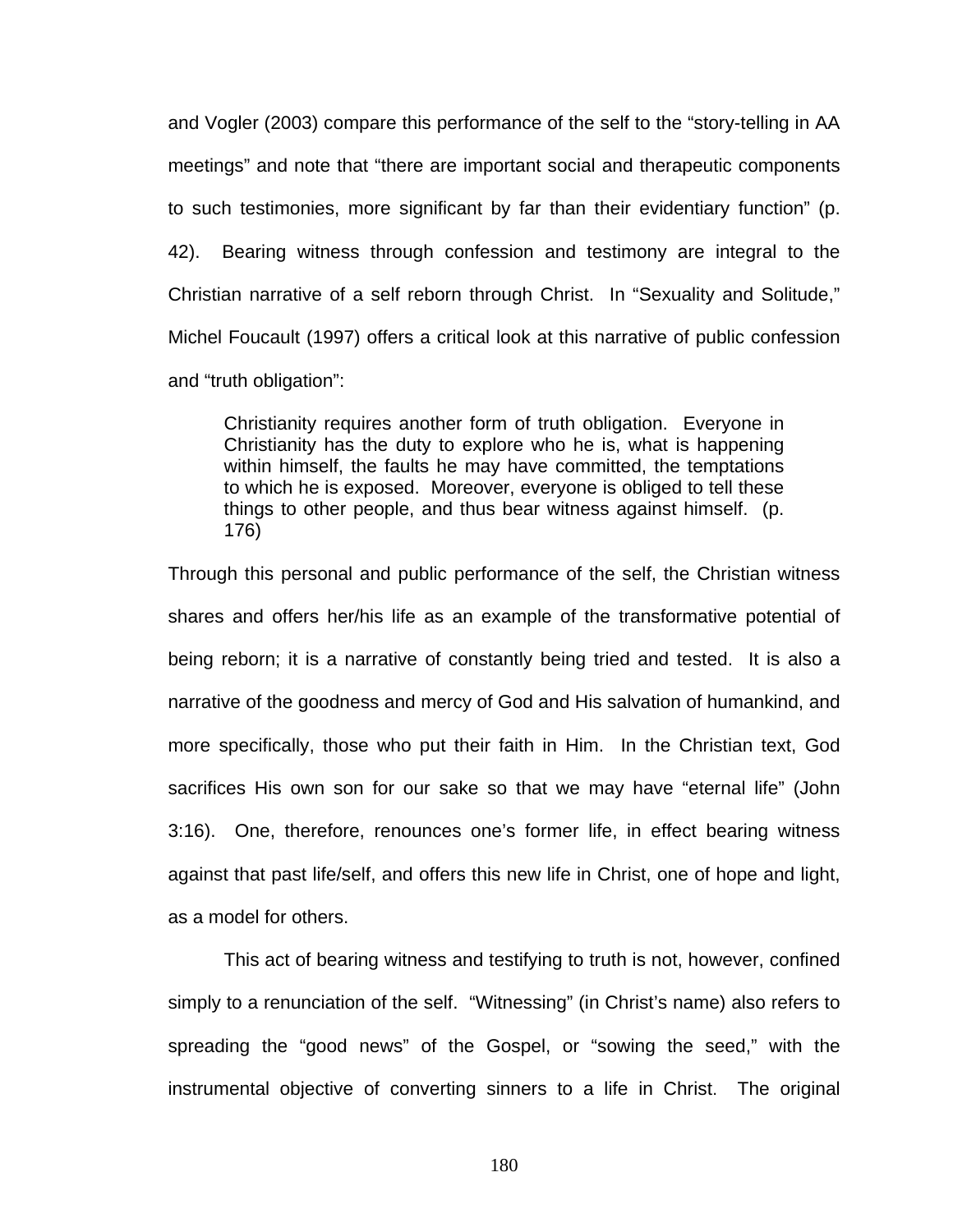witnesses of Christ and of his works on earth were his disciples. Christ tells his disciples that their mission, once he has been resurrected to Heaven, is to spread the gospel: "But when the comforter is come, whom I will send unto you from the Father, even the Spirit of truth, which proceedeth from the Father, he shall testify of me: And ye shall bear witness, because ye have been with me from the beginning" (John 15:26-27). This act of "witnessing" and affirming one's faith is also associated with the archaic form of the word "witness," which means martyr, in recognition of the fact that early Christians were persecuted and killed for their beliefs. Transformation of the self through one's faith in God is not achieved in isolation and is closely aligned to participation in the transformation of society through the service of others.

In more contemporary articulations of what it means to bear witness and to testify, "witnessing" takes on a more dynamic and dialogic nature, one that is action-oriented. Emilio Castro (1986) describes in, *Faith and Witness*, "a kind of witnessing that bears a connection to the world," one that actively engages with social, cultural and political issues (p. 450). He calls for a more interactive or engaged approach to witnessing. In a similar vein, Jan van Butselar (1985) contends that "witnessing to Christ is not exclusively an extended verbal exercise, but that from the beginning it is linked to the quest for justice" (p. 401). He makes connections between "witnessing" and liberation struggles<sup>212</sup> that are closely related to working with, and for, the oppressed and marginalized:

<u>.</u>

<sup>&</sup>lt;sup>212</sup> In using this term, I want to convey the very politically charged climate, primarily in Latin America, in which proponents of "liberation theology" advocated on behalf of the poor and the marginalized for the transformation of society. Phillip Berryman (1987) describes liberation theology as follows: "1. An interpretation of Christian faith out of the suffering, struggle and hope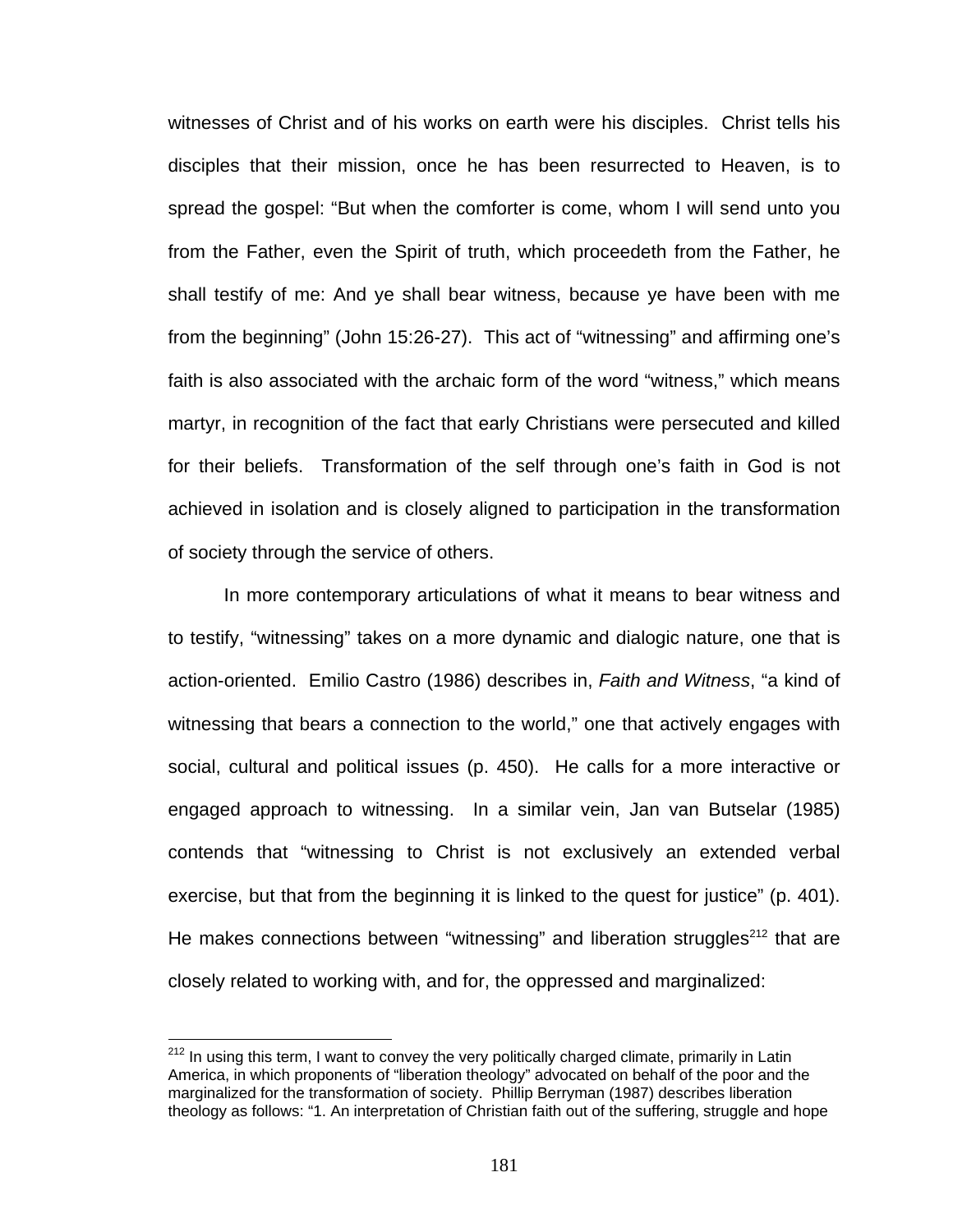There is but one possibility left for the true witness to the suffering of the Lord: to side with the suffering people, the oppressed, the marginalized, the sinned against, to side with them and to learn how they had received the gospel and what effect the message of liberation through Jesus Christ has had in their lives. Proclamation is no longer from the top down, but upwards from the very base, the poor. Witness has become an invitation to believe in change, to believe in victory, because Jesus Christ has gained victory over sin, guilt, despair and even death. (p. 401-402)

Witnessing can thus be seen as a revolutionary or transformative act when attached to change and liberatory politics. To this end, witnessing involves the ethical imperative to speak out against injustice and to act on behalf of the oppressed.

Within this paradigm of Christianity, witnessing is associated with a form of praxis that is very much concerned with ideals of liberation and justice, working with those who are oppressed. James Marsh (1999) refers to a "praxis of liberation" and a "praxis of justice" which followers of Christ, referred to as "the Liberator," are encouraged to embrace (p. 191-92).  $213$  He explains that Jesus demonstrated "solidarity with the oppressed" (p. 201) and, in so doing, "presents us with a call to discipleship, and such a call is the basis for praxis oriented justice" (p. 206). This notion of praxis is echoed by Robert McAfee Brown (1990) who clarifies what is meant by praxis. He notes that the term is often used

of the poor. 2. A critique of society and the ideologies sustaining it. 3. A critique of the activity of the church and of Christians from the angle of the poor" (p. 6). He notes that at the time when liberation theology gained popularity, there was not an explicit connection with the principles of human rights; it was based instead on theological principles, "on the proclamation of the gospel," of "good news to the poor." In this sense, the defence of human dignity and human rights is not optional but integral to the Church's mission of evangelism (p. 113). Liberation theology was less interested in the rights of the individual and more concerned with the "rights of peoples" to their labour/subsistence and self-determination (p. 117-118).

<sup>213</sup> In *Process, Praxis, and Transcendence*, Marsh (1999) explains that there are three components of liberation: the "socio-political, human psychological, and the personal-redemptive" (p. 191). Further, "liberation intends not only a new society but also a new human being. Justice needs to be linked to utopia" (p. 192). Faith is thus demonstrated through praxis.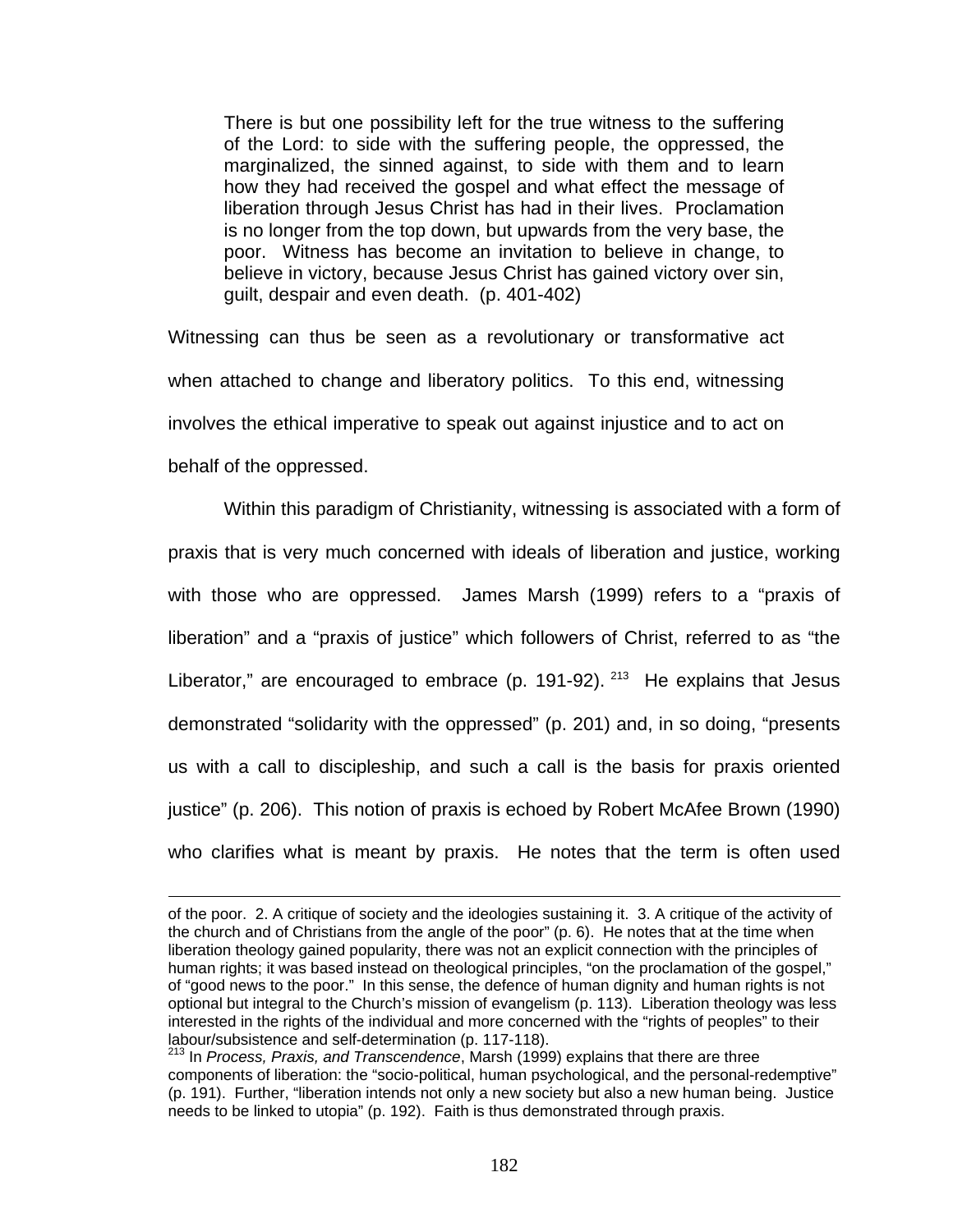interchangeably with "practice," in an attempt to distinguish it from "theory" (p. 65). Instead of the polarization of these terms, he suggests that they be understood in terms of a shared and "special affinity" because they are not "separable" (65). Moreover, "each continually influences, and is influenced by, the other; as the mutual interchange goes on, they are not only constantly transforming one another, but are transforming the overall situation as well" (p. 65). To put these ideas into the larger framework of liberation theology, McAfee Brown draws on the work of Gustavo Gutierrez: praxis is to be understood as "praxis of the poor" and "*praxis committed to change*" (p. 64, italics in original). 214 In this respect, liberation has an explicit "activist dimension" and aligns itself with the "struggle for justice; It calls for action and public witness" (Baum, 1987; 28). 215

## THE COURAGE TO SEEK JUSTICE: INTERNATIONAL JUSTICE MISSION'S MODEL

The transformative potential of "witnessing" is echoed, though in less radical forms than those imagined and practiced by liberation theologists, in organizations like IJM which bring together Christian/biblical teaching with secular and legal principles of human rights. The theme of witnessing for Christ and seeking justice is reiterated by former United States President Jimmy

<sup>1</sup> 214 McAfee Brown (1990) also invokes the work of Paolo Freire's *Pedagogy of the Oppressed* in which praxis is envisioned as "reflection and action upon the world in order to transform it" (p. 36). For Freire, the process of 'conscientization' was "a symbol of the possibility of dignity and power<br>among the poor, as they are 'conscientized' to their actual situation and opt to change it" (p. 68).  $215$  Baum (1987) notes that the transformation of society and the vision of justice are rooted in the "Gospel," which offer a "subversive message" (p. 25).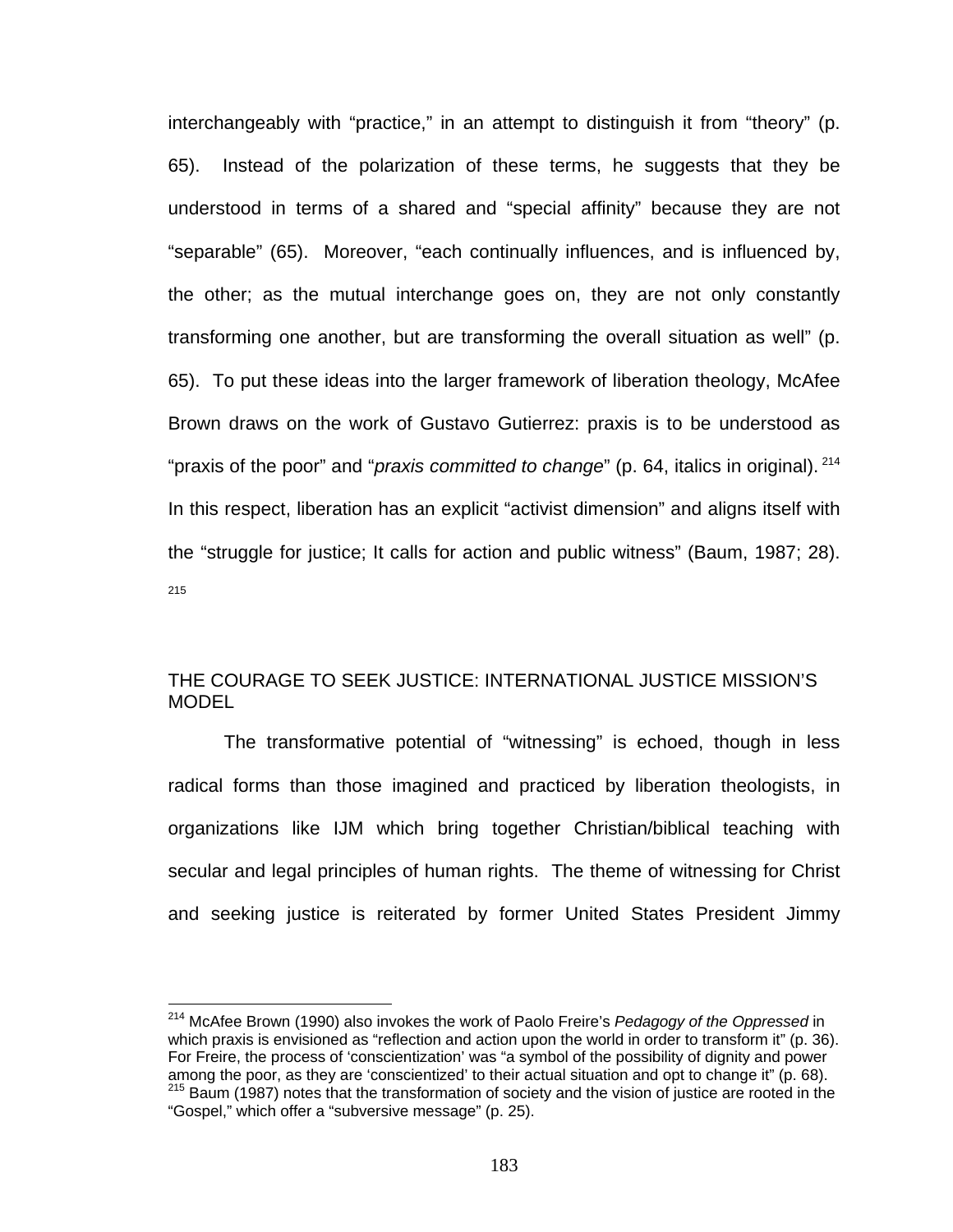Carter<sup>216</sup> in an IJM-produced video. For Carter, what unifies both "endeavours" is the work of "sav[ing] souls" and "alleviat[ing] suffering," both "an integral part of witnessing for Christ." Asked what it is about Christ's teachings that has "elevated" Carter's "concern for civil rights into human rights," he explains that "Christ's human ministry" was directed towards those who were "despised" lepers, for example. Carter compares them to AIDS victims today. Like good Samaritans, he believes Christians ought to "reach out to those most in need," those who are "suffering," "neglected," and those who are "weakest" and "need the ministry of the Christian faith." Carter adds further, "this is the main lesson we are supposed to derive from the life of Jesus if we are Christians." Living a life in Christ means, therefore, to follow in Christ's footsteps, to use his life as a model. While it is the tendency of "human nature," Carter asserts, for people to enclose themselves and associate only with those most like them who do not pose a threat to their security and prosperity, this approach is hardly Christian: "this is not really the sermon that Jesus preached, and it's not really emulating the actions Jesus took. He did not live in an encapsulated environment, safe, and trouble-free." However, Carter agrees with Haugen that it is indeed difficult to think about "hard" issues like human rights abuses and not to fall into despair. It is more "convenient not to know," to be blind to the suffering of others. He states that issues like torture, unlawful incarceration, and the lack of due process "prey on my conscience." As a former president, he notes that his "voice is to

<sup>216</sup> In an interview with Carter, Gary Haugen refers to Carter's book *Living Faith* and the connection he makes between "seeking justice" and "witnessing for Christ." This interview can be found in *Good news about injustice*, a video IJM produced in 1999. All quotes referring to Carter are taken from the video.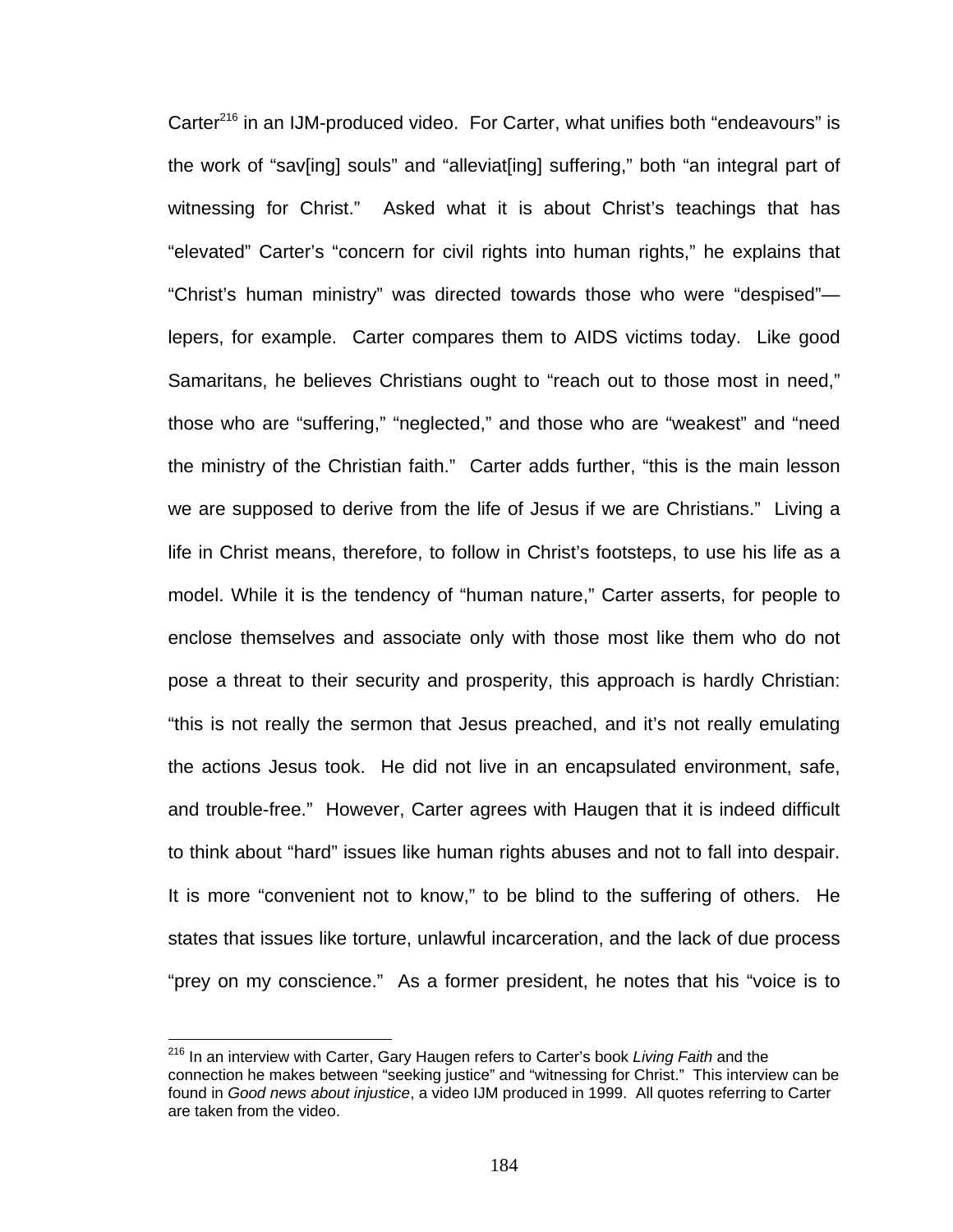some degree influential in the human rights arena." If he "publicly condemn[s] a leader of a country as a human rights oppressor, it's not good for that leader and not good for that country to get foreign investors to come in and not easy for that leader to get loans from the world bank or the IMF." He explains, "I don't do this because it's a sacrifice or because it's some kind of unnecessary burden on me. I do this because it's a kind of responsibility that I relish. When we do have those successes and alleviate human rights abuses, it's very gratifying." While it is easy to give in to despair, Carter believes "the worst sin that we can commit, the worst mistake we commit, is to look the other way and say that since it is not completely soluble, I'm not going to try. I'm not going to help one person because there's going to be 900 others that I can't help. The best thing to do is to do what we can in the limited realm in which we live." He states further that "I don't think it's appropriate at all for us to say that since we can't completely solve a problem we ought not to even solve part of it or ought not to try." In this way, Christians, by seeking justice on behalf of the oppressed, are doing Christ's work.

Doing God's work, however, requires "courage," that is, the courage to do more than just have faith and spread the gospel, explains Haugen (1999) in *Good news about injustice: A witness of courage in a hurting world*. It is to "recover a witness of Christian courage in a world of injustice" because "we haven't yet learned how to rescue the oppressed" (p. 13). Christians are encouraged, therefore, to "take heart" (p. 45) and "prepare [their] minds for actions," in essence, they must "come to grips with the true nature of the world"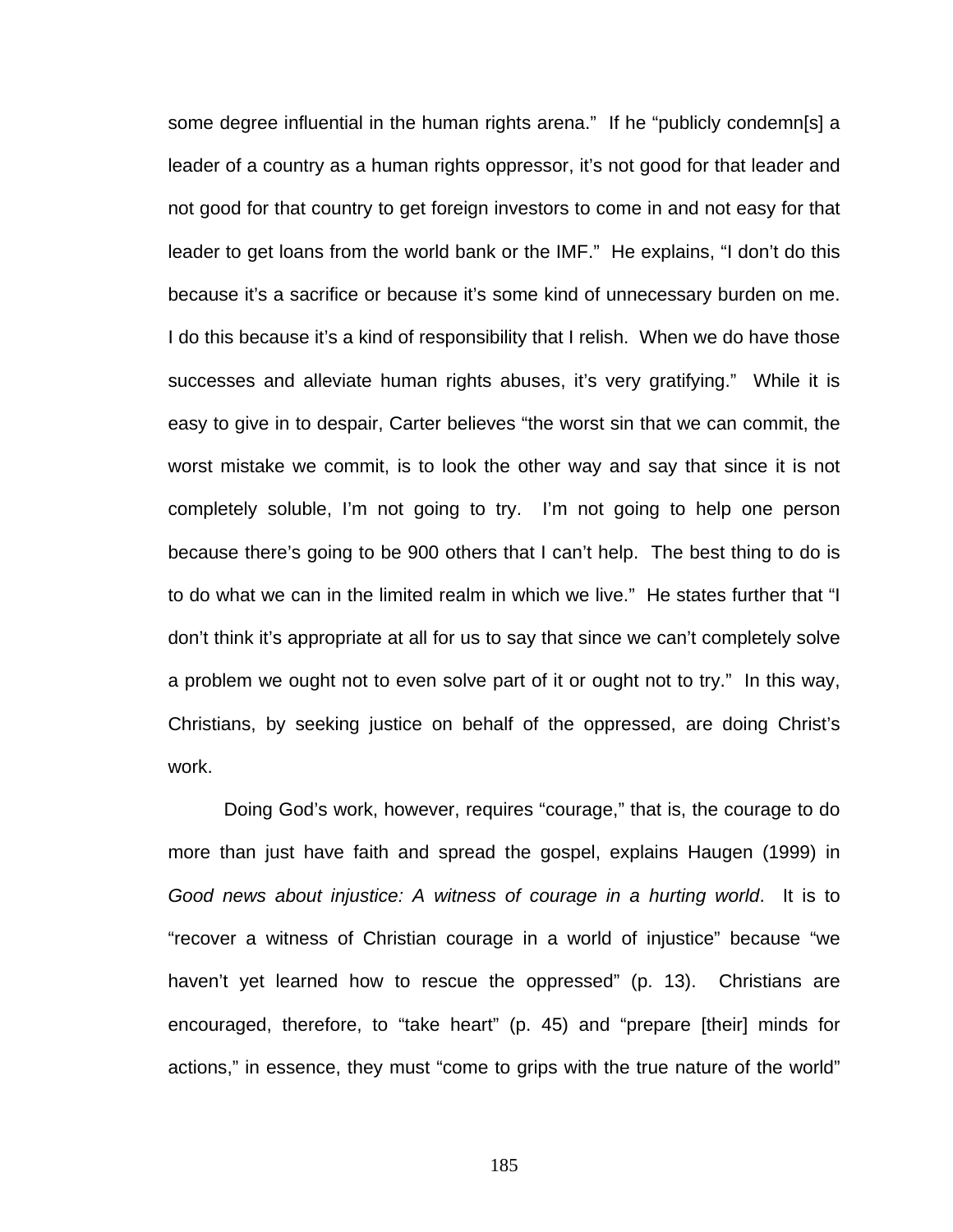(p. 47). Haugen poses a challenge in his book, described as a "testimonial," for Christian witnesses to become defenders of the oppressed: doing so is to fulfill God's will. Yet, putting one's faith into action can be overwhelming, making it difficult to know what to do. IJM thus sees one aspect of its work as providing guidance to its Christian audience, empowering them to seek justice and offering concrete suggestions on what they can do: provide financial contributions, volunteer at IJM headquarters or overseas, become prayer partners, serve as interns, or pursue a career in human rights. Because IJM bases its foundation on "divine imperative," it differentiates its work from secular rights-based organizations. It shares more in common with religious or faith-based organizations which adopt a biblical framework for the defence of human rights. As outlined in a description of its values, IJM highlights its Christian foundation first, followed by its legal expertise and partnerships with local community groups and authorities:

- I. IJM is a Christ-centred organization
- II. IJM is professional
- III. IJM is a bridge builder

#### BIBLICAL JUSTICE AND SOLIDARITY WITH THE OPPRESSED

In a detailed description of what "biblical justice" entails, IJM makes the connection between seeking justice and doing God's work. This conception of justice differs from concepts created by humans, which is perceived to be flawed and imperfect: it is the divine law of God. This section, as outlined in the site, begins first with the statement that "Christians believe in a compassionate [and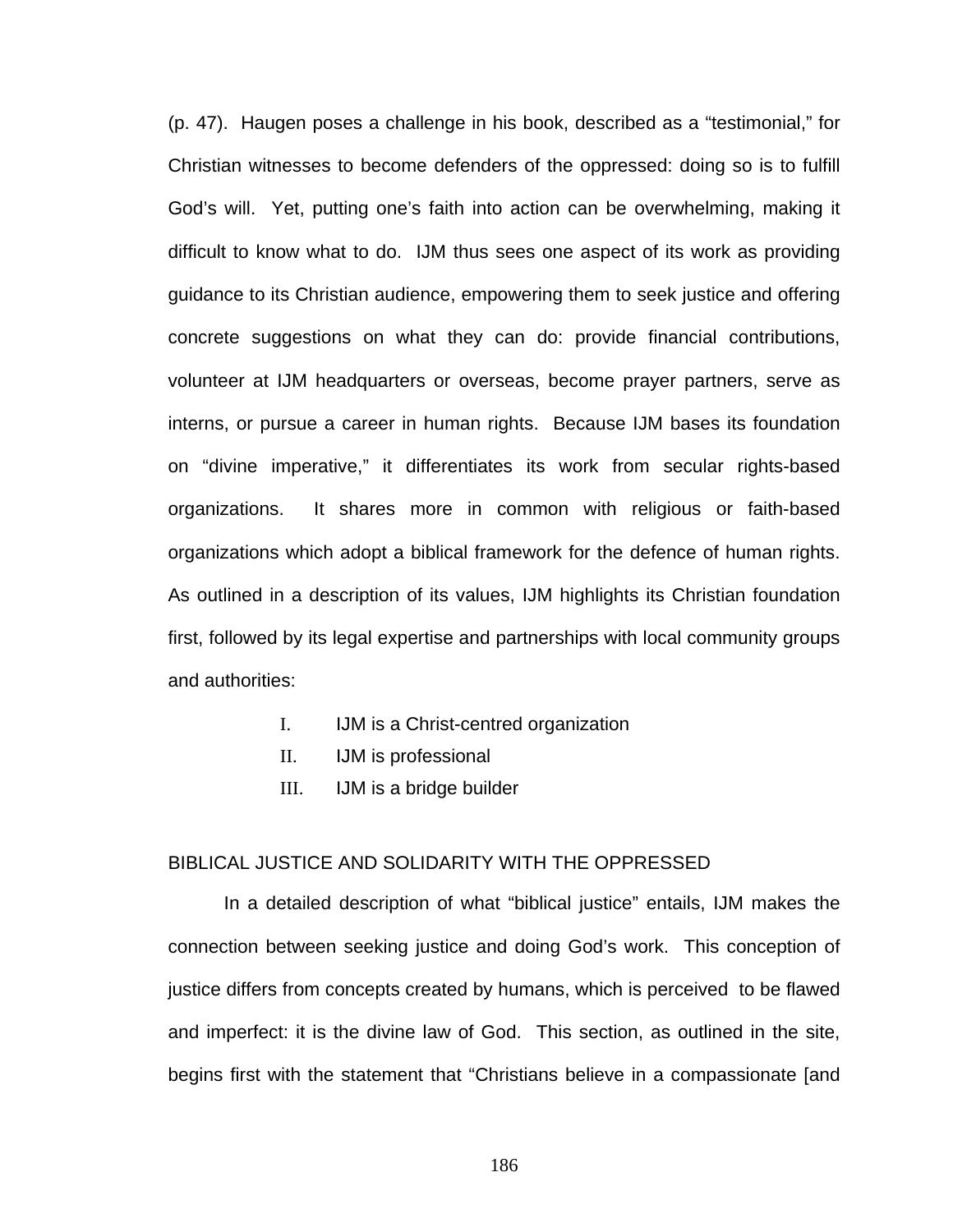just] God" and in His goodness, which is then juxtaposed against an account of the state of the world, one "inundated with much injustice, making it easy to turn away from bleak images and shut off our emotions, never humanizing the sorrow of each circumstance." The world is, from a theological perspective, a fallen world, a place of misery, bleakness, injustice, and sin. Moreover, as explained in the section on the biblical foundation, "this is a world in rebellion against God, a world in which power and deceit are used to take from men and women those good things given to them by their Creator; namely, life, liberty, dignity, and the fruit of creation, love and labor." These "good things" are here described as Godgiven, including creation, $217$  love and labor (which can, by extension, be assumed to lead to the pursuit of happiness). These "good things" find their parallel in various legal codes, specifically, life, liberty, and dignity. Yet, as IJM asserts, many people are being denied these "good things."

What IJM offers Christians is a way to make sense of the chaos and injustice in the world, which is neither random nor inexplicable. It is the result of humans' fall from grace, original sin, which can be traced back to the rebellion of Adam and Eve who challenged and disobeyed God's will and authority. Here lies the explanation for the injustice, corruption, abuse, and oppression found in the world. God, however, offers hope in the face of injustice. As the ultimate Judge, and "a God of Justice," He "condemns and punishes those who so abuse others." God, however, does not leave the powerless to their plight: "He has compassion

<sup>&</sup>lt;sup>217</sup> The "fruit of creation" appears here to be quite literal in its reference to the union between a man and a woman where offspring are produced, instead of metaphorically, for example, the ability to create and produce artistically or otherwise. Within the rubric of "human experience," labour appears to be intrinsic to human activity, as is the capacity to love, whether that entails love for one's God, another human being, and all human beings.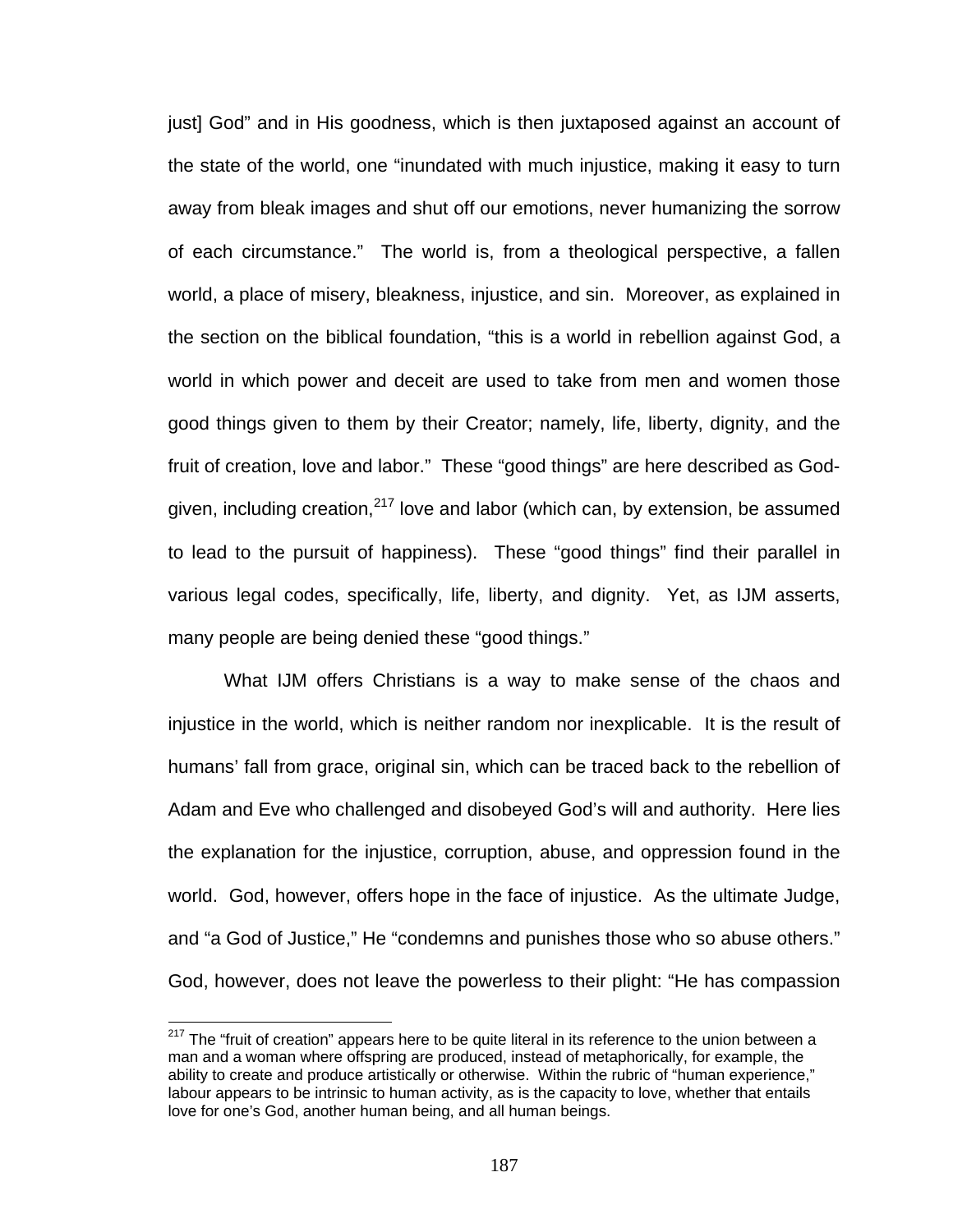on those who suffer this evil and injustice; that he sees them and hears their cry." IJM invokes biblical examples to demonstrate how God has used his believers as instruments to seek justice: "We learn that He intervenes in human history by raising up righteous prophets to plead for the oppressed and intercede on behalf of the afflicted." By extension, one could argue that IJM representatives function as modern day "disciples" who advocate on behalf of those suffering abuse (Haugen, p. 47). IJM, through its service to others in need, serve as models for other Christians to follow.

Given the fallen and seemingly hopeless state of the world, many Christians, Haugen asserts, tune out and shut off, not knowing what to do—often giving in to despair. $218$  Without specifically naming the effect as "information overload" (Cohen, p. 187-88), one of the effects of trying to process mass amounts of information, IJM does address the way in which the proliferation of these images causes individuals to lose the sense that actual individuals are experiencing "grief and suffering." For that reason, IJM insists that "especially in this century, we must fight against the de-humanizing of brutality: while technology statisticizes abuse and death in a way that gives great shock value with high numbers, those numbers rarely tell individual victims' stories." Several key issues are raised here. "Brutality" thus becomes an abstraction, a number that becomes meaningless or incomprehensible. $^{219}$  Many such examples exist.

 $^{218}$  Haugen refers to C.S. Lewis who identifies despair as "a greater sin than any of the sins that provoke it" (p. 60).

<sup>&</sup>lt;sup>219</sup> Robert McAfee Brown (1990) discusses the three problems with relying on statistics to understand poverty and suffering. He argues that "statistics depersonalize," leading to "personal avoidance" (p. 51). They also "immobilize," or paralyze individuals with their sheer numbers, and they are "manipulable" (ibid).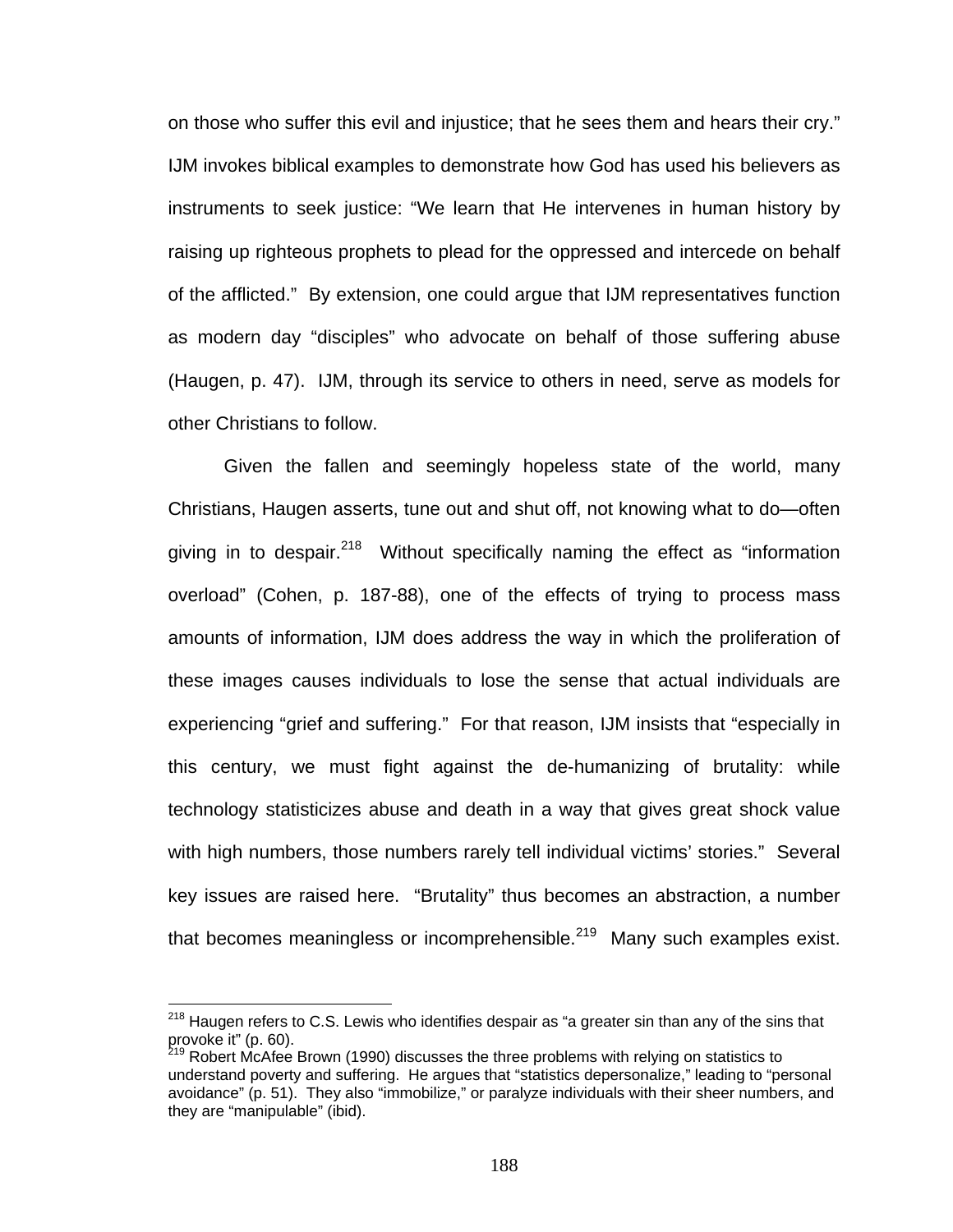Facts and numbers drawing attention to mass poverty or pandemic illnesses or diseases lose much of their potency because they become incomprehensible. The numbers describing the AIDS pandemic is one such example: it is estimated that "28 million people are infected and are living with HIV in sub-Saharan Africa," many of whom "will die in 5-6 years. $1220$  These numbers and statistics fail to capture the imagination, and victims become indistinguishable. The result is that we do not have a sense of the personal and the intimate, the face(s) of suffering. IJM attributes the facelessness (and voicelessness) to an abstract notion of "technology." "Technology" becomes the culprit for this numbing effect, but IJM never explicitly names what is meant by, or represented by, "technology." It is an interesting paradox as IJM embraces the technology and power of the Internet as a medium to conduct human rights work. Implicit in these claims then is the idea that there is good and bad "technology." Bad "technology" thus stands in as a substitute, a straw man of sorts, for the medium of television and is blamed for its desensitizing effect, and I would add de-contextualized, portrayal of suffering. This depiction of television by IJM does not allow for other possibilities that the format can, and has, also achieved.<sup>221</sup> Technology/television is presented as a mystifying force that empties images of meaning. IJM argues

 $220$  This information was contained in a link on the website for the Stephen Lewis foundation (www.stephenlewisfoundation.org), but it is also a special feature report by journalist Stephanie Nolen for *The Globe&Mail* at www.theglobeandmail.com/special/aidsinafrica, retrieved on August 17, 2005. Nolen went on to publish "28: Stories of AIDS in Africa" (2007). She attempts to humanize the pandemic by providing "portraits" of twenty-eight different individuals as a way to comprehend the incomprehensible, from What *twenty-eight million looks like* , a review by Melissa Faye Greene in *The Globe&Mail*, May 12, 2007.<br><sup>221</sup> The immediacy of television which provided images, as well as ongoing news coverage and

campaigns, has helped to raise awareness of various issues around the world. For example, viewers were made aware of the devastation suffered by people living in New Orleans when Katrina hit and were able to hear the voices of those who were left behind. News networks, talk shows, and other fundraising efforts were also conducted via various media.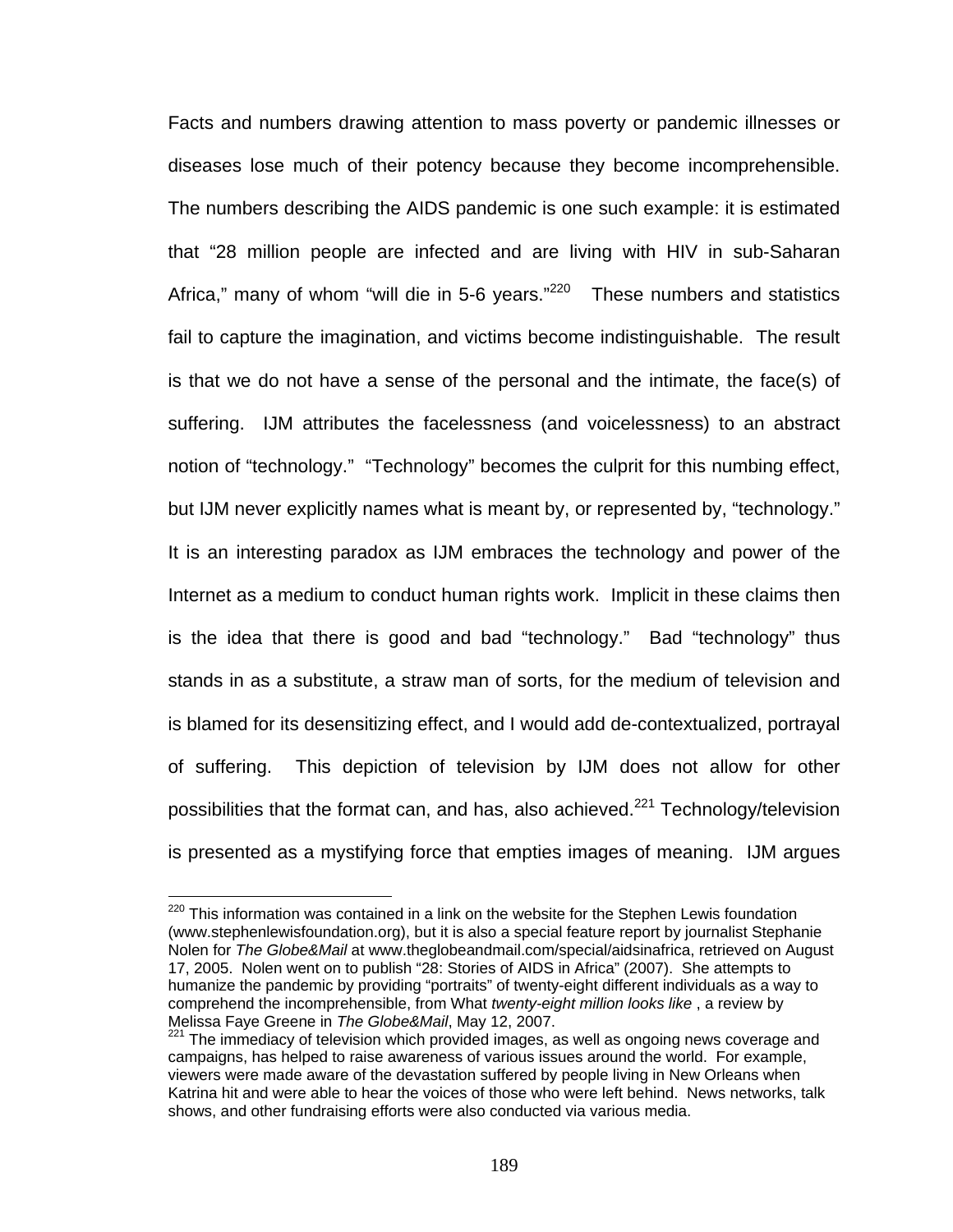that images on television distance its viewers, leaving them "numb to the hurt and persecution, we see only a faraway display on our television screens: surreal images portraying little of substance and less of meaning." Where witness.org placed a certain faith in the veracity of the image to convey facts, IJM focuses instead on the effect of saturation (of images) on the viewer. Images, particularly their sheer volume, alone can leave viewers overwhelmed and paralyzed, according to this perspective. Images accessed via a website can also produce the same effect. One can infer that IJM provides "substance" and "meaning" so often lacking, thereby making injustices real for its constituents by providing the faces and stories of victims. However, IJM, like other human rights organizations, faces the dilemma of mobilizing its audience, converting them from disengaged and passive witnesses into advocates for justice.

IJM challenges Christians to overcome apathy and feelings of powerlessness regarding the suffering of others, specifically those who are not their geographic neighbours (and often those whose backgrounds, cultures , and values differ). IJM asks the following question: "But as Christians who follow Christ's call to love our neighbors, is it right to do nothing?" The rhetorical question invoked here is similar to the question witness.org poses to its constituents about non-action in the face of injustice and human rights abuses. Both organizations struggle with the issue of action once individuals become aware of human rights abuses. IJM questions if inaction/inertia is a justifiable (or tenable) position for Christians. Haugen provides the following answer: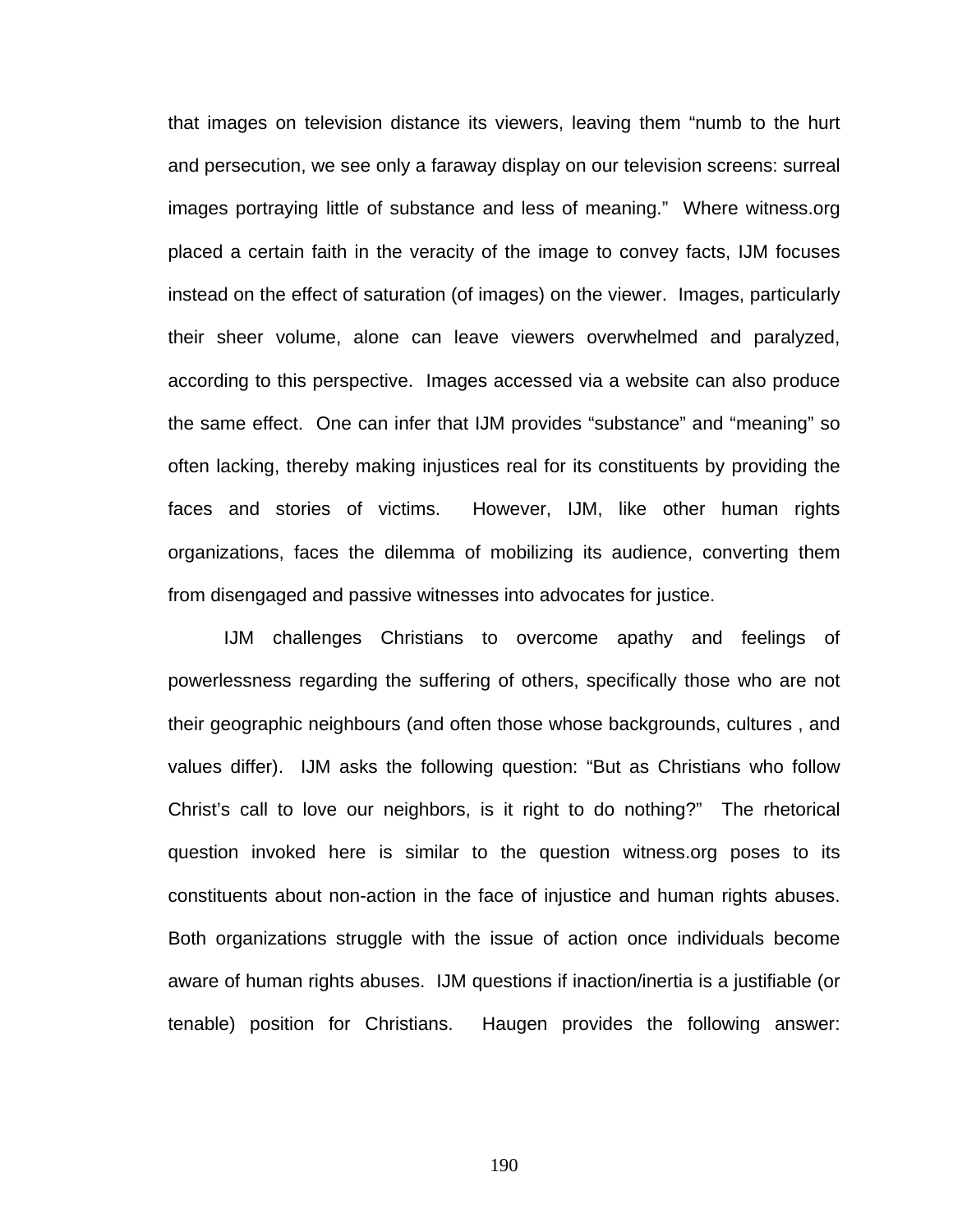Christians must be reminded that they can make a difference,222 that they "*can change things*" (p. 60, italics in original). By placing hope and trust in God's word and "character," Christians can renew their commitment to seeking justice for the oppressed (p. 69). Transforming faith into action means having faith in God's plan for every Christian, in other words, believing that "the great miracle and mystery of God is that he calls me and you to be part of what he is doing in history" (p. 34). In this way, Christians can take heart, and comfort, in knowing that "God does not give his people a ministry that he won't empower" (p. 104). Haugen reminds Christians that, historically, God has always responded to the suffering of his people by sending "a saviour and defender" (p. 36). In this way, IJM, as well as its Christian constituents, can be seen to embody God's promise (and plan) by working to defend the rights of the oppressed, and by coming to their rescue.

This call to which Christians must respond is premised on Christ's exhortation to his followers to love their neighbour. This principle is echoed throughout the New Testament as one of the fundamental commandments, second only to loving God "with all thy heart."<sup>223</sup> Based on Christ's teachings, Christians have an obligation to love and assist those in need, a revision of earlier calls to be their brother's keeper.<sup>224</sup> Love, mercy, and compassion thus

 $222$  I emphasized this point when looking at witness. org's revised strategy which focuses on encouraging visitors to their site that they can make a difference.

 $223$  References to the importance of loving thy neighbour can be found in the New Testament: Matthew 19:16-19; Matthew 22:35-40; Matthew 12: 28-31; Luke 10:25-27; Romans 13:8-10; Galatians 5:14; James 2:8. The following site was quite helpful: www.topical-bible-studies.org/24- 0003.htm, retrieved on August 17, 2005.

 $224$  When Cain is asked where his brother Abel is, he responds that he is not his brother's keeper (Genesis 4:9). The lesson here is later echoed in the New Testament with the commandment (and expansion of earlier version) that we ought to love our neighbour.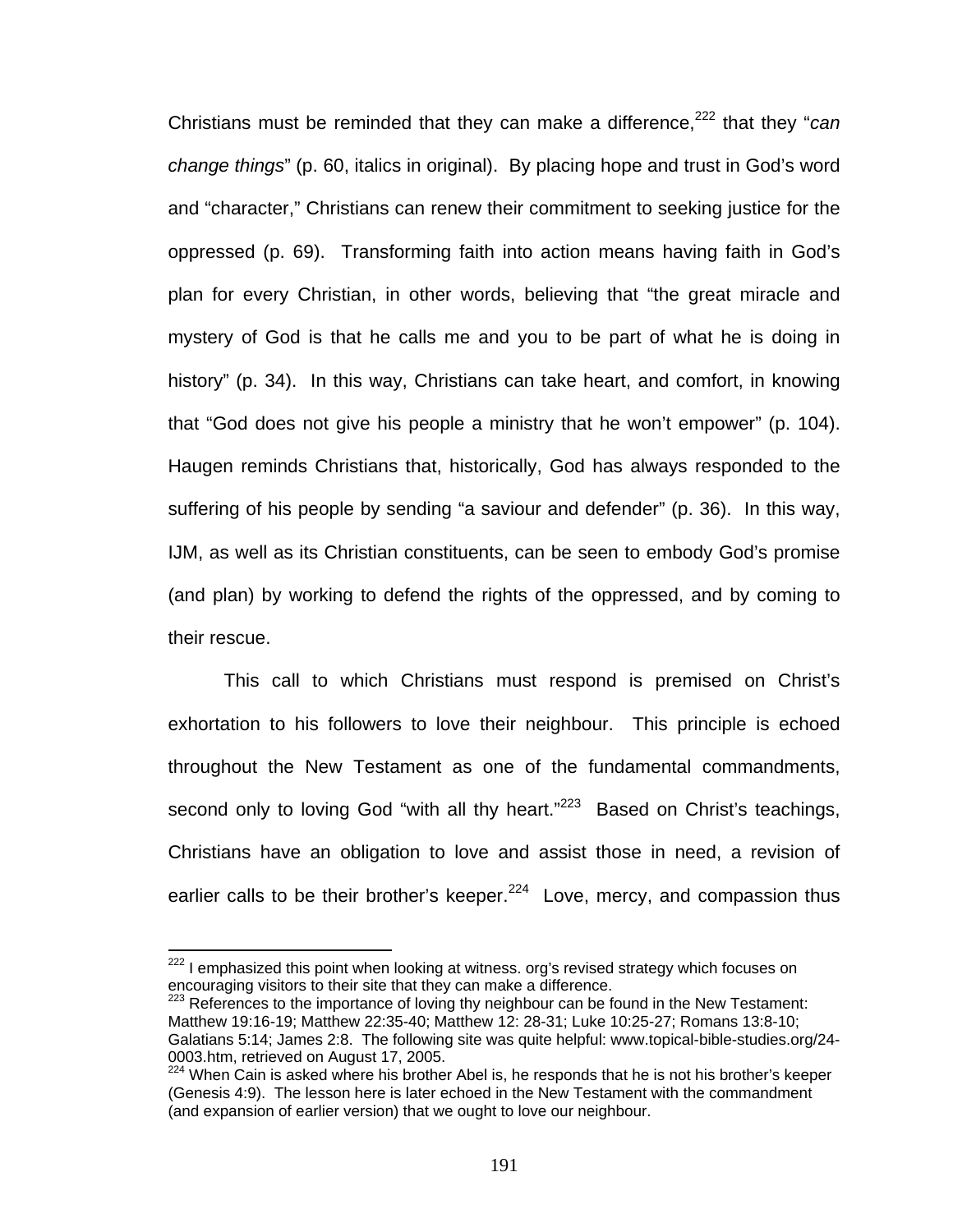become guiding principles on which Christians are advised to base their lives. It is an expansion of the notion of caring for others with whom we do not share any kinship ties but who are to be considered neighbours.<sup>225</sup> Loving one's neighbour is, therefore, closely related to seeking justice<sup>226</sup> for the oppressed. IJM illustrates the necessity of a Christian commitment to seeking justice by presenting a story and asking its audience "how do Christians transform their faith into action, especially when we are confronted with the brutality of injustice?" What follows is an account, as narrated by a *World Vision* representative, of a teenager named Bishara. The story presents a compelling description of excessive violence and brutality by state officials. The country and other political circumstances are never mentioned (to keep the victim's and his family's identities anonymous), and is illustrative of similar stories of statesanctioned violence. The narrative is not complicated with statistics and historical information. It is difficult not to be horrified by the senseless violence employed by "security forces" against the teenaged Bishra who was "writing graffiti on a wall": he was shot "four times at point blank range. The first bullet took off part of his nose. The second bullet took off his lower jaw. The third bullet went in his left ear…" This story is meant to be symbolic of other cases and serves as a reminder to Christians that they need to question their commitment to Christ when they hear about injustice and choose to do nothing.

 $225$  When Jesus is asked "which is the great commandment of law," he replies, "Thou shalt love the Lord thy God with all thy heart, and with all thy soul, and with all thy mind. This is the first and greatest commandment. And the second is like unto it, Thou shalt love thy neighbour as thyself" (Matthew 22:35; Mark 12:28; Luke 10:25; Romans 13:8). This information was retrieved on August 17, 2005 at www.topical-bible-studies.org/24-003.htm.<br><sup>226</sup> "Justice," as defined by Haugen, "has to do with the exercise of power. To say that God is a

God of justice is to say that he is a God who cares about the right exercise of power or authority" (p. 71).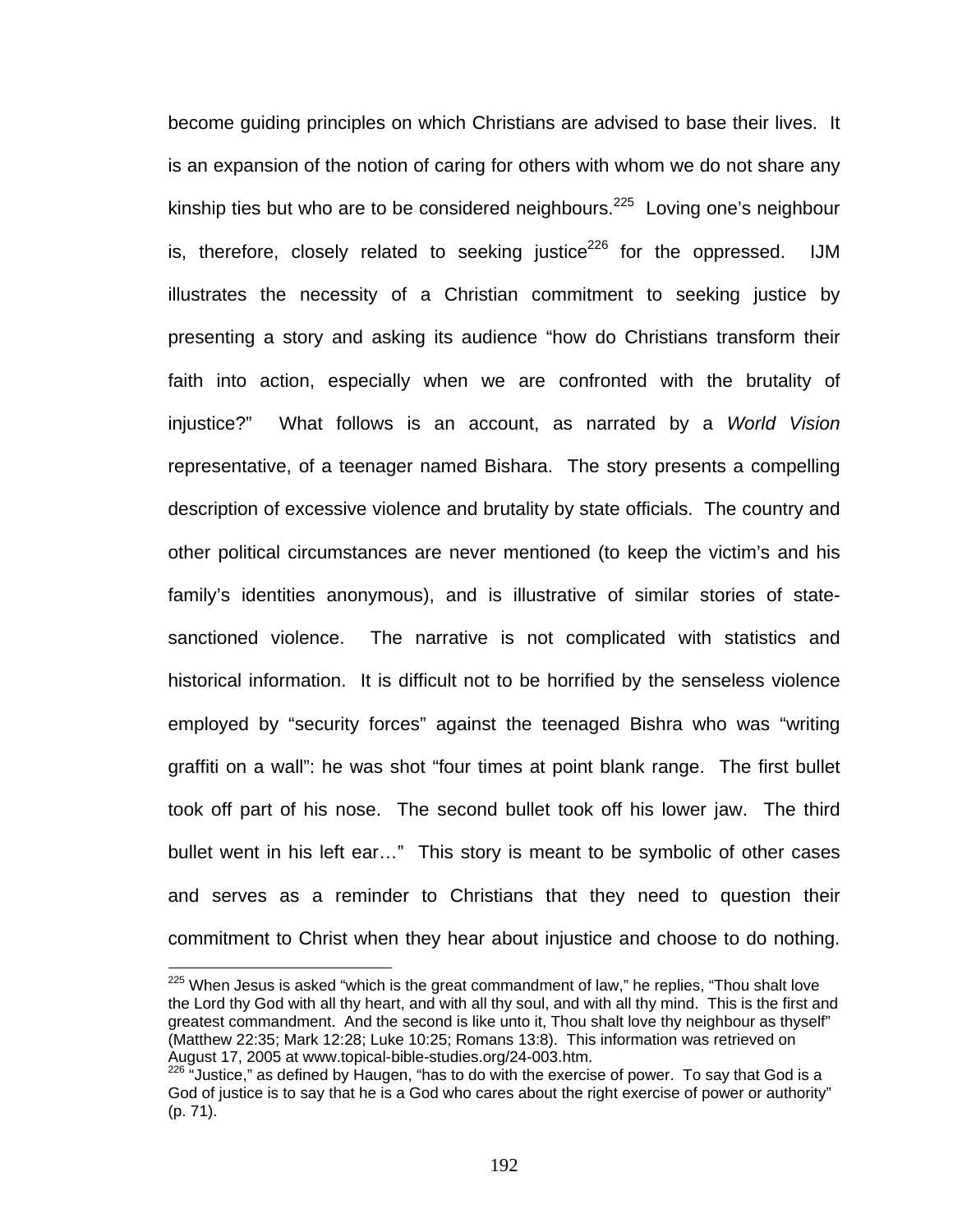To be overwhelmed by all the injustice in the world is understandable, but Haugen reminds Christians that God wants them to "know one thing: we will receive from him the power, the power to be his witnesses in word and deed 'to the ends of the earth' (Acts 1:8-9)" (p. 36). To this end, Christians must have both the "courage" and "conviction" (p. 14) to overcome their despair and become God's "instruments" for justice (p. 97), thus transforming their faith into action. They must "witness" by being faithful to God's commands and become "witnesses" in their actions, in effect, becoming activists for Christ.

Seeking justice thus entails becoming examples of God's love and compassion. IJM reinforces its message by drawing on exegetical text. The first reference is to I Corinthians 13:6 which equates love for those who are suffering with seeking justice and truth: "Love is never glad about injustice, but rejoices whenever truth wins out." $227$  This idea, reinforced in Isaiah 1:17, "commands us to 'seek justice, encourage the oppressed. Defend the cause of the fatherless, [and] plead the case of the widow.'" In the last reference to Micah 6:8, the "command" is "To do justice, to love kindness, and to walk humbly with [our] God." Christians are thus instructed to follow in God's footsteps and to demonstrate compassion<sup>228</sup> for those who are suffering: "seeking justice is a straightforward command of God for his people and part of Christ's prayer that his Father's will be done 'on earth as it is in heaven' (Matthew 5:10)" (p. 34). Christians are thus urged to lead by example and use their lives in following

<sup>&</sup>lt;sup>227</sup> The following references of specific biblical passages are taken from IJM's website.

<sup>&</sup>lt;sup>228</sup> Haugen's offers the following interpretation of compassion: "The word *compassion* comes from two Latin words: *passio*, meaning "to suffer," and *cum*, meaning "with." To say that God has compassion for the victims of injustice is to say that He actually suffers with them" (p. 78-79, italics in original).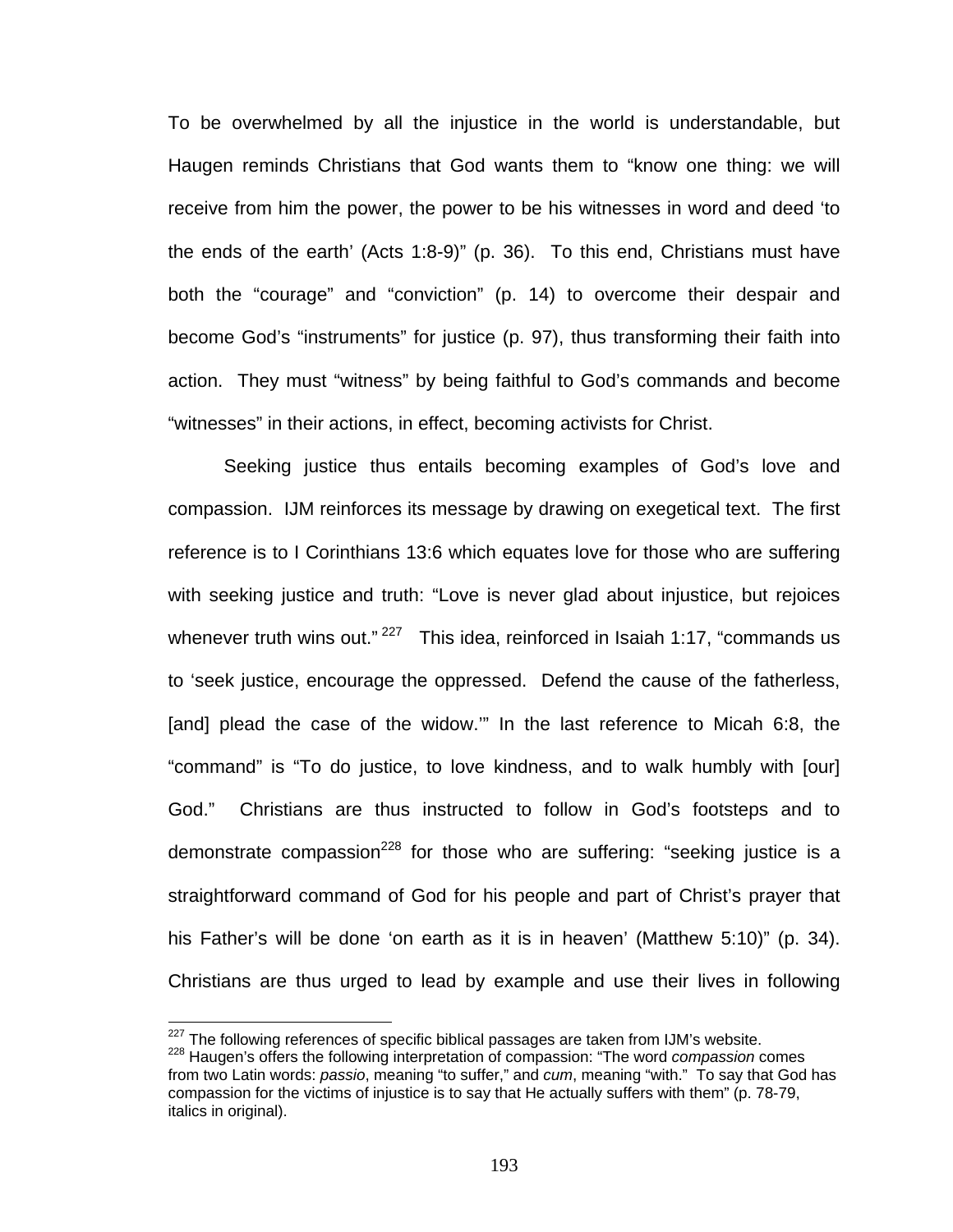God's will, to be "the salt and light of the midst of this world's darkness and corruption in order that we might not only preach the Good News of salvation but also demonstrate God's love and mercy toward those who suffer." The metaphors "salt" and "light"<sup>229</sup> are interesting metaphors for Christian conduct. In a world described as a place of "darkness and corruption," Christians are required to set themselves apart (from the world and others), to be in the world but not of it. They are to embody, through example, how to live in this fallen world. To be "the salt of the earth" is to be "a person of great goodness and strength of character,"<sup>230</sup> someone whose character and life become a model for the rest of us. In a similar vein, to be "the light in the midst of this world's darkness and corruption" is to be a beacon and guide of goodness against the backdrop of sin, to be an example to others. Living a life in Christ entails not only sharing his teachings and "demonstrat[ing] God's love and mercy towards those who suffer," but showing solidarity with the poor and oppressed and advocating on their behalf. The Christian practice of witnessing shares similarities with other models of witnessing that urges individuals to be moved (empathically) by the suffering of others and to take action on their behalf.

 $229$  In Matthew 5:13-14, Christ preaches to the multitude: "You are the salt of the earth, but if the salt has become tasteless, how will it be made salty again? It is good for nothing any more, except to be thrown out and trampled underfoot by men. "You are the light of the world. A city set on a hill cannot be hidden." Matthew 5:16 continues, "Let your light shine before men in such a way that they may see your good works, and glorify your Father who is in heaven."  $230$  See www.askoxford.com, which was retrieved on August 24, 2006. In the foreword to Haugen's *Good News about injustice*, John Scott offers the following interpretation in reference to the metaphors salt and light: "Is it ["the community of the church"] not intended to penetrate the world like salt and light and so to change it, as salt hinders bacterial decay and light disperses darkness?" (p. 10).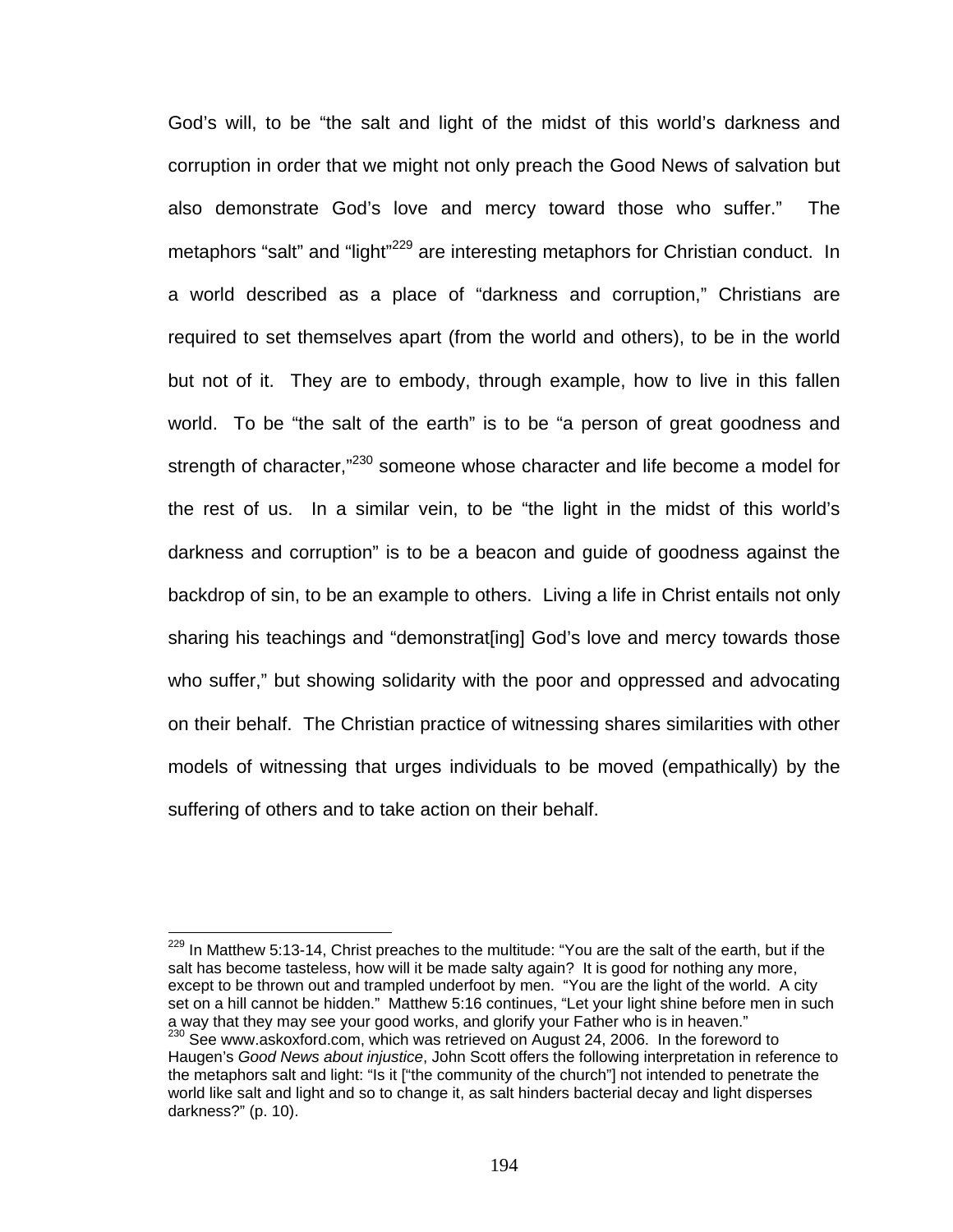## THE PARABLE OF THE GOOD SAMARITAN: A MODEL FOR COMPASSION AND SERVICE

The parable of the Good Samaritan best exemplifies the "core concept" (Haugen, p. 72) of Christian love and compassion. When Jesus is asked by "a scholar of the Law<sup>"231</sup> to describe who his neighbour is, he responds with a parable.<sup>232</sup> In this parable, a priest, a Levite, and Samaritan encounter an unidentified wounded man<sup>233</sup> who was robbed and left for dead. Both the priest and the Levite offer the wounded man no assistance, but the last of the trio of passers-by, the Samaritan,  $234$  stops and attends to the victim's wounds, carries him to an inn, and pays the innkeeper to take care of him, promising to cover any future costs incurred in the care of this stranger. The parable concludes with Jesus returning to the original question of who is a neighbour and gets the lawyer to answer his own question, to which he replies, "the one who showed mercy toward him [the wounded man]" (Luke 10:37). Jesus then urges him to "go and

<sup>&</sup>lt;sup>231</sup> I chose the interpretation of this parable from http://en.wikipedia.org/wiki/GoodSamaritan, retrieved on 8/25/2006, to supplement readings from the New Testament.

 $232$  The parable begins with the lawyer asking Jesus, "And behold, a certain lawyer stood up and put Him to the test, saying, 'Teacher, what shall I do to inherit eternal life?' And He said to him, 'What is written in the Law? How does it read to you?' And he answered and said, 'You shall love the Lord with all your heart, and with all your soul, and with all your strength, and with all your mind; and your neighbor as yourself.' And He said to him, 'You have answered correctly; Do this, and you will live.' But wishing to justify himself, he said to Jesus, 'And who is my neighbor?'" (Luke 10:25-29).

<sup>&</sup>lt;sup>233</sup> Whereas the identities, or "status," of the men who can help the stranger are clearly identified, no status is ascribed to the wounded man; he remains unknown in the parable. Boltanski (1999) argues that "the absence of status cannot be attributed simply to a stylistic constraint" (p. 10). He further elaborates that "the paradoxical outcome rests on the unfortunate's lack of definite status. And, in conformity with the structure of the parabolic statement, the outcome is paradoxical in the sense that the direction in which charity is exercised is not oriented by prior concerns" (ibid).  $234$  The priest does not offer assistance, "presumably in order to maintain ritual purity"

<sup>(</sup>wikipedia.org/wiki/GoodSamaritan), and neither does the Levite who the listening audience would expect to be compassionate to another's suffering. Traditionally, Levites "served particular religious duties for the Israelites and had political responsibilities as well"

<sup>(</sup>wikipedia.org.wiki/Levite), retrieved on 8/29/2006). It is the Samaritan who stops and has compassion for the wounded man. The parable hinges on the paradox of which individual offers assistance as "Samaritans were despised by the story's target audience" (wiki/GoodSamaritan). Boltanksi also identifies the Samaritan as "an enemy of the Jews" (p. 10).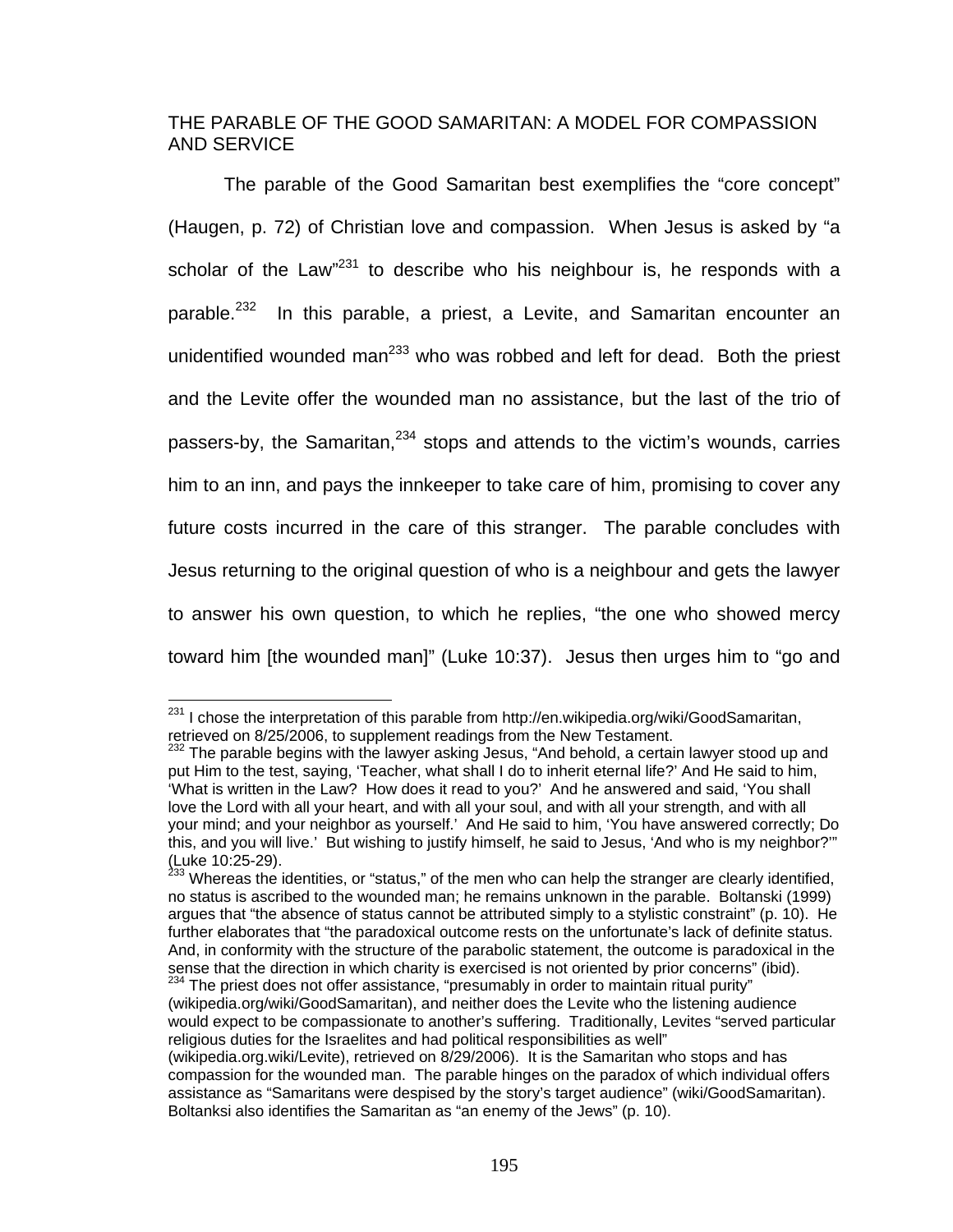do the same" (ibid). Boltanski (1999) contends that "the real starting point [of the parable] is *the spectacle of suffering*" (p. 8, italics in original). Moreover, the parable can be seen as more than a lesson of compassion but as "a paradigm of action" (p. 8). $^{235}$  According to Boltanski, what the parable offers is "the conjunction of the possibility of knowing and the possibility of acting," what he identifies as "the possibility of being involved, of a *commitment*" (ibid, italics in original). While the Samaritan serves as an exemplar of the compassion one ought to have for a neighbour, one with whom one has no kinship ties or prior relationship, the parable, explains Boltanski, does not ask that we place our own lives at risk to aid another:

The person who practices charity does not accomplish the impossible. He sacrifices time, goods and money, but it is a limited sacrifice. The task that presents itself to him is not insuperable; he arrives on the scene after the struggle has taken place, for example, and he is not required to put his own life at risk by confronting the robbers. (p. 8)

The power of the parable lies in the inherent act of goodness, "without it being treated as an obligation and so without it being liable to sanction when there is a failure to perform it" (Boltanski, p.13). The example of the Good Samaritan has endured as a model and continues to resonate in both its popular usage and in the law. The term refers to "a generous person who is ready to provide aid to people in distress without hesitation."<sup>236</sup> In terms of law, Good Samaritan laws and statutes are designed to "keep people from being so reluctant to help a stranger in need for fear of legal repercussions if they made

<sup>&</sup>lt;sup>235</sup> Boltanski refers to Paul Ricoeur who notes, "the neighbor here belongs to the 'order of

narration' as a 'chain of events': the parable converts the 'story told into a paradigm of action'" (p. 8).

 $^{236}$  See wikipedia.org/wiki/GoodSamaritan for an explanation of the parable.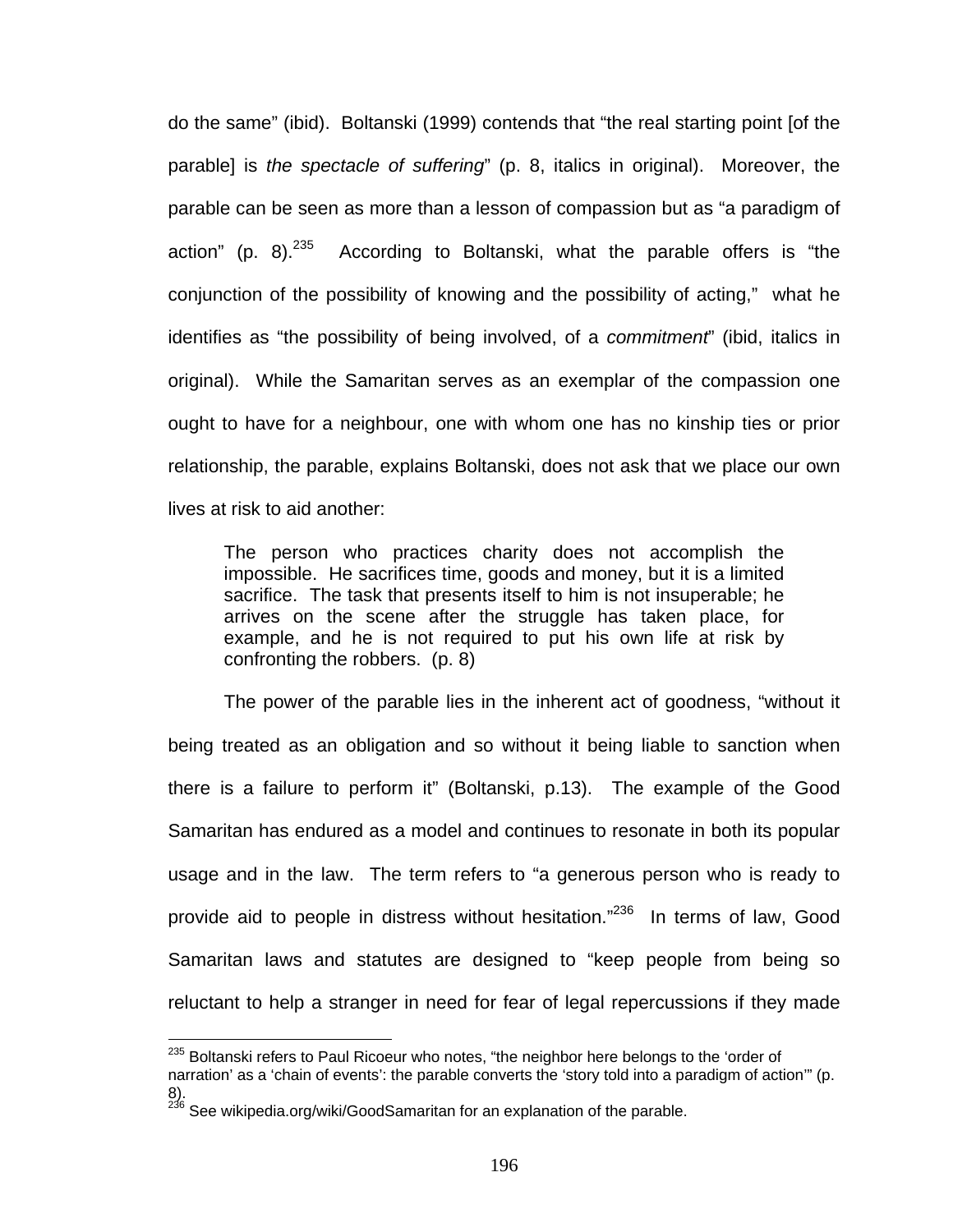some mistake in treatment.<sup>"237</sup> These laws are premised on the duty to rescue. Menlowe (1993) notes, "there is no shortage of philosophical theories defending a moral requirement to rescue. Post-medieval natural law theory advocated the ideal of Christian brotherhood and involved the notion of being my brother's keeper" (p. 5). In both biblical and early legal doctrines, one finds the basis for strangers lending assistance to those in need.

To conclude, IJM embraces the parable of the Good Samaritan and Christ's call to love one's neighbour in its role as defenders (contemporary disciples) of the rights of the oppressed, while also providing a model for Christians to follow. IJM reminds Christians that they are to be empowered by God's action plan for them and by his call that they seek justice: "IJM is ready to empower YOU to participate in God's work of seeking justice." Building their work on a "divine imperative," Christians are urged to put their faith into action and rescue those in need. IJM's approach to human rights work provides an interesting model for doing justice as it incorporates legal and investigative techniques to defend the human (but God-given) rights of the oppressed. Basing its foundation on biblical justice and on the concept of "witnessing," which evokes

 $237$  The purpose is to ensure that an individual providing assistance will not face lawsuits for "wrongdoing" should the victim undergo some form of injury in the provision of aid. While "common law provinces have no laws making it obligatory for people to help someone in need," Quebec is exceptional in this regard: according to the Quebec Charter of Human Rights and Freedoms and the Quebec Civil Code, there is "a duty on everyone to help a person in peril," if it "can be accomplished without serious risk to the good Samaritan or a third person" (http://ont.bankruptcycanada.com/goodsamaritan.htm, retrieved on 5/27/2007). Specifically, British Columbia's Good Samaritan Act notes that individuals are not liable for damages, with the exception of those "employed expressly for that purpose" or those who do so "with the view of gain": "A person who renders emergency medical services or aid to an ill, injured or unconscious person, at the immediate scene of an accident or emergency that has caused the illness, injury or unconsciousness, is not liable for damages for injury or death of that person caused by the person's act or omission in rendering the medical services or aid unless that person is grossly negligent" (www.qp.gov.bc.ca/strateg/stat/G/96172\_01.htm, retrieved on 5/27/2007).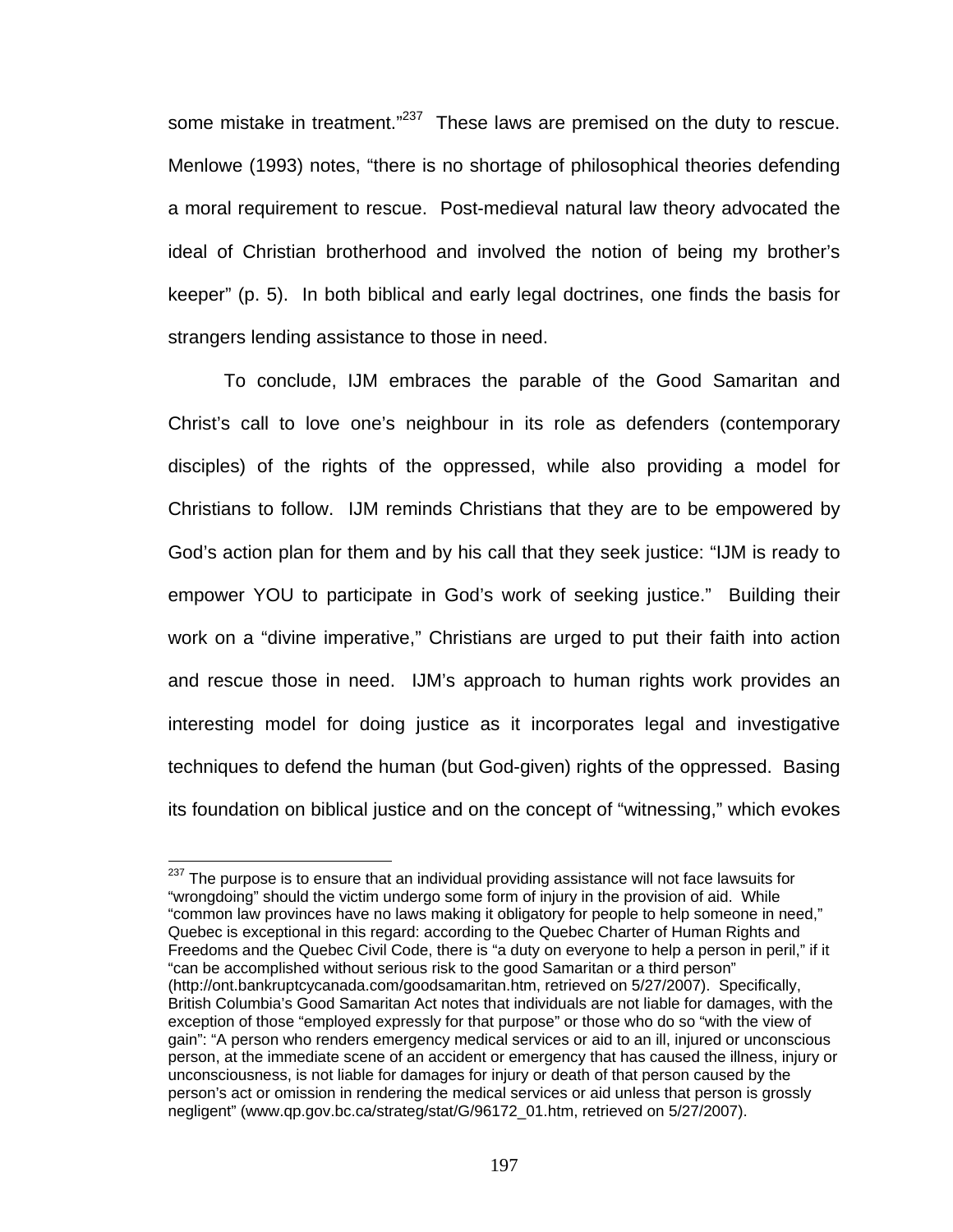Christian etymological meanings, IJM uses its spiritual basis to seek legal remedies for the "voiceless" and the disempowered.

#### INTERNATIONAL JUSTICE MISSION REVISITED

Like witness.org, IJM has also updated and redesigned its website, now endorsed, interestingly, by both former President George Bush and former US Secretary of State Madeleine Albright.<sup>238</sup> The site is more streamlined and less text dense. Most notably, IJM's mission statement has been revised to give more priority to victims (followed by perpetrator accountability) the organization seeks to rescue, as well as the kinds of human rights violations they experience: "International Justice Mission is a human rights agency that rescues victims of violence, sexual exploitation, slavery and oppression." By shifting attention to the victims and identifying the specific types of victims, one gets a clearer sense of the kind of work in which IJM is engaged. In the earlier version of the site, victims were described in general terms, as "people suffering injustice and oppression." Victims now also specifically refer to the poor who are more likely to be victims of "violence, sexual exploitation, slavery and oppression." Poverty has now come to the forefront as a condition that is disempowering, leaving the poor open to exploitation by the powerful. IJM thus makes an interesting shift by including economic rights as a part of the human rights platform. In the description of the historical legacy of the church, IJM offers the following critique:

<sup>&</sup>lt;sup>238</sup> When I first discovered this site in 2003, such endorsements and public recognition had not yet occurred. Now, on the home page, along with a brief mention of who Gary Haugen is, the following information is provided: "Haugen and the work of IJM have been featured on "Dateline NBC," "The Oprah Winfrey Show," FOX News, MSNBC, CNN, NPR, *Forbes Magazine* and *The New York Times Magazine*."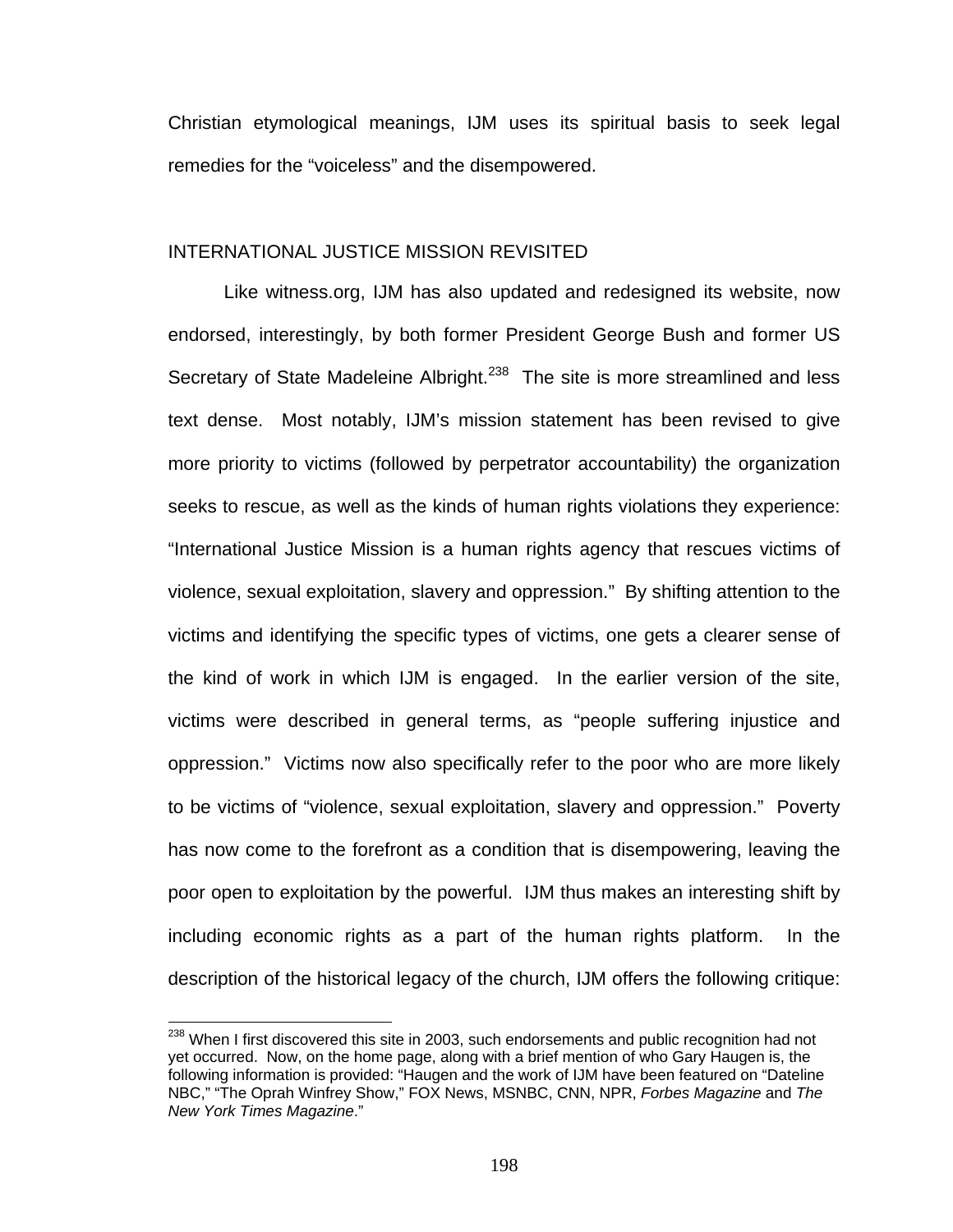"When the poor are hungry, homeless or alienated, the Church has come to their aid by providing food, shelter and missionaries to meet the pressing need. But when the poor have been oppressed, treated unjustly and suffered under the hand of someone more powerful, little was done on their behalf." "The Church" stands in as a symbolic representation of what appears to be a more generic (and homogenous) Christian (as well as political) enterprise. Traditionally, "the Church" has tended to the needs of the poor, but without advocating against the powerful on their behalf, in effect, to transform the conditions of their poverty (though there have been some exceptions as noted in my earlier discussion of liberation theology). Perhaps in an attempt to reinterpret and reactivate the role the Church can play (and perhaps even a return to the challenges Christ posed to the established body of the established Church), IJM invokes the biblical call for the Church to act as a leader and advocate for the poor and powerless.

Significantly, one of the changes is the omission of explicit discussions of IJM's biblical foundation, followed by biblical scripture describing God's character and his command to seek justice for the oppressed. Instead, IJM's critique is more succinctly directed to "the Church" as a generic body:

IJM seeks to teach the Church to think and act differently about injustice. To become a Justice Church is to become part of the network of diverse congregations that have made a commitment to the fight for justice and to educate their members about the work of IJM.

In this new version and vision of the "Church," and what it ought to become, IJM affirms that the Church's role is to fight injustice. The challenge lies in the unification of "diverse congregations" to create the "Justice Church." IJM shifts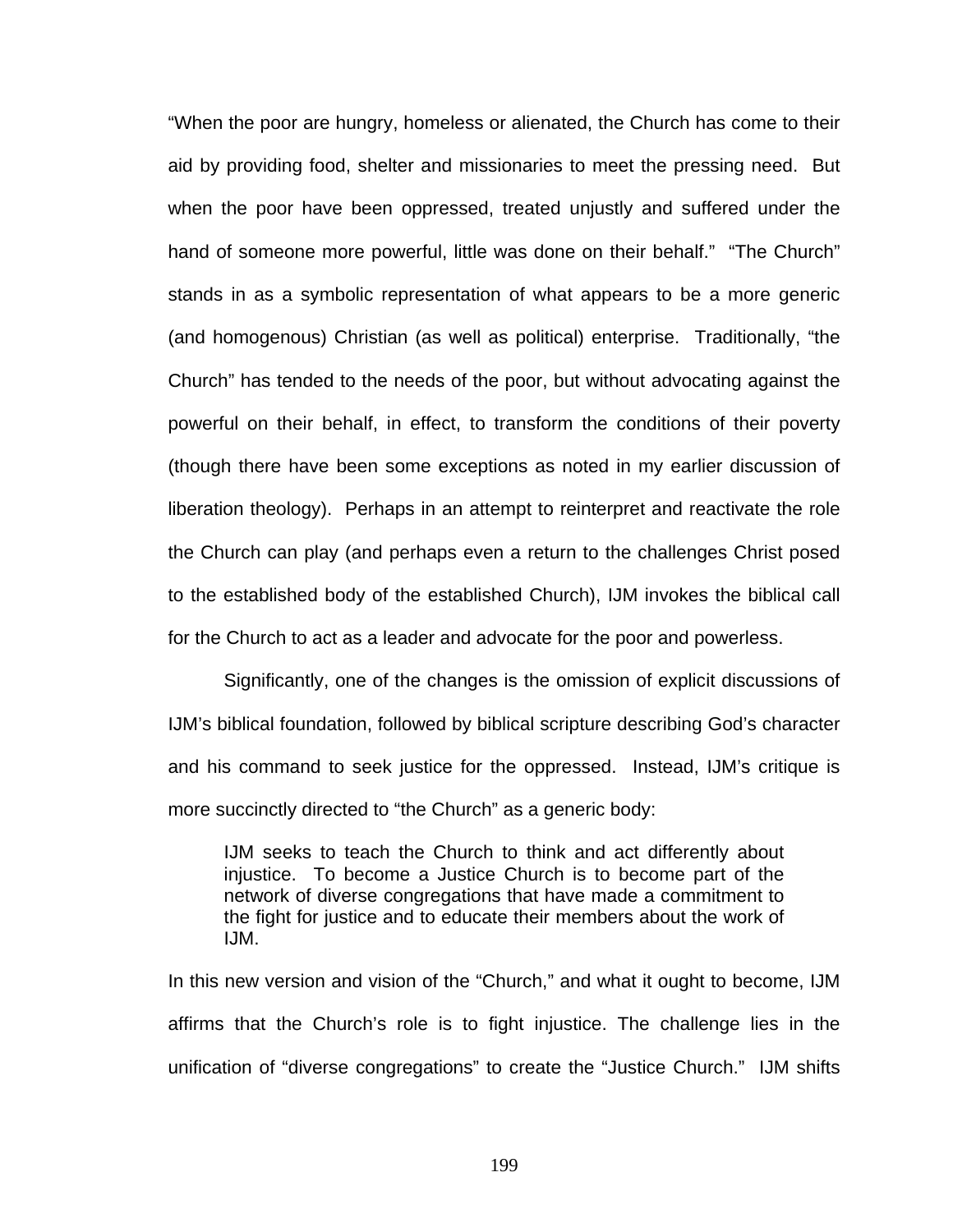its focus from individual Christians to the broader body of "the Church": instead of instructing individual Christians to lead by example, to be light in the darkness and the "salt of the earth," it is "the Church" that needs to become a leader in seeking justice. Thus, IJM's new role is to reinvigorate "the Church" "to think and act differently about injustice," a much grander project.

While IJM's stated mission remains essentially the same, one of the notable changes<sup>239</sup> is its conceptualization of education. IJM remains committed to Christian organizations and audiences, but it no longer specifically identifies its audience as solely "people of faith." Instead, IJM has expanded its reach and now adopts a more general and inclusive approach: "IJM is committed to developing hearts and imaginations for justice." Presumably every heart and imagination is potentially open to IJM's message, though it appears more likely that Christians will be primarily drawn to the message delivered by a Christiancentered organization. Its new initiatives now span across "university and college campuses, and in churches and civic organizations in order to teach the public about human rights abuses and to provide concrete examples of tangible relief that can be achieved through international efforts." Its previous initiatives already included Christian prayer groups on universities and campuses, but the

<sup>&</sup>lt;sup>239</sup> Another change concerns its approach, previously described as a two-pronged approach: casework and education. IJM now describes a "four-fold approach" that places victim relief at the fore, followed by perpetrator accountability, structural prevention and victim after care. These concepts were previously envisioned as various components of intervention. There is also a more detailed description of structural prevention, namely, the "prevent[ion] [of] the abuse from being committed against others who are at risk by strengthening community factors that are likely to deter potential oppressors, reduce the vulnerability of at-risk populations and empower local authorities to stop such abuses." Similarly, victim aftercare has also benefited from elaboration: "access to services to help victims transition to their new lives and to encourage long-term success." Specific aftercare services mentioned are "safe aftercare homes, counseling and emotional support, as well as facilitating educational and vocational opportunities," with the aim of "encourag[ing] long-term rehabilitative success."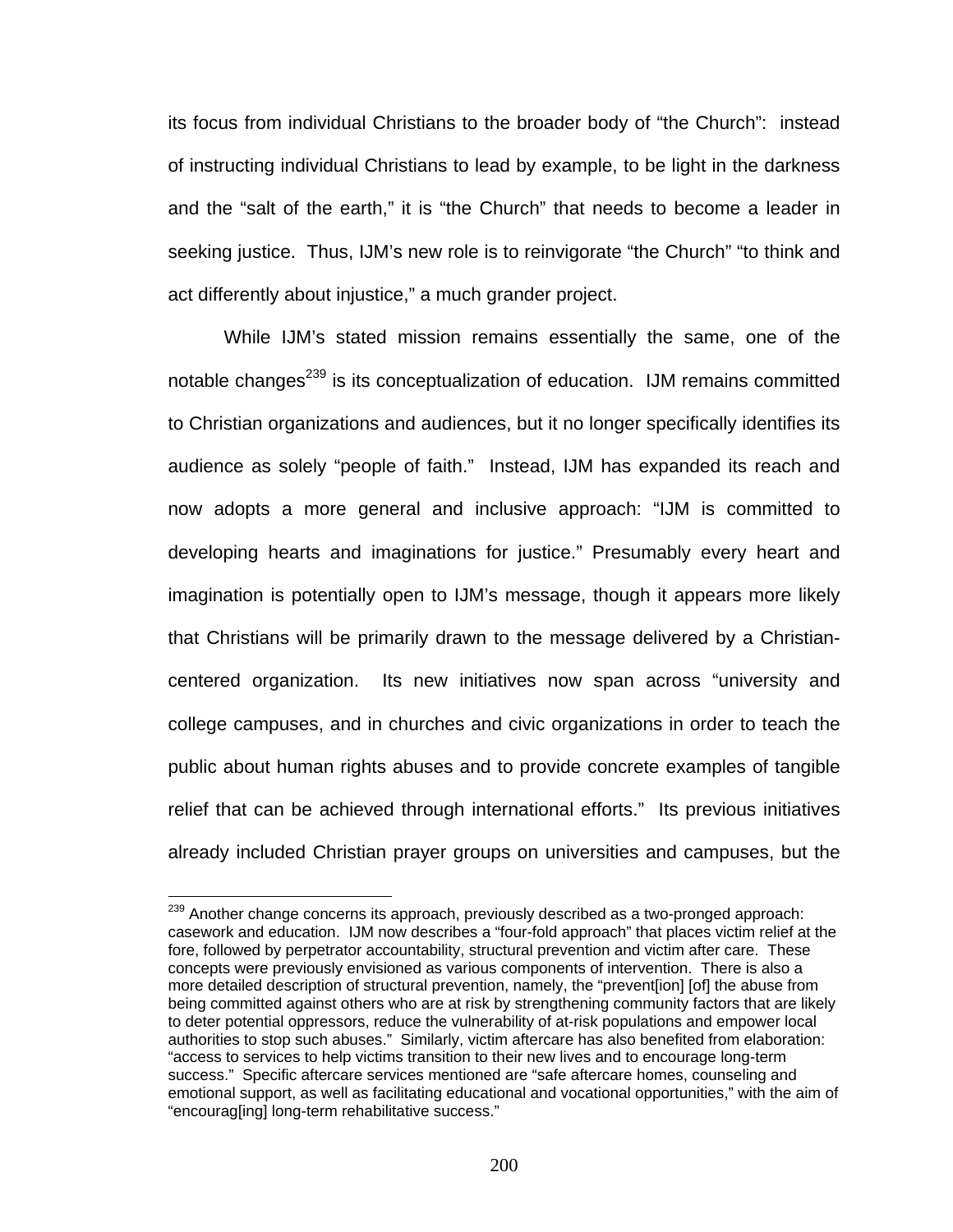addition of "civic partnerships" is new. No details are provided about these, presumably secular, "civic partnerships," with regard to specific organizations, but a previous link referred to non-Christian human rights organizations. How IJM intends to educate a larger public about human rights abuses remains unclear.

In streamlining the site and making its message more accessible (in terms of format and audience), there is less emphasis on Christians acting as witnesses to Christ's love by following His example (and, by extension, spreading his gospel of salvation). The message of compassion and love for one's neighbour has also been simplified: "As Christians, we are called to love our neighbor. Part of this faith in action is bringing freedom from oppression to the poor around the world." By loving one's neighbour, Christians can become involved in human rights struggles. Focusing on this "core concept," IJM no longer presents an argument about the fallen and corrupt nature of the world in which we live. Instead, IJM focuses on its leadership role and hopes to lead by example. While the organization no longer implicitly compares its workers to Christ's disciples who have risen up to help God's people when they have cried out for his help, IJM's human rights professionals are now quite simply described as advocates for the poor and the oppressed. In this way, a far subtler connection is made between what it means to be a Christian and defenders of the human rights of the poor and the oppressed. The Christian subtext is still present, but without an overtly evangelical rationale. The effect of such a change renders the site and the organization more accessible, potentially, to an even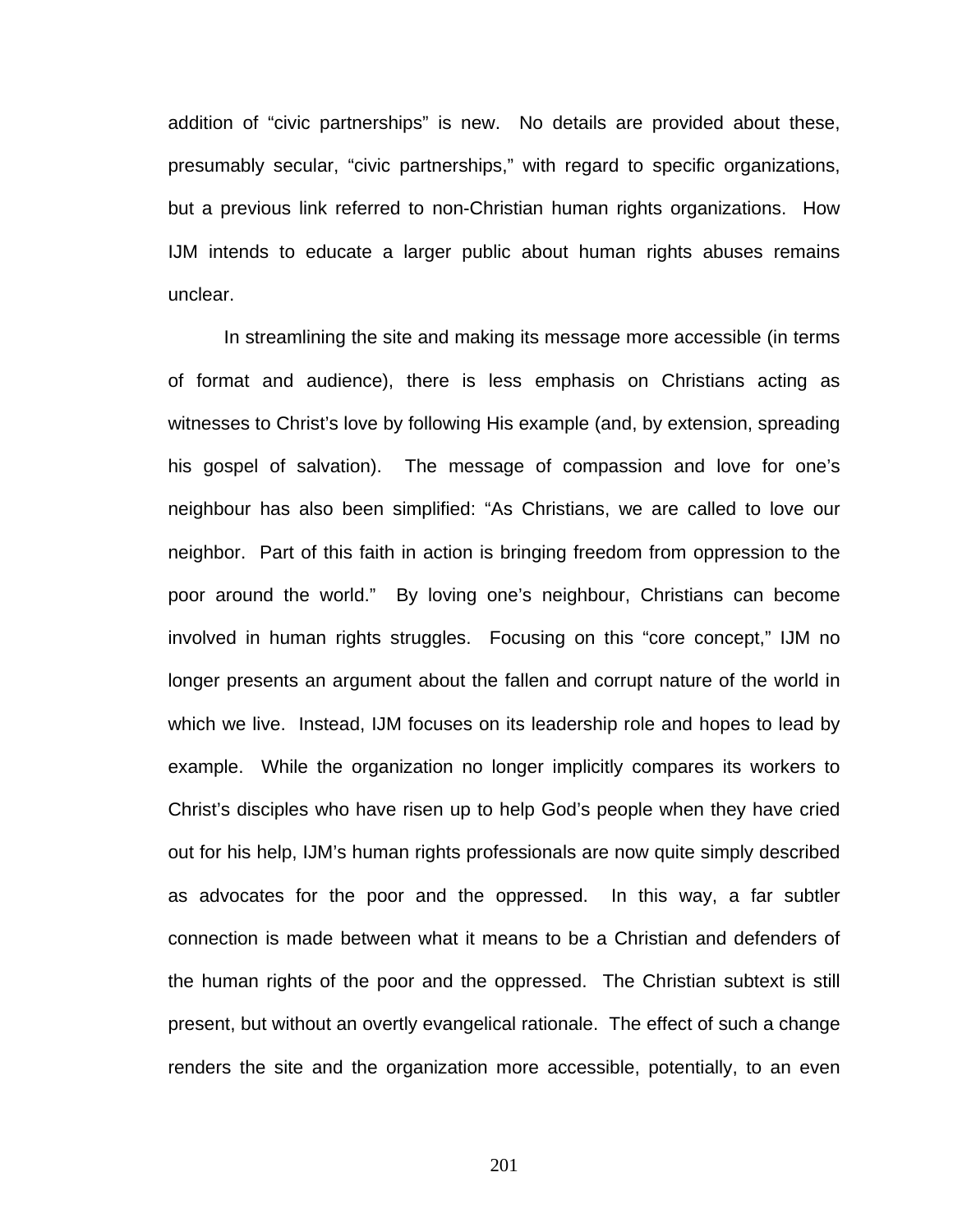wider audience, secular and Christian, by shifting the focus onto more secular, and perhaps populist, notions of justice and human rights.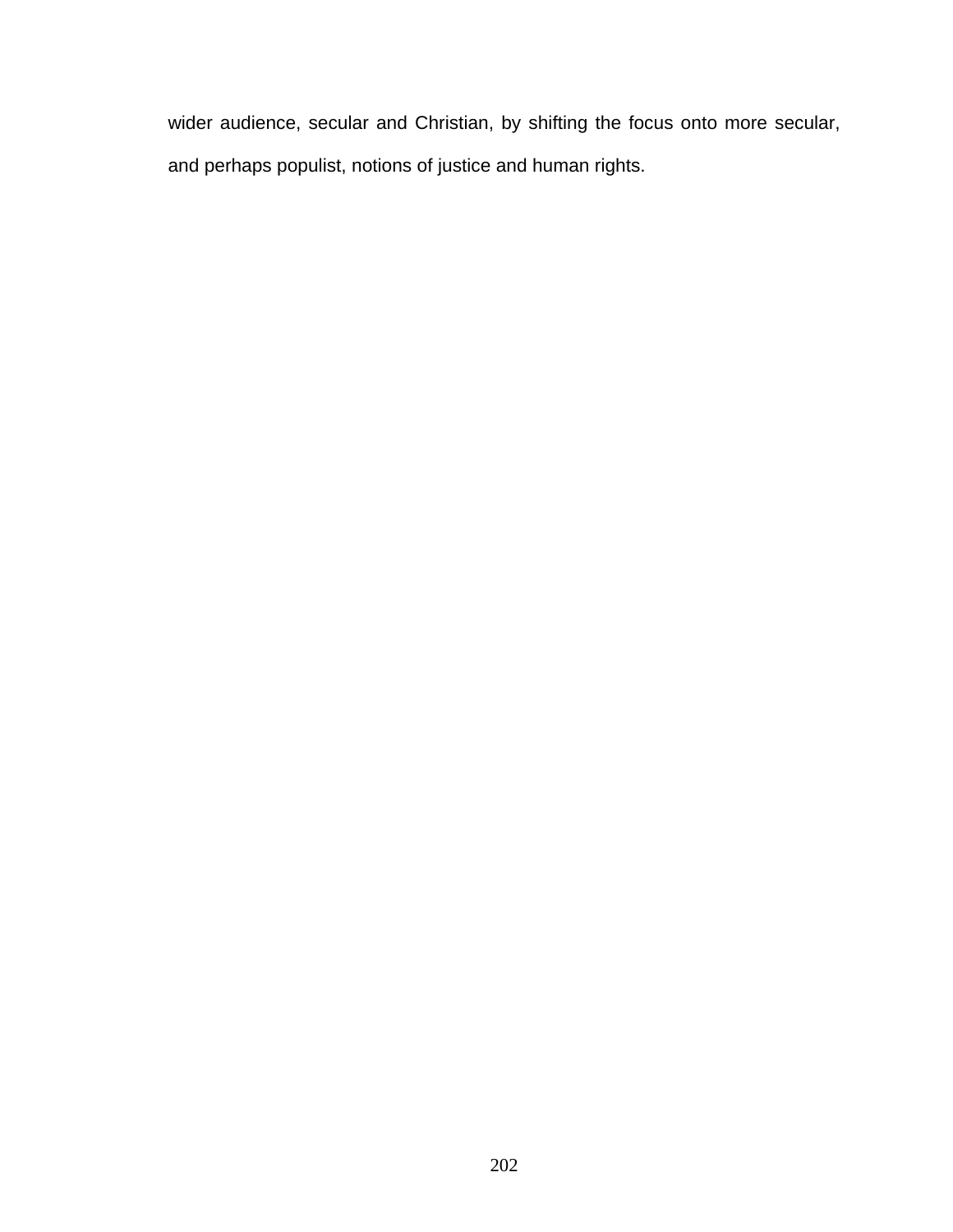# **6 THE WITNESSING PROJECT: FROM PASSIVE TO EMPOWERED WITNESS**

The Witnessing Project provides a framework in which witnessing is conceptualized as a process of self-transformation whereby passive, unaware, vicarious witnesses to traumatic events can become intentional witnesses, empowered to intervene and/or assist those in need. In my present study, I examined how human rights organizations like witness.org and IJM seek to make vicarious witnesses aware of human rights abuses and appeal to them to respond on behalf of victims. Whether individuals are physically present (eyewitnesses) to events or encounter them indirectly and vicariously, mediated via media, witnesses can play an influential role in the outcome of events (Straub, 1989; Bloom & Reichert, 1990; Cohen, 2001; Clarkson, 1996). Researchers such as Kaplan (2005) and Keats (2005), therefore, call for more research on vicarious witnessing and media-related trauma. Kaplan notes that "most of us generally encounter trauma vicariously through the media rather than directly...we need to know as much as possible about the process" (p. 87). Similarly, Keats observes, "we know very little about the process and impact of vicarious witnessing in a public setting" (p. 176). Both witness.org and IJM focus on mobilizing witnesses—through education and appeals to their sense of social responsibilities and shared membership in a moral and global community—into action and service. Of the two human rights advocacy sites, only IJM refers to the desensitizing impact a witness might experience from continued exposure to disturbing images and information on the news. As a result, witnesses may find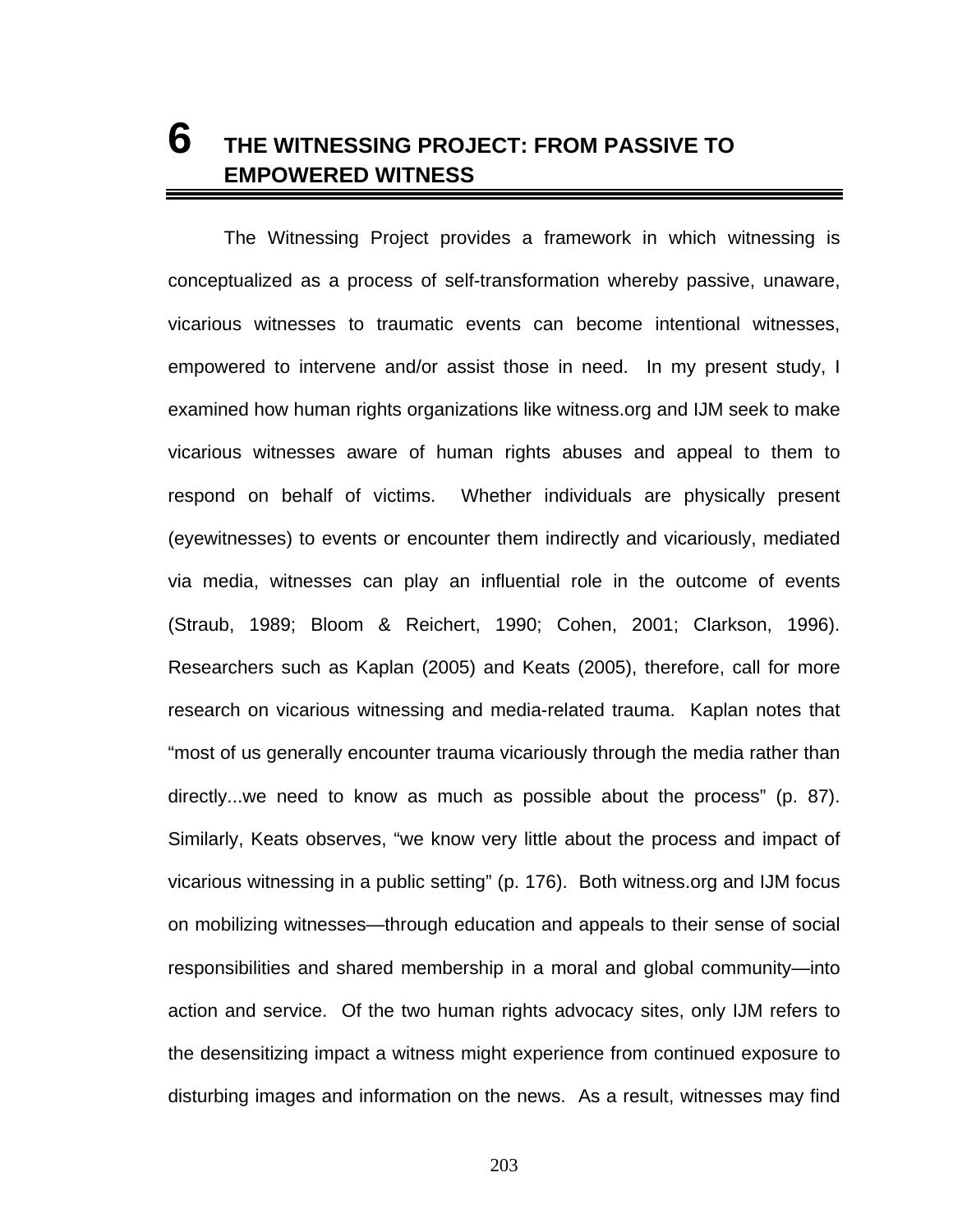it difficult to respond to the plight of others. Unlike the other two sites, the Witnessing Project is not an advocacy-oriented organization: it looks at witnessing from the perspective of the witness. My interest in the Witnessing Project thus stems from its focus on the witness who typically experiences violence, or trauma, vicariously (and is often unaware of its impact) and on the potential for the witness to shift from passive to intentional and empowered witnessing.

In its approach to witnessing, the Witnessing Project focuses on the impact that mundane or "everyday" acts of violence or violations have on the individual. $240$  To witness, as defined by Weingarten—the director and founder of the Witnessing Project—is to "see, hear [be] told about interpersonal or structural violence and violation."<sup>241</sup> Their goal is to make individuals aware of the harms caused by continued exposure to violence and to provide them with "the tools to cope with the biological, psychological and societal effects of witnessing." The Witnessing Project embeds witnessing within a therapeutic model for transformation and empowerment that begins at the individual level and extends to families and communities: "The aim of the Witnessing Project is to help individuals, families and communities move from unintentional witnessing to active chosen witnessing, which has the potential to transform toxic experiences of witnessing into ones that heal." The framework for intentional witnessing is based on one's awareness and decisions concerning the possibilities for action, which appears to be a largely self-reflexive process that involves how one

<sup>&</sup>lt;sup>240</sup> See www.witnessingproject.org for further information.

<sup>&</sup>lt;sup>241</sup> All quotes are taken from the website unless otherwise indicated.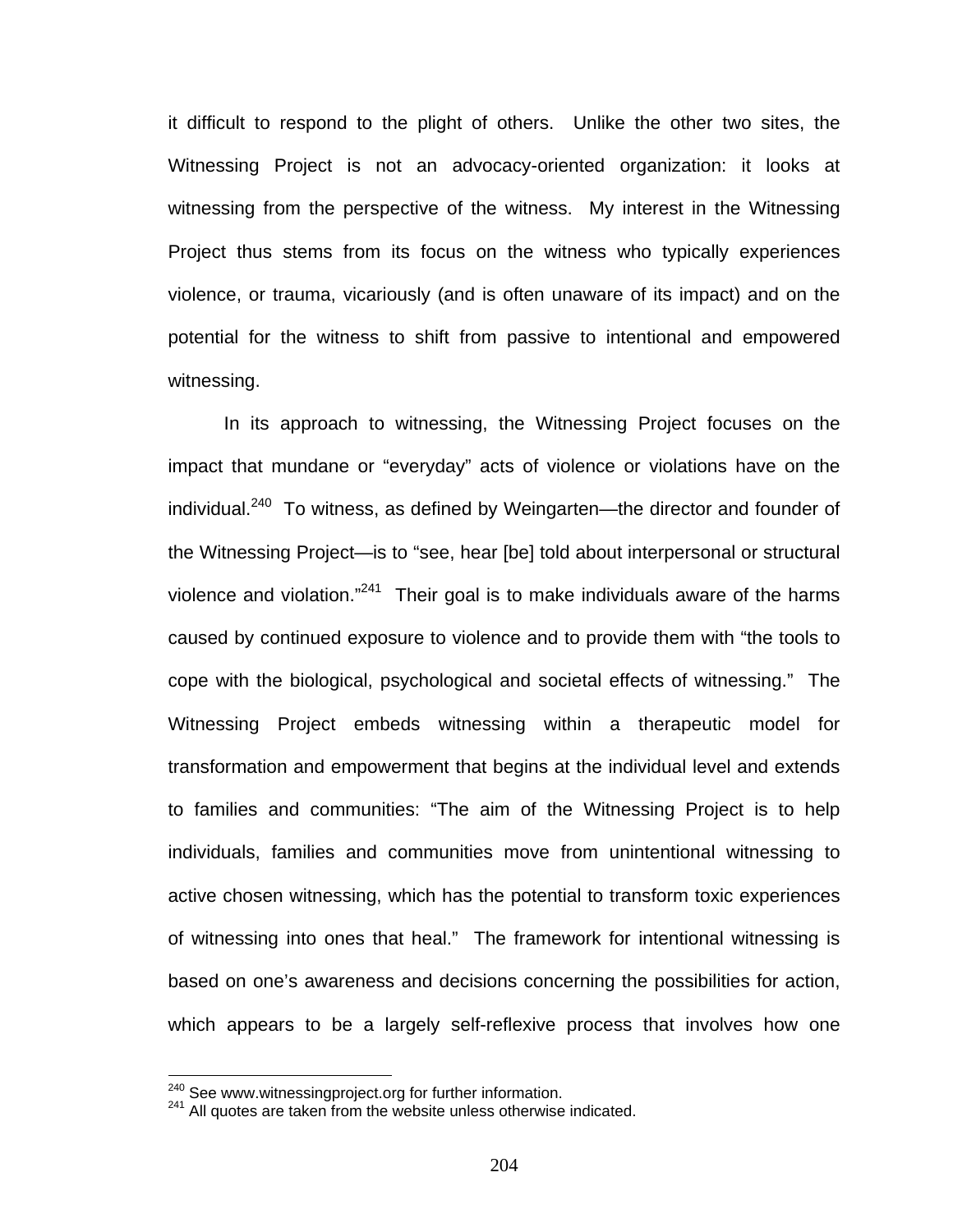understands what is occurring and how best one can respond on behalf of another in the given context. According to Weingarten, becoming an  $intential/average$  witness can be learned,<sup>242</sup> and this opens up possibilities for a different praxis of witnessing. For witness.org and IJM, witnessing can be seen as a call to action, whereby witnesses are urged to acknowledge their relationships and responsibilities for others. As agents of change, they can make a difference in the lives of others. In contrast, within the therapeutic model outlined by the Witnessing Project, witnessing appears, initially, to entail a process of self-awareness (personal transformation), which is then connected to actions one undertakes on behalf of others. The witness, Weingarten, explains, "is in a position to observe the interaction between the perpetrator and the victim. Sometimes the witnessing happens at the exact moment of the interaction, and sometimes it happens far into the future" (p. 23). The witness thus becomes aware of herself as a witness who then determines what can be done in a situation or, as Weingarten suggests, at some later point when it is possible to do so.

The Witnessing Project adopts a psychology/therapy-oriented perspective,<sup>243</sup> providing workshops for therapists, health-care professionals, members of the clergy, with some of these workshops open to members of the

 $242$  Like Clarkson in Chapter 2, Weingarten calls for research that encourages more empathic behaviour and responses and notes in her book *Common shock*. W*itnessing violence every day: How we are harmed, how we are healed*, "Helping tends to promote helping, harm tends to promote harm, and inaction or turning away breeds more of the same" (p.36).<br><sup>243</sup> Keats (2005) points out that "the act of witnessing arose in two professional contexts—

medicine and psychology" (p. 173).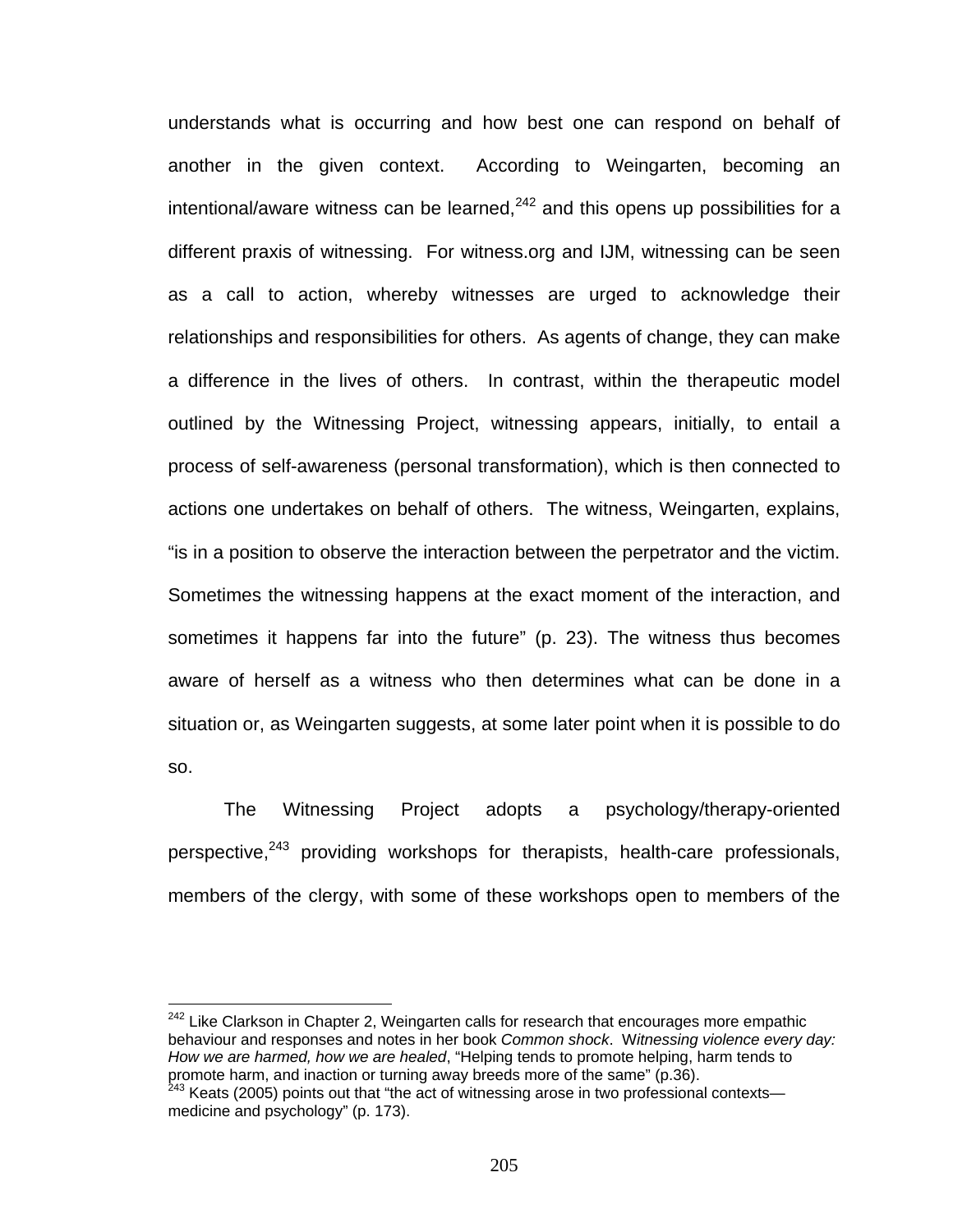public.<sup>244</sup> The Witnessing Project is affiliated with the Family Institute of Cambridge,<sup>245</sup> which offers workshops and seminars to clinicians and health care professionals, for example, courses on trauma—family-oriented as well as vicarious trauma clinicians experience as a result of exposure to their "clients' stories." The website refers to other services provided through the Witnessing Project, for example, customized workshops for organizations, individuals, couples, and families; a "five-day intensive trainings [sic] in witnessing practices, counselling sessions, as well as "consultations related to the applications of the witnessing model." Weingarten designed and delivers her witnessing model to individuals to increase their awareness of the different roles they can occupy in a given traumatic situation. Keats explains that Weingarten "developed a typology of witnessing that involves understanding the different perspectives people take in a witnessing situation for both therapists and clients. She believes that witnesses can be aware of a trauma situation and empowered to do something about it (i.e., stand-for the survivor), or are aware yet disempowered to take action (i.e., solely take-in or bear the story). On the other hand, witnesses can be aware yet empowered to act, or they can be both unaware of the trauma and disempowered to act. These perspectives dictate how one processes and acts in relation to the trauma event (p. 174). With reference to her witnessing model, Weingarten states that she has designed and taught this model in an attempt to

 $244$  The website refers to "workshops on hope and resilience," designed for professionals as well as for the vaguely defined "concerned adults."

 $245$  The website refers to the following as "core staff members": Dr. Carol Becker, also a clinical psychologist and family therapist, Dirk Kotze who is located in South Africa and whose combined fields are Clinical Psychology and Divinity, and Elmarie Kotze, a senior lecturer in New Zealand whose background is literature and philosophy.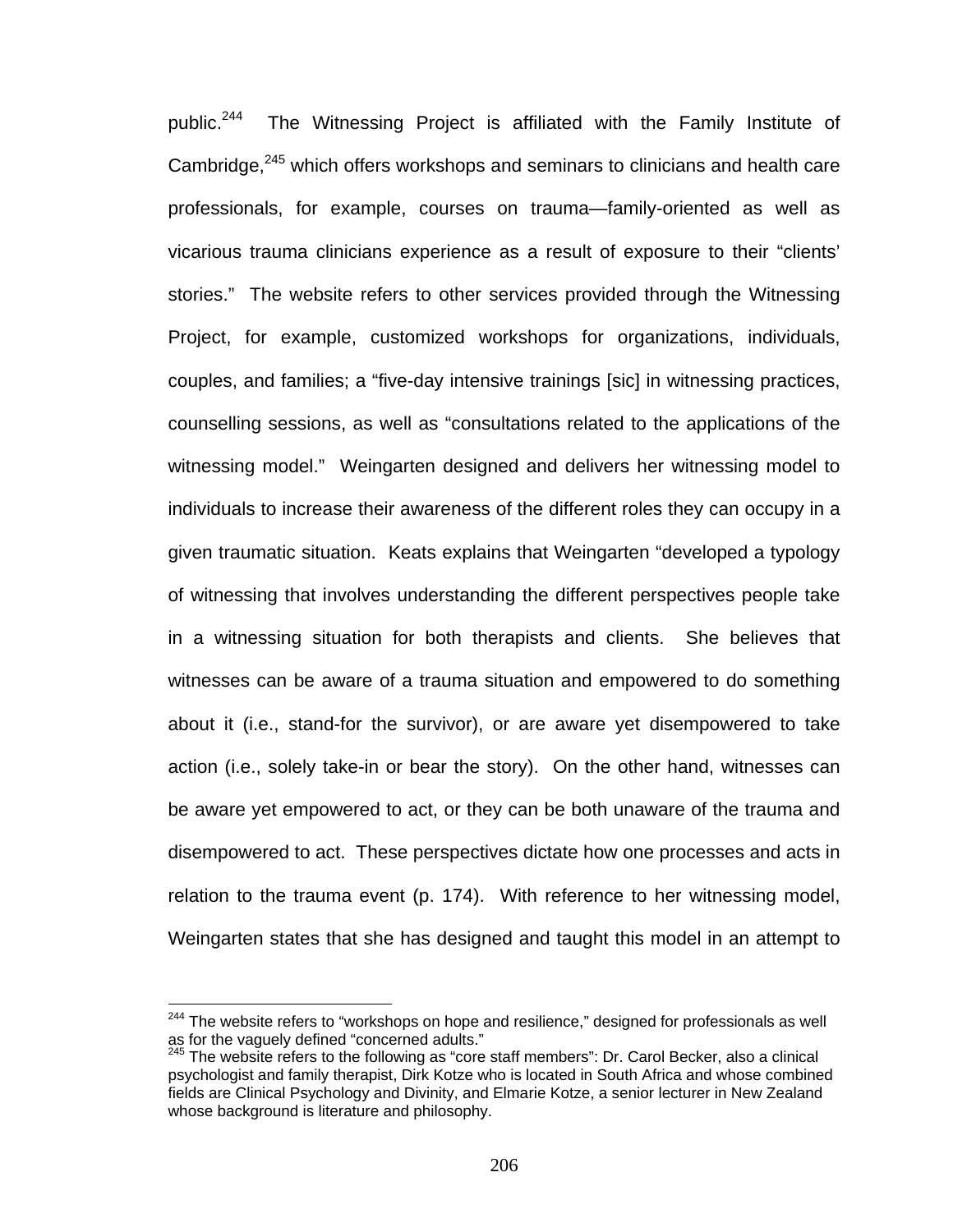"ameliorate the effects of violence following domestic, inter-ethnic, racial, political and other forms of conflict." Based on the website, one of the objectives of the Witnessing Project is to make individuals aware of the harm caused by witnessing violence directly and indirectly, and specifically how they might repair those harms. Weingarten argues in her book *Common shock. Witnessing everyday violence: how we are harmed, how we heal* that more needs to be known about how witnesses are affected by violence because they are "subject to the same dynamics as victims, but often neither they nor anyone else appreciates this" (p. 35). $246$  Weingarten explains that witnesses can be physically "present" or "learn" about a traumatic event after it has happened (p. 22). Similar to Clarkson's (1996) ideas about bystanders who are present when victims are being maltreated, Weingarten also draws attention to the role witnesses can play in affecting the outcome of a situation: "The witness may respond in ways that are helpful, equivocal, or harmful" (p. 22). Witnesses can "assist others and avoid feeling helpless and overwhelmed" (ibid).

# OVERCOMING "COMMON SHOCK": A STRATEGY FOR INTENTIONAL WITNESSING

#### *Table 8 - Recurring Themes – The Witnessing Project*

 $\overline{a}$ 

**Actors**: anyone who has experienced/witnessed violence and violation **Action**: transforming passive/unaware witnesses into intentional, compassionate witnesses **Tools**: awareness, compassion, active listening, various coping skills **Advocacy**: workshops, seminars, counselling, intervention when possible on behalf of victims

<sup>&</sup>lt;sup>246</sup> Weingarten adds, "We know a great deal about victims and perpetrators. We need to know as much about witnesses. If we do, we will have a better chance of being witnesses who respond constructively. Witnesses can play a key role in transforming everyday violence" (p. 22).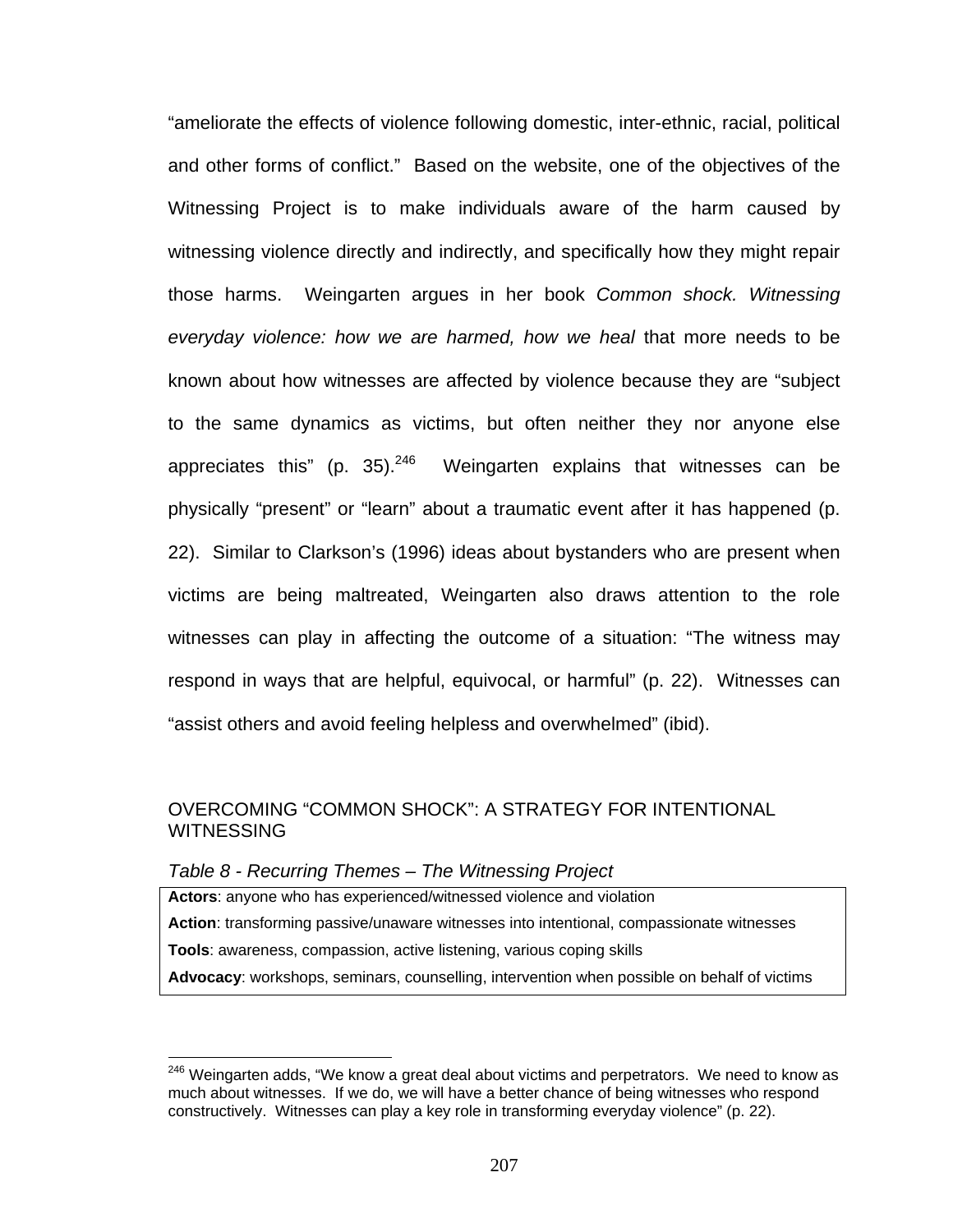For the Witnessing Project, repeated exposure to violence can, potentially, produce traumatic effects, which, it can be argued, impact an individual's ability to respond effectively to someone else's distress. The problem, as identified by the Witnessing Project, concerns the prevalence of violence, which has become a part of our "common, daily experiences." Violence, the website explains, often "occur[s] between people we know," or "we just happen to be somewhere and see a gratuitous example of violence." Weingarten explains that individuals often register the impact of these violent events as "common shock. $247$  This term is used "to capture the biological<sup>248</sup> and psychological<sup>249</sup> responses that are triggered when we witness violence and violation." "Shock" refers to a range of responses from "spaciness, distress, or bravado," which "affects our mind, body and spirit."<sup>250</sup> Moreover, the effects of witnessing violence are "cumulative" and can have long-term effects (p. 15).<sup>251</sup> The "paradox of common shock," observes Weingarten, "is the more we witness, the less we register" (p. 4). Based on these descriptions, "common shock" can be seen as a form of trauma one experiences. Weingarten argues that it should not, however, "solely be understood as a mental-health problem" (p. 9). Instead, she suggests that

 $\overline{a}$ 

<sup>&</sup>lt;sup>247</sup> Weingarten states that an extreme form of "common shock" can lead to a "trauma response" (p. 8). Weingarten provides the example of witnesses to the planes crashing into the World Trade centre (ibid). "Common shock," Weingarten explains, "disrupts our fundamental sense of who we are, who others are, and our own sense of safety and security" (ibid).<br><sup>248</sup> The biological effects, elaborated in *Common shock*, range from mild to moderate stress,

trauma PTSD, a generally hyperaroused limbic system (p. 44-45).

<sup>&</sup>lt;sup>249</sup> The psychological effects can manifest in a number of ways: numbness, anger, sadness, helplessness, shame, aggression, withdrawal and silence, violation of trust, and problems with memory (p. 46-56).

 $250$  The interplay between the body-mind, or the biological and the psychological, is a familiar discourse, but less so is the connection to the spirit, for which no definition is provided by the Witnessing Project.

 $251$  The effects, states the Witnessing Project, occur at the individual level, but there are "ramifications for our families and the society as a whole."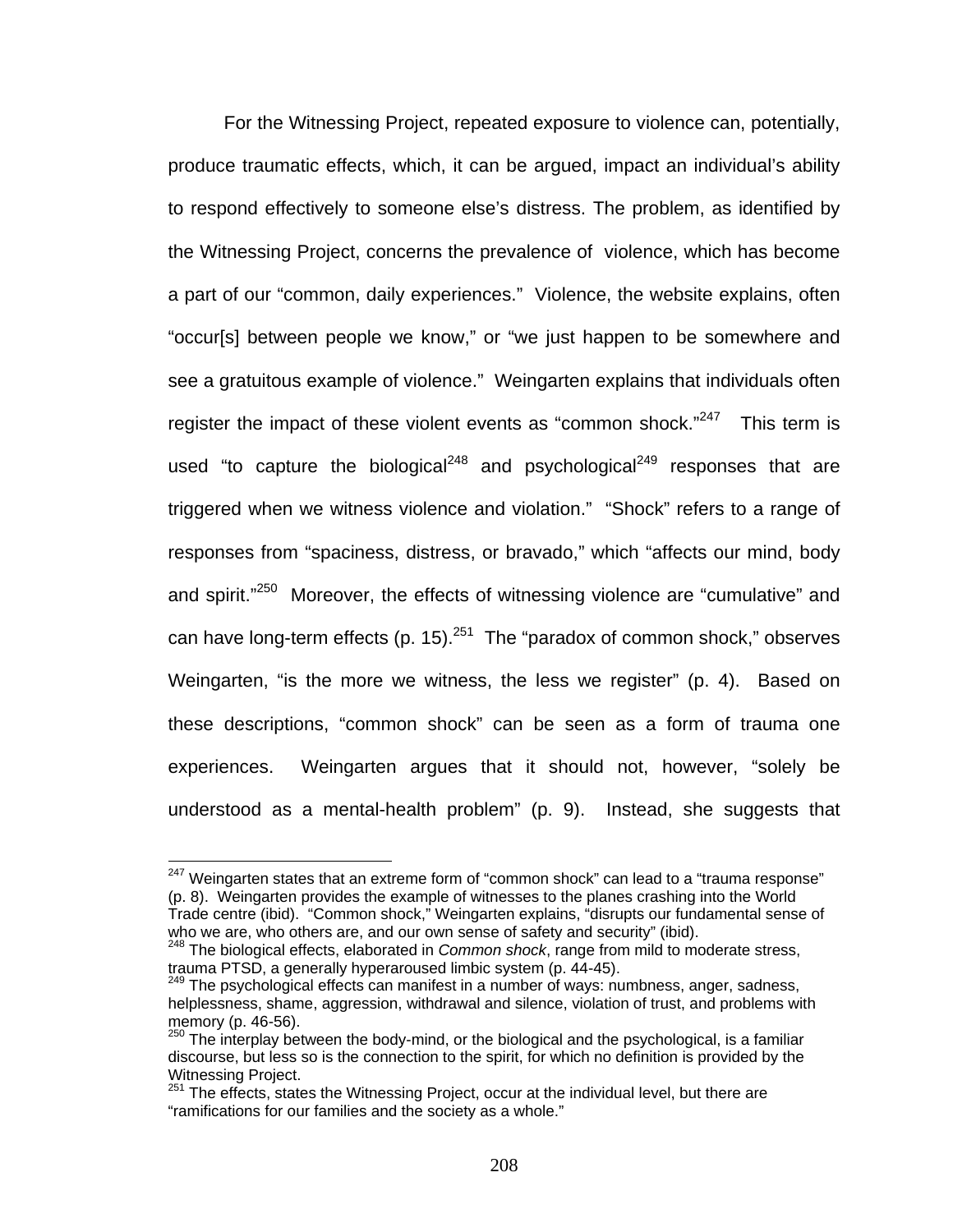"common shock" "refers to human suffering" and believes "we don't need to medicalize it [common shock] to make it any more real or important to alleviate it" (ibid).

Based on the general description provided in the Witnessing Project's website, it appears that individuals, communities, and societies are exposed to and respond universally to violence and trauma. Adopting this strategy, violence is stated as a given reality in every society, undifferentiated and unmediated by culture, geography, conflict, class, or individual experience, which begs the question as to whether all members of a society experience daily and routine "shocks" in the same way. In my literature chapter, I referred to Kaplan (2005) who notes that trauma is not culturally universal. Douglass and Vogler (2003) also caution that "there is no special kind of event that provokes a traumatized reaction; nor is there a universal sensitivity to stress that provides uniform reactions to similar events" (p. 10). The website offers no such clarification on this, as well as other, issues; often, generalizations are presented as common sense knowledge. For clarification of many issues, I referred to Weingarten's text as a guide. In *Common shock*, Weingarten mentions the differential impact of violence in certain communities and societies, distinctions not noted in the website, and offers that "violence and violation are not evenly distributed, nor is terror" (p. 207). For Weingarten, different situations can produce varying degrees of trauma in individuals, but what is at stake appears to be one's ability to witness oneself as well as others, which "can be compromised" by "chronic conditions of structural violence," oppressive regimes, an abusive partner or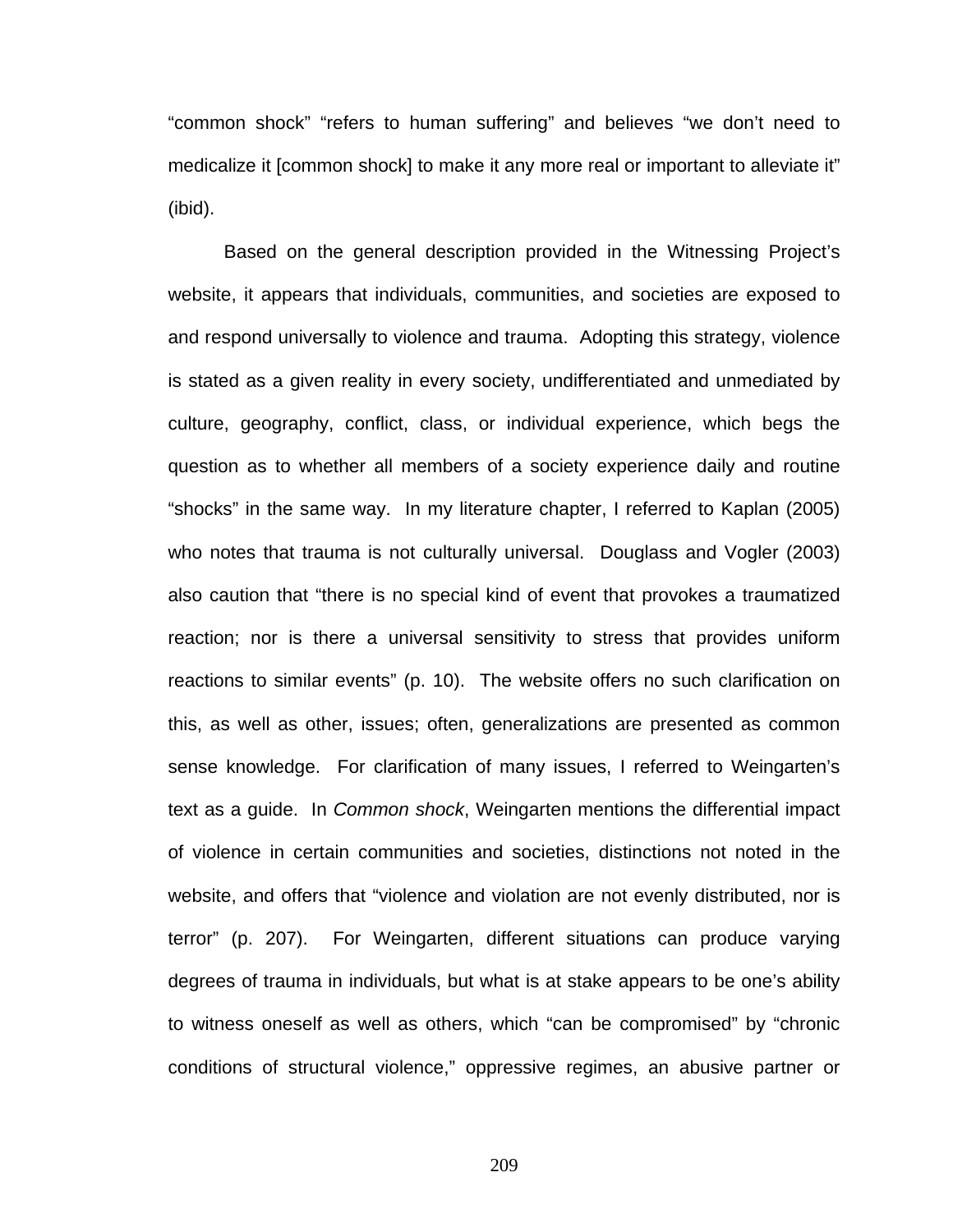parent (ibid). Drawing on the work of Laub (1991), Weingarten argues that the "inability to witness oneself" leads to the annihilation of the self, a theme I also explored in my discussion in Chapter 1 on research about the Holocaust survivors. Weingarten adds, "When those who are oppressed lose the capacity to tell what is happening, those on the outside who "see may not understand" and be willing to help (p. 208). In her text, Weingarten hints at a distinction between the victim as witness and the audience as witness, as well as the act of bearing witness to the self and witnessing others, ideas not clearly conveyed in the Witnessing Project's website.

 In focusing on the impact of witnessing violence, the Witnessing Project attempts to distinguish between different forms of violence and violations. The website explains that violence and violation "can be personal or structural." Personal violence involves the infliction of "harm or injury," and "the effects of this are usually visible to all involved, and may produce physical, psychological, spiritual, or material harm." This form of violence can best be understood, I suggest, when it occurs directly between an easily identified perpetrator and victim. Witnesses are less likely to assist victims when they fail to identify with or empathize<sup>252</sup> with victims (Cohen, 2001). Moving from interpersonal violence and violation, the Witnessing Project attempts to define institutionalized forms of violence: "Structural violence occurs when the social system itself exploits some people to the benefit of others, producing the same kinds of harms, but to classes of individuals. This kind of violence is often invisible to those who

 $252$  Weingarten explains that "empathy stays focused on the other's experience, while personal distress, caused by having an emotional reaction to another's experience, is focused on relieving one's own anxiety or discomfort" (p. 167).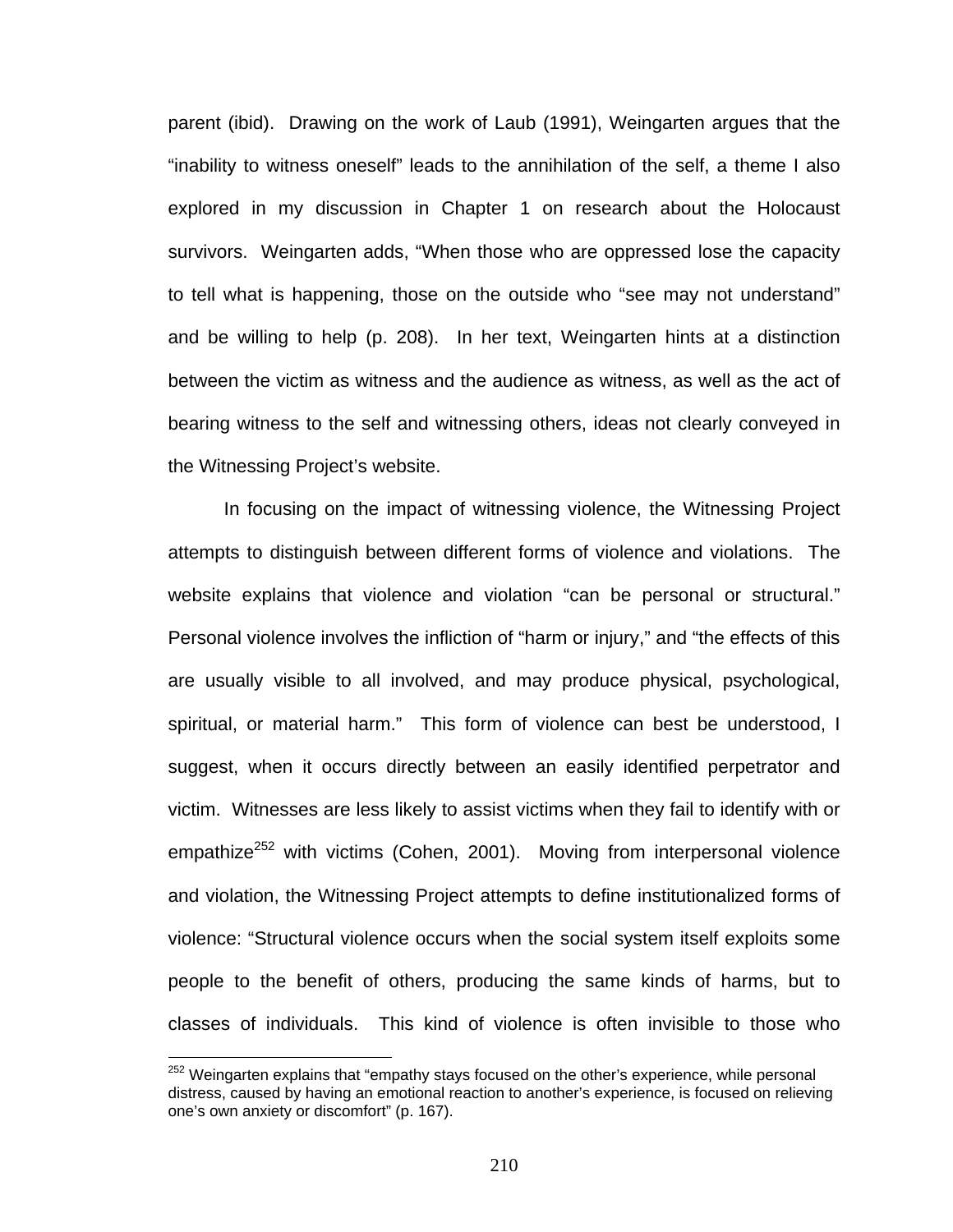benefit, and the causes of harm may be invisible even to those who suffer from them." In the absence of further elaboration or the inclusion of examples, it is unclear what kinds of "benefits" are conferred by this depersonalized social system to beneficiaries and what kinds of harms are inflicted upon the disadvantaged, particularly as the processes are "invisible" to both groups. Absent, too, is a sense of individual agency and how the social system is maintained from this explanation. This definition, unlike IJM's, which identifies injustice as the abuse of power, makes no mention of power or how the social system might be transformed. At most, the definition comes across as a diluted version of Marxism, with a suggestion of class oppression but lacking any reference to the economic structure or a powerful, ruling elite. For some indication of what structural violence might entail, I turned again to Weingarten's text. Here, she refers to "insidious processes such as racism, poverty, sexism, and homophobia," which are described as "manifestations of structural violence, often carried out by economic or technocratic methods" (p. 23). These examples illuminate, to some extent, the outcomes of structural violence, but it still remains unclear—based on the initial definition provided within the website—how individuals might become cognizant of harms which appear to be normalized by their social systems and what role they might play in transforming their conditions.

In contrast to violence, the Witnessing Project describes violation as more "subtle," but like violence, "it too occurs directly between people and indirectly through structural inequities and injustices." From this definition, violence differs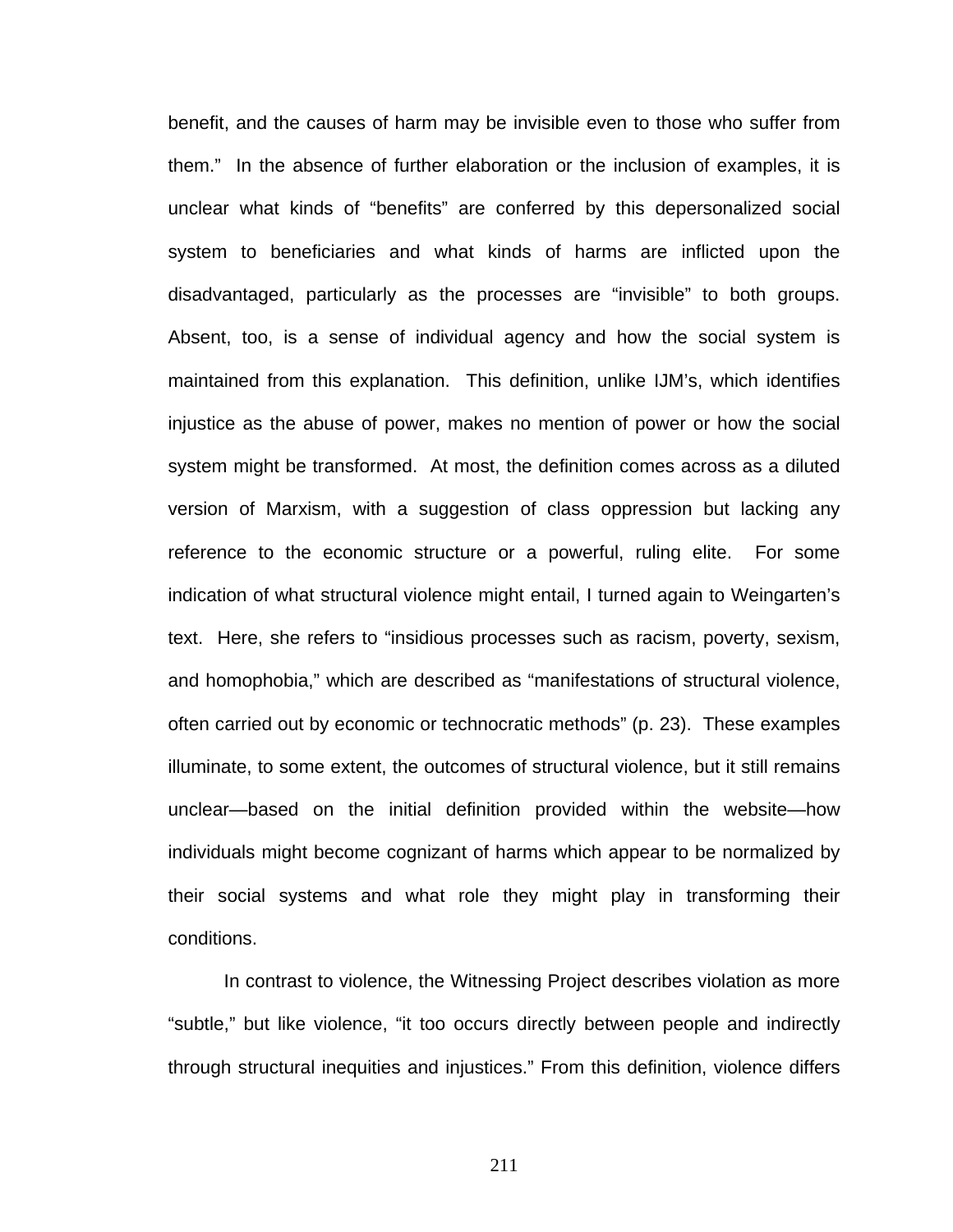from violation only if, by the infliction of "harm and injury," the Witnessing Project is referring to physical assault. Following this logic, while violence is "usually visible to all involved," violations are less visible. Weingarten mentions that violation is "even more difficult to notice than violence. In fact, many people find themselves confused after an experience of violation, wondering what exactly happened to make them feel so awful" (p. 5-6). From this explanation, it is difficult to differentiate between one's hurt feelings and whether one has been violated. Unlike physical violence, Weingarten points out that a violation "may not leave a physical mark," though "there can be psychic traces" which may "disrupt our sense of meaning and make us feel fear and dread" (p. 6). This elaboration sheds little light on the difference between a violation and structural violence embedded in social systems that lead to discriminatory practices. The website lists the following "processes" as examples that "can create the experience of violation": "illness, disability, aging, discrimination, and immigration." Again, without specific examples or clarification, it would appear that the experience of violation becomes a matter of subjective interpretation, instead of the effects of discriminatory practices rooted in "structural inequities and injustices." The inclusion of the term violation renders this attempt at conceptualization vague and does little to inform a visitor to the site of the traumatic impact of witnessing violations—particularly when victims subjected to violations "find themselves confused after an experience," wondering what exactly happened to make them feel so badly." Although the emphasis in the website is, primarily, on the vicarious witness—the witness who observes an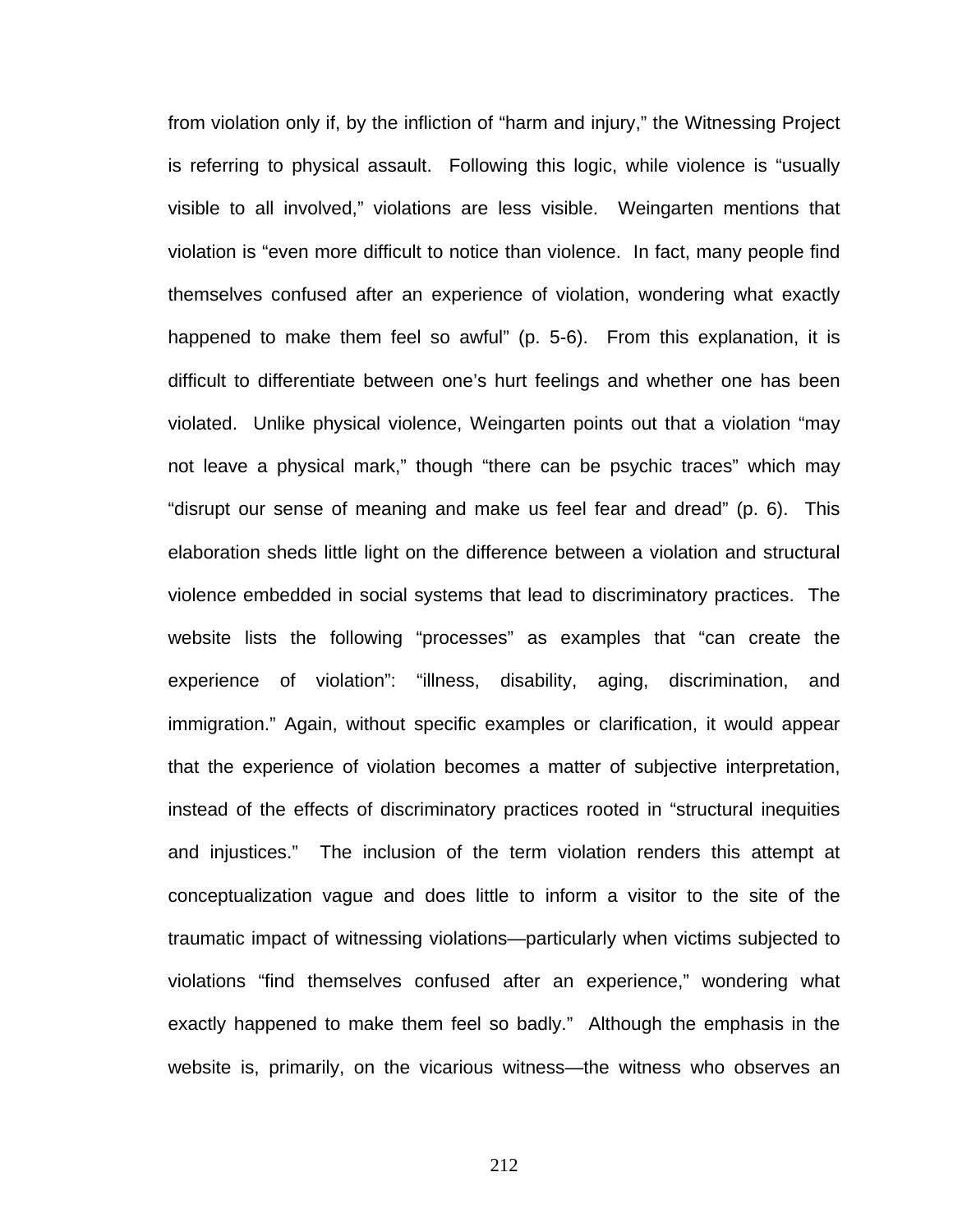interaction between a victim and a perpetrator—at times, it appears that the term witness might also refer to, and include, the victim, namely, the person who is harmed by violence/violation. It is unclear if those who experience violations are able to name or understand what has happened to them. Also unclear is how the virtual witness is meant to interpret the interaction that occurs between the victim and perpetrator and determine a course of action. Perhaps it is hoped that the vicarious witness can recognize that another person has experienced something traumatic and offer some kind of response in acknowledgment.

## WITNESSING THE SELF TO WITNESS THE OTHER

 Awareness, according to the Witnessing Project, is an essential skill for understanding what is going on and how one can intervene and assist victims. Drawing on Buddhist teachings about awareness, Weingarten adopts a similar approach and refers to awareness as "the opportunity to stay present so that we can contemplate what we want to do" (p. 164). Being aware, or present in the moment, it would appear, might help to minimize feelings of passivity and powerlessness. The Witnessing Project adopts the position that the average individual is, often, unaware of the "chronic debilitating effects of witnessing everyday violence" and needs to learn how to manage these "effects" or "shocks" on a personal and inter-personal level. Understanding that witnessing is like a "two-sided coin" that can be "toxic or beneficial to us," the Witnessing Project states that it "aims to help people to flip the witnessing coin from the harmful to the healing side." Consequently, one of its goals is "to provide people with the tools to cope with the biological, psychological, interpersonal and societal effects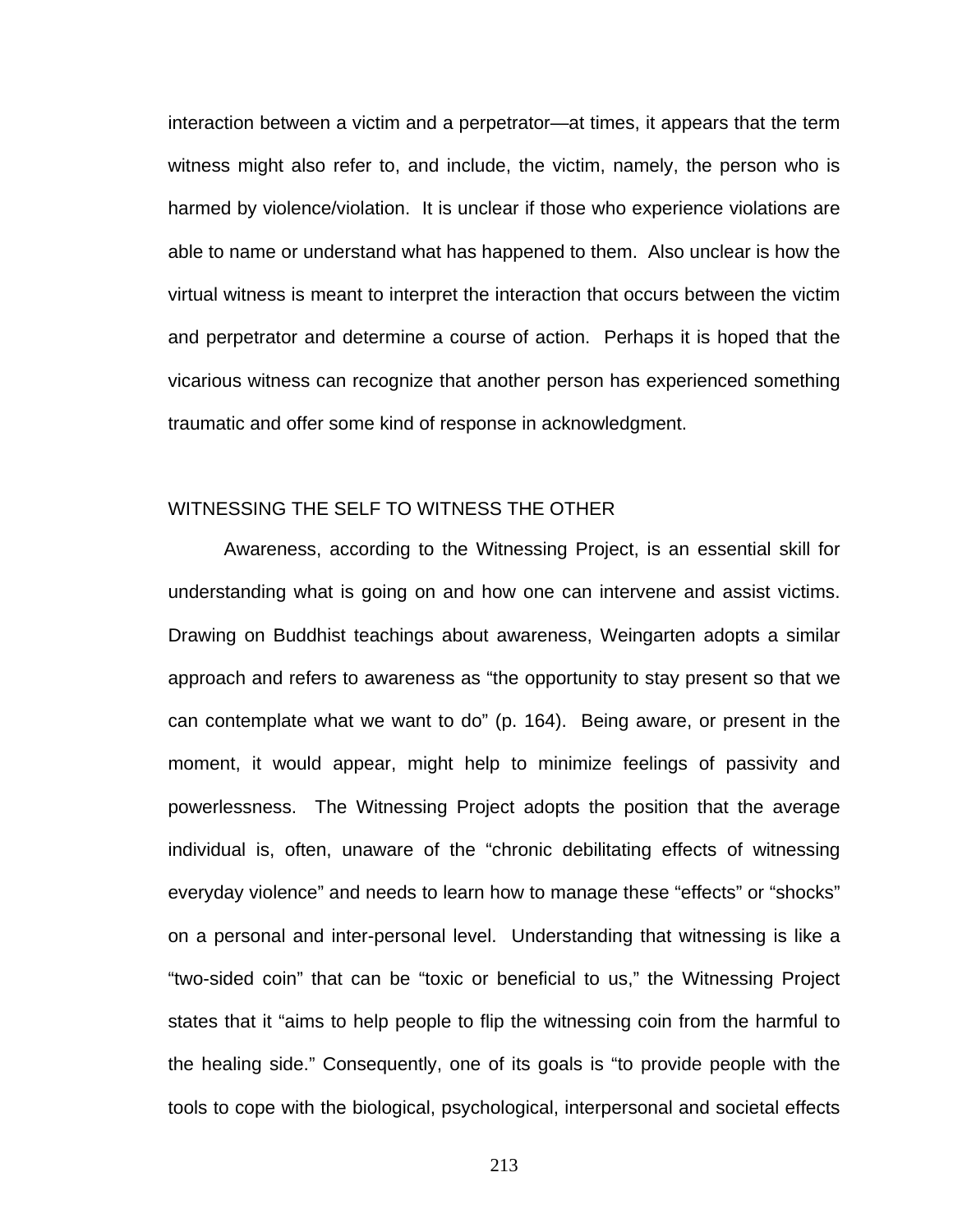of witnessing." The website states they "do this in a variety of ways, tailored to the particular presenting situation." However, no examples are provided of these "tailored" approaches. One would need to enroll in a workshop or counselling session to learn more about how the Witnessing Project teaches individuals to become aware and intentional witnesses. In *Common shock*, Weingarten observes that "while it is true that any of us may find ourselves in extreme circumstances in which the ability to witness will be crushed and of no avail, this should not deter us from having the skills of witnessing in our repertoire" (p. 208). The "skills" Weingarten refers to are therapy-oriented examples of "witnessing oneself" which, she states, is a "prerequisite to witnessing others": "keeping a journal," "meditation," and visualization exercises whereby the individual reimagines past traumatic events and changes the outcome (p. 208-210). Weingarten states, "All of us, whichever role we are currently in, can witness ourselves. We can become aware of what we see—witnessing ourselves as victims. And we can become aware of what we do to others—witnessing ourselves as perpetrators. More able to witness ourselves in each of these roles, we will better be able to witness others in each of these roles as well" (p. 26). Within this therapy-oriented paradigm, the emphasis is on the individual and the development of awareness of herself as a witness, which is seen as fundamental to any action that might be taken on behalf of another.

For Weingarten, the ability to witness the self is connected to the ability to witness "intentionally" and "compassionately," which requires the recognition of a "shared humanity" with others (p. 160). In Chapter 2, I identified this notion of a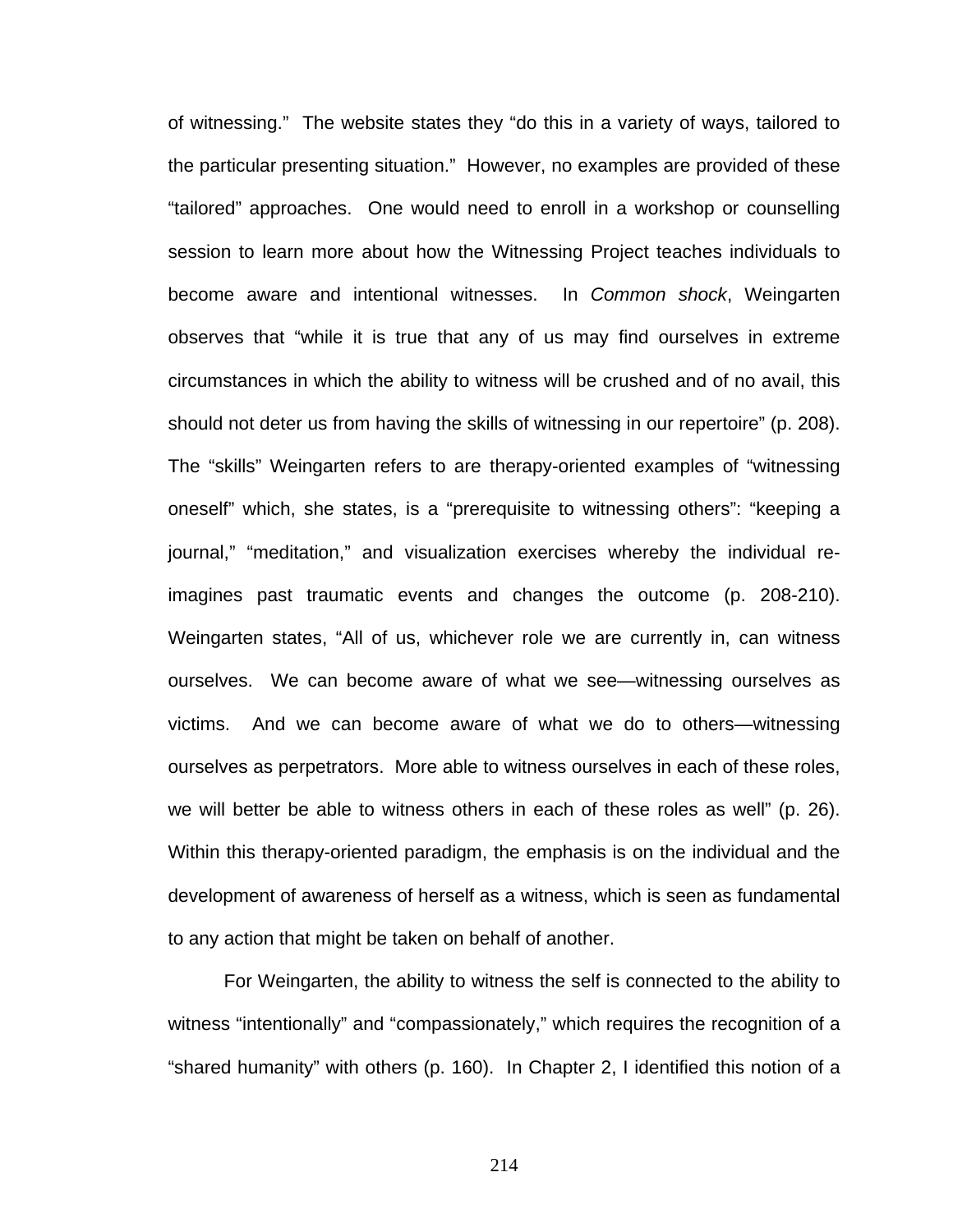common and "shared humanity" as fundamental to appeals employed by human rights organizations to mobilize their constituents to assist victims of human rights abuses. Clarkson (1996), for example, refers to the acknowledgement of relationships with others, which is similar to Oliver's (2001) sense of the recognition of the other. Human rights organizations, I argue, seek to reinforce a sense of moral obligation and responsibility for others based on a common human bond: we ought to intervene in order to alleviate the suffering of others. Weingarten invokes a similar approach by emphasizing the role compassion plays in the recognition of the other: "Perceiving someone's shared humanity is a prerequisite for compassionate witnessing" (p. 161). According to Weingarten, compassion can be "understood as suffering *with* another with the intention of relieving that person's suffering" (p. 169, italics in original). Based on this approach to witnessing that emphasizes awareness, intentionality, and compassion, Weingarten designed a witnessing model based on the different positions one can occupy in different contexts.

#### THE WITNESSING MODEL: INTENTIONAL WITNESSING

Weingarten has developed a model for understanding the possibilities for action and empowerment, filtered through one's "awareness of what one is witnessing" (witnessingproject.org). Keats (2005) explains that Weingarten's "typology of witnessing" is based on "the different perspectives that people can take in a witnessing situation" (p. 174). Keats sums up the model in the following description: "Witnesses can be *aware* of a trauma situation and *empowered* to do something about it (i.e., stand-for the survivor), or are aware yet *disempowered*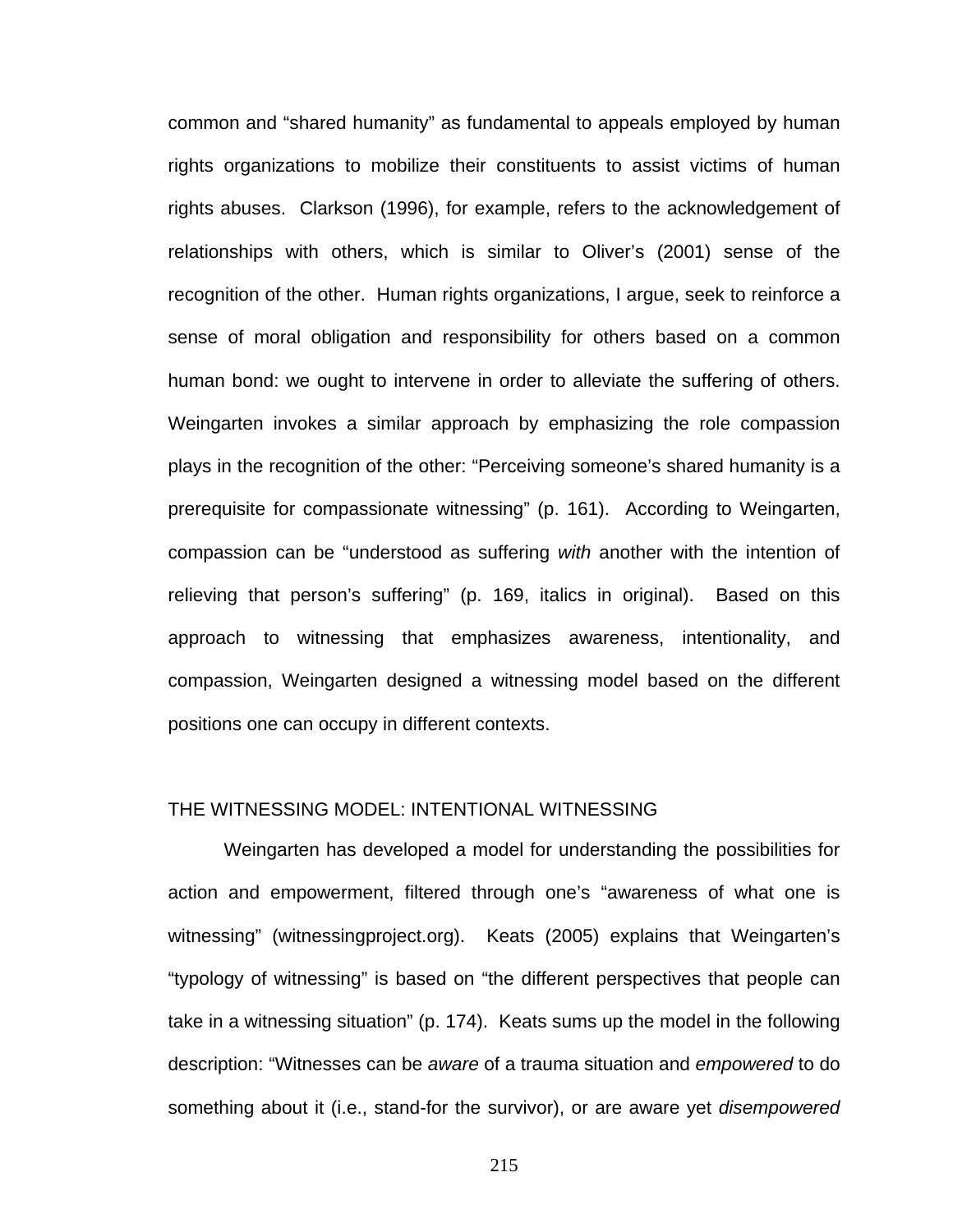to take action (i.e., solely take-in or bear the story). On the other hand, witnesses can be *unaware* yet empowered to act or they can be both unaware of the trauma and disempowered to act. These perspectives dictate how one processes and acts in relation to the trauma event" (ibid, italics in original). By making individuals aware of themselves as witnesses, the hope is they will be better able to identify what role(s) they occupy within a situation and how they can become intentional witnesses who can respond more effectively on behalf of victims. The model offers, Weingarten argues, the potential for the transformation of the often unaware or unintentional witness into one who can alleviate the suffering of others. As a heuristic for understanding the role the witness can play, it has, I suggest, potential implications for pedagogical praxis. Both Straub (1989) and Clarkson (1996) recommend education on the effects of bystander passivity, with Clarkson advocating for "bystander training" (p. 108). Education on witnessing would reinforce the importance of social relationships and civic responsibility—the term "good citizenship" comes to mind—and provide witnesses with critical skills that encourage awareness about injustice (its causes and impact) as well as action that can be taken on behalf of others.<sup>253</sup>

The Witnessing Project's model visually represents the four witnessing positions Weingarten outlines in a 2x4 grid, which represent awarenessunawareness and empowered-disempowered configurations "in relation to any aspect of what one is witnessing" (p. 27). The process of moving between the different witnessing positions appears to be iterative, requiring interpretation and

<sup>&</sup>lt;sup>253</sup> In my conclusion, I refer to two school-based programs, Roots of Empathy and Social Justice 12. Although not focused specifically on witnessing, they do incorporate empathy and social justice, which are believed to be fundamental to "good citizenship."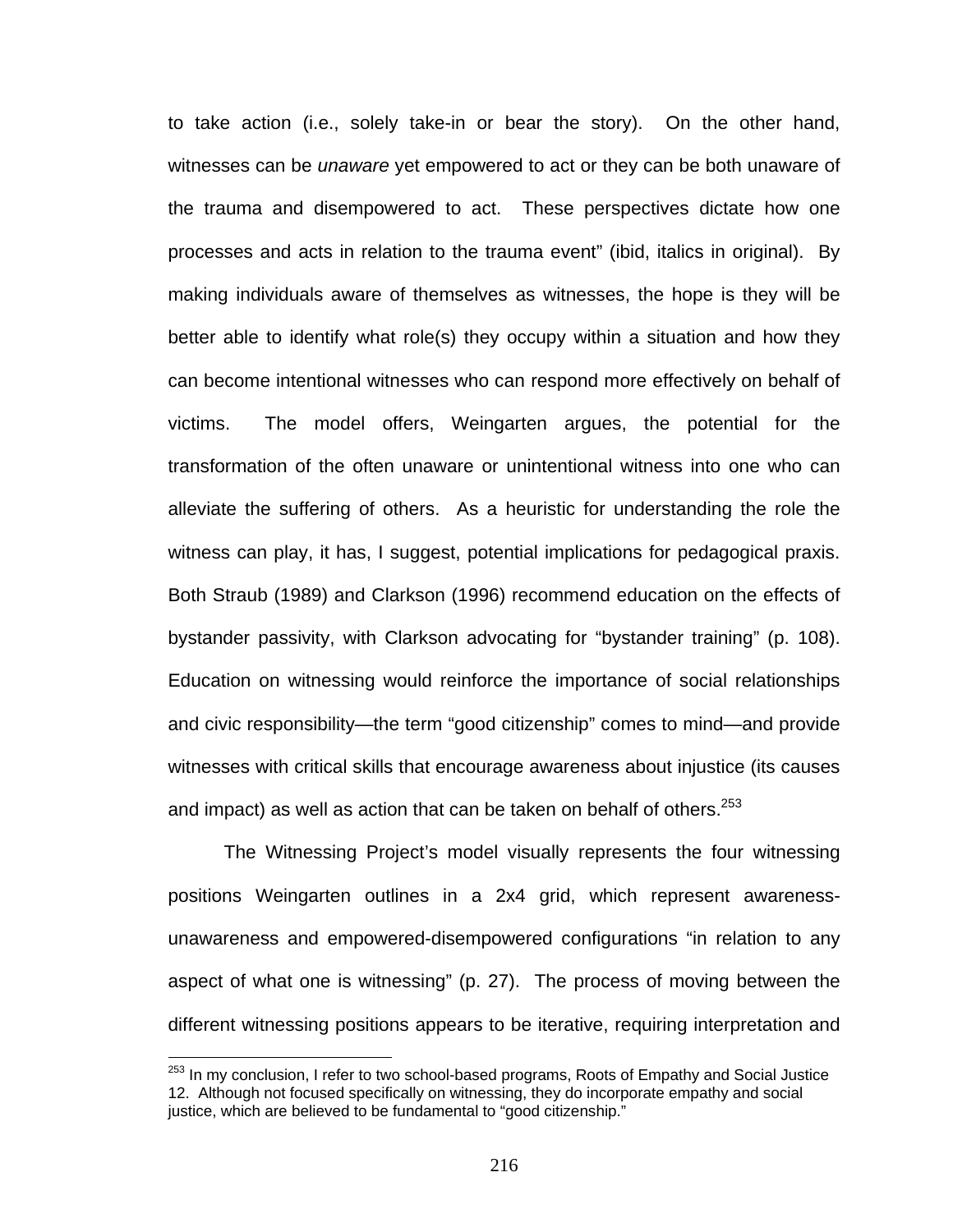assessment of the context in which violence and violation occur, as well as one's location within the specific situation. According to Weingarten, intentional witnessing—namely being aware of oneself as a witness in traumatic situations and assessing what one can do—means that individuals are better situated to "assist others and avoid feeling helpless and overwhelmed" (p. 22). However, while intentionality combined with empowerment remains the ideal position, Weingarten notes it is not easily achieved: "in some instances awareness may be all that we can offer" (p. 34).<sup>254</sup> While the website provides no specific examples to illustrate the different positions the witness can occupy on the grid (though the Witnessing Project archive contains personal narratives of witnessing experiencees), in *Common shock*, Weingarten provides personal anecdotes, shares experiences of her workshop participants, refers to role models such as former South African president Nelson Mandela, and draws on everyday as well as devastating events such as the 9/11 terrorist attacks.

Witness positions, explains Weingarten, can change and are context dependent, "influenced by whether or not one is aware and whether or not one feels empowered in relation to any aspect of what one is witnessing" (p. 27). Being aware, which the Witnessing Project identifies as the first position on the witnessing grid, represents the most "desirable" position for the person, as well as for others. The witness is aware, that is, "cognizant and mindful of the implications" of witnessing and possible consequences for herself and others, and determines the best way to take effective action regarding what she

 $254$  Weingarten points out that awareness "without action" should not be seen as "irrelevant" or "self-indulgent"...Action can be grafted on it far more easily than it can on lack of awareness" (p. 134).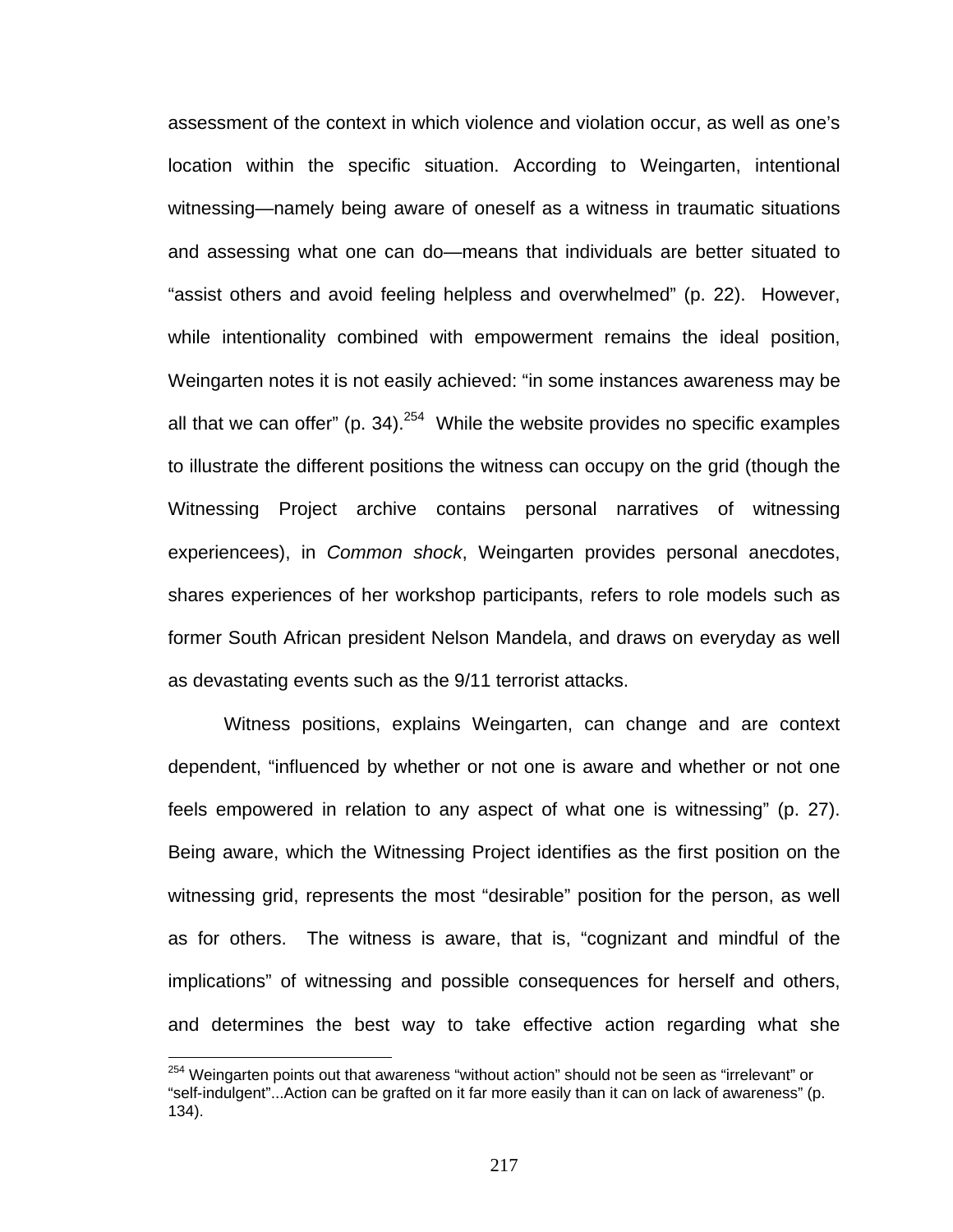observes.<sup>255</sup> According to Weingarten, the aware-empowered position, while ideal, might not be easily achieved. Weingarten provides various anecdotal reasons explaining that awareness might not translate into feelings of "control," action might not be easily determined, and witnesses might experience distress or contradictory emotions in a given situation (p. 27). Even so, Weingarten believes that witnessing with awareness, intention, and compassion need not be seen as something extraordinary and "heroic": "instances of ordinary compassionate witnessing need to become as culturally available to us as heroic acts" (p. 36). The witnessing archive available on the Witnessing Project's website can serve, I suggest, as one such resource that highlights "ordinary" acts of witnessing. Weingarten suggests that "ordinary" and compassionate acts of witnessing begin with empathy (and the recognition of a "shared sense of humanity" that connects us to others and their suffering). In Chapter 2, I explored the importance empathy plays in feeling connected to others, thus increasing our willingness to help (Cohen, 2001). In the literature, empathy is closely aligned with feelings of altruism (Hofmann, 2000), moral concerns and social responsibility (Bloom & Reichert, 1998; Straub, 1989), and caring and justice (Hoffman, 2000). Both witness.org and IJM appeal to their constituents through ethical appeals, which are constructed on a sense of a shared humanity or community, social responsibilities and concern for the welfare of others, and feelings of compassion and empathy for the suffering of others. Weingarten

<u>.</u>

<sup>&</sup>lt;sup>255</sup> Weingarten explains, "Ultimately, every witness position creates consequences for the individual, family, community, and society. Each carries possibilities, challenges, and risks. Although I think it is desirable to be an aware and active witness, this is often a difficult position to achieve" (p. 30).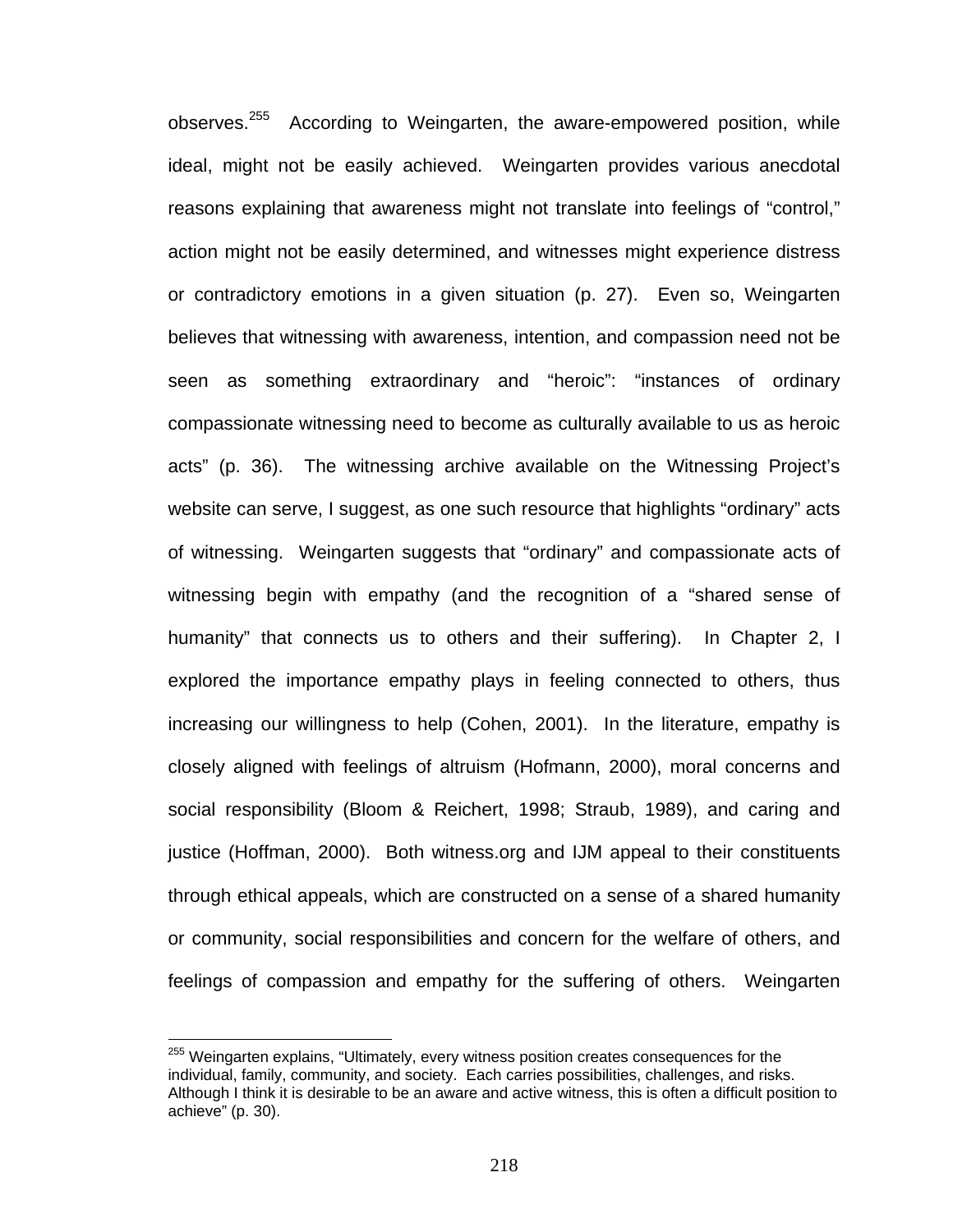distinguishes empathy from sympathy: "Whereas empathy is feeling what another feels, or would feel, if she knew her own situation, sympathy is our emotional response to another's situation, often sorrow or concern. Scholars who study empathy believe it is universal, self-reinforcing, and expressed by children as young as a [sic] year of age" (p. 166). $256$  Empathy does not, however, require, that we fully understand or know the suffering of the other, as often times the nature of the other's suffering is incomprehensible: "the impossibility of suffering the other's suffering" (p. 219). However, we do not need to experience and know the same kind or degree of suffering to intervene or assist another. For Weingarten, compassionate witnessing can act as the impetus for action when linked to the desire to alleviate another person's suffering.

The other witnessing positions in Weingarten's model appear to be more typical ones that witnesses find themselves in, more so than the witness who is simultaneously aware and empowered to act. In contrast to the aware and empowered witness, the second witnessing position can be seen as the least "desirable" because the individual is unaware and empowered and might undertake actions that can have negative consequences for others. The website states that this position "represents the most toxic condition for others, since a person in this position is unaware of the meaning of what she is witnessing but is empowered in relation to the situation. A person in this witness position is most

 $\overline{a}$ 

 $^{256}$  In this sense, empathy is recognized as a personality trait. Individuals who are classified as having an emotional or personality disorder and who have suffered damage to the amygdala are often incapable of empathic responses. Psychopaths are identified as one such group who fail "to develop conscience and empathic feelings and consequently, because of emotional difficulties, [are] at high risk of developing antisocial behaviour" (Kirkman, 2002, p. 157).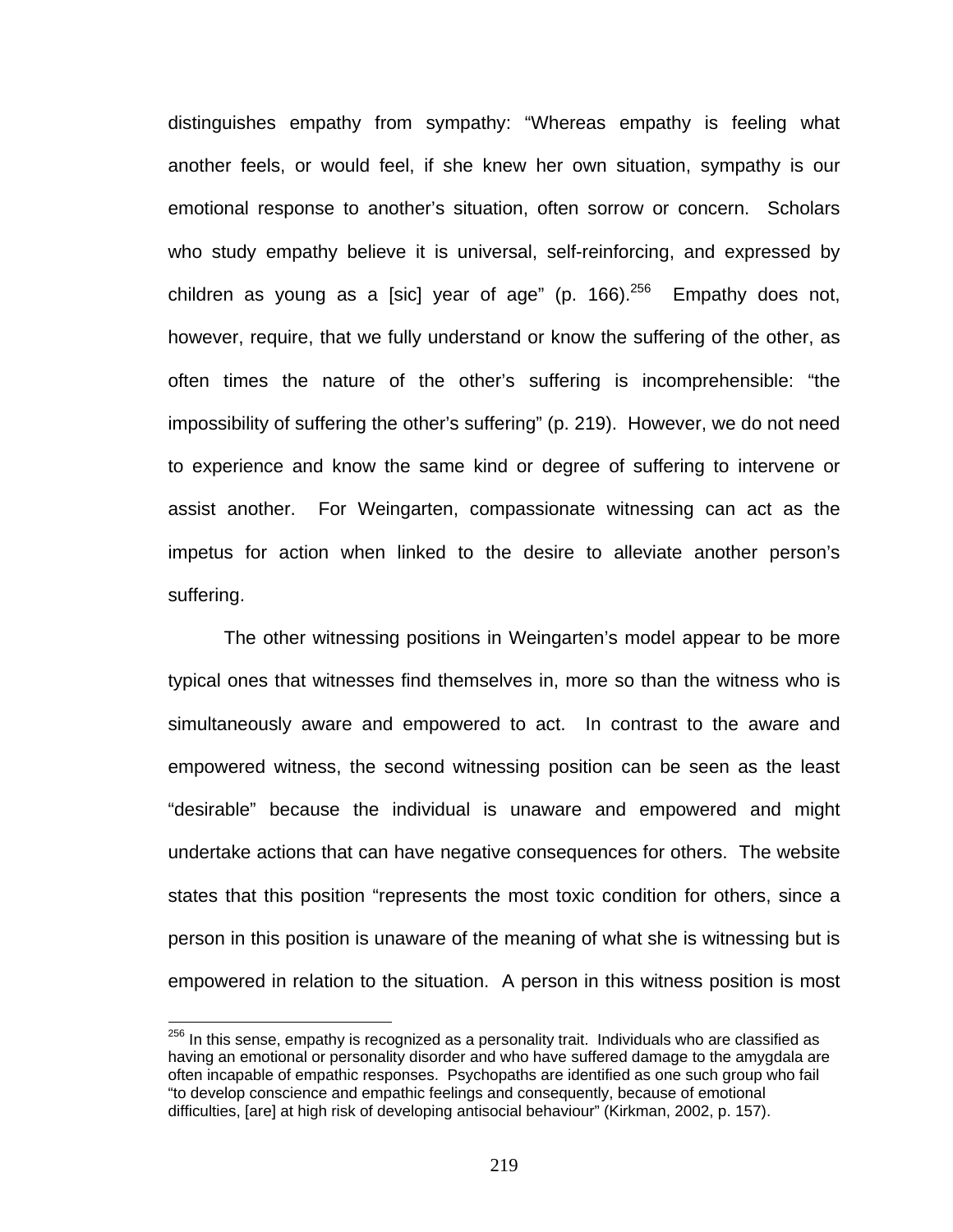likely to do harm, where 'do' refers to omissions as well as commissions." Specific examples to illustrate the kinds of "harms" that can result from an empowered yet unaware witness would render these descriptions more meaningful. The same holds true for the other witnessing positions. Weingarten's third witnessing position is the most passive of the positions enumerated by the Witnessing Project: the individual is unaware and disempowered. The website contends that the individual does not understand "the meaning and significance of what she is witnessing and therefore does not, for she cannot, act in relation to that which she is exposed." Being aware and disempowered is the last of Weingarten's witnessing positions and it "represents the position that most people experience with the most evident distress. The person is aware of what she is witnessing but feels helpless or ineffective in relation to it." Based on this model of witnessing, it is implied that awareness of oneself as a witness (who can potentially have an impact within a situation as well as on others) can lead to more effective types of witnessing.<sup>257</sup>

### THE WITNESS AS AN AGENT OF CHANGE: THE POTENTIAL FOR SELF-TRANSFORMATION

The Witnessing Project offers a therapeutic model for the personal transformation of the (vicarious) witness, differing from witness.org and IJM, human rights organizations which advocate on behalf of victims. As human

 $\overline{a}$ 

<sup>257</sup> In *Common shock*, Weingarten refers to "two dimensions" that "influence" witnessing experiences: "context and perceived intent. Regarding the context, it makes a difference if you are the only one who witnesses an event or if there are other people—even one person—with whom to share the experience. Witnessing violence or violation in isolation compounds people's distress. It also makes a difference whether the violence you witness is intentional or accidental. People have a harder time witnessing situations they perceive as maliciously perpetrated than they do harm they perceive as unintentional" (p. 27).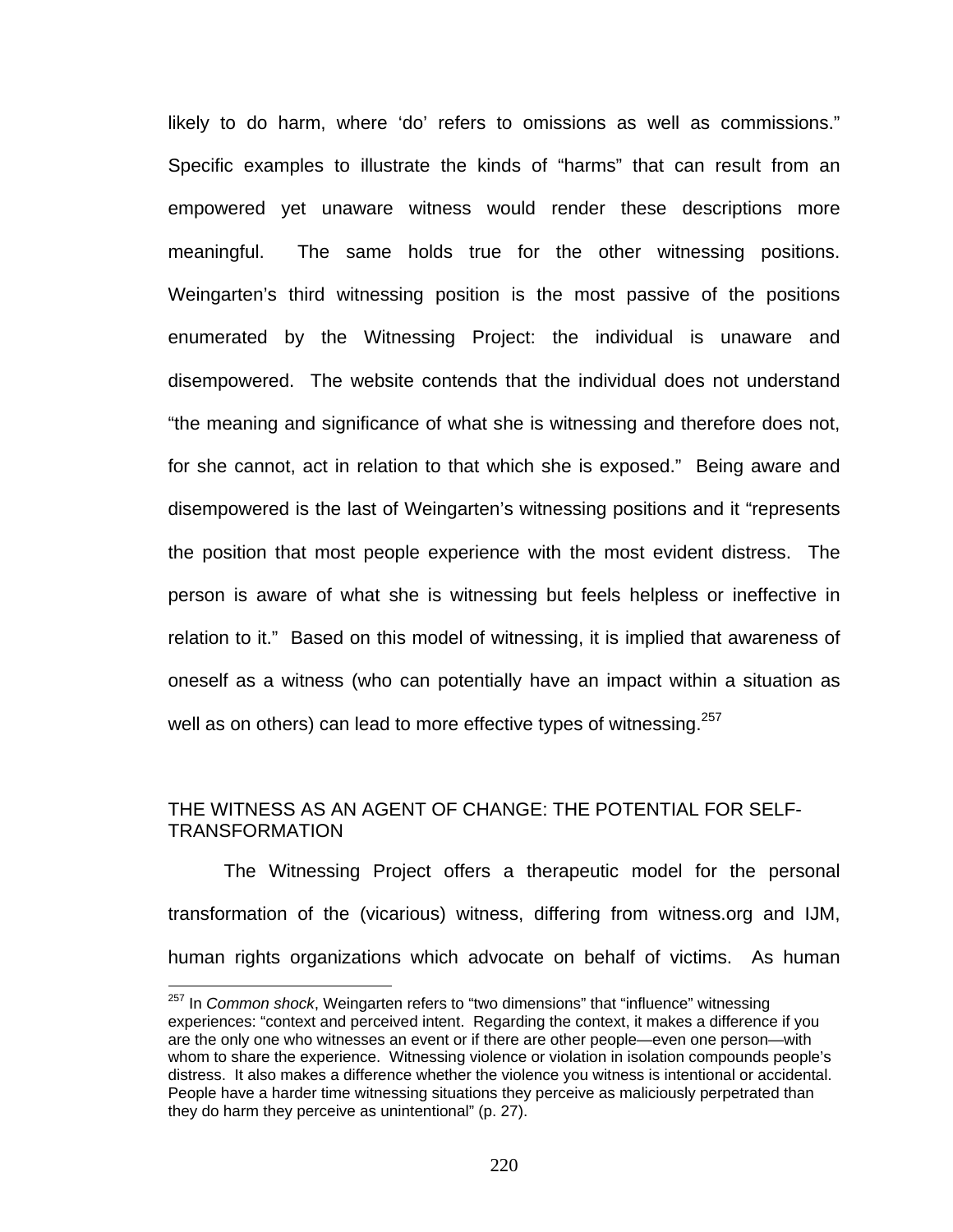rights advocacy organizations, they are concerned with raising awareness and educating individuals (vicarious witnesses) about human rights abuses, seeking to mobilize their support. Their focus is on victims, and vicarious witnesses are urged to assist victims and alleviate their suffering. For the Witnessing Project, the focus is on the vicarious witness and her suffering, which is described in the literature as secondary or vicarious traumatization and defined as "common shocks" by the Witnessing Project. All three organizations conceptualize witnessing, and construct who the witness is, in ways that reflect different modalities and practices of witnessing. Witness.org seeks to empower activists (primary eyewitnesses) by providing them with cameras to document human rights abuses. In so doing, witness.org presents visual evidence of injustice, seeking to create, by extension, even more eyewitnesses to human rights abuses. IJM provides another lens through which to interpret witnessing: a faithbased approach, urging Christian witnesses to heed Christ's call to seek justice on behalf of the oppressed. Within this paradigm, Christians are reminded of Christ's command to love their neighbour and be their brother's keeper. The Witnessing Project adds yet another dimension to witnessing. Within its therapyoriented model, the focus is on the vicarious witness, who can be an eyewitness to violence and/or violation or who learns about traumatic events. The Witnessing Project is concerned with the "toxic" effects experiencing, or witnessing, violence has on the individual. This shift from victim to witness can be seen, I suggest, as a counterpoint for considering how individuals might transition from being passive or indifferent to the suffering of others to becoming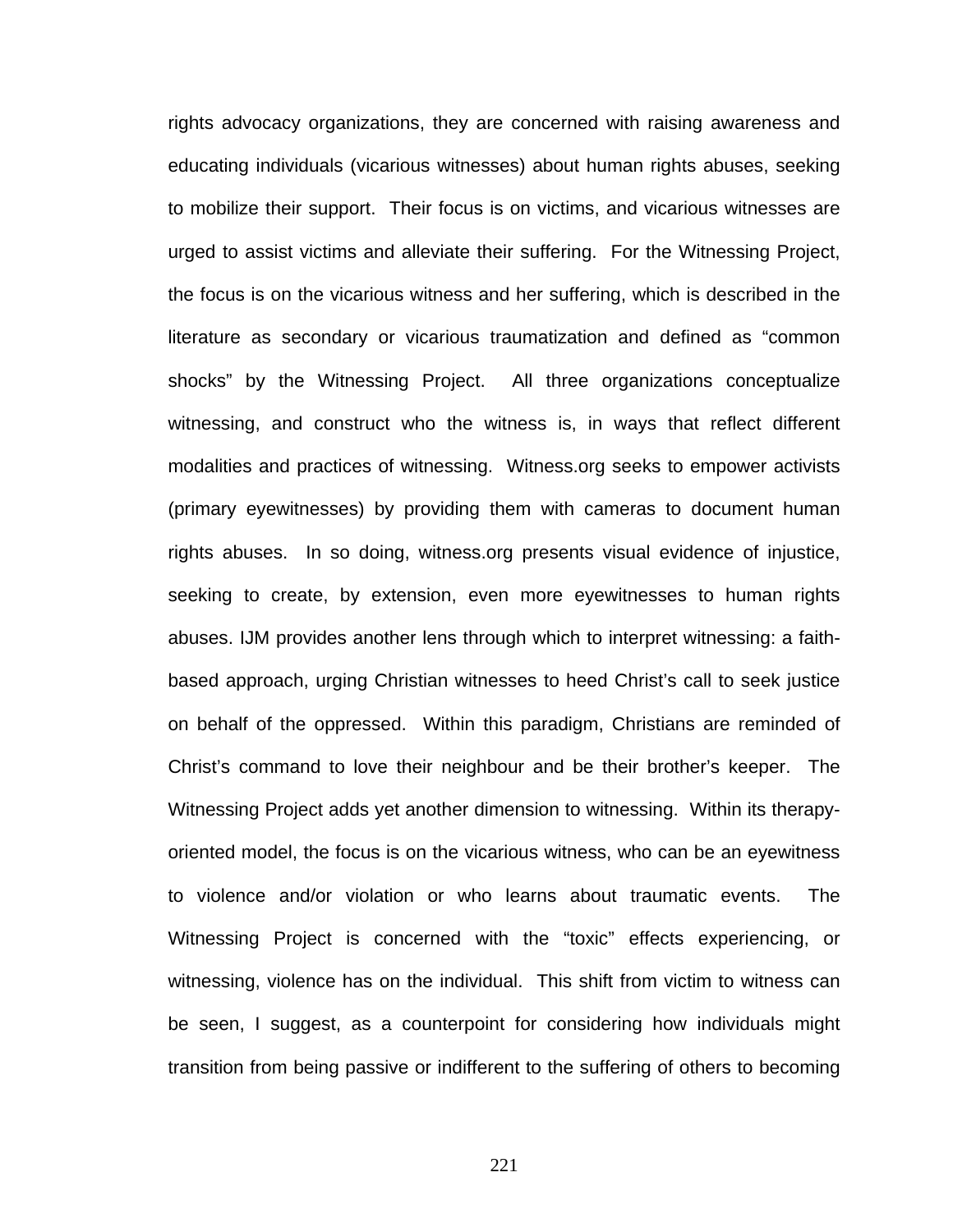engaged or mobilized into action. Herein resides the potential of the Witnessing Project. As proposed by the Witnessing Project, awareness of oneself as a witness—one who understands the harms inflicted by witnessing everyday violence—is fundamental to understanding how one can become a more effective witness. The equation, presented by the Witnessing Project, appears simple enough: awareness transforms the passive witness into an intentional and compassionate witness who will act on behalf of victims. However, the Witnessing Project does not provide any insight as to why the average person might be motivated to become an aware and effective witness, and how she might go about doing so on her own initiative. Personal motivation or interest, or perhaps the experience of trauma as a victim or witness, becomes the impetus for self-transformation. Witnessing, within this conceptual framework, is not embedded, in any explicit sense, in larger concerns such as social justice, equality, or human rights. To some extent, witnessing could be seen, within the model of the Witnessing Project, as a moral imperative, in that it stems from caring about others and the desire to help. Grounded within a psychological model based on the provision of counselling services focused on the effects of trauma, it follows that the Witnessing Project designs and delivers courses and workshops for therapists, health care workers, and those who have experienced and been affected by trauma (courses, workshops, and counselling sessions for professionals as well as laypersons). From this perspective, therapists help their clients discover their potential as witnesses (as opposed to victims) who are empowered agents. Individuals who have been traumatized, either directly or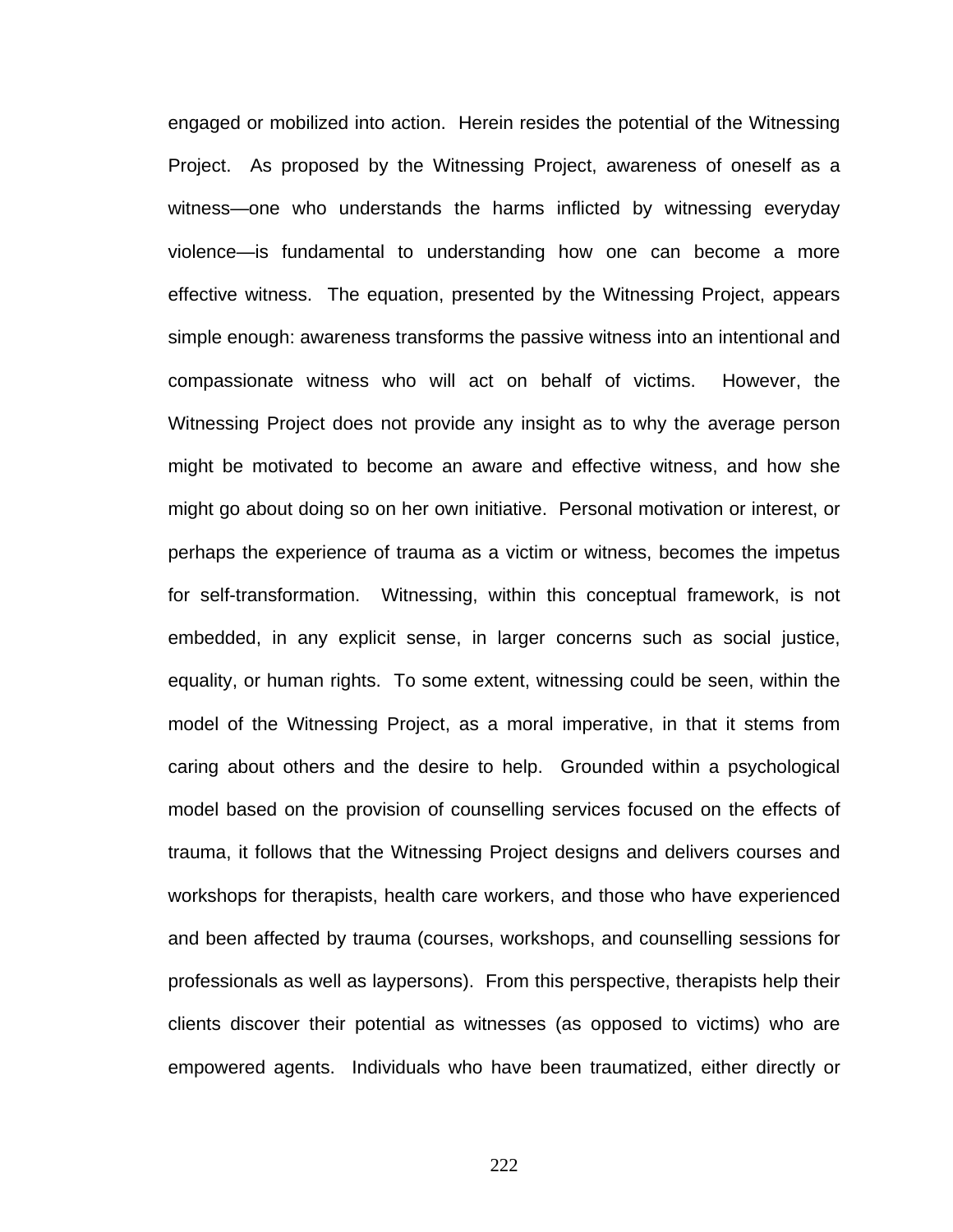indirectly, might seek a therapeutic model, such as one offered by the Witnessing Project, to make sense of their experience and effect change in their personal lives.

 Although its approach differs significantly from witness.org and IJM, the Witnessing Project has adopted a similar strategy with regard to documentation, a theme I identified in my methodological discussion, in its creation of a witnessing archive. Witness.org creates documentaries and makes available an archive of raw footage captured by activists. For IJM, through their legal investigations, they create case files on perpetrators, human rights abuses, and document how victims have been exploited. Visitors to their sites, similar to witness.org, can learn about cases in which IJM has been involved and how it has made a difference in victims' lives. Often, victims' narratives are presented, which, I argue, has the effect of providing a human face to suffering. In the case of the Witnessing Project, it has created a witnessing archive<sup>258</sup> to encourage discursive expressions of self-witnessing and witnessing experiences involving others, which is meant to provide "support, encourage, hope and inspiration to readers everywhere." Individuals share their experiences of witnessing with other witnesses within a social network and community. This idea of an archive or a resource was raised by Clarkson (1996) who proposed some kind of educational resource on bystanding, which would contain "bystander intervention

 $\overline{a}$ 

 $258$  Criteria, outlined in the website, are provided for the submission of experiences from "any four of the witnessing positions and can include the following: "unintentional witnessing, helpless witnessing, compassionate witnessing or some other kind. The account may describe a moment of transformation when a 'small' act shifted a witnessing experience. Or you may write about an intention to witness." Examples of stories found in the archive include the following themes: divorce, death, bullying, abuse, and racism.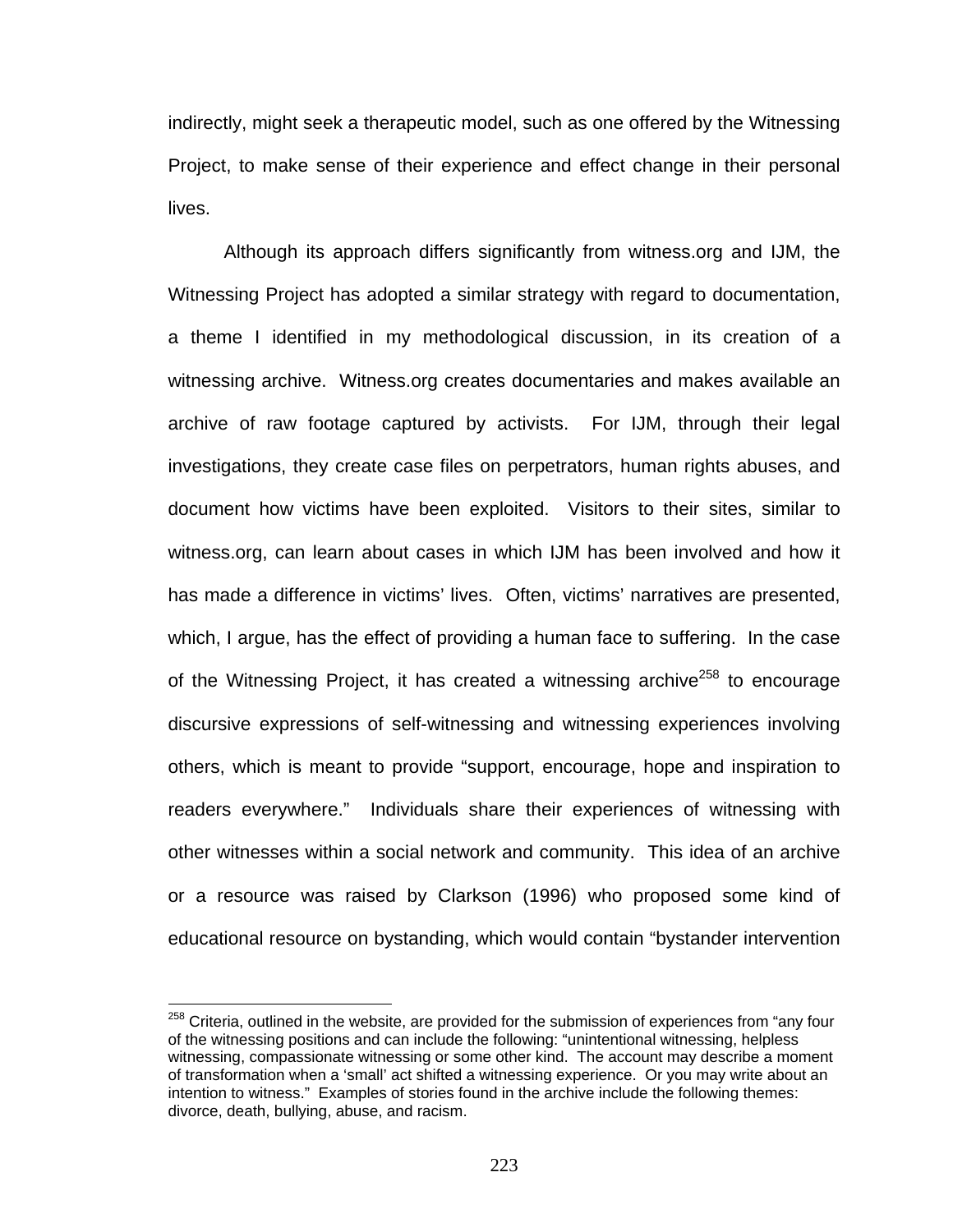stories, histories and researches" (p. 108). The Witnessing Project explains that "the stories, anecdotes, vignettes, moments that are archived [there] will provide support, encouragement, hope and inspiration to readers everywhere." Their archive submission guidelines provide contributors with suggestions for framing their witnessing experiences. Within this broad range of what it means to witness, individuals can bear witness to themselves, in effect, becoming Iwitnesses to recalled or remembered experiences and selves (Antze & Lambek, 1996). The use of narrative as a form of therapy is connected to Weingarten's idea of compassionate or intentional witnessing,  $259$  which, I suggest, is connected to witnessing the other. Witnessing, in this sense, involves the recognition of the other and demands a response (Felman & Laub, 1992; Oliver, 2001). Both witness and audience are brought together in a collaborative process of constructing meaning. For Weingarten, through witnessing we can begin to repair the damage and "disruption" caused by violence and create a "new, revised, honest narrative" (p. 236). In this sense, compassionate witnessing can involve a constant "interplay among telling, listening, reflecting, rudimentary coherence, continuity, and connection" (ibid). Witnessing thus becomes participatory and performative as the witness engages in the construction of meaning and responds to the suffering of another.

While the Witnessing Project does not explicitly invoke a sense of obligation and responsibility to victims in the way witness.org and IJM do, it does

 $\overline{a}$ 

<sup>&</sup>lt;sup>259</sup> Weingarten identifies "three key elements in compassionate witnessing" and notes they "can be learned and practiced": 1) "select a focus for one's witnessing that is doable"; 2) "listening carefully and responding carefully and thoughtfully can make a difference"; 3) "create transitions between compassionate witnessing of others and ourselves" (p. 192).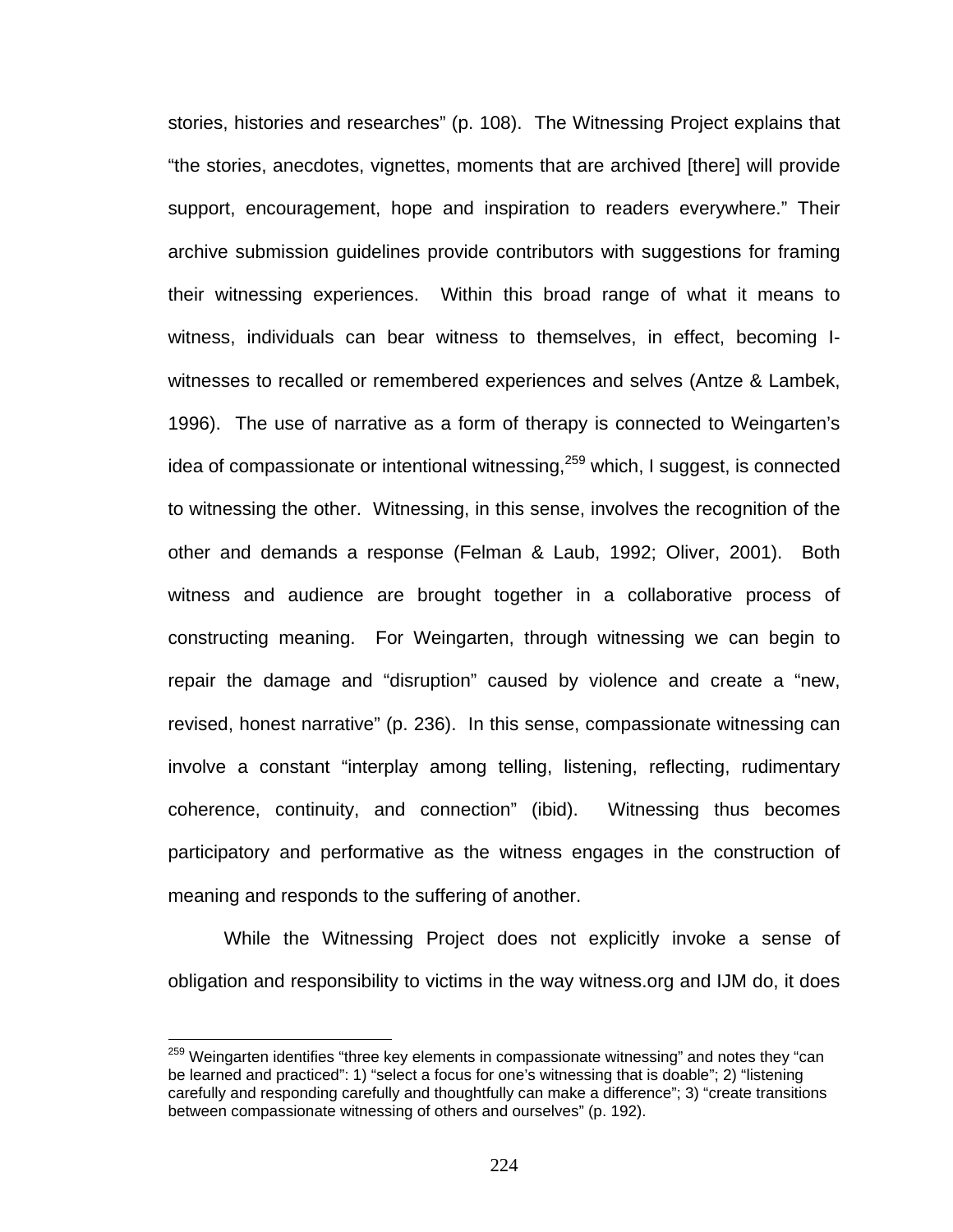draw on similar themes of empathy, care and compassion for others, and a shared humanity. It differs in its approach to witnessing in that it focuses on the individual's incapacity to witness effectively, to oneself and to the other, as a result of routine exposure to violence and violation. The Witnessing Project seeks to make individuals aware of the ways in which they are harmed, in effect, traumatized by the effects of violence. Self-awareness becomes instrumental to personal transformation: the passive and often unaware witness can work at becoming an intentional and compassionate witness who responds to others' suffering.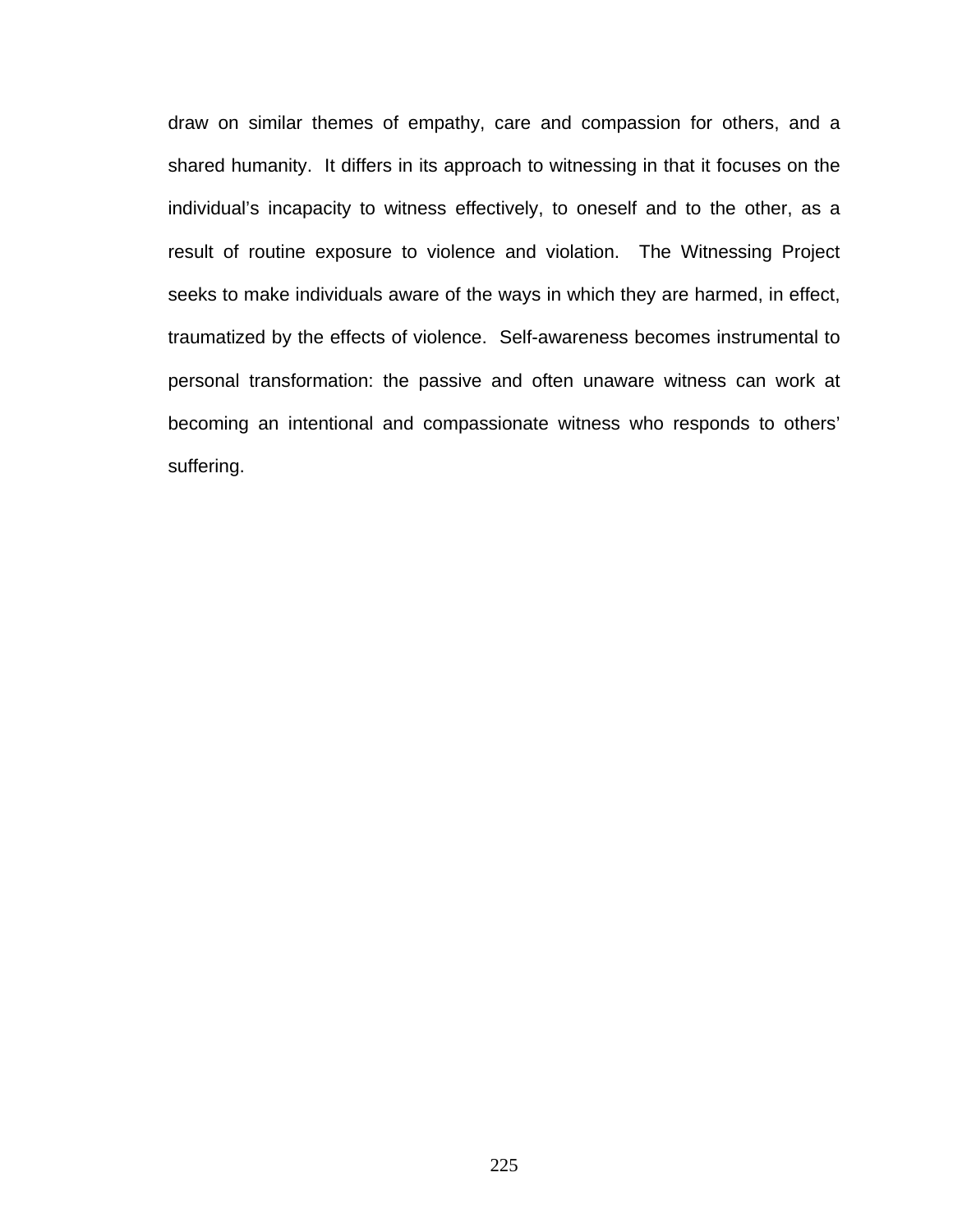'Witnessing' is the term I use for prompting an ethical response that will perhaps transform the way someone views the world, or thinks about justice. (Kaplan, 2005, p. 123)

I use Kaplan's quote to contextualize the larger questions in this dissertation about witnessing and the role of the witness. In this study, I explored the various modalities of witnessing as well as how they are evoked as sociocultural and discursive practices, employed by human rights organizations in their attempt to transform their constituents into witnesses to human rights abuses and atrocities. Witnessing, I argued, entails an ethical imperative and responsibility to respond to the suffering of others and to defend their human rights. Inherent to witnessing, one finds paradigmatic ideals of social justice and praxis: witnesses do not stand by passively in the face of injustice and suffering. Human rights organizations seek to shape and enforce these moral and political ideals as normative praxis by appealing to a sense of membership within a shared global community. Their appeal and mobilization strategies are designed to empower constituents by providing meaningful and concrete forms of engagement. In becoming witnesses to abuses, constituents can make a difference in the lives of others. Witnessing, I suggest, also entails a praxis of transformation, evidenced through an epistemological shift from passivity to engagement. Within the framework of human rights, witnessing is closely aligned with advocacy on behalf of the oppressed.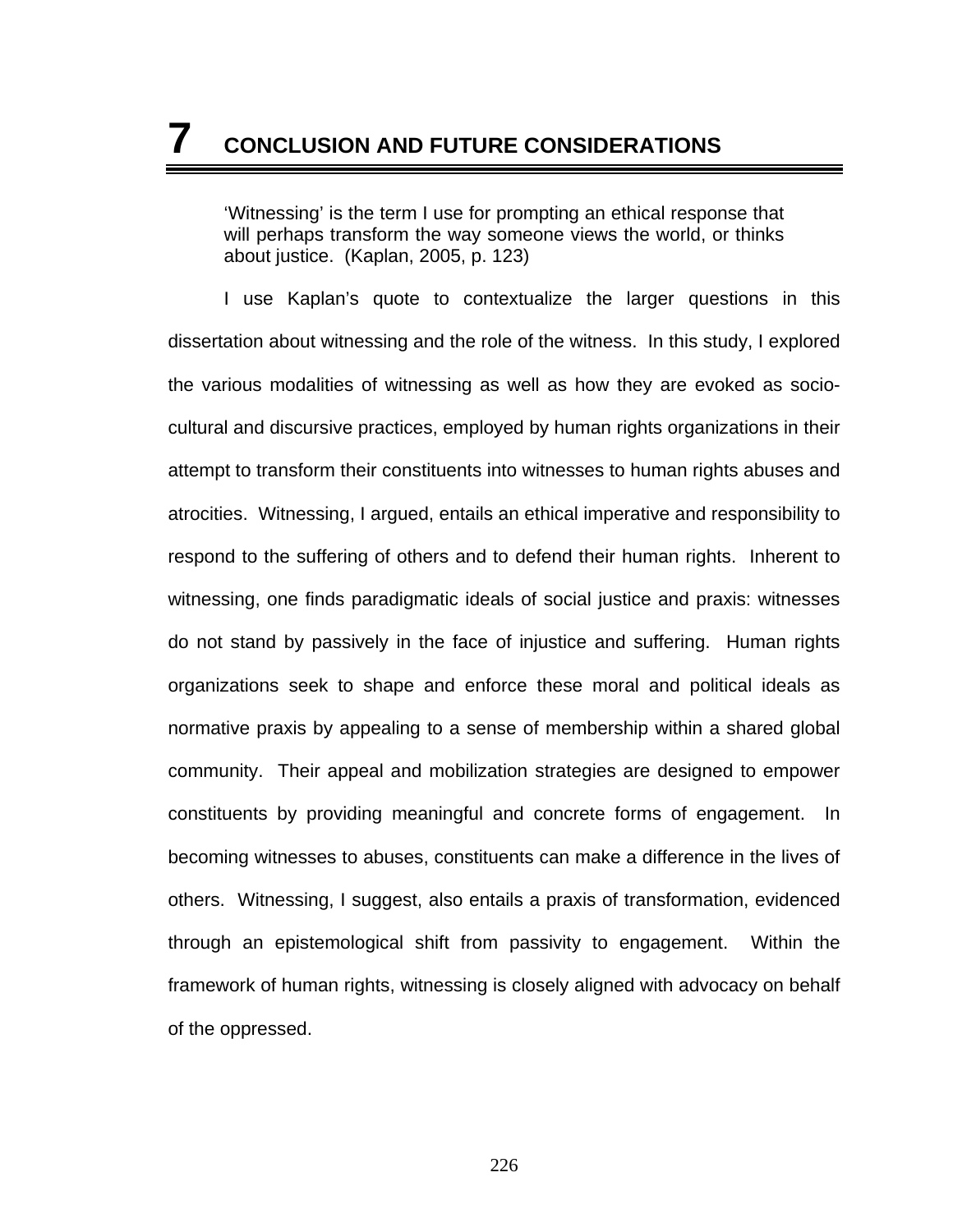In Chapter 1, I introduced the experiential distinction between the eyewitness and the virtual witness. I began with Dallaire and discussed his role as embodied eyewitness, emphasizing the performativity of witnessing practices: as an act of repetition and resistance against forgetfulness, indifference, and passivity. To bear witness is to testify to what one has seen and experienced. Vicarious witnessing, in contrast, is facilitated through media and communications technologies. The spatial (and temporal) distance between the vicarious witness and the event is remediated through representational practices (text and images). The emotional distance, as discussed in the literature, can be minimized by one's ability to imagine the experiences of others and to empathize with them (Cohen 2001, Kaplan, 2005, Keats, 2005). The Internet (and various new media applications) has expanded both our potential to witness events and our sense of community by connecting us to others globally. Human rights organizations build on these connections and employ communications technologies to facilitate opportunities for participation and activism in global causes.

To contextualize this study, I propose that it can be seen as contributing to "witness studies," Douglass and Vogler's (2003) term which includes a diversity of "fields" and approaches "devoted to the topic of witness" (p. 1). These authors note that witness discourses fall under the broader field of trauma studies, which grew out of research on the Holocaust and has since expanded to other disciplines. In acknowledgement of this legacy, I briefly outline significant contributions of the literature on the Holocaust — notably, the use of video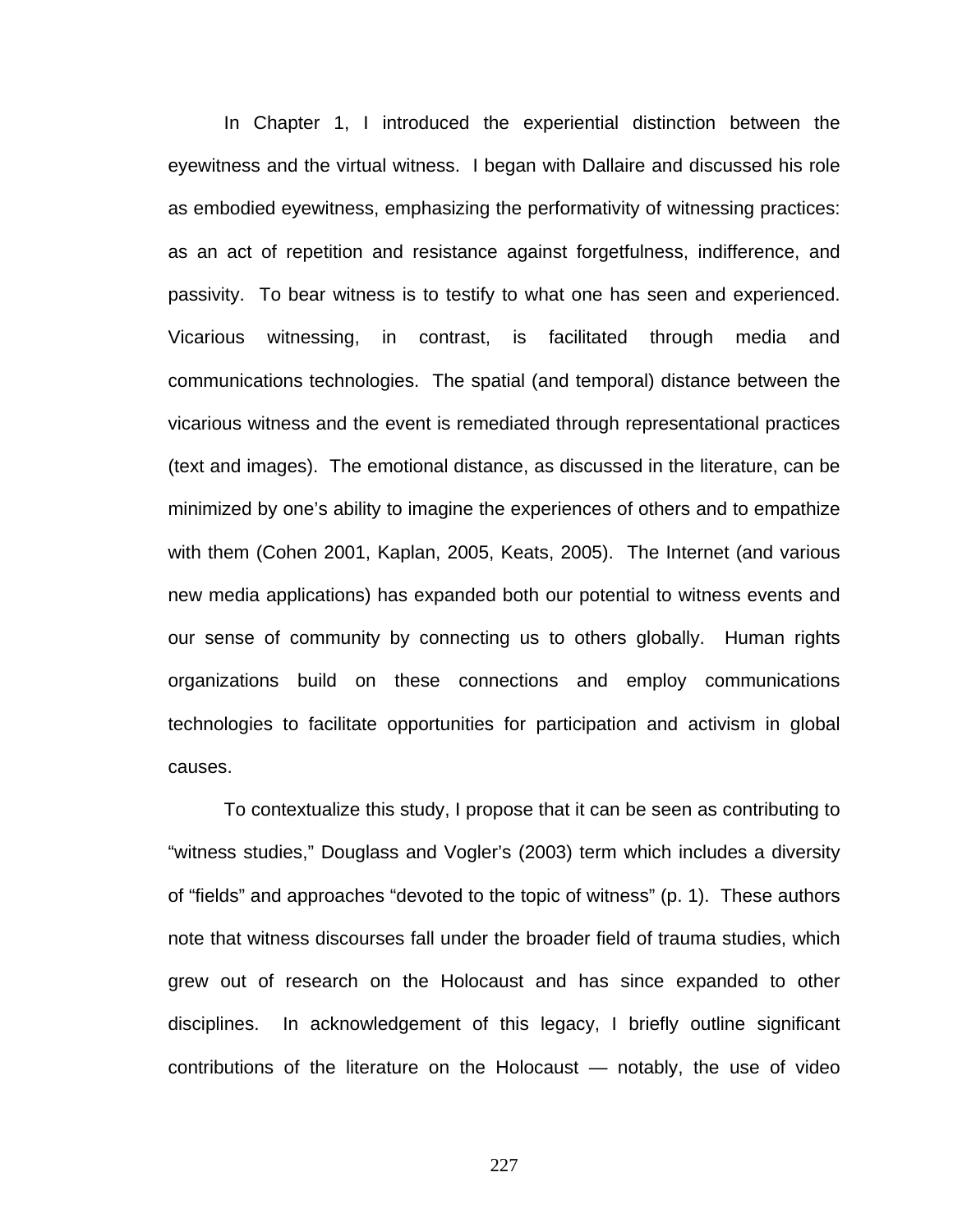testimonies, the relationship between the survivor-witness and the audiencewitness, and the socio-ethical practice of response-ability — and locate the Fortunoff Video Archive for Holocaust Testimonies at Yale as a referent and precursor to later human rights projects. The Video Archive remediates the experience of witnessing trauma vicariously, negotiated through firsthand eyewitness testimony, "I-witnesses," the reconstruction of the "I" made possible through narrative and authenticated by the survivor having been there and having lived through the experience of the Holocaust (Antze & Lambek, 1996). Witnessing, in this context, involves the socio-cultural practice of remembering, a response and responsibility to survivors, despite their dwindling numbers. Witnessing, thus, becomes an acknowledgement of the other (Oliver, 2001). The Video Archive offers a template for the use of technology in negotiating witnessing experiences. This concept of the archive, the need for documentation and creation of a public record, can also be found in later human rights projects which challenge official records and document abuses.

In Chapter 2, I reviewed the literature on bystanding to contextualize the dilemma of individual response or failure to respond to those in need of assistance. While the literature often refers interchangeably to the witness and the bystander, I suggested that an epistemological and praxiological shift distinguishes the witness as one who seeks action on behalf of another. The witness is not simply a passive observer but is responsive, acknowledging her responsibility and relationship with the other (Clarkson, 1996). This notion of an ethical relationship was also emphasized in the literature I explored in Chapter 1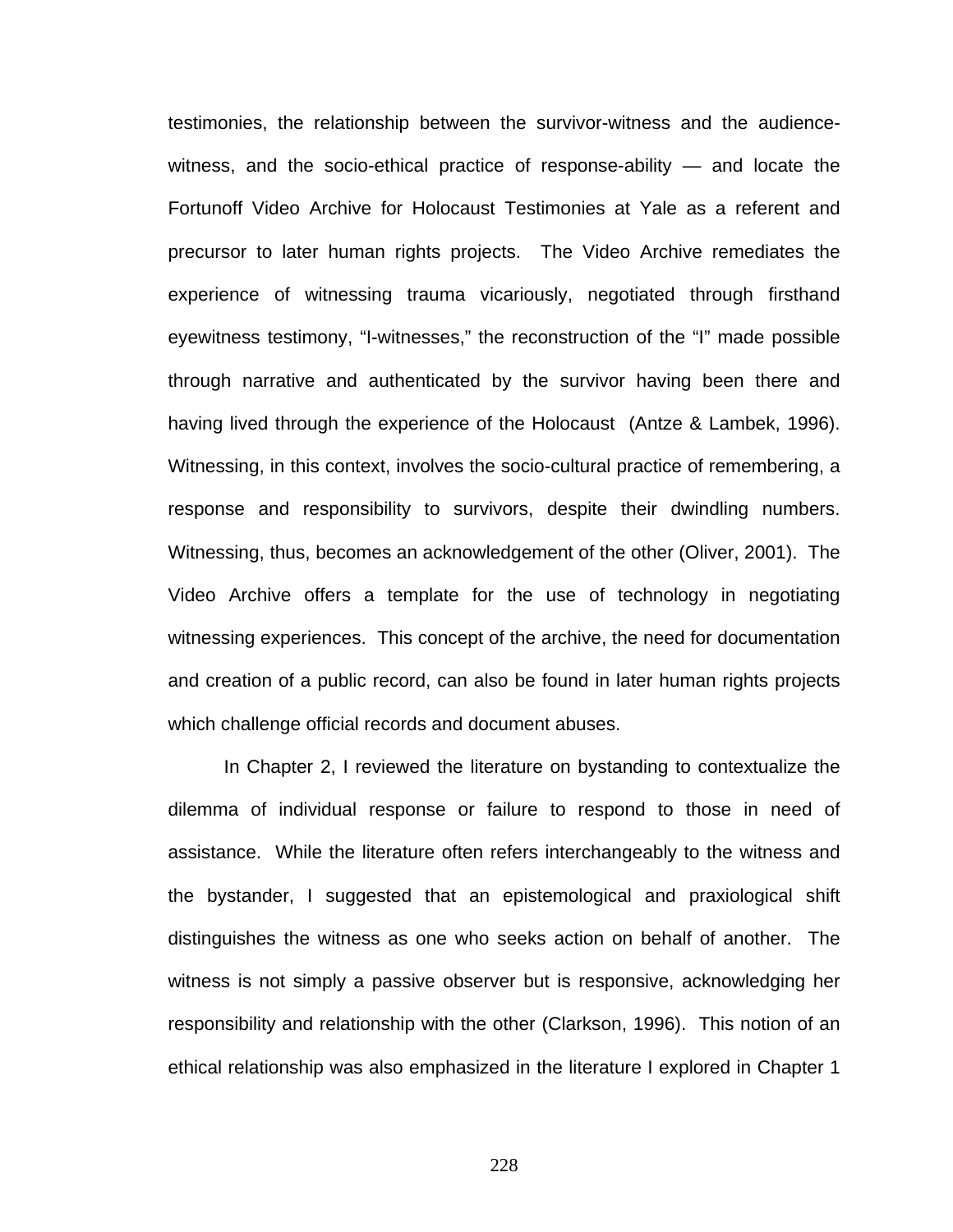concerning the obligation to survivors. Clarkson raises issues of culpability and moral responsibilities when individuals fail to respond because they can, indirectly, provide tacit approval to perpetrators. Cohen (2001) suggests, however, that strategies of avoidance and denial be seen as normative responses to distressing information (empathic distress and vicarious traumatization) and to the overwhelming volume of information (overload).

The literature emphasized the role emotion (affect) plays and notes the importance of empathy—the ability to imagine what another feels and identification with another's suffering—and its connection to social responsibility and action. Empathy works by engaging the individual's moral imagination and is understood to be a precursor to helping others in distress and alleviating their suffering. Empathy, when tied to prosocial and altruistic motives, forms the basis for engagement (Hoffman, 2000; Bloom & Reichert, 1998). Empathy is also connected to strong social bonds, feelings of responsibility and affinity to others, which Cohen defines as a sense of "fraternity," while Bloom and Reichert invoke the notion of being "our brother's keeper." For Cohen, empathy needs to be aligned to social justice because individuals who see themselves as belonging to a shared moral community which upholds egalitarian values and respect human rights are more likely to care about the welfare of others and be willing to act on their behalf. In this chapter, I also discussed recent trends within contemporary culture to market and brand empathy through populist appeals such as "doing good feels good." For Hoffman (2000), empathic motivations can be considered to be altruistic and aligned with prosocial motives when its "main objective is to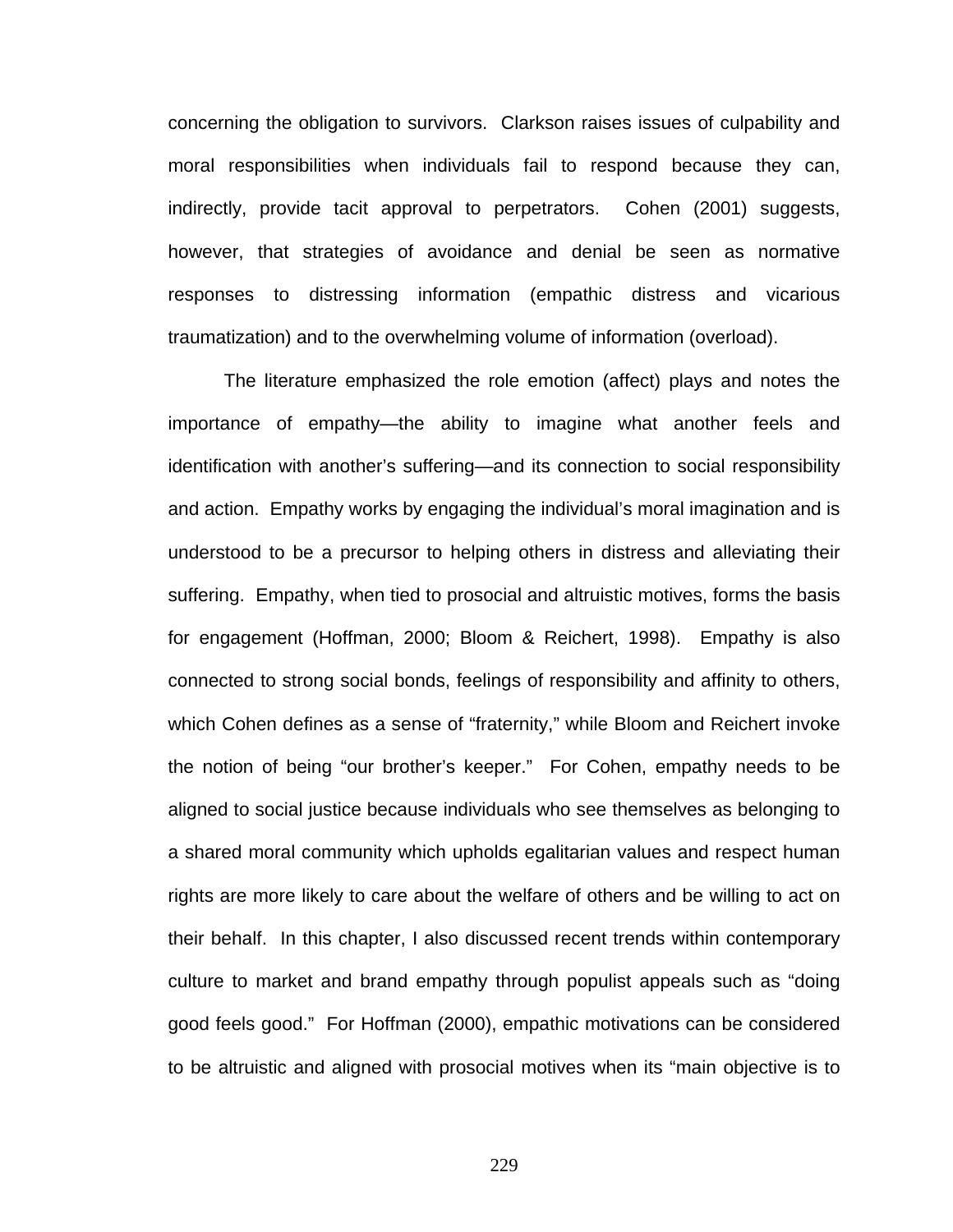alleviate the victim's distress," though "empathy-based helping makes people feel good by reducing empathic distress and providing empathic relief" (p. 33). Feeling good is achieved only when one helps the other (Hoffman, p. 35). Within contemporary articulations of altruism, both elements are brought together with an apparent emphasis on the rewards for the giver. One can be cynical of this seemingly self-serving strategy that undercuts the motivations for altruistic action. However, this trend has been utilized to mobilize constituents to become involved in various campaigns to make a difference in the lives of others. I continued this discussion of new forms of altruistic appeals and possibilities for reimagining global citizenship at the end of Chapter 4.

Human rights organizations seek to strengthen individuals' altruistic commitments and appeal to their membership in a shared moral and political community. Understanding the role affect plays, these organizations employ representational strategies designed to evoke empathy by personalizing suffering and direct subsequent feelings of distress and outrage into action. These organizations uphold the utopian ideal of a shared community of individuals (global citizens) whose rights, when abused, need to be defended. In this respect, human rights organizations function as "deliberate witnesses" and ally themselves with the marginalized and the oppressed. Cohen observes that human rights activists adopt a moral ideal and "discourse about global suffering [that] is largely the product of the moral imagination" (p. 164). They strive to enforce the ideal that the suffering of others ought to "concern us all" and therefore make their constituents aware of human rights abuses and empower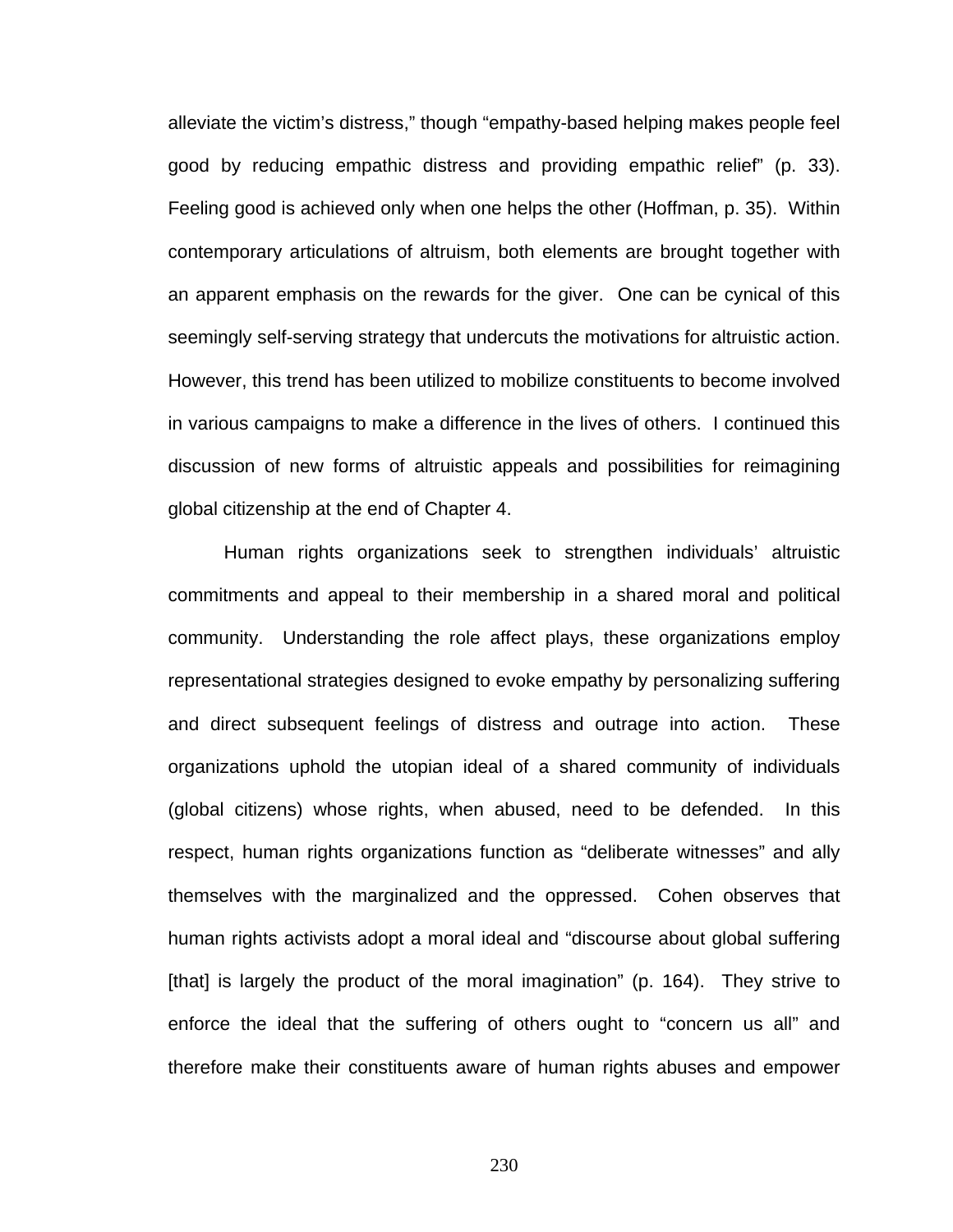them to seek action (ibid). Cohen refers to the "empowerment chain" which human rights organizations employ to mobilize their constituents, focusing on what individuals can do and how they can make a difference (p. 219). In my analysis of select organizations' websites, I discuss how they incorporate these strategies in their work.

I concluded Chapter 2 by reviewing various articulations of witnessing I identified in the literature. Witnessing is variously described as an ethical praxis of social responsibility, a commitment to social justice, and the acknowledgement of relationships with others not determined by kin (a shared human community). For Kaplan (2005), witnessing involves the "public recognition of atrocities" (p. 122). Further, witnessing can be transformative in the sense of a shift in individuals' perceptions about "the world" and "justice," which I suggested is a theme that emerges in the websites I analyzed. This theme of transformation is also echoed by human rights organizations which call their constituents to action to change the oppressive conditions of victims. Witnessing can thus be seen as an ethical practice of engagement, and witnesses become agents of change. Borrowing from Cohen, I argued that witnessing refers to the moral obligation to know ("duty to know") and acknowledge the suffering of others. As a public gesture, it can begin with a "denunciation," as Boltanski (1999) suggests, and as these websites demonstrate, become strategies for involvement and action. To sum up some of these common threads, I proposed that witnessing can be seen as a composite practice of engagement: intellectual (to be aware/know), psychological (to be affected and to care), and participatory (to respond/act).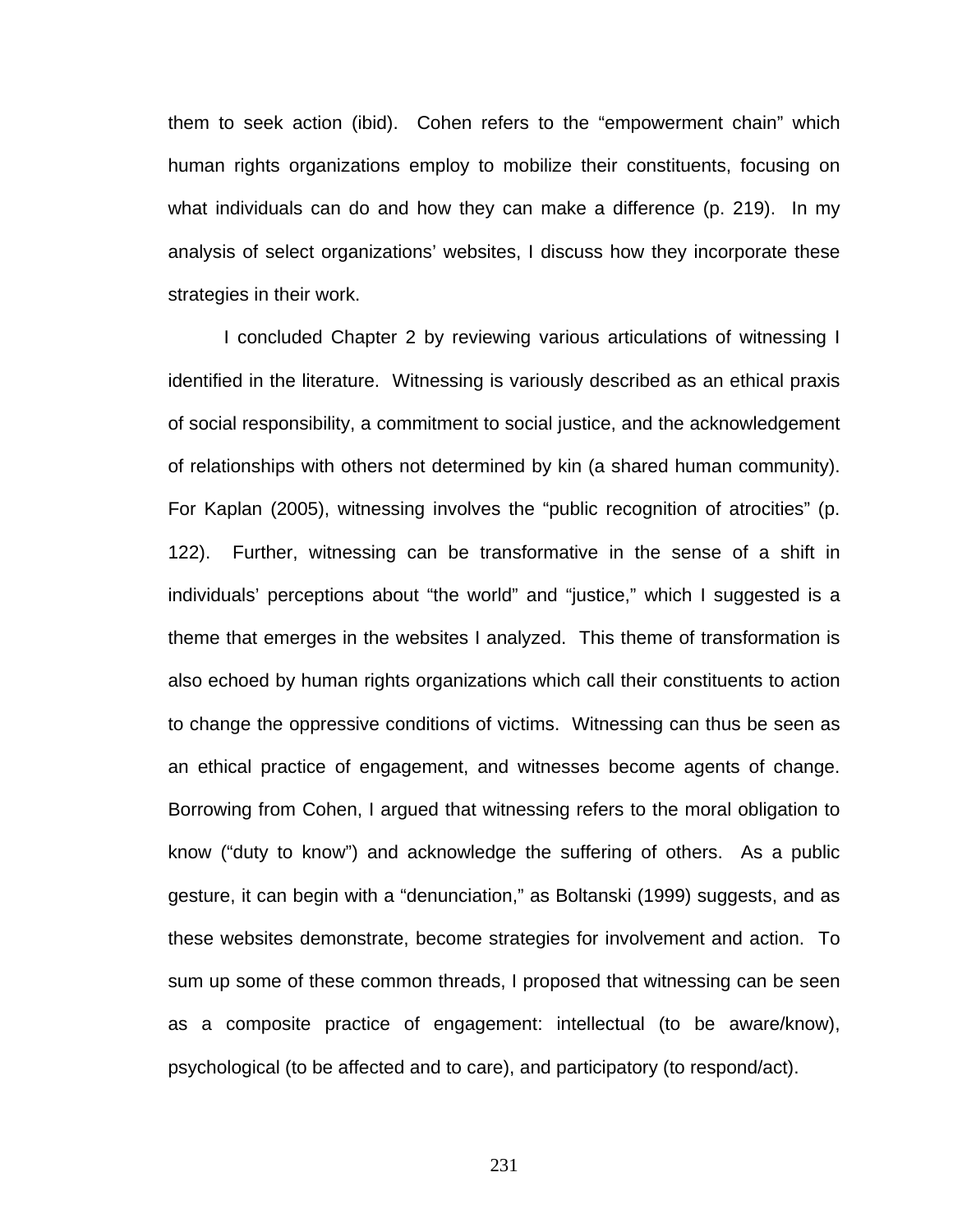In Chapter 3, I outlined my methodological approach and procedures, building on theoretical insights from the previous chapter. I employed Foucault's archaeological, analytical framework and his notion of discourses as practices to sketch what witnessing discourses entail. Employing this analytic framework allowed me to map multiple designations and practices, as well as shifts, of the concept "witness." For the purposes of this research, I refined my interests to include the following models based on the websites I analyzed: the eyewitness, Christian witness, and the witness as empowered agent (personal transformation). Building upon this approach, I explored the symbolic field of witnessing as a "key word" (Williams, 1976), from its early associations with Christian martyrs, testimony, and knowledge (cognizance and awareness). Next, I traced the historical and cultural construction of the eyewitness and distinguished between the "compurgatory" or "ethical" witness, who swears to a relationship with other persons in the same ethical community, and the "experiential" or "epistemic" witness, who came to replace the "ethical" witness within legal practices (Frisch, 2004). The "experiential" witness, Frisch observes, testifies about her knowledge of an event. Through this examination of witnessing practices, I situated witnessing as a socio-cultural phenomenon that informs human rights praxis, adopted to advance the advocacy strategies of witness.org, IJM, and the witnessing project. These practices, I argued, have been remediated by technology and transform vicarious (and virtual) audiences into witnesses of human rights abuses.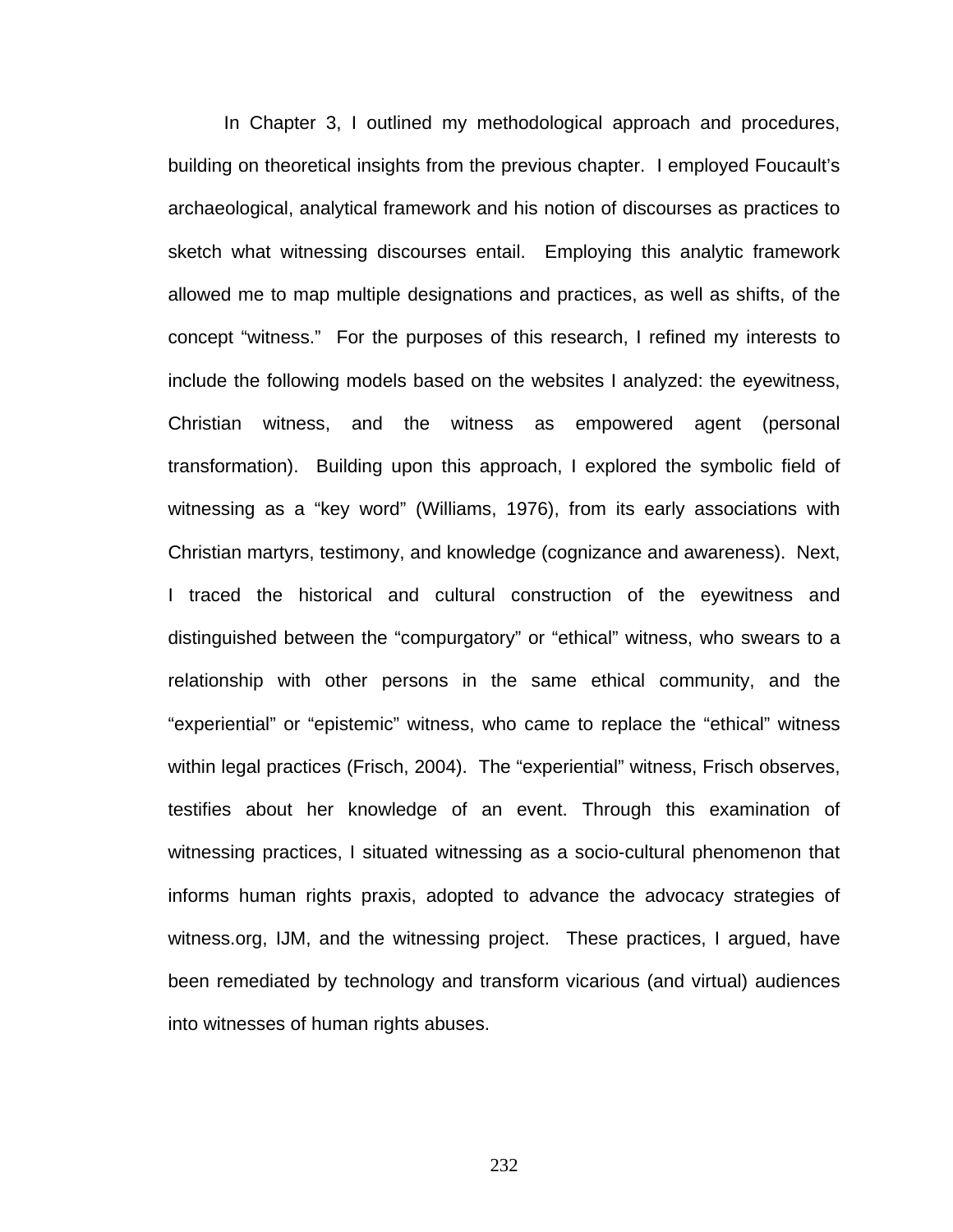Building on the theoretical insights of Bolter and Gruisin (1999), I discussed the role of technology and how it has facilitated and transformed human rights work. New digital technology appropriates and refashions older media and remediates the experience of the real, placing users within the moment. The hyper-immediacy of the Internet and communications technologies has enabled human rights organizations to form new partnerships with local activists, NGOs, and governments, disseminate information at a more rapid pace, and mobilize constituents. Referring to contemporary examples of digital activism, I argued that technology has democraticized, to a large extent, participation for average citizens and has expanded social networks and communities. However, I noted that technology and the Internet are not infallible instruments. A "digital divide" exists, with access limited to individuals in industrialized societies. Additionally, I observed that greater availability of information about human rights abuses and injustice has not translated, for the most part, into action on behalf of others.

In employing technology, human rights organizations seek to expose injustice and suffering, defend the rights of the oppressed, and to urge constituents to become involved in this struggle. I contextualized the nature of these ideological and political struggles waged in the name of truth and justice and argued that human rights organizations are engaged in oppositional strategies against official (state), hegemonic discourses. Truth and justice are contested sites, and human rights organizations attempt to legitimize their roles through solidarity with the marginalized. In this sense, power functions not only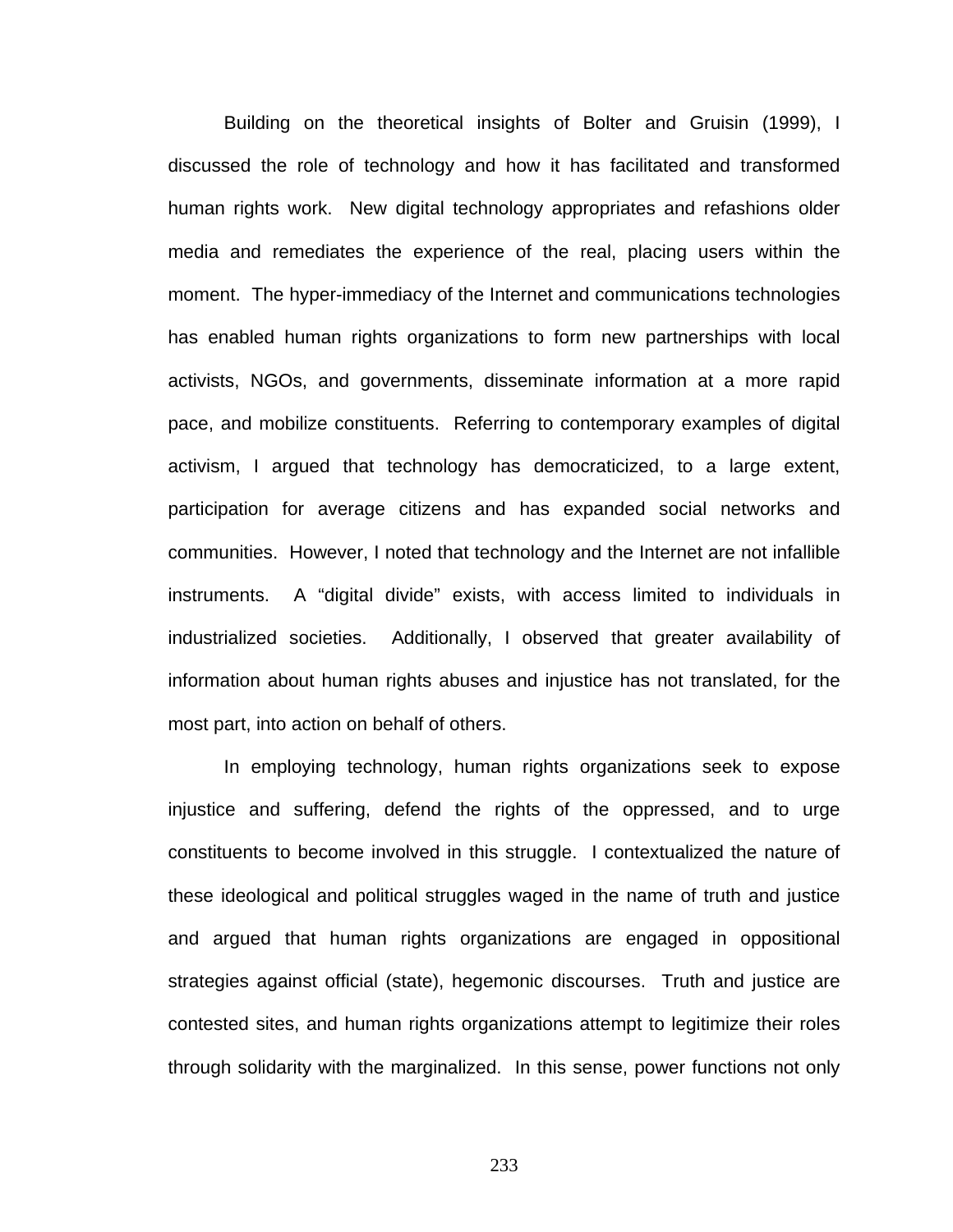at the discursive level, but within the framework of human rights, it is grounded within the practices of states as coercive and repressive forces against the vulnerable. This notion of power as abusive is embedded within the approach human rights organizations adopt, engaged as they are in defending the rights of victims. Incorporating these perspectives into my study, I analyzed how the different websites function as exemplars of witnessing practices: exposing injustice through their campaigns, educating, and mobilizing constituents.

 To ground these theoretical discussions about witnessing, I adopted a case study approach to interrogate what witnessing offers as a framework for understanding human praxis, how human rights praxis provide a vehicle for witnessing practices, and connect witnessing to a praxis of engagement and social responsibility. I employed content analysis to identify themes and patterns connected with witnessing strategies, first exploring how each site interpreted and adopted witnessing to reflect their human rights agenda, followed by a crosssectional analysis of shared characteristics among these sites. I reviewed the mission statements of witness.org, IJM, and the witnessing project, their history, narrative strategies and appeals, campaigns, and options for involvement. The findings support many of themes outlined in the literature: injustice/harm is caused by the abuse of power; appeals to respond to the suffering of others are framed as one's ethical responsibility to care about victims and their human rights; the need to educate and make audiences aware of human rights abuses (knowledge); the importance of documentation; the use of individual narratives to personalize suffering; and the need for mobilization (action/participation). These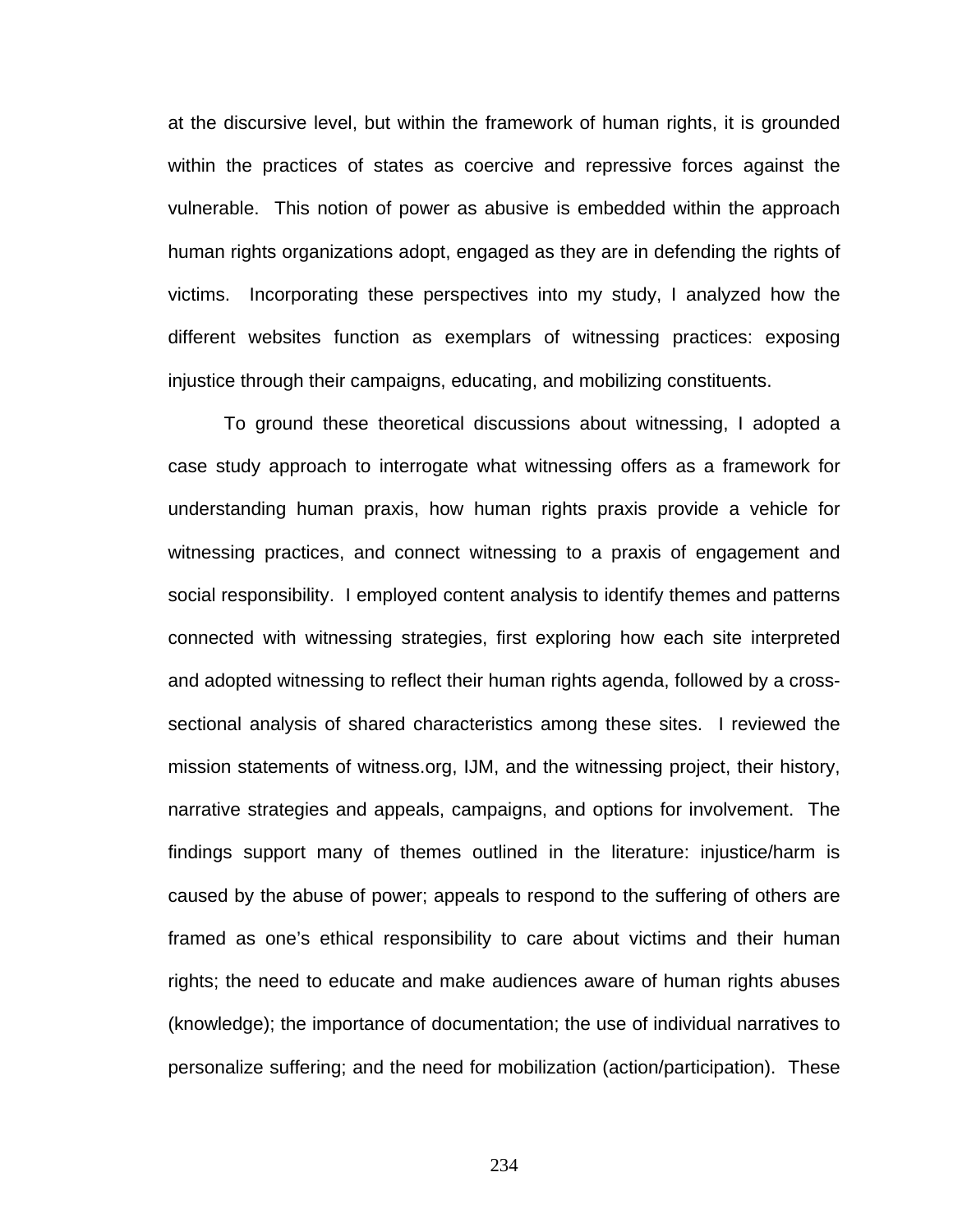observations guided my in-depth analysis of each site in the chapters that followed.

To make sense of the raw data, I constructed analytical categories to distinguish between various witness positions. In this way, I identified three categories of witnesses: primary (eyewitnesses), professional (experts), and vicarious/virtual witnesses. These are not discrete categories, I explained, and witnesses can occupy multiple roles. Witnessing, I argued, is dynamic, performative, and participatory. Human rights organizations seek to transform their constituents by empowering them to become "I-witnesses" who can effect change in the lives of others (appeals to make a difference in the lives of others) and their own (by becoming advocates). For example, witness.org provides activists with cameras to document injustice, and, by extension, transform their virtual constituents into eyewitnesses. IJM embraces a model of legal and biblical justice to defend human rights and urges their constituents to heed Christ's call to seek justice and become witnesses in His name. The Witnessing Project's objective is to make individuals aware of the harmful effects of violence and violations and their potential for transformation as witnesses: from passivity to empowerment. I concluded that these websites adopted models of the "experiential" witness (the importance of eyewitness testimony to expose injustice) as well as the "ethical" witness (the emphasis on reinforcing ethical relationships within a global community).

Adapting the framework of Wertsch's (1998) pentad, I constructed a comparative analytic template to organize the main characteristics and activities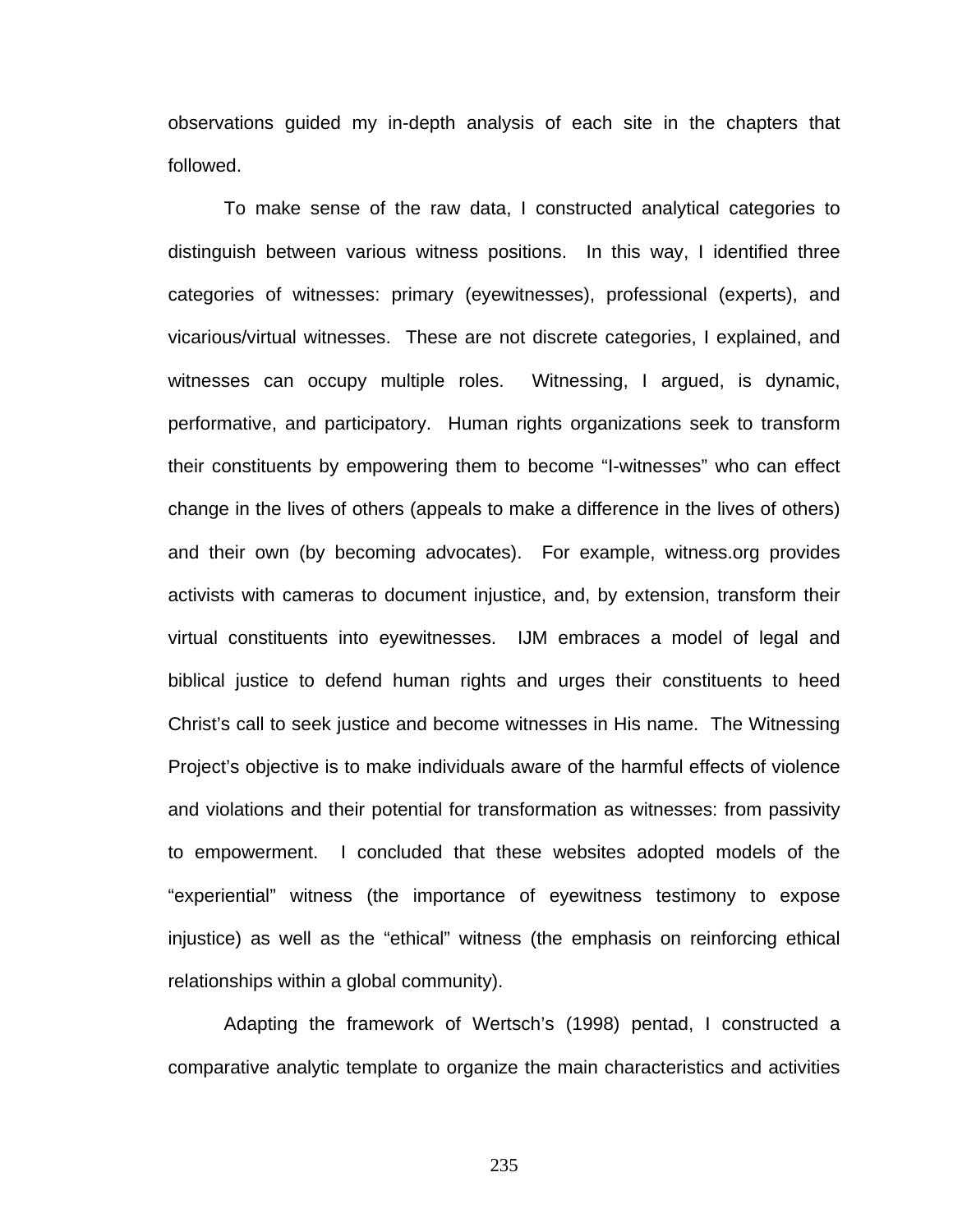of these websites. I identified the agents or actors (who), the action they undertake (what), tools (how), and advocacy (their purpose). This template enabled me to highlight the similarities and differences across these websites as well as identify structural and thematic patterns. I demonstrated that witnessing has been remediated via digital technology. In the case of witness.org, "seeing as believing" was adopted as an overarching theme to transform constituents into a larger community of eyewitnesses. IJM employed a faith-based model to seek justice, urging its constituents to love their neighbours and seek justice on their behalf. The Witnessing Project provided a different approach, embedded within a psychological model that focuses on personal awareness and empowerment to minimize the harmful effects of witnessing violence and violations.

One of the strengths of this study, I suggest, is its focus on and analysis of these websites as a source of data. While the data can be seen as "unobtrusive and non-reactive" (Faubert, 2008, p. 141), websites are constantly being redesigned and updated, and some links become inaccessible or defunct. During the course of this study, both witness.org and IJM underwent significant changes in both their design and content. By focusing exclusively on the content or data contained within the websites, I could offer only limited insights regarding these changes. To add further support to a study such as this one, interviews with directors and other staff of these organizations could be used to validate the data from the websites. Through interviews, the researcher could uncover participants' decision-making processes concerning their focus and activities, their conceptual framework (how they conceptualize witnessing and its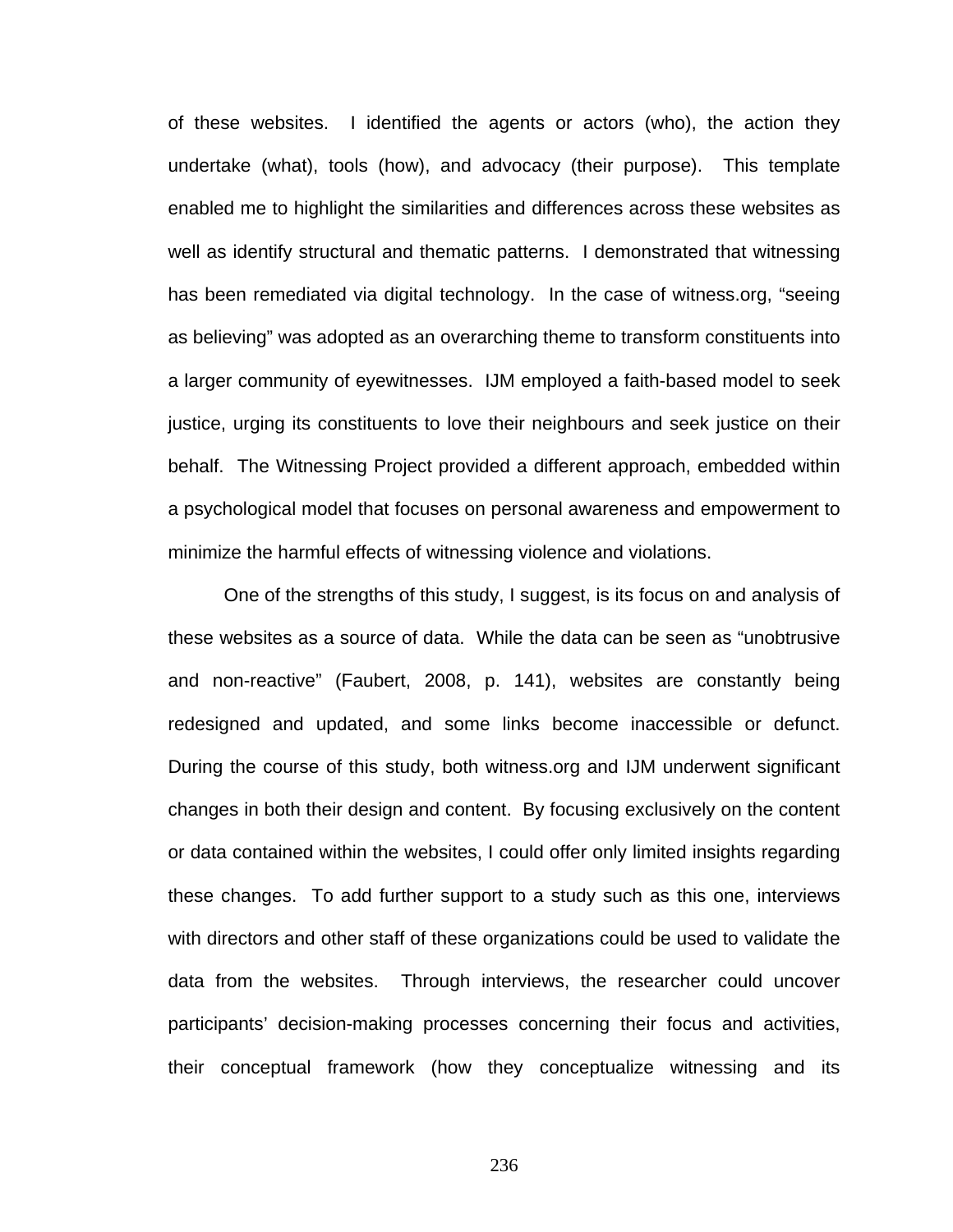relationship to advocacy and activism), and the role technology plays in witnessing. To further explore the theme of exposing human rights abuses, particularly the emphasis on vision (seeing) and (counter)surveillance—where the gaze of activists is turned on perpetrators—other human rights organizations such as Human Rights Watch and Gendercide Watch could be included.

My analysis of witness.org in Chapter 4 showed that technology was integral to advancing this organization's agenda, premised, initially, on the cliché "seeing is believing." WITNESS empowers both grassroots activists with cameras to document injustice and its constituents to become witnesses and advocates. Within this model, one witnesses others' witnessing. The goal of the organization is to create a global community of eyewitnesses to injustice. Building on the themes I explored in the literature, I described how WITNESS employs visual evidence to counter official discourses and to expose injustice, turning the gaze on perpetrators. Its emphasis is on vision (physical and moral). WITNESS works on the assumption that once one sees and knows about injustice, one will be "inspired" to act. The theme of ethical and social responsibility echoes throughout its work. The "empowerment chain" (Cohen, 2005) I identified in the website can be summed up in the following equation: seeing-thinking-acting. By urging its constituents to confront ("look" at) injustice, WITNESS seeks to implicate visitors to this site with the knowledge of abuses and compel them to take action. Knowledge then becomes the basis for action. The implicit suggestion is that to do nothing is to be complicit, in the sense that victims continue to face abuse at the hands of perpetrators.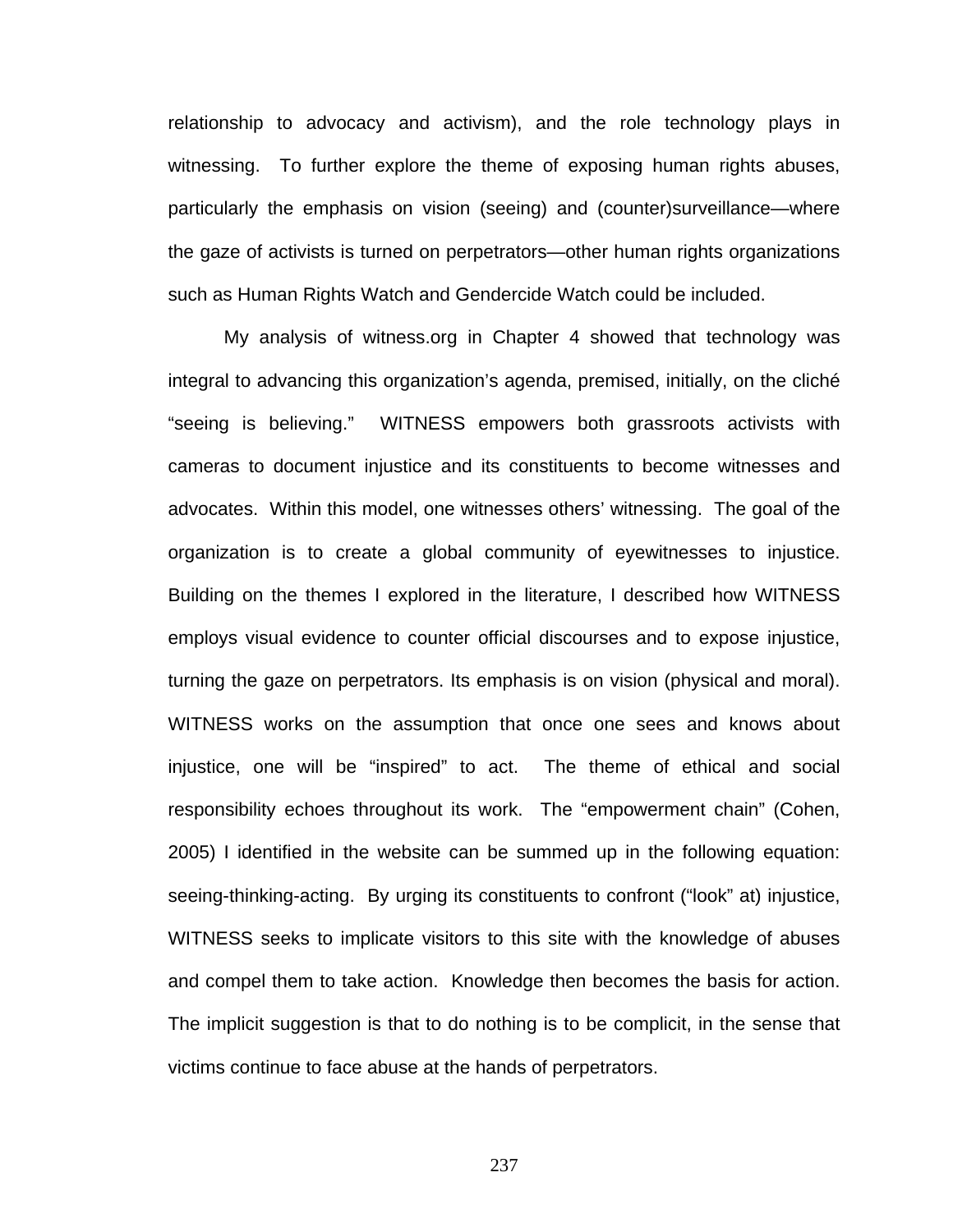In my analysis of witness.org, I discussed the limitations of the assumption that seeing and knowing about human rights abuses will lead to action on behalf of the oppressed. I interrogated how WITNESS once employed the Rodney King incident to bolster its claim that "seeing is believing." In its updated design, WITNESS no longer adopts the cliché as its model or refers to the Rodney King incident to frame its argument. Instead, it asserts that images alone are "not enough to stop human rights violations." Previous to these changes, I argued that WITNESS did not demonstrate how images, which it equates with indisputable truth, alone will transform its constituents into witness-advocates. One can reasonably assume that, in advocating on behalf of victims, WITNESS acts as an advocate, seeking to evoke feelings of responsibility and commitment in its constituents, and provides avenues for effective intervention—how they can become involved and what they can do.

Another area I examined was the role of technology, which featured prominently in WITNESS's campaign against injustice. The emphasis on technology, specifically video cameras and digital technologies, to effect change and transform human rights work informs WITNESS's projects. In my analysis, I noted how technology has indeed facilitated various aspects of human rights work as well as some of its limitations, for example, the "digital divide" that still exists for individuals: availability, access, and literacy in new media are not realizable goals for many. Technology alone is not a panacea for the poor who still have little access to economic resources and rights. In WITNESS's redesigned version, less emphasis is placed on technology, which is no longer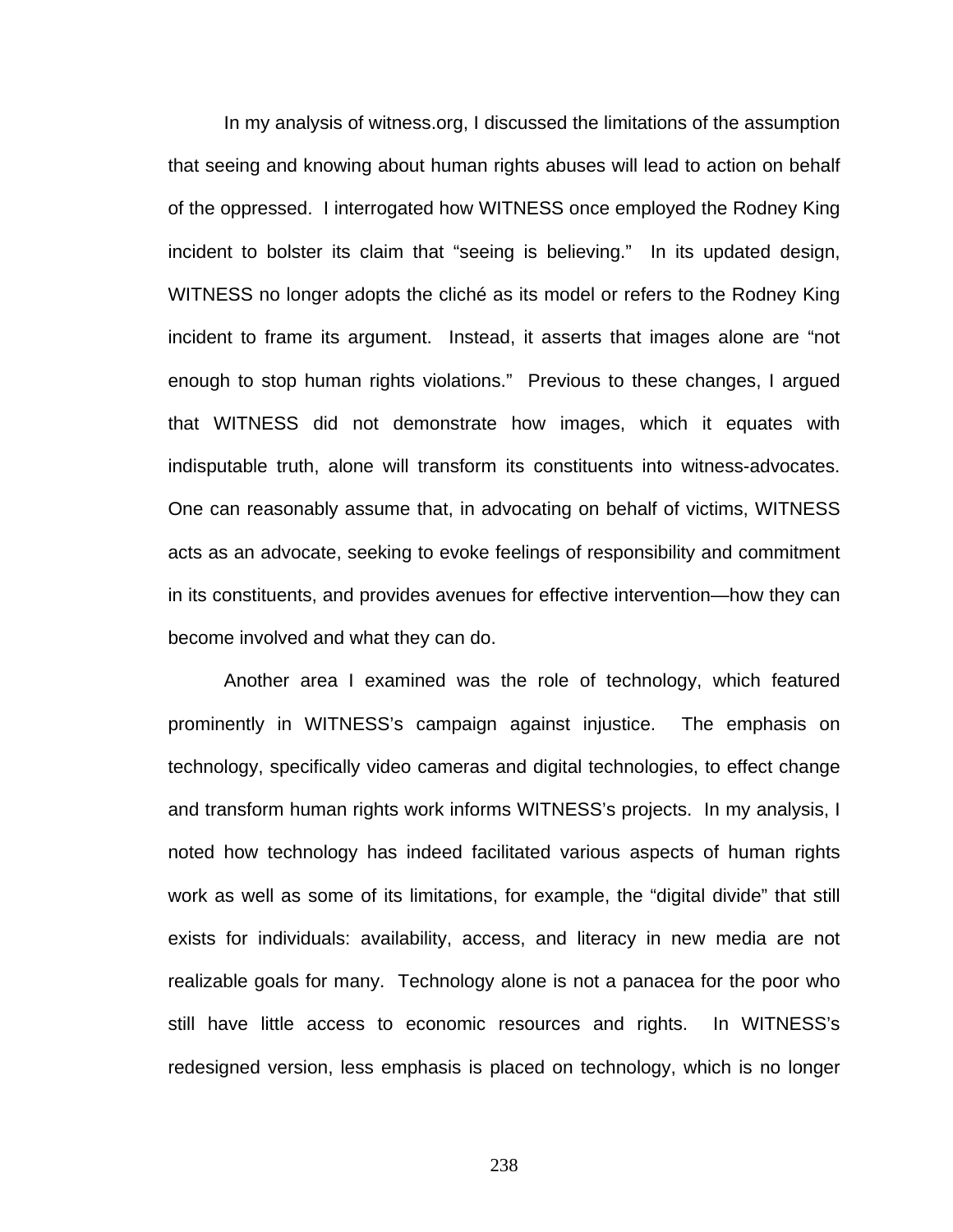described as the "arsenal in the struggle for justice." Instead, technology is seen as a tool, and the emphasis is on providing training for activists in filming/documenting abuses.

I concluded my discussion of WITNESS by observing changes to the website. WITNESS still embraces the importance of visual evidence, but its message is a more commanding call to action: "See it, film it, change it." The theme of change permeates throughout: creating "lasting change" for those whose rights are being abused and urging constituents to make a difference in the lives of others. The emphasis has also shifted from perpetrators to focus more on victims and their "stories," which are meant to evoke an emotional response. Suffering, in this way, becomes less abstract and more "personal," perhaps more real. This theme of making a difference, I proposed, informs many contemporary appeals to altruistic action and new forms of philanthropy, echoed in the mantra "doing good feels good." Individuals are provided with concrete actions they can take to make a difference in the lives of others, as well as, I suggested, in their own lives. The theme of transformation (structural and personal) is embedded in these appeals. Becoming involved in charitable work, service (performing good works) has become "cool" and trendy, marketed as "new" forms of citizenship. Seen in this way, human rights organizations like witness.org can serve to remind individuals of the need to "do good," what forms of actions they can take, and provide individuals with concrete examples of how their efforts have made a difference and helped lives.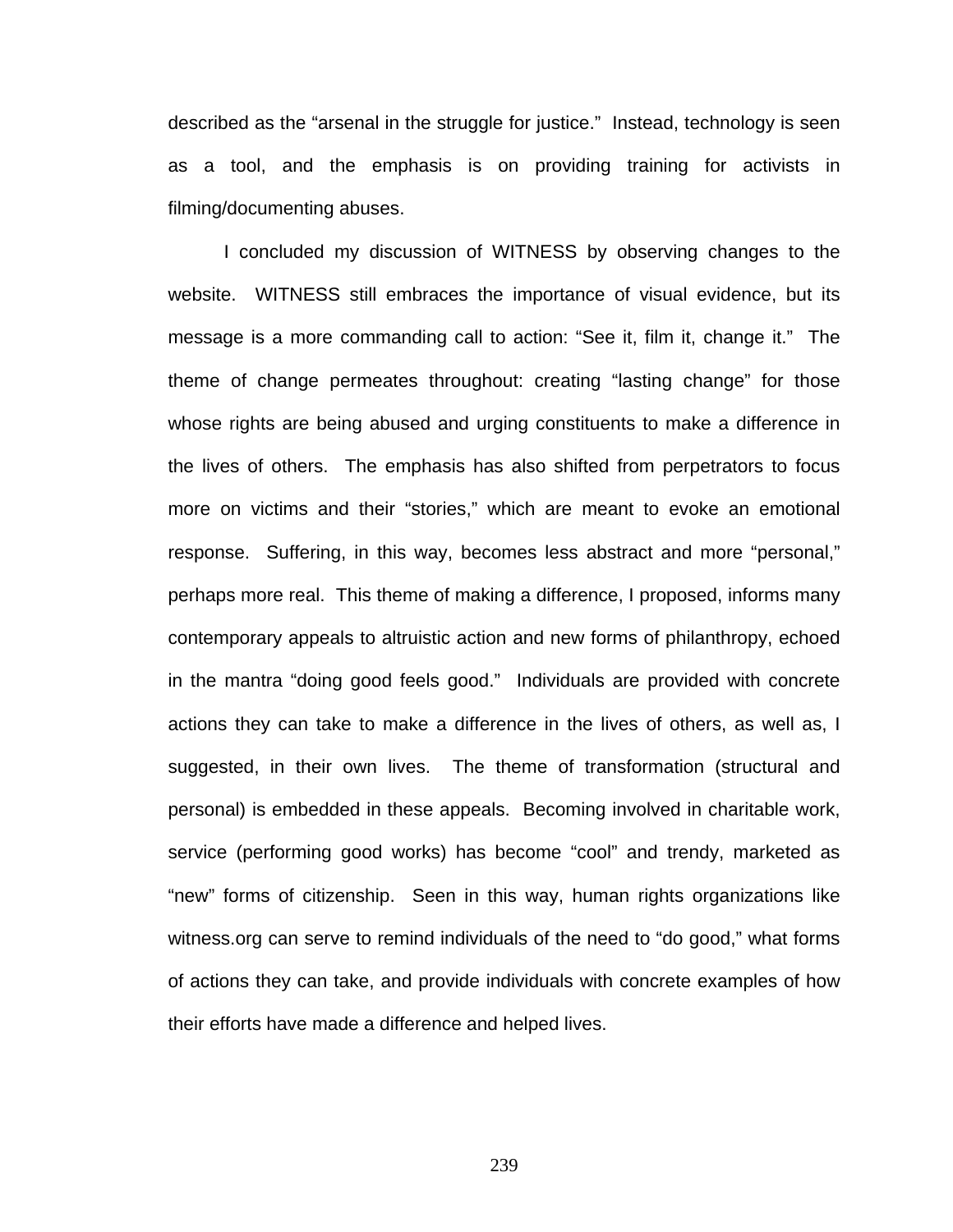In Chapter 5, I focused on IJM, a Christian-based organization, and its approach to justice and human rights. Similar to witness.org, IJM advocates on behalf of those lacking the power and financial resources to make perpetrators accountable, employing documentation (case work), intervention, and education as its tools. IJM identifies injustice as the abuse of power and uses legal action to assist and rescue victims, fulfilling its Christian mandate to serve others following Christ's call to love one's neighbour and to seek justice on her behalf. This model is based on the actions of the Good Samaritan who embodies compassion for a stranger without the expectation of reward. I analyzed how this model of action and service is employed by IJM and functions as a reminder to Christians to be active in their faith. To witness is to seek justice, legal and biblical. Biblical justice, IJM explains, is rooted in compassion and service to those in need. Social responsibility, in this paradigm, is premised on Christian faith and teachings. Christians are urged to be their brother's keeper and to seek solidarity with the oppressed. Witnessing, I argued, is performative within this framework as Christians fulfill their duties to their faith by doing "good works" and spreading the "good news" (the Gospel). Here, service is aligned to advocacy. I situated witnessing as dialogic praxis, whereby Christians are reminded to speak out against injustice and defend the rights of the marginalized. In this sense, witnessing can be seen to share and inform human rights objectives. IJM thus seeks to empower Christians, reminding them to put their faith in action.

While IJM presents action or service on behalf of others as an ideal Christians are meant to embody, it acknowledges that their Christian constituents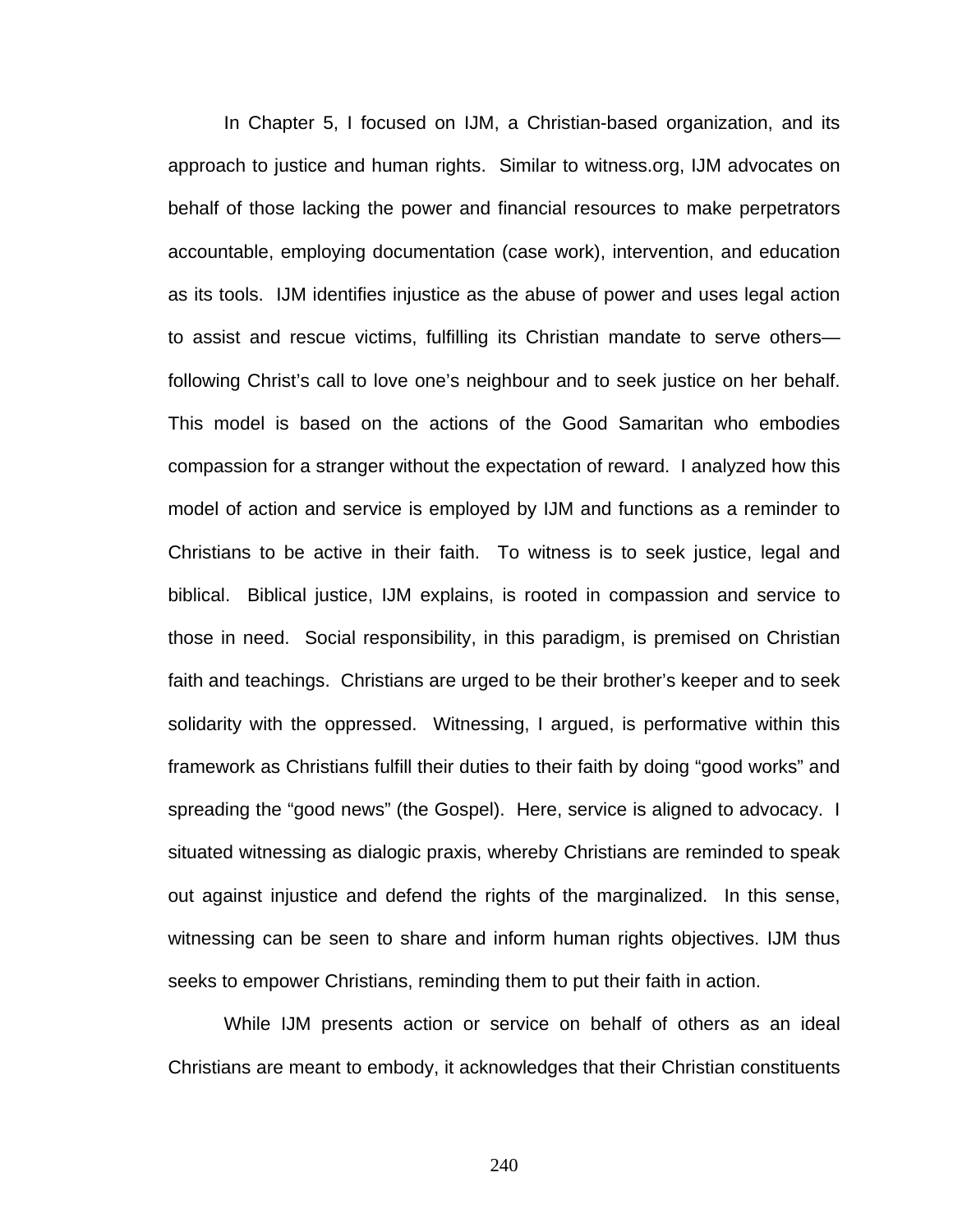face several challenges. IJM observes that Christians live in a fallen world and often despair, tuning out and shutting off disturbing information. IJM differs in its approach to witness.org in its conceptualization of technology, blaming "technology" for the "dehumanizing" way it portrays images of suffering. Unlike witness.org that placed a certain faith in images, IJM's position is that images alone portray little "substance" or "meaning." IJM thus makes sense of these images for its constituents, by personalizing and contextualizing suffering and bringing victims' narratives to the fore. The website offers cases/narratives featuring victims, the nature of their abuse, and how IJM has intervened on their behalf. Making its constituents aware of suffering and injustice, IJM implicates them explicitly, asking, rhetorically, if "it is right to do nothing?" Within IJM's paradigm, Christians have an imperative to heed "Christ's call to love their neighbours." Christians are thus urged to become involved and are provided with opportunities for action.

IJM, like witness.org, has also updated its website. It shifted its focus from perpetrators to victims, now identified as the poor who are more vulnerable to "violence, sexual exploitation, slavery and oppression." The connection between poverty, which I broadly referred to as economic rights or security, and exploitation represents a substantive shift in IJM's previous discourse. Further, IJM places the onus on "the Church" as a homogenous and collective body to return to its roots as it were: Christian notions of charity and service to the poor. IJM's call to action has shifted from individual Christians to "the Church," urging it to become a leader and advocate ("the Justice Church") for the poor and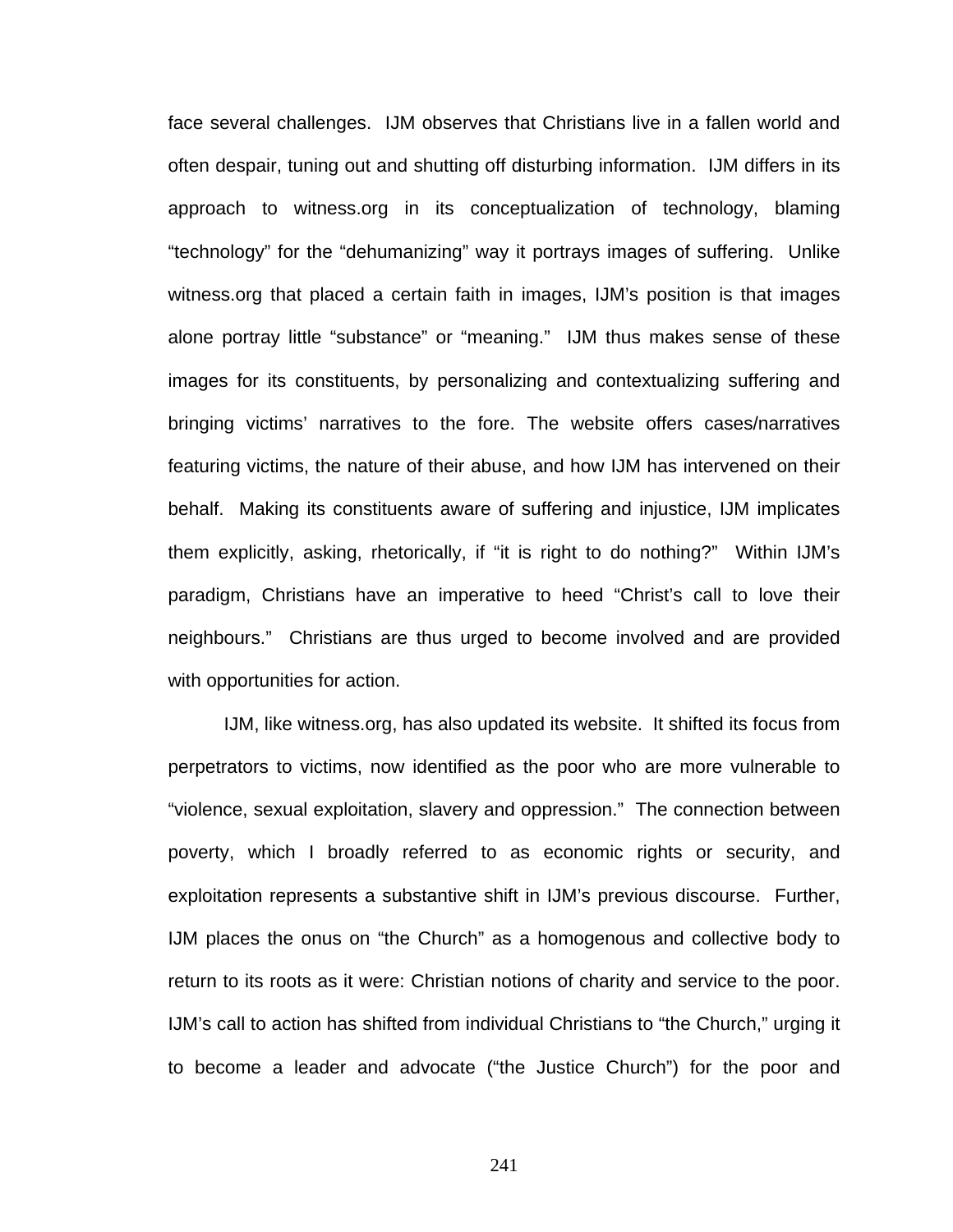powerless. However, the message of loving one's neighbour remains integral to its mission. Specifically, IJM informs Christians that "faith in action" involves "bringing freedom from oppression to the poor around the world," a radical message that can be traced to Christ's role as advocate for the powerless. The role of the "Justice Church," composed of a "network of diverse congregations," is to educate, mobilize, and lead its congregations in the fight against injustice. IJM thus embraces a leadership role, for this new Church and Christians. Additionally, IJM seeks "civic partnerships" with secular audiences. While a Christian mandate is still present, I suggested that IJM makes its organization appear, potentially, more accessible because its message has become more inclusive (Christian and secular audiences alike). Though it is unclear how IJM will fulfill its new mandate, its mission and purpose reflect a broader human rights agenda than its previous iteration.

In Chapter 6, I explored the Witnessing Project's model for personal transformation and action. Witnessing is conceptualized as a process of selftransformation whereby passive, unaware, and vicarious witnesses to traumatic events can become intentional witnesses who are empowered to intervene and assist those in need. Unlike witness.org and IJM which focused on victims of human rights abuses, the Witnessing Project focused on the vicarious witness and the effects of vicarious traumatization, referred to as "common shocks." The premise of the Witnessing Project is that violence has become ubiquitous, and individuals are harmed from frequent exposure to violence. Its objective is, therefore, to provide individuals with "tools" to cope with the effects of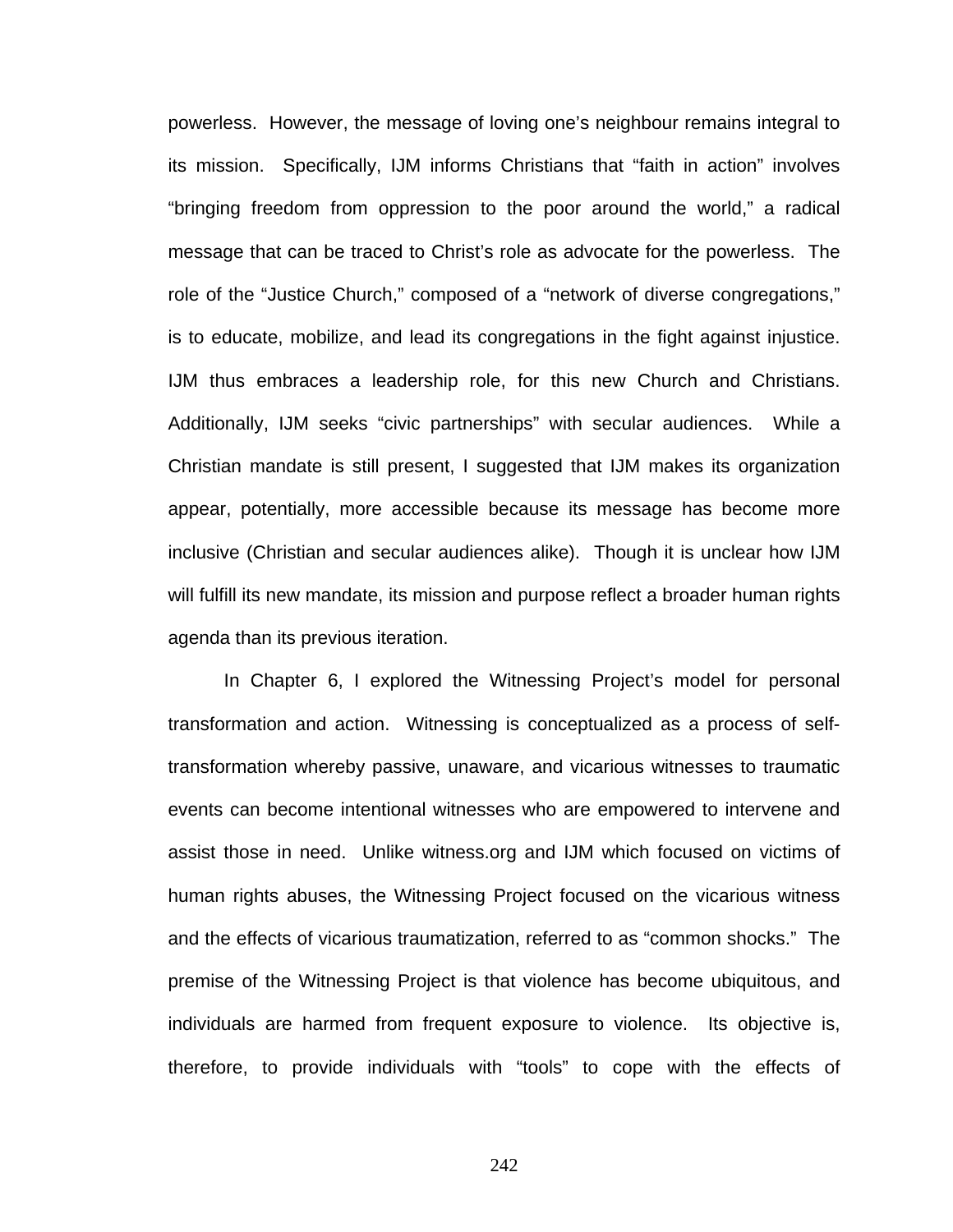experiencing, or witnessing, violence. While witness.org and IJM are advocacyoriented and seek to mobilize their constituents to take action on behalf of others, the goal of the Witnessing Project is self-awareness and empowerment of the individual. Underlying this approach is a sense that individuals first need to be made aware of the effect(s) witnessing violence/trauma has on them (to witness the self)—and to minimize its harmful effects—before they can be empowered to help others.

The Witnessing Project outlined its therapeutic model for personal transformation, highlighting the importance of self-awareness, decision-making, and possibilities for action. Within this typology of "intentional" and "compassionate" witnessing, four witnessing positions are identified by the Witnessing Project, based on whether the individual is aware-unaware and empowered-disempowered. These positions, in relation to what one is witnessing, dictate how a witness interprets and assesses a situation, her role, and formulates a response. The website offered few explanations and examples to illustrate how the model works, and how witnesses might become motivated to become intentional witnesses. Although the Witnessing Project adopts a different approach from witness.org and IJM, I identified several key themes that were shared by witness.org and IJM: empathy, compassion, and the recognition of a shared humanity. In my analysis of the Witnessing Project, I suggest that empathy is connected to a willingness to help others, and feelings of compassion are based on the recognition of a shared humanity. Based on its witnessing model, the Witnessing Project seeks to educate, and make the individual aware,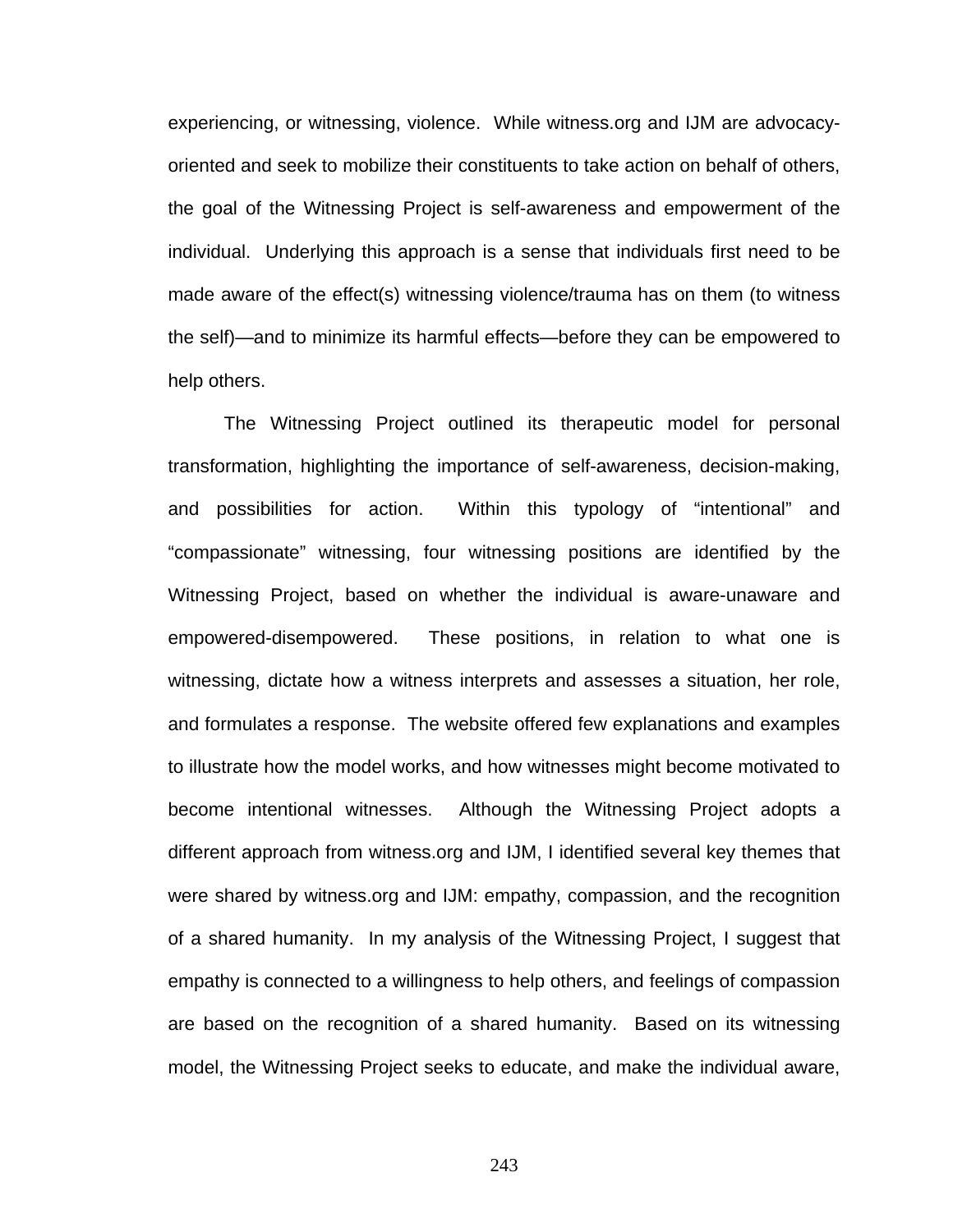of the harmful effects of violence and to empower witnesses to become agents of change through personal transformation.

In all three websites, education is highlighted to various degrees. Both witness.org and IJM make explicit their objective to inform and educate their constituents about human rights abuses. Witness.org refers to outreach programs to schools and universities, and IJM mentions its affiliations with groups on campuses. For the Witnessing Project, its goal is to educate individuals about the harms of exposure to violence. As witnessing exemplars, they provide opportunities for thinking about pedagogical practice and how witnessing might inform different projects. In Chapter 2, I refer to several authors (Straub, 1989; Clarkson, 1996) who cite the need for programs highlighting various aspects that broadly encompass witnessing perspectives and practices. Building on these ideas, in the following section I discuss two educational programs within British Columbia's school system which adopt some of the central components of witnessing discourses and practices, namely, the role of empathy and its connections to social justice and citizenship.

### WITNESSING AS PEDAGOGICAL PRACTICE: CANADIAN PERSPECTIVES

In Chapter 2, I explored the importance of empathy as an integral component of moral development, altruism, and caring relationships. The research emphasized the role empathy plays in overcoming bystander passivity through the acknowledgement of connections to others (social bonds) and the desire to assist others in need. Both Cohen (2001) and Hoffman (2000) observe that empathy derives its potency when aligned with social justice principles. In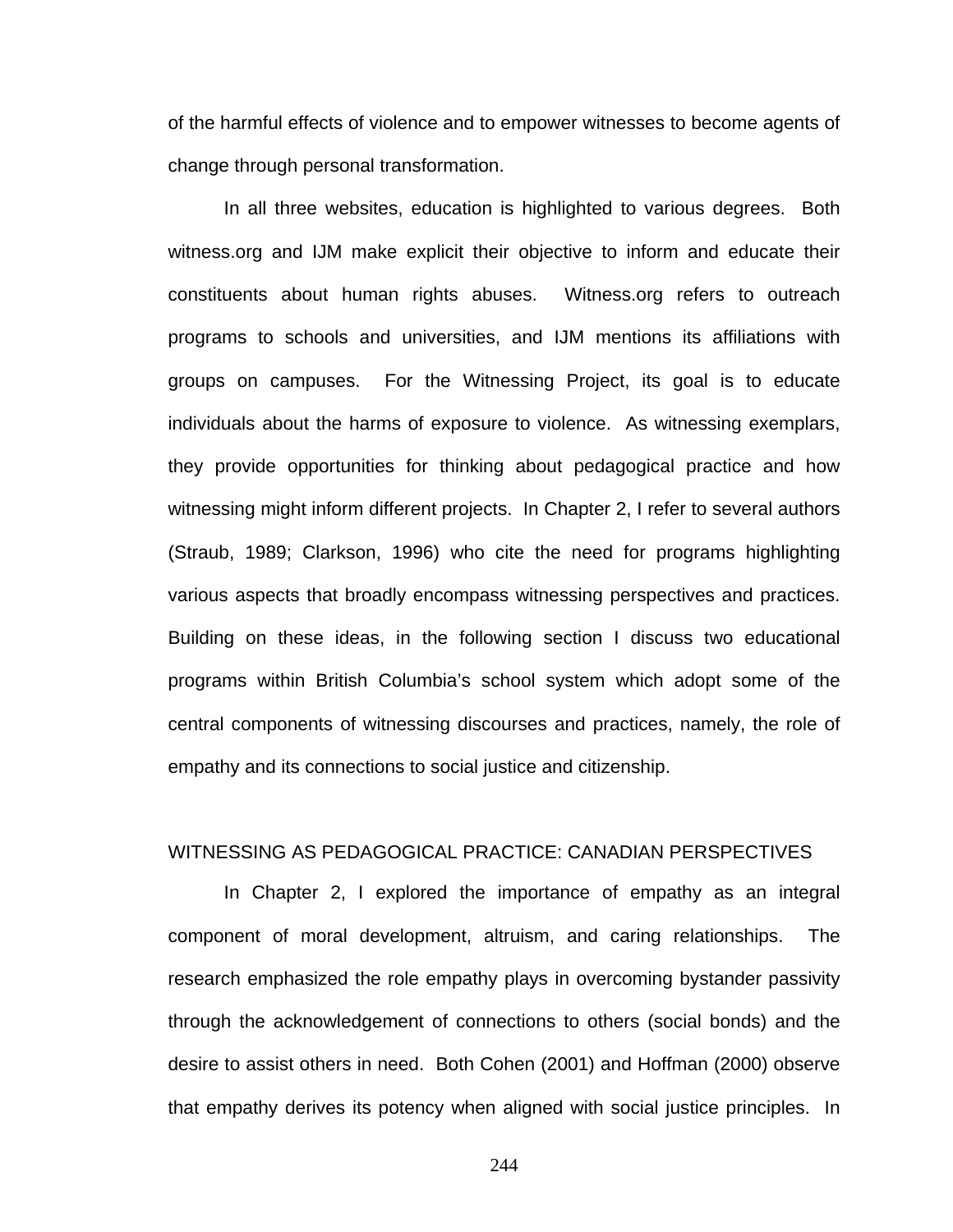other words, one's concern for the welfare and the rights of others is closely connected to one's awareness of obligations to others. While the ability to imagine what another experiences is an important first step to involvement, individuals also need to acknowledge their social responsibilities which require them to intervene on the behalf of others in distress. Bloom and Reichert (1998) affirm that altruism can be "modeled, learned, taught, and reinforced" (p. 91). In this respect, altruism can be understood as another social and interactional skill that can be learned. In a similar vein, schools and employers alike stress the value of developing social and/or emotional intelligence. The implication(s) for developing a pedagogical praxis of witnessing lies, as the literature suggests, in the recognition that qualities such as empathy, altruism, and social responsibility are not simply innate abilities but social skills that can be learned. Both Clarkson (1996) and Straub (1989) recommend education on bystander passivity and its effects, with Clarkson raising the possibility of a course on "bystander intervention training" designed and delivered along the lines of First Aid courses offered by Saint John's Ambulance (p. 108). Two such programs are available in select Canadian schools, which focus on the importance of empathy, social justice, and citizenship: The Roots of Empathy (across Canada) and Social Justice 12 (British Columbia). These programs highlight the pedagogical possibilities for witnessing and advocacy.

I chose these two school-based programs to illustrate the pedagogical possibilities for witnessing. Within the parameters of this study, I can provide only a brief overview, but these two programs offer different ways of increasing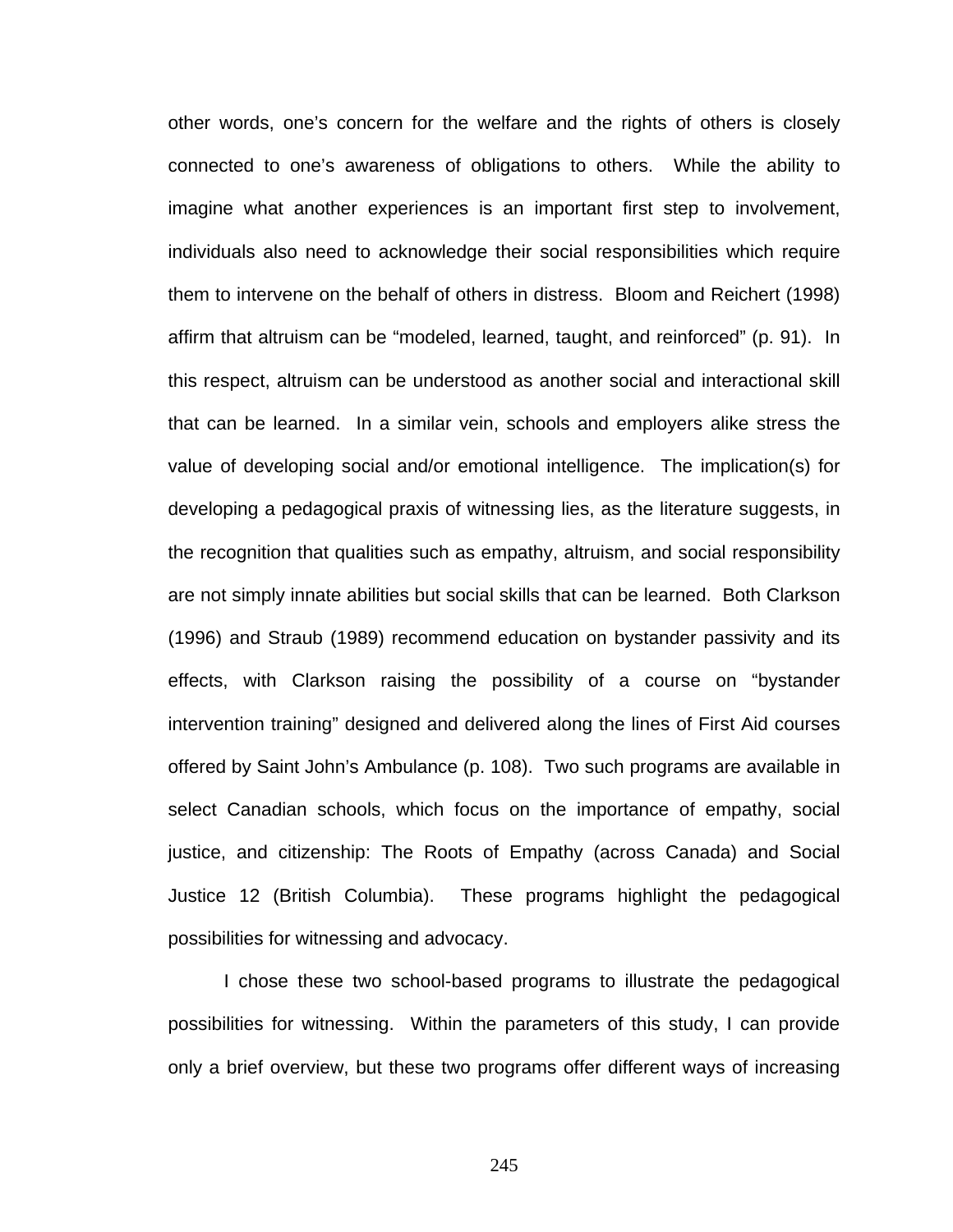students' awareness about their relationships with, and responsibilities to, others, and their roles within their communities. Witnessing within these educational contexts can be seen as a remediation of the social subject through initiatives which seek to promote the value of relationships and the importance of social responsibility. Within the formalized setting of the classroom, this subject is transformed over time, as part of a broader educational project, into a responsible citizen. Less formal approaches to education are embraced by the three websites I examined. Education is connected to awareness about human rights abuses, and witnessing in these contexts becomes linked to social consciousness and ethical action. Witness.org, IJM, and the Witnessing Project, bear some similarity to these two educational programs, in that they aim to transform the social subject from one who is passive to one who is an aware and empowered to take immediate action on behalf of others. Roots of Empathy seeks to remediate relationships through empathic interactions with an infant. Social Justice 12, an umbrella course that addresses human rights and citizenship, introduces students to concepts such as equality, injustice, and human rights. Students are provided with the historical background of the unjust treatment of various groups, introduced to Canadian legislation, and role models. An added, applied component for formulating an action plan to address injustice is also mentioned.

Roots of Empathy adopts an approach for developing empathy and caring relationships through interactions with an infant and his parent—parenting and "infant safety" are embedded within the program. Empathy becomes a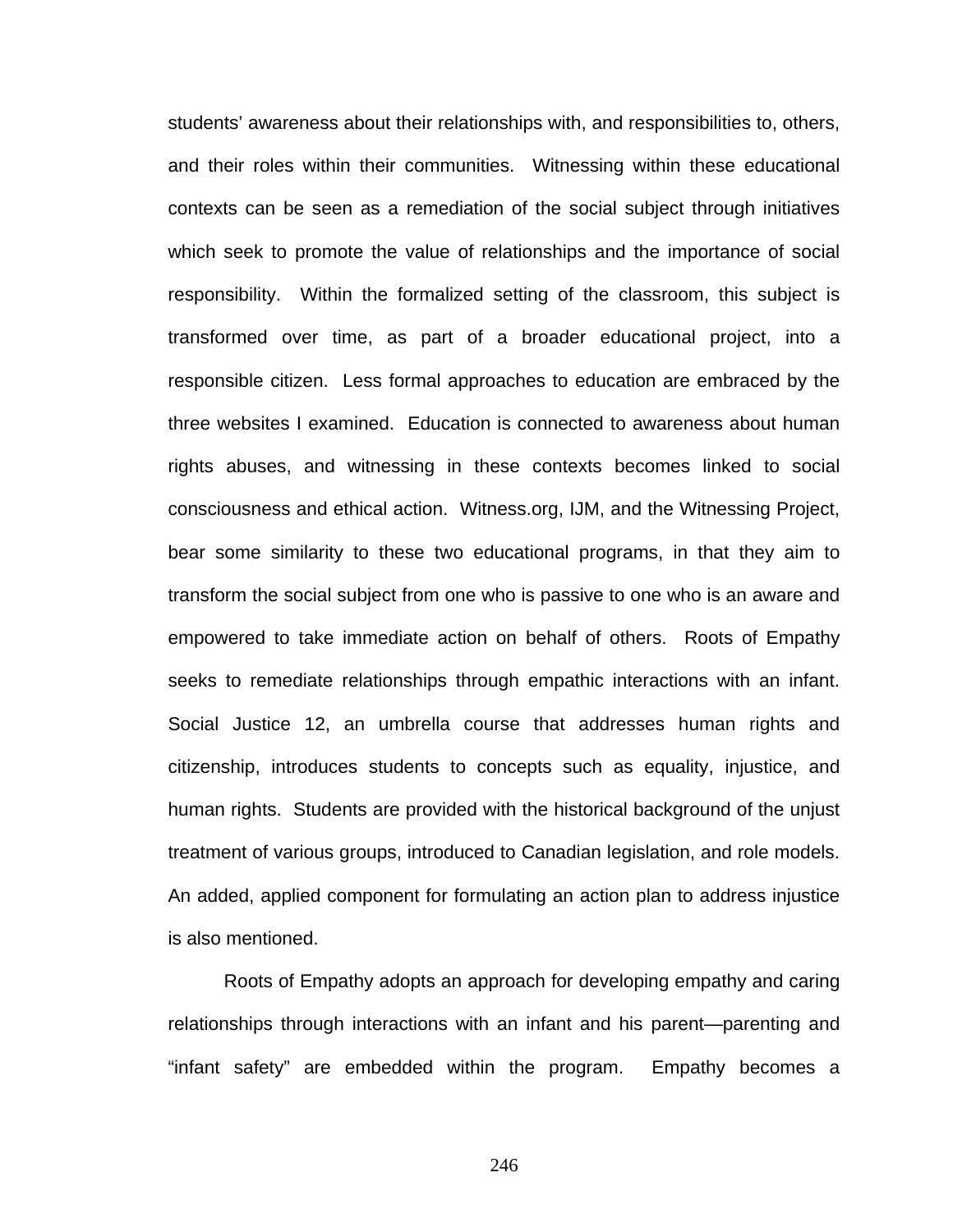cornerstone that is seen as "central to competent parenting and successful relationships in all stages of life." It also encourages prosocial behaviour and can lead to the development of nurturing, caring relationships, minimizing aggression and bullying that so many students experience directly and vicariously in their lives. Social Justice 12, in contrast, asks students to be critical about and reflective about injustice and its consequences by being able to identify the causes, grounds on which individuals are discriminated, and as well as the consequences. While "age, race and ethnicity, religion, mental and physical ability, political belief, sex, and sexual orientation" are identified as "specific characteristics" for which a person might be discriminated, "sexual orientation" has been singled out as controversial topic for parents. The focus on historical as well as current cases of discrimination in Canada means that students are asked to critically assess gains made as well as current forms/practices of discrimination and injustice. The history and creation of Social Justice 12 represent the struggle against discrimination and the continued need for an engagement with justice and human rights.

Roots of Empathy (hereafter referred to as ROE),<sup>260</sup> a program designed to increase "social/emotional competence" and "empathy" in children, is employed as a strategy to minimize aggression and bullying. It is delivered to children from kindergarten to Grade 8 and focuses on a model of "experiential literacy" through

 $^{260}$  All quotes are taken from www.rootsofempathy.org, which I retrieved on February 9, 2009. This program is also "delivered in Australia, New Zealand, and the United States." The program was developed by Mary Gordon, president, in 1996, who states that "Educations is the most effective peace-building institution in the land. Our schools serve as our Ministry of Peace."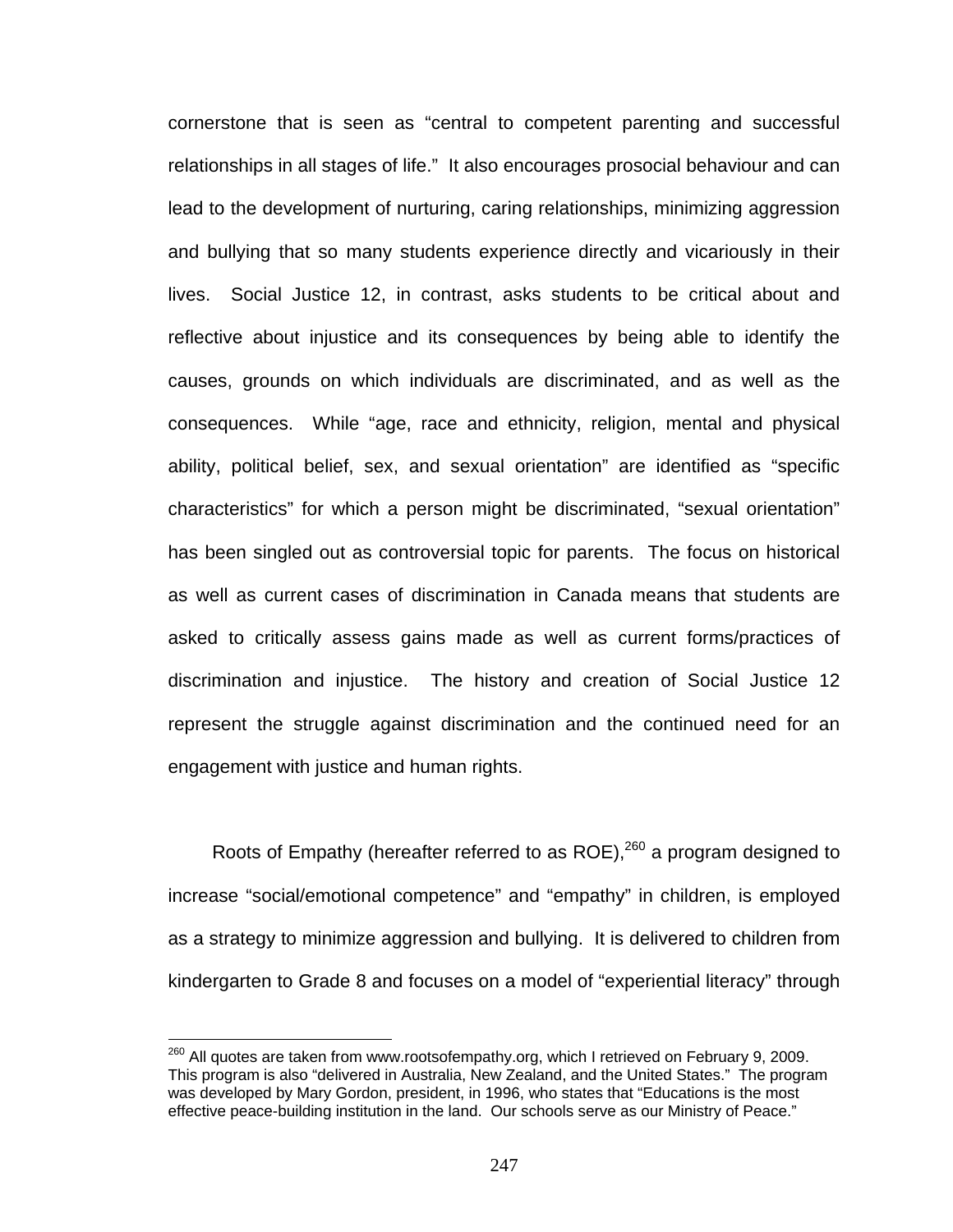interactions with "a neighbourhood infant and parent who visit the classroom every three weeks." A Roots of Empathy instructor, in collaboration with the classroom teacher, helps children "identify and reflect on their own feelings and feelings of others," which builds empathic awareness and understanding: "The cognitive aspect of empathy is perspective taking and the affective aspect is emotion." Additionally, ROE makes the connection between empathy and "responsible citizenship and responsive parenting." ROE identifies empathy as essential to building "more respectful and caring relationships" and claims that its program has been shown to reduce bullying and aggressive behaviours with peers and increase "prosocial behaviours."<sup>261</sup> The program was developed to address the pervasiveness of bullying that children are exposed to directly and indirectly and to build feelings of "social responsibility":

It is often overlooked that in 85% of schools bullying episodes (Pepler & Craig, 1995) there are onlookers and bystanders. These witnesses, our children, are being adversely affected. Unlike other programs that address bullying or targeting the victim or bully, Roots of Empathy works universally with the whole class. The program teaches perspective taking skills which enable all students to gain insight into how others feel and develop a sense of social responsibility for each other. (Mary Gordon)

ROE, similar to the Witnessing Project, observes that vicarious witnesses are also affected by the violence. ROE bases its approach to non-violence and antibullying on "perspective-taking" skills, which encourages students to imagine and "understand what others are feeling," while also encouraging students to "take

 $\overline{a}$  $261$  The website refers to evaluative studies of ROE programs conducted by the University of British Columbia, the government of Manitoba, and the University of Western Australia. These studies compared ROE students to those not enrolled in the program. The findings indicate that ROE students demonstrated "increased social and emotional knowledge; increased prosocial behaviour (sharing, helping and including) with peers (rated by teachers); and decreased aggression with peers (as rated by teachers)."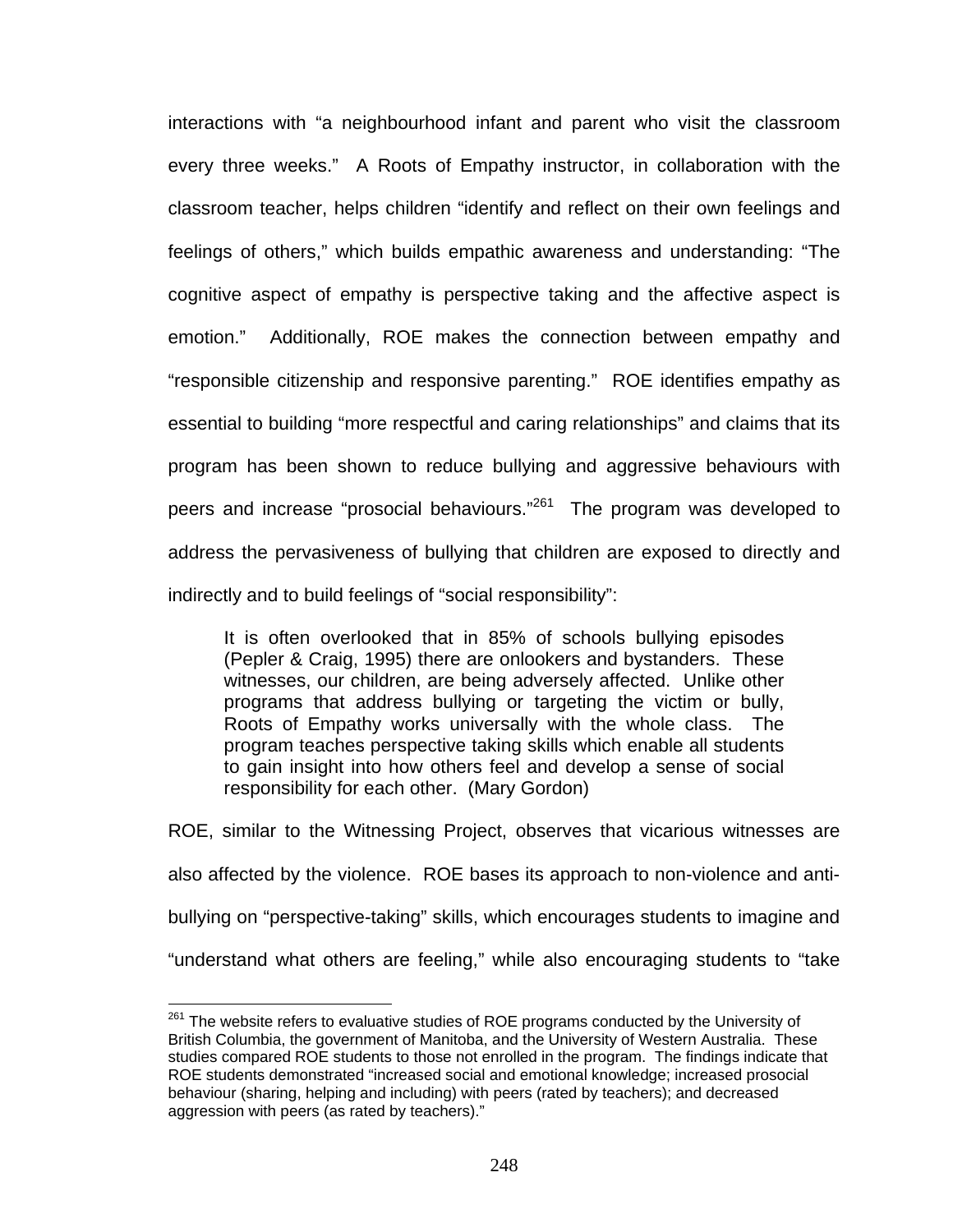responsibility for their actions and inactions." This approach, ROE asserts, supports prosocial behaviours and minimizes bullying because children "learn how to challenge cruelty and injustice."

Embedded in Roots of Empathy are several themes I explored in this study. The focus of ROE is on building "social and emotional knowledge," through empathy, while emphasizing a range of other values which include a "culture of caring": students are taught to care about others, as well as "their world and the future." In Chapter 2, I referred to Hoffman (2002) who noted the significance of caring when connected to notions of justice. Hoffman describes caring as "a moral imperative, a fundamental value, a philosophical ideal. It says one must always consider others" (p. 228). This consideration for others and their feelings is embedded within ROE's approach to building healthy relationships. Straub (1989), too, connects caring for the welfare of others to feelings of responsibility and involvement. For ROE, promoting a "culture of caring" is linked to good citizenship. Values described in the website that are important for "civil society" include respect, inclusion, diversity, as well as "consensus and collaborative" skills, thematically organized under the title "participatory democracy." Allowing young children to observe and interact with an infant, ROE believes that children can be taught to be more aware of their own feelings as well as the feelings of others. Through "messages of social inclusion and activities that are consensus building," students can learn to develop caring relationships and become less aggressive and hurtful in their interactions.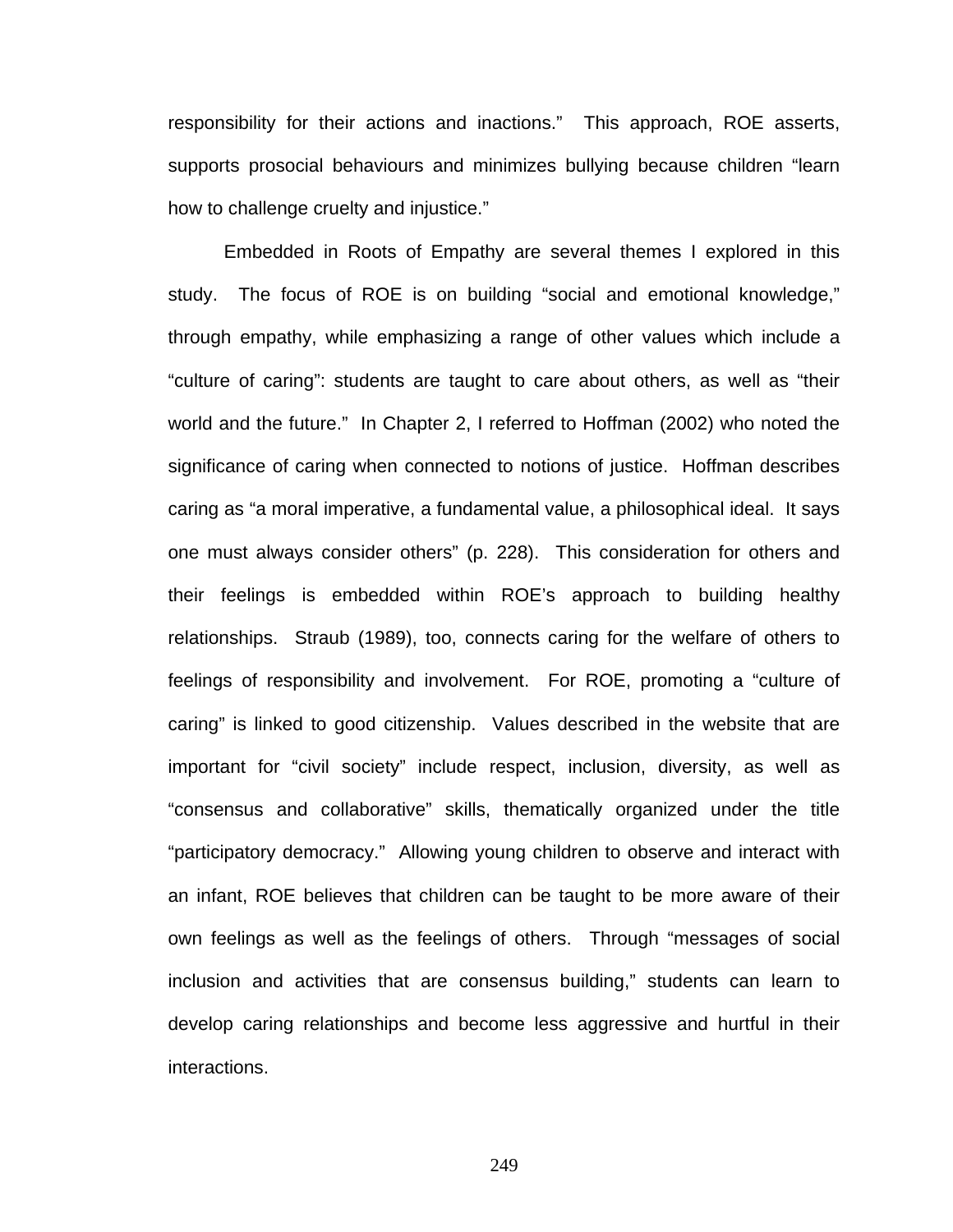Social justice 12 (hereafter referred to as SJ12) also provides opportunities for students to become more aware of the world in which they live, the importance of justice, and the role they can play in effecting change. The Integrated Resource Package (IRP) provides the following rationale: "The aim of Social Justice 12 is to raise students' awareness of social justice, to enable them to analyze situations from a social justice perspective, and to provide them with knowledge, skills and an ethical framework to advocate for a socially just world"  $(p. 11).^{262}$  In addition to the pursuit of social justice, the course encourages "social responsibility" and a "commitment" to "work[ing] towards a more just society": "The course includes an emphasis on action, providing opportunities for students to examine models of social change and implement strategies to address social justice" (ibid). SJ12 emphasizes critical thinking and analysis, "ethical reasoning," and empowered action (ibid). Students learn to define, recognize, and analyze injustice, applying their knowledge to various issues and becoming involved in creating a socially just world as "agents of change" (ibid). A "key component" of the course is a "student-created social action plan," which "encourages community membership and collective responsibility for the wellbeing of all members of that community." The course is designed to draw on knowledge students acquired in their social studies courses and provide them with avenues for exploring "cases," "causes," and "consequences of social injustice," the role government and public policies play in "promoting or failing to promote social justice," as well as examining how individuals ("role models")

<sup>&</sup>lt;sup>262</sup> All quotes are taken from www.bc.ca/irp/social\_justice12/sj12irp2008.pdf, retrieved on February 8, 2009.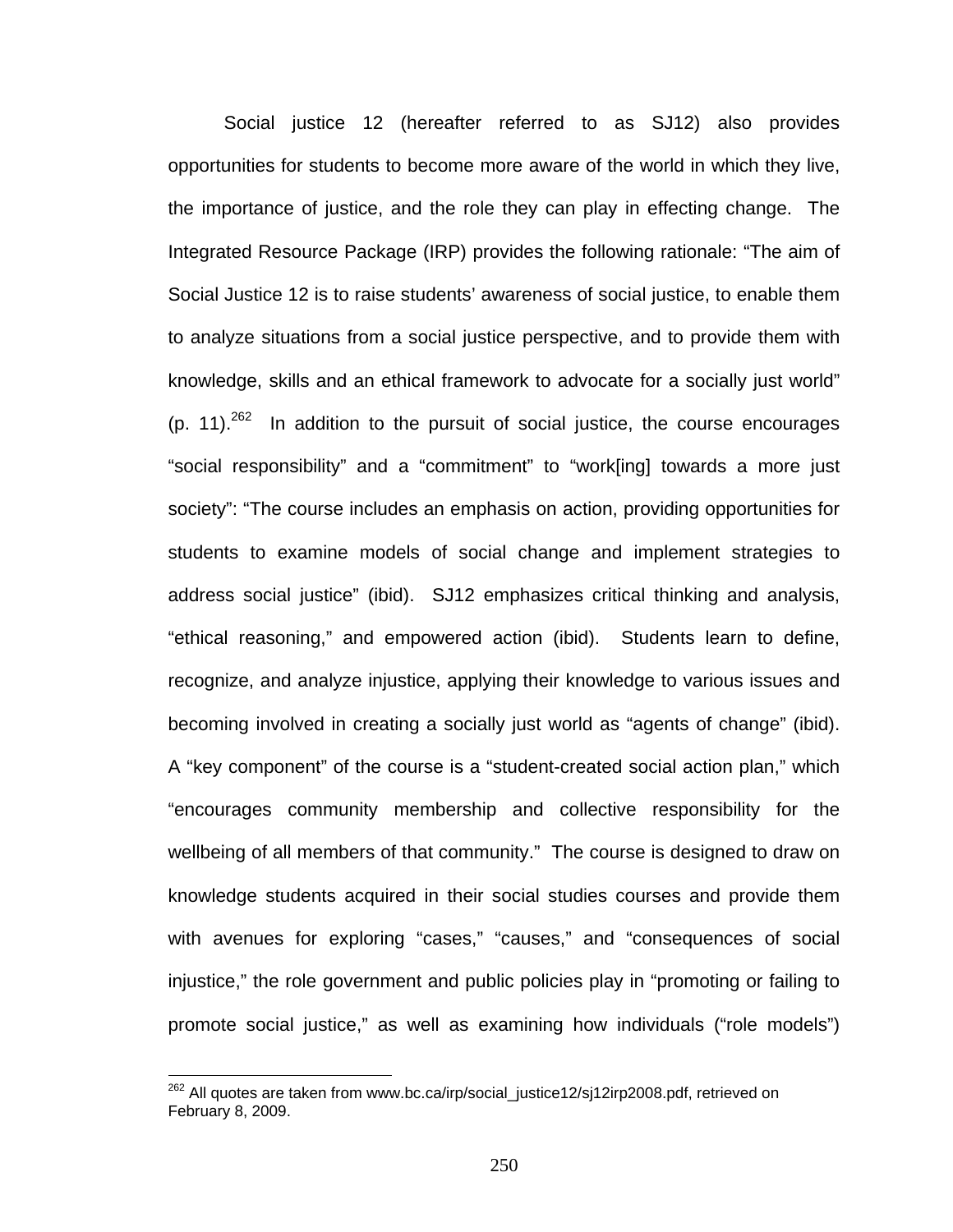have "fought for justice." Additionally, the course highlights the role of technological competence and literacy, emphasizing communication skills and critical "reflection" on "the role of these technologies in society" (p. 18). While only an elective, SJ12 outlines ambitious and admirable goals. Many of the themes that this course covers are ones I explored in my study: social justice connected to membership in a shared, global community; social responsibility and citizenship; and empowered agents who work or advocate for change.

Interestingly, Social Justice 12 emerged as a response to discrimination and omissions within the curriculum, and has become an exercise in the struggle for the recognition of justice. SJ12 received government approval in August 2008 but has yet to be offered in any high schools in Richmond or Abbotsford.<sup>263</sup> The course has been met with resistance and controversy. Some parents have objected to the course because they believe it "encourages homosexuality."<sup>264</sup> The Abbotsford school board asked for a review of the course, based on the concerns of parents who cited "family values," before its delivery because of concerns that it is "malleable to the individual beliefs of teachers."<sup>265</sup> In response, a march was held to protest the school board's decision to modify the

 $263$  J. Steffenhagen (2009) reviews the conflicts surrounding Social Justice 12 in her blog (http: communities.canda.com/Vancouversun/blogs/reportcard/archive/2009/01/21/richmondpromotes-<br>social-justice-12.aspx), retrieved on February 8, 2009.

<sup>&</sup>lt;sup>264</sup> Steffenhagen quotes Superintendent Bruce Beairsto who explains that a review of the "learning outcomes" shows that Social justice 12 addresses "discrimination based on the Charter of Rights and Freedoms."

<sup>&</sup>lt;sup>265</sup> Steffenhagen cites her colleague Catherine Rolfsen who covered the issue. At one secondary school, "the school rushed to take out parts of the course and expand others, creating a new course called 'Global studies and Active Citizenship,'" which "no longer contains sections on homosexuality, and gay and lesbian rights" in

http:communities.canada.com/Vancouversun/blogs/reportcard/archive/2008/09/19/no-socialjustice-in-abbotsford.aspx, retrieved on February 8, 2009.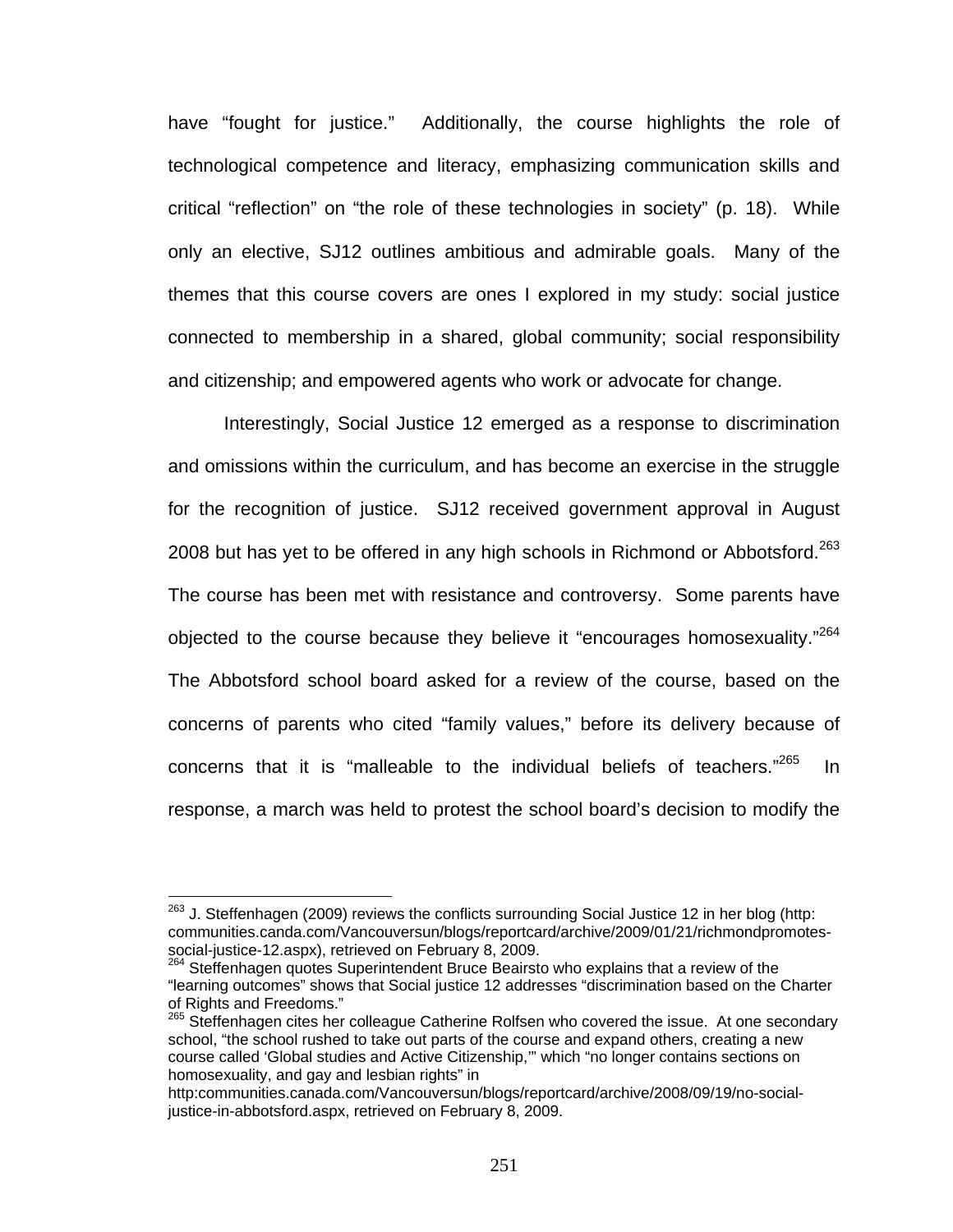course.<sup>266</sup> The course is the result of a complaint filed on the grounds of discrimination: SJ12 was "developed as part of an unprecedented agreement between the provincial government and two activists—Murray and Peter Corren."<sup>267</sup> The Correns filed a human rights complaint against the Ministry of Education for its "fail[ure] to make the B.C. curriculum inclusive of positive and accurate portrayals of gay, lesbian, bisexual, and transgendered students and same-sex families."<sup>268</sup> Jenny Sims, former B.C. Teachers Federations President, grounds the human rights complaint within the context of homophobic bullying, which, she argues, is "one of the most persistent problems in schools and on school grounds."<sup>269</sup> Sims adds, "The fact is, the B.C. curriculum is not reflective of the diverse nature of our communities especially with regard to matters of homophobia and discrimination against sexual minorities." Faced with a human rights complaint by the Correns, the Abbotsford school board has now decided to offer SJ12 in September 2009 to students who receive parental consent.<sup>270</sup>

Witnessing within these formalized contexts can be seen as a vehicle for developing a gradual awareness, or consciousness, about relationships,

<sup>1</sup>  $^{266}$  Originally scheduled to be a Pride Parade on December 6, 2008, the rally was later called a social justice march because of a lack of support. Chantell Gregg, a student at W.J. Mouat Secondary in Abbotsford, explains that in light of "opposition," "we just decided to call it the social justice rally to include all types of discrimination to make it more Abbotsford-friendly—if you can call it that—so we could gain more support (www.xtrawest.ca/public/Vancouver/Rally-in-<br>Abbotsford-5968.aspx, retrieved on February 8, 2009.<br><sup>267</sup> See Steffenbassed:

<sup>&</sup>lt;sup>267</sup> See Steffenhagen's article from September 19, 2008.<br><sup>268</sup> For further details, see *BCTF supports Human Rights complaint of Murray and Peter Corren*(http://bctf.ca/NewsReleases.aspx?id=1614) retrieved on February 8, 2009. Jenny Sims, former B.C. Teachers Federation President issued the news release.

<sup>269</sup> The following quotes are taken from *BCTF supports Human Rights complaint of Murray and*  Peter Corren.<br><sup>270</sup> The decision was made on February 9, 2009 while I was concluding an overview of the

controversy. See *Abbotsford school board permits controversial social justice elective* (http://www.cbc.ca/canada/british-columbia/story/2009/02/10/bc-abb..., retrieved on February 10, 2009.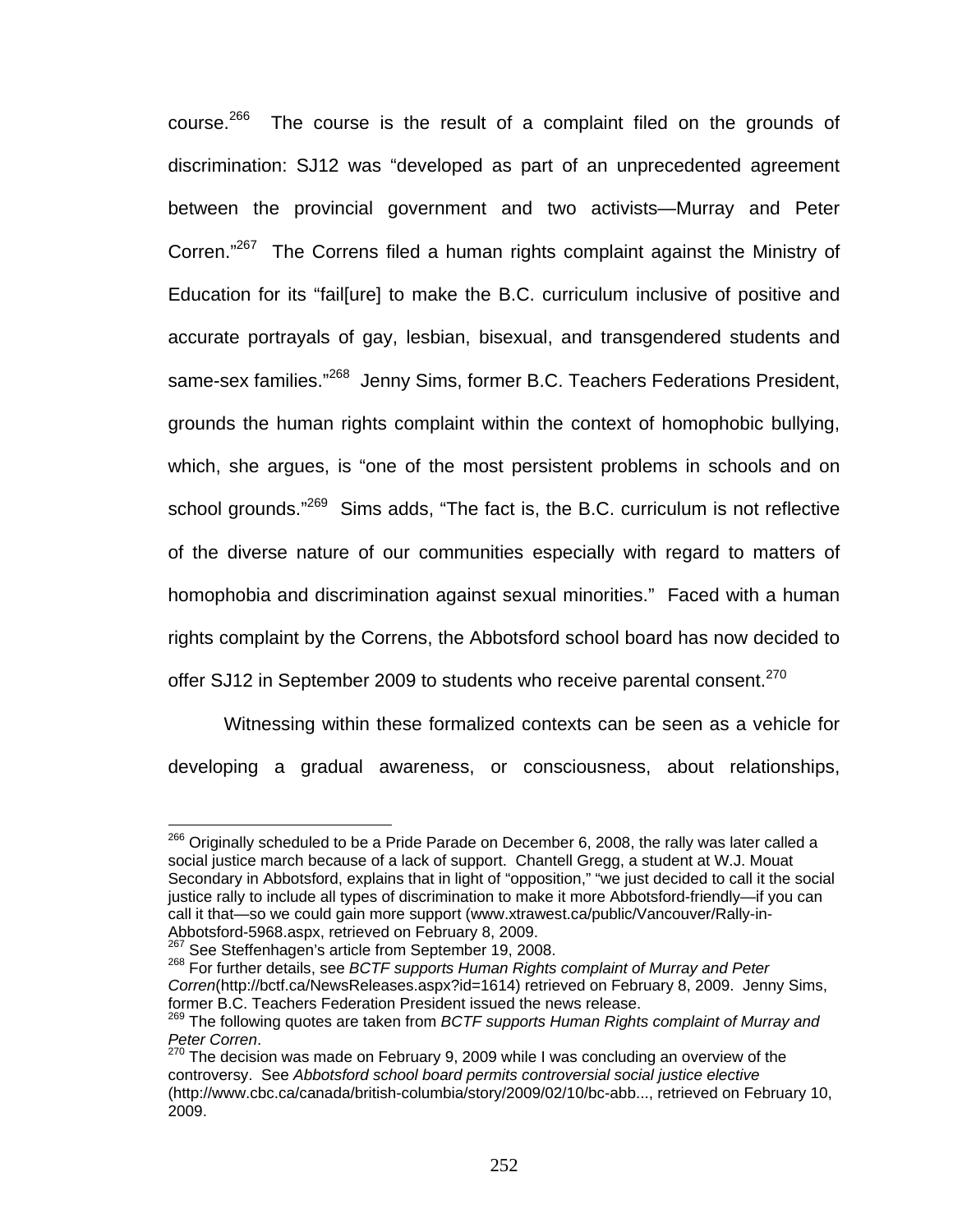responsibility, and social justice. The social subject is remediated and shaped by the curricular objectives of these programs. Unlike the websites I examined, the witnessing experience is not remediated by technology whereby vicarious witnesses are confronted with the suffering of others and called to action. The Roots of Empathy program focuses on the immediacy of intimate interactions to foster caring relationships. In the case of Social Justice 12, the use of technology is mentioned, but it remains open as to how it might facilitate an interactive experience of witnessing as the focus is on technology as a tool to access information.

## TECHNOLOGY, NEW MEDIA, AND SOCIAL NETWORKS: MODELS AND IMPLICATIONS

The prominent and organizing role technology plays in shaping and enabling online/digital activism, as embraced by these organizations, was instrumental to this study. New communication technologies and social networks facilitate opportunities for accessing and sharing information, developing new partnerships and collaborations, and engaging in cultural and political practices in unprecedented ways. Praised for its revolutionary and democratizing potential, technology and its various applications inform every aspect of our social and political practices. In Chapter 3, I provided examples of digital activism and discussed how the "decentralization" of technology has increased the potential for individual participation. Moulitsas Zuniga (2008), known for his blog Daily Kos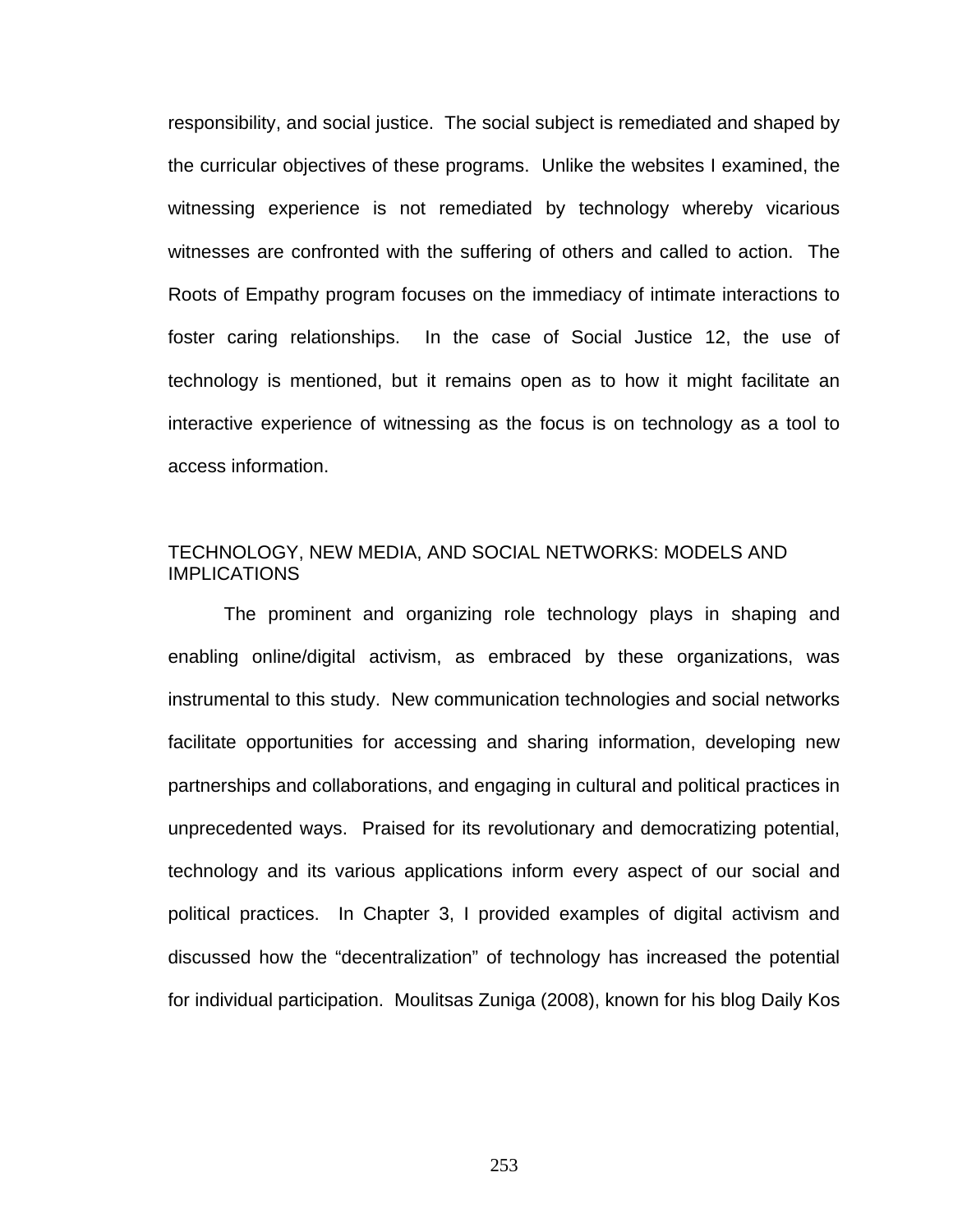in the U.S. which features political commentary and analysis, $^{271}$  praises communication technologies for "unlock[ing] and facilitate[ing] a genuine democratization of our culture. No longer content to sit on the sidelines as spectators, a new generation of *participants* is taking an active role in our culture and democracy" (p. 1-2, italics in original).<sup>272</sup> For Moulitsas Zuniga, "active participants" have "bypassed" the "traditional gatekeepers" and have become "the first generation that has direct, individual access to the world and to the emerging technologies" and can communicate directly "*with each other*" (p. 8, italics in original). New technologies have transformed and remediated how we access information and communicate with each other and have allowed individuals to participate in new ways in creating and shaping their cultural spaces. With global Internet users "surpassing [the] one billion" mark,  $273$  and the increased popularity of social networks such as Facebook and the micro-blog service Twitter, the potential for online activism and witnessing practices is still in its nascent stages.

 $271$  On the role bloggers have played in transforming communication and mainstream media, Moulitsas Zuniga notes, "Bloggers have taken the media world by storm, shoving aside selfdescribed "experts" in the technological, political, sports, and entertainment realms. Amateurs are flooding video-sharing sites like YouTube with content. Unpaid musicians post their own original material in websites created for that purpose or on MySpace or Facebook pages" (p. 68).<br><sup>272</sup> For Moulitsas Zuniga, technology has facilitated a new social movement: "In tactics and process and strategy, this new movement is unprecedented. Yet in terms of its overall mission, its cultural zeitgeist, it is the successor of many movements before us that spurred great societal

advances—universal suffrage, the rise of organized labour, civil rights legislation" (p. 6). 273 See *Net users top one billion* from

www.vancouversun.com/story\_print.html?id=1211040&sponsor=, retrieved on January 23, 2009. The article lists China as the country with the largest number of users, followed by the U.S., Japan, Germany and England tied, and France. The most frequented websites were Google, various Microsoft websites, Yahoo, AOL, and Wikipedia. Facebook was the "top social networking site worldwide," with a growth of "127 percent in the past year" and "222 million visitors in December" 2009 alone.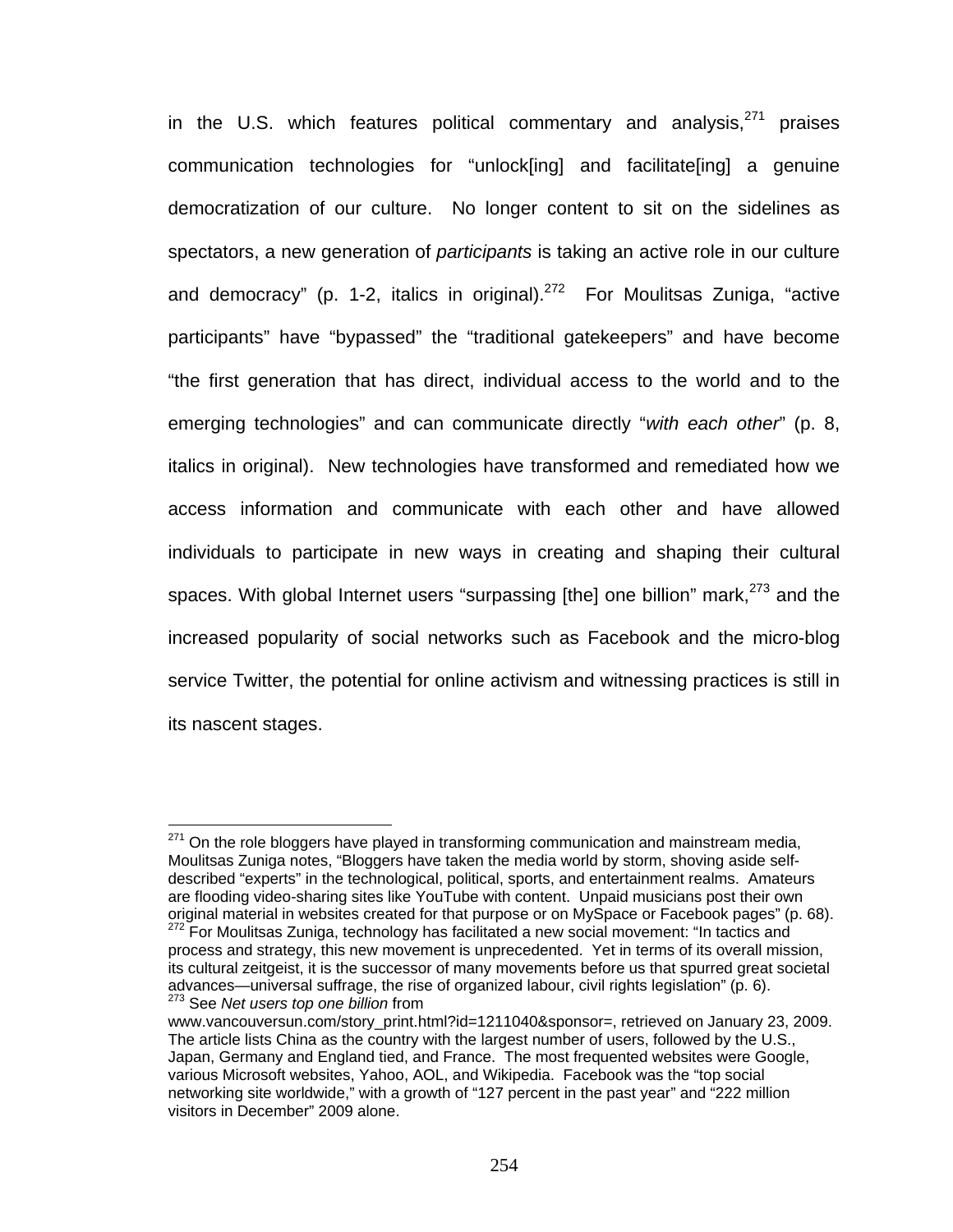The strategies employed by U.S. president Barack Obama's political campaign strategists are instructive for the various ways new technologies were harnessed to communicate with younger, tech-savvy audiences, fundraise, and provide potential voters with unprecedented access to a candidate through social networking sites like Facebook. Keane (2009) observes that Obama's campaign had "unprecedented success at mobilizing young Americans,"<sup>274</sup> which was borne out at the polls with record numbers of young and first-time voters. Student and grassroots groups also organized independently of Obama's campaign via social networking sites, held rallies, raised funds, which was for many "their first real foray into electoral politics."<sup>275</sup> Mitchell (2009) describes Obama's campaign as the "first" to have been "profoundly shaped—even, at times, dominated—by the new media, from viral videos and blog rumours that went "mainstream" to startling online fundraising techniques."<sup>276</sup> Mitchell adds, "The rules of the game have been changed forever—by technology." Obama began using Facebook as a medium to connect with potential voters "as early as 2007" and has "more than 2 million supporters on Facebook" and "millions more

 $274$  Blogging about the potential for educating and mobilizing young people to become more energy efficient, Keane refers to the Obama's campaign use of new media to reach youth, retrieved from

http://thinkmtv.com/044FDFFF009D7A6A000800996455/User/Blog/BlogPostDetail.aspx on January 26, 2009.

 $275$  Graham-Felsen (2007) provides examples of student organizations which responded to Obama's "multiracial background," "post-partisan rhetoric," and experience as community organizer: "To a civic-minded generation that engages in community service at record levels but generally doesn't vote or trust politics as a force to change the world—Obama's past as a community organizer in the South Side of Chicago resonates" (Retrieved from<br>www.alternet.org/story/48316 on January 26, 2009.

<sup>&</sup>lt;sup>276</sup> Mitchell is author of Why Obama won: The making of a President 2008. Excerpts from his book were retrieved on February 3, 2009, from www.alternet.org/module/printversion/123192. Mitchell attributes Obama's success to his technological competence as well various strategies employed to reach potential voters and subvert negative rumours. McCain, in contrast, was seen as a technophobe with little Internet experience, which I recall was played for comedic effect on *MADtv* by Bobby Lee.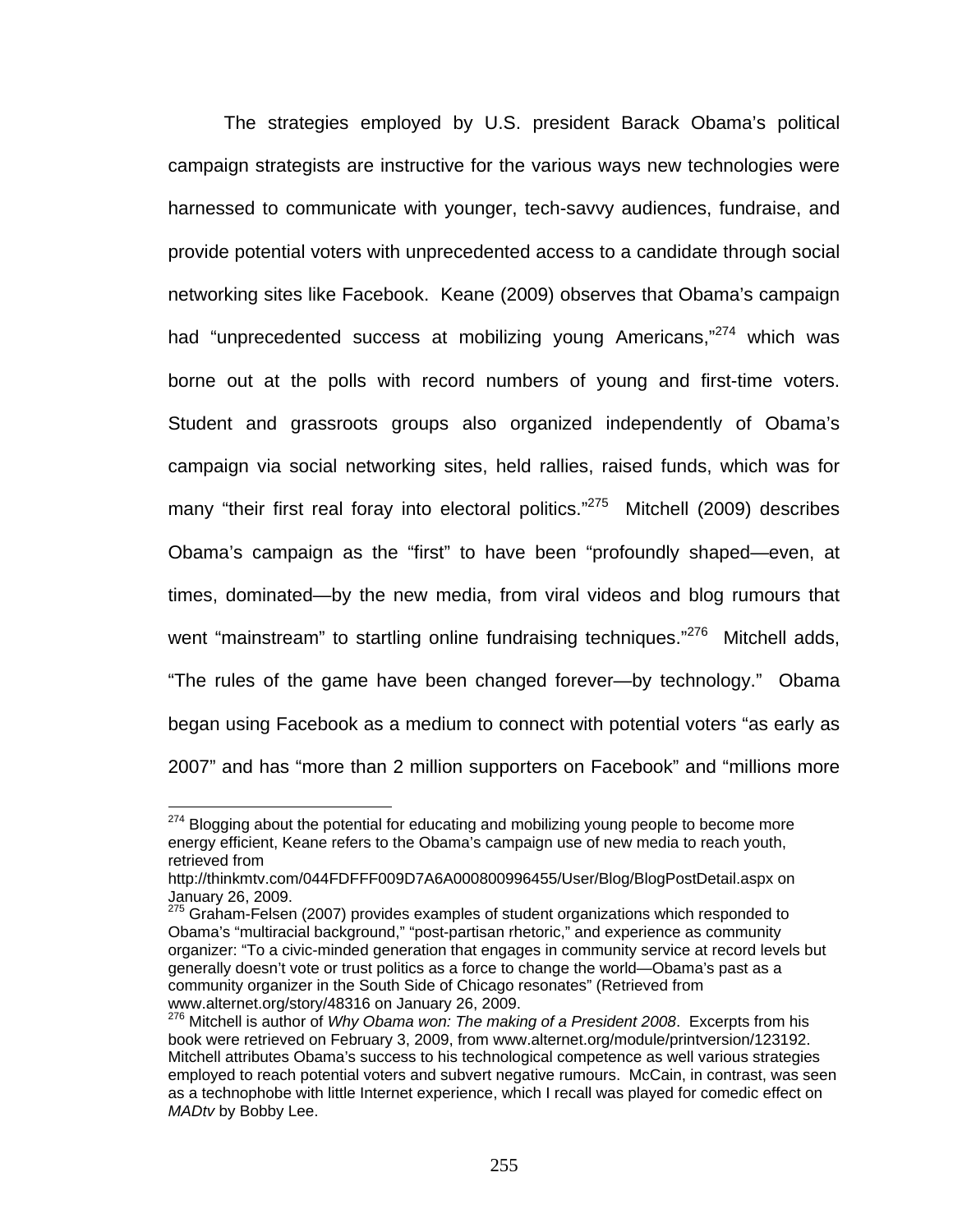on other such websites": "This is great interaction between politician and the public."<sup>277</sup> The impact of having a profile/page where individuals can be added as friends and post comments made Obama, I suggest, accessible, knowable, and personable to the public. Social networking enables a sense of what I refer to as virtual intimacy: One can learn intimate as well as banal information about friends, from the minutiae of their lives to more significant experiences. While Obama's success has been attributed to the effective deployment of new technologies, Harfoush (2008), a "new media strategist and a member of Barack Obama's digital campaign," presents a somewhat different perspective: "It wasn't about new media; it was about the fact that the campaign gave new media the opportunity to become an integrated part of the communications...I think it helped us to access a lot of people by giving them tools to organize, to create events, to connect with each other and giving them everything they needed, so that when they went off-line they were fully equipped—be it canvassing to talk[ing] to their neighbours."278 Harfoush stresses the "social" aspect to new media and emphasizes that social media becomes "a tool" to execute the "vision" of any organization or movement.

The challenge for human rights organizations, indeed any organization, is their ability to expand their reach to increasing numbers of constituents who can be mobilized into action. In this study, I outlined various ways that human rights work has already been transformed and remediated by communication

 $277$  This information was retrieved on January 26, 2009, from http://expeditus.com/barack-obamaand-facebook.

 $278$  Harfoush, a young Canadian "media strategist," was featured in an online interview by Felesky (2008)—retrieved on February 8, 2009 from

http//www.cbc.ca/technology/story/2008/12/04/felesky-rahaf.html.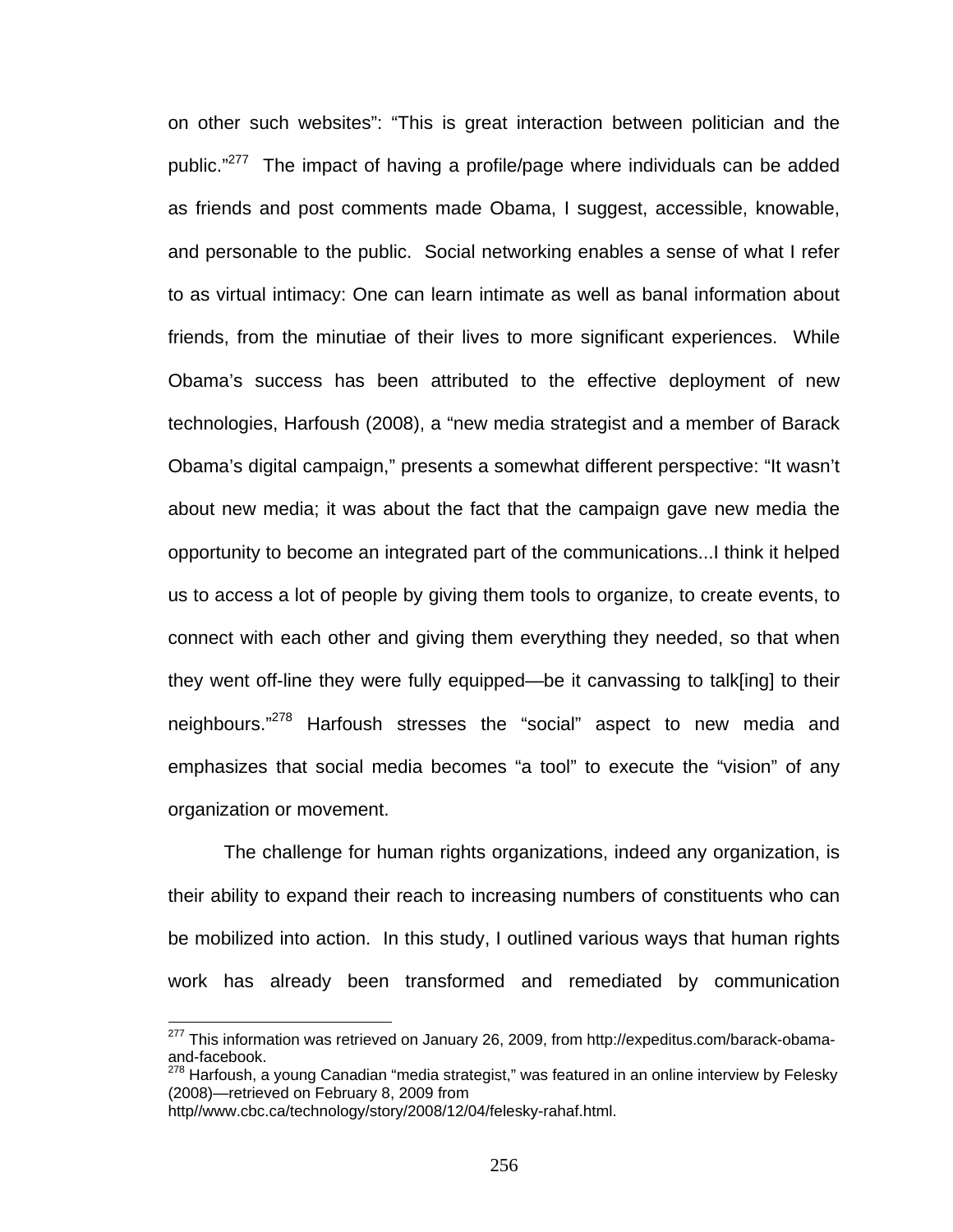technologies. With the untapped potential that exists for information sharing, human rights organizations will need to consider what their roles are in shaping and participating within this landscape. Information no longer remains within the domain of traditional media and experts. O'Connor (2009) draws attention to the fact that "emerging social media are not only supplementing but supplanting the legacy mainstream media," pointing to examples where those who reported "breaking news"—from the plane crash in Hudson River and the terrorist attacks in Mumbai—have been Twitter users. $279$  Zuckerberg explains that Facebook's works on "the concept of 'the trusted referral'": one is more likely to "watch, read, and engage with [the] content" that is sent from a friend. By extension, one is also more likely to sign petitions, promote and attend events, and fundraise for organizations that have been approved by people they know. While features in mainstream media—television and print—boosted the profiles of witness.org and IJM, much more relevant might be the incorporation of social network applications and interactional opportunities for visitors of these websites. As well, organizations might increase visitors to their websites and mobilize users through other social networks, no longer simply relying on those already familiar with their work. Witness.org has since incorporated several new features to its website: an embedded link to Facebook, a witness blog, a link to a human rights

 $279$  O'Connor researched "what role emerging media might play" in "journalistic trust and credibility" as "a Fellow at Shorenstein Center for the Press, Politics and Public Policy. O'Connor interviewed Randi Zuckerberg, a member of Facebook's creative marketing team, who discussed Facebook collaborations with mainstream media such as CNN and CBS in designing applications: "We recently launched a product called Facebook Connect, which allows companies to incorporate Facebook's social tools into their website. Facebook users can log into other sites with their Facebook login and see what content their friends are consuming and activity their friends are taking on that site," retrieved from http://alertnet.org/story/121211 on January 23, 2009.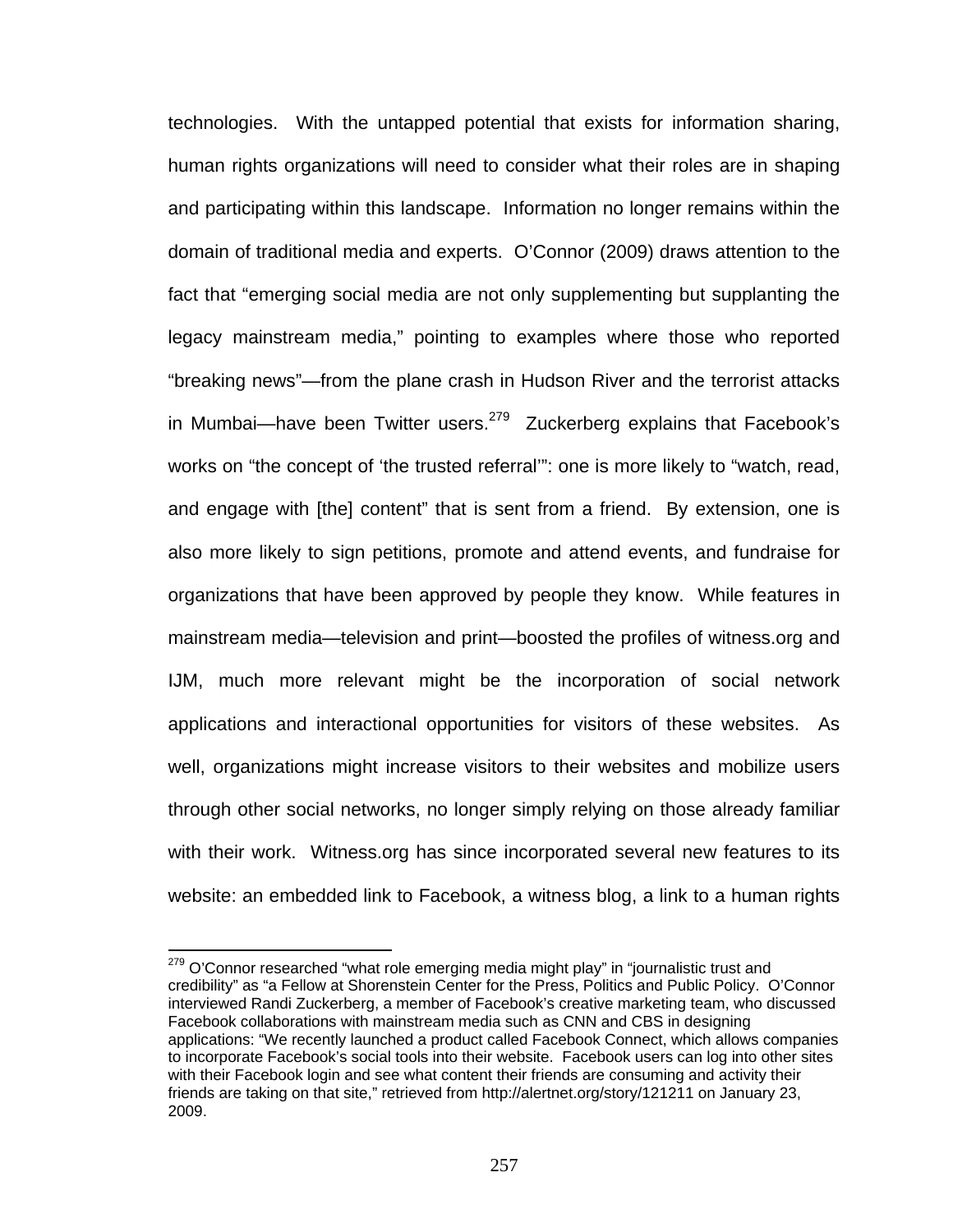media website called "The Hub," a media board where anyone can post information, as well as other information sharing applications such as Digg and Del.icio.us. In accepting that "the rules of the game" have already changed, human rights organizations can choose to become key players who can use the technological tools to share their vision and mobilize greater numbers of people to become witnesses to human rights abuses who will act to effect change and make a difference.

#### FINAL THOUGHTS

In conclusion, there are several possibilities for future research in the area of witnessing. As I discussed in Chapter 1, "witnessing discourses" have their roots in trauma studies and Holocaust research (Douglass & Vogler, 2003). Douglass and Vogler suggest that "there are increasing signs that we are reaching such a stage in what can be broadly conceived as discourse of witness…as a cultural and intellectual phenomenon" (p. 3). Seen from this perspective, "witnessing discourses" would span across various disciplines, include multiple perspectives, and would entail comparative socio-cultural analyses and practices. Within this study, I argue that witnessing can be seen as a form of ethical engagement and practice and connect witnessing to social justice objectives. Themes of social responsibility, citizenship, and participatory politics are all implied under this general rubric of witnessing, and future studies might explore these relationships as technology and new media enable new social networks and movements and provide possibilities for involvement. Based on the gaps identified in the current literature by several researchers (Kaplan,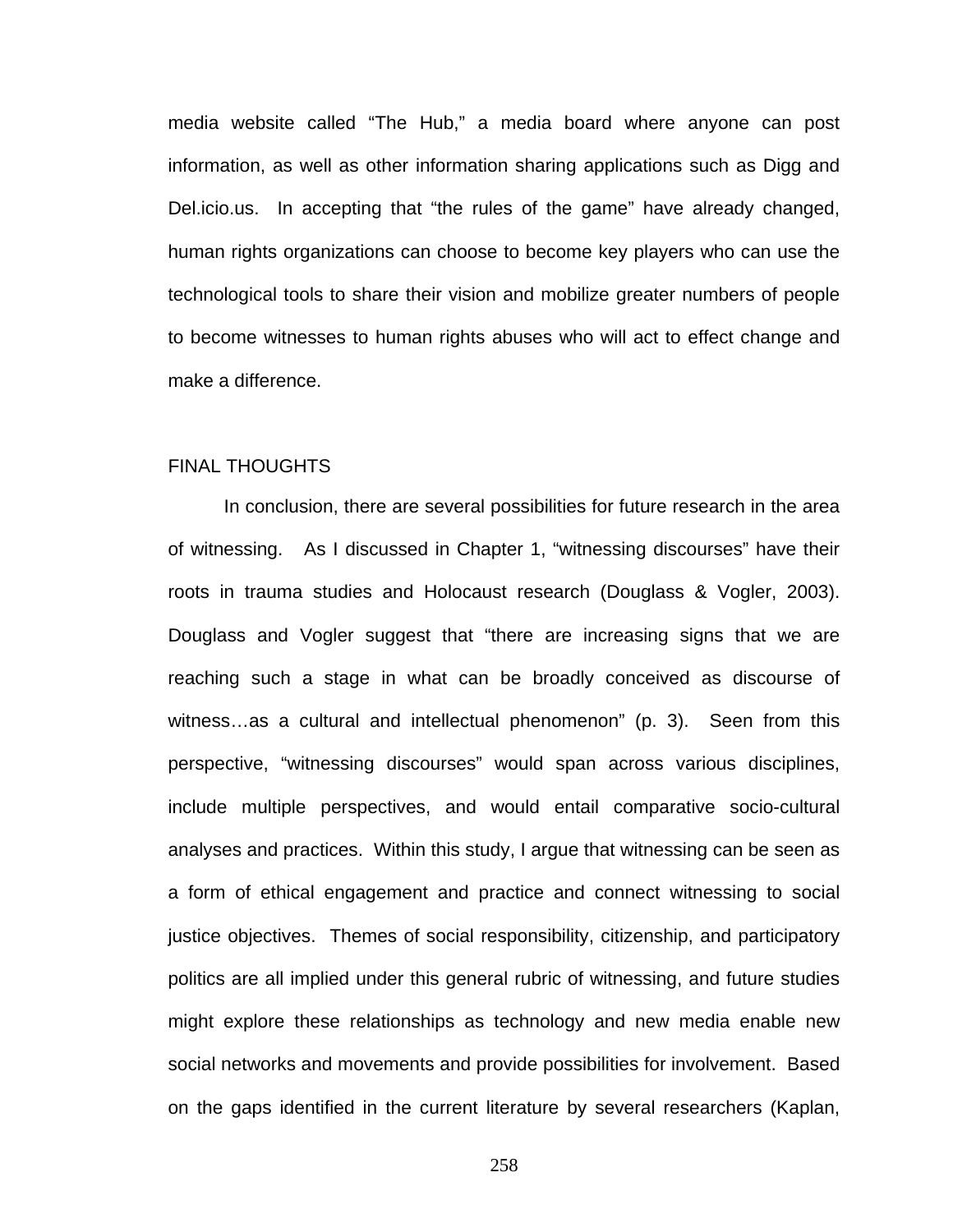2005; Keats, 2005; Weingarten, 2003), there are opportunities for researchers to explore the effects of vicarious or secondary traumatization on (virtual and vicarious) witnesses who are constantly exposed to information, "news," about conflict, war, oppression, violence, and injustice. Future research on witnessing practices can provide further insights into what it means to witness as well as the limitations and challenges of witnessing—building upon witnessing practices located within and outside legal contexts—within cultural forms of expression such as art, literature, theatre, and ritual. These examples are meant to be illustrative, though not limited, to the potential and possibilities for research on and about witnessing. As my own study demonstrates, research on witnessing is multi-disciplinary, inclusive of various perspectives, and has implications for individual, as well organizational and group, practices.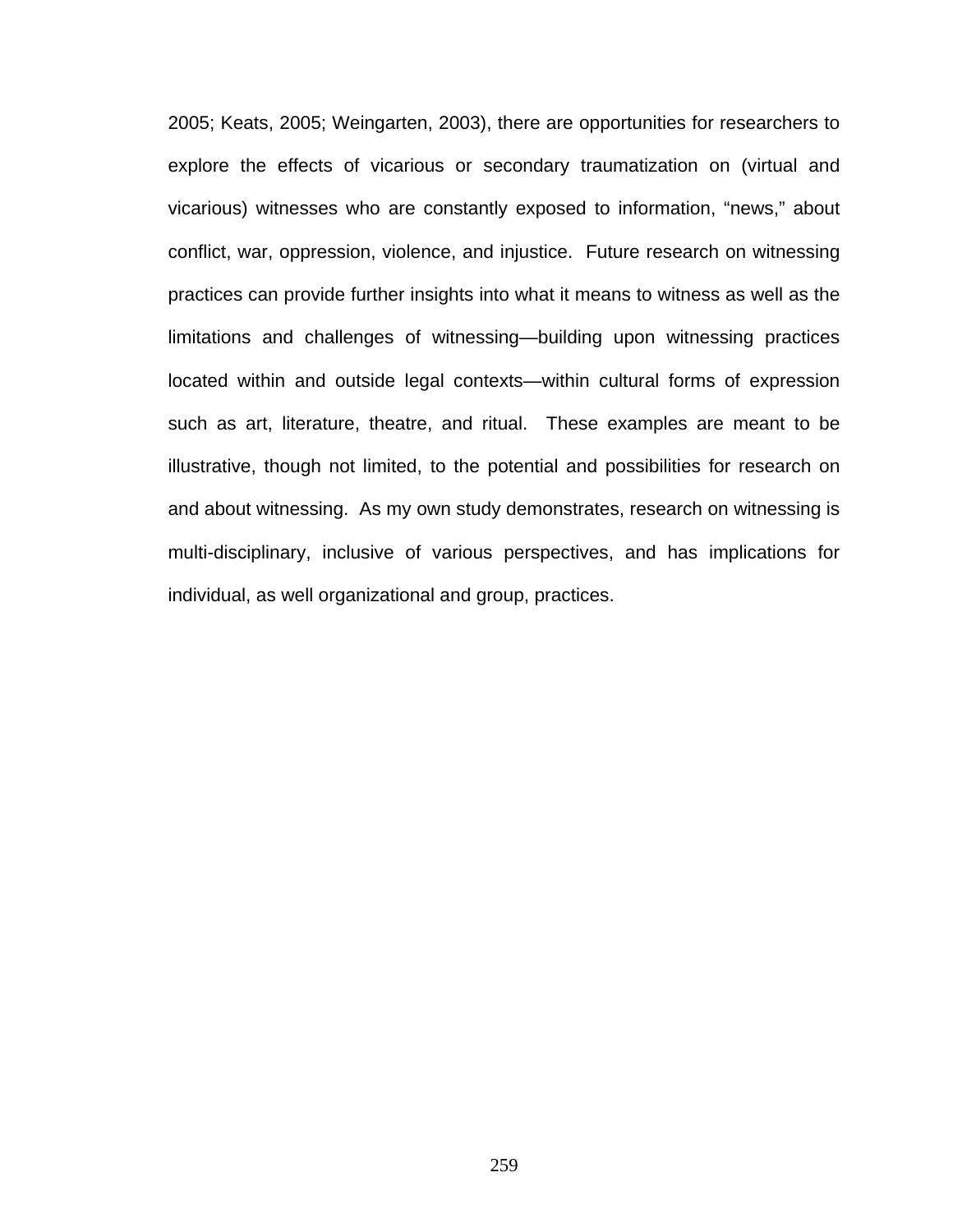## WORKS CITED:

- Agamben, G. (1999). *Remnants of Auschwitz: The witness and the archive*. New York: Zone Books.
- Agre, P. E. (1997). Building community networks. In P. E. Agre and D. Schuler (Eds.) *Reinventing technology, rediscovering community: Critical explorations of computing as a social practice*, (pp., 165-190). Greenwich, Connecticut: Ablex Publishing Corporation.
- Alsup, J. (2003). A pedagogy of trauma (or a crisis of cynicism): Teaching, writing, and the Holocaust. In Witnessing the disaster: essays on representation and the Holocaust (M. Bernard-Donal and R. Glejzer, Eds.) (pp. ). Madison: University of Wisconsin Press,
- Altheide, D. L. (1987, Spring). Ethnographic content analysis. *QualitativeSociology*, 10 (1), 65-77.
- Akerstrom Anderson, N. (2003). *Discursive analytical strategies: understanding Foucault, Kosselleck, Laclau, Luhmann*. Bristol: The Policy Press.
- Anderson, B. (1983). *Imagined communities*. (reprinted 1991). New York and London: Verso.
- Antze, P. & Lambek, M. (Eds) (1996). *Tense past: Cultural essays in trauma and memory*. New York and London: Routledge.
- Archer, B. (2007, July 14). What makes us care? *The Globe and Mail*, pp. F6.
- Axworthy, L. (2000). The mouse is mightier than the sword. In S. Hick, F. Halpin & E. Hoskins (Eds.). *Human rights and the internet* (pp. 16-20). New York: St. Martin's Press.
- Bailey, I. & Alphonso, C. (2008, December 13). Airport death not caused by tasers, B. C. says. *The Globe and Mail,* pp. A. 6.
- Bakhtin, M. M. (1990). *The dialogic imagination: four essays* (M. Holquist, Ed.) (C. Emerson& M. Holquist, Trans). (seventh paperback printing 1990). Austin: University of Texas Press.
- Ballangee, J. R. (2001). *Witnessing video testimony: An interview with Geoffrey Hartman*. *The Yale Journal of Criticism*, 14.1, 217-232.
- Barney, D. (2008, June 7). *Netizens of the world unite*. *The Globe and Mail Review of Books*, pp, D 3.
- Barsotti, N. (2008, December 4). *Rally in Abbotsford in support of Social Justice 12*. Retrieved on February 8, 2009 from www.xtrawest.ca/public/Vancouver/Rally-inAbbotsford-5968.aspx.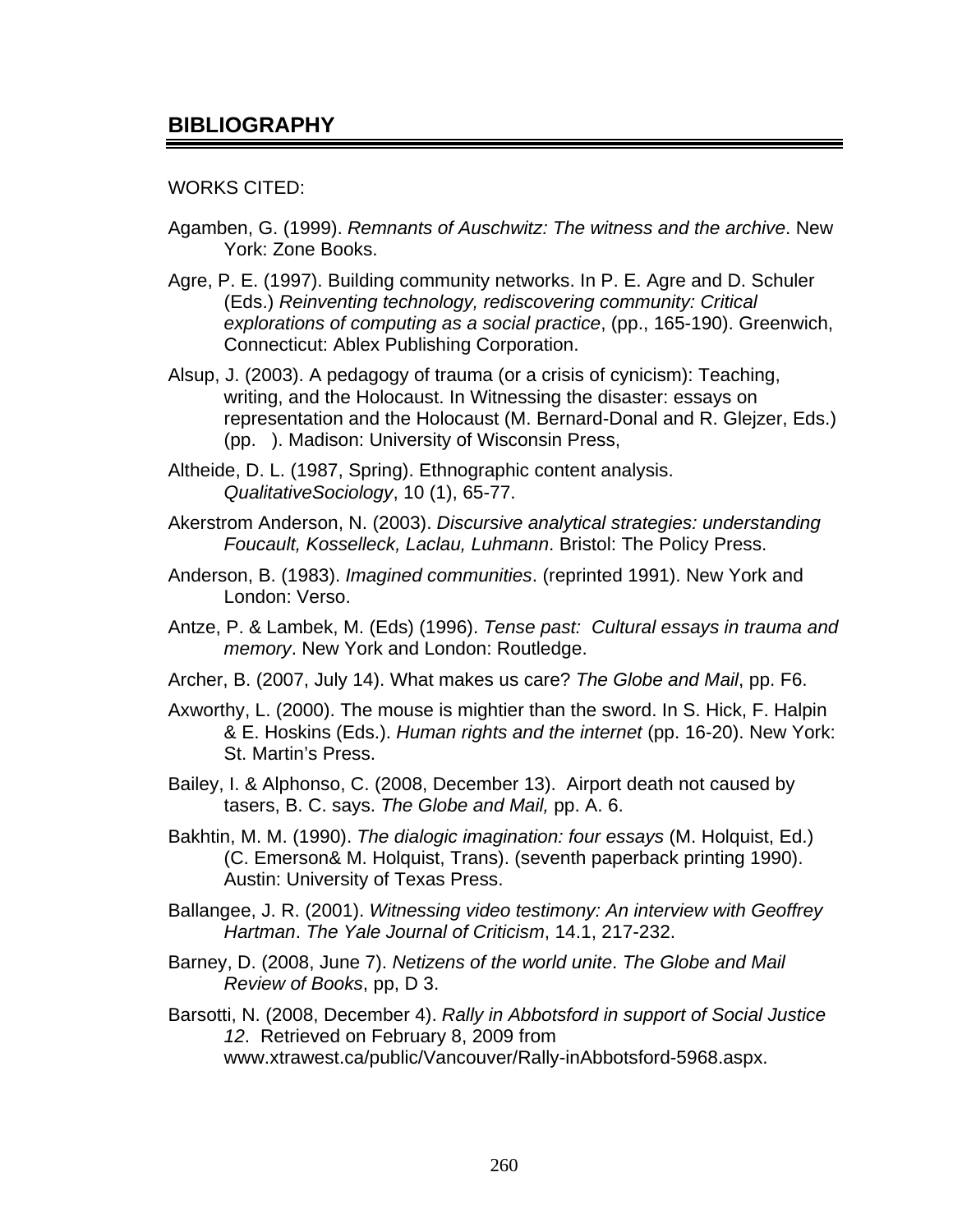- Baum, G. (1987). *Compassion and solidarity: the Church for others*. Toronto: CBC Massey Lecture Series, CBC Enterprises.
- Berryman, P. (1987). *Liberation theology: The essential facts about the revolutionary movement in Latin America and beyond*. New York: Pantheon Books.
- Bloom, S. L., & Reichert, M. (1998). *Bearing witness: Violence and collective responsibility*. New York and London: The Haworth Maltreatment and Trauma Press.
- Boltanski, L. (1999). *Distant suffering: Morality, media and politics*. (G. Burchell, Trans.). Cambridge: Cambridge University Press.
- Bolter, J. D., & Gruisin, R. (1999). *Remediation: Understanding new media*. Cambridge and London: MIT Press.
- Booth, W. J. (2006). *Communities of memory: On witness, identity, and justice*. Ithaca and London: Cornell University Press.
- Butler, J. (1993). Endangered/endangering: Schematic racism and white paranoia. In R. Gooding-Williams (Ed.), *Reading Rodney King: Reading urban uprising* (pp. 15-22). New York and London: Routledge
- Butler, J. (2004). *Precarious life: The powers of mourning and violence*. New York and London: Verso.
- Cadell, I. (2007, September 27-October-4). "Dallaire still haunted by his Rwandan devils." *The Georgia Straight*, pp. 83.
- Cannon, L. (1998, April 28). Official negligence: How Rodney King and the riots changed Los Angeles and the LAPD. Retrieved June 2, 205, from www.courttv.com/archive/casefiles/rodneyking/interview/LouCannon.
- Castro, E. (1986, October). Faith and witness. *The Ecumenical Review*, 38 (4), 447-455.
- Chamoiseau, P. (1999). *Childhood* (C. Volk, Trans.). Lincoln, University of Nebraska Press.
- Clanchy, M. T. (1979). *From memory to written record: England, 1066-1307*. London: Arnold.
- Clarke, R. V., Cornish, D. B. (2001). Rational Choice. In R. Paternoster and R. Bachman (Eds.), *Explaining criminals and crime: Essays in contemporary criminological theory*, (pp., 23-42). Los Angeles, California, Roxbury Publishing Company.
- Clarkson, P. (1996). *The bystander (An end to innocence in human relationships?)*. London: Whurr Publishers Ltd.
- Cloud, John. (2007). The gurus of YouTube. How a couple of regular guys built a company that changed the way we see ourselves. Retrieved May 14, 2007, from www.time.magazine/article/0,9171,157021-1,00.html.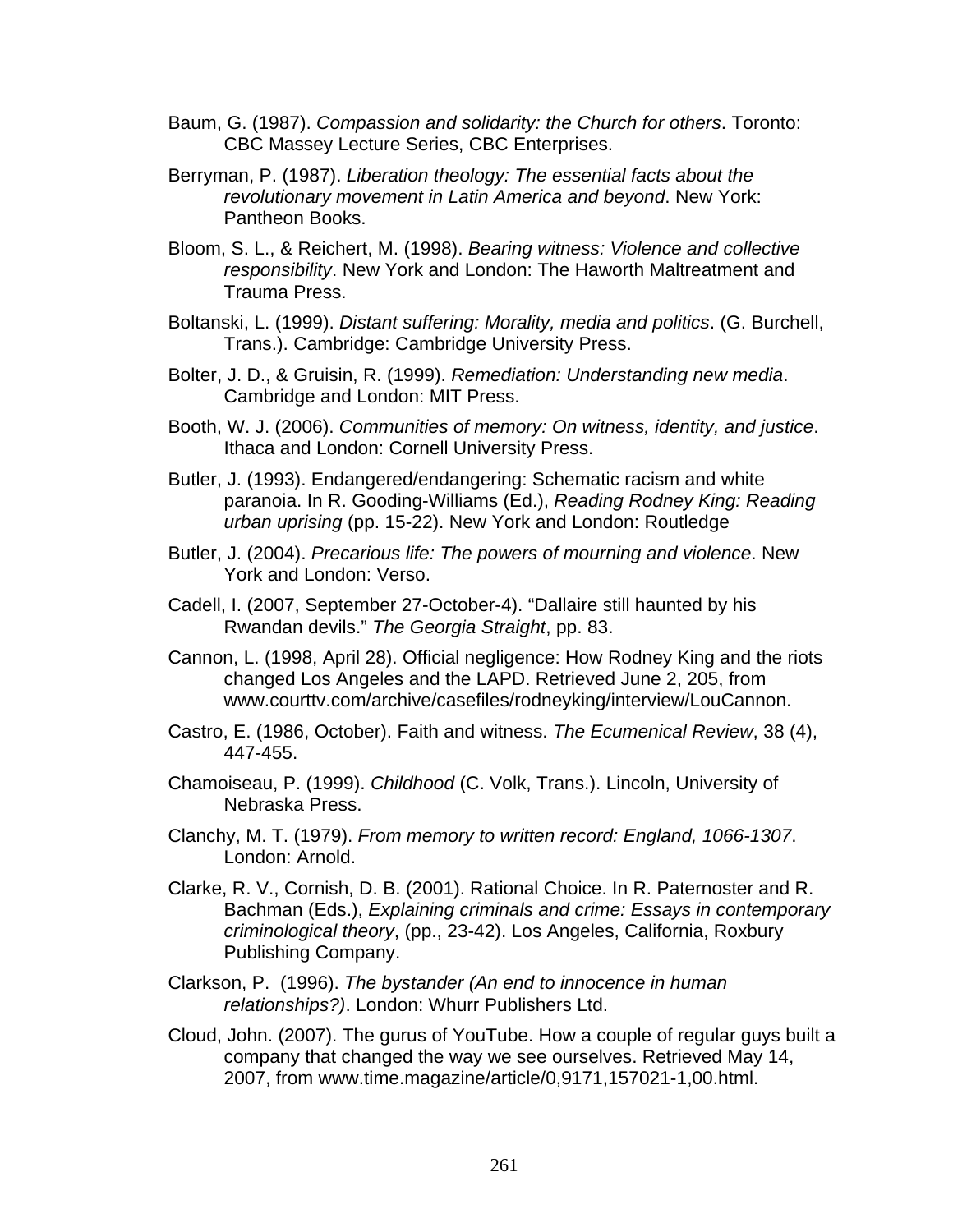- Coate, J. (1997). Cyberspace innkeeping: building online community. In P. E. Agre and D. Schuler (Eds.) *Reinventing technology, rediscovering community: Critical explorations of computing as a social practice*, (pp., 165-190). Greenwich, Connecticut: Ablex Publishing Corporation.
- Cohen, S. (2001). *States of Denial: Knowing about atrocities and suffering*. Cambridge: Polity Press.
- Coleridge, S. T. (1817). *Rime of the ancient mariner*. Retrieved September 8, 2008, from http: //etext.lib.virginia.edu/stc/Coleridge/poems/Rime\_Ancient\_Mariner.html.
- Crenshaw, K. & Peller, G. (1993). Reel time/Real justice. In R. Gooding-Williams (Ed.), *Reading Rodney King: Reading urban uprising* (pp. 56-70). New York and London: Routledge.
- Dallaire, R., & Beardsley, B., Major. (2003). *Shake hands with the devil: The failure of humanity in Rwanda*. Toronto: Vintage Canada.
- Donnelly, J. (1989). *Universal human rights in theory & practice*. Ithaca: Cornell University Press.
- Douglass, A., & Vogler, T. A. (Eds.) (2003). *Witness and memory: The discourse of trauma.* New York and London: Routledge.
- During, S. (1992). *Foucault and Literature: Towards a genealogy of writing* (first published in 1992). New York and London: Routledge.
- Farino, L. (2007). *Do good, feel good*. Retrieved, April 10, 2007, from http://health.msn.com.
- Faubert, J. (2008). *Qualitative research methods in Criminology: Crim 321-3 Study Guide*. Burnaby, British Columbia: Centre for Online and Distance Education, Continuing Studies, Simon Fraser University.
- Felesky, L. (2008, December 5). *Social media strategy: inside Obama's online campaign*. Retrieved on February 8, 2009 from http://www.cbc.ca/technology/story/2008/12/04/felesky-rahaf.html.
- Felman, S., & Laub, D. (1992). *Testimony: Crises of witnessing in Literature, Psychoanalysis, and History*. New York and London: Routledge.
- Forgacs, D. (Ed.) (1999). *A Gramsci reader: Selected writings 1916-1935*. London: Lawrence and Wishart Ltd.
- Foucault, M. (1972). The archaeology of knowledge & the discourse on language(A. M. S. Smith, Trans.). New York: Pantheon Books.
- Foucault, M. (1985). Sexuality and Solitude. In M. Blonsky (Ed.), *On Signs* (pp. 365-72). Baltimore, Maryland: The Johns Hopkins University Press.
- Frisch, A. (2004). *The invention of the eyewitness: Witnessing & testimony in early modern France*. Chapel Hill, North Carolina: North Carolina Studies in the Romance Languages and Literature (Number 279).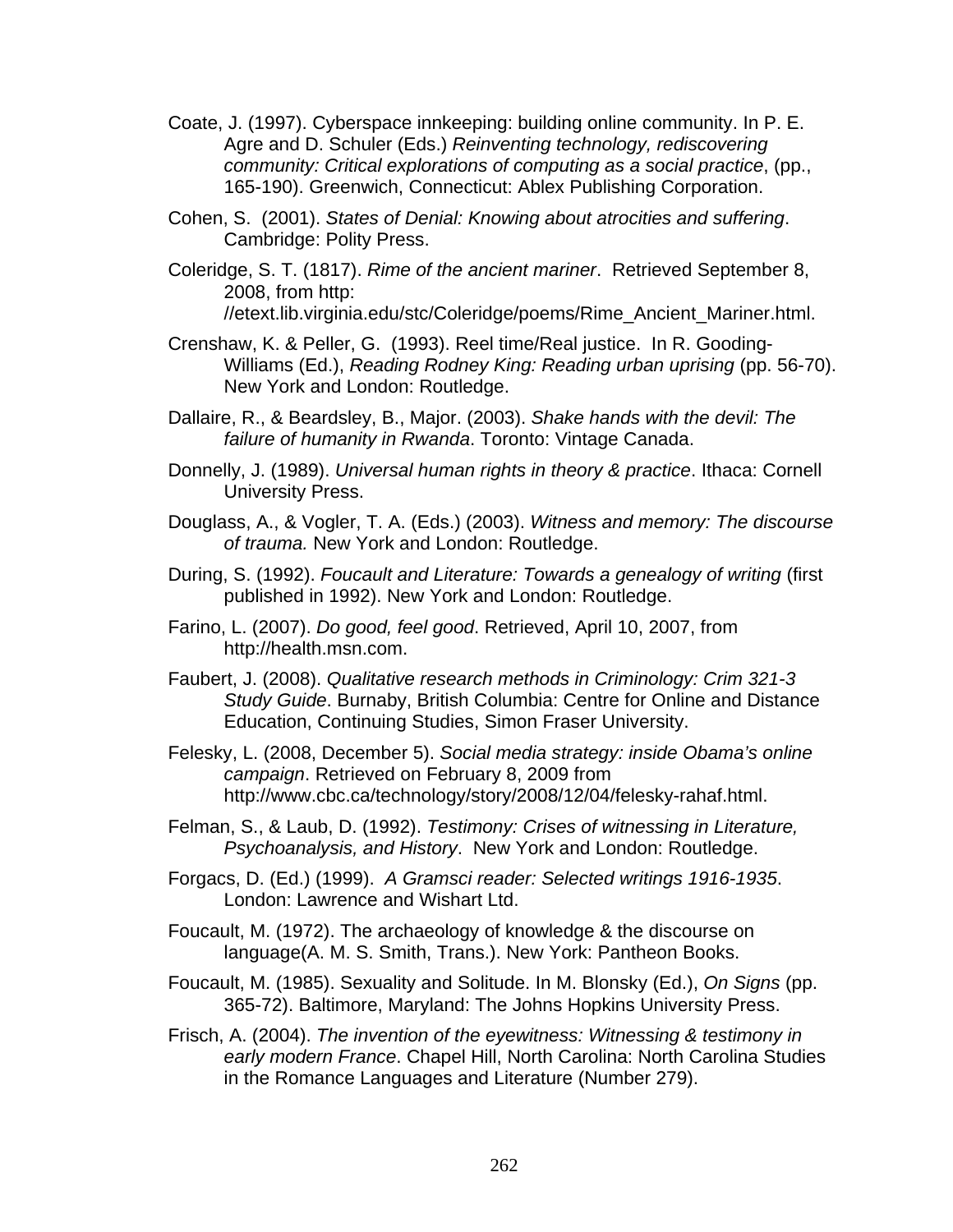- Gitlin, T. (2006). "The whole world is watching." Retrieved September 25, 2006, from www.vcpress.edu/books/pages/1515001.html.
- Golafshani, N. (2003, December). Understanding reliability and validity in qualitative research. *The Qualitative Report*, 8 (4), 597-607.
- Gordon, C. (Ed.). (1980). *Power/Knowledge: Selected interviews and other writings, 1972-1977. Michel Foucault* (C. Gordon, L. Marshall, J. Mepham, K. Soper, Trans.). New York: Pantheon Books.
- Gourevitch, P. (1998). *We wish to inform you that tomorrow we will be killed with our families: stories from Rwanda*. New York: Farrar, Straus and Giroux.
- Graham-Felsen, S. (2007, February 21). Howard Dean 2.0: Obama engages youth on the web. Retrieved on January 26, 2009 from http://www.alternet.org/story/48316.
- Green, M. F. (2007, May 12). "What twenty-eight million looks like," The Globe and Mail, sec. D.
- Greene, J. M., Kumar, S. (Eds.). (2000). *Witness: Voices from the Holocaust*. New York and London: Simon & Schuster.
- Hall, N. (2009, March 2). "Mountie 'never intended' for Dziekanski to die." Retrieved March 2, 2009, from www.vancouversun.com/1345278/story/html.
- Hatley, J. (2000). *Suffering witness: The quandary of responsibility after the irreparable*. Albany: SUNY.
- Haugen, G. (1999). *Good news about injustice: A witness of courage in a hurting world*. Illinois and Leicester: InterVarsity Press.
- Hays, M. (2006). "From the Rocket to Rwanda." Retrieved August 6, 2006, from www.theglobeandmail.com/servlet/story/RTGAM.200608.wxdevil08/BN.st ory/Ent.
- Hoffman, M. L. (2000). *Empathy and moral development: Implications for caring and justice*. Cambridge and New York: Cambridge University Press.
- Hick, S., Halpin, E. F., Hoskins, E. (2000). *Human rights and the internet*. New York: St. Martin's Press.
- Hick, S., Teplitsky, A. (2000). Internet solidarity: Grassroots movement struggles for human rights. In S. Hick, E. F. Halpin & E. F. Hoskins (Eds.), *Human rights and the internet* (pp. 52-64). New York: St. Martin's Press.
- Hollet, J. (2008). Digital activists target Tibet. Retrieved April 15, 2008, from www.theglobeandmail.com/servlet/story/RTGAM.20080414.

Hornaday, A. (2002, November 21). A lens on the world. Musician Peter Gabriel provides human rights activists with camera for a cause. Retrieved on October 26, 2003, from w./wpdyn?pagename=article&node=&contented=A17688- 2002Nov20&notFound=tru 10/26/03.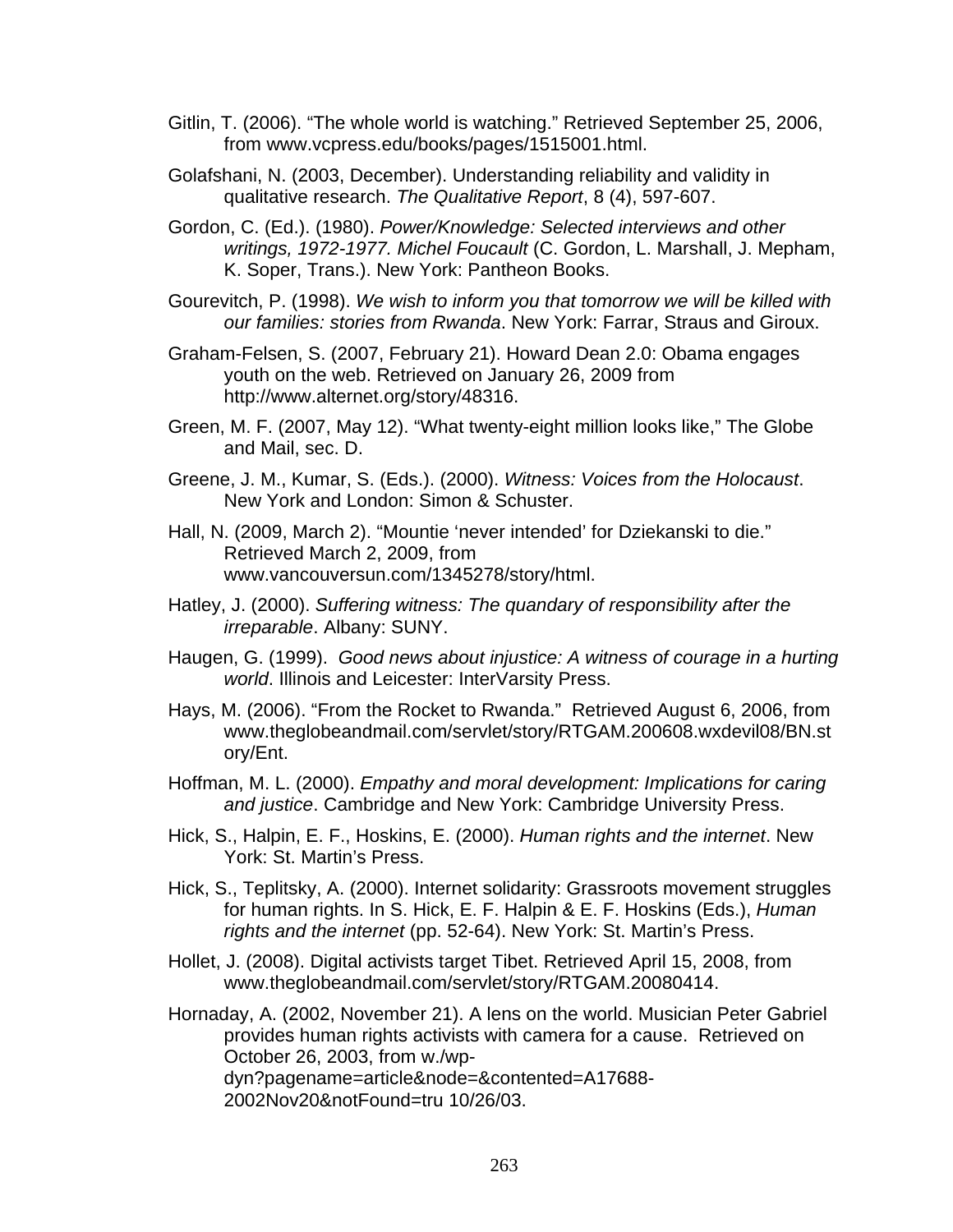- Howard, R. E. (1995). *Human rights and the search for community*. Colorado: Westview Press Inc.
- Humphrey, M. (2002). *The politics of atrocity and reconciliation: from terror to trauma*. New York and London: Routledge.
- Ignatieff, M. (1997). *The warrior's honor: Ethnic war and the modern conscience*. New York: Metropolitan Books, Henry Holt and Company.
- Ignatieff, M. (2001). *Human rights as politics and idolatry* (A. Gutmann, Ed.). New York: Princeton University Press.
- International Commission on Intervention and State Sovereignty (2001). *The responsibility to protect: Research, bibliography, background*. Ottawa: International Development Research Centre.
- Jay, P. (2008, September). The rise of Facebook activism. Retrieved September 9, 2008, from www.cbc.ca/technology/story/2008/09/05/f-onlineprotest.html.
- Kaplan, A. (2005). *Trauma culture: The politics of terror and loss in media and literature*. New Jersey: Rutgers University Press.
- Keane, B. (2009, January 6). *Facebook and YouTube Helped Obama and can help clean energy, too.* Retrieved on January 26, 2009 from http://think.mtv.com/044FDFFFF009D7A6A000800996455/User/Blog/Blog PostDetail.aspx.
- Keats, P. (2005, September). *Vicarious witnessing in European concentration camps: Imagining the trauma of another*. Traumatology, 11(3), 171-187.
- Kirkman, C. A. (2002). Non-incarcerated psychopaths: why we need to know more about the psychopaths who live amongst us. Journal of Psychiatric and Mental Health Nursing, 9, 155-160.
- Klein, N. (2000). *No logo: Taking aim at the brand bullies*. Toronto: Vintage Canada.
- Kleinman, A., Das, V., & Lock, M. (Eds). (1997). *Social Suffering*. Berkely: University of California Press.
- Kwak, N., Poor, N. & Skoric, M. M. (2006). Honey, I shrunk the world! The relation between Internet use and international engagement. *Mass communication & society*, 9 (2), 189-213
- Lacquer, T. (2001). The moral imagination and human rights. In M. Ignatieff, *Human rights as politics and idolatry*, (pp. 131-136). New York: Princeton University Press.
- Landow, G. P. (1992). *Hypertext: the convergence of contemporary critical theory and technology*. Baltimore: Johns Hopkins University Press
- Landy, M. (1994). *Film, politics, and Gramsci*. Minneapolis: University of Minnesota Press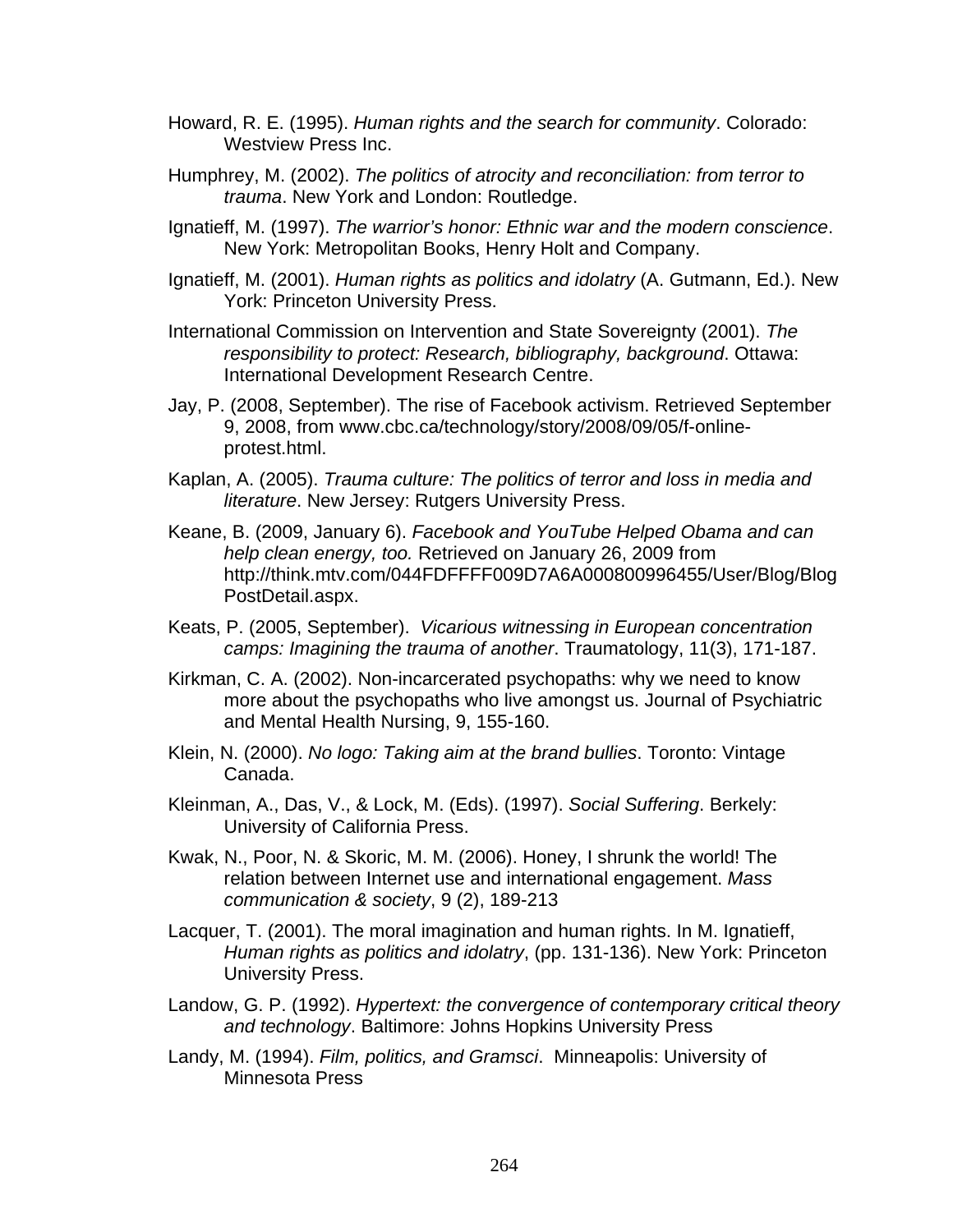- Langer, L. L. (1991). *Holocaust testimonies: the ruins of memory*. New Haven and London: Yale University Press
- Lanham, R. A. (2006). *The economics of attention: style and substance in the age of information*. Chicago and London: The University of Chicago Press
- Lewis, J. (2003). Design Issues. *Qualitative research practice: A guide for social science students and researchers* (J. Ritchie and J. Lewis, Eds.) (2006 reprinted). Thousand Oaks, California and London: SAGE Publications.
- Lotringer, S. (Ed.). (1989). *Michel Foucault. Foucault Live: Interviews, 1966-1984* (J. Johnston, Trans.) New York: Semiotext(e)
- MacDonald, G. (2007, September 8). From depravity to saving the world. Impact of celebrity activists substantial, experts say. *The Globe and Mail*, pp. A1, A7
- Marsh, J. (1999). *Process, praxis, and transcendence*. Albany: State University of New York Press
- McAfee Brown, R. (1990). *Gustavo Gutierrez: An introduction to liberation theology*. Maryknoll, New York: Orbis Books
- Mc Shane, L. (2007). *"Article casts doubt on 'Genovese syndrome'."* Retrieved on February 10, 2007, from www.theglobeandmail.com.servlet/story/RTGAM.20071001
- Mellgren, D. (2008). Cellphones, web spread news of Myanmar: Mobile phones, internet aid pro-democracy activists getting news out about Myanmar. Retrieved in March, 2008, from http://abcnews.go.com
- Menlowe, M. A., Mc Call Smith, A. (Eds) (1993). The duty to rescue: the jurisprudence of aid. Aldershot, England and Brookfield, Vermont: Dartmouth Publishing Co
- Merquior, J. G. (1985). *Foucault*. Berkeley: University of California Press
- Mills, S. (2003). *Michel Foucault: Routledge Critical Thinkers*. New York: Taylor & Francis
- Minow, M. (2002). *Breaking the cycles of hatred: Memory, law, and repair*. Princeton and Oxford: Princeton University Press
- Mitchell, G. (2009, February 3). *How Obama won: The rise of web 2.0.* Retrieved on Febraury 3, 2009, from www.alternet.org/story/123192
- Moulitsas Zuniga, M. (2008). *Taking on the system: Rules for radical change in a digital era*. New York: Celebra, a division of Penguin Books Limited
- Nafisi, Azar. (2003). *Reading Lolita in Tehran: a memoir in books*. New York: Random House
- Norris, P. (2001). *Digital divide?: civic engagement, information poverty, and the Internet worldwide*. Cambridge, UK; New York: Cambridge University Press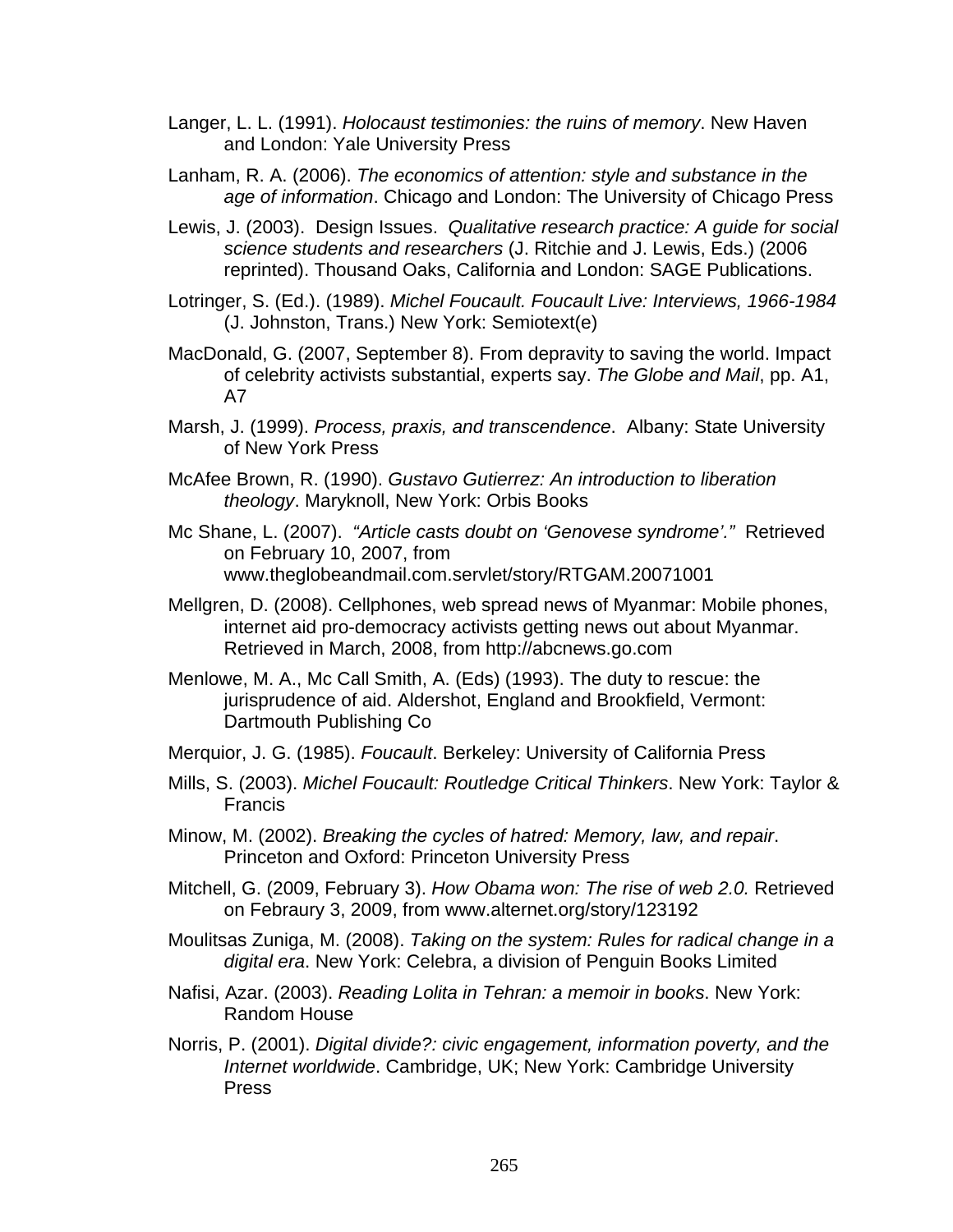- O'Connor, R. (2009, January 20). *Facebook and Twitter are reshaping journalism as we know it*. Retrieved from http://www.alternert.org/story/121211
- Oliver, K. (2001). *Witnessing: Beyond recognition*. Minneapolis, London: University of Minnesota Press
- Orentlicher, D. F. (2001). Relativism and religion. In M. Ignatieff, *Human rights as politics and idolatry*, (pp. 141-156). New York: Princeton University Press
- Parker, T. K. (2007). Teaching the Holocaust: The ethics of "witness" history. In M. Goldenberg and R. L. Millen (Eds.), *Testimony, Tensions, and Tikkun: Teaching the Holocaust in colleges and universities*. Seattle and London: University of Washington Press
- Pearce, Tralee. (Oct 7, 2007). Competitive philantropy: 'Good is getting real sexy'. *The Globe and Mail*, pp. L 2
- Pierre Claude, R., Hick, S. (2000). Human rights education on the internet: Its day has come. In S. Hick, E. F. Halpin & E. Hoskins (Eds.), *Human rights and the internet* (pp 225-237). New York: St. Martin's Press
- Polchin, J. (2007). Witnessing the witness: "Not looking at lynching photographs." In F. Guerin and R. Halles (Eds.), *The image and the witness: trauma, memory and visual culture*. London: Wallflower Press
- Power, S. (2002). *"A problem from hell": America and the age of genocide*. New York: Perennial, An Imprint of Harper Collins Publishers
- Ritchie, J., & Lewis, J. (2003). Generalizing from qualitative research. *Qualitative research practice: A guide for social science students and researchers* (J. Ritchie and J. Lewis, Eds.) (2006 reprinted). Thousand Oaks, California and London: SAGE Publications
- Ritchie, J., Lewis, J., & Elam, G. (2003). Designing and selecting samples. *Qualitative research practice: A guide for social science students and researchers* (J. Ritchie and J. Lewis, Eds.) (2006 reprinted). Thousand Oaks, California and London: SAGE Publications
- Rosenblum, N. L. (Intro) (2002). Justice and the experience of injustice. In M. Minow, *Breaking the cycles of hatred: Memory, law, and repair*. Princeton and Oxford: Princeton University Press
- Roth, L. (2000). Reflections on the colour of the internet. In S. Hick, E. F. Halpin & E. Hoskins (Eds.), *Human rights and the internet* (pp. 174-184). New York: St. Martin's Press
- Saramago, J. (2006). *Seeing* (Trans. M. J. Costa). New York and London: Harcourt, Inc
- Scheeres, J. (2003). Pics worth a thousand protests. Retrieved October 26, 2003, from www.wired.com/news/culture/0,1284,60828,00html?tw=wn\_tophead\_2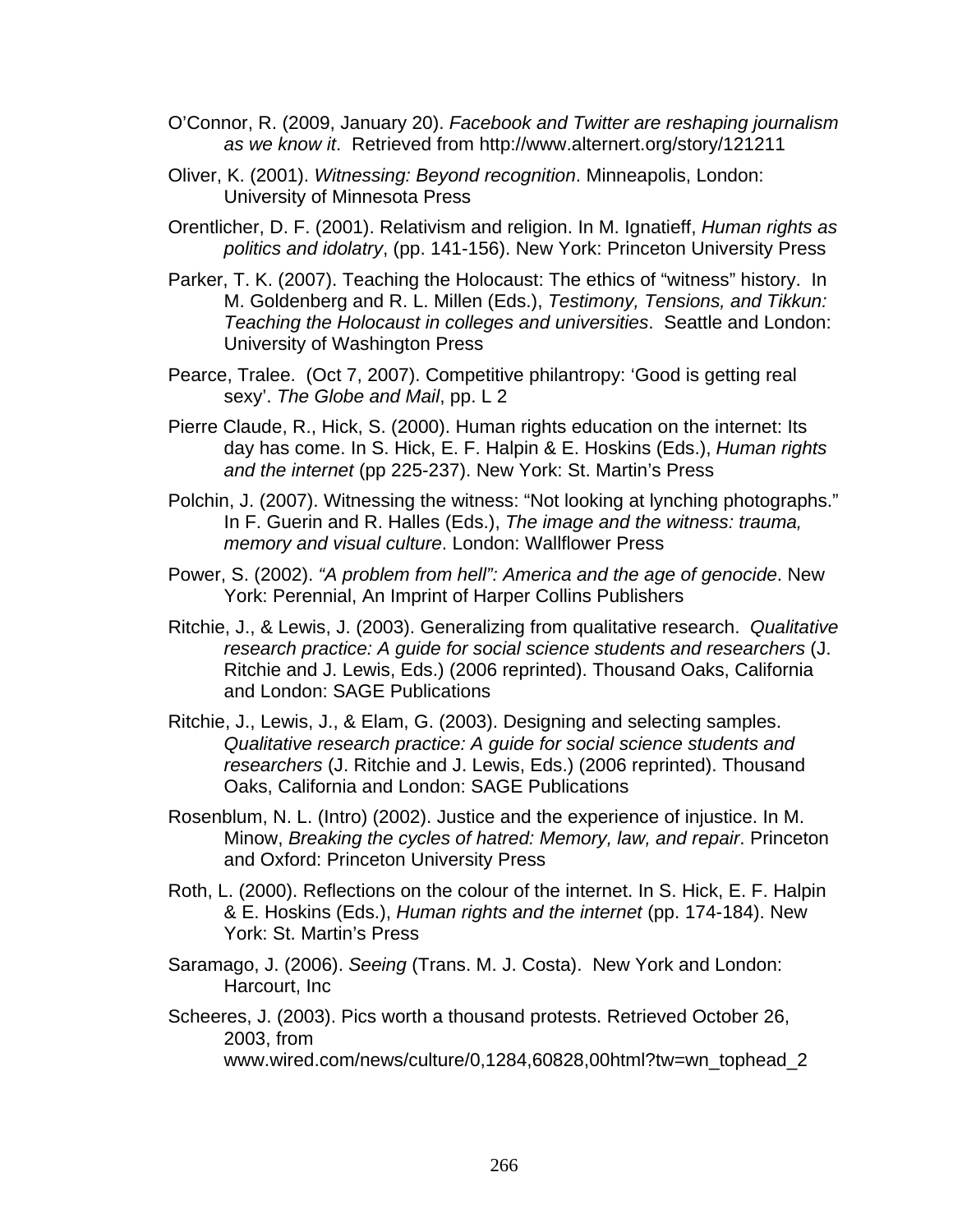- Simon, R. I., DiPaolantonio, M. & Clamen, M. (2000). Remembrance as praxis and the ethics of the inter-human. Retrieved May 12, 2007, from http://culturemachine.tees.ac.uk/Cmach/Backissues/j004/Articles/s
- Sontag, S. (2003). *Regarding the pain of others*. New York: Farrar, Straus and Giroux
- Sottus, E., & Schonveld, B. (2000). *Human rights and the internet* (S. Hick, E. F. Halpin, E. Hoskins, Eds.). New York: St. Martin's Press
- Spencer, L., Ritchie, J., & O'Connor, W. (2003). Analysis: practices, principles and processes and Carrying out qualitative analysis. *Qualitative research practice: A guide for social science students and researchers* (J. Ritchie and J. Lewis, Eds.) (2006 reprinted). Thousand Oaks, California and London: SAGE Publications
- Spivak, G. C. (1994). Can the subaltern speak? In P. Williams, L. Chrisman (Eds.), *Colonial discourse and Post-Colonial theory: A reader*, (pp. 66- 111). New York: Columbia University Press
- Stake, R. E. (2005). Qualitative case studies. In N. K. Denzin and Y. S. Lincoln (Eds.), *The Sage handbook of qualitative research* (third ed.) (pp. 443- 466). Thousand Oaks, London: SAGE Publications
- Steffenhagen, J. (2009, January 21). Richmond promotes Social Justice 12. Retrieved on February 8, 2009 from http://communities.canada.com/vancouversun/blogs/reportcard/archive/20 09/01/21/richmondpromotes-social-justice-12-aspx
- Steidle, B. & Steidle Wallace, G. (2007). *The devil came on horseback: bearing witness to the genocide in Darfur*. New York: Public Affairs
- Stirland, S. L. (2007). 'Open-source politics' taps facebook for Myanmar protests. Retrieved June 18, 2008, from www.wired.com
- Straub, E. (1989). *The roots of evil: The origins of genocide and other group violence*. Cambridge: Cambridge University Press
- Strauss, A., & Corbin, J. (1998). Basics of qualitative research: Techniques and procedures for developing grounded theory (second ed.). Thousand Oaks, California: SAGE Publications Inc
- Van Butselar, J. (1985). Dialogue and witness. *The Ecumenical Review*, 37 (4), 398-405
- Watts, J. G. (1993). Reflections on the Rodney King verdict and the paradoxes of the black response. In R. Gooding-Williams (Ed.), *Reading Rodney King: Reading urban uprising* (pp. 236-48). New York and London: Routledge
- Weingarten, K. (2003*). Common shock. Witnessing violence every day: How we are harmed, how we can heal.* New York: Dutton
- Wertsch, J. V. (1998). *Mind as action.* New York: Oxford University Press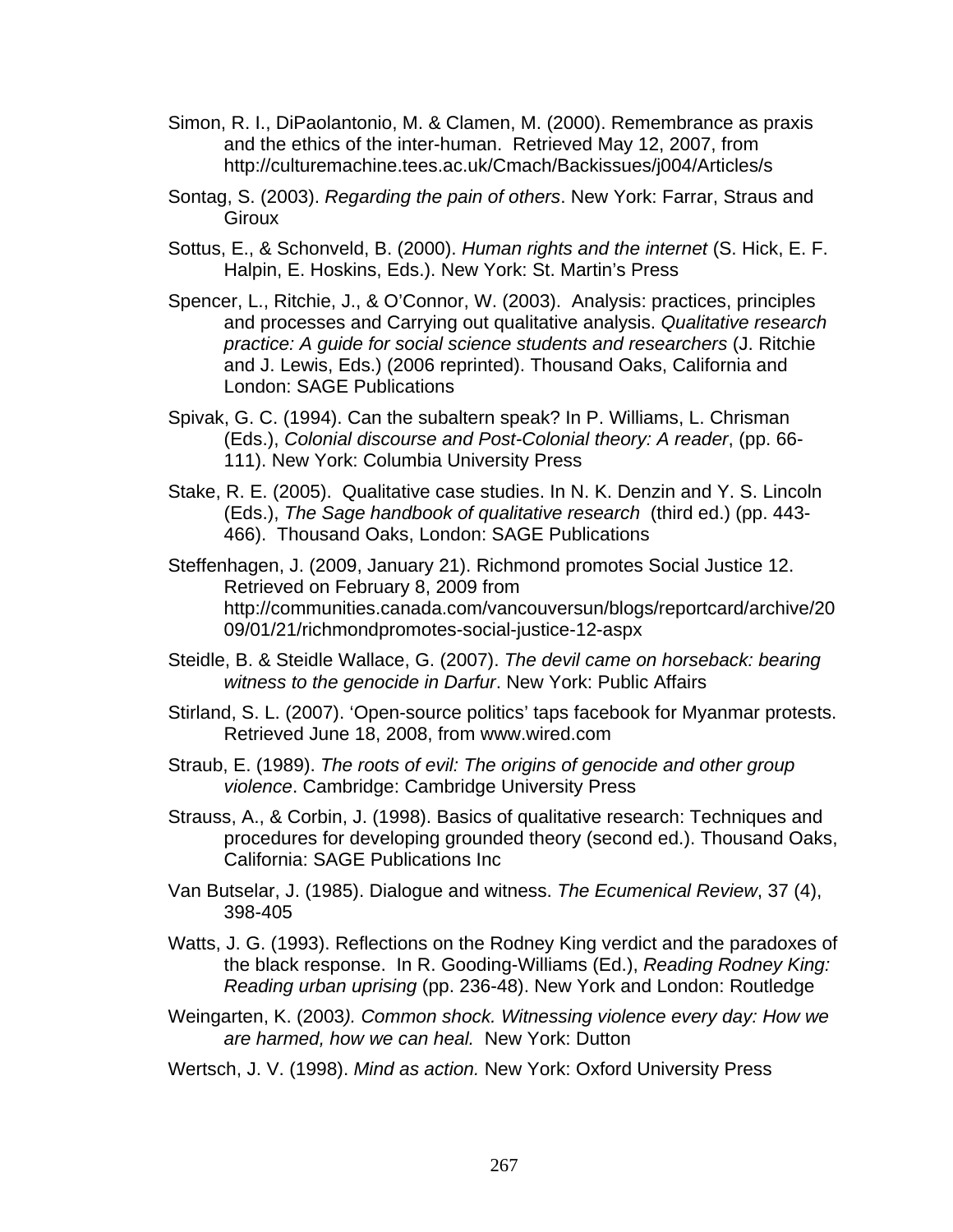- Whaley, P. (2000). Human rights ngos: our love-hate relationship with the internet. In S. Hick, E. F. Halpin & E. Hoskins (Eds.), *Human rights and the internet* (pp. 30-40). New York: St. Martin's Press
- Wheeler, N. J. (2000). *Saving strangers: Humanitarian intervention in international society*. Oxford: Oxford University Press.
- Williams, R. (1976). *Keywords: A vocabulary of culture and society*. New York: Oxford University Press
- Zalaika, J. (2003). Excessive witnessing: The ethical as temptation. In A. Douglass and T. A. Vogler (Eds.), *Witness and memory: The discourse of trauma*, (pp. 89-107). New York and London: Routledge

## PRIMARY WEBSITES CONSULTED:

www.ijm.org

www.library.yale.edu/testimonies

www.thewitnessingproject.org

www.witness.org

# OTHER SOURCES:

www.askoxford.com. Retrieved on 24 August, 2006

www.bartleby.com

- www.bced.gov.bc.ca/irp/social\_justice12/sj12irp2008.pdf. Retrieved on February 8, 2009
- www.bctf.ca/NewsReleases.aspx?id=1614, *BCTF supports Human Rights complaint of Murray and Peter Corren* (published on July 8, 2005). Retrieved on February 8, 2009
- www.cbc/Canada/british-columbia/story/2009/02/10/bc-abb, *Abbotsford school board permits controversial social justice elective*. Retrieved on February 10, 2009
- www.cbc.ca/british-columbia/story/2007/11/14/bc-taservideo.html. Retrieved February 1, 2008
- www.cbc./canada/british-columbia/story/2007/10/18/bc-taser.html, *Witness blames RCMP, Vancouver airport for death of Tasered man*. Retrieved on January 8, 2009

www.cbc.ca/canada/story/2008/06/18/taser-report.html

www.cbc.ca/money/story/2005/08/03/adidas-050803.html. Retrieved on September 3, 2005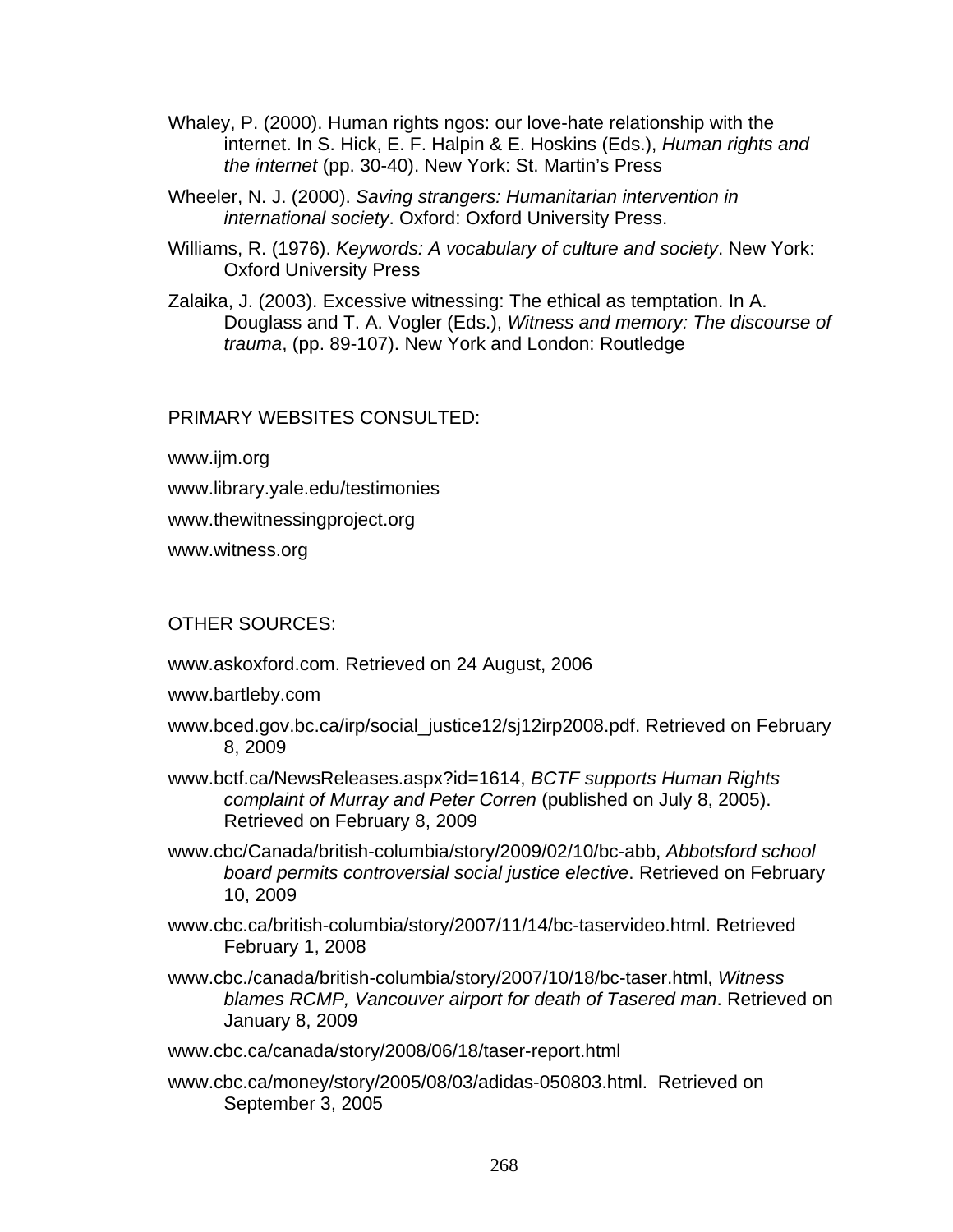- www.cbc.ca/passionateeyesunday/feature\_031102.html. Retrieved on 26 October, 2003
- www.clintonfoundation.org/0710007-nr-cf-pr-wjc-bill-clintons. Retrieved on 9 August, 2007
- www.ctv.ca/servlet/ArticleNews/story/CTVnews/20081014/BC\_taser\_robert\_081 03?\_name=&no\_ads=, *A woman's regret on anniversary of Taser death*. Retrieved on January 8, 2009
- www.thedaymygoddied.com/bios.html, Retrieved on 5 November, 2006
- www.ethicalcorp.com/content.asp?ContentID=666. Retrieved on July 23, 2007
- www.etymonline.com/index.php?l=t&p=7
- www.expeditusmedia.com/barack-obama-and-facebook, *Barack Obama and Facebook* (published on January 15, 2009). Retrieved on January 26, 2009
- www.geocities.com/etymoline,t3etym.htm. Retrieved 11, February, 2004
- www.theglobeandmail.com/servlet/story/RTGAM.2007928. Retrieved on September 28, 2007
- www.theglobeandmail.com/servlet/story/RTGAM.20080317.*China's exclusion of foreign journalists from covering anti-government protests in Tibet*. Retrieved 17, March, 2008
- www.harrybrowne.or/articles/RodneyKing.htm. Retrieved 2 June, 2005
- www.hri.ca/hr.ca/hraward/advisors.html. Retrieved on July 23, 2007
- www.humanrightsfirst.org (predates www.witness.org)
- www.humansecurity.gc.ca/psh-en.asp (Canadian Foreign Affairs). Retrieved on 15 July, 2005
- www.humansecurity-chs.org/finalreport/outline.html. Retrieved on 15 July 15 July, 2005

www.ijm.ca

- www.liveearth.org. Retrieved on September 26, 2007
- www.motlc.wiesenthal.com/text/100/xm0076.html. Retrieved on February 11, 2004
- www.notonourwatchproject.org

Oxford Dictionary. (2002). (Shorter edition)

Oxford Dictionary (second edition, volume 20)

Oxford Dictionary (seventh edition)

www.ont.bankruptcycanada.com/goodsamaritan.htm. Retrieved on 27 May, 2007